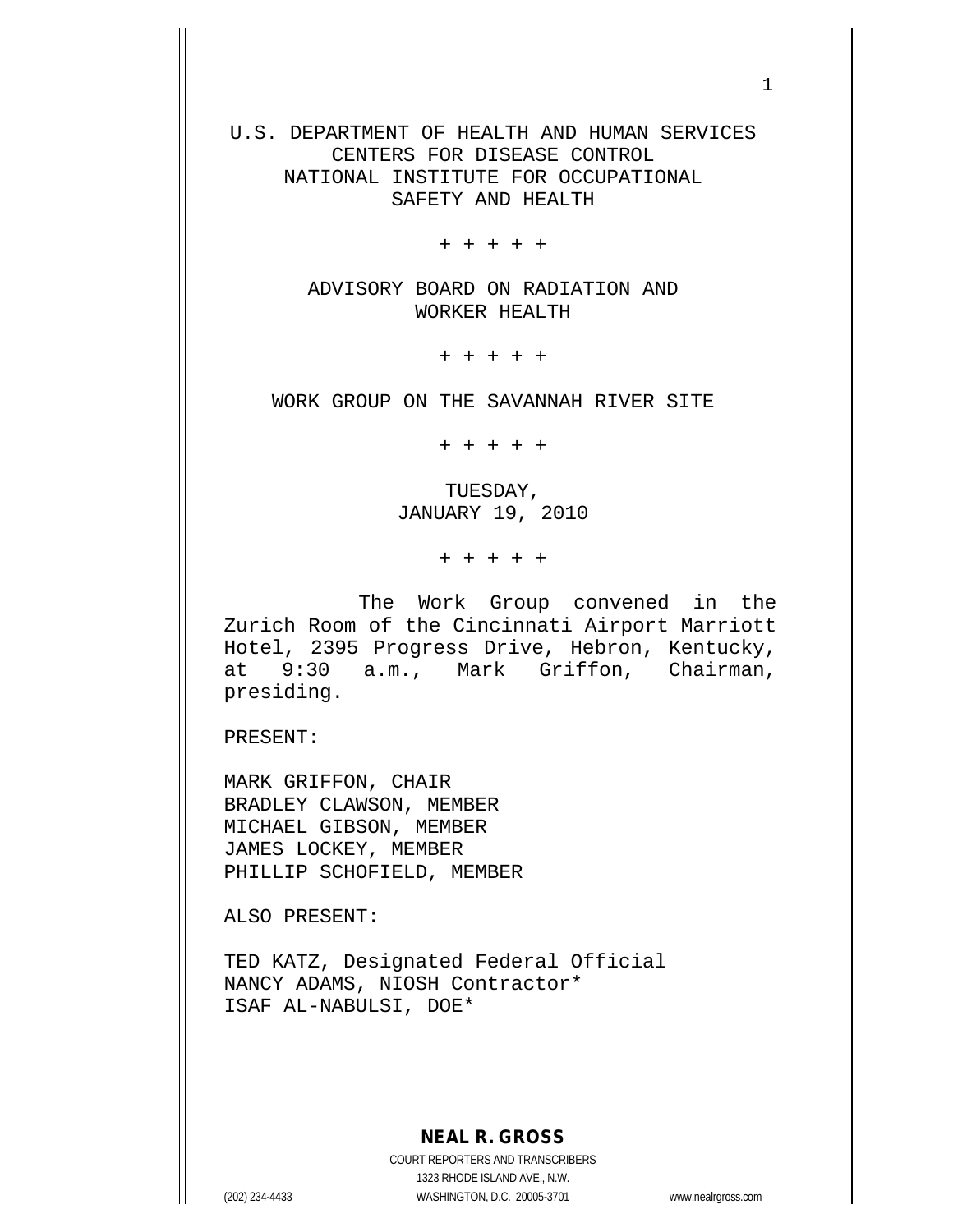ALSO PRESENT (Cont'd):

MEL CHEW, ORAU\* EMILY HOWELL, HHS JENNY LIN, HHS MIKE MAHATHY, ORAU\* ARJUN MAKHIJANI, SC&A STEPHEN MARSCHKE, SC&A\* JOHN MAURO, SC&A\* JIM NETON, NIOSH, OCAS KATHRYN ROBERTSON-DEMERS, SC&A\* LAVON RUTHERFORD, NIOSH, OCAS\* TIM TAULBEE, NIOSH, OCAS BOB WARREN, ESQ., FOR JOHNNY WILLIAMS\*

\*Present via telephone

## **NEAL R. GROSS**

COURT REPORTERS AND TRANSCRIBERS 1323 RHODE ISLAND AVE., N.W. (202) 234-4433 WASHINGTON, D.C. 20005-3701 www.nealrgross.com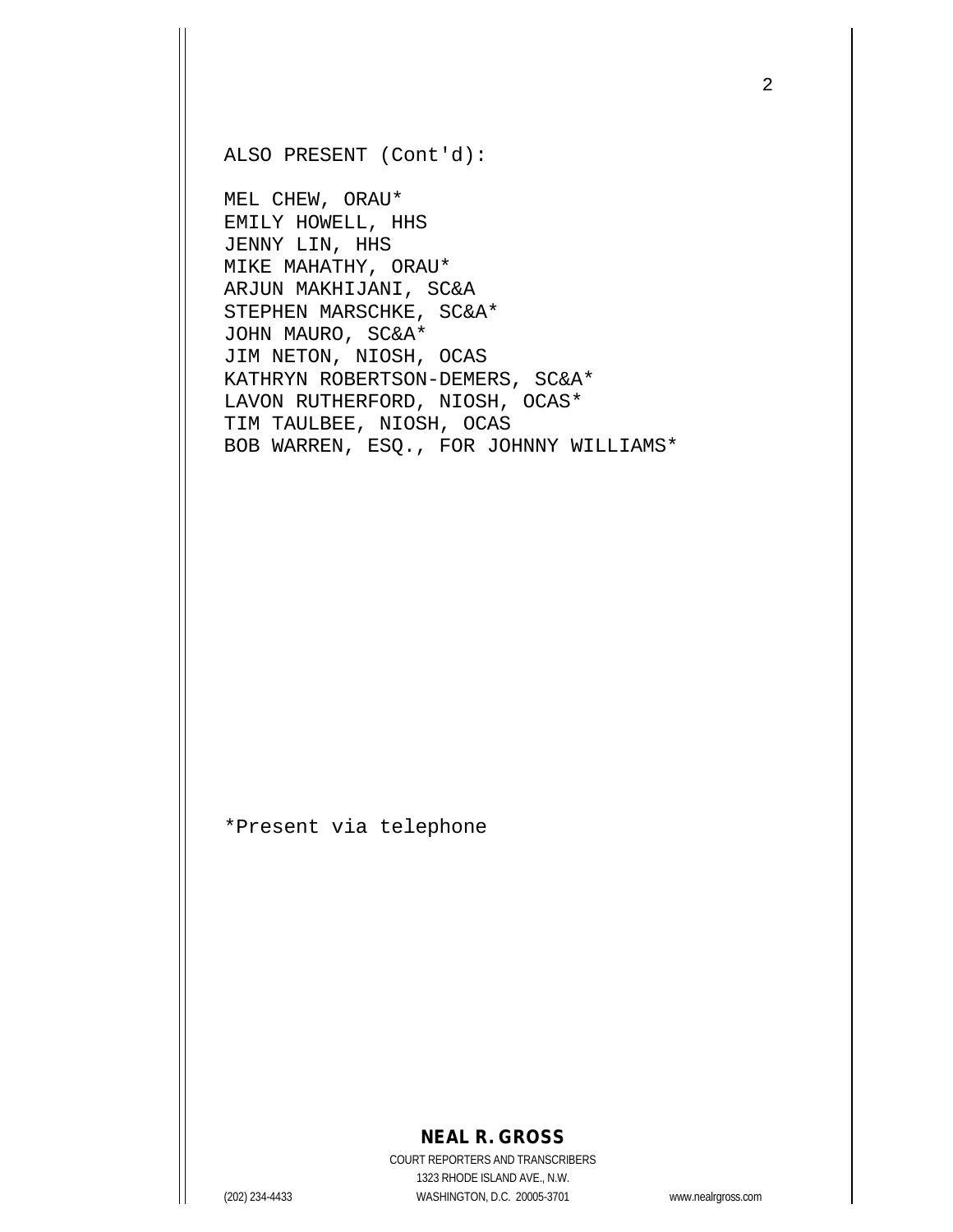C-O-N-T-E-N-T-S Call to Order 6 Roll Call 6 SEC Review - Discussion 10 Issues Matrix for the SRS SEC Petition 29 and Petition ER Internal Issues 31 Items 1 and 2 31 Arjun Makhijani 31 Tim Taulbee 30, 78 Item 3 86 Action Item - NIOSH/OCAS & SC&A 98 Item 4 99 Arjun Makhijani 99 Tim Taulbee 101 (items 4, 5, 6, 7, 8, 9, 11) Items 6 and 7 105, 124 Action Item - NIOSH/OCAS 120 Item 5 121 Item 8 124 Item 9 133, 135 Action Item - SC&A 133 Action Item - SC&A 148

**NEAL R. GROSS** COURT REPORTERS AND TRANSCRIBERS 1323 RHODE ISLAND AVE., N.W. (202) 234-4433 WASHINGTON, D.C. 20005-3701 www.nealrgross.com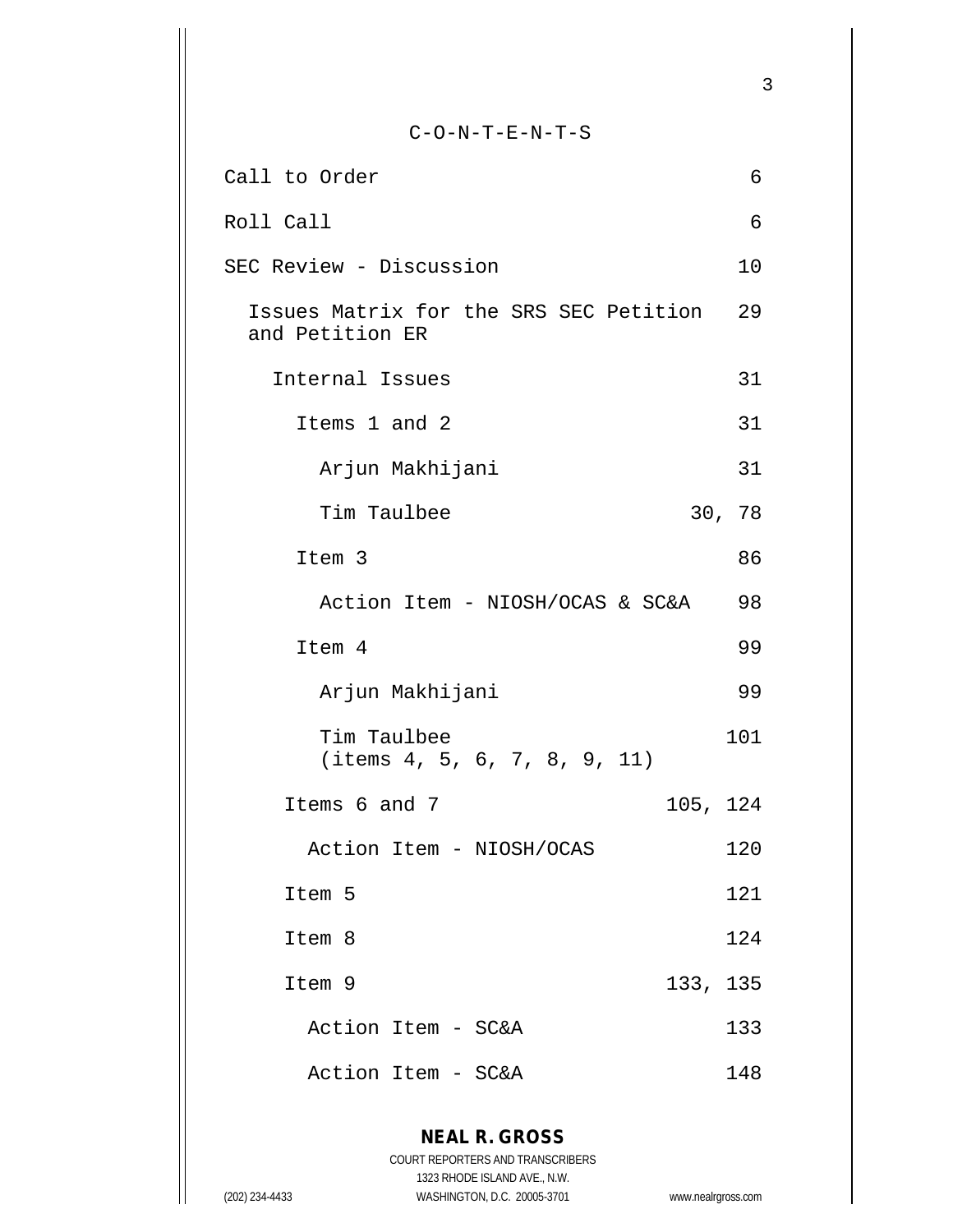C-O-N-T-E-N-T-S (CONTINUED)

| Item 11                  | 149 |
|--------------------------|-----|
| Item 12                  | 153 |
| Item 13                  | 154 |
| Action Item - SC&A       | 155 |
| Item 14                  | 155 |
| Action Item - SC&A       | 164 |
| Action Item - SC&A       | 165 |
| Items 15 and 16          | 169 |
| External Issues          | 181 |
| Item 17                  | 181 |
| Item 18                  | 184 |
| Item 19                  | 192 |
| Action Item - SC&A       | 194 |
| Item 20                  | 195 |
| Action Item - NIOSH/OCAS | 201 |
| Item 21                  | 204 |
| Action Item - NIOSH/OCAS | 211 |
| Item 22                  | 211 |
| Action Item - SC&A       | 215 |

**NEAL R. GROSS** COURT REPORTERS AND TRANSCRIBERS 1323 RHODE ISLAND AVE., N.W. (202) 234-4433 WASHINGTON, D.C. 20005-3701 www.nealrgross.com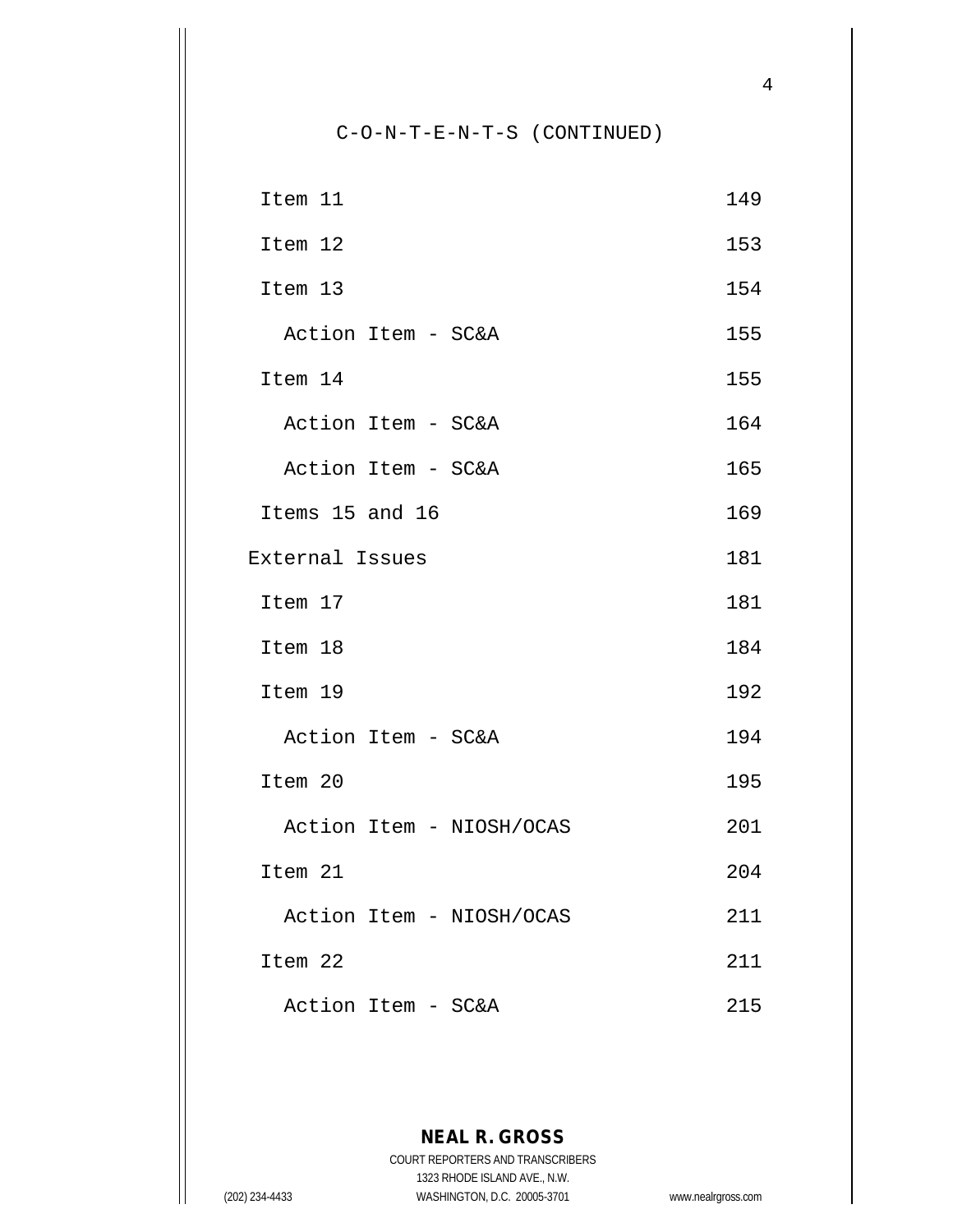C-O-N-T-E-N-T-S (CONTINUED)

| Action Item - NIOSH/OCAS   |          | 228 |
|----------------------------|----------|-----|
| Action Item - SC&A         |          | 230 |
| Action Item - NIOSH/OCAS   |          | 236 |
| Item 23                    |          | 243 |
| Action Item - SC&A         |          | 243 |
| Action Item - Mark Griffon |          | 244 |
| Action Item - NIOSH/OCAS   |          | 251 |
| Action Item - SC&A         |          | 254 |
| Action Item - SC&A         |          | 263 |
| Action Item - NIOSH/OCAS   |          | 267 |
| Item 24                    |          | 278 |
| Action Item - SC&A         |          | 281 |
| Item 25                    | 160, 282 |     |
| Pathway Forward            |          | 282 |
| Action Item - Mark Griffon |          | 282 |
| Action Item - SC&A         |          | 284 |
| Action Item - SC&A         |          | 297 |
| Scheduling                 |          | 303 |
| General Discussion         |          | 305 |
| Action Item - NIOSH/OCAS   |          | 307 |

**NEAL R. GROSS** COURT REPORTERS AND TRANSCRIBERS 1323 RHODE ISLAND AVE., N.W. (202) 234-4433 WASHINGTON, D.C. 20005-3701 www.nealrgross.com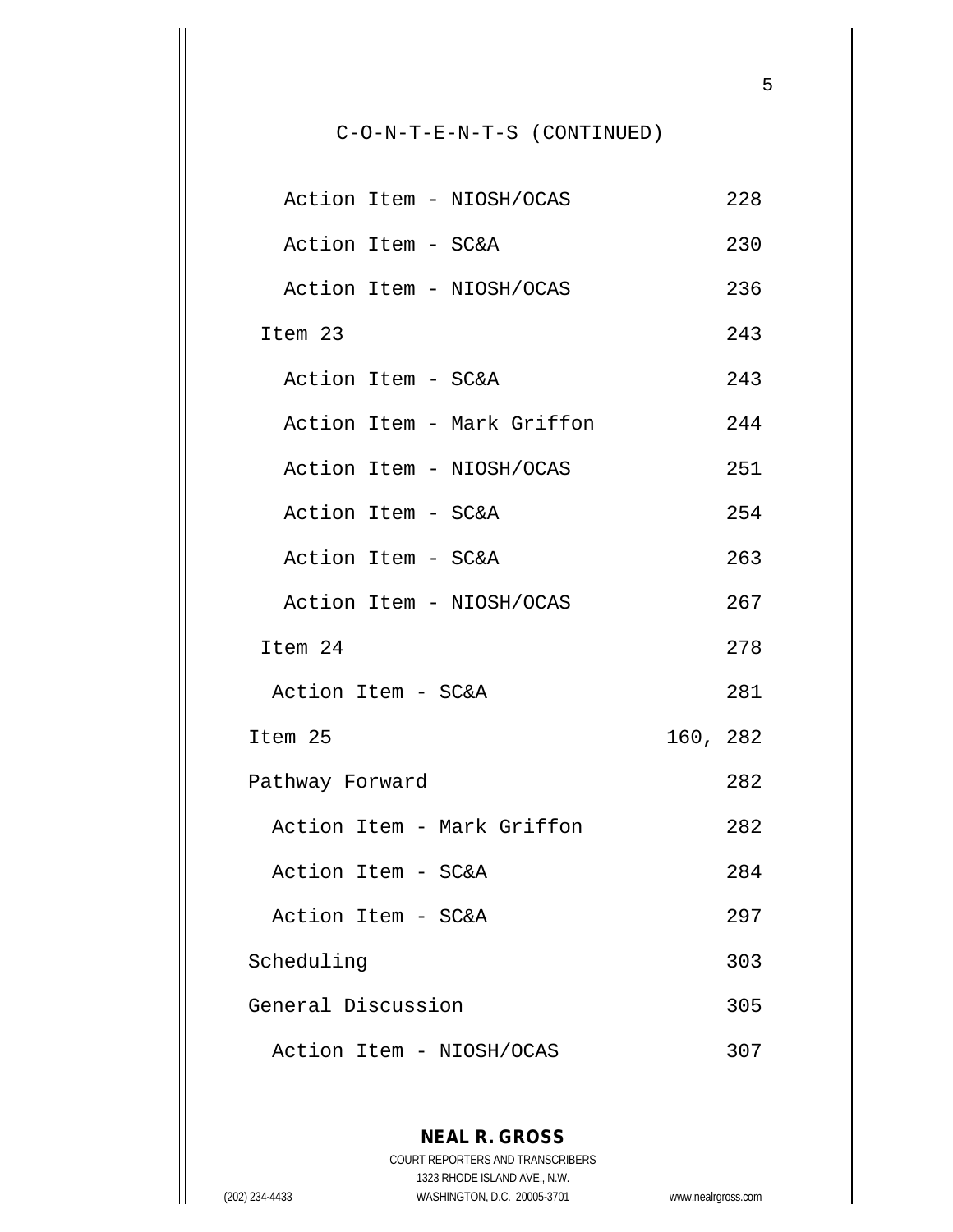|    | 6                                                                                                   |
|----|-----------------------------------------------------------------------------------------------------|
| 1  | $P-R-O-C-E-E-D-I-N-G-S$                                                                             |
| 2  | (9:31 a.m.)                                                                                         |
| 3  | MR. KATZ: Good morning, everyone                                                                    |
| 4  | in the room and everyone on the phone.                                                              |
| 5  | This is the Advisory Board on                                                                       |
| 6  | Radiation and Worker Health, the Savannah                                                           |
| 7  | River Site Work Group.                                                                              |
| 8  | We are getting started, beginning                                                                   |
| 9  | with roll call, Board members in the room, and                                                      |
| 10 | let me remind everyone involved with the                                                            |
| 11 | agencies, and so on, to speak to whether you                                                        |
| 12 | have a conflict of interest, as well.                                                               |
| 13 | CHAIRMAN GRIFFON: The Board                                                                         |
| 14 | first?                                                                                              |
| 15 | MR. KATZ: Yes.                                                                                      |
| 16 | CHAIRMAN GRIFFON: Mark Griffon,                                                                     |
| 17 | chairing the Work Group, and no conflict with                                                       |
| 18 | Savannah River.                                                                                     |
| 19 | Jim<br>MEMBER<br>LOCKEY:<br>Lockey,                                                                 |
| 20 | Advisory Board. No conflict.                                                                        |
| 21 | MEMBER GIBSON: Mike Gibson.<br>No                                                                   |
| 22 | conflict.                                                                                           |
|    | <b>NEAL R. GROSS</b><br>COURT REPORTERS AND TRANSCRIBERS                                            |
|    | 1323 RHODE ISLAND AVE., N.W.<br>(202) 234-4433<br>WASHINGTON, D.C. 20005-3701<br>www.nealrgross.com |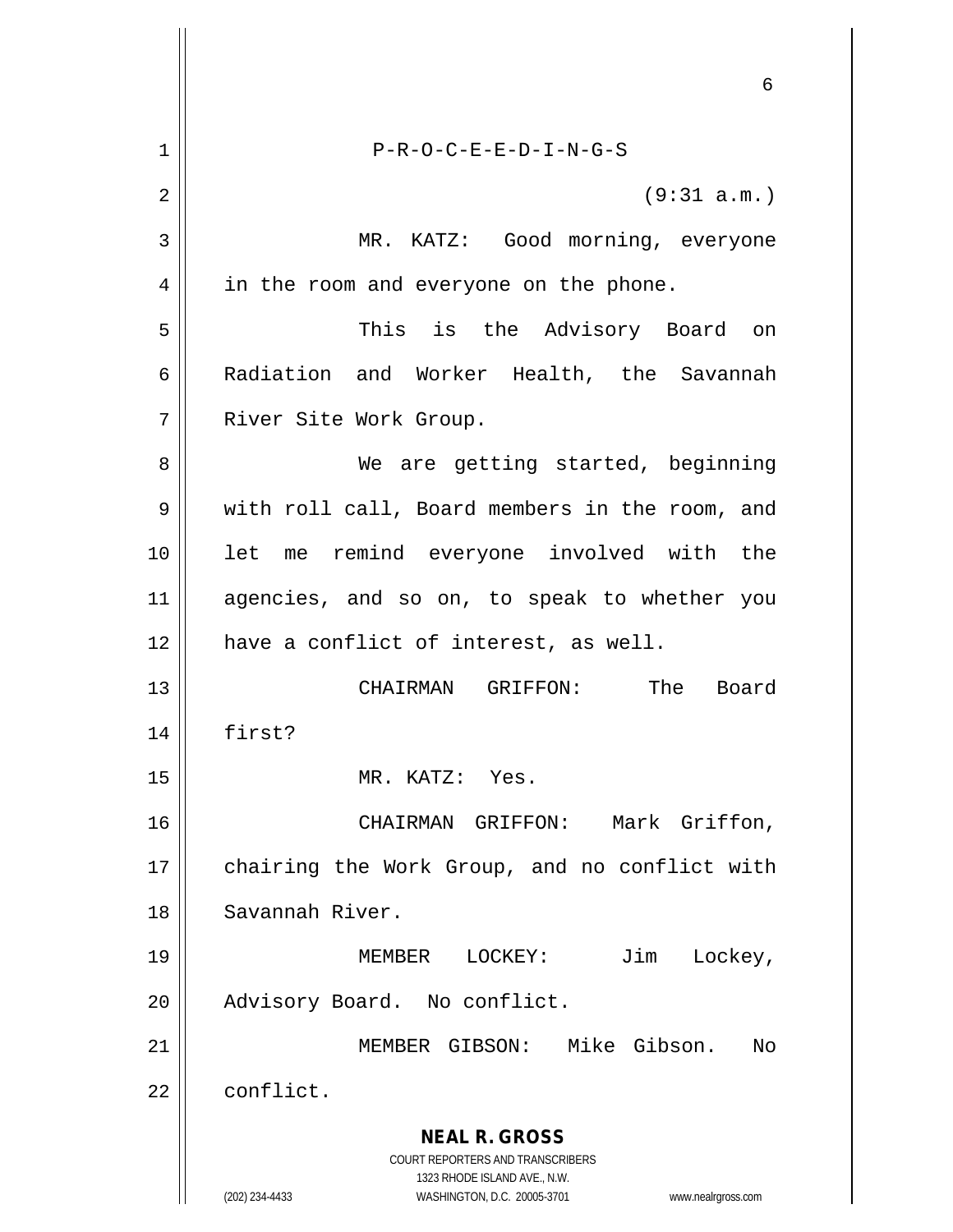**NEAL R. GROSS** COURT REPORTERS AND TRANSCRIBERS 1323 RHODE ISLAND AVE., N.W. (202) 234-4433 WASHINGTON, D.C. 20005-3701 www.nealrgross.com 1 || MEMBER SCHOFIELD: Phil Schofield. 2 || No conflict. Board member. 3 MEMBER CLAWSON: Brad Clawson, 4 | Board member. No conflict. 5 MR. KATZ: Great. And then, do  $6 \parallel$  we, by any chance, have any Board members on 7 | the line? 8 | (No audible response.) 9 Okay then, NIOSH ORAU team in the 10 room? 11 || DR. NETON: This is Jim Neton, 12 OCAS. No conflict. 13 || DR. TAULBEE: Tim Taulbee, OCAS. 14 | No conflict. 15 MR. KATZ: And NIOSH ORAU team on 16 the line? 17 MR. CHEW: Mel Chew. No conflict. 18 ORAU team. 19 || MR. KATZ: Mel Chew. 20 | Chay, then SC&A in the room? 21 DR. MAKHIJANI: Arjun Makhijani. 22 | No conflict.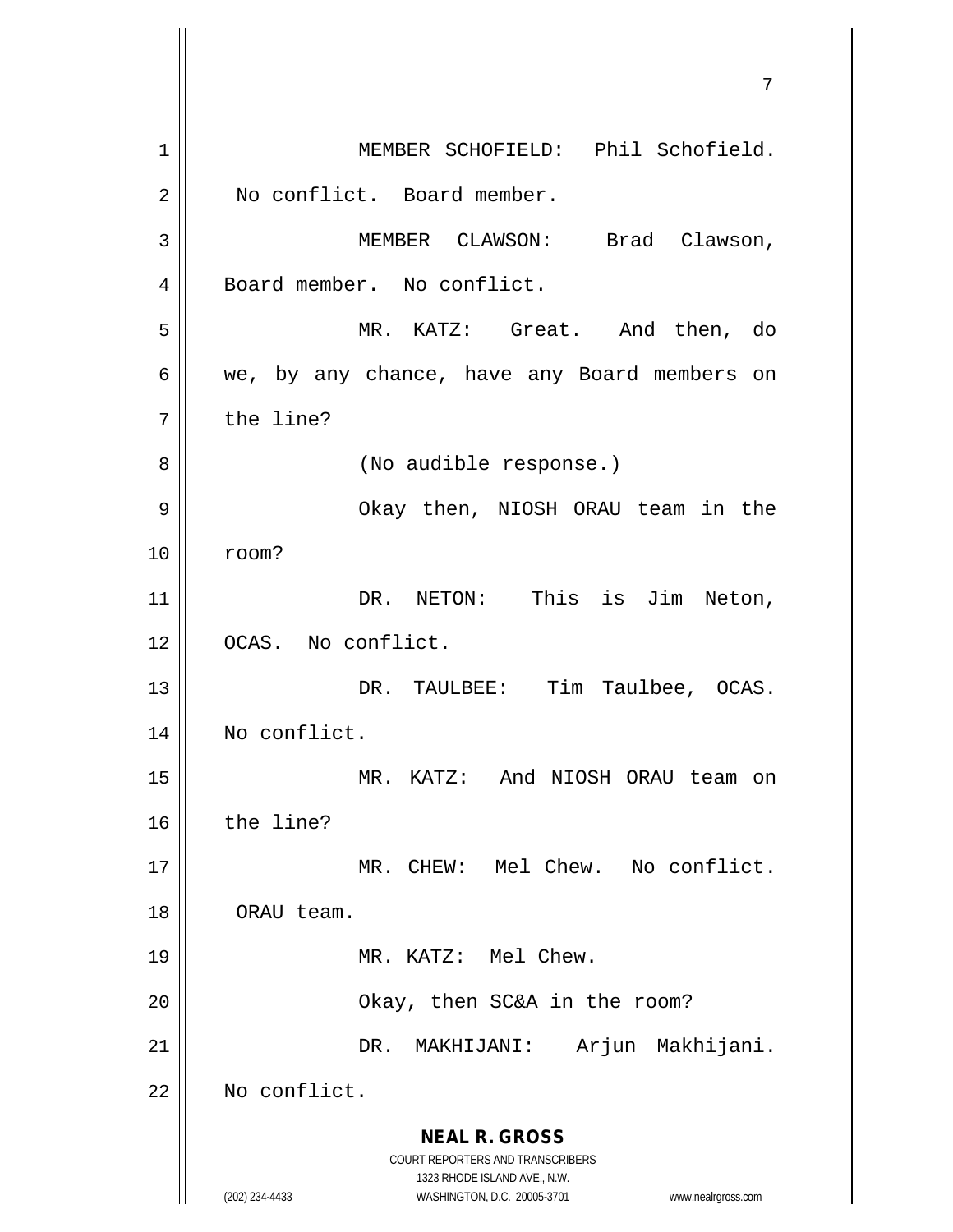**NEAL R. GROSS** COURT REPORTERS AND TRANSCRIBERS 1323 RHODE ISLAND AVE., N.W. (202) 234-4433 WASHINGTON, D.C. 20005-3701 www.nealrgross.com 8 1 || MR. KATZ: And on the line, SC&A? 2 DR. MAURO: John Mauro, SC&A. No 3 | conflict. 4 MR. KATZ: John Mauro. 5 MR. MARSCHKE: Steve Marschke, 6 SC&A. No conflicts. 7 || MR. KATZ: Okay, and then HHS and 8 | other government officials or government 9 contractors in the room? 10 || MS. HOWELL: Emily Howell, HHS. 11 || MS. LIN: Jenny Lin, HHS. 12 MR. KATZ: And on the line? 13 || MS. ADAMS: Nancy Adams, NIOSH 14 | contractor. 15 || MR. KATZ: Nancy Adams. 16 MS. AL-NABULSI: Isaf Al-Nabulsi,  $17 \parallel$  DOE. 18 || MR. KATZ: Welcome, Isaf. 19 || MS. AL-NABULSI: Thanks. 20 MR. WARREN: This is Bob Warren, 21 | representing Johnny Williams. 22 || MR. KATZ: All right, do we have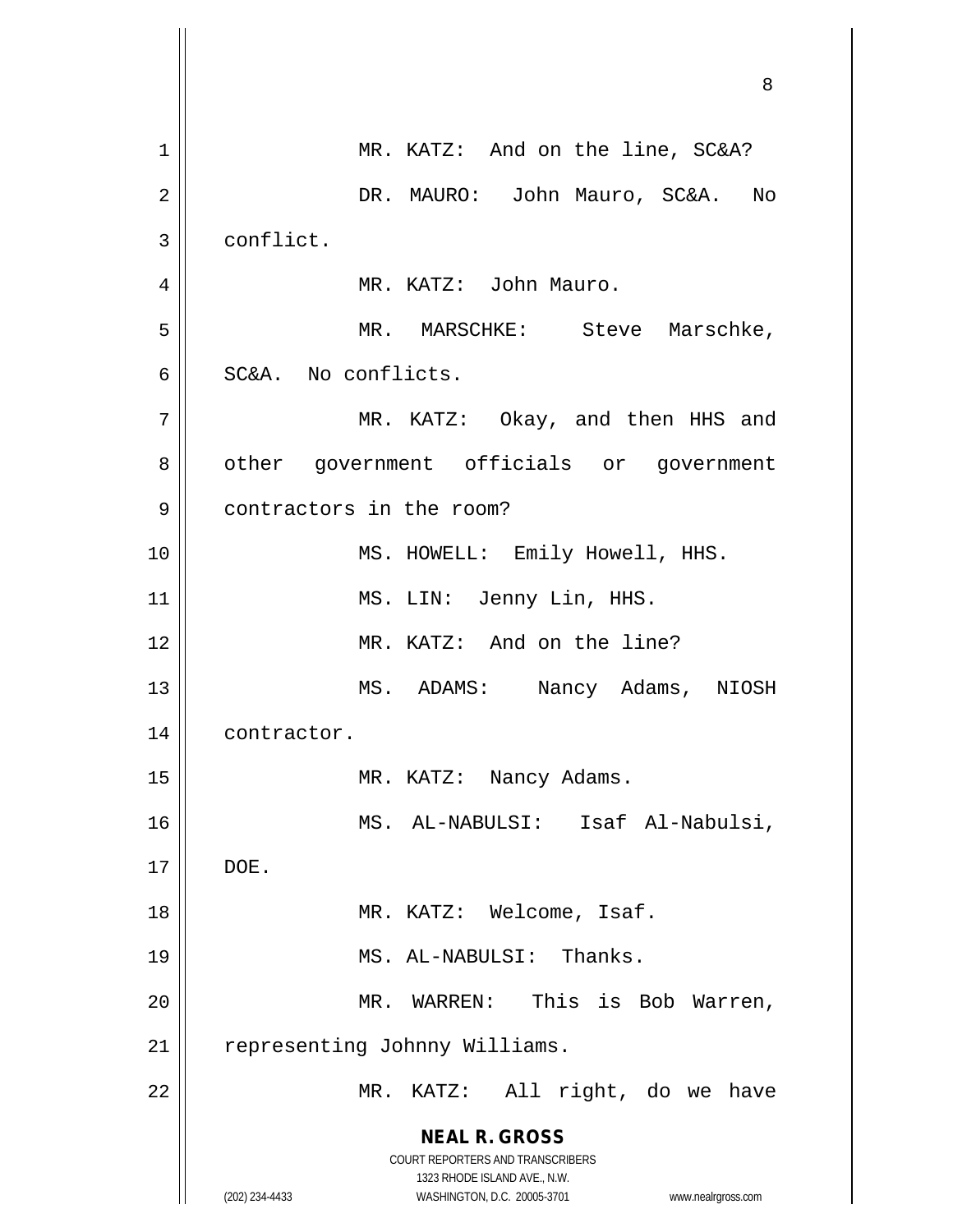**NEAL R. GROSS** COURT REPORTERS AND TRANSCRIBERS 1 any other government folks on the phone? 2 | (No audible response.) 3 || Chay. Then, members of the public 4 and congressional staffers on the line? 5 Will you repeat that, whoever it 6 Was who started? 7 MR. WARREN: It's Bob Warren. 8 || MR. KATZ: Oh, Bob, right. 9 MR. WARREN: I'm the lawyer for 10 || Johnny Williams, one of the petitioners. 11 | MR. KATZ: Right. Welcome, Bob. 12 || MR. WARREN: Okay. 13 MR. KATZ: Other members of the 14 public? 15 (No audible response.) 16 Okay. Then, let me just remind 17 all of you on the line to please mute your 18 phones, except when you're addressing the 19 group. \*6 if you don't have a mute button. 20 Use \*6 again to come off of mute, and please 21 do not put the phone on hold, but call back in  $22$  | if you need to disconnect for a while.

1323 RHODE ISLAND AVE., N.W.

(202) 234-4433 WASHINGTON, D.C. 20005-3701 www.nealrgross.com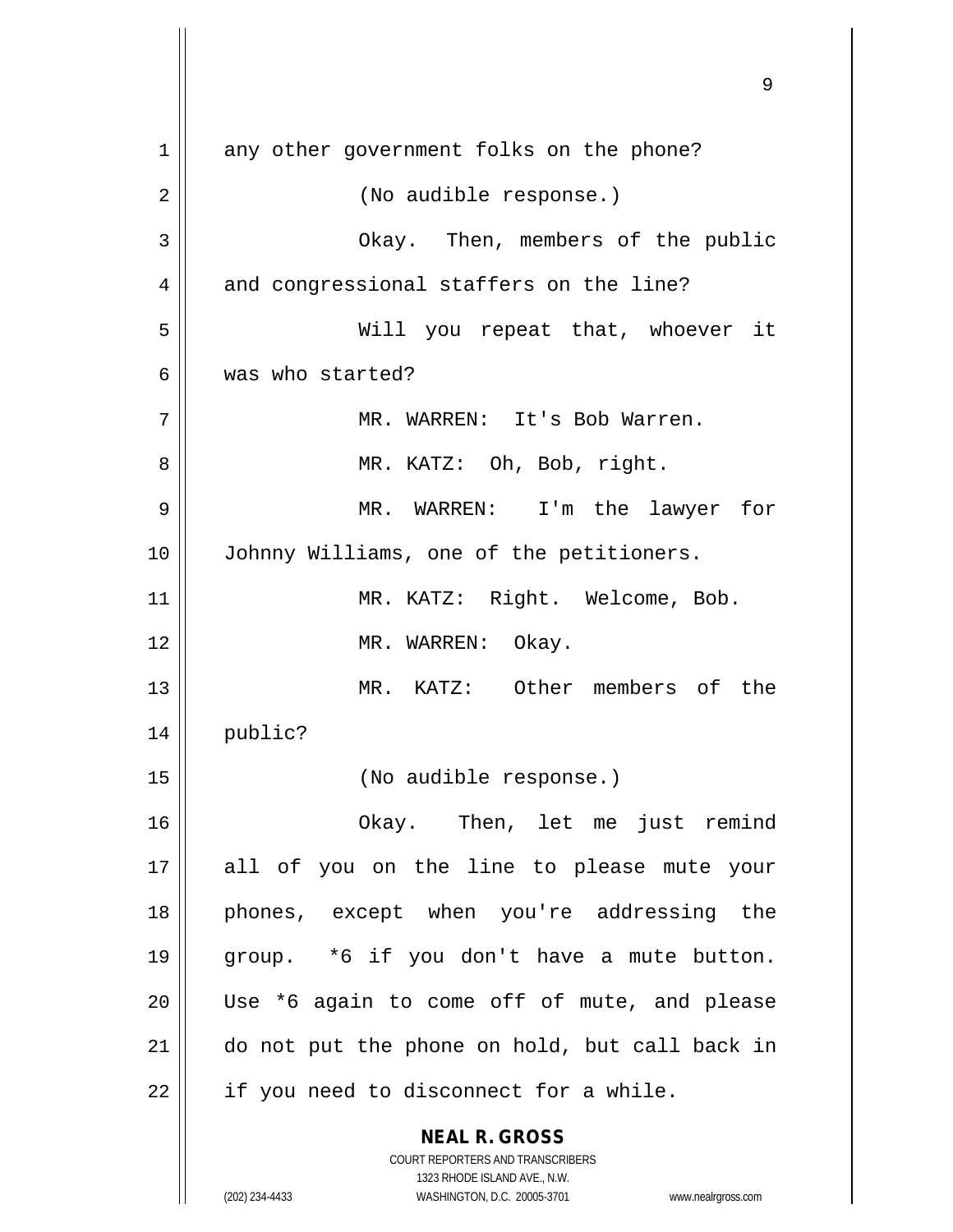**NEAL R. GROSS** COURT REPORTERS AND TRANSCRIBERS 10 1 || Thank you. 2 | Mark. 3 | CHAIRMAN GRIFFON: Okay. We might 4 | have had an SRS Work Group before, but it was 5 | before the petition. So this is going to 6 | focus on the SEC review, and not so much on  $7 \parallel$  the site profile issues. I think, obviously, 8 || it is more important that we review the SEC 9 issues. 10 I think in my email I put out a 11 very brief agenda, but, basically, I think the 12 main focus here is going to be the review. 13 || SC&A prepared this SEC issues matrix. Note 14 the title. It's not all the site profile 15 issues, like we often do the matrices, but 16 this is SEC issues only on this. So we do 17 have another matrix out there, but, for now, 18 we are going to focus on these ones that SC&A 19 has pulled out. 20 || Then, at the end of the meeting, I 21 want to just get a sort of update on status  $22$  || and timing of some things. I think that

1323 RHODE ISLAND AVE., N.W.

(202) 234-4433 WASHINGTON, D.C. 20005-3701 www.nealrgross.com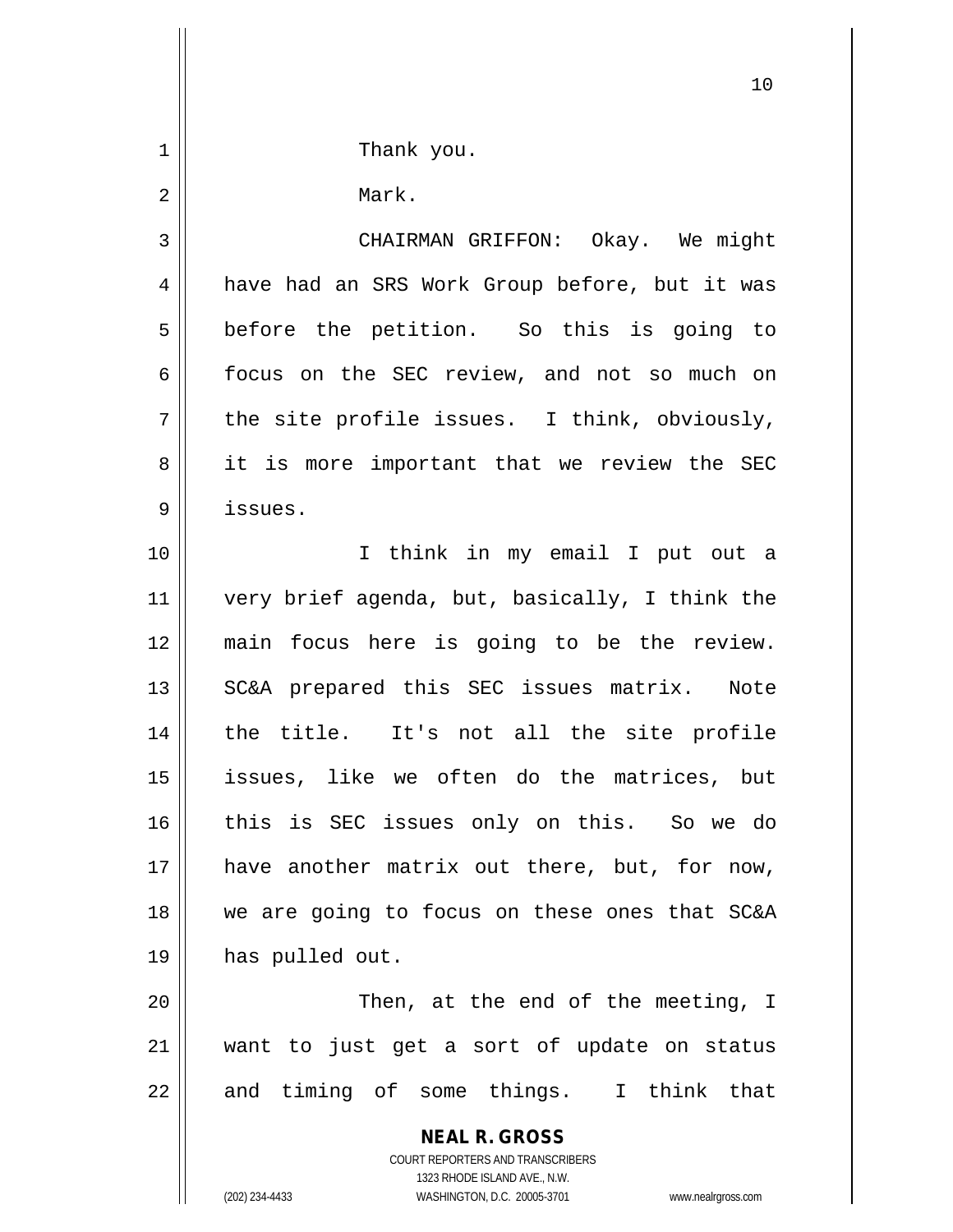1 | there's still some outstanding work going on  $2 \parallel$  by NIOSH for certain issues.

11

3 | So I don't expect in these matrix 4 || issues that we are going to necessarily have 5 || NIOSH respond for all these, but at least we  $6 \parallel$  will get an update on where things stand and a 7 || review for us on the Work Group of what the 8 || issues are, so we can get moving on this a 9 | little more efficiently from here on out.

 The one thing I did want to call 11 || some attention to right upfront, and this is, I guess it is sort of a question, but also 13 || something for the Work Group and everyone here to consider. The SEC evaluation report focused on construction workers. It is unclear to me, it seems to me that the entire petition was qualified, and the petition included non-construction and construction workers, in other words, all workers.

20 I know that NIOSH, in their 21 evaluation report, changed the class  $22 \parallel$  definition to be considered, but I thought it

## **NEAL R. GROSS**

COURT REPORTERS AND TRANSCRIBERS 1323 RHODE ISLAND AVE., N.W. (202) 234-4433 WASHINGTON, D.C. 20005-3701 www.nealrgross.com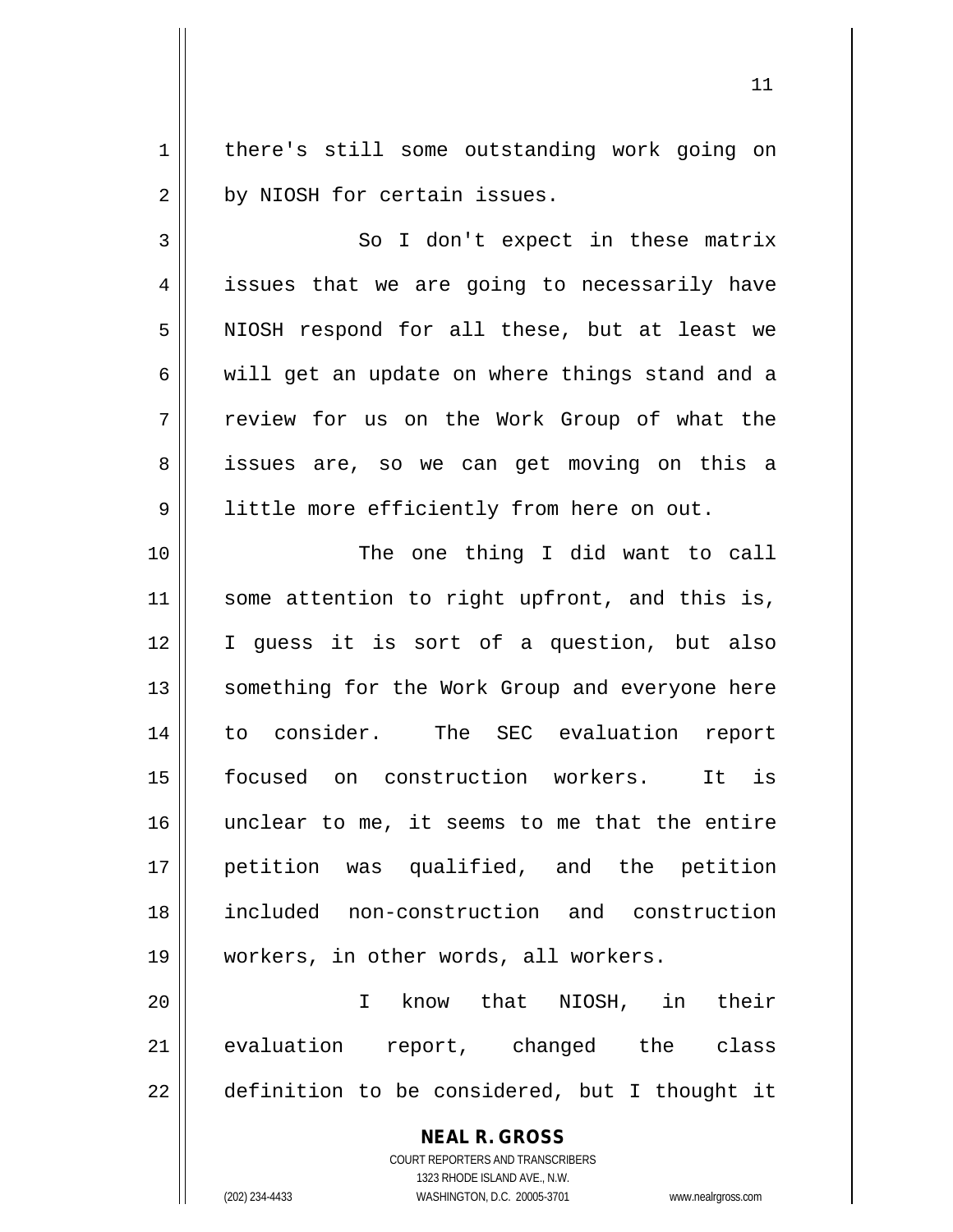1 || was up to the Board to consider any qualified  $2 \parallel$  petition. So I guess I am asking, what is the  $3 \parallel$  scope of our review here. I think it should  $4 \parallel$  be all workers in our approach, rather than 5 | just focusing on construction workers.

6 And actually, from a practical  $7 \parallel$  standpoint, I think it is going to end up kind  $8 \parallel$  of that way anyway. But, first, I sort of 9 wanted to get, I guess, the legal discussion 10 || out there. You know, how was the petition 11 qualified? Then, I believe we are supposed to  $12$  | review the qualified petition.

 And even though NIOSH, and I'm not objecting to this, NIOSH changed the class definition in their evaluation report, but I 16 || don't think they made the petitioner or they didn't disqualify the original petition. They 18 || just proceeded on the original petition.

19 Is that correct?

20 DR. TAULBEE: Please.

21 MS. HOWELL: If someone can tell 22 me what qualified? I mean I know what is in

> **NEAL R. GROSS** COURT REPORTERS AND TRANSCRIBERS 1323 RHODE ISLAND AVE., N.W. (202) 234-4433 WASHINGTON, D.C. 20005-3701 www.nealrgross.com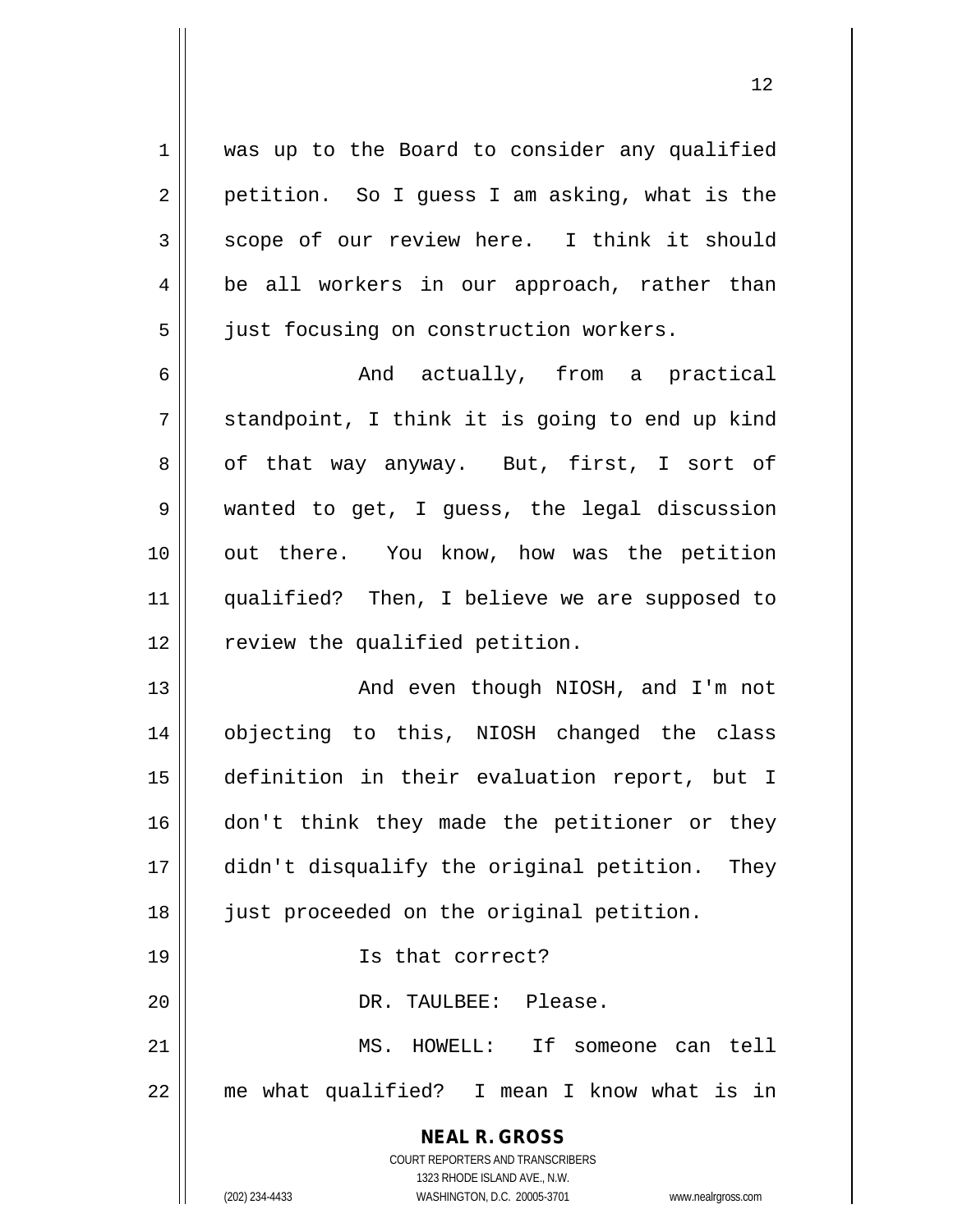$1$  the evaluation report. Is that the class that 2 | qualified?

3 DR. TAULBEE: That's the class  $4 \parallel$  that qualified. There were three petitioners. 5 One was construction trades worker, and then  $6 \parallel$  two others were production workers.

7 Really, what qualified the 8 || petition was the analysis that had been 9 || conducted by CPWR indicating that there was a 10 deficiency among construction workers in the 11 HPAREH database, and that was the component 12 || that qualified the petition. So that was 13 Where we focused, the construction trades.

14 CHAIRMAN GRIFFON: So there were 15 three separate petitions written. I didn't 16 understand that.

17 DR. TAULBEE: There were three 18 || petitioners on the one petition.

19 CHAIRMAN GRIFFON: Okay.

20 DR. TAULBEE: And then there was  $21$  | one additional one that we merged together.  $22$  | That would be SEC 104.

> **NEAL R. GROSS** COURT REPORTERS AND TRANSCRIBERS 1323 RHODE ISLAND AVE., N.W. (202) 234-4433 WASHINGTON, D.C. 20005-3701 www.nealrgross.com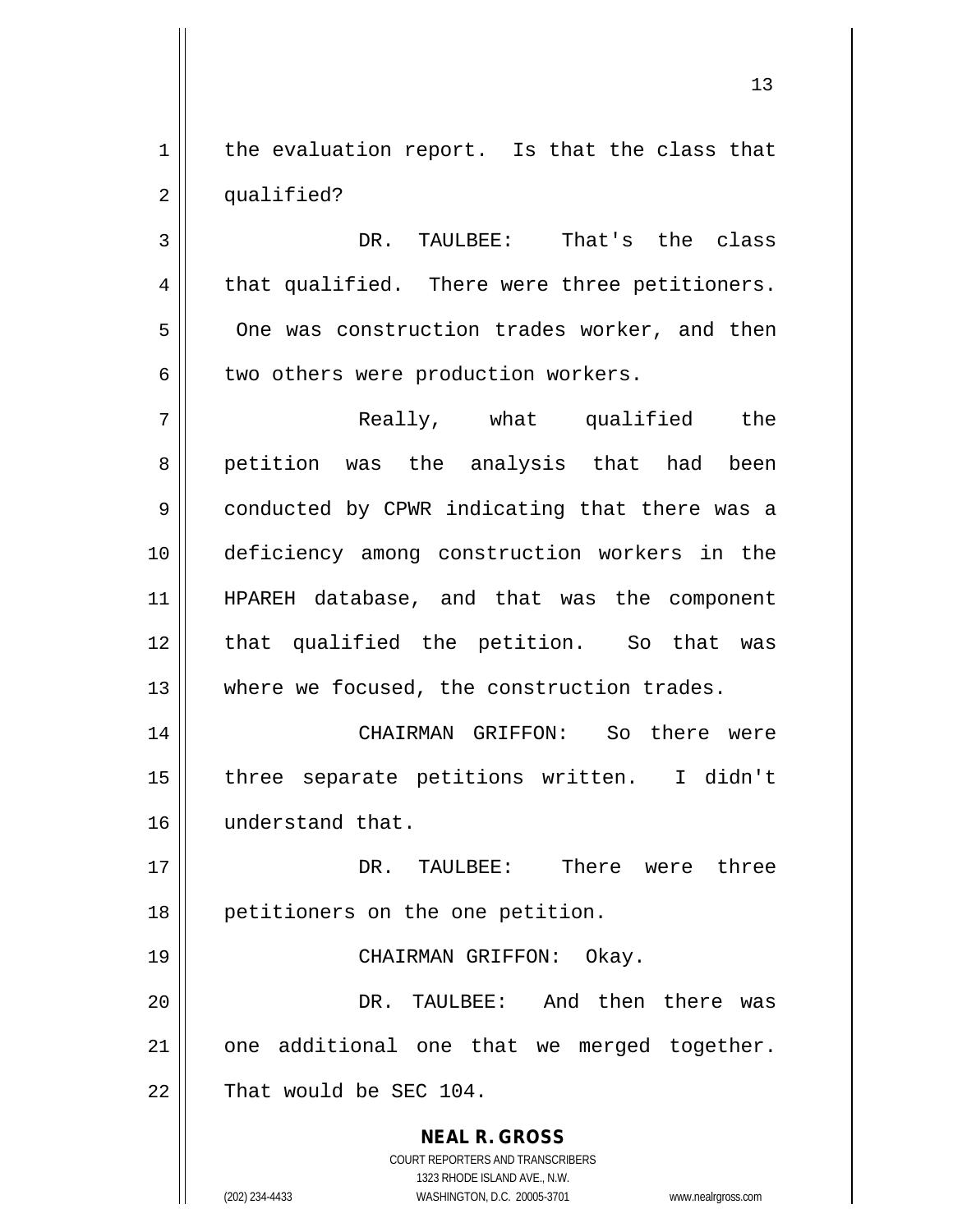| 1  | CHAIRMAN GRIFFON: Okay.                        |
|----|------------------------------------------------|
| 2  | DR. TAULBEE: But the other three               |
| 3  | people were all production workers, and there  |
| 4  | was one construction trades worker on the      |
| 5  | petition. Due to the information provided by   |
| 6  | the petitioners, it was basically the CPWR     |
| 7  | study as well as other components that         |
| 8  | qualified the petition. And that was why we    |
| 9  | just qualified the construction trades         |
| 10 | workers, is there wasn't information provided  |
| 11 | to us indicating lack of monitoring or lack of |
| 12 | our ability to reconstruct doses for all their |
| 13 | regular production workers.                    |
| 14 | did<br>CHAIRMAN GRIFFON:<br>So                 |
| 15 | anyone -- I know in the past there's always    |
| 16 | attempts for you to go back to a petitioner    |
| 17 | and say, listen, we didn't qualify in this     |
| 18 | area. If you have other information that you   |
| 19 | can provide, we would be willing to            |
| 20 | reconsider. Or was there any follow-up with    |
| 21 | the petitioner on this? Because I think they   |
| 22 | came to us at a meeting and were a little      |

**NEAL R. GROSS**

COURT REPORTERS AND TRANSCRIBERS 1323 RHODE ISLAND AVE., N.W. (202) 234-4433 WASHINGTON, D.C. 20005-3701 www.nealrgross.com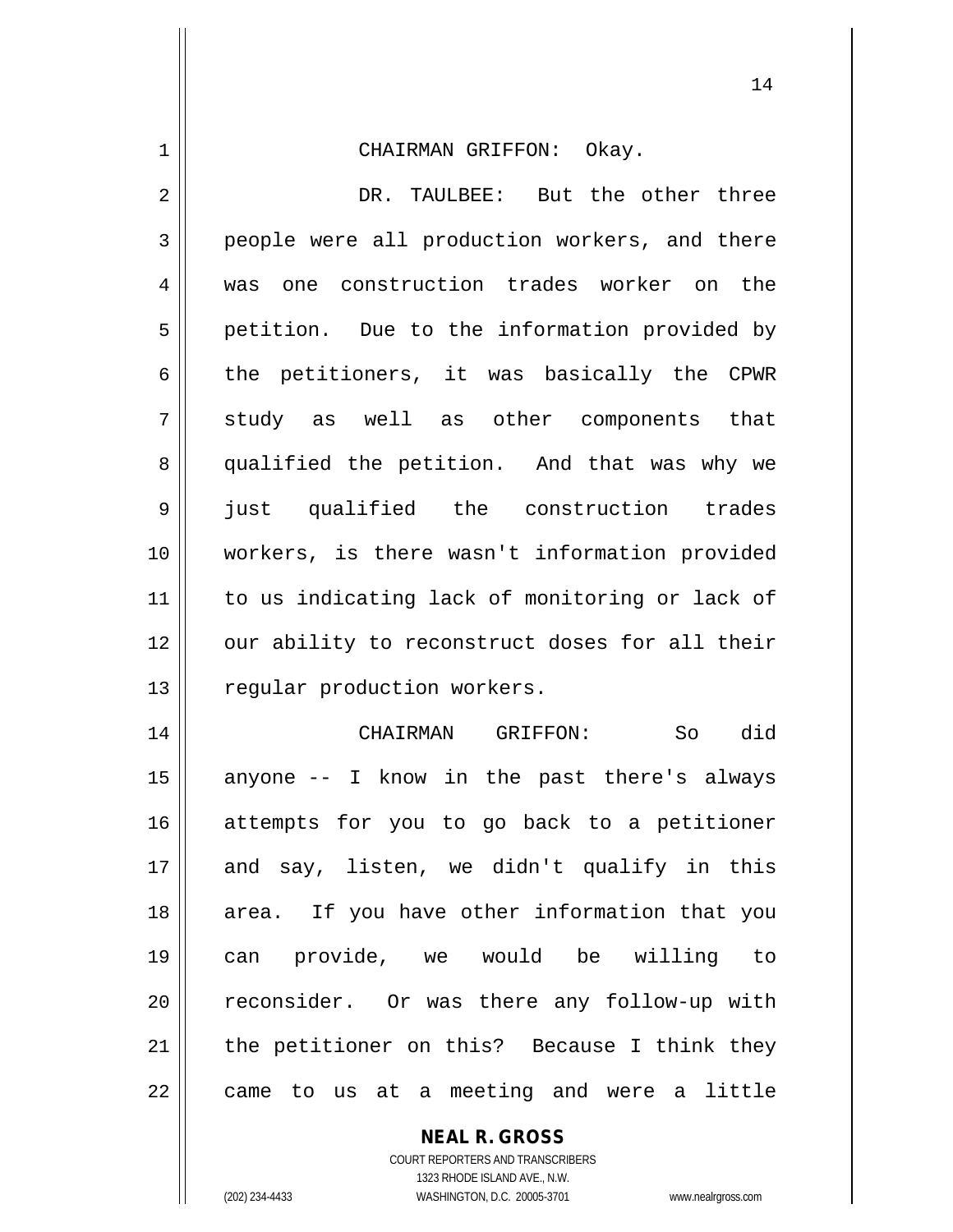1 concerned about the fact that it had been cut  $2 \parallel$  that way.

**NEAL R. GROSS** COURT REPORTERS AND TRANSCRIBERS 1323 RHODE ISLAND AVE., N.W. (202) 234-4433 WASHINGTON, D.C. 20005-3701 www.nealrgross.com 3 I just hate to have another 4 petition come in later, when we can be 5 | considering both now. Actually, almost all  $6 \parallel$  the construction worker stuff depends on non-7 construction worker bounding approaches. So 8 why don't we just -- it seems, from a 9 | practical standpoint, it might make more sense 10 || just to consider it altogether anyway. 11 || Go ahead, Jim. 12 DR. NETON: Well, I am looking at 13 || the Petition Evaluation Report, and the 14 petitioner asked for a review of all 15 construction workers, and that's what we 16 | followed up with. 17 CHAIRMAN GRIFFON: No, no, no. 18 They asked for all construction and non-19 | construction workers. 20 || DR. NETON: Oh, all other workers? 21 | I'm sorry. 22 CHAIRMAN GRIFFON: Yes, and all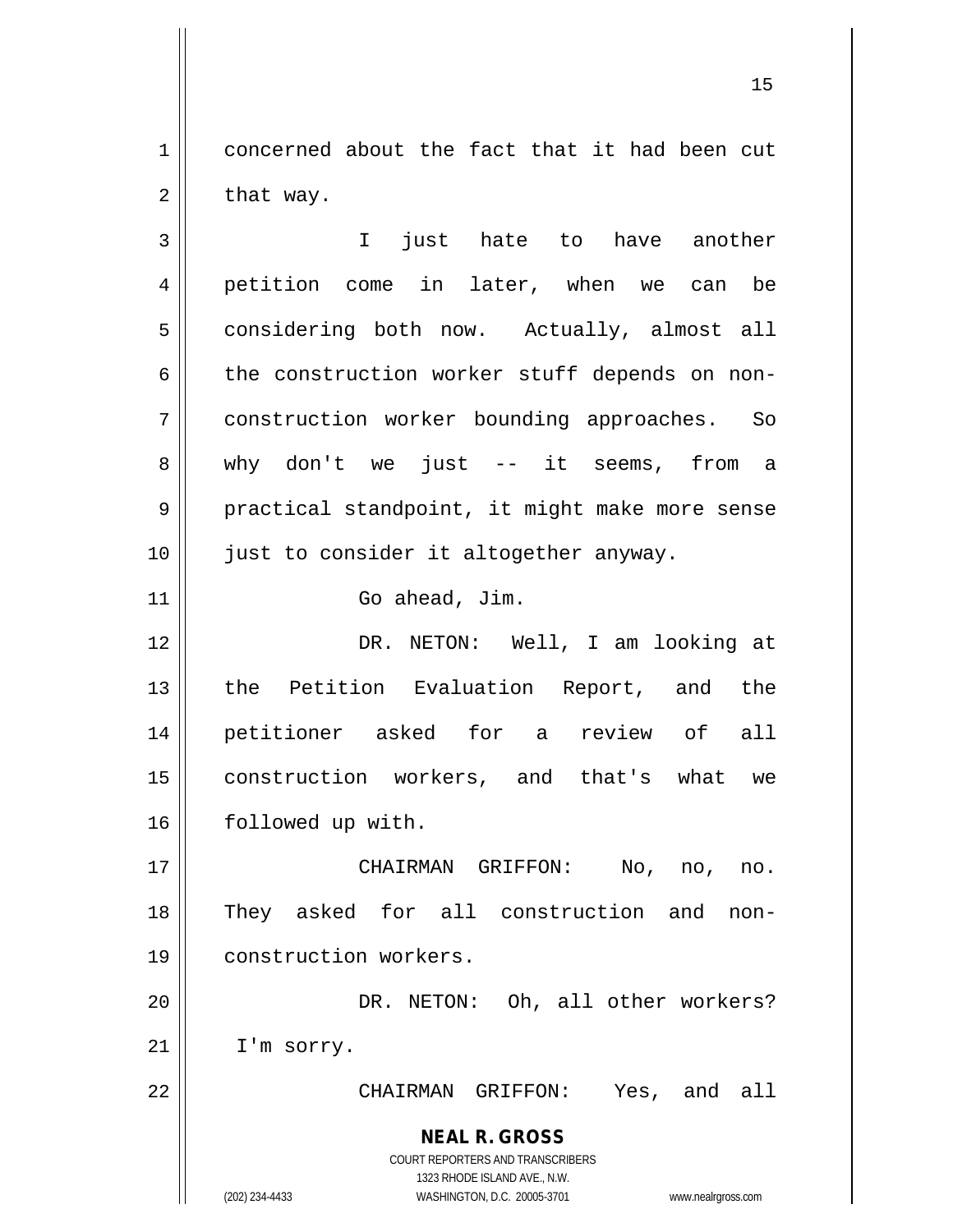**NEAL R. GROSS** COURT REPORTERS AND TRANSCRIBERS 1323 RHODE ISLAND AVE., N.W. (202) 234-4433 WASHINGTON, D.C. 20005-3701 www.nealrgross.com 1 | other workers. 2 DR. NETON: I missed that all 3 | other workers. 4 CHAIRMAN GRIFFON: Right, right. 5 DR. NETON: It's been a while 6  $\parallel$  since I looked at this. Okay. 7 CHAIRMAN GRIFFON: Yes. Me, too. 8 || I was reviewing this sort of last night and  $9 \parallel$  on the plane. 10 DR. NETON: You know, LaVon 11 Rutherford would be in a better position 12 || probably to address how we ended up with that  $13$   $\parallel$  class. I am not sure we didn't look at that. 14 DR. TAULBEE: We did look at it,  $15$  and we looked at what the basis for qualifying 16 || the petition was. And the only basis in what 17 was supplied was the construction trades 18 || workers. That was why we narrowed the class. 19 || DR. NETON: Right. 20 DR. TAULBEE: Did we follow up? I 21 don't believe that we did. 22 | DR. NETON: Okay.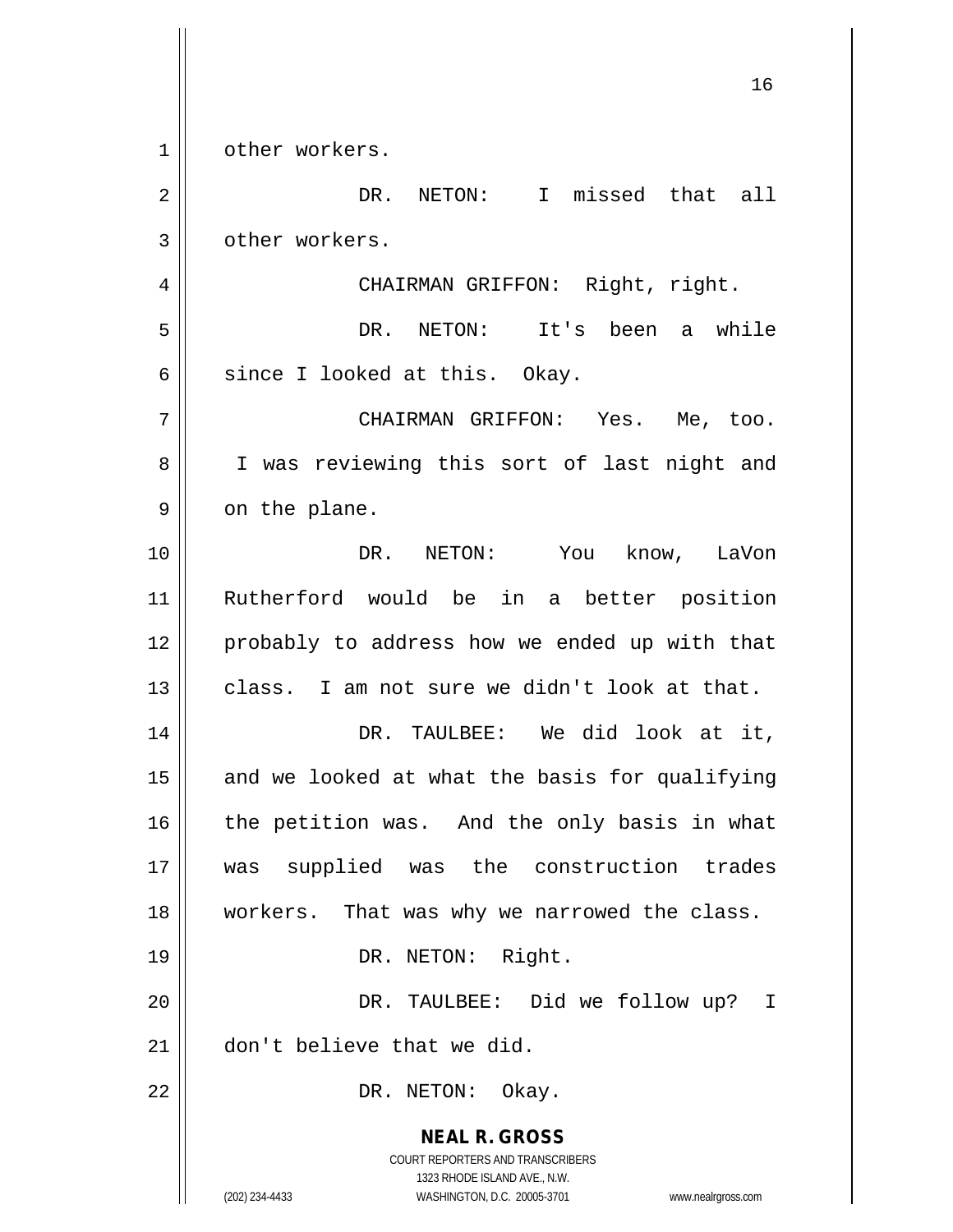**NEAL R. GROSS** COURT REPORTERS AND TRANSCRIBERS 1323 RHODE ISLAND AVE., N.W. 1 || CHAIRMAN GRIFFON: Yes, I'm just  $2 \parallel$  thinking, a lot of the issues overlap. If it  $3 \parallel$  makes sense, if we are going to put a lot of 4 effort into this Work Group working on similar 5 || issues, then why not consider it all at once 6 | instead of splitting it? 7 DR. NETON: I am looking in the  $8 \parallel$  summary of the evaluation report. It says, 9 || based on its preliminary research, NIOSH 10 modified the class. So, somewhere in here, 11 I'm presuming there's some sort of discussion 12 | about that. 13 DR. MAKHIJANI: I think it is very 14 minimal. 15 CHAIRMAN GRIFFON: What I could 16 | find was very minimal. 17 DR. MAKHIJANI: Yes, it's very 18 minimal. 19 And just to kind of throw this  $20$  || into your pot for consideration, since we are 21 || required to review the construction worker 22 || petition, if the Board charges us, and this

(202) 234-4433 WASHINGTON, D.C. 20005-3701 www.nealrgross.com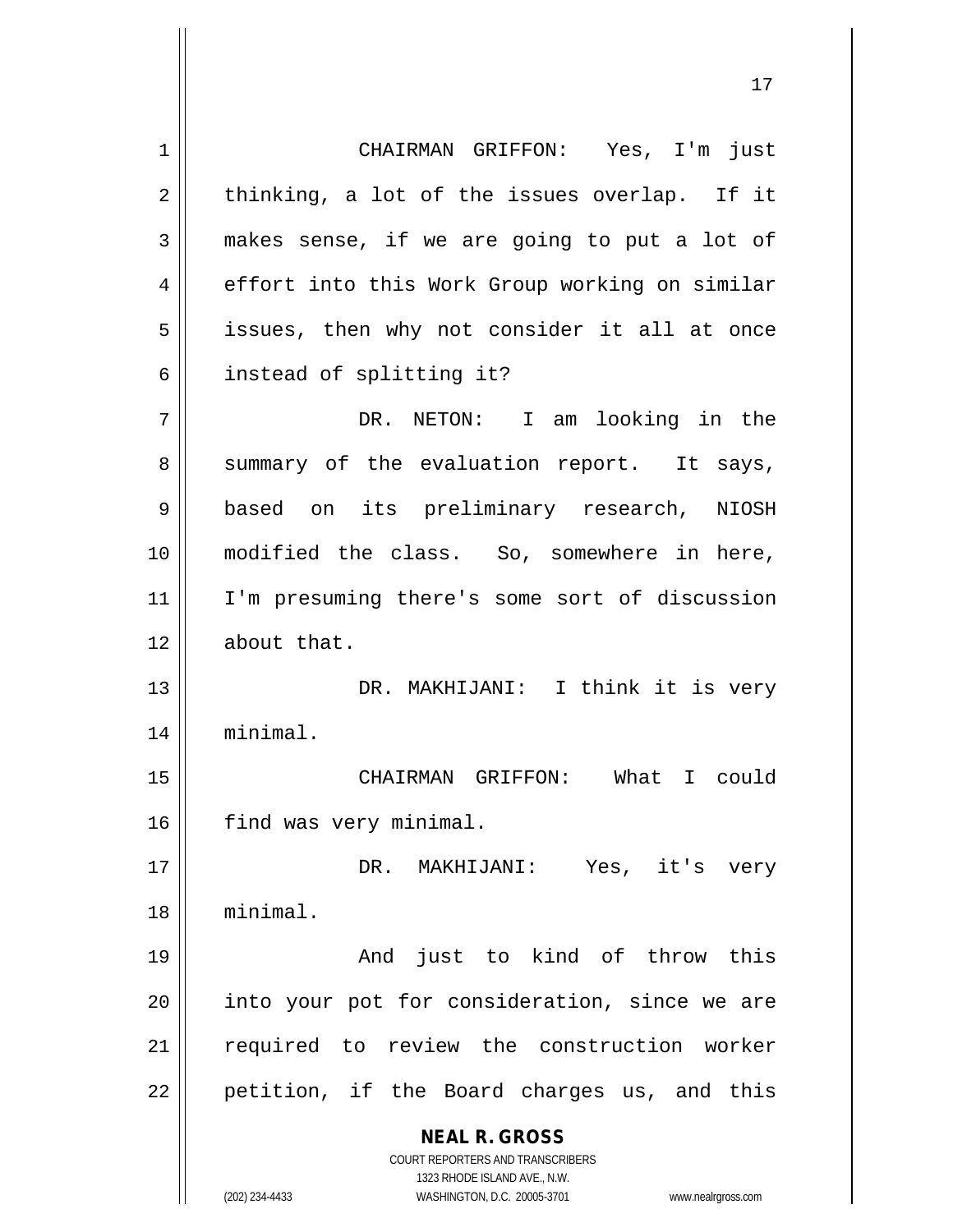1 evaluation report, in a preliminary way, we 2 compiled -- we looked at your compiled 3 claimant database for non-construction and 4 construction workers, since you linked the two 5 || in terms of your ability to reconstruct dose 6 || for construction workers.

7 We did find some issues with non-8 || construction workers as well construction 9 workers.

10 CHAIRMAN GRIFFON: Even non-11 construction workers?

12 DR. MAKHIJANI: Non-construction 13 workers as well as construction workers.

 MR. KATZ: Maybe we want to get 15 || someone to have LaVon call in at some point to | talk about the qualifications. But I think, 17 || and you can correct me if I'm wrong, but I believe that, if what's qualified, NIOSH defines the scope according to what's qualified, that's the scope that could be considered by the Board until such time as || there is a petition to expand that scope or

## **NEAL R. GROSS**

COURT REPORTERS AND TRANSCRIBERS 1323 RHODE ISLAND AVE., N.W. (202) 234-4433 WASHINGTON, D.C. 20005-3701 www.nealrgross.com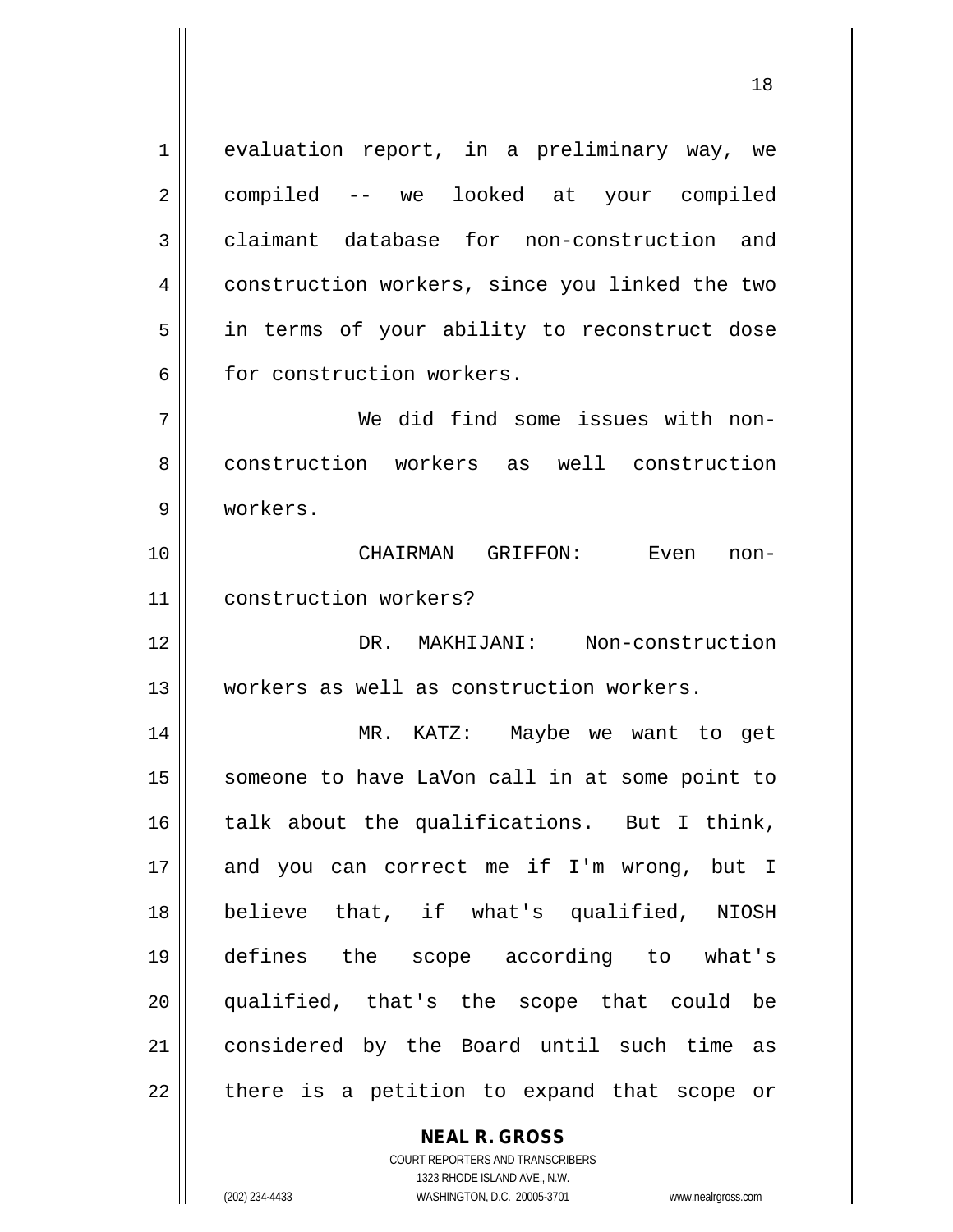**NEAL R. GROSS** COURT REPORTERS AND TRANSCRIBERS 1323 RHODE ISLAND AVE., N.W. (202) 234-4433 WASHINGTON, D.C. 20005-3701 www.nealrgross.com 1 || NIOSH has the prerogative, I think, to expand  $2 \parallel$  the scope on basis, but I don't think the 3 | Board could do that. 4 CHAIRMAN GRIFFON: No, no, no.  $5 \parallel$  That's why I'm asking. 6 MR. KATZ: Yes. 7 CHAIRMAN GRIFFON: Yes, we are 8 | bound to review qualified petitions, right. 9 MR. KATZ: Yes. 10 CHAIRMAN GRIFFON: So I understand 11  $\parallel$  that. 12 || But the other thing, and it won't 13 || prohibit us from making some progress today, 14 but the only reason I was saying that is I  $15$  || think, if we're going to, in three months, get 16 another petition from these same people, and  $17$  | then it qualifies --18 MR. KATZ: But I don't think that 19 would be necessary because, if NIOSH comes to  $20$  || the judgment that it is sufficient beyond the  $21$  scope  $-$ 22 CHAIRMAN GRIFFON: Yes.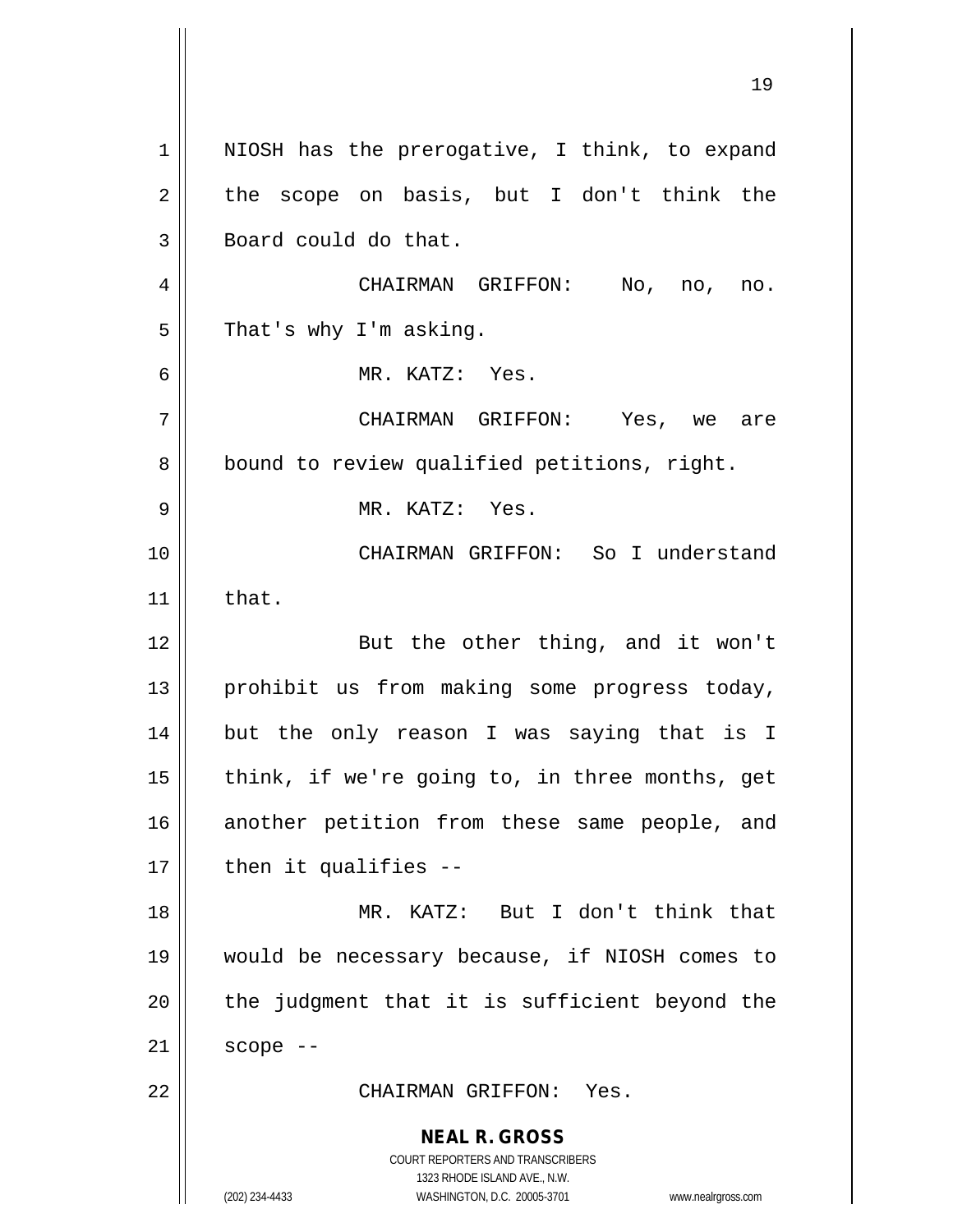| 1  | MR. KATZ: -- that it is already                |
|----|------------------------------------------------|
| 2  | defined for a class, it can expand that scope. |
| 3  | CHAIRMAN GRIFFON: Right, either                |
| 4  | that way -- yes, either of those ways.         |
| 5  | MS. HOWELL: Well, I mean, if they              |
| 6  | are in the process of it, then they can expand |
| 7  | the one that is being looked at. I mean, it    |
| 8  | is slightly dependent. If there is a           |
| 9  | different period of time involved, then you    |
| 10 | might have parallel petitions or something,    |
| 11 | too.                                           |
| 12 | DR. TAULBEE: One of the things                 |
| 13 | that we'd like to clarify a little bit, when   |
| 14 | you indicated that we didn't do much follow-   |
| 15 | up, we did conduct a worker outreach meeting   |
| 16 | down there at the Savannah River Site to try   |
| 17 | to solicit more information on people. And if  |
| 18 | we had gotten anything during that time        |
| 19 | period, then I think we would have expanded.   |
| 20 | But during that two-day meeting, there wasn't  |
| 21 | any information provided that we felt would    |
| 22 | qualify production workers for inclusion in    |

**NEAL R. GROSS**

COURT REPORTERS AND TRANSCRIBERS 1323 RHODE ISLAND AVE., N.W. (202) 234-4433 WASHINGTON, D.C. 20005-3701 www.nealrgross.com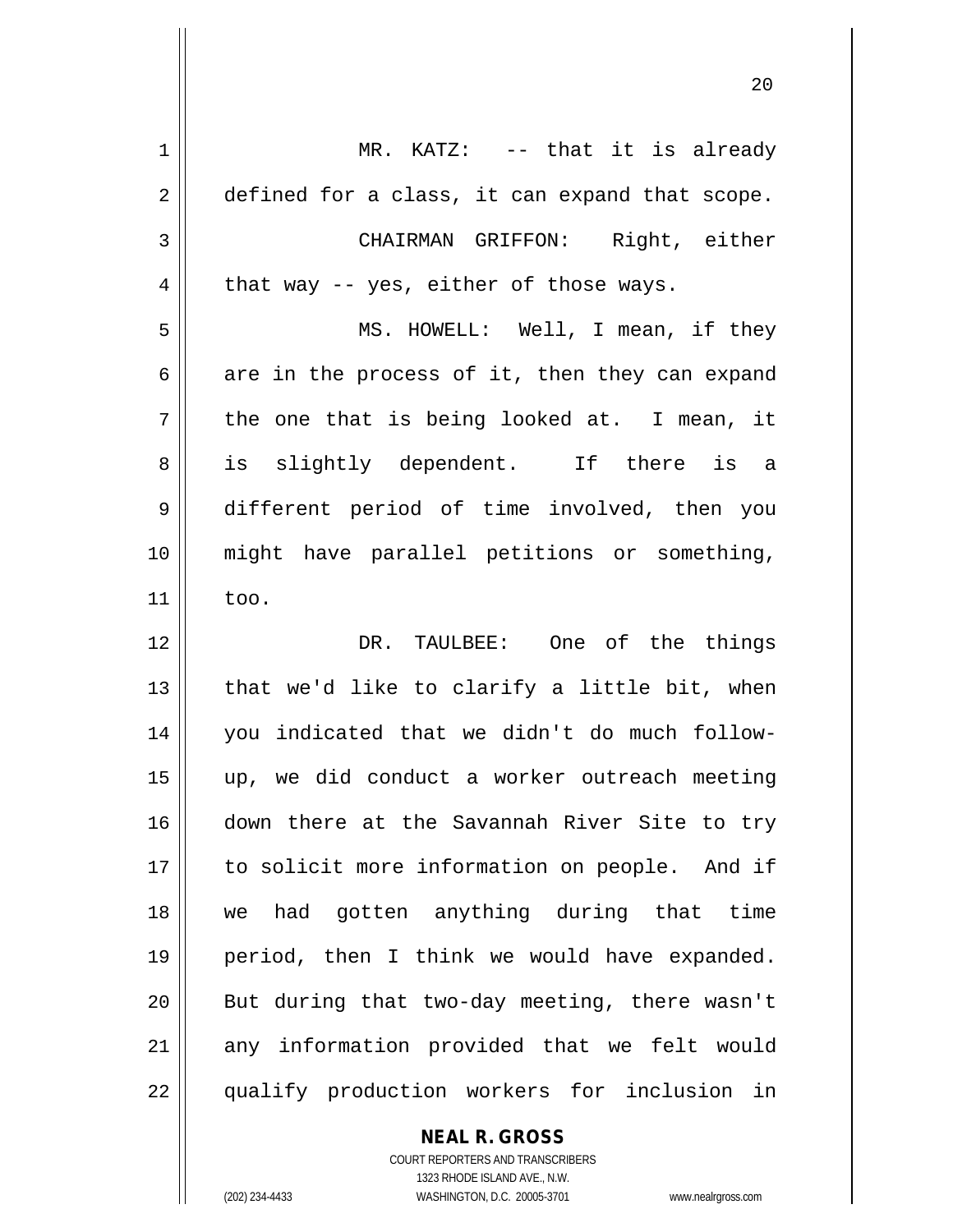**NEAL R. GROSS** COURT REPORTERS AND TRANSCRIBERS 1323 RHODE ISLAND AVE., N.W. (202) 234-4433 WASHINGTON, D.C. 20005-3701 www.nealrgross.com  $1$  the class during that time period. 2 DR. MAKHIJANI: I just had kind of  $3 \parallel$  a question as to how we looked at the 4 | evaluation report when the Board asks us to do  $5 \parallel$  that. 6 Because in the evaluation report  $7$  || it says what the petitioner-requested class 8 was, so I am presuming in the petition that 9 was qualified that's what the petition asked  $10 \parallel$  for. 11 CHAIRMAN GRIFFON: That's why I 12 || was confused, yes. 13 DR. MAKHIJANI: So I am still 14  $\vert$  confused, I have to say, because normally --15 CHAIRMAN GRIFFON: Normally, NIOSH 16 won't qualify it. 17 DR. MAKHIJANI: Normally, the 18 || requested class recognition --19 CHAIRMAN GRIFFON: They'll send it 20 back and they'll rewrite and get a  $21$  redrafted  $-$ 22 DR. MAKHIJANI: Yes. Yes,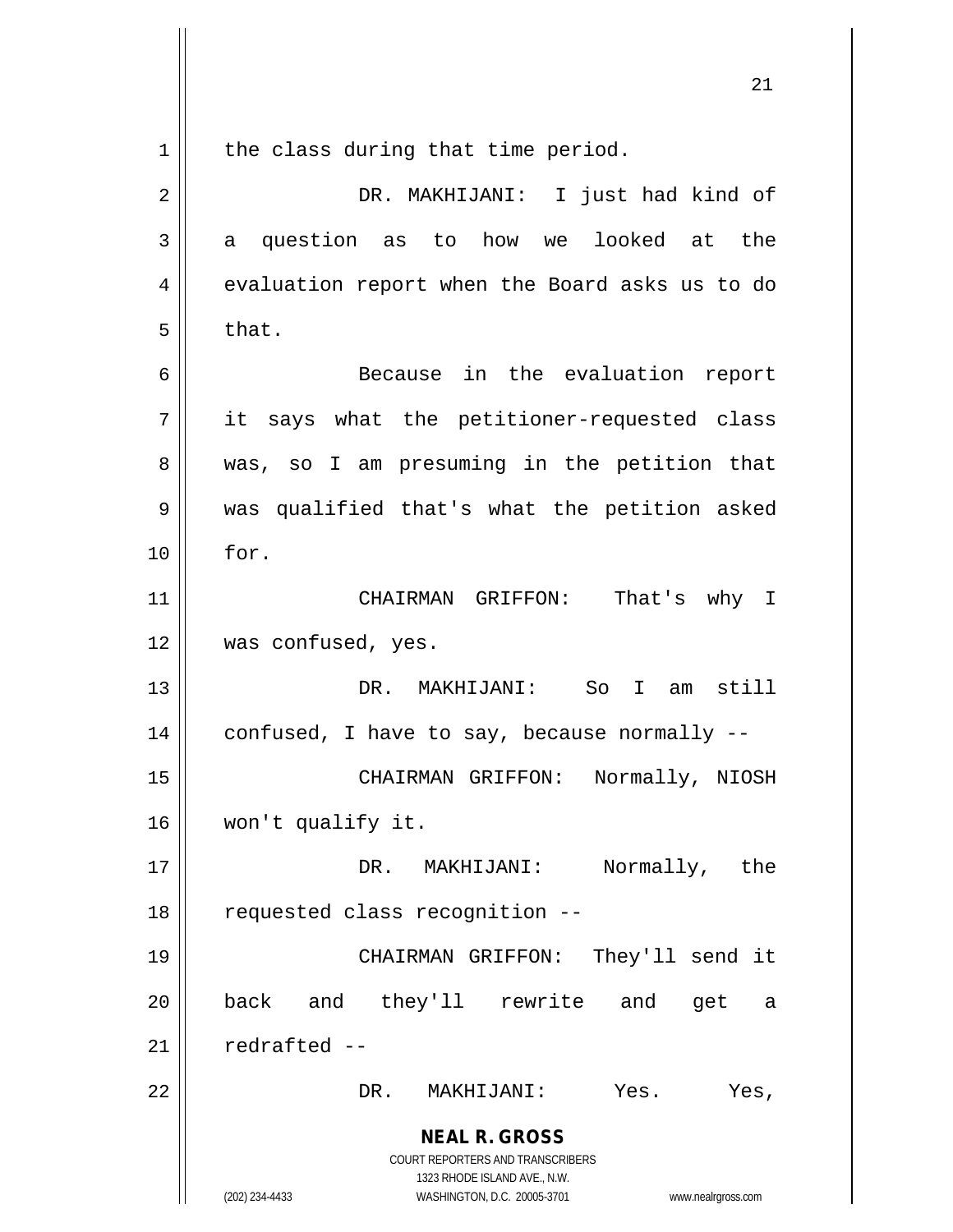| $\mathbf 1$ | normally, the requested class definition in                         |
|-------------|---------------------------------------------------------------------|
| 2           | the qualified petition is presented in the                          |
| 3           | evaluation report, and NIOSH sometimes                              |
| 4           | modifies based on dates or whatever. Whenever                       |
| 5           | it considers it has dose reconstruction data,                       |
| 6           | it may split it up into two or three pieces.                        |
| 7           | We're used to that, but we're not $-$ -                             |
| 8           | CHAIRMAN GRIFFON: Yes, it is                                        |
| 9           | presented a little differently than I have                          |
| 10          | seen it before. That is why I was wondering                         |
| 11          | what exactly $--$                                                   |
| 12          | DR. MAKHIJANI: This seems to be                                     |
| 13          | the first time -- yes.                                              |
| 14          | CHAIRMAN GRIFFON: Yes, right.                                       |
| 15          | DR. MAKHIJANI: So it is a little                                    |
| 16          | confusing.                                                          |
| 17          | CHAIRMAN GRIFFON: We might want                                     |
| 18          | just consider<br>follow up on that and<br>to                        |
| 19          | further. I mean, as we go through issues, I                         |
| 20          | guess there's two ways, as Ted said. Either                         |
| 21          | to have someone else submit a petition on                           |
| 22          | behalf of the production side or, if we can                         |
|             | <b>NEAL R. GROSS</b>                                                |
|             | <b>COURT REPORTERS AND TRANSCRIBERS</b>                             |
|             | 1323 RHODE ISLAND AVE., N.W.                                        |
|             | (202) 234-4433<br>WASHINGTON, D.C. 20005-3701<br>www.nealrgross.com |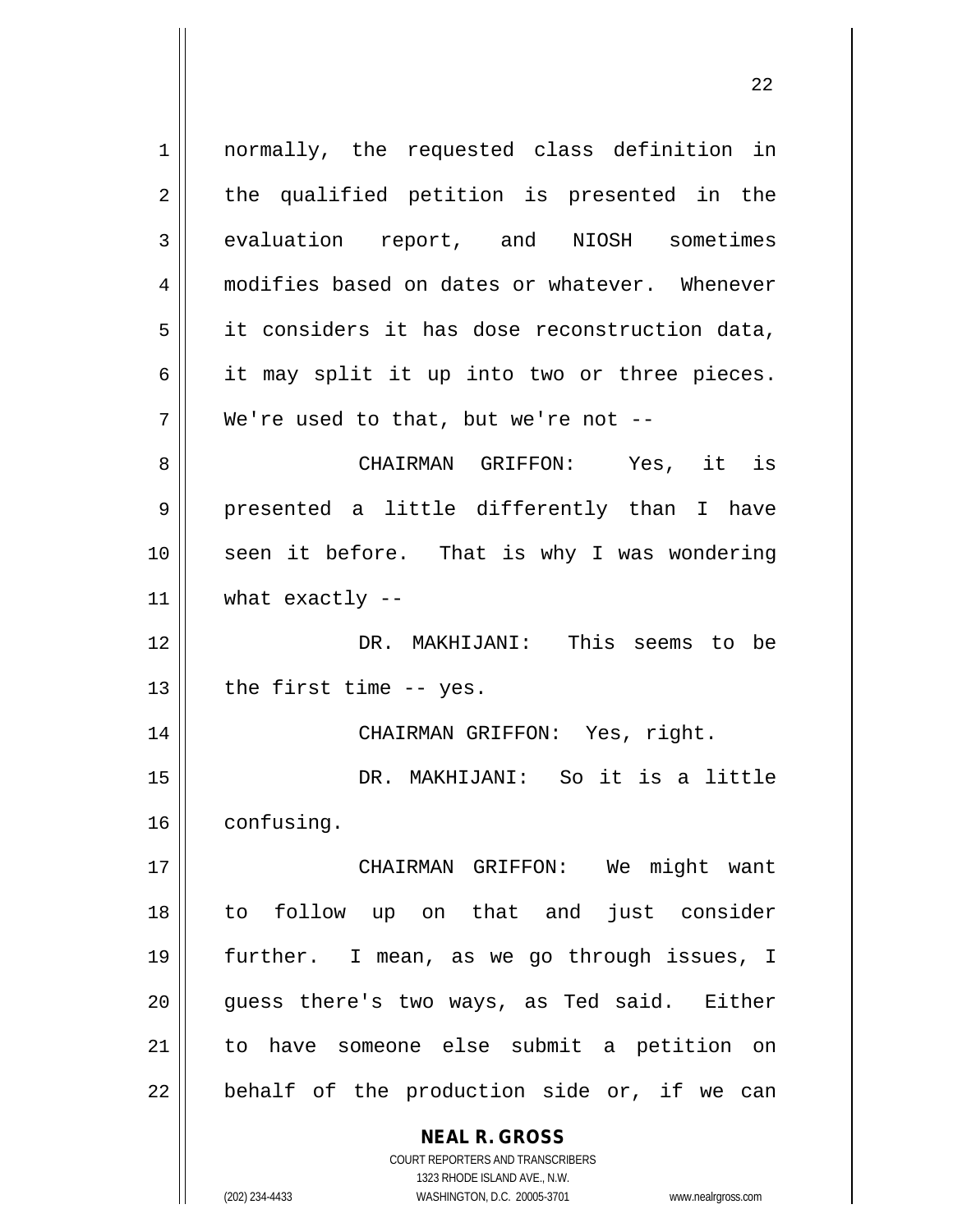**NEAL R. GROSS** COURT REPORTERS AND TRANSCRIBERS 1323 RHODE ISLAND AVE., N.W. 1 convince NIOSH that there are some issues that  $2 \parallel$  are both construction and production issues, 3 then maybe you will self-identify, or 4 | whatever, and include it. 5 But I think, it seems to me 6 anyway, looking through these issues, that  $7 \parallel$  several of them at least are going to be both 8 production- and construction-worker issues. 9 Whether anything comes out of it at the end of 10 the day is another story. That's part of the 11 review, but it seems to me it would be more  $12$   $\parallel$  efficient to review it all at once. 13 || So, as we go through it, maybe I 14 will just ask NIOSH to keep that in their 15 mind. Then, if they want to self-identify, 16 || that might make the process easier, more 17 | streamlined. 18 MR. KATZ: It probably won't 19  $\parallel$  affect your discussion that much --20 CHAIRMAN GRIFFON: Right, right. 21 || MR. KATZ: -- because they're 22 intertwined.

(202) 234-4433 WASHINGTON, D.C. 20005-3701 www.nealrgross.com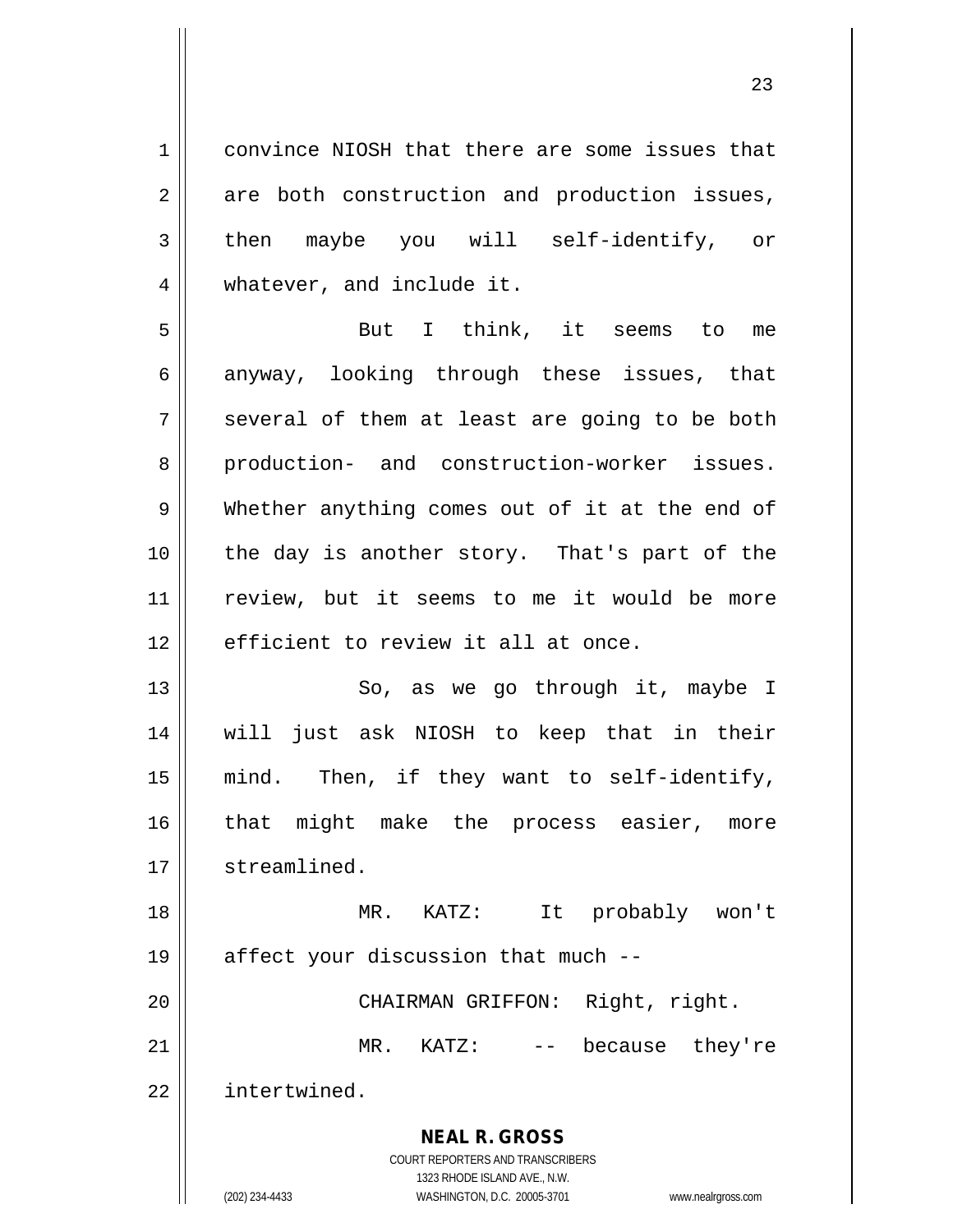|    | 24                                                                                                  |
|----|-----------------------------------------------------------------------------------------------------|
| 1  | CHAIRMAN GRIFFON: Exactly.                                                                          |
| 2  | DR. MAKHIJANI: Yes, not at this                                                                     |
| 3  | stage.                                                                                              |
| 4  | CHAIRMAN GRIFFON: All right.                                                                        |
| 5  | MS. ADAMS: Mark, this is Nancy.                                                                     |
| 6  | I sent Bomber an email for you                                                                      |
| 7  | guys. So he may pop in here.                                                                        |
| 8  | CHAIRMAN GRIFFON: Okay.                                                                             |
| 9  | MR. KATZ: Thank you, Nancy.                                                                         |
| 10 | CHAIRMAN GRIFFON: Thank you,                                                                        |
| 11 | Nancy.                                                                                              |
| 12 | MS. ADAMS: Okay.                                                                                    |
| 13 | DR. MAKHIJANI: Mark, just as                                                                        |
| 14 | reminder, there's also a reference that<br>I                                                        |
| 15 | could not find on the O: drive which refers to                                                      |
| 16 | this matter, which is a memo written<br>by                                                          |
| 17 | Branche?                                                                                            |
| 18 | CHAIRMAN GRIFFON: Yes.<br>A<br>memo                                                                 |
| 19 | which we assumed was Christine Branche.                                                             |
| 20 | DR. MAKHIJANI: Christine Branche                                                                    |
| 21 | in 2008; I couldn't find it.                                                                        |
| 22 | Which<br>might<br>CHAIRMAN GRIFFON:                                                                 |
|    | <b>NEAL R. GROSS</b>                                                                                |
|    | <b>COURT REPORTERS AND TRANSCRIBERS</b>                                                             |
|    | 1323 RHODE ISLAND AVE., N.W.<br>(202) 234-4433<br>WASHINGTON, D.C. 20005-3701<br>www.nealrgross.com |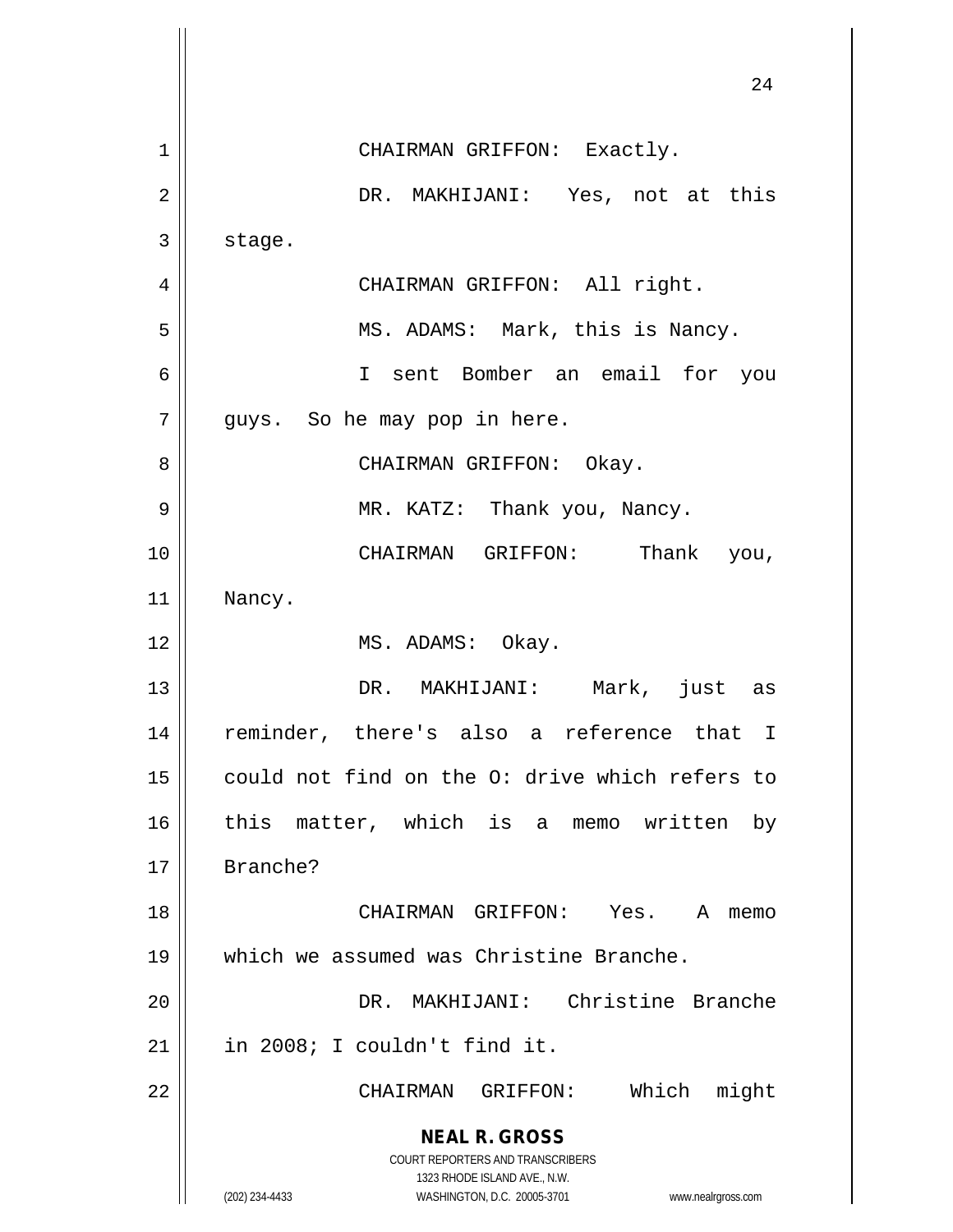**NEAL R. GROSS** COURT REPORTERS AND TRANSCRIBERS 1323 RHODE ISLAND AVE., N.W. (202) 234-4433 WASHINGTON, D.C. 20005-3701 www.nealrgross.com 25 1 answer this question of how they qualified or  $2 \parallel$  didn't qualify. 3 DR. TAULBEE: Yes, thank you for 4 || mentioning that. 5 CHAIRMAN GRIFFON: Yes. 6 DR. TAULBEE: Because now it does  $7$   $\parallel$  remind me of what all took place. Thank you. 8 || (Laughter.) 9 CHAIRMAN GRIFFON: It's all coming  $10 \parallel$  back. 11 DR. TAULBEE: Yes, it does now. 12 || The petitioners who did not qualify filed an 13  $\parallel$  appeal, and that was sent to the NIOSH -- what 14 do you call it? The independent -- 15 MR. KATZ: Evaluation Panel. 16 DR. TAULBEE: Right, yes. And 17 || they looked at our qualification process as 18 well, and they concurred with our decision to 19 just qualify the construction trades workers. 20 || So it did go through the whole appeal  $21$  | process, the other two individuals. 22 || CHAIRMAN GRIFFON: And that memo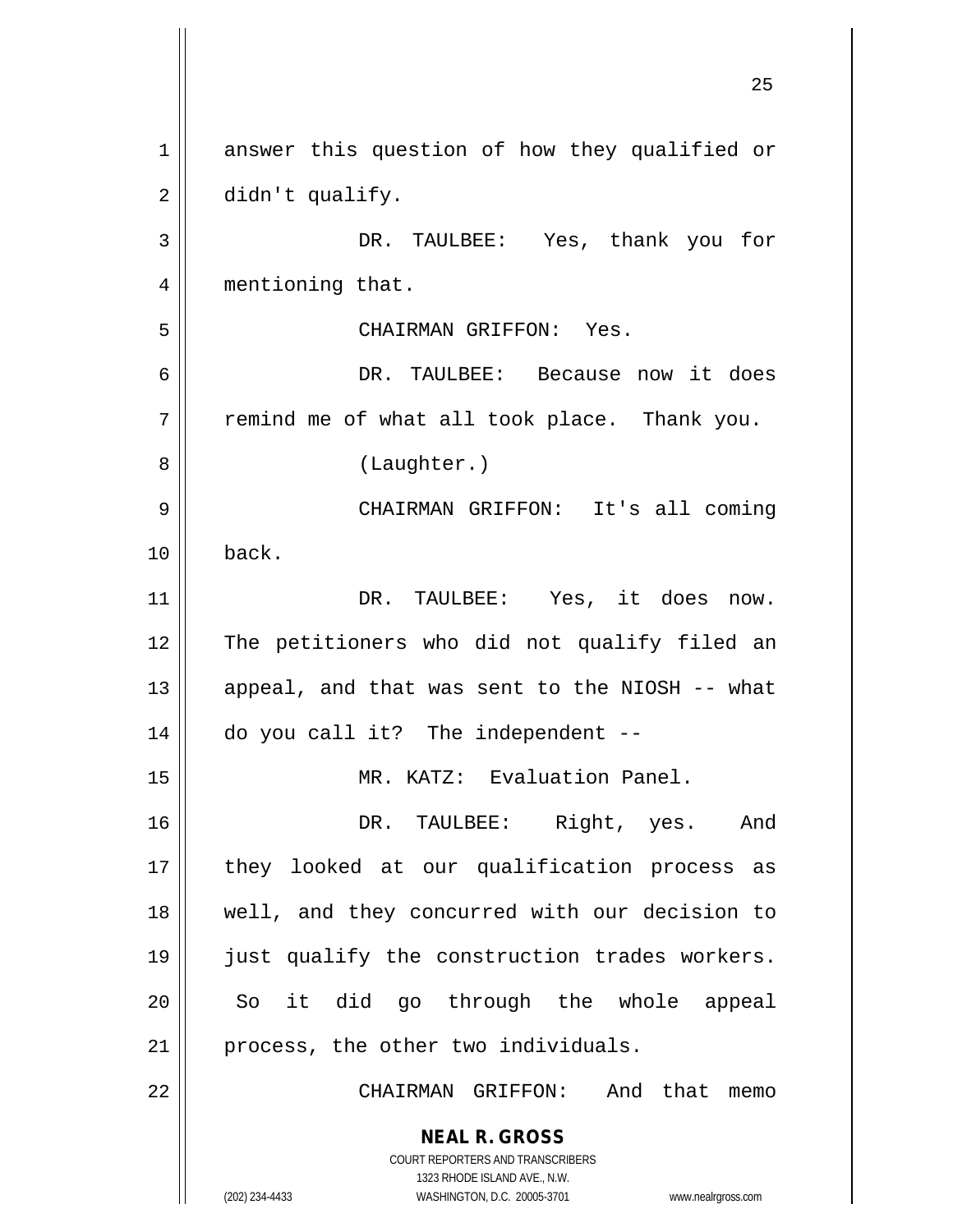|    | 26                                                                                                  |
|----|-----------------------------------------------------------------------------------------------------|
| 1  | has the panel review, right?                                                                        |
| 2  | DR. TAULBEE: That is correct, and                                                                   |
| 3  | that is Christine.                                                                                  |
| 4  | DR. MAKHIJANI: Because it is one                                                                    |
| 5  | of the references in your ER.                                                                       |
| 6  | DR. TAULBEE: Yes.                                                                                   |
| 7  | CHAIRMAN GRIFFON: Okay.                                                                             |
| 8  | DR. MAKHIJANI: I just couldn't                                                                      |
| 9  | find it.                                                                                            |
| 10 | CHAIRMAN GRIFFON: Yes, if we                                                                        |
| 11 | could find a copy of that or if someone can                                                         |
| 12 | find a copy of that? I'm not sure it's easy                                                         |
| 13 | to find on the --                                                                                   |
| 14 | DR. TAULBEE:<br>It's on<br>SEC<br>our                                                               |
| 15 | document locator pages.                                                                             |
| 16 | Oh, is it on<br>CHAIRMAN GRIFFON:                                                                   |
| 17 | that?                                                                                               |
| 18 | DR. TAULBEE: Yes, it's there.                                                                       |
| 19 | CHAIRMAN GRIFFON: Okay. Well, if                                                                    |
| 20 | we can't find it, you can help us find it.                                                          |
| 21 | DR. TAULBEE: Yes.                                                                                   |
| 22 | CHAIRMAN GRIFFON: Okay.                                                                             |
|    | <b>NEAL R. GROSS</b><br>COURT REPORTERS AND TRANSCRIBERS                                            |
|    | 1323 RHODE ISLAND AVE., N.W.<br>(202) 234-4433<br>WASHINGTON, D.C. 20005-3701<br>www.nealrgross.com |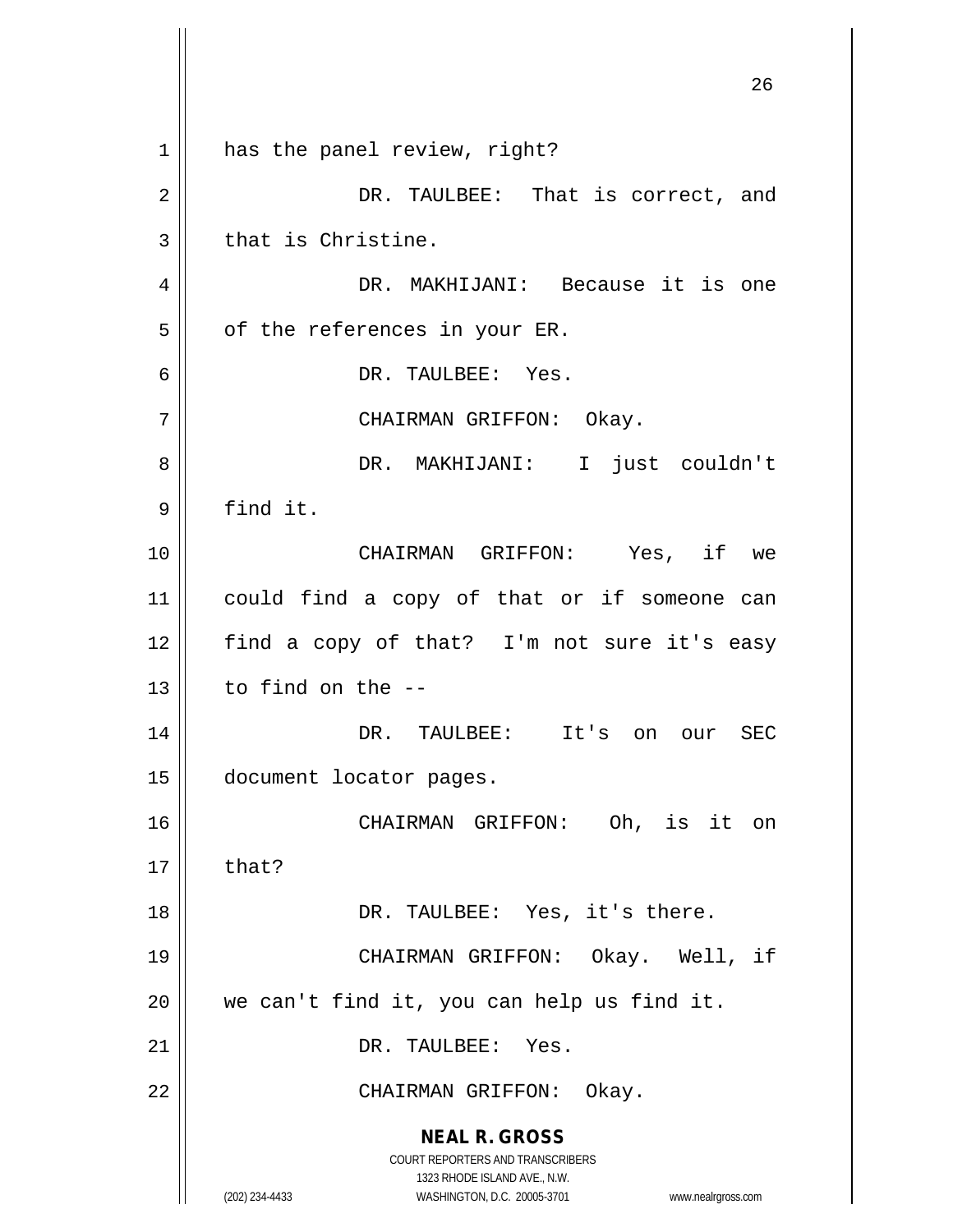**NEAL R. GROSS** COURT REPORTERS AND TRANSCRIBERS 1323 RHODE ISLAND AVE., N.W. (202) 234-4433 WASHINGTON, D.C. 20005-3701 www.nealrgross.com 1 | MR. KATZ: Who has the access code 2 | for the internet for the room? Anybody? 3 || CHAIRMAN GRIFFON: I don't. 4 DR. TAULBEE: Jim just missed that 5 | whole part about the review. 6 CHAIRMAN GRIFFON: That's all 7 right. We'll fill him in. 8 Okay. So I guess we can start 9 | looking at the matrix now. I think everybody 10 || has copies of the matrix. 11 || Ted, did you make those available? 12  $\parallel$  Were they available for the petitioner or  $-$ 13 || MR. KATZ: I'm told that they are 14 | on the website. 15 CHAIRMAN GRIFFON: Yes, I think I  $16$  saw them. 17 || MR. KATZ: When I looked, I didn't  $18$  find them that night that you sent an email, 19  $\parallel$  but I'm told they are there. 20 CHAIRMAN GRIFFON: Okay. So,  $21$  | hopefully, they are. 22 || This is a document, for those on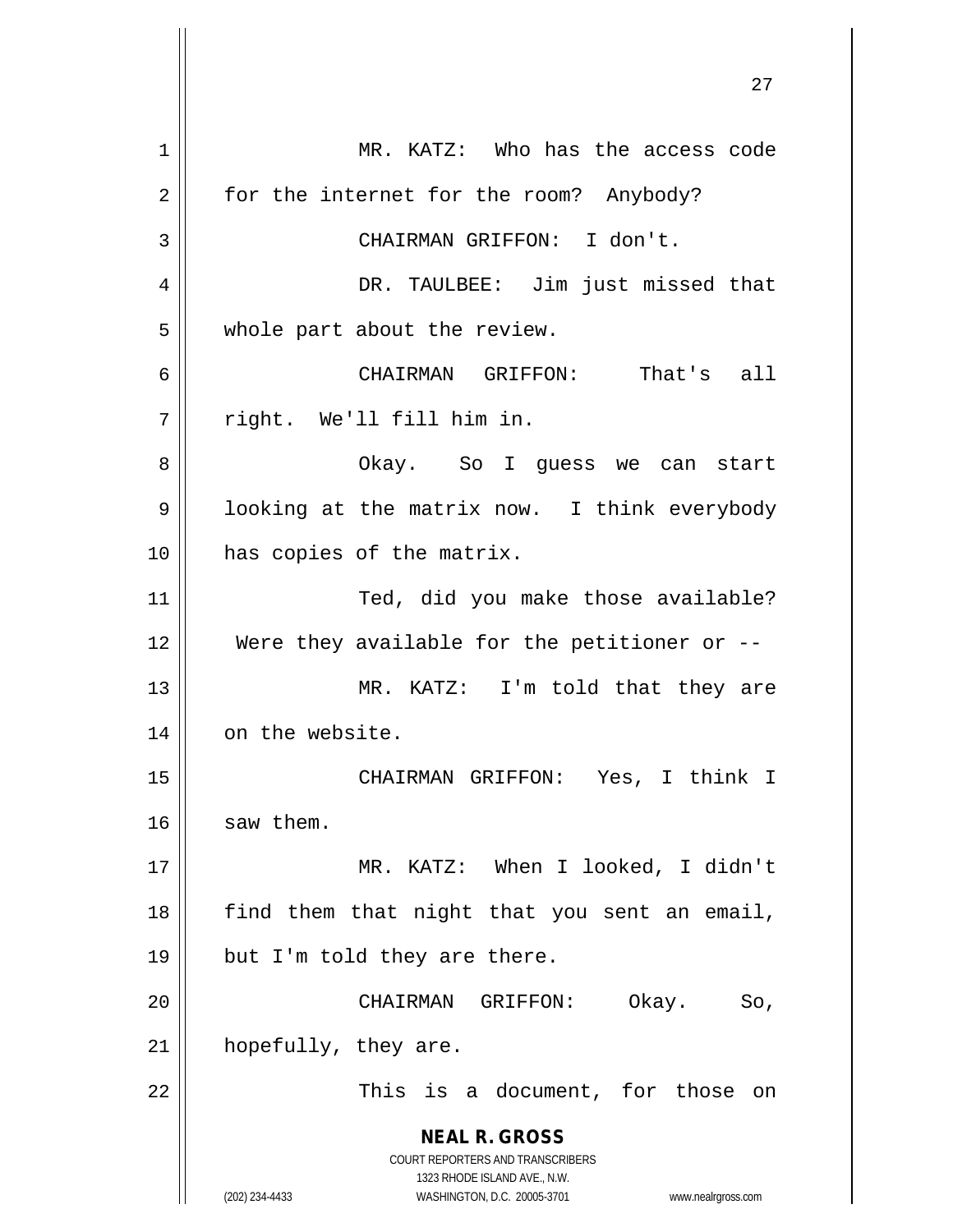**NEAL R. GROSS** COURT REPORTERS AND TRANSCRIBERS 1 || the phone, we're working from a document 2 called Issues Matrix for the SRS SEC Petition 3 and Petition ER. There's plenty of acronyms 4 in there and it's dated September 9th, 2009 5 | down in the bottom corner. 6 So, I know there's some people 7 representing the petitioner or who are 8 || involved in the petition. If you don't have 9 || copies, you know, let us know. We will try to 10 point you in the right spot to find the copy 11 | of this document. 12 I believe it should be on the 13 website, right? 14 || MR. KATZ: Yes, it is on the web. 15 || CHAIRMAN GRIFFON: Okay. 16 DR. TAULBEE: Jim, just to fill 17 you in, one of the things that Arjun said 18 || reminded me that this did undergo a review by 19 the independent panel of our non-qualification 20 | of the production workers. And they concurred 21 with our class definition. 22 DR. MAKHIJANI: I didn't have any

1323 RHODE ISLAND AVE., N.W.

(202) 234-4433 WASHINGTON, D.C. 20005-3701 www.nealrgross.com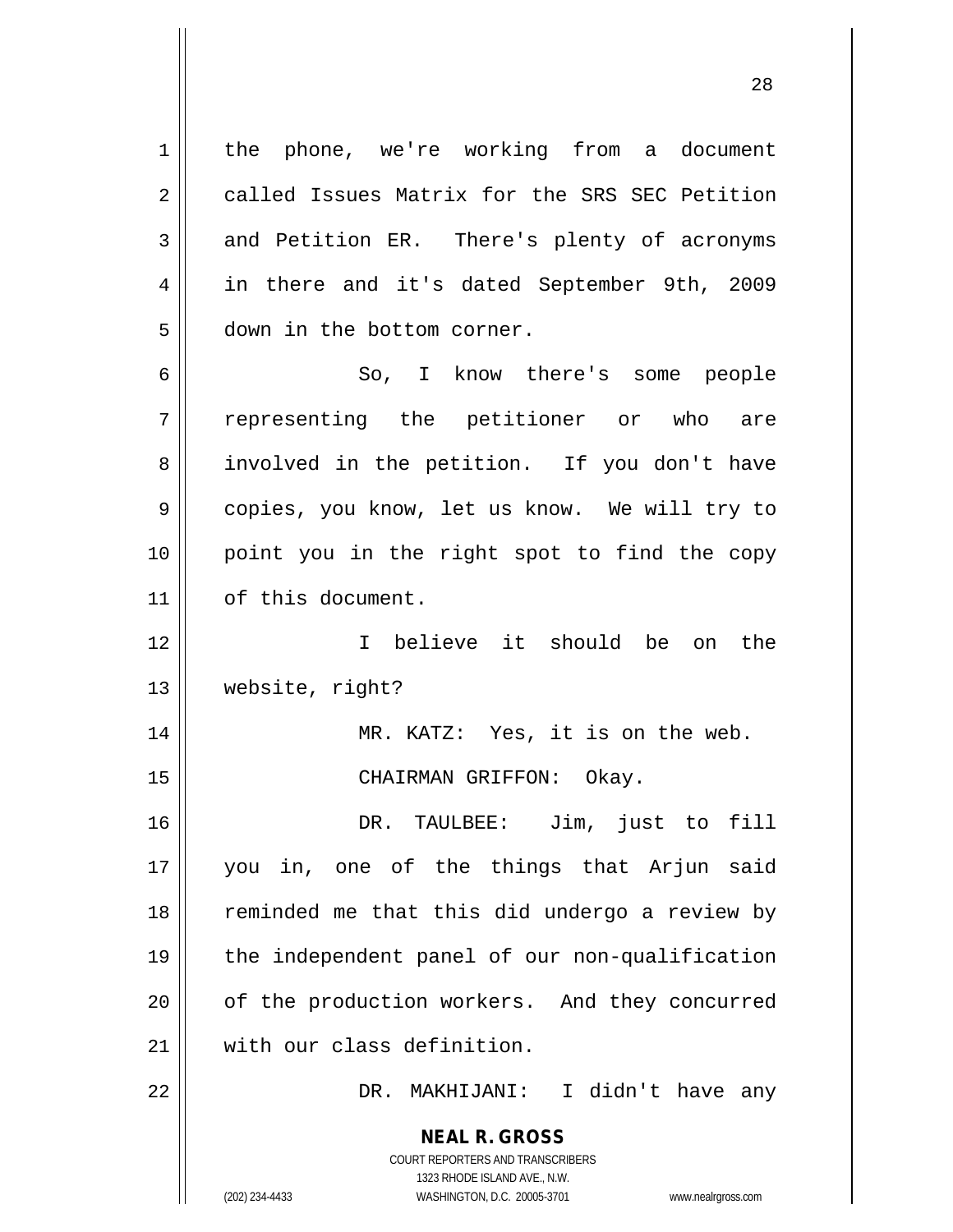1 insider information. I was just asking for  $2 \parallel$  the reference to Branche 2008, and that's what  $3 \parallel$  it was. 4 DR. NETON: Okay, I got a hold of 5 || LaVon. He's going to call in in a little bit  $6 \parallel$  and refresh our memories as to what went into 7 the professional judgment decision and maybe  $8 \parallel$  clarify the issues a little bit. When we hear 9 || someone call in, that will probably be LaVon,  $10$  | and we can maybe  $-$ 11 CHAIRMAN GRIFFON: Take a break 12 | from wherever we are at. 13 DR. NETON: Get his feedback at  $14$  | that point. 15 CHAIRMAN GRIFFON: Yes, yes, yes.  $16 \parallel$  Okay. 17 || So I guess, why don't we turn to 18  $\parallel$  this matrix, if everybody has the copy? What 19 I would propose is just to go down these. I  $20$  || think, since SC&A is the author, maybe you can 21  $\parallel$  start off with the issue, and then we can have  $22$  | a discussion with NIOSH.

> COURT REPORTERS AND TRANSCRIBERS 1323 RHODE ISLAND AVE., N.W. (202) 234-4433 WASHINGTON, D.C. 20005-3701 www.nealrgross.com

**NEAL R. GROSS**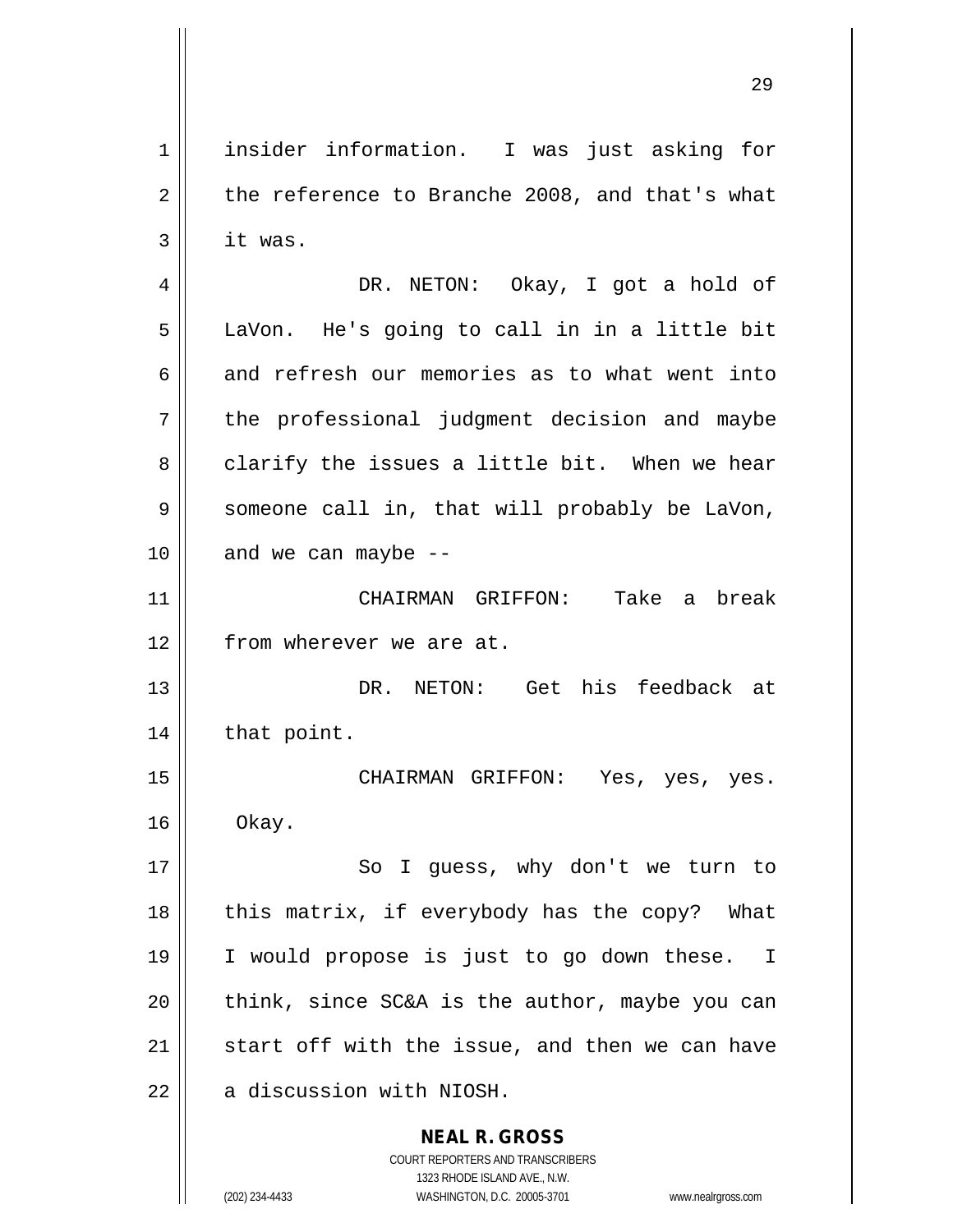|    | 30                                                                  |
|----|---------------------------------------------------------------------|
| 1  | DR. MAKHIJANI: Sure.                                                |
| 2  | CHAIRMAN GRIFFON: This is as much                                   |
| 3  | to refresh our memories. I think, well, I'm                         |
| 4  | not sure that you are going to have -- well,                        |
| 5  | at least we can get status updates on where                         |
| 6  | things stand, yes.                                                  |
| 7  | DR. TAULBEE: Absolutely.                                            |
| 8  | DR. MAKHIJANI: Yes, I'm Arjun                                       |
| 9  | Makhijani.                                                          |
| 10 | We put this matrix together for                                     |
| 11 | the SEC discussion. This is not just a                              |
| 12 | carryover from the site profile.                                    |
| 13 | The way it was put together is                                      |
| 14 | described in sort of the preliminary one-page                       |
| 15 | to this. We, of course, revisited the site                          |
| 16 | profile issues and screened them for whatever                       |
| 17 | might be relevant for the SEC, until resolved                       |
| 18 | by the Working Group.                                               |
| 19 | We did a paper review without                                       |
| 20 | actually doing interviews, a brief review at                        |
| 21 | the end of the last contract that SC&A had.                         |
| 22 | So we revisited that.                                               |
|    | <b>NEAL R. GROSS</b>                                                |
|    | COURT REPORTERS AND TRANSCRIBERS<br>1323 RHODE ISLAND AVE., N.W.    |
|    | (202) 234-4433<br>WASHINGTON, D.C. 20005-3701<br>www.nealrgross.com |

 $\overline{\phantom{a}}$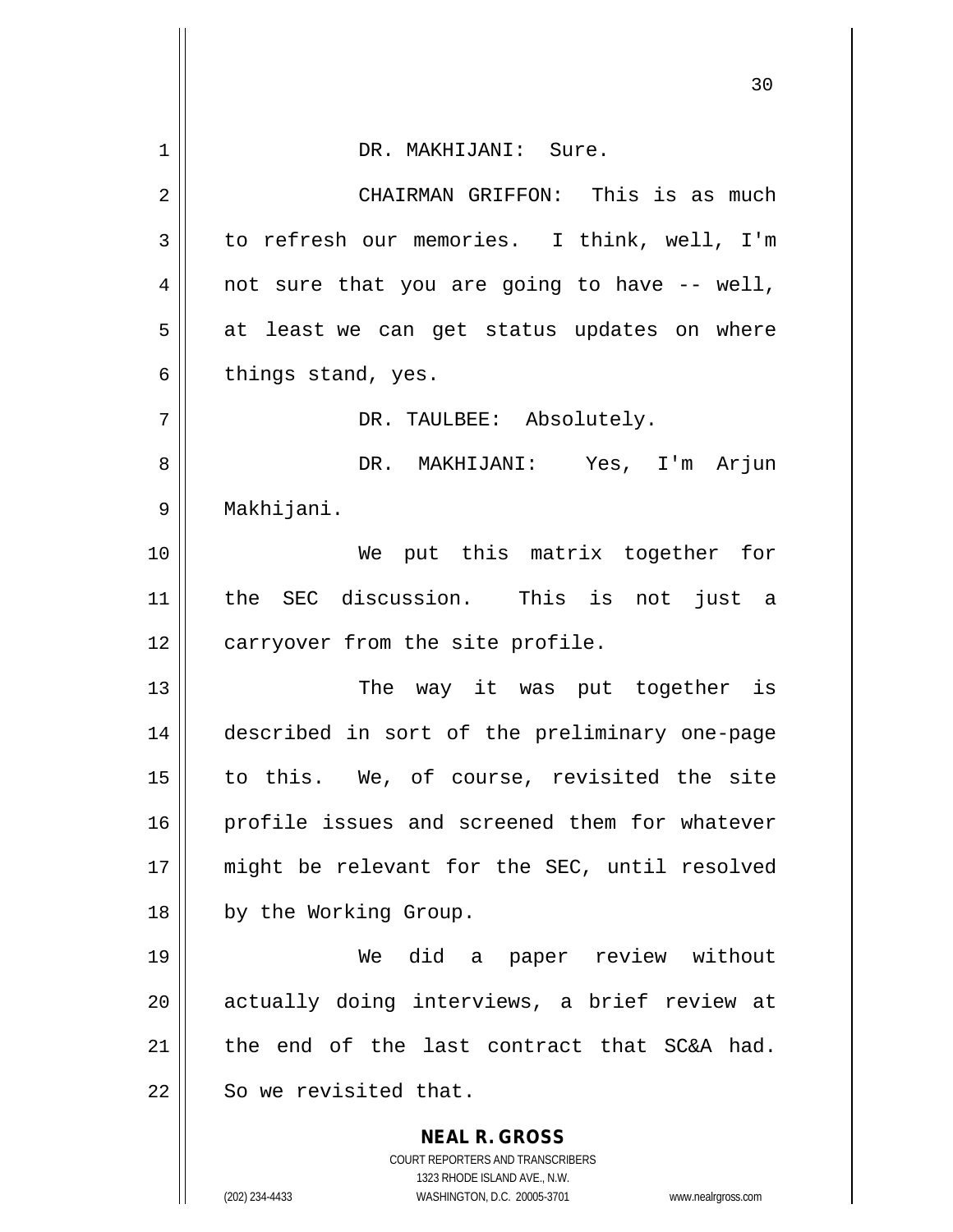| $\mathbf 1$    | Steve Marschke, who is on the                                                                       |
|----------------|-----------------------------------------------------------------------------------------------------|
| $\overline{2}$ | line, was the principal author of that review.                                                      |
| $\mathfrak{Z}$ | We had begun compiling some data                                                                    |
| 4              | and looking at the claimant data compiled by                                                        |
| 5              | NIOSH. So some of that went into it, and                                                            |
| 6              | then, also, read the petition and some                                                              |
| 7              | associated documents and data. So this isn't                                                        |
| 8              | necessarily a complete matrix, but in                                                               |
| 9              | reviewing it in preparation for this meeting,                                                       |
| 10             | I think it is pretty complete. We may need a                                                        |
| 11             | couple of issues added on as we review it.                                                          |
| 12             | But I didn't find that there are giant, gaping                                                      |
| 13             | holes in this thing that we could fill.                                                             |
| 14             | So I think, if permitted, on that                                                                   |
| 15             | basis, I think we may need to add an issue or                                                       |
| 16             | two as we get a little bit deeper in, but this                                                      |
| 17             | is, I felt, a good list to start with.                                                              |
| 18             | Should we start?                                                                                    |
| 19             | CHAIRMAN GRIFFON: Yes.                                                                              |
| 20             | DR. MAKHIJANI: Okay. Our first                                                                      |
| 21             | issue is regarding thorium pre-1960, which                                                          |
| 22             | that ball is in NIOSH's court. NIOSH said it                                                        |
|                | <b>NEAL R. GROSS</b>                                                                                |
|                | COURT REPORTERS AND TRANSCRIBERS                                                                    |
|                | 1323 RHODE ISLAND AVE., N.W.<br>(202) 234-4433<br>WASHINGTON, D.C. 20005-3701<br>www.nealrgross.com |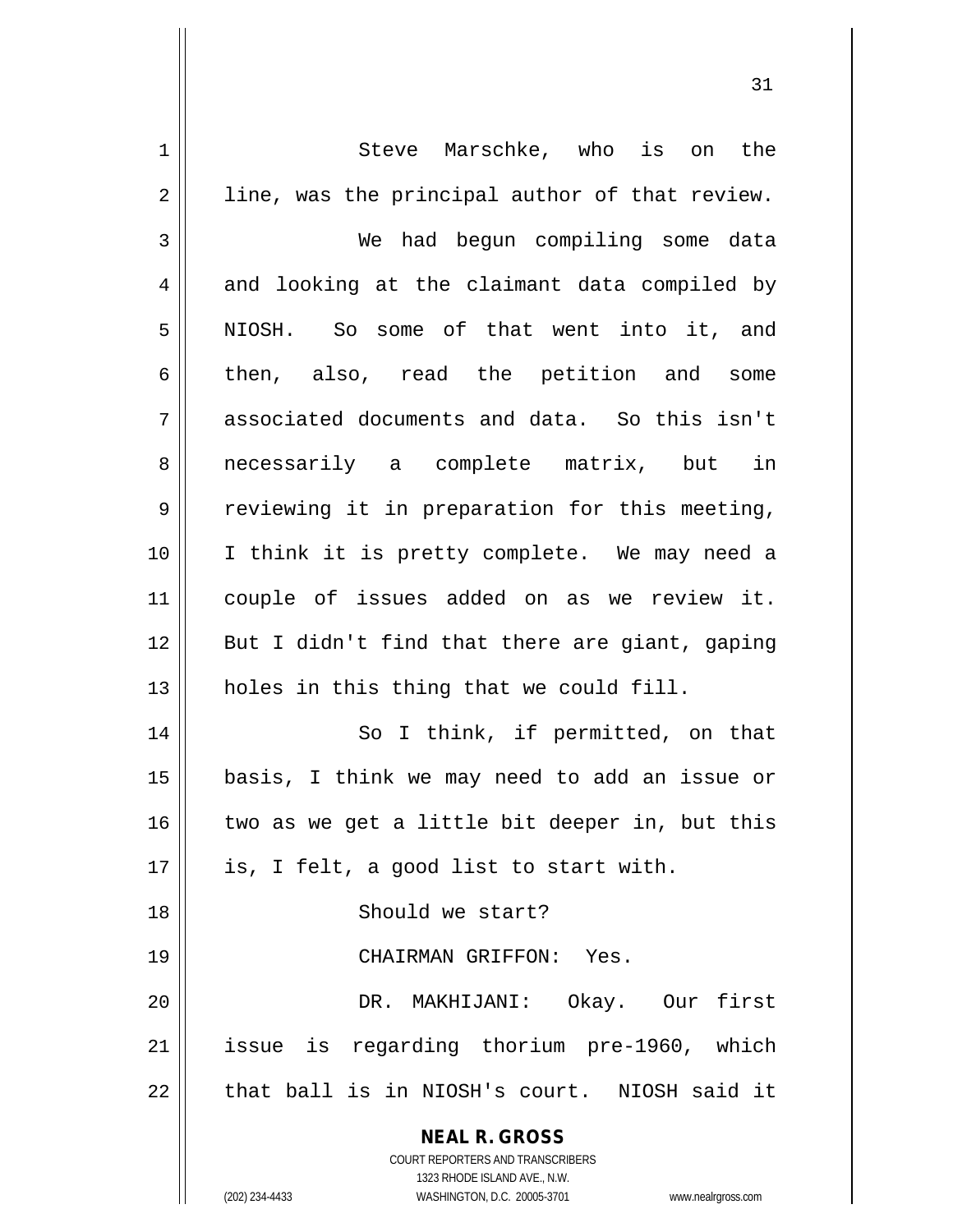**NEAL R. GROSS** COURT REPORTERS AND TRANSCRIBERS  $1 \parallel$  is researching data. So we, essentially, 2 | haven't done much work on it. Just note that  $3 \parallel$  the issue is there, and NIOSH is going to put 4 || some analysis or documents on the table to 5 address the issue. 6 MR. KATZ: Are we going to do 7 | step-wise? 8 CHAIRMAN GRIFFON: Yes, yes. 9 DR. TAULBEE: Let me fill 10 || everybody in on where we're at with this since 11 the Board meeting in December of 2008. The 12 week prior to the Board meeting, we went down 13 || to Savannah River and we identified a group of 14 thorium workers from the 1950s. As we 15 captured their individual radiological 16 || records, the goal was to look at their whole 17 body count information to see if we could come 18 up with a coworker model for this early time 19 period by bounding based upon their measured  $20$   $\parallel$  data in the 1960s. 21 What we found is that the data was 22 || rather lacking from the whole body count

1323 RHODE ISLAND AVE., N.W.

(202) 234-4433 WASHINGTON, D.C. 20005-3701 www.nealrgross.com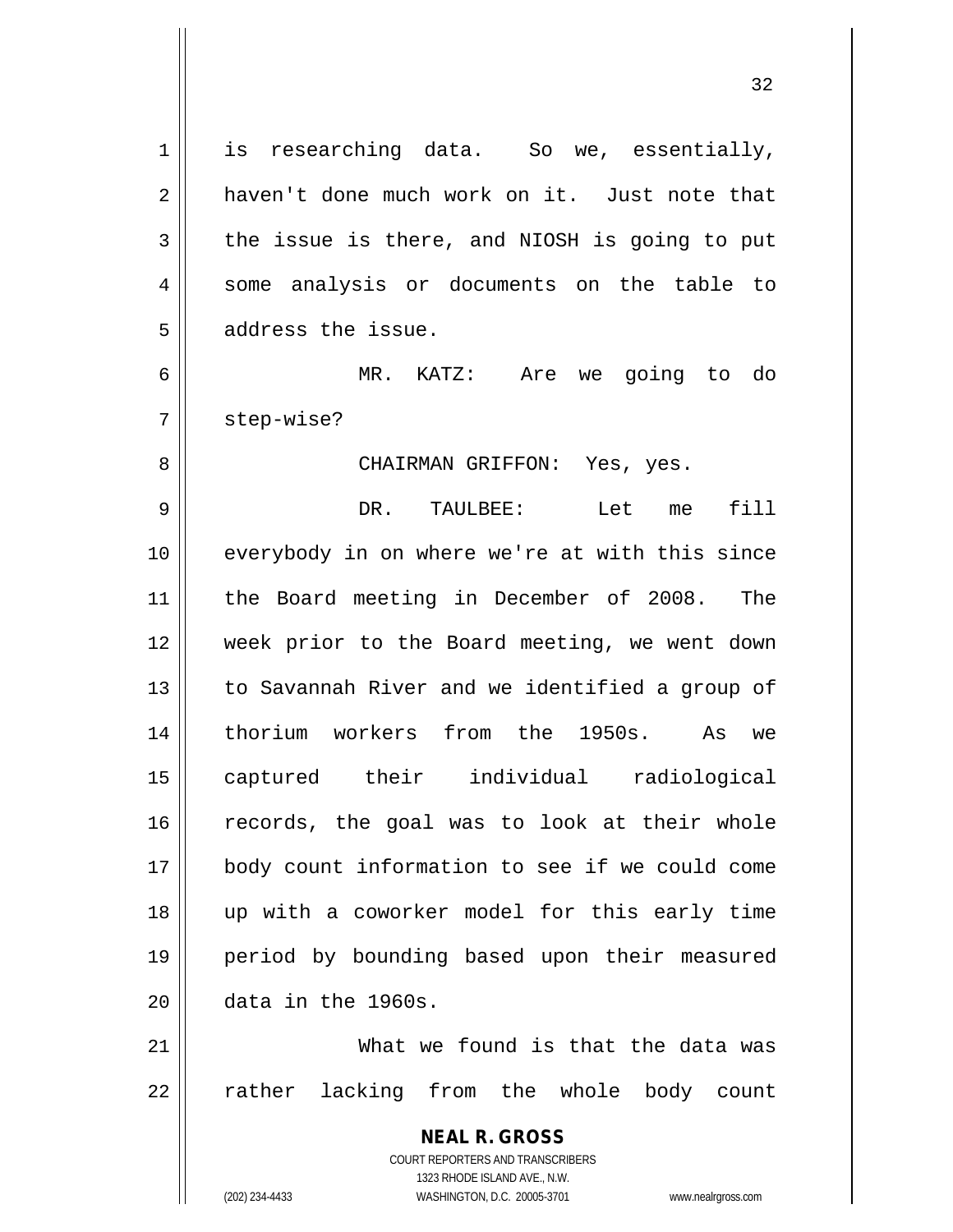1 | perspective. So we already had a data-capture 2 || planned in January for neutrons. So we didn't  $3 \parallel$  complete that particular data-capture.

4 So, when we returned in February, 5 we started looking for whole body count log 6 books at the Savannah River Site. That was  $7 \parallel$  our keyword searches that were conducted, 8 || again, in hopes of trying to collect a larger 9 population such that we could bound these 10 thorium doses.

11 || The Movie weren't able to locate 12 || those whole body count log books, either. So 13 || we returned for one last try in March, not for 14 whole body count log books, but this time for 15 || air sampling data, to see if we could bound  $16$  | the doses based upon air sampling.

17 || So we conducted a keyword search, 18 and we were able to locate 29 boxes of 300 19 area records, which is where they were 20 || conducting the thorium work during this time 21 period. We had those boxes pulled, and we 22 went through and selected the air sample

> COURT REPORTERS AND TRANSCRIBERS 1323 RHODE ISLAND AVE., N.W. (202) 234-4433 WASHINGTON, D.C. 20005-3701 www.nealrgross.com

**NEAL R. GROSS**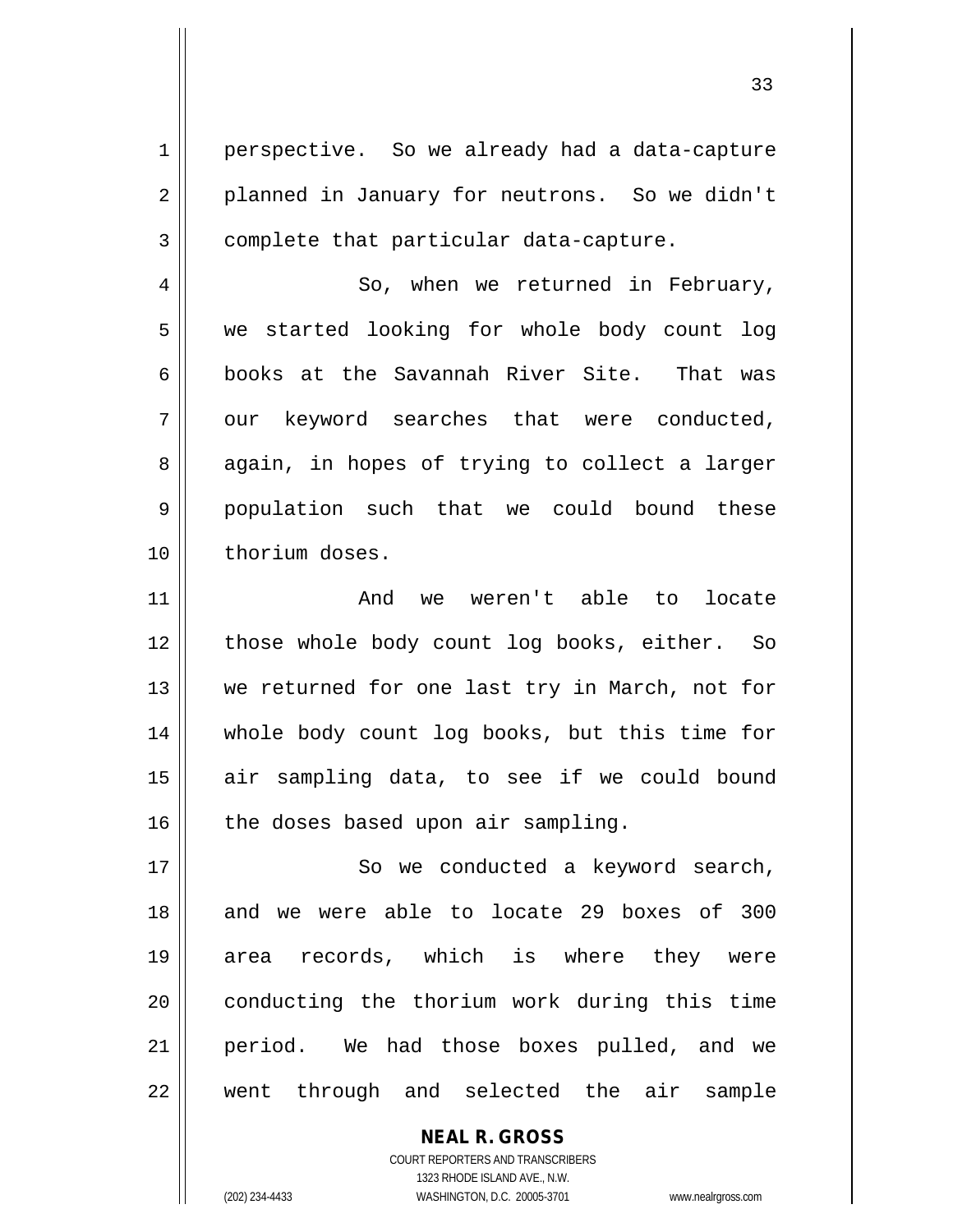1 || results, the special work permits, and the 2 || radiation surveys, with regards to thorium 3 work in this time period. 4 Let me back up just a little bit  $5 \parallel$  here on this particular issue. I know the 6 issues matrix says pre-1960 because that's  $7$  | what we put in our evaluation report. 8 But we are really lumping this 9 particular work together from 1954 through 10 1965 because it was all metal work at that 11 time period. Post-1965 to 1971 was thorium  $12 \parallel \quad$  oxide. 13 || So, because of the two different 14 materials that were being worked on, we kind 15 | of lumped all of the metal work together going 16 || up through 1965. We viewed these all together 17 as one issue. 18 || It is important to recognize that 19 most of the canning work, which is what 20 || Savannah River was doing, they were taking the  $21$  | thorium slugs and putting them into a can and 22 welding them for irradiation in reactors.

> COURT REPORTERS AND TRANSCRIBERS 1323 RHODE ISLAND AVE., N.W. (202) 234-4433 WASHINGTON, D.C. 20005-3701 www.nealrgross.com

**NEAL R. GROSS**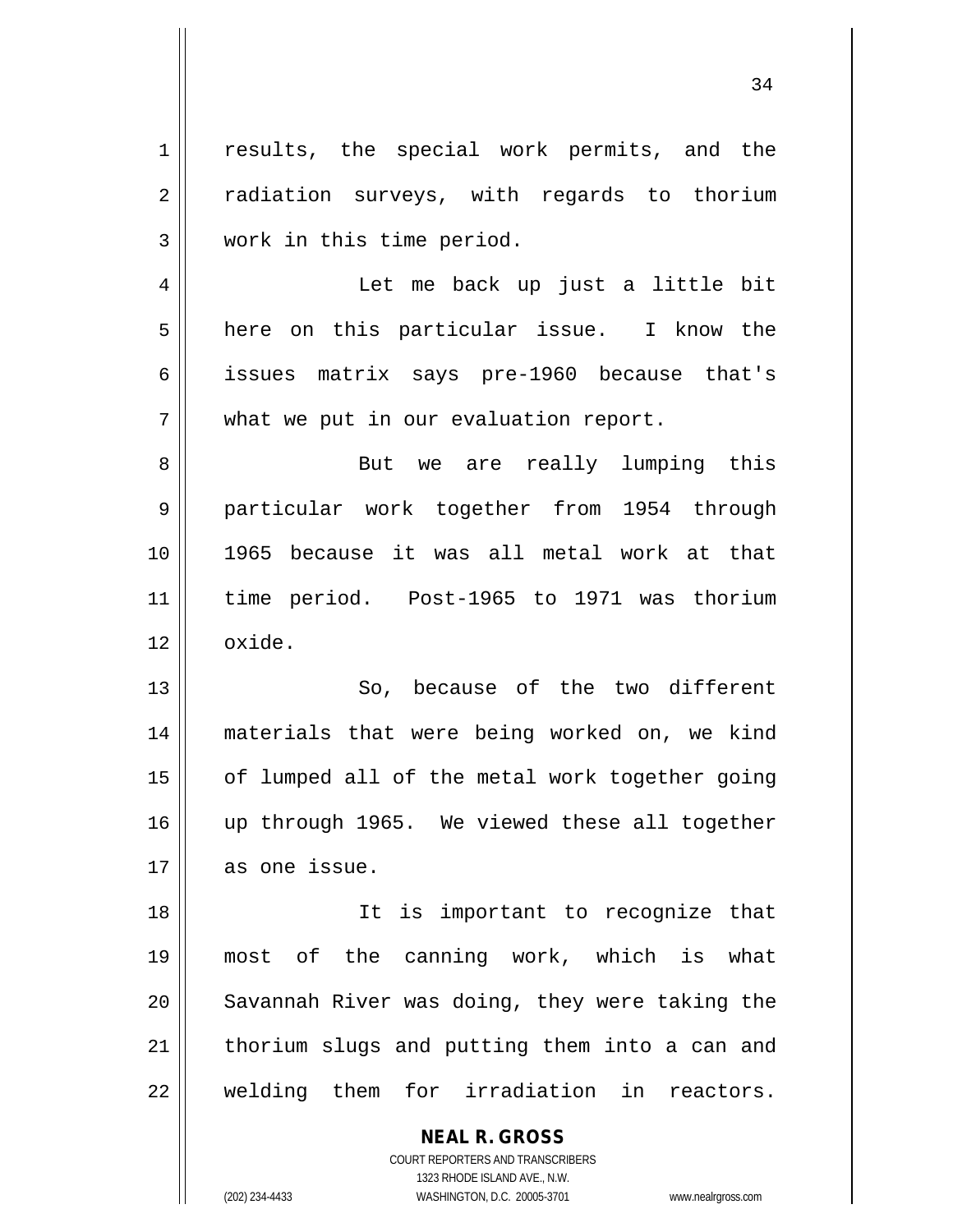1 | During this time period, most of the canning 2 was actually done at Sylvania. Now, I say 3 most, but not all. Early in 1954, there was a 4 process developed by Savannah River where they 5 | were doing the canning there onsite.

6 But, in the 1960s, virtually all 7 of it was done at Sylvania. They would 8 || receive a canned slug of thorium, and then  $9 \parallel$  they would do acceptance testing. Some of the 10 || acceptance testing involved autoclaving, which 11 is a high-pressure steam-washing test, and 12 || some of them would fail. So there was some 13 || potential for exposure to thorium during these 14 time periods. But we are lumping them 15 || altogether at this particular time.

 Now, from these air sample log 17 || sheets and radiation survey log sheets, like I said, we had requested 29 boxes to be pulled in April. We conducted the review. The site had difficulty locating about five of those boxes. So we came back in May, and we 22 | finished the review.

> **NEAL R. GROSS** COURT REPORTERS AND TRANSCRIBERS 1323 RHODE ISLAND AVE., N.W. (202) 234-4433 WASHINGTON, D.C. 20005-3701 www.nealrgross.com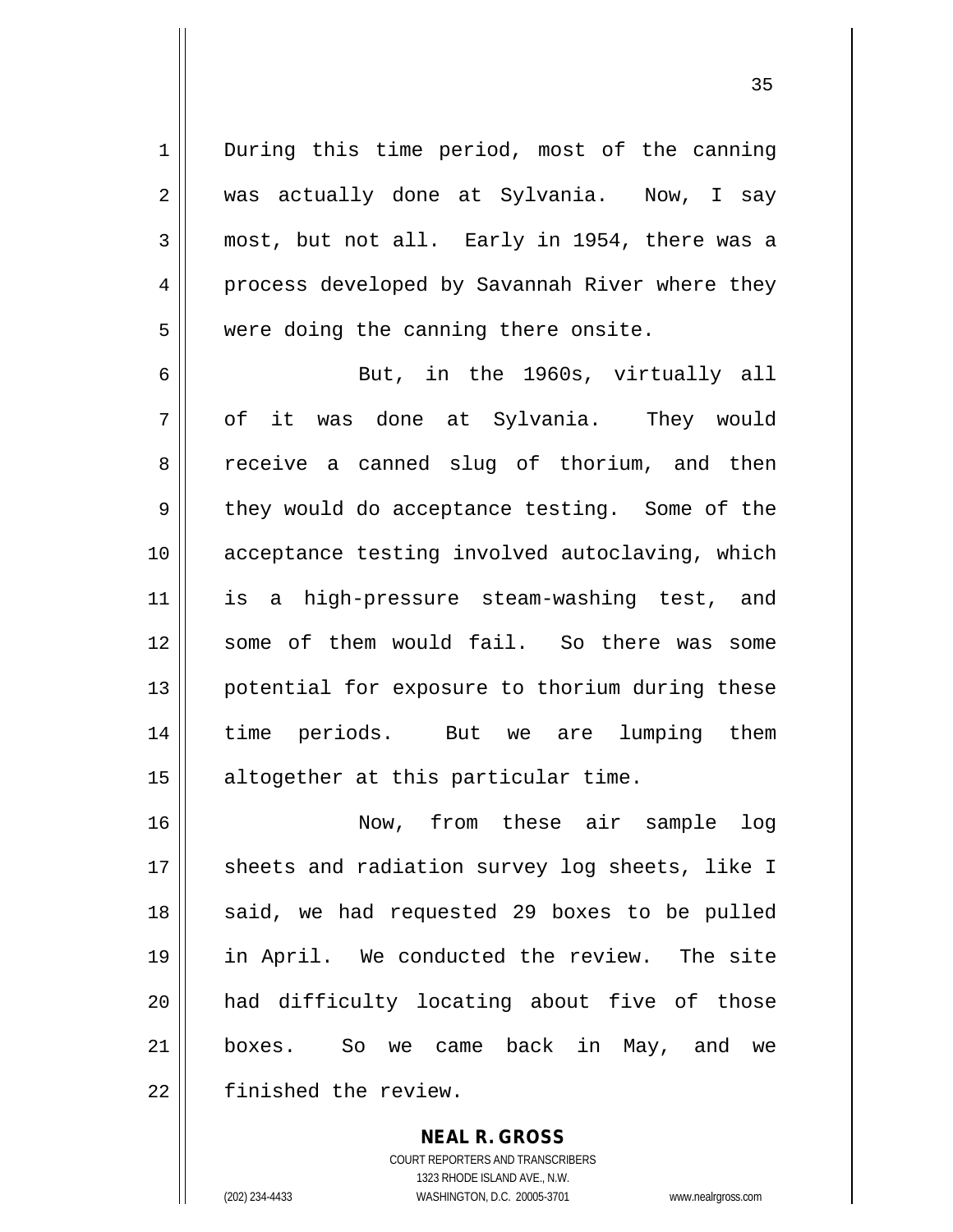| 1  | Now one of the interesting parts               |
|----|------------------------------------------------|
| 2  | is one of the oldest boxes, 1954, was more     |
| 3  | difficult to find. They still hadn't found it  |
| 4  | as of May of 2009, but between the May data-   |
| 5  | capture that we conducted and we had scheduled |
| 6  | one for July for neutrons as well, they were   |
| 7  | able to locate those remaining two boxes, and  |
| 8  | we were able to review them in July.           |
| 9  | Unfortunately, we didn't receive               |
| 10 | this data until November of 2009, which was    |
| 11 | just a few months ago. But, since we have      |
| 12 | received it, we have developed a coworker      |
| 13 | model or a model to evaluate the exposures to  |
| 14 | thorium.                                       |
| 15 | However, in December, when we went             |
| 16 | through the review of this particular          |
| 17 | document, we found some concerns due to a      |
| 18 | minimum amount of data that was relied upon in |
| 19 | the report. Now we do have more data. So       |
| 20 | what we have asked our contractors to do is to |
| 21 | go back and to code more of this data.<br>The  |
| 22 | current scheduled completion for that will be  |
|    | <b>NEAL R. GROSS</b>                           |

 $\mathsf{II}$ 

COURT REPORTERS AND TRANSCRIBERS 1323 RHODE ISLAND AVE., N.W. (202) 234-4433 WASHINGTON, D.C. 20005-3701 www.nealrgross.com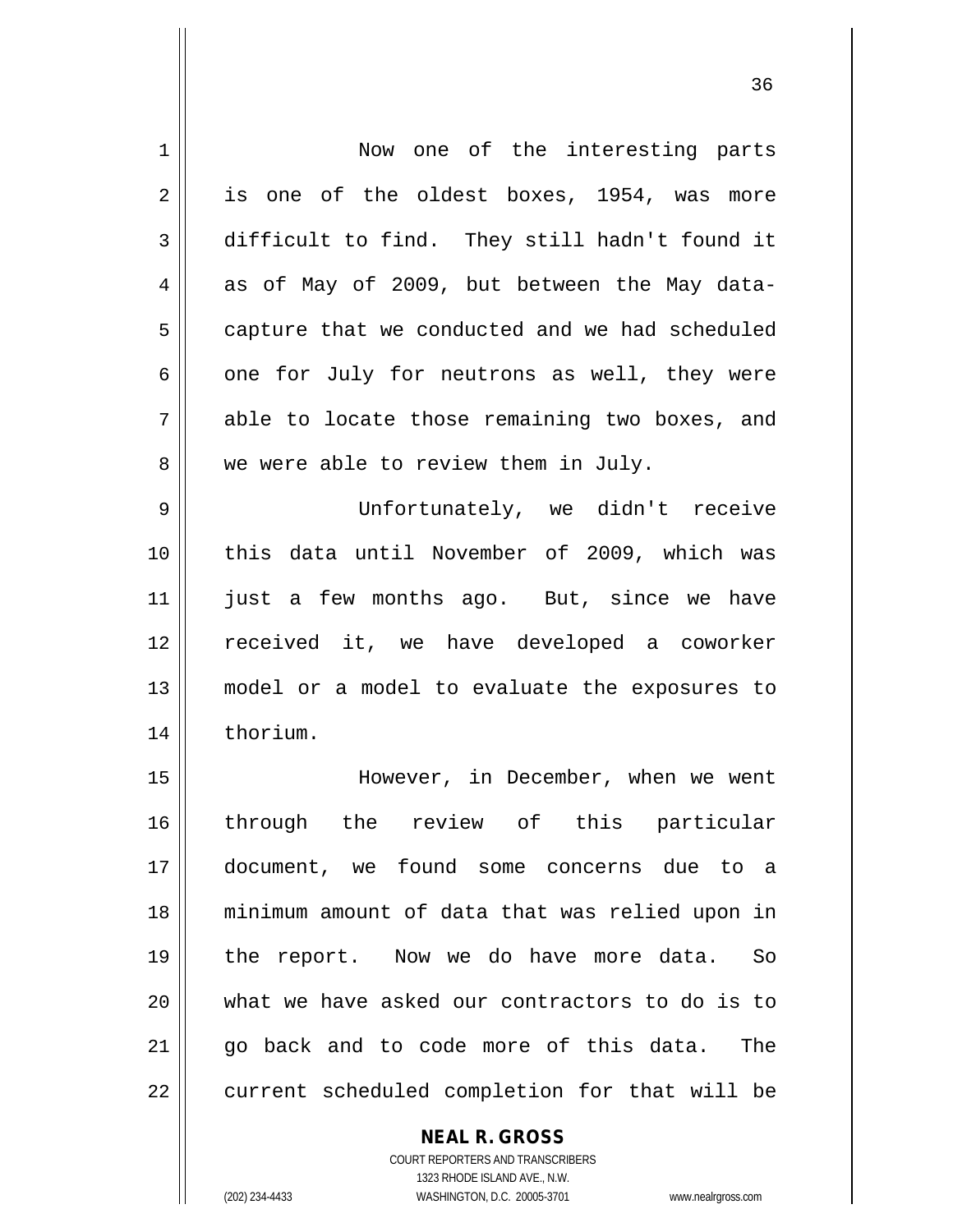**NEAL R. GROSS** COURT REPORTERS AND TRANSCRIBERS 1323 RHODE ISLAND AVE., N.W. (202) 234-4433 WASHINGTON, D.C. 20005-3701 www.nealrgross.com 1 || February, February 5th, two weeks from now,  $2 \parallel$  when that data is supposed to be completed. 3 || So we hope to update the model at  $4 \parallel$  that time, and then get it through review and 5 || present it here to the Work Group and to SC&A 6 for their review. 7 || So that covers the thorium metal 8 work. 9 Are there any questions? 10 || DR. MAKHIJANI: Yes. Do you have 11 any segregation of this data by construction 12 || and non-construction workers? 13 DR. TAULBEE: Yes and no. And how 14 I can best answer that is when you consider 15 the -- the air sample log sheets are 16 indiscriminatory. I mean they just cover an 17 | area at a particular time. 18 || Cocasionally, some of them will 19 mention lathing on thorium and the air sample 20 was taken two foot from the lathe, type of 21  $\parallel$  scenarios. So we have some of that data. 22 When we get into the 1970s or the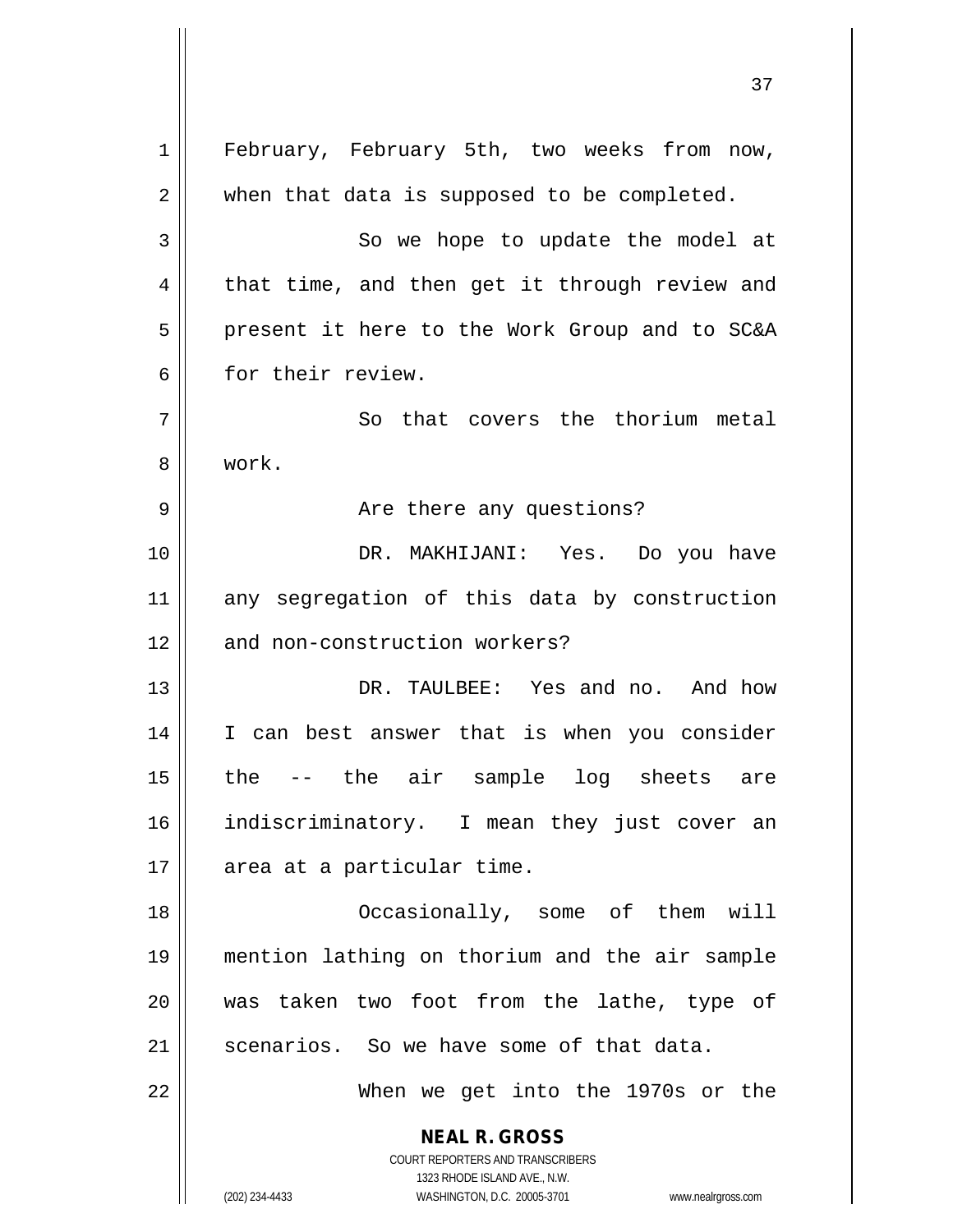| $\mathbf 1$ | early 1970s with the thorium oxide work, we                         |
|-------------|---------------------------------------------------------------------|
| 2           | have the air sample data and radiation survey                       |
| 3           | log sheets during the decommissioning, which                        |
| 4           | was conducted by the construction trades                            |
| 5           | workers. So it is spelled out in these                              |
| 6           | particular --                                                       |
| 7           | DR. MAKHIJANI: Can you say that                                     |
| 8           | again? I didn't understand that.                                    |
| 9           | DR. TAULBEE: At the end of the                                      |
| 10          | thorium work in the 1970s, the decommissioning                      |
| 11          | of that particular facility, taking it apart,                       |
| 12          | that was conducted by the construction trades                       |
| 13          | workers, and it is specified on the radiation                       |
| 14          | survey log sheets and the air samples that are                      |
| 15          | conducted at the same time that these were                          |
| 16          | taken during that phase. So that would be                           |
| 17          | specific for construction trades workers.                           |
| 18          | DR. MAKHIJANI: Okay. The reason                                     |
| 19          | I bring this up is, you know, when we were                          |
| 20          | there, when you were doing the document review                      |
| 21          | and we did some interviews a year --                                |
| 22          | January of last<br>DR.<br>TAULBEE:                                  |
|             | <b>NEAL R. GROSS</b>                                                |
|             | COURT REPORTERS AND TRANSCRIBERS                                    |
|             | 1323 RHODE ISLAND AVE., N.W.                                        |
|             | (202) 234-4433<br>WASHINGTON, D.C. 20005-3701<br>www.nealrgross.com |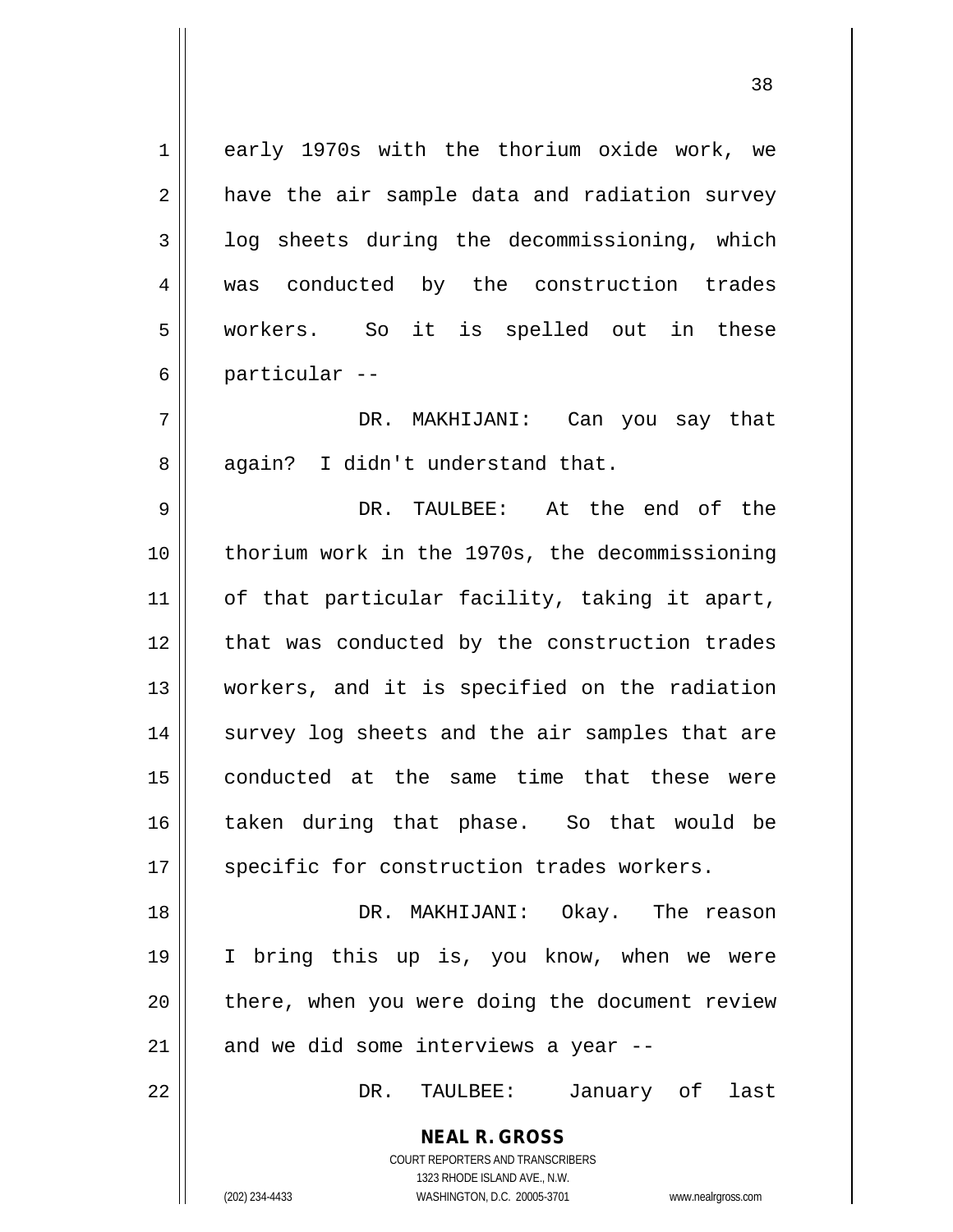year.

| $\overline{2}$ | DR. MAKHIJANI: Yes. Construction              |
|----------------|-----------------------------------------------|
| 3              | workers said that, you know, that they did    |
| 4              | similar jobs to non-construction workers. It  |
| 5              | was apparently some peculiarity of the        |
| 6              | Savannah River Site. They would get called in |
| 7              | and that they often got to do the dirtiest    |
| 8              | work. So, even if they didn't do it 40 hours  |
| 9              | a day, they claimed that they had<br>more     |
| 10             | exposure potential. And this is going to come |
| 11             | up repeatedly. So I am just putting it on the |
| 12             | table.                                        |
| 13             | When we looked, compared the                  |
| 14             | construction worker and non-construction      |
| 15             | worker data by job type and by area and       |
| 16             | decade, not by year as you do, just to get    |
|                |                                               |

 $\parallel$  sufficient data to look at it, we found that | in many cases, by job type areas, this concern was validated by the data, and you couldn't || just assume, as the evaluation report does, | that non-construction worker data, which are 22 | more plentiful, would bound the construction

## **NEAL R. GROSS**

COURT REPORTERS AND TRANSCRIBERS 1323 RHODE ISLAND AVE., N.W. (202) 234-4433 WASHINGTON, D.C. 20005-3701 www.nealrgross.com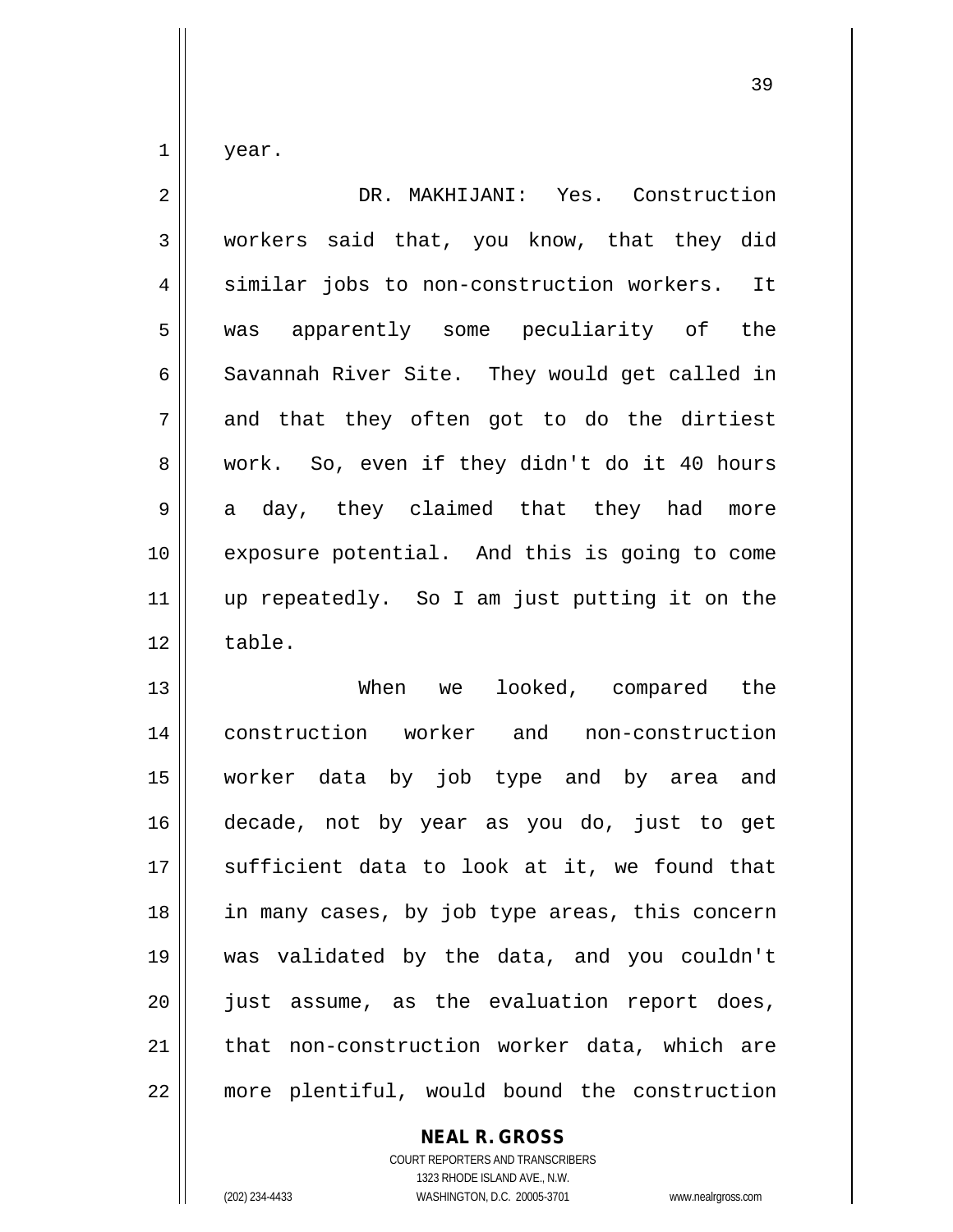**NEAL R. GROSS** COURT REPORTERS AND TRANSCRIBERS 1323 RHODE ISLAND AVE., N.W. (202) 234-4433 WASHINGTON, D.C. 20005-3701 www.nealrgross.com 1 || workers generally -- or by job type. 2 | Sometimes it does and sometimes it doesn't. 3 DR. TAULBEE: Do you have that  $4$  || analysis written up that we --5 DR. MAKHIJANI: Unfortunately, due  $6 \parallel$  to a logistical mixup, I was going to send  $7 ||$  that to you, I had hoped to send that to you a 8 week before this meeting, but we had a little 9 || bit of a logistical mixup in SC&A. So it is 10 || still at DOE for review, unfortunately. You 11 will get it very soon. 12 || DR. TAULBEE: Okay. 13 DR. MAKHIJANI: And it is 14 complete. So I can tell you the bottom line 15 of what is in it. 16 We didn't look at all 17 radionuclides and so on, but what we did a 18 || pretty wide analysis without being exhaustive. 19 || This showed a pretty consistent result. 20 Harry Chmelynski, our 21 Statistician, and Steve Marschke did the  $22$  | compilation of the data.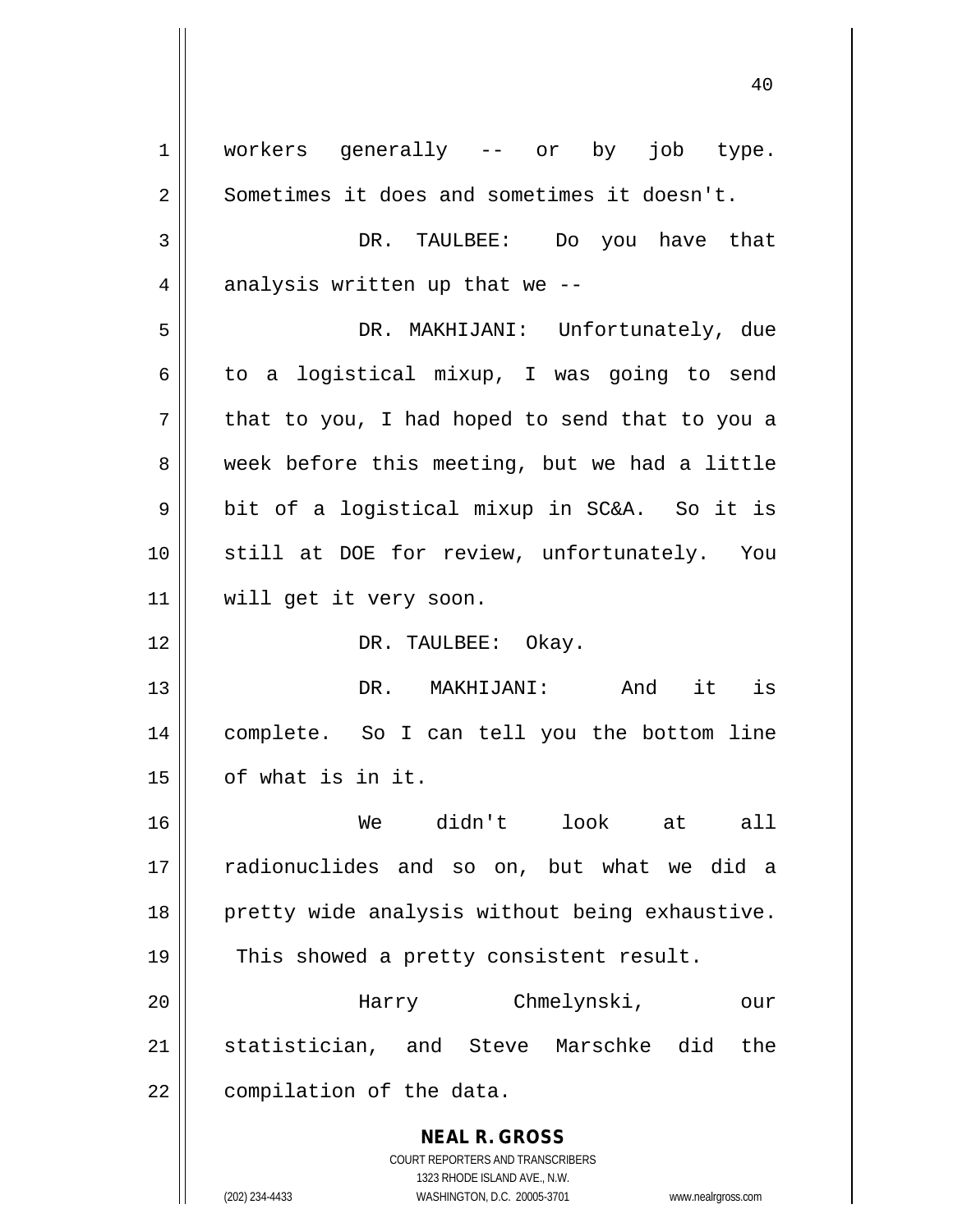| 1  | DR. NETON: Arjun, was this for                                      |
|----|---------------------------------------------------------------------|
| 2  | both internal and external?                                         |
| 3  | DR. MAKHIJANI: Internal only.                                       |
| 4  | DR. NETON: Internal only.                                           |
| 5  | DR. MAKHIJANI: Internal only.                                       |
| 6  | That's why I'm bringing it up, is this is                           |
| 7  | going to be kind of a theme running through                         |
| 8  | all of the internal dose items, basically. So                       |
| 9  | it will also be that you run into this, except                      |
| 10 | for the 70s data.                                                   |
| 11 | DR. NETON: Now what you are                                         |
| 12 | saying, though, is the monitored construction                       |
| 13 | workers were more heavily exposed than the                          |
| 14 | regular workers.                                                    |
| 15 | DR. MAKHIJANI:<br>In some cases and                                 |
| 16 | some job types.                                                     |
| 17 | DR. NETON: So what I'm saying is,                                   |
| 18 | you don't really know that the unmonitored                          |
| 19 | construction workers were<br>heavily<br>more                        |
| 20 | I guess that's always been the<br>exposed.                          |
| 21 | question on the table, is, if you had evidence                      |
| 22 | that monitored workers were exposed<br>more                         |
|    |                                                                     |
|    | <b>NEAL R. GROSS</b><br>COURT REPORTERS AND TRANSCRIBERS            |
|    | 1323 RHODE ISLAND AVE., N.W.                                        |
|    | (202) 234-4433<br>WASHINGTON, D.C. 20005-3701<br>www.nealrgross.com |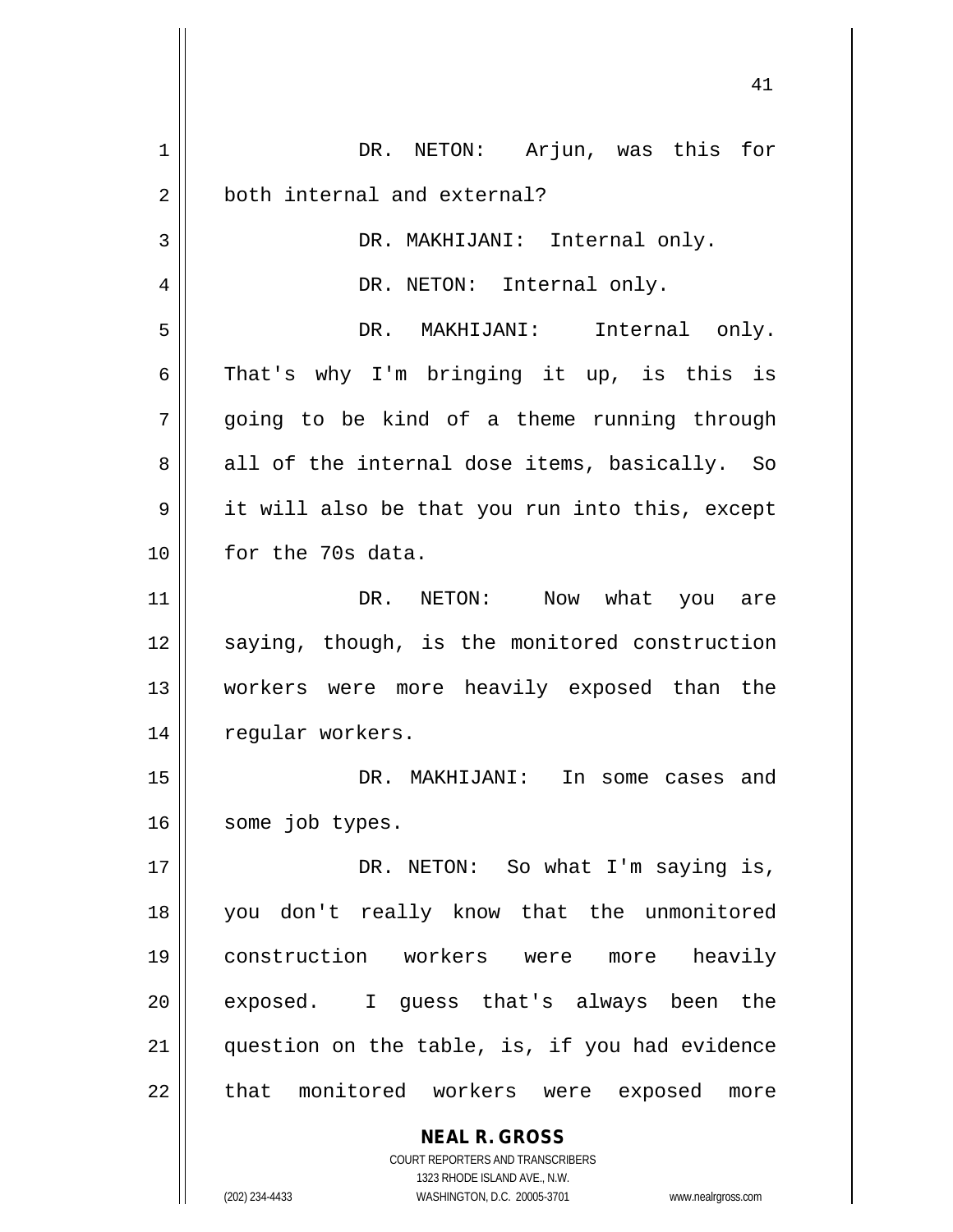42

 $2 \parallel$  therefore, we should be able to reconstruct  $3 \parallel$  that. 4 || But your inference is that,  $5$  | therefore, unmonitored workers were as heavily  $6 \parallel$  exposed as the monitored workers? 7 DR. MAKHIJANI: Well, we don't 8 || mean any explicit inference. There are two  $9 \parallel$  things about that. 10 When we looked at it, since you 11 have compiled all the claimant data, and 12 || that's the only data available in electronic 13 || form for analysis, unless we go to the Nevada 14 || Test Site group, which is very expensive and 15 cumbersome, which we haven't done as yet, we 16 found there wasn't enough construction worker 17 data in a lot of periods and categories, 18 actually, to be able to say, less than ten

1 || heavily, then they have monitoring data;

20 Once you parse it by area -- 21 || DR. TAULBEE: Really? 22 DR. MAKHIJANI: Yes, really. Once

> **NEAL R. GROSS** COURT REPORTERS AND TRANSCRIBERS

> > 1323 RHODE ISLAND AVE., N.W.

19 || samples in a whole decade.

(202) 234-4433 WASHINGTON, D.C. 20005-3701 www.nealrgross.com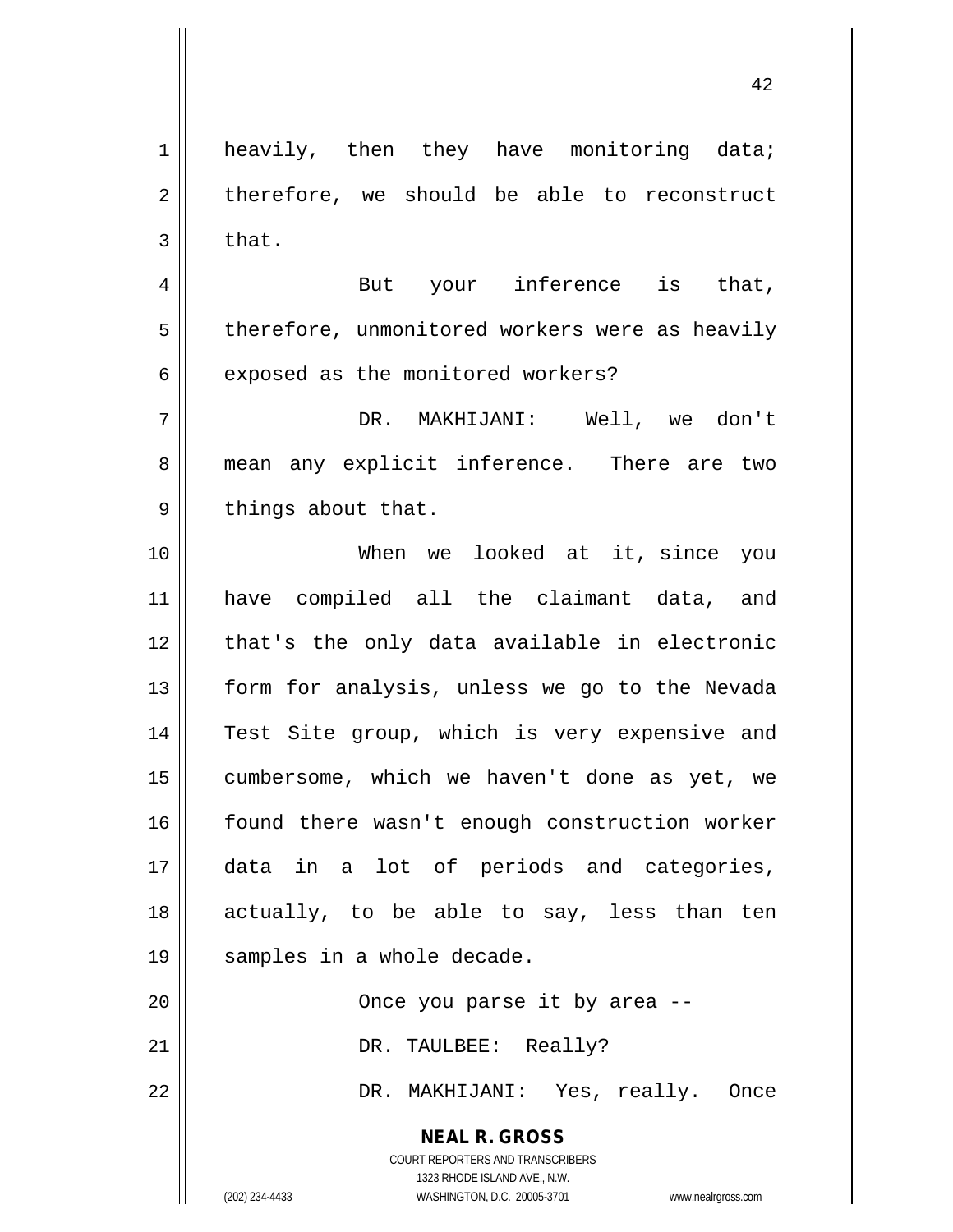| 1  | you parse it by area -- Steve Marschke, who              |
|----|----------------------------------------------------------|
| 2  | compiled the data, is on the line. He knows              |
| 3  | the data better than I do, and I will let him            |
| 4  | confirm.                                                 |
| 5  | MR. MARSCHKE: Can you hear me?                           |
| 6  | Arjun, can you hear me?                                  |
| 7  | DR. MAKHIJANI: Yes. Yes.                                 |
| 8  | MR. MARSCHKE: Can you hear me?                           |
| 9  | MR. KATZ: Yes. Go ahead, Steve.                          |
| 10 | MR. MARSCHKE: Yes, what Arjun                            |
| 11 | said is true. What we did was we downloaded              |
| 12 | the files from the O: drive and we tried to              |
| 13 | parse them by various ways. First, we looked             |
| 14 | at them by area and by decade.                           |
| 15 | looked at both the<br>We<br>non-                         |
| 16 | construction workers and the construction                |
| 17 | workers. For non-construction workers, if we             |
| 18 | had more than 100 samples for a particular               |
| 19 | radionuclide -- we looked at tritium, we                 |
| 20 | looked at plutonium, we looked at uranium, and           |
| 21 | we looked at fission products, because the               |
| 22 | other radionuclides -- we just looked at the             |
|    | <b>NEAL R. GROSS</b><br>COURT REPORTERS AND TRANSCRIBERS |

 $\prod$ 

1323 RHODE ISLAND AVE., N.W. (202) 234-4433 WASHINGTON, D.C. 20005-3701 www.nealrgross.com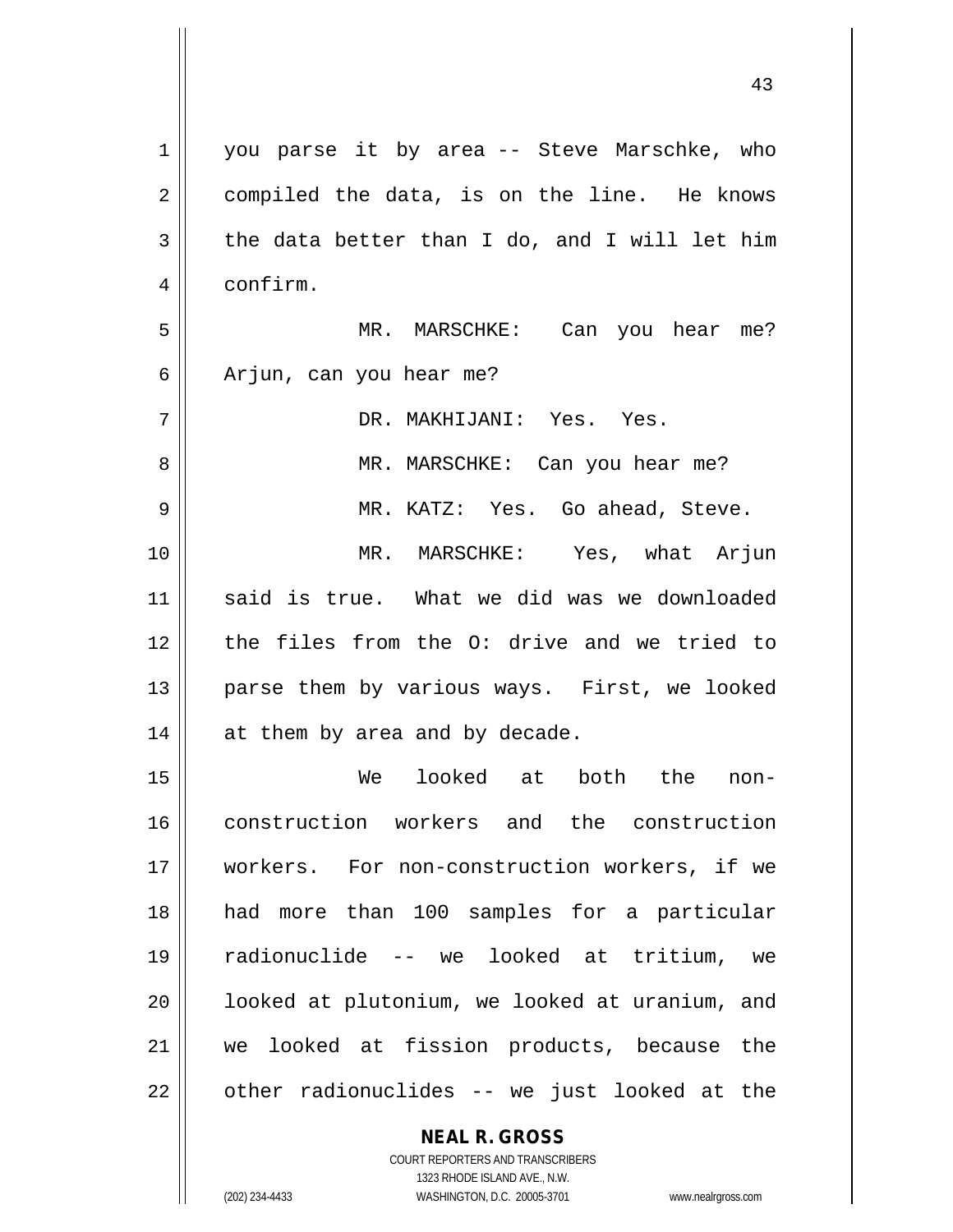**NEAL R. GROSS** COURT REPORTERS AND TRANSCRIBERS 1323 RHODE ISLAND AVE., N.W. (202) 234-4433 WASHINGTON, D.C. 20005-3701 www.nealrgross.com  $1 \parallel$  samples, at the databases, and we didn't think 2 || we had enough sample points to really do any  $3 \parallel$  kind of meaningful analysis on them. So we  $4 \parallel$  just looked at those groups of radionuclides. 5 When we had more than 100 samples  $6 \parallel$  for non-construction workers, then we did an  $7 \parallel$  analysis. We did a geometric mean and we did 8 a 50th percentile and an 84th percentile 9 calculation, using Excel's percentile 10 function. 11 || For construction workers, we did a 12 || similar thing, but because there were so few 13 samples, we reduced our limit to just 10 14 || samples. If we had 10 samples, then we did  $15$  || the analysis. If we had fewer than 10, then 16 || we did not do any analysis. 17 || So, as Arjun says, there are some 18 decades and some areas where we did not have a  $19 \parallel$  total of 10 samples --20 DR. MARSCHKE: In the whole 21 database? 22 MR. MARSCHKE: -- in the claimant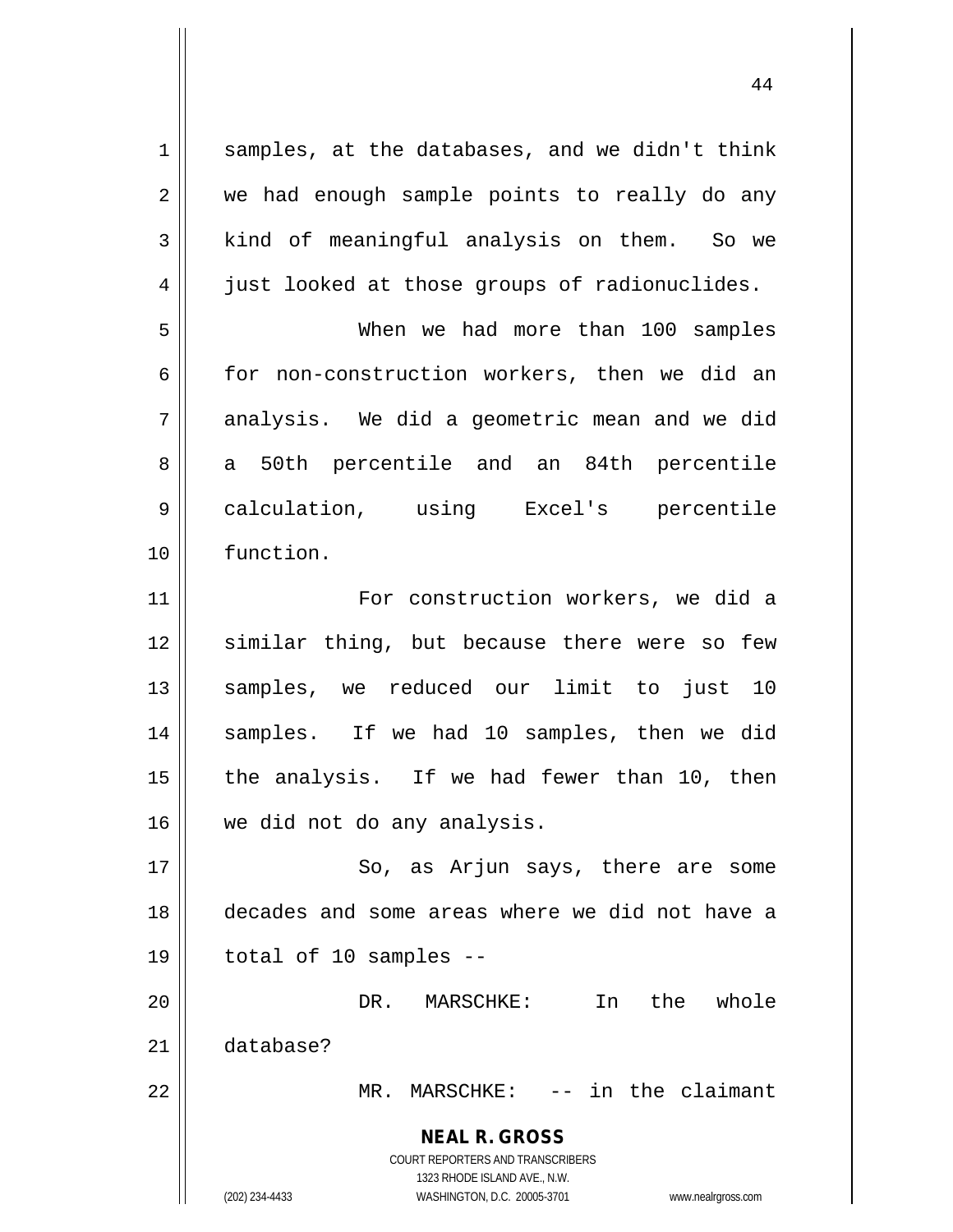1 database.

| $\overline{2}$ | DR. MARSCHKE: Okay.                            |
|----------------|------------------------------------------------|
| 3              | DR. MAKHIJANI: In the claimant                 |
| $\overline{4}$ | database. So now we are not saying that the    |
| 5              | data don't exist at this stage. You know, it   |
| 6              | is sort of we're saying that, in many cases,   |
| 7              | you don't have enough construction -- although |
| 8              | the evaluation report says that internal       |
| 9              | monitoring data for the vast majority of       |
| 10             | construction workers, this internal monitoring |
| 11             | data, when you try to see whether there's      |
| 12             | relevant monitoring data to reconstruct the    |
| 13             | various aspects of dose, tritium, plutonium,   |
| 14             | uranium, and to do it by decade even, not by   |
| 15             | year, you don't have data enough in many       |
| 16             | categories.<br>So you can't even do<br>a       |
| 17             | comparison. So that is sort of one point.      |
| 18             | The other point in regard to non-              |
| 19             | monitored versus monitored workers, you know,  |

20 || you have had this discussion many times, I  $\parallel$  think starting with Y-12, both for external and internal, here it is just internal, and

## **NEAL R. GROSS**

COURT REPORTERS AND TRANSCRIBERS 1323 RHODE ISLAND AVE., N.W. (202) 234-4433 WASHINGTON, D.C. 20005-3701 www.nealrgross.com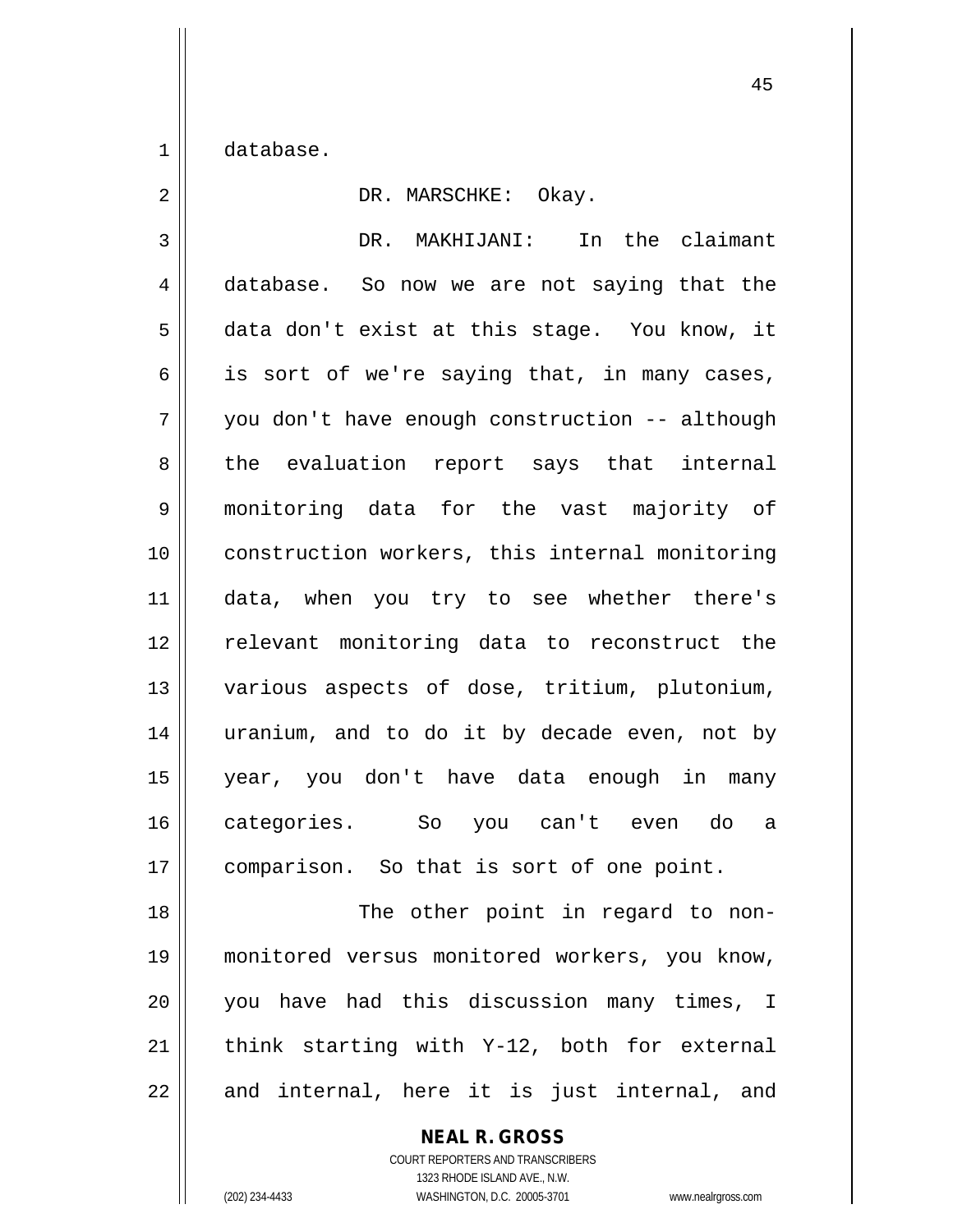1 || most recently at NTS, where the statement was 2 made that monitored workers would be the most 3 exposed or among the most exposed. Then it  $4 \parallel$  turned out that the evidence is that that is  $5$  | probably not the case.

46

6 || So our analysis, you will see in 7 || our report, is we have no definitive 8 conclusion about it, but there is some 9 evidence that that's not uniformly the case 10 || anyway for NTS.

 So, just if I might finish, I 12 || think to say that monitored workers had the most exposure potential and can be used for bounding dose, I think, at least from our experience and past analyses, can't be accepted without some qualitative demonstration.

18 DR. TAULBEE: If I could interject 19 here, one of the things that is unique about 20 || Savannah River is that 80 percent of the 21 claimants from the Savannah River Site have  $22$  || external and internal monitoring data here.

> COURT REPORTERS AND TRANSCRIBERS 1323 RHODE ISLAND AVE., N.W. (202) 234-4433 WASHINGTON, D.C. 20005-3701 www.nealrgross.com

**NEAL R. GROSS**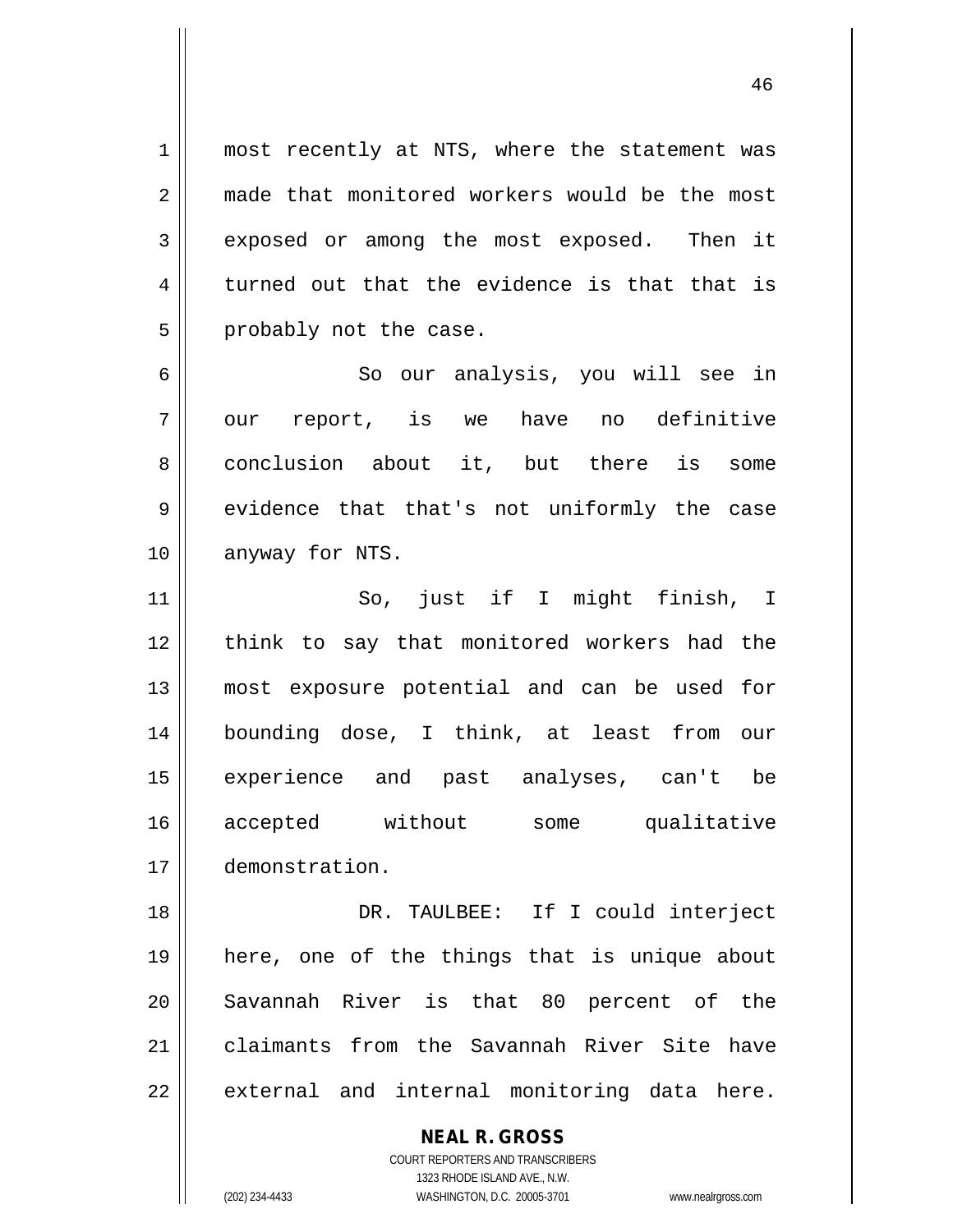$1 \parallel$  So, if you look at the entire population that  $2 \parallel$  have filed claims -- they are in our NOCTS  $3 \parallel$  database -- 80 percent of them, we have 4 external and internal monitoring information. 5 || So I guess I disagree with you at 6 this point. Now there could be evidence that  $7 \parallel$  you point to me that changes my mind, that the 8 people that we have in NOCTS are the more 9 || highly exposed, those that have the monitoring 10 data. 11 || The other thing I would like to 12 || point out is that we do have the full bioassay 13 records from the site. It is not all 14 || electronic, as you pointed out, and it is not  $15$  all in NOCTS, but we have captured all of the 16 bioassay log books for uranium, plutonium, 17 | fission products. 18 We have found, as you did, that in 19 NOCTS, in some cases we don't have sufficient 20 positive samples in the development of the 21 coworker models. In one particular case,  $22$  || uranium, for the very earliest years, we have

> **NEAL R. GROSS** COURT REPORTERS AND TRANSCRIBERS 1323 RHODE ISLAND AVE., N.W.

(202) 234-4433 WASHINGTON, D.C. 20005-3701 www.nealrgross.com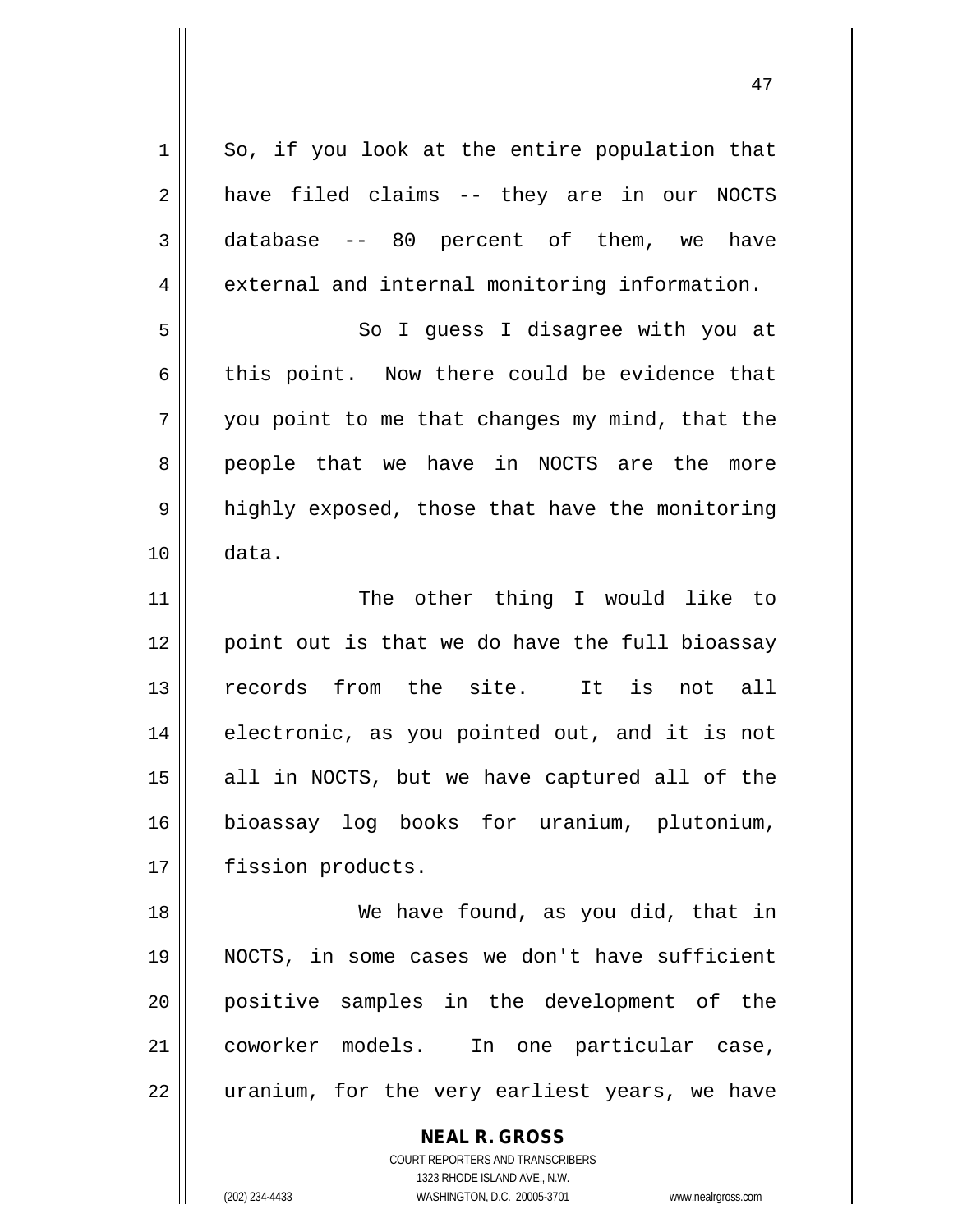1 || undertaken an effort to go back and code all 2 | cf the uranium data.

3 So you're correct, where you are 4 || looking at a time period where we don't have  $5 \parallel$  or there isn't a large amount of data in order  $6 \parallel$  to draw a conclusion, we recognize that as 7 well, and we've gone back and we've started 8 coding more of that data in order to conduct  $9 \parallel$  the analysis. 10 || So I think those are important 11 | things to keep in mind. 12 DR. MAKHIJANI: Yes. 13 || CHAIRMAN GRIFFON: We can get more 14 || specific on the discussion once we have the 15 | report. 16 DR. TAULBEE: Yes, we need to get 17 || the report, sure. 18 DR. MAKHIJANI: Yes. You will 19 see, and we need to provide you with the 20 details of the analysis. If the Working Group 21 || authorizes us to essentially prepare a full  $22$  || review, we will just give you all of the

**NEAL R. GROSS**

COURT REPORTERS AND TRANSCRIBERS 1323 RHODE ISLAND AVE., N.W.

(202) 234-4433 WASHINGTON, D.C. 20005-3701 www.nealrgross.com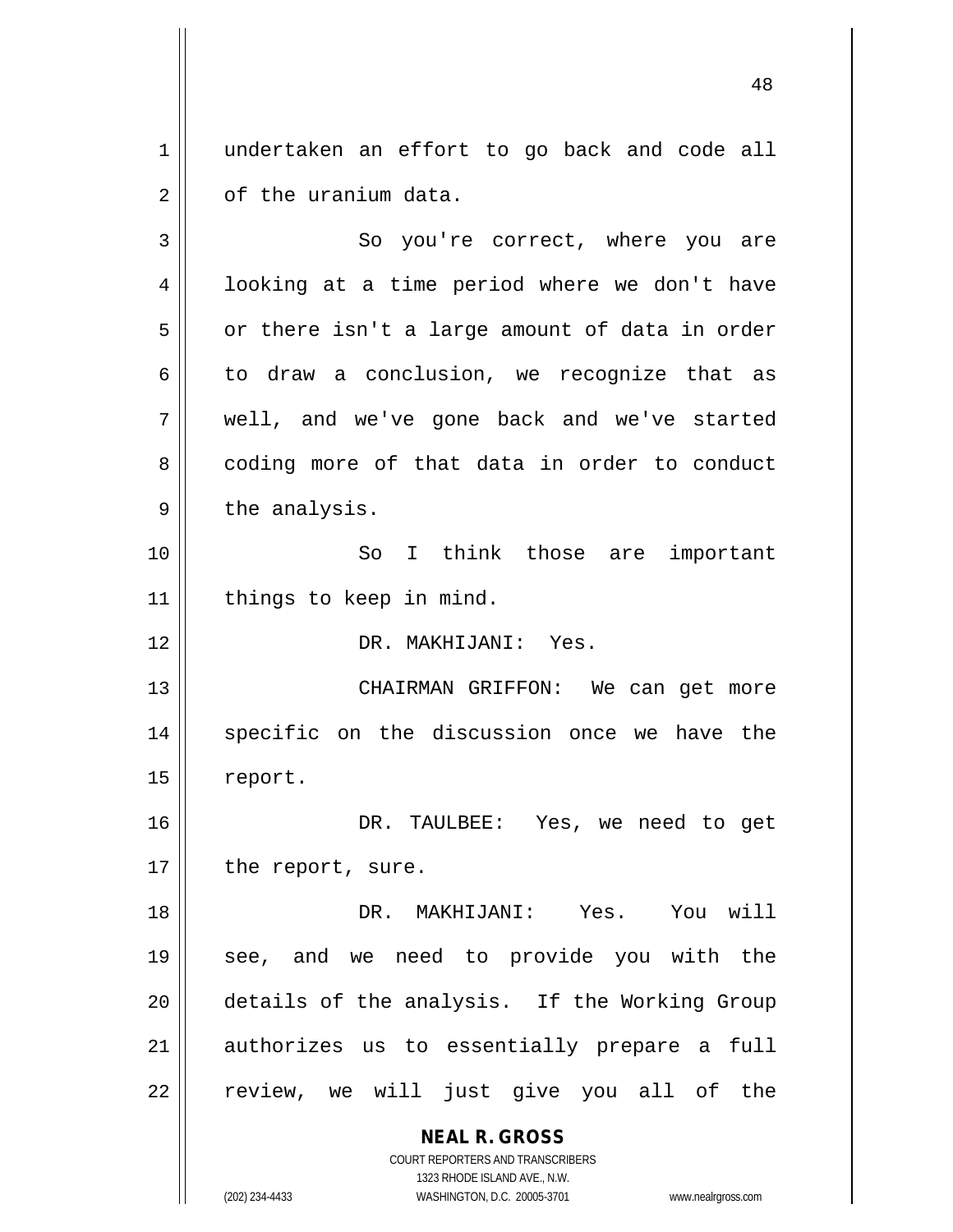**NEAL R. GROSS** COURT REPORTERS AND TRANSCRIBERS 49  $1$  analysis and data in a spreadsheet. 2 CHAIRMAN GRIFFON: Well, your  $3 \parallel$  report is that, right? 4 DR. MAKHIJANI: The report is  $5 \parallel$  that, but the underlying spreadsheets are not 6 attached to it. 7 CHAIRMAN GRIFFON: Okay. Well, 8 assume we'll ask for those. 9 DR. MAKHIJANI: Yes, right. 10 || So, Steve, are the underlying 11 spreadsheets -- I'll call Harry at the break 12 and have him on, too. 13 Are the underlying spreadsheets in 14 a condition that we could put them up for  $15$  review as soon as the report is done, so that 16 || NIOSH can review the spreadsheets as well? 17 || MR. MARSCHKE: Well, there are two 18 || problems there, Arjun. One is the size of the 19 spreadsheets because, basically, we started 20 || with, particularly for the non-construction 21 || workers, the spreadsheets are very large. 22 || DR. MAKHIJANI: Right.

1323 RHODE ISLAND AVE., N.W.

(202) 234-4433 WASHINGTON, D.C. 20005-3701 www.nealrgross.com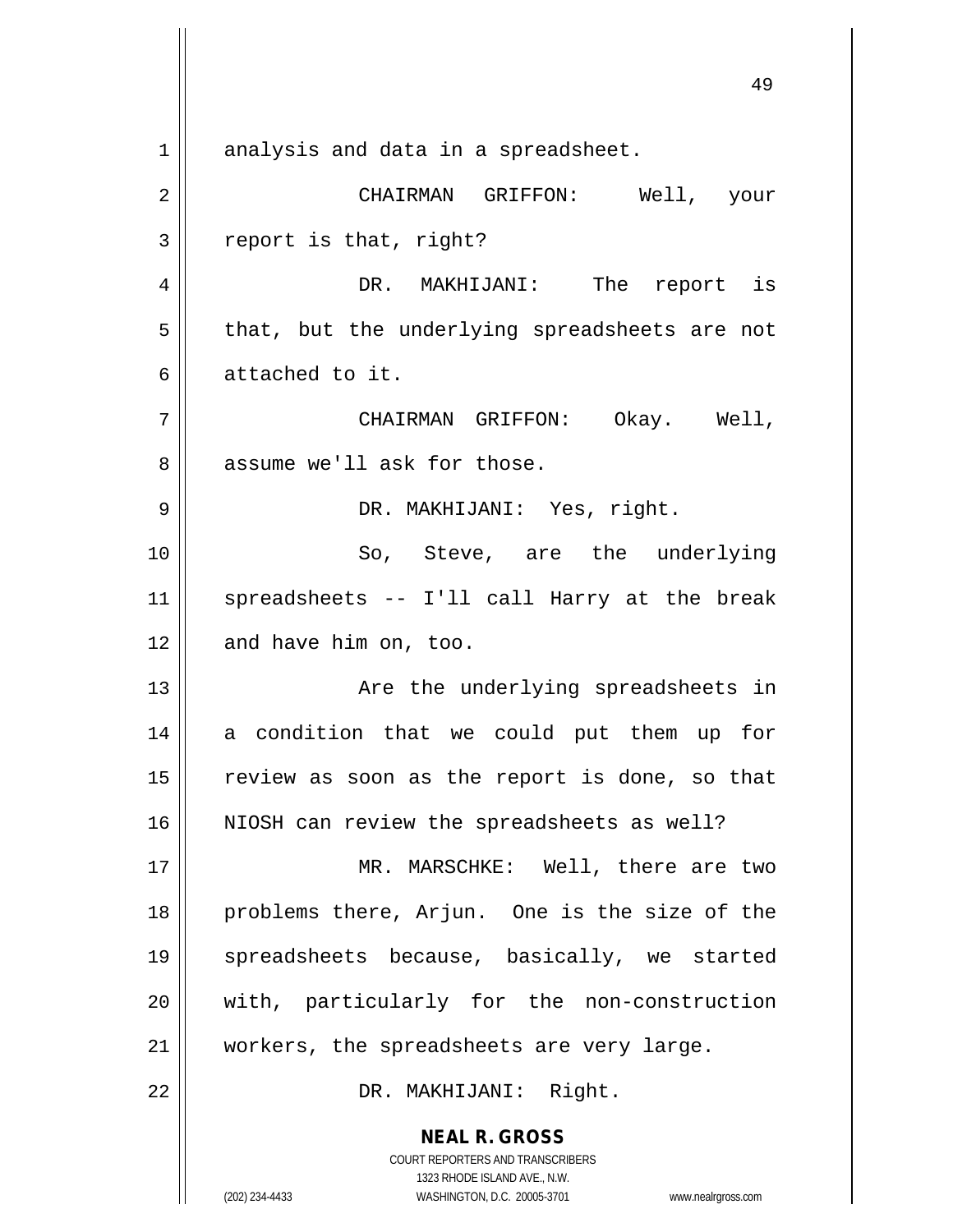**NEAL R. GROSS** COURT REPORTERS AND TRANSCRIBERS 1323 RHODE ISLAND AVE., N.W. 1 MR. MARSCHKE: We are talking 2 | maybe greater than 50 megabytes, maybe closer  $3 \parallel$  to 100 megabytes in size. So there is just a 4 | transmittal problem with them, and we have to 5 || get them up on the O: drive someplace, I  $6 \parallel$  quess, where they could be available. 7 DR. MAKHIJANI: Yes, yes. 8 MR. MARSCHKE: Then the other 9 || problem is somebody would have to try to 10 decode or try to figure out how I went about 11 | coding them. 12 DR. MAKHIJANI: Oh, okay. So  $13 \parallel$  that's a different problem. 14 MR. MARSCHKE: I mean the 15 information is all there. Maybe we need a 16 road map to give to NIOSH and the Board 17 members or the Work Group members, so that 18 || they can try to follow my logic because my 19 logic doesn't always agree with everybody  $20$  | else's logic. 21 || (Laughter.) 22 || DR. MAKHIJANI: Okay.

(202) 234-4433 WASHINGTON, D.C. 20005-3701 www.nealrgross.com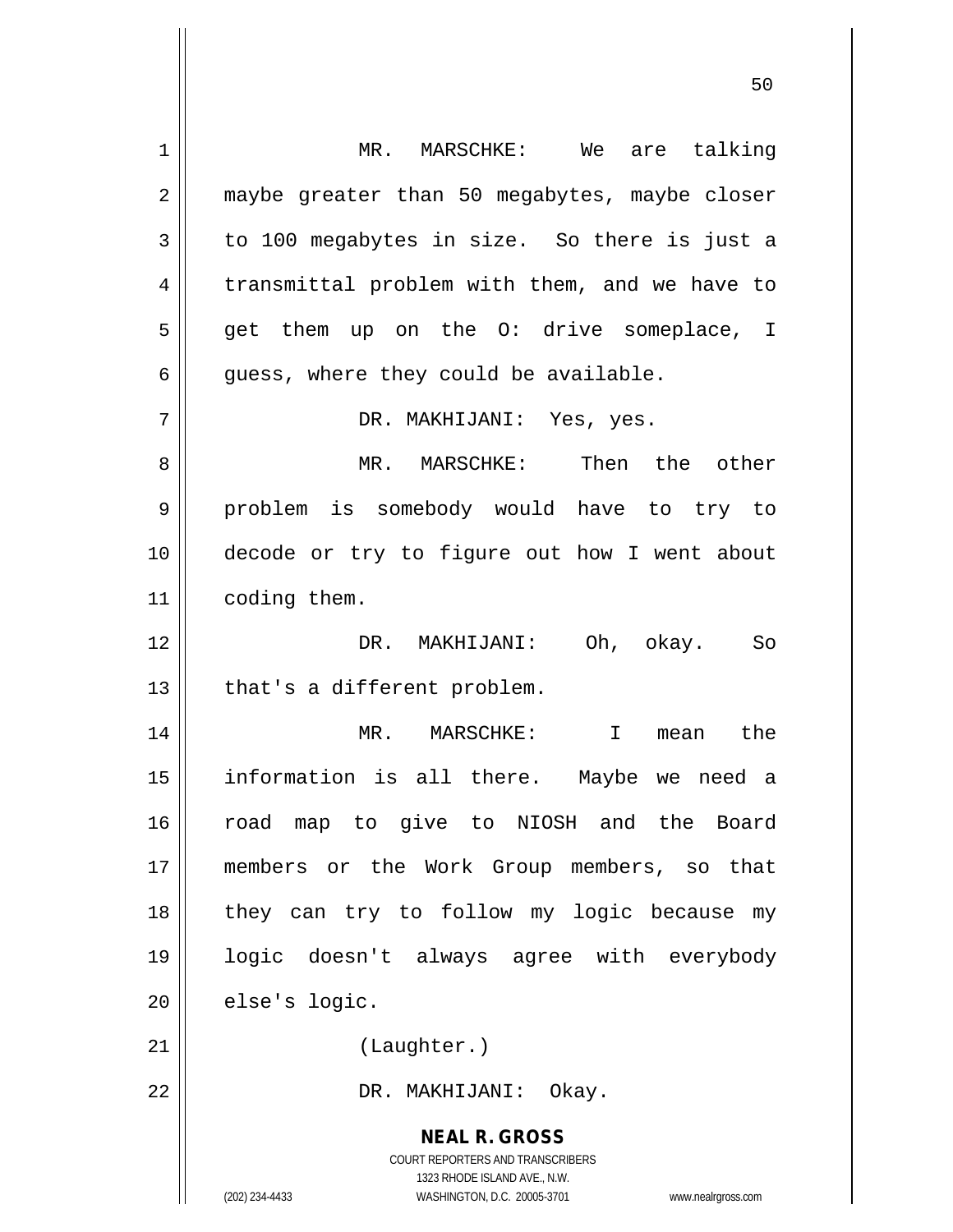| $\mathbf 1$ | CHAIRMAN GRIFFON: I would suggest                                                                   |
|-------------|-----------------------------------------------------------------------------------------------------|
| 2           | that you had better clean them up before you                                                        |
| 3           | post them.                                                                                          |
| 4           | DR. MAKHIJANI: Yes, we will. The                                                                    |
| 5           | report stands on its own. I've looked at the                                                        |
| 6           | data also independently, and I think the                                                            |
| 7           | report will make sense to you on its own. But                                                       |
| 8           | we will clean up the spreadsheets.                                                                  |
| 9           | Steve, could you do me a favor and                                                                  |
| 10          | call Harry and ask him to get on the line,                                                          |
| 11          | too?                                                                                                |
| 12          | MR. MARSCHKE: Okay.                                                                                 |
| 13          | DR. MAKHIJANI: Thanks a lot.                                                                        |
| 14          | CHAIRMAN GRIFFON: All right, and                                                                    |
| 15          | going to go back to our original<br>$I'$ m                                                          |
| 16          | conversation. I think you were considering --                                                       |
| 17          | Mark, this is John<br>DR. MAURO:                                                                    |
| 18          | Mauro.                                                                                              |
| 19          | John,<br>CHAIRMAN GRIFFON:<br>good                                                                  |
| 20          | morning.                                                                                            |
| 21          | DR. MAURO: Good morning, yes.                                                                       |
| 22          | CHAIRMAN GRIFFON: How about those                                                                   |
|             | <b>NEAL R. GROSS</b>                                                                                |
|             | COURT REPORTERS AND TRANSCRIBERS                                                                    |
|             | 1323 RHODE ISLAND AVE., N.W.<br>WASHINGTON, D.C. 20005-3701<br>(202) 234-4433<br>www.nealrgross.com |
|             |                                                                                                     |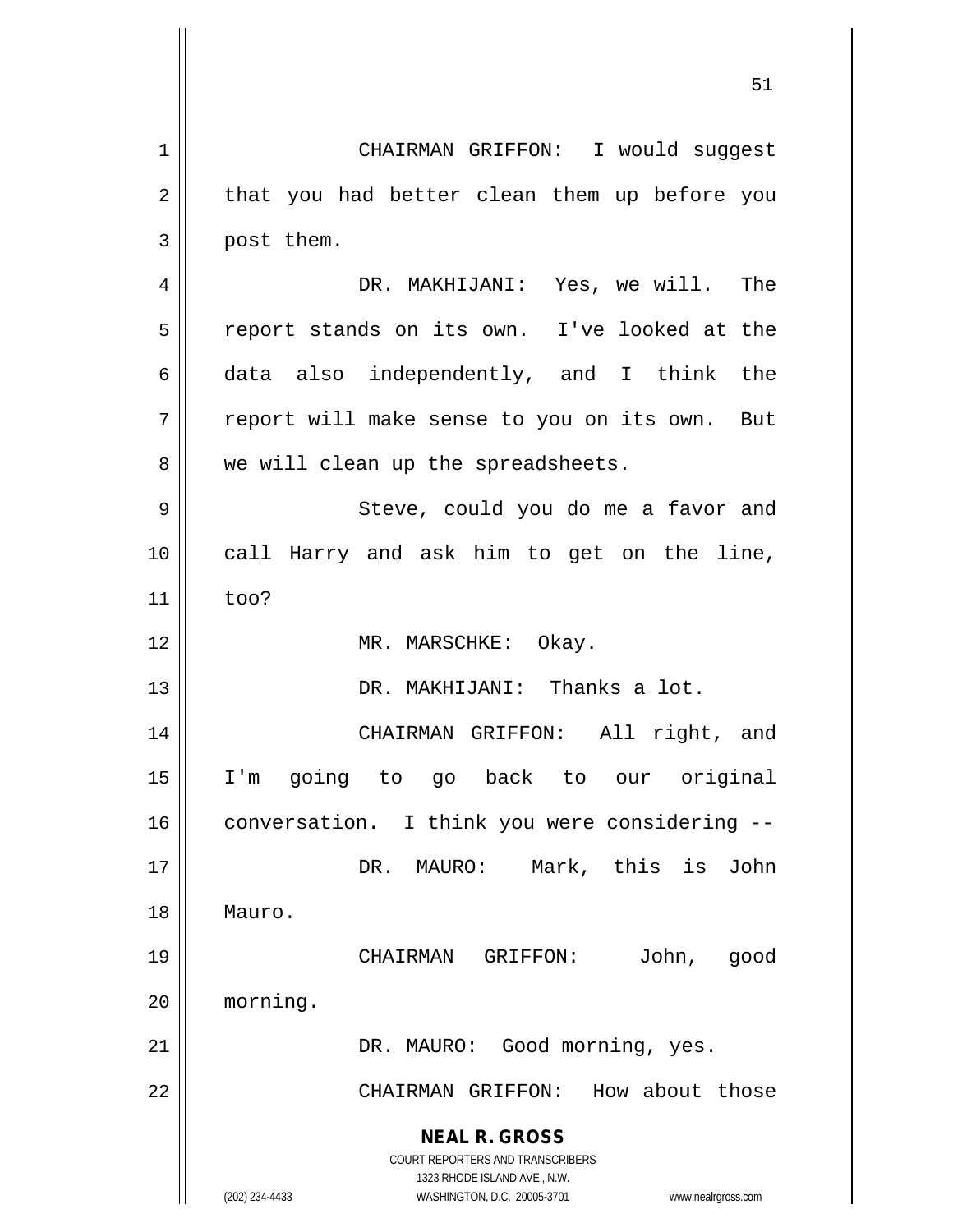| $1 \parallel$ | Jets, | huh? |
|---------------|-------|------|
|---------------|-------|------|

 $\overline{\phantom{a}}$ 

| $\mathbf 2$    | DR. MAURO: I have one question.                                                                                                                                 |
|----------------|-----------------------------------------------------------------------------------------------------------------------------------------------------------------|
| $\mathfrak{Z}$ | It is fundamental, and it is important because                                                                                                                  |
| 4              | it is overarching.                                                                                                                                              |
| 5              | We gave you sort of like a preview                                                                                                                              |
| 6              | of the report that is coming, but there's a                                                                                                                     |
| 7              | concept in here that Jim just mentioned                                                                                                                         |
| 8              | something, and I just want to make sure I                                                                                                                       |
| 9              | understand.                                                                                                                                                     |
| 10             | Let's imagine that it's the 1970s.                                                                                                                              |
| 11             | We're looking at that decade, and we're                                                                                                                         |
| 12             | looking at bioassay samples for fission                                                                                                                         |
| 13             | products. Okay? And let's say we've got a                                                                                                                       |
| 14             | large number of samples from workers that we                                                                                                                    |
| 15             | call construction workers, and we can make a                                                                                                                    |
| 16             | nice distribution and it's a nice log-normal                                                                                                                    |
| 17             | distribution.                                                                                                                                                   |
| 18             | And let's say we've got a large                                                                                                                                 |
| 19             | number of bioassay samples from people that we                                                                                                                  |
| 20             | call non-construction workers. Okay?<br>So                                                                                                                      |
| 21             | we've got these two distributions.                                                                                                                              |
| 22             | We find that, picture these two                                                                                                                                 |
|                | <b>NEAL R. GROSS</b><br>COURT REPORTERS AND TRANSCRIBERS<br>1323 RHODE ISLAND AVE., N.W.<br>(202) 234-4433<br>WASHINGTON, D.C. 20005-3701<br>www.nealrgross.com |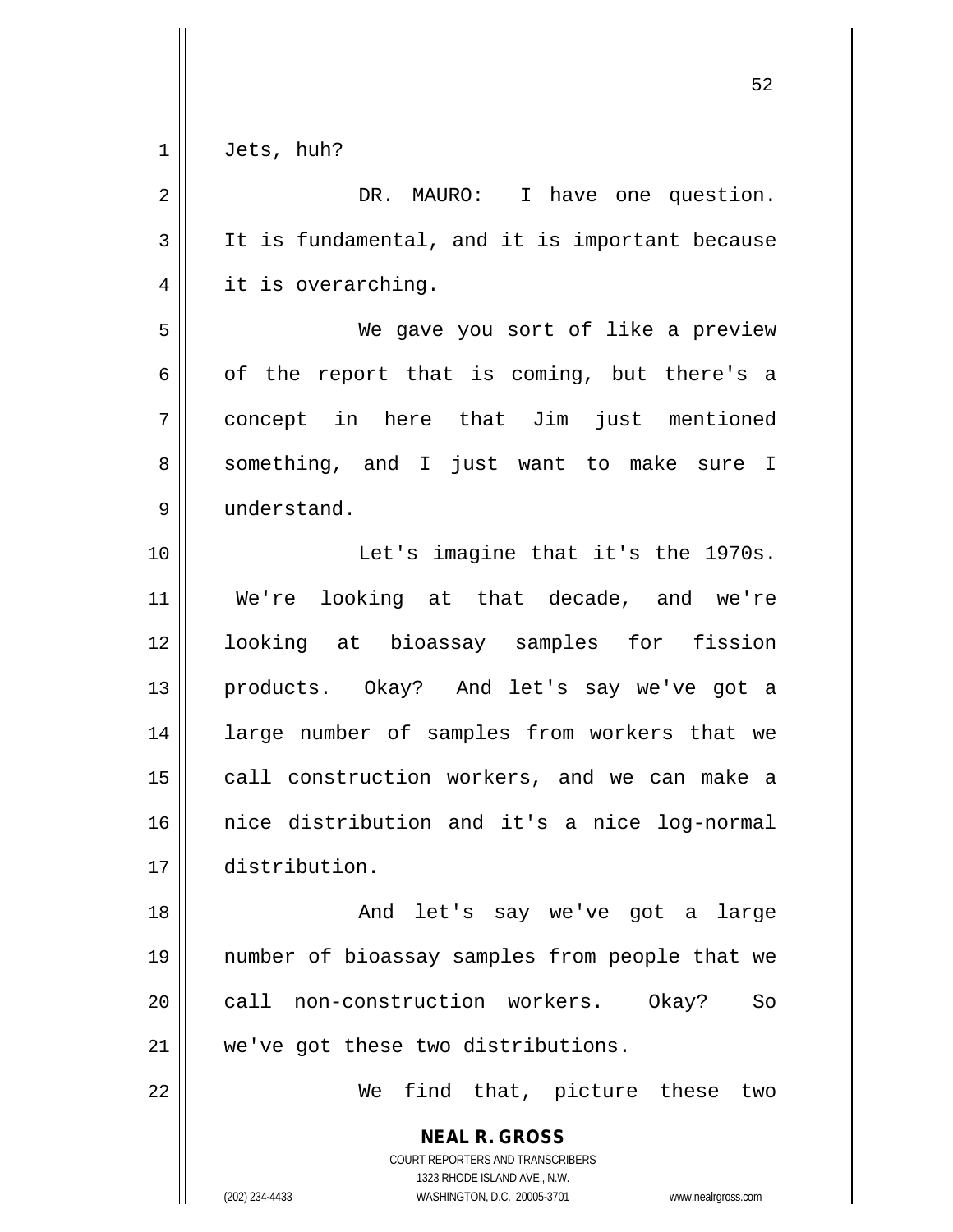53

**NEAL R. GROSS** COURT REPORTERS AND TRANSCRIBERS 1323 RHODE ISLAND AVE., N.W. 1 | log-normal curves in your mind, and they don't 2 || overlap. In other words, the median and the 3 95th percentile, or the 1 sigma, is 4 || substantively different, factors of two-,  $5 \parallel$  three-, four-, five-fold difference shift over 6 || to one side. 7 Now, if that difference exists 8 || amongst the monitored -- and here's where my 9 question comes in, and it is really generic --10 if that difference exists and it is real, we 11 would draw the conclusion that there is 12 something different about these two 13 populations of workers and the way in which 14 | they were exposed. 15 || So, therefore, if you are going to  $16$  build a coworker model to apply to, let's say, 17 construction workers or to regular workers, 18 you must take that difference into 19 consideration because it appears that it may  $20$  | have a substantive difference. 21 || But Jim said something important,  $22$  || and that is that may not necessarily be the

(202) 234-4433 WASHINGTON, D.C. 20005-3701 www.nealrgross.com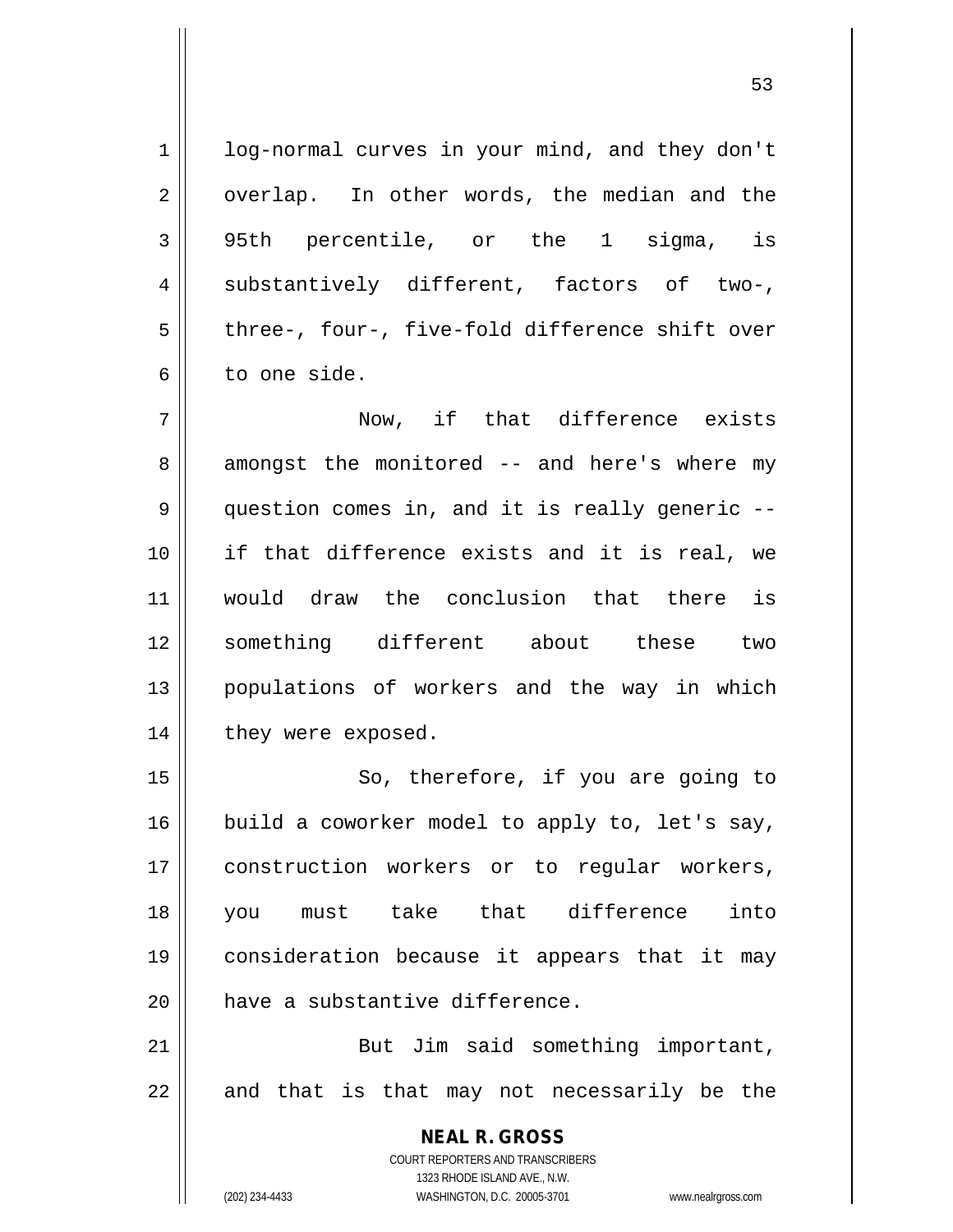**NEAL R. GROSS** 1 case, and that that kind of comparison has to  $2 \parallel$  be viewed with a degree of skepticism on what  $3 \parallel$  it really means. That does go to the heart of 4 how we go about doing our work everywhere, 5 || including here on the Savannah River 6 | investigation that you will be looking at. 7 || So I quess I would like to hear a 8 || little bit whether or not that type of 9 comparison that I just described, where the 10 outcome shows that one group, construction 11 workers, 1970s, fission products, has a 12 distribution that is clearly and unambiguously 13 different than another group. 14 || I find it very compelling that, in 15  $\parallel$  fact, they are different. I just want to make 16 || sure that the Work Group and that NIOSH would  $17 \parallel$  agree if that were to happen. 18 DR. NETON: Well, I can speak for 19 at least my opinion on this. There is a 20 precedent that has been set with TIB-0052 21 where we compare monitored construction 22 workers versus production workers, and where

> COURT REPORTERS AND TRANSCRIBERS 1323 RHODE ISLAND AVE., N.W.

(202) 234-4433 WASHINGTON, D.C. 20005-3701 www.nealrgross.com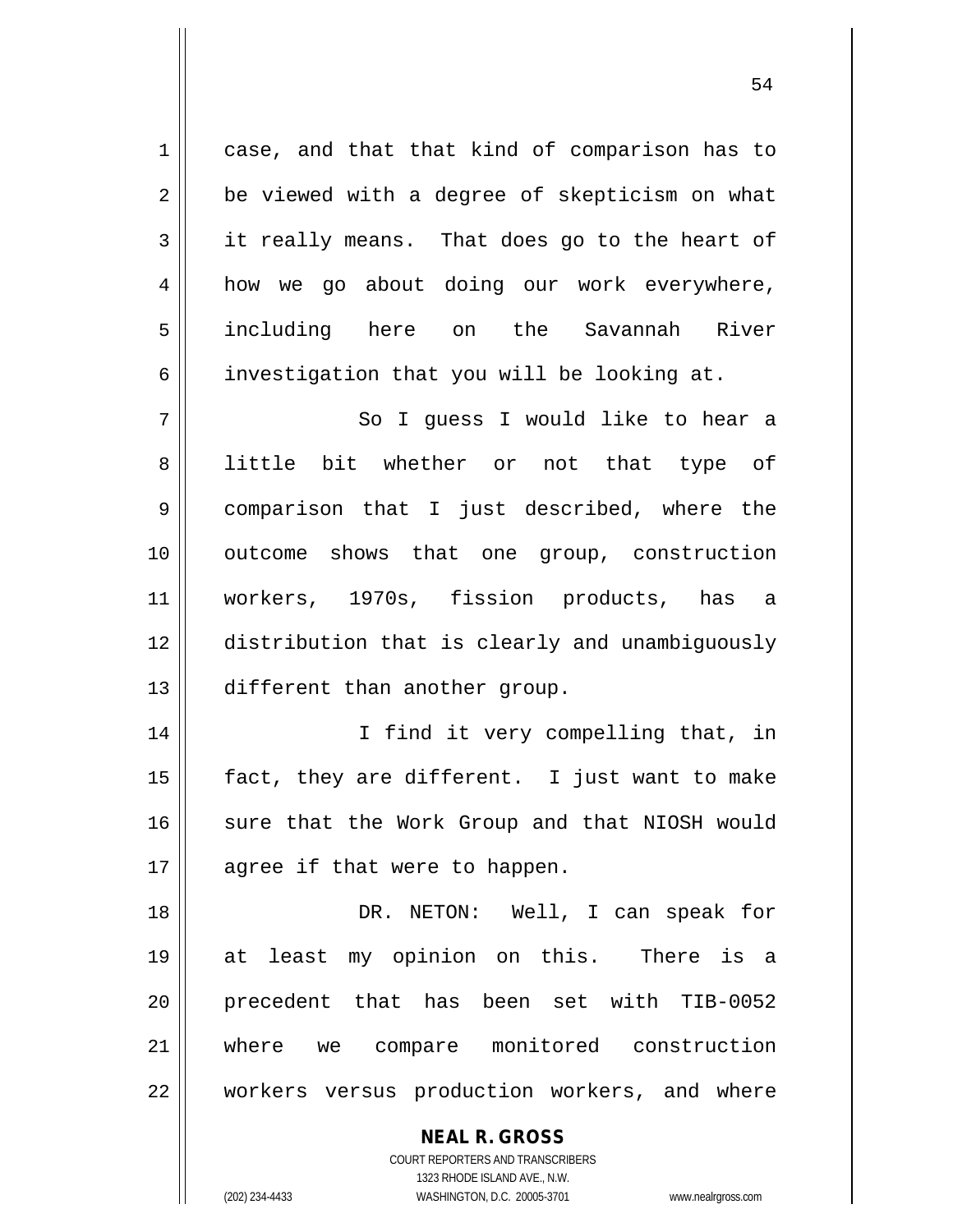| 1  | we saw differences, we ended up doing exactly  |
|----|------------------------------------------------|
| 2  | what you were proposing, which is we created a |
| 3  | multiplier.                                    |
| 4  | DR. MAURO: Yes.                                |
| 5  | DR. NETON: And I believe that was              |
| 6  | for some external exposed workers as well as,  |
| 7  | I think, internal-exposed workers at Hanford,  |
| 8  | or something to that effect.                   |
| 9  | DR. MAURO: I remember its being                |
| 10 | external. I don't remember --                  |
| 11 | DR. NETON: And I think Hanford                 |
| 12 | had one internal piece. We need to go back     |
| 13 | and look at all the data because we did this   |
| 14 | sort of similar comparison for construction    |
| 15 | workers at Savannah River, I thought.          |
| 16 | DR. TAULBEE:<br>That is correct.               |
| 17 | Mel's team went down there and looked at this  |
| 18 | specifically for plutonium, which is what I am |
| 19 | eager to see your analysis of what it is that  |
| 20 | you looked at. Because I know Mel went down    |
| 21 | and collected construction worker trades and   |
| 22 | production worker trades for plutonium and did |
|    | <b>NEAL R. GROSS</b>                           |
|    | COURT REPORTERS AND TRANSCRIBERS               |

 $\prod$ 

1323 RHODE ISLAND AVE., N.W.

(202) 234-4433 WASHINGTON, D.C. 20005-3701 www.nealrgross.com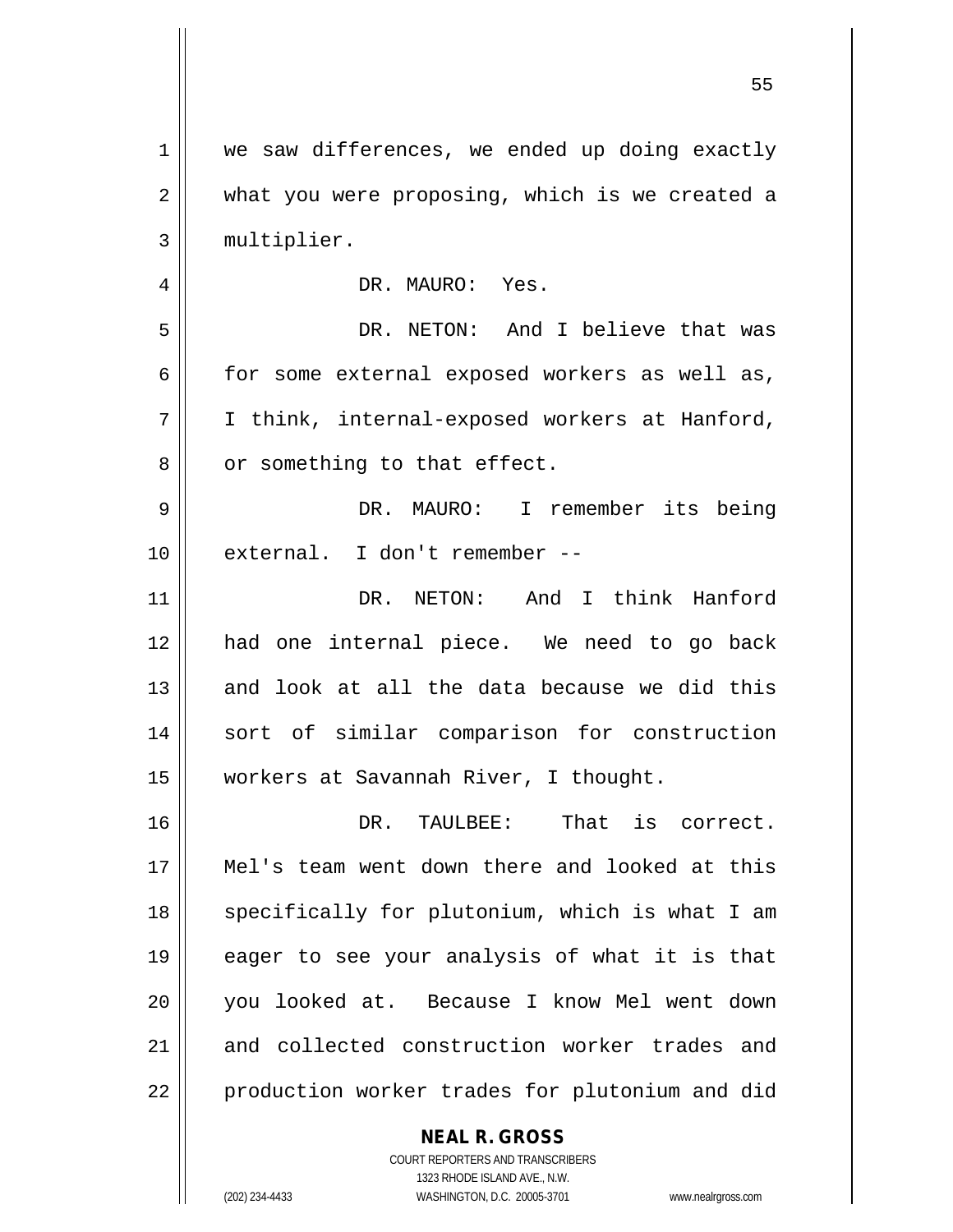1 a comparison, and he didn't see any difference 2 | between the two.

 $3 \parallel$  That's why I'm  $-$ 

4 | DR. NETON: And I'm sure there may  $5 \parallel$  be differences in the way they were analyzed  $6 \parallel$  and aggregated and such, but, in principle, I 7 think, John, you're right. If there are 8 differences in those distributions, one has to 9 | acknowledge that and take it into account.

 However, also, I would like to back up a little bit to something that Arjun 12 said earlier about the NTS, where it was demonstrated that the highest-exposed workers weren't monitored. I think there's a slight difference of opinion there.

 I think we couldn't demonstrate 17 || that the highest-exposed workers were monitored, and that is a subtle difference, but important. Because, at NTS, we ended up || at the end of the day not being able to find records that document that the right workers  $\parallel$  were actually monitored. That is what ended

> **NEAL R. GROSS** COURT REPORTERS AND TRANSCRIBERS 1323 RHODE ISLAND AVE., N.W. (202) 234-4433 WASHINGTON, D.C. 20005-3701 www.nealrgross.com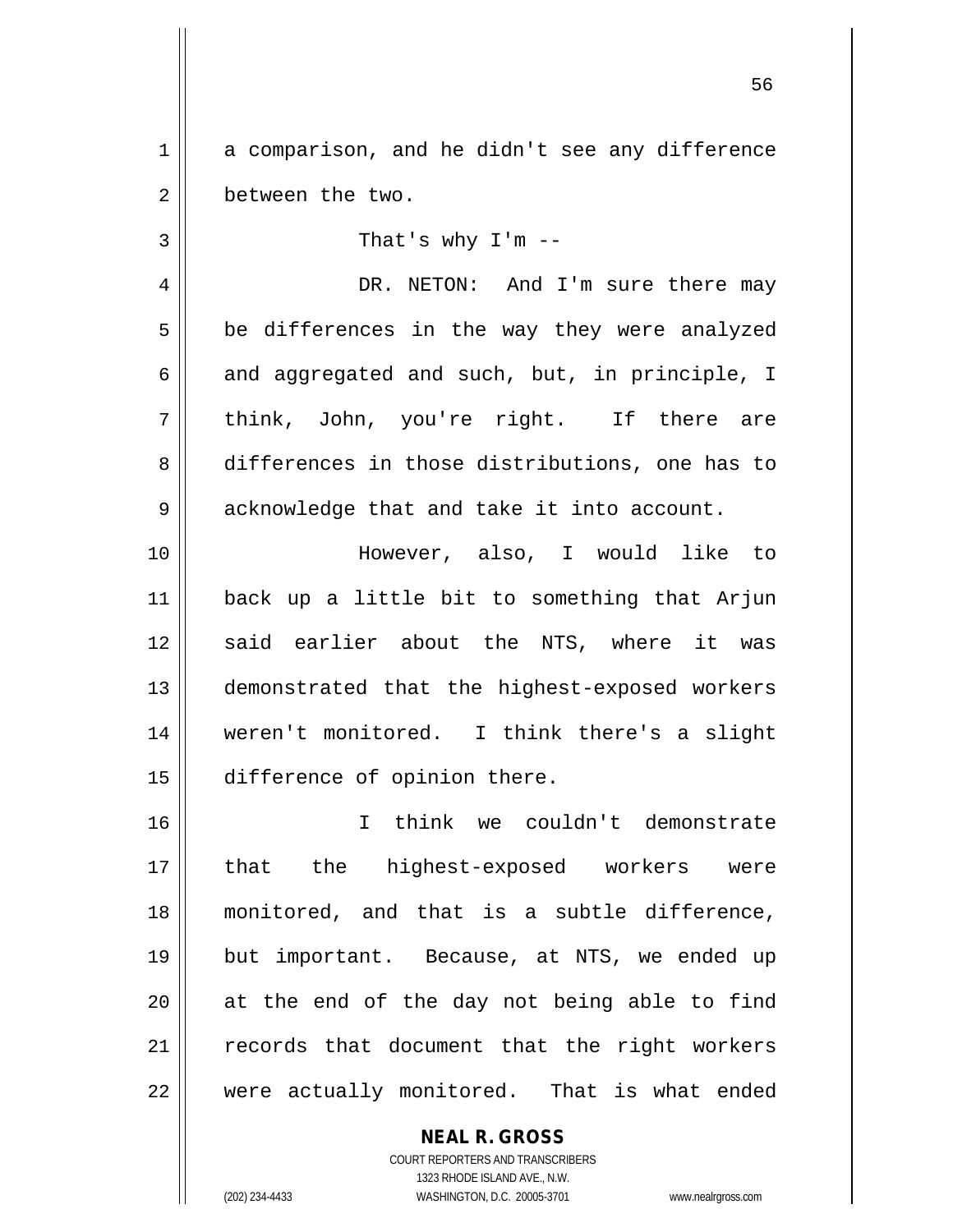$1 \parallel$  up creating that class.

| $\overline{2}$ | That whole analysis would have to                                                                                                                                      |
|----------------|------------------------------------------------------------------------------------------------------------------------------------------------------------------------|
| 3              | occur at Savannah River in parallel to make                                                                                                                            |
| 4              | that determination.                                                                                                                                                    |
| 5              | DR. MAURO: Jim, the only reason I                                                                                                                                      |
| 6              | brought the question up is you had mentioned                                                                                                                           |
| 7              | earlier that there was something about, well,                                                                                                                          |
| 8              | if you are only looking at monitored workers,                                                                                                                          |
| 9              | and you are going to then apply that to                                                                                                                                |
| 10             | unmonitored workers, somehow you can't do that                                                                                                                         |
| 11             | because of, I guess, a built-in bias because                                                                                                                           |
| 12             | you are only looking at the people that were                                                                                                                           |
| 13             | monitored for making these comparisons.                                                                                                                                |
| 14             | Or maybe I misunderstood what you                                                                                                                                      |
| 15             | were saying.                                                                                                                                                           |
| 16             | DR. NETON: Well, no, but I also                                                                                                                                        |
| 17             | would say that one needs to still look at it                                                                                                                           |
| 18             | and see what those differences are. Well, I                                                                                                                            |
| 19             | don't know. I would like to look at the                                                                                                                                |
| 20             | distributions that were generated.                                                                                                                                     |
| 21             | DR. MAURO: Okay, but I appreciate                                                                                                                                      |
| 22             | your -- I wanted to make sure that this got on                                                                                                                         |
|                | <b>NEAL R. GROSS</b><br><b>COURT REPORTERS AND TRANSCRIBERS</b><br>1323 RHODE ISLAND AVE., N.W.<br>WASHINGTON, D.C. 20005-3701<br>(202) 234-4433<br>www.nealrgross.com |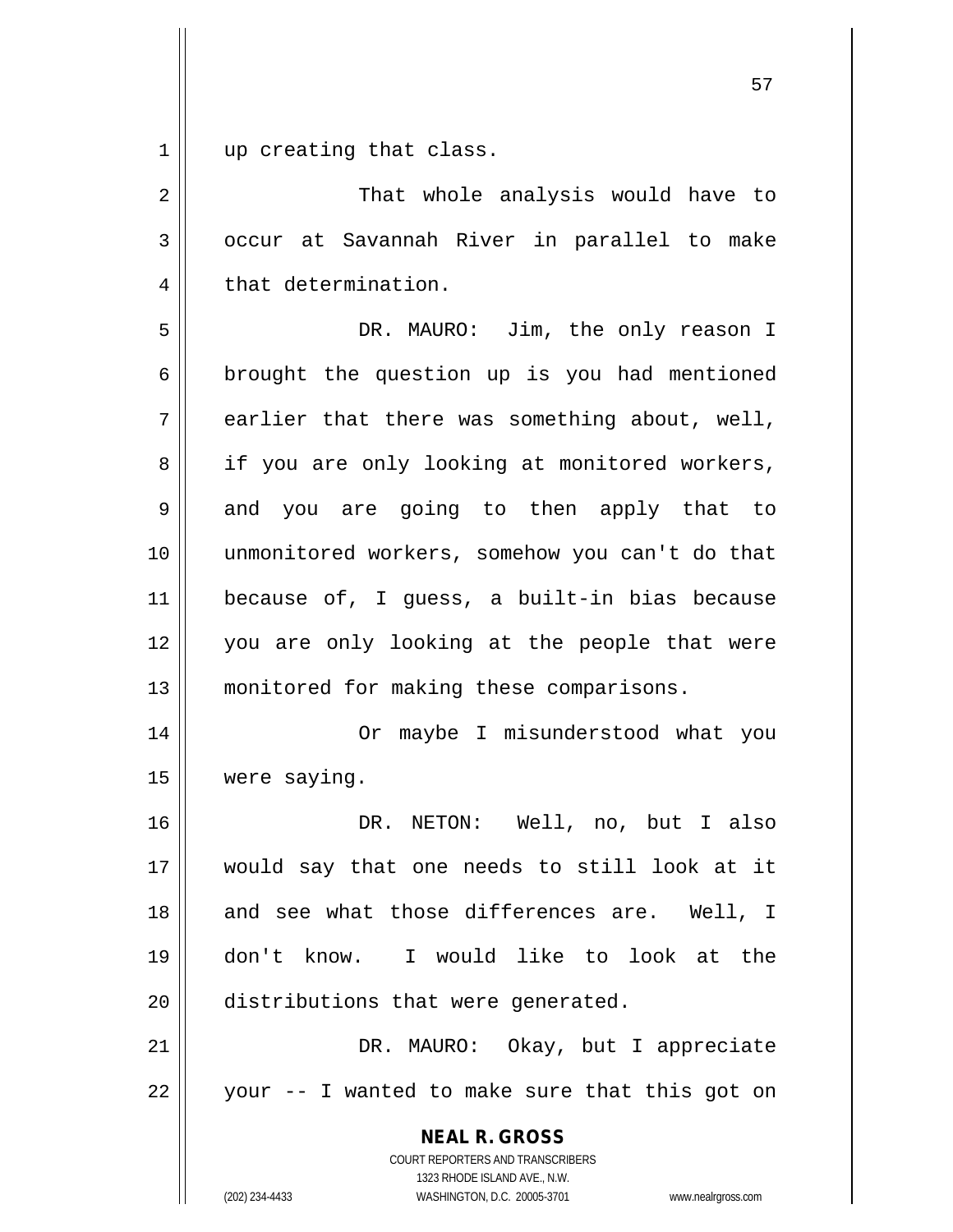**NEAL R. GROSS** COURT REPORTERS AND TRANSCRIBERS 1323 RHODE ISLAND AVE., N.W. (202) 234-4433 WASHINGTON, D.C. 20005-3701 www.nealrgross.com  $1 \parallel$  the table because it does go to the heart of  $2 \parallel$  everything we do. 3 || DR. NETON: Right. 4 DR. MAURO: Okay. Thank you. 5 DR. MAKHIJANI: Could I ask him a 6 | question? 7 Is the statement you made about 8 || Mel Chew looking at the data the statement  $9 \parallel$  that you've made in the ER --10 DR. TAULBEE: That's correct. 11 DR. MAKHIJANI: -- about 12 plutonium? 13 || As I read the statement in the ER, 14 it was a general statement about the complex 15 || and not about SRS. I'm trying to find the 16 || statement, that you found that plutonium for 17 non-construction workers was generally 18 comparable to a higher-than-something than for 19 construction workers. But there's no site-20 || specific Savannah River statement in the 21 | evaluation report. 22 DR. TAULBEE: But there is in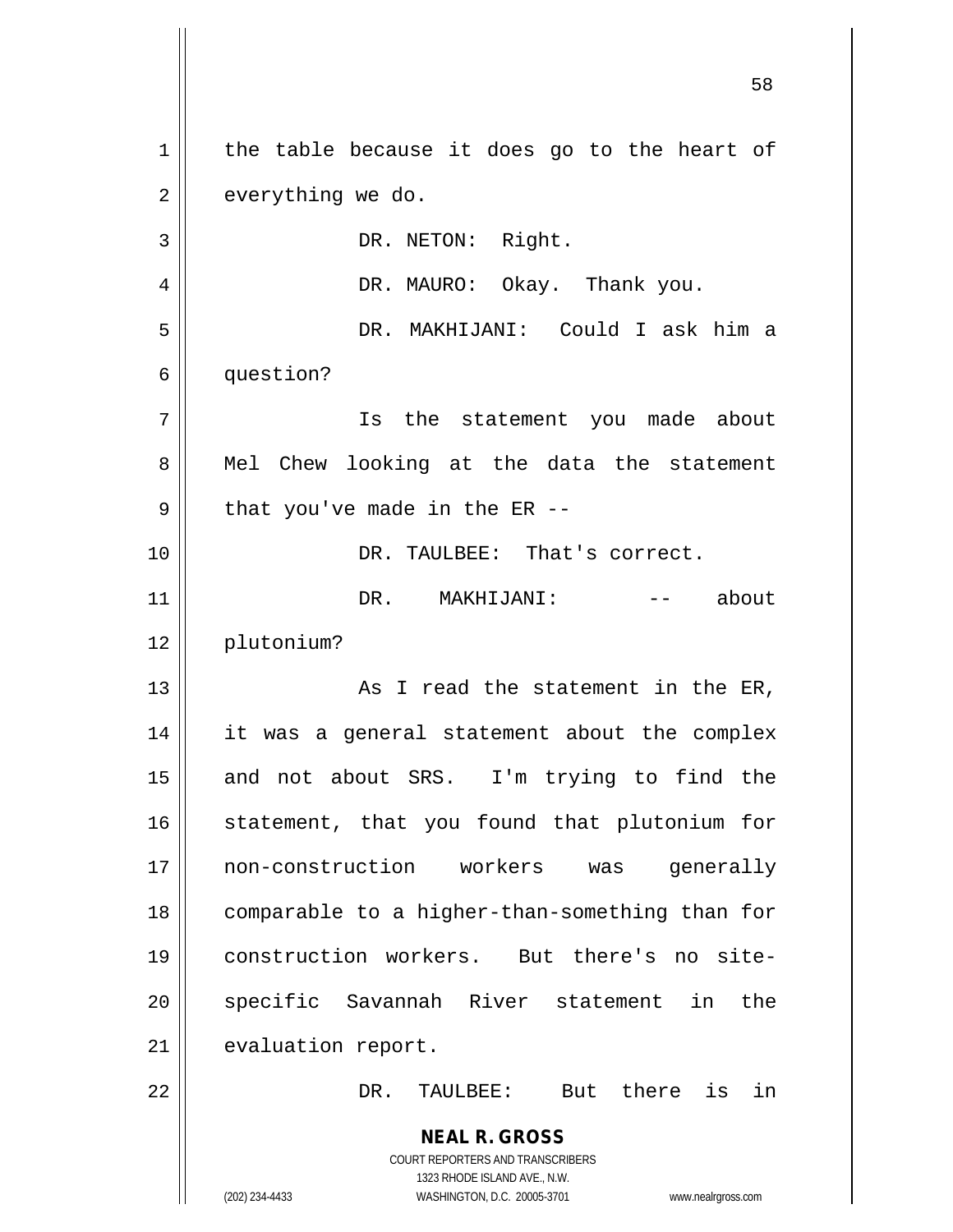**NEAL R. GROSS** COURT REPORTERS AND TRANSCRIBERS 1323 RHODE ISLAND AVE., N.W. (202) 234-4433 WASHINGTON, D.C. 20005-3701 www.nealrgross.com 59  $1 \parallel$  TIB-0052. 2 || Mel, are you on the line? 3 DR. MAKHIJANI: The analysis for 4 the Savannah River Site on internal dose for  $5$   $\parallel$  these radionuclides is in TIB-0052. 6 MR. CHEW: I'm on the line. 7 || It was site-specific for Savannah 8 | River, yes. 9 DR. NETON: There was a Savannah 10 River -- 11 || MR. CHEW: Yes. 12 DR. NETON: Could you say that 13 | again, Mel, please? 14 || MR. CHEW: I said, yes, there was 15 a site-specific for Savannah River for 16 internal exposures, yes. 17 DR. MAKHIJANI: Okay. For 18 || construction workers? 19 DR. NETON: Yes, TIB-0052. It's  $20$  | in TIB-0052, 21 || MR. CHEW: Yes, it is. 22 DR. MAKHIJANI: Steve is on the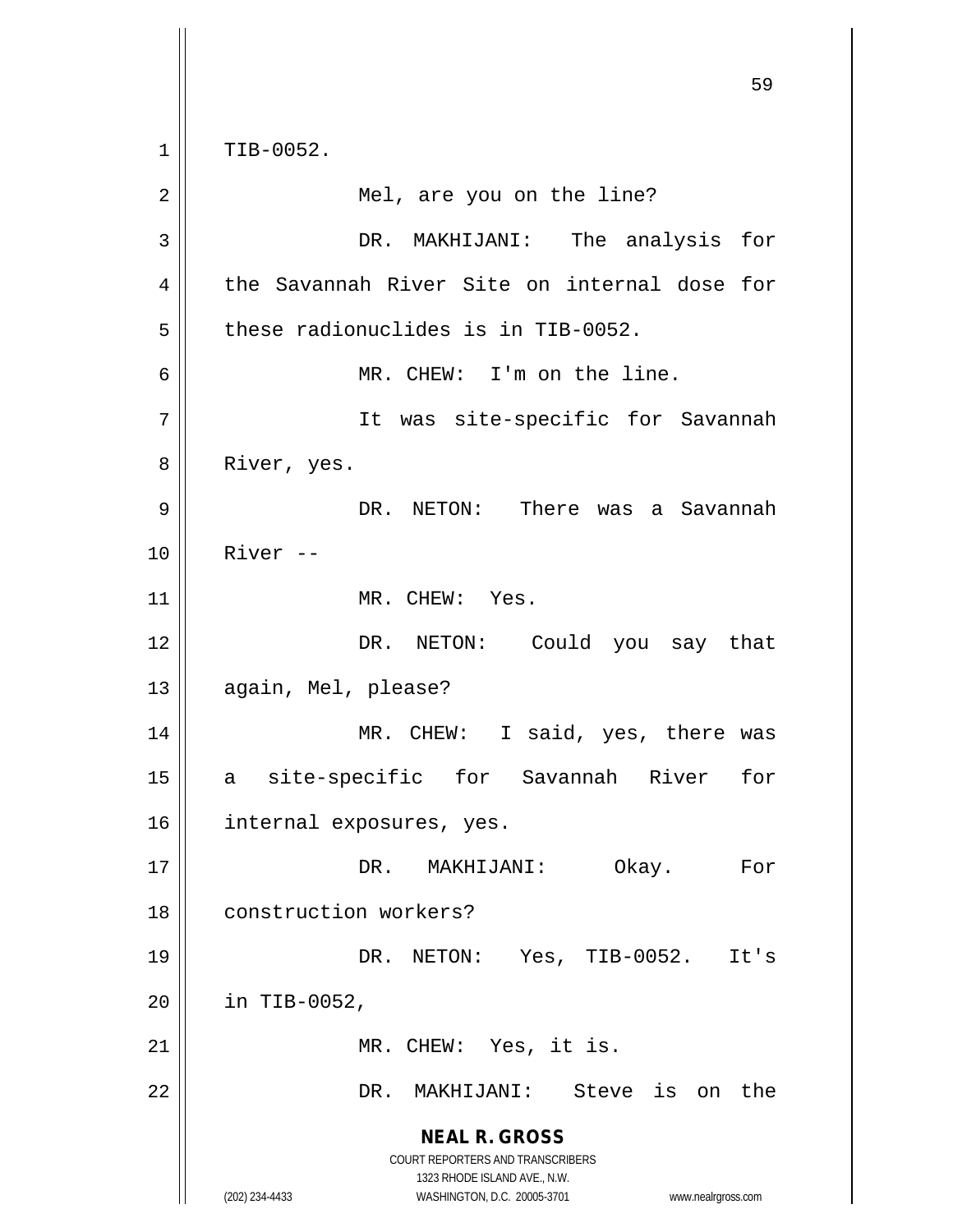$1 \parallel$  line. He is our TIB-0052 man.

| $\overline{2}$ | Have we looked at the Savannah                                                                      |
|----------------|-----------------------------------------------------------------------------------------------------|
| 3              | River Site internal plutonium data in                                                               |
| 4              | TIB-0052? I don't recall that we did.                                                               |
| 5              | DR. NETON: Well, there certainly                                                                    |
| 6              | was a review of TIB-0052, and Steve, if I                                                           |
| 7              | recall, was the lead on that.                                                                       |
| 8              | DR. MAKHIJANI: Yes, he was. I                                                                       |
| 9              | worked with him, but Steve was the lead.                                                            |
| 10             | DR. MAURO: This is John.                                                                            |
| 11             | I recall, when I read our review                                                                    |
| 12             | of TIB-0052, what sticks in mind is that the                                                        |
| 13             | adjustments dealing with external for the                                                           |
| 14             | difference between construction workers and                                                         |
| 15             | non-construction workers, that was the main                                                         |
| 16             | story that was told, and it was based on                                                            |
| 17             | looking at data that were available from a                                                          |
| 18             | number of sites. Some of those sites had more                                                       |
| 19             | data than others.                                                                                   |
| 20             | But I have to say my recollection                                                                   |
| 21             | of internal was that there was no basis for                                                         |
| 22             | the adjustment factor for internal.                                                                 |
|                |                                                                                                     |
|                | <b>NEAL R. GROSS</b><br>COURT REPORTERS AND TRANSCRIBERS                                            |
|                | 1323 RHODE ISLAND AVE., N.W.<br>(202) 234-4433<br>WASHINGTON, D.C. 20005-3701<br>www.nealrgross.com |
|                |                                                                                                     |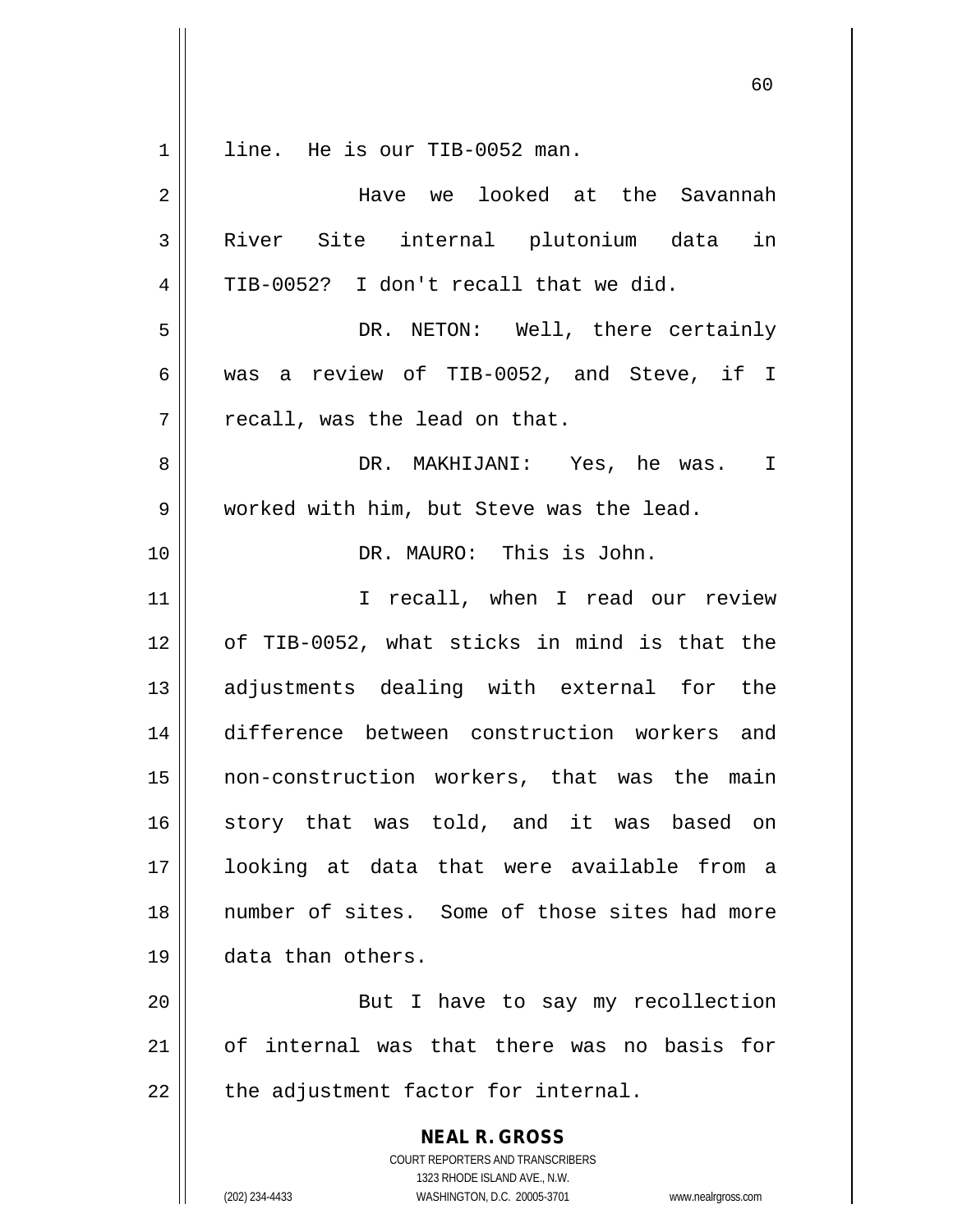|    | 61                                                                                                  |
|----|-----------------------------------------------------------------------------------------------------|
| 1  | DR. NETON: That is correct.                                                                         |
|    |                                                                                                     |
| 2  | DR. MAURO: That was like a broad,                                                                   |
| 3  | general recollection of the outcome, the 30-                                                        |
| 4  | second soundbite.                                                                                   |
| 5  | I don't remember there being any                                                                    |
| 6  | specific consideration of internal<br>for                                                           |
| 7  | particular sites, such as Hanford.                                                                  |
| 8  | DR. NETON: Oh, there was. There                                                                     |
| 9  | $was$ --                                                                                            |
| 10 | DR. MAURO:<br>Okay, I might<br>be                                                                   |
| 11 | wrong.                                                                                              |
| 12 | NETON: Hanford had<br>DR.<br>an                                                                     |
| 13 | adjustment factor, but for the few sites that                                                       |
| 14 | we were able to collect sufficient data -- and                                                      |
| 15 | I believe Savannah River was one of them --                                                         |
| 16 | Savannah River, Rocky Flats I think, Hanford,                                                       |
| 17 | and I forget. But Savannah River is one of                                                          |
| 18 | the ones that we did evaluate for internal                                                          |
| 19 | exposures.                                                                                          |
| 20 | We, at least in the analysis with                                                                   |
| 21 | TIB-0052, did not find sufficient difference                                                        |
| 22 | to indicate that construction workers                                                               |
|    | <b>NEAL R. GROSS</b>                                                                                |
|    | <b>COURT REPORTERS AND TRANSCRIBERS</b>                                                             |
|    | 1323 RHODE ISLAND AVE., N.W.<br>(202) 234-4433<br>WASHINGTON, D.C. 20005-3701<br>www.nealrgross.com |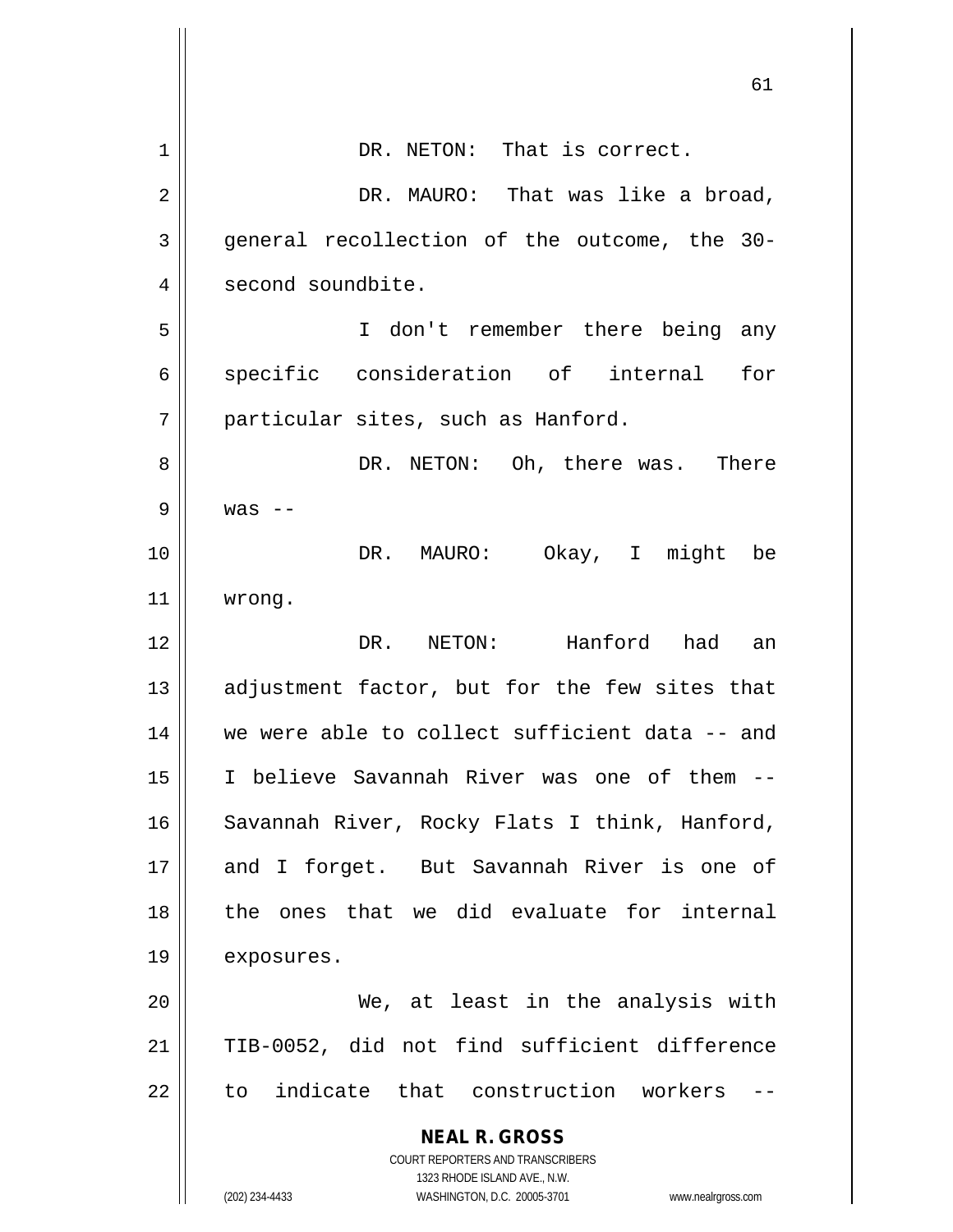**NEAL R. GROSS** 1 monitored construction workers were more 2 | heavily exposed than production workers. 3 DR. MAKHIJANI: Is your SRS  $4 \parallel$  analysis on the O: drive so we can see it? I 5 | mean, you will soon get ours. 6 DR. NETON: TIB-0052 is available. 7 DR. TAULBEE: That is where this 8 | analysis is. 9 DR. MAKHIJANI: John, can you find 10 Steve? 11 CHAIRMAN GRIFFON: Yes, he can 12 || follow up on that. Okay. 13 MEMBER CLAWSON: Mark, this is  $14$  | Brad. 15 I would just like to make one 16 || comment. The Savannah River is different than  $17$  || every other site we have had out there. Where 18 || the operations personnel were not represented, 19  $\parallel$  the boundaries were very -- and this came out  $20$  || in a lot of the interviews, and so forth, like 21  $\parallel$  that -- but a lot of times, production workers  $22$  || would not go in and do the work, or whatever,

1323 RHODE ISLAND AVE., N.W. (202) 234-4433 WASHINGTON, D.C. 20005-3701 www.nealrgross.com

COURT REPORTERS AND TRANSCRIBERS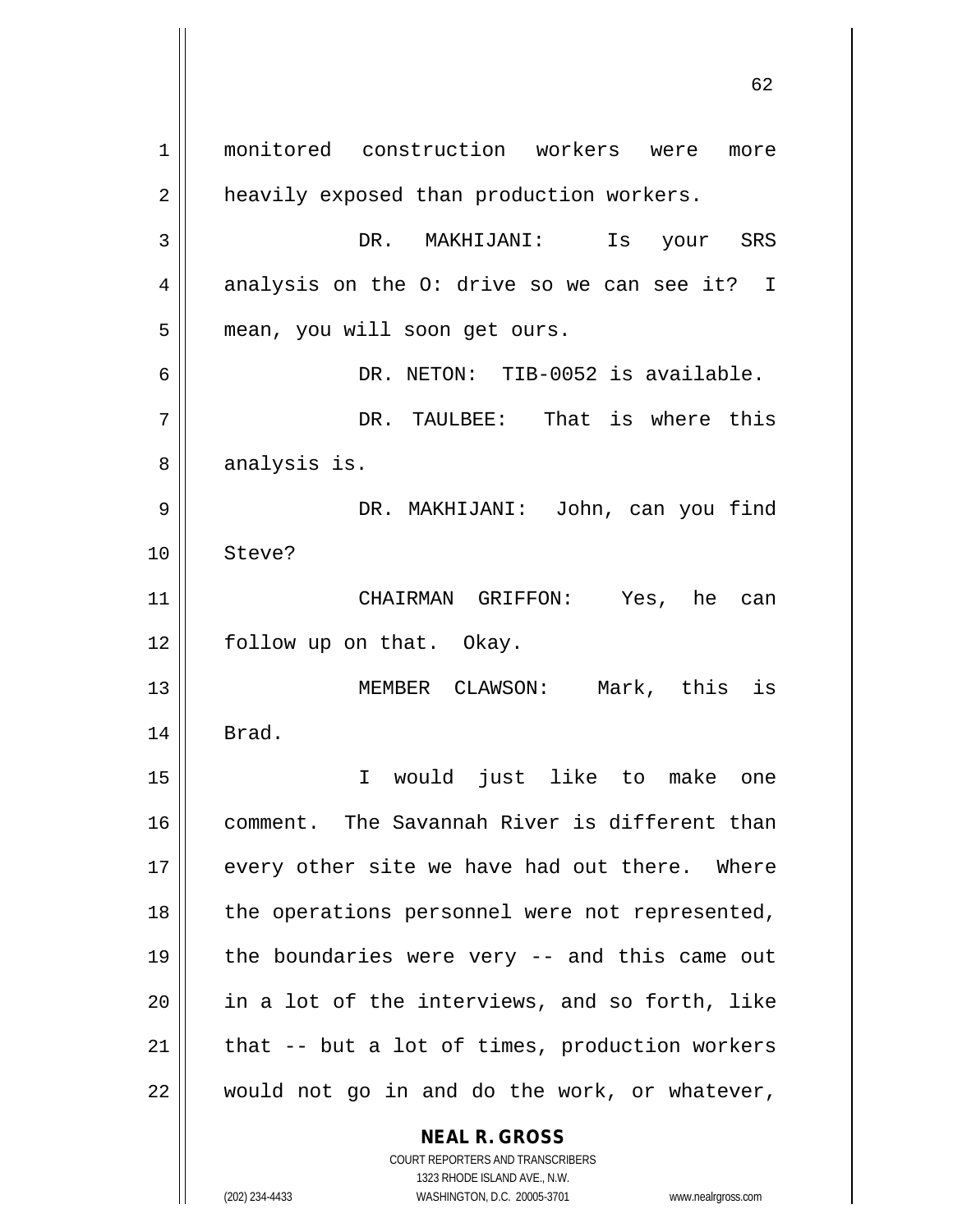1 || because their dose they were trying to keep as  $2 \parallel$  low as possible for other events.

3 || So they would bring construction 4 workers in, burn them out, ship them out. 5 There was a calculated reason to try to keep  $6 \parallel$  the production workers as low as they could.

7 We saw this numerous times in the 8 interviews, and so forth like that. One of 9 the foremen that came in and interviewed with 10 us, too, made the same comment because a lot 11 || of times the production workers, they would 12 need them, and they couldn't afford to get 13 | them overexposed.

14 || So it is going to be interesting 15 to see how this comes out because this 16 Savannah River Site is different and set up 17 different than any other site that we have 18 got.

19 CHAIRMAN GRIFFON: Yes, and I'm  $20$  | curious of some of the details, too. I mean, 21 || for instance, a very simple question, but  $22 \parallel$  probably relevant to this discussion I think

**NEAL R. GROSS**

COURT REPORTERS AND TRANSCRIBERS 1323 RHODE ISLAND AVE., N.W. (202) 234-4433 WASHINGTON, D.C. 20005-3701 www.nealrgross.com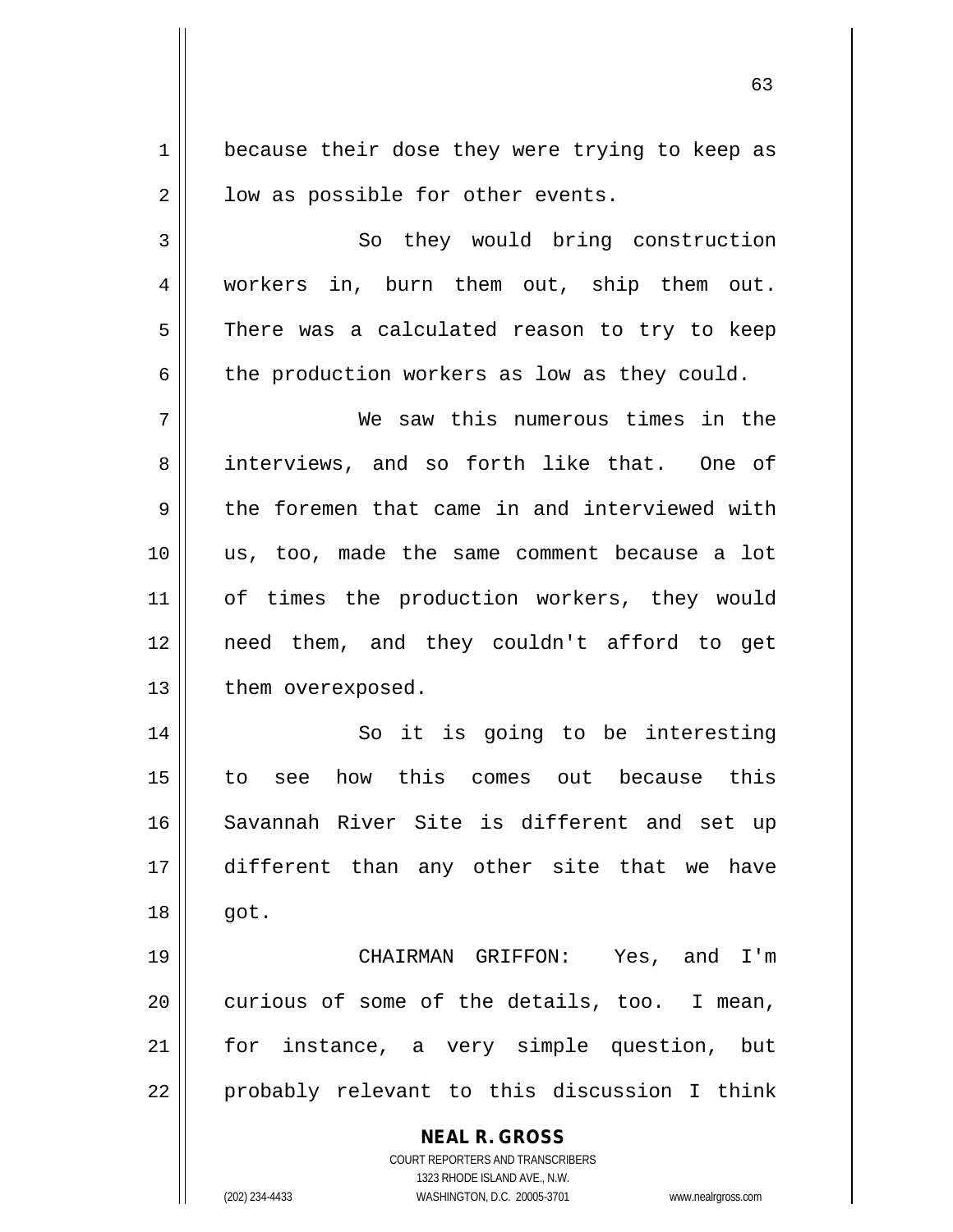1 || is how you identify construction and trades 2 | versus non.

3 || T mean what I have heard from 4 || people that work down there on research stuff,  $5 \parallel$  the CPWR folks, indicating that a lot of -- $6 \parallel$  there was that overlap with maintenance that  $7 \parallel$  was  $-$ 

8 || MEMBER CLAWSON: Very much so.

9 CHAIRMAN GRIFFON: -- often 10 || encountered, and they might have had similar 11 || iob titles, but one was considered on the 12 || operational side and one was considered on the  $13$   $\parallel$  trade side.

14 So I'm curious how you -- but I 15 || think we need to see the analysis. We can 16 || talk hypothetically forever here. So I would  $17$  | rather wait for the analysis.

18 MEMBER CLAWSON: Right. Well, 19 || this was one of my questions, is how we were  $20$  || going to discern between them because a lot of  $21$  times in the projects they were intertwined so 22 || much. And one of my questions was how did

**NEAL R. GROSS**

COURT REPORTERS AND TRANSCRIBERS 1323 RHODE ISLAND AVE., N.W. (202) 234-4433 WASHINGTON, D.C. 20005-3701 www.nealrgross.com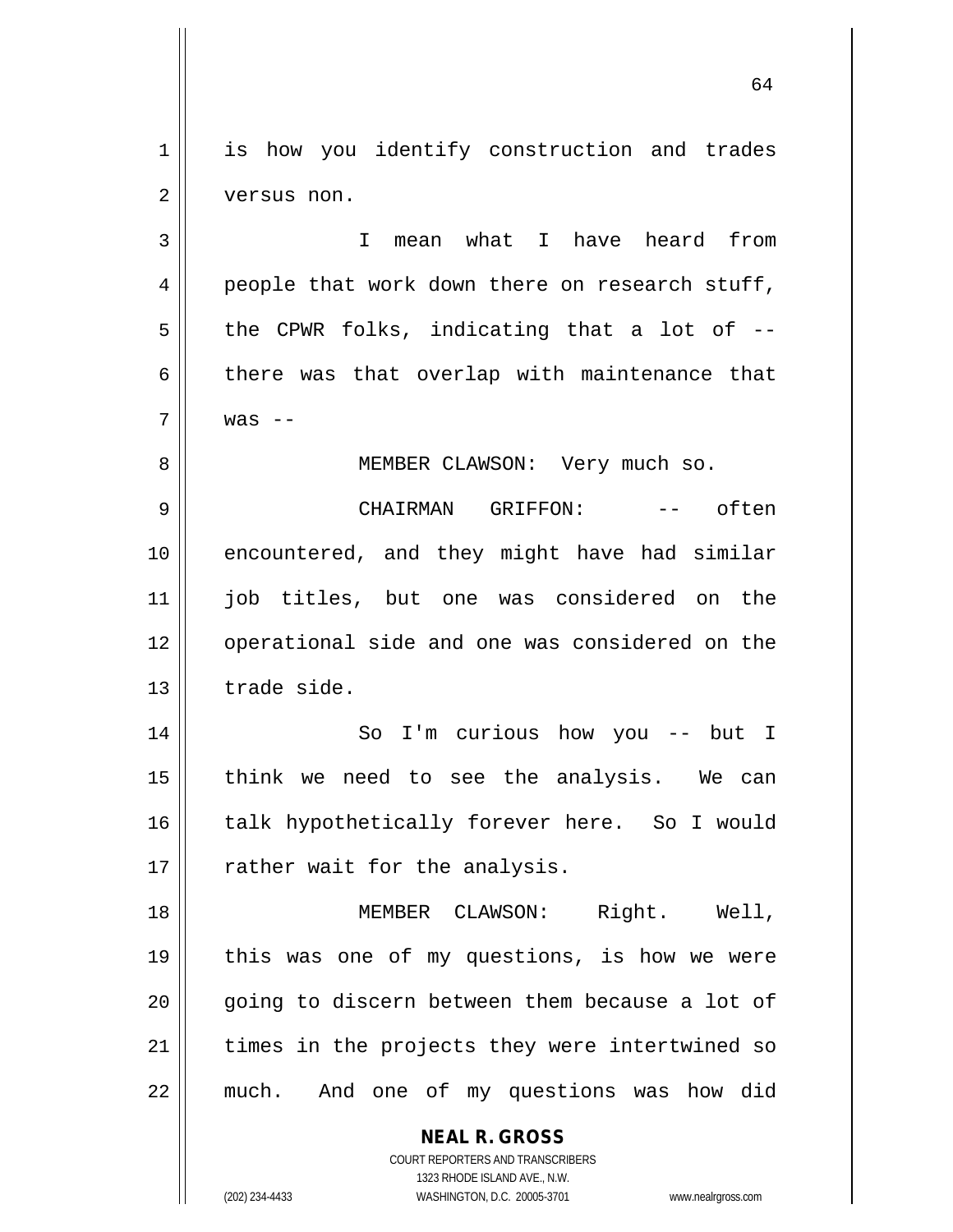65

 $1 \parallel$  they distinguish, and it wasn't -- they were 2 || just all on the same work procedure, and so  $3 \parallel$  forth.

4 DR. TAULBEE: How we can 5 distinguish them, and you're right, they did 6 work on the same work procedures, the same 7 work permits, and you'll see the sign-in 8 Sheets going down, and some are construction 9 | trades and some are operators.

10 || How we identify them is through 11 the dosimetry code, their payroll ID. 12 || Savannah River had a unique system of; Row 1 13 was the salaried workers, Row 2 were the 14 regular operators, Row 3 were Wilmington  $15$  salaried, folks that came down from Delaware, 16 || Row 4 were construction workers.

17 || The construction trades 18 workers had a two-digit prefix in front of 19 || their payroll ID that identifies their trade. 20 || So, at Savannah River, we can identify 21 pipefitters from electricians from general  $22$  ||  $\alpha$  laborers. So that is how we identify who are

> COURT REPORTERS AND TRANSCRIBERS 1323 RHODE ISLAND AVE., N.W. (202) 234-4433 WASHINGTON, D.C. 20005-3701 www.nealrgross.com

**NEAL R. GROSS**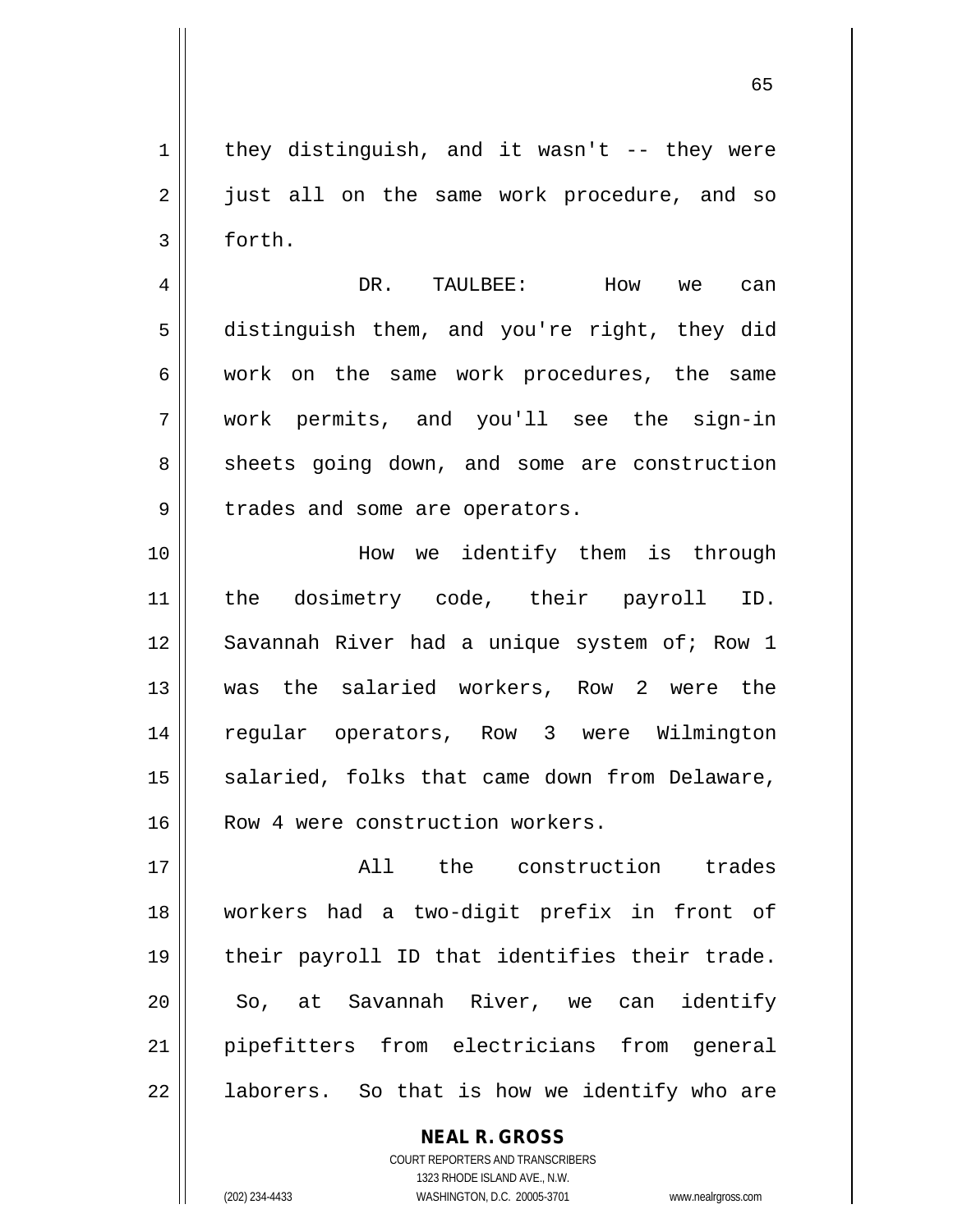**NEAL R. GROSS** COURT REPORTERS AND TRANSCRIBERS 1323 RHODE ISLAND AVE., N.W. (202) 234-4433 WASHINGTON, D.C. 20005-3701 www.nealrgross.com 1 construction trades and who are the operators. 2 || But you're absolutely right, on a  $3 \parallel$  particular job, if you look at the sign-in 4 || rosters, you will see pipefitters signing in 5 || right next to regular operators. But, from 6 the dosimetry codes, we can see which trade  $7 \parallel$  they were. 8 MEMBER CLAWSON: So you would be 9 able to tell the difference between a 10 construction pipefitter versus a Savannah 11 | River pipefitter? 12 DR. TAULBEE: A Savannah River 13 | operator. 14 MEMBER CLAWSON: Well, they had 15 || some maintenance people. This is what we were 16 getting into. They had some roving 17 maintenance people that did this that were not  $18$  a part of the trades, but they were still like 19 pipefitters, electricians, and so forth, like 20 || that, but were actually Savannah River 21 workers. 22 || This is where my being able to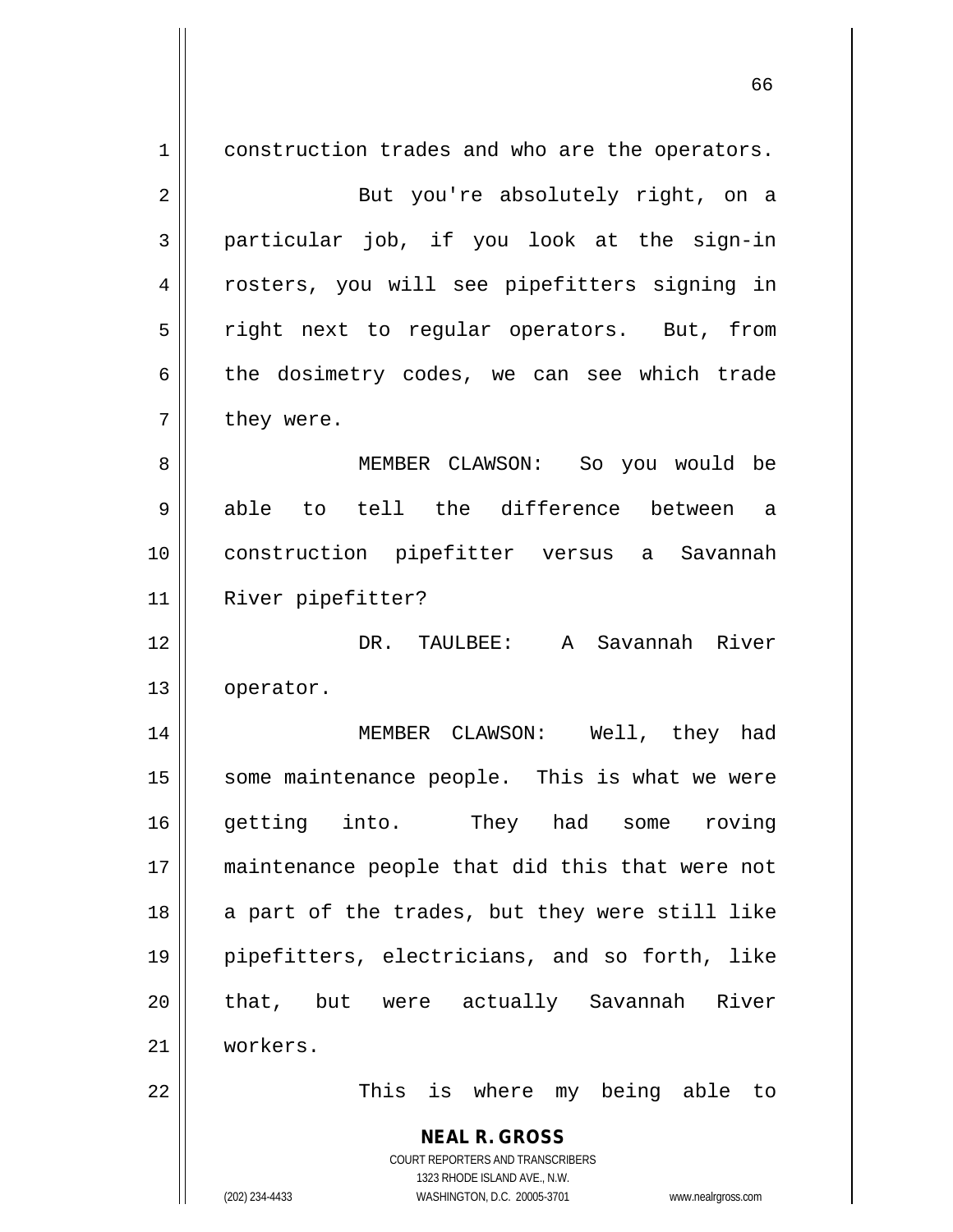**NEAL R. GROSS** COURT REPORTERS AND TRANSCRIBERS 1 Separate kind of becomes a little bit 2 || interesting, too, because they had a set  $3 \parallel$  maintenance force that did maintenance work.  $4 \parallel$  Now, when construction came in, this is where 5 it overblends a little bit. 6 DR. TAULBEE: Okay. Let me ask 7 you this then: you are talking about the 8 construction workers who were brought in, so 9 that they could save the dose on other 10 individuals? 11 || MEMBER CLAWSON: Yes, in some  $12 \parallel$  aspects --13 DR. TAULBEE: The people they 14 would be wanting to save the dose would be the 15 regular operations maintenance type of 16 personnel, right? So the Row 4 people is who 17 they would be bringing in on a short-term 18 basis. 19 So, ideally, the hypothesis is  $20$  | testable of looking at the Row 4 versus these 21 || operations people, who they were wanting to  $22$  || try and save the dose. They might both be

1323 RHODE ISLAND AVE., N.W.

(202) 234-4433 WASHINGTON, D.C. 20005-3701 www.nealrgross.com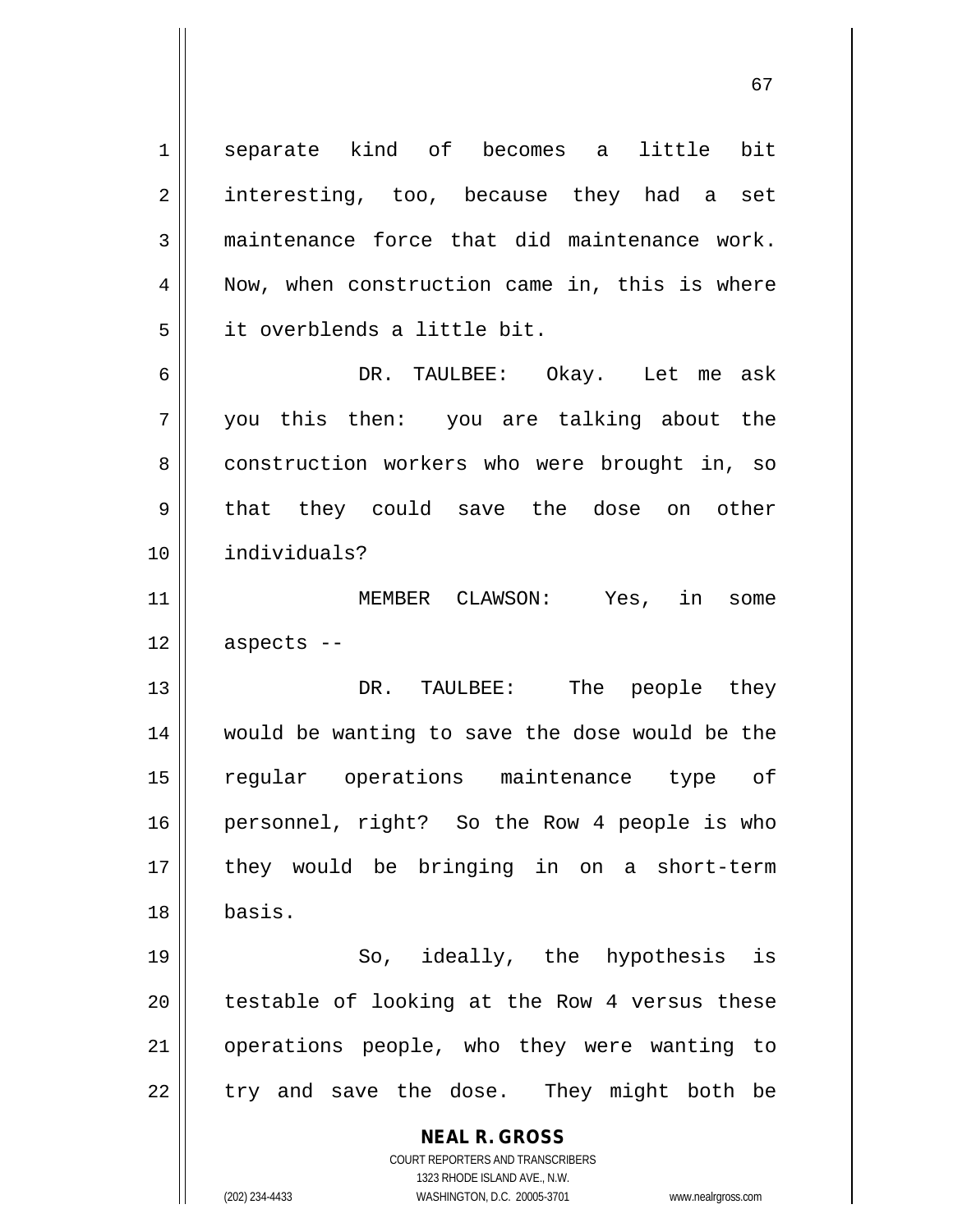1 pipefitters, as you're talking about, but one  $2 \parallel$  of them, the Row 4 folks, should, in fact, be  $3$  | having a higher dose then.

4 DR. MAKHIJANI: Well, we have  $5 \parallel$  actually tested, that's what I said, we've  $6 \parallel$  actually tested this to some extent, and you  $7 \parallel$  find that, at least for internal doses, and 8 you'll find it for external dose, too, because 9 you have an adjustment factor of more than one 10 for the Savannah River Site, that in some 11 cases, some years, some job categories, you 12 Will find marked differences. In other cases, 13 || of course, construction workers are lower. 14 || It's all over the map, actually.

 DR. NETON: I was just going to point out I'm looking at, this is right on, you can get right to this from our OCAS website. TIB-0052 is out there. Section 5.2 does the SRS internal dose comparison, where we looked at 1830 plutonium urine measurements, one-third of which were 22 || represented by construction workers. There's

> **NEAL R. GROSS** COURT REPORTERS AND TRANSCRIBERS

1323 RHODE ISLAND AVE., N.W. (202) 234-4433 WASHINGTON, D.C. 20005-3701 www.nealrgross.com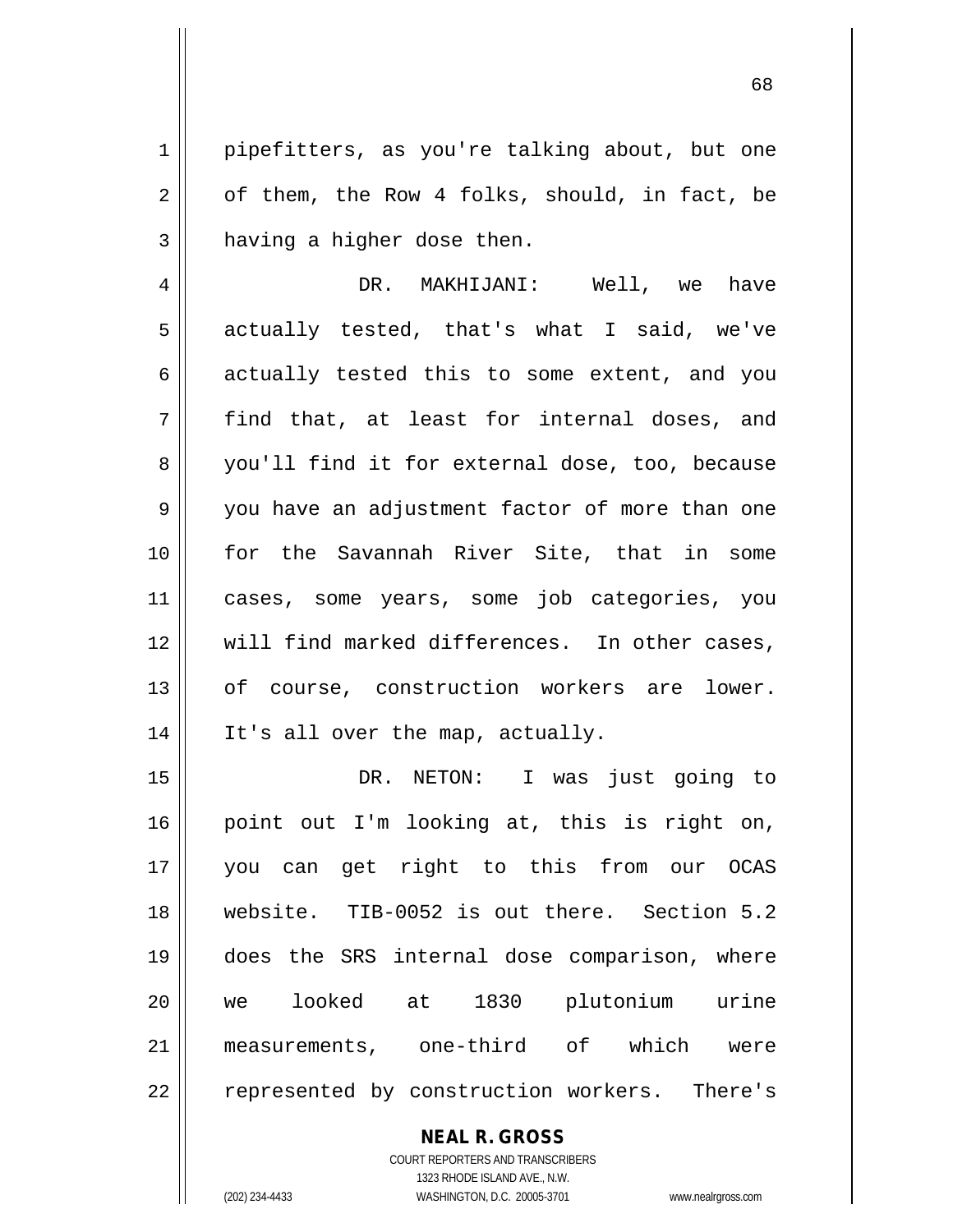**NEAL R. GROSS** COURT REPORTERS AND TRANSCRIBERS 1323 RHODE ISLAND AVE., N.W.  $1 \parallel$  a graph there that compares the values. 2 || **Our** conclusion was that, in 3 general, the non-construction work or 4 production-type workers had higher positive 5 plutonium in urine than the construction 6 trades workers. 7 || So we need to look at both of 8 || these reports. 9 DR. MAKHIJANI: We need to look at 10 | them side by side. 11 | CHAIRMAN GRIFFON: Right, right. 12 DR. MAKHIJANI: In some 13  $\parallel$  specialized ways, they might all be true. 14 (Laughter.) 15 || DR. NETON: Exactly. I mean, if 16 you slice the salami so thin, you can get just 17 || about whatever you want. 18 CHAIRMAN GRIFFON: Okay. So I  $19$  || think we left off on  $-$ 20 || DR. TAULBEE: Issue one. 21 CHAIRMAN GRIFFON: -- you were  $22$  || talking about thorium oxide, right after 65,

(202) 234-4433 WASHINGTON, D.C. 20005-3701 www.nealrgross.com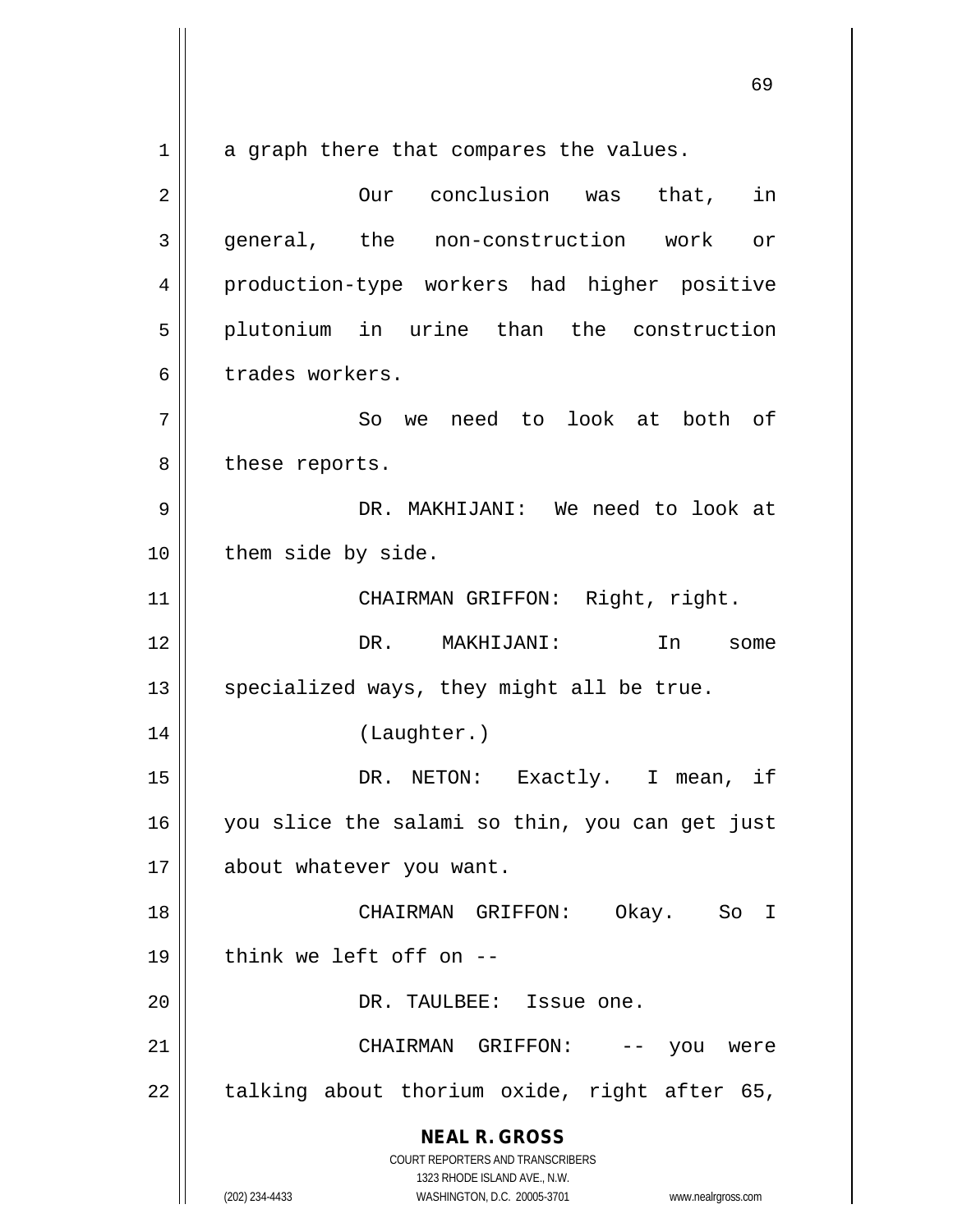$1 \parallel$  yes.

| $\overline{2}$ | Okay, let me<br>DR. TAULBEE:                   |
|----------------|------------------------------------------------|
| $\mathfrak{Z}$ | complete up here a little bit on the thorium   |
| 4              | oxide.                                         |
| 5              | Now the thorium oxide work was --              |
| 6              | NETON: Bomber is on the<br>DR.                 |
| 7              | phone. Bomber is on the phone, and he has      |
| 8              | patiently been waiting to tie him in here.     |
| 9              | So, before we move on, maybe if he's still     |
| 10             | there, he could give us a brief summary of     |
| 11             | what he knows about the compilation of the     |
| 12             | class.                                         |
| 13             | LaVon, are you on?                             |
| 14             | MR.<br>RUTHERFORD: Yes, I'm on.                |
| 15             | This is LaVon Rutherford.                      |
| 16             | I guess there's questions on what              |
| 17             | we qualified and what we evaluated. We         |
| 18             | qualified, during the time, at the time when   |
| 19             | we were looking at it, the construction        |
| 20             | workforce was the only area at that time where |
| 21             | we saw that there may have been gaps that      |
| 22             | would support qualification. So that is what   |
|                | <b>NEAL R. GROSS</b>                           |

COURT REPORTERS AND TRANSCRIBERS 1323 RHODE ISLAND AVE., N.W. (202) 234-4433 WASHINGTON, D.C. 20005-3701 www.nealrgross.com

 $\mathsf{I}$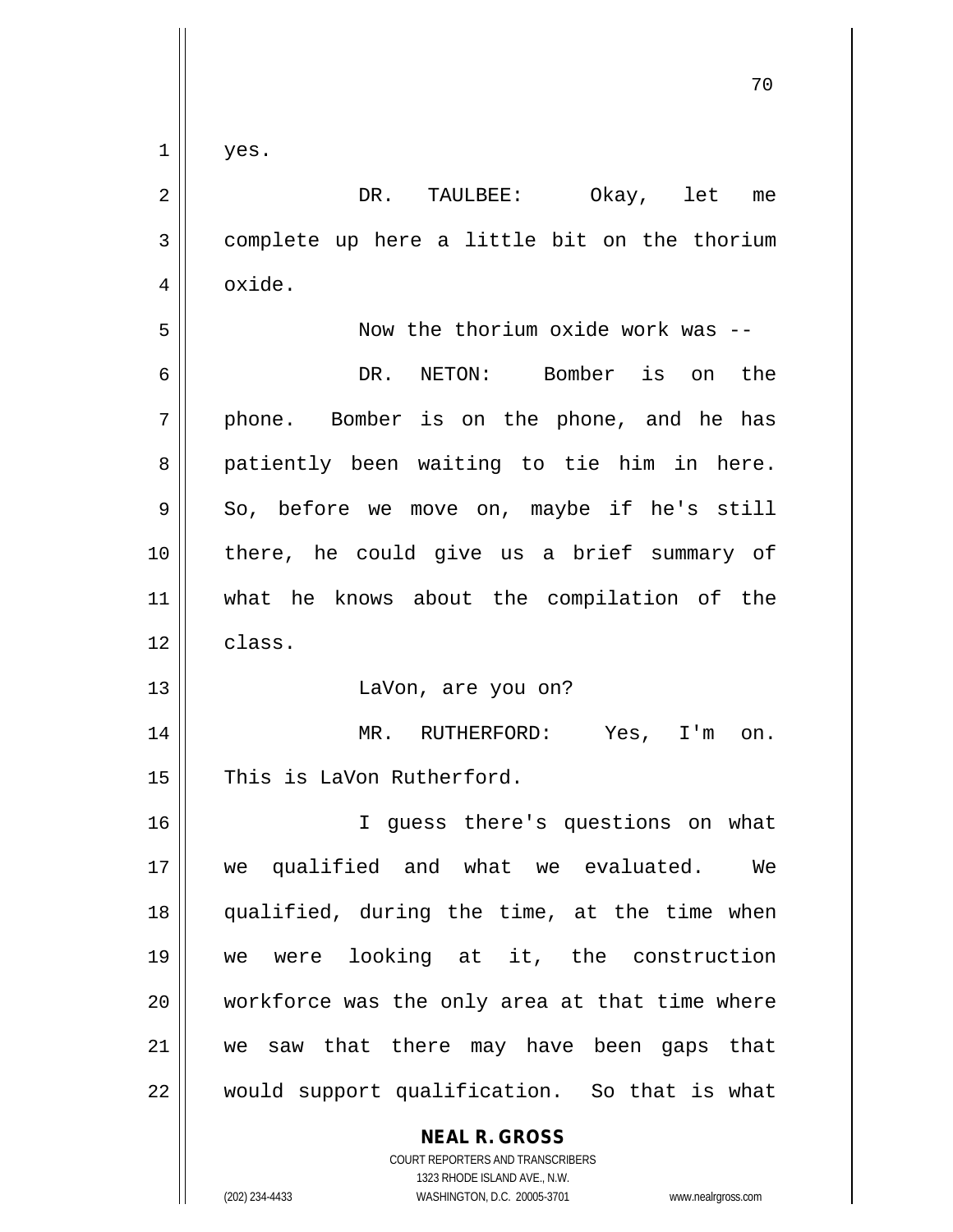1 | we qualified. But our evaluation pretty much 2 | covers everyone.

3 (Laughter.)

4 || Let me explain. Let me explain.  $5 \parallel$  It covers everyone because what we determined, 6 since the construction workforce was all over  $7 \parallel$  the place, we needed to understand the actual 8 monitoring for all the workforce and be able 9 to use that data to bound our construction 10 workers when necessary.

 CHAIRMAN GRIFFON: So. Yes, I mean, I go back to my point, which was, from a practical standpoint, it seems like we are | going to be doing that anyway.

15 || MR. RUTHERFORD: Yes.

 CHAIRMAN GRIFFON: But I'm a little concerned that, at the end of the Work Group, we can't speak to the production workers. You know what I mean? We can't 20 || answer that question because we're not allowed 21 || to. We're only focused on the qualified | petition  $-$ 

> **NEAL R. GROSS** COURT REPORTERS AND TRANSCRIBERS 1323 RHODE ISLAND AVE., N.W.

(202) 234-4433 WASHINGTON, D.C. 20005-3701 www.nealrgross.com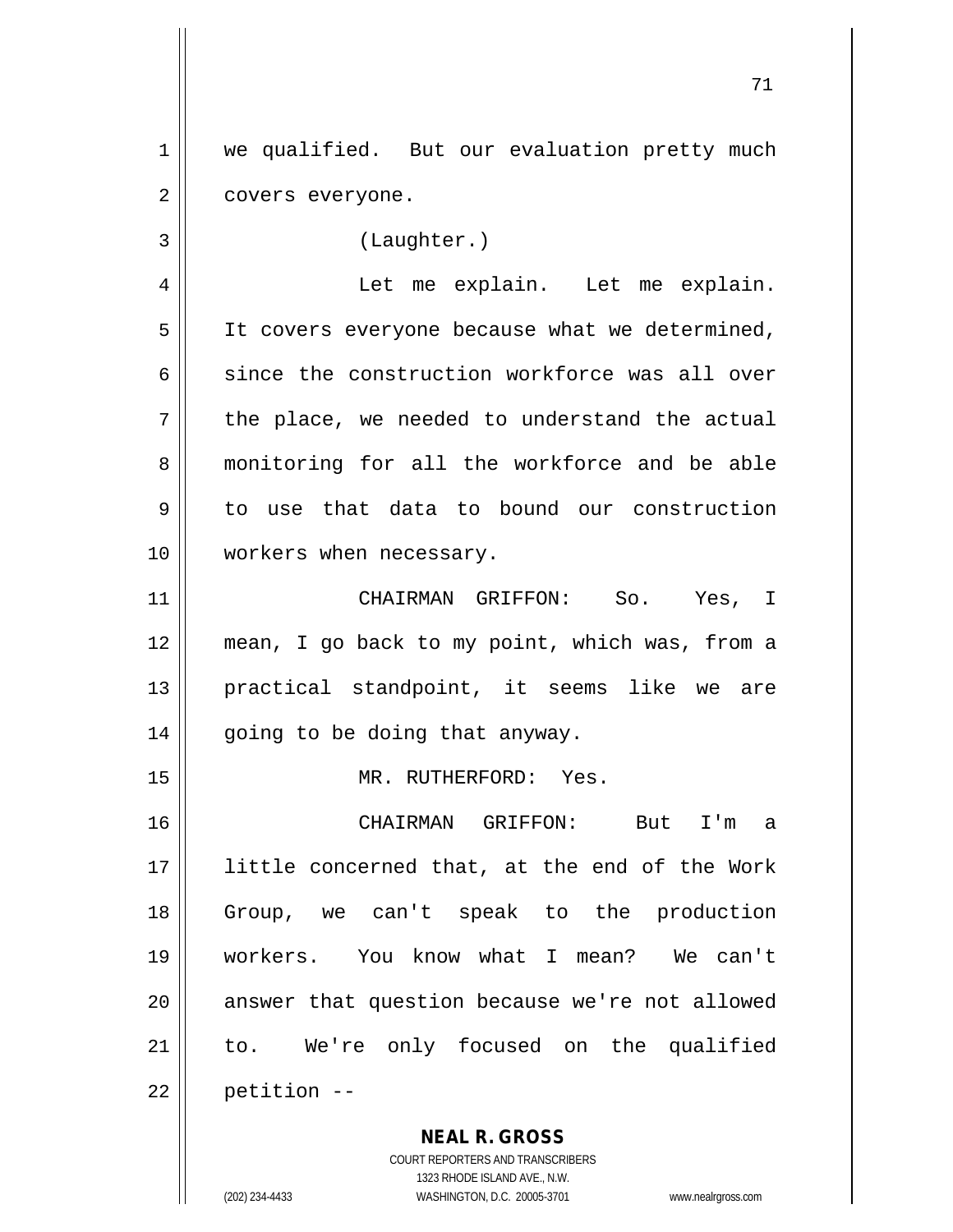| 1  | MR. RUTHERFORD: No, I think                                         |
|----|---------------------------------------------------------------------|
| 2  | that's wrong. I think that, Mark, if at any                         |
| 3  | time at the end of the day if we determine                          |
| 4  | there's an infeasibility, even if the Work                          |
| 5  | Group determines there's an infeasibility, we                       |
| 6  | have to put boundaries around that                                  |
| 7  | infeasibility. Whether that goes beyond the                         |
| 8  | class evaluated, you know, the actual proposed                      |
| 9  | class, I think that, as long as we have looked                      |
| 10 | at all the parameters and we have to put                            |
| 11 | boundaries around it, we can go beyond that.                        |
| 12 | We've done that before.                                             |
| 13 | CHAIRMAN GRIFFON: Okay. I just                                      |
| 14 | want to make sure that we, as a Work Group or                       |
| 15 | the Board, are not going out of our scope of                        |
| 16 | allowed work here, you know.                                        |
| 17 | I don't believe<br>MR. RUTHERFORD:                                  |
| 18 | I'm sure OGC's online, if they will pipe<br>SO.                     |
| 19 | But I know that we have done<br>this<br>in.                         |
| 20 | routinely.                                                          |
| 21 | mean part of our evaluation<br>T.                                   |
| 22 | process, typically, we may qualify a petition                       |
|    |                                                                     |
|    | <b>NEAL R. GROSS</b><br><b>COURT REPORTERS AND TRANSCRIBERS</b>     |
|    | 1323 RHODE ISLAND AVE., N.W.                                        |
|    | WASHINGTON, D.C. 20005-3701<br>(202) 234-4433<br>www.nealrgross.com |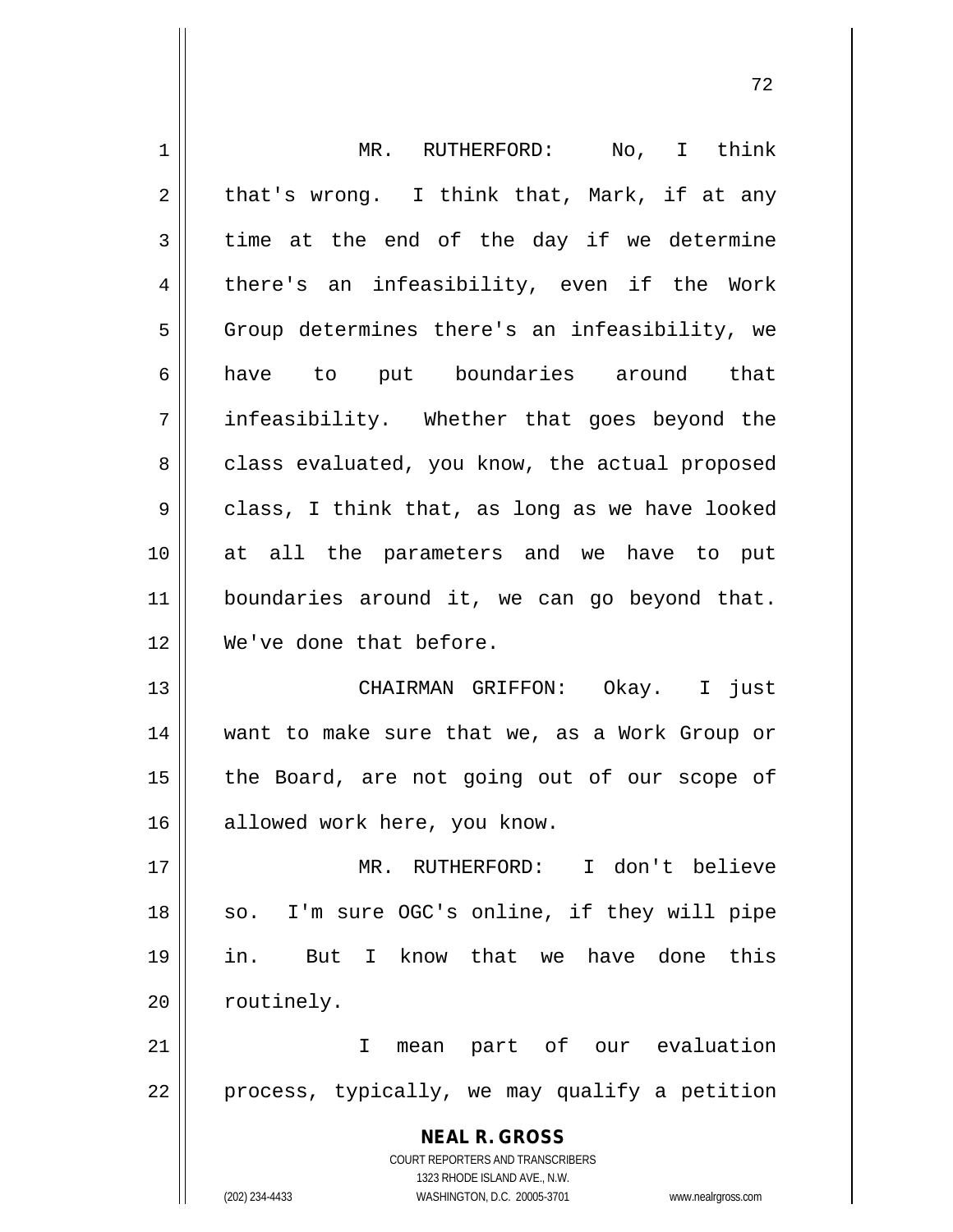**NEAL R. GROSS** COURT REPORTERS AND TRANSCRIBERS 1 || for a given time period based on what was 2 || presented to us initially, but after further 3 evaluation, in the process we may determine 4 || there's an infeasibility and may actually go  $5 \parallel$  beyond what was presented to us to try to put  $6 \parallel$  boundaries around that infeasibility. 7 CHAIRMAN GRIFFON: That's NIOSH 8 || widening the scope, though, yes. 9 MR. RUTHERFORD: Yes, but I 10 don't -- 11 | CHAIRMAN GRIFFON: Yes, yes. 12 MR. RUTHERFORD: To me, I don't 13  $\parallel$  really see that any different if, ultimately, 14 during the Work Group evaluation, it is 15 identified that -- I'm just saying that this 16 || happens, and I'm saying that if the Work Group 17 identifies an infeasibility and, ultimately, 18 we can't resolve that infeasibility, whether 19 we have to present an addendum or we have to 20 do something, I don't see that as a problem 21 myself. 22 MS. HOWELL: I think Bomber is

1323 RHODE ISLAND AVE., N.W.

(202) 234-4433 WASHINGTON, D.C. 20005-3701 www.nealrgross.com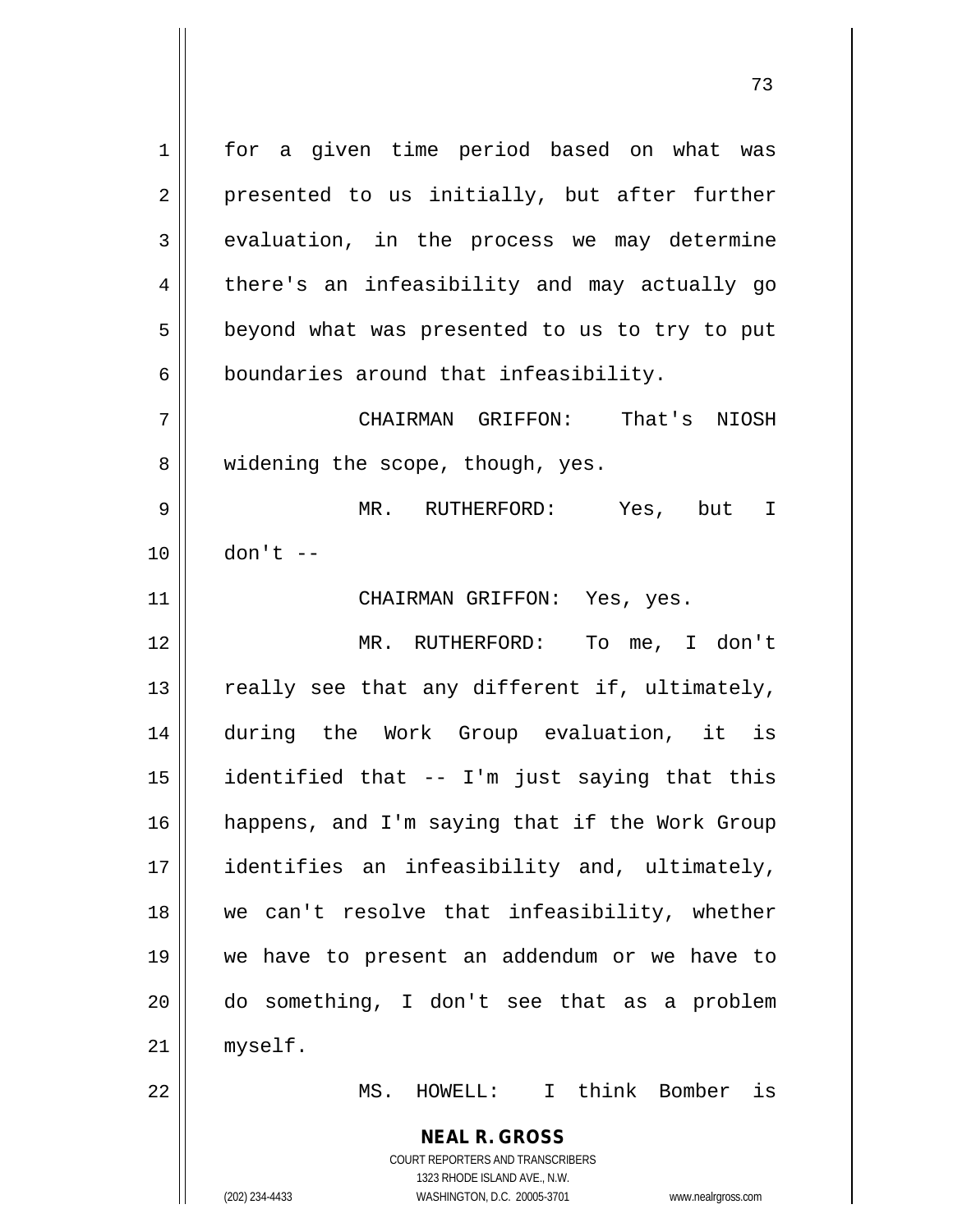1 correct; there is a slight distinction to be 2 || made. The Board can, in evaluating the SEC  $3 \parallel$  petition before it, which is the petition that 4 qualified, the Board can consider the 5 || additional information that perhaps is not  $6 \parallel$  addressed in the petition or the initial NIOSH 7 | evaluation report.

 Then the Board can recommend that 9 || NIOSH conduct further evaluation and report those findings to the Board, and the petitioners and NIOSH may at that point decide to, as Bomber said -- I'm sorry -- LaVon has || said, amend that class.

14 || So the slight distinction is that 15 || the Board and the Working Group cannot direct 16 the enlargement or amendment of a class, but 17 you can direct NIOSH to look into these issues 18 || and to say that you see these are concerns.

19 || Now there are some concerns with, 20 || you know, if the majority of the work that you 21 are doing within the Working Group and 22 directing SC&A to do is outside of the

> **NEAL R. GROSS** COURT REPORTERS AND TRANSCRIBERS 1323 RHODE ISLAND AVE., N.W.

(202) 234-4433 WASHINGTON, D.C. 20005-3701 www.nealrgross.com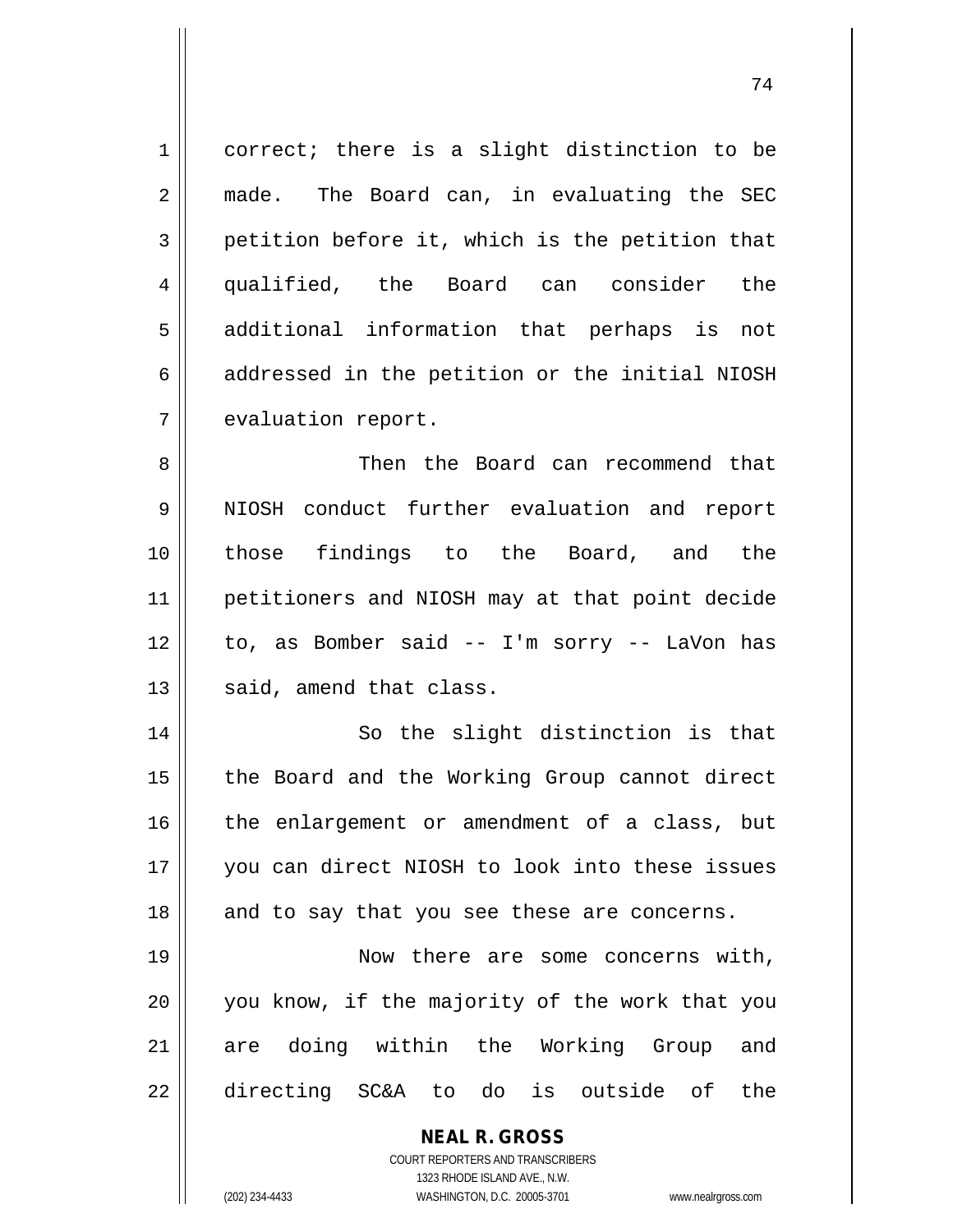CHAIRMAN GRIFFON: I guess that's what I'm getting at, is, you know, as we're 6 || going forward and starting to task SC&A to  $7 \parallel$  work with us on this, then, if it is being 8 perceived as being out of scope of what I'm | allowed to be reviewing  $-$  MS. HOWELL: I mean it sounded like, from what Jim and Arjun were saying 12 || before, that these are issues in tandem. CHAIRMAN GRIFFON: I think so. That's why I'm just trying to get a 15 | clarification really. DR. MAKHIJANI: As LaVon said, you | know, they evaluated all data. MR. RUTHERFORD: I think if you look at how we approached our feasibility

1 || petition that qualified, that might create

2 || some other concerns. But, you know, as part

21 was to look at all workers. So I think that  $22$  || that opens up the door for everything.

20 determination for the construction workers, it

**NEAL R. GROSS** COURT REPORTERS AND TRANSCRIBERS

 $3 \parallel$  of that --

1323 RHODE ISLAND AVE., N.W. (202) 234-4433 WASHINGTON, D.C. 20005-3701 www.nealrgross.com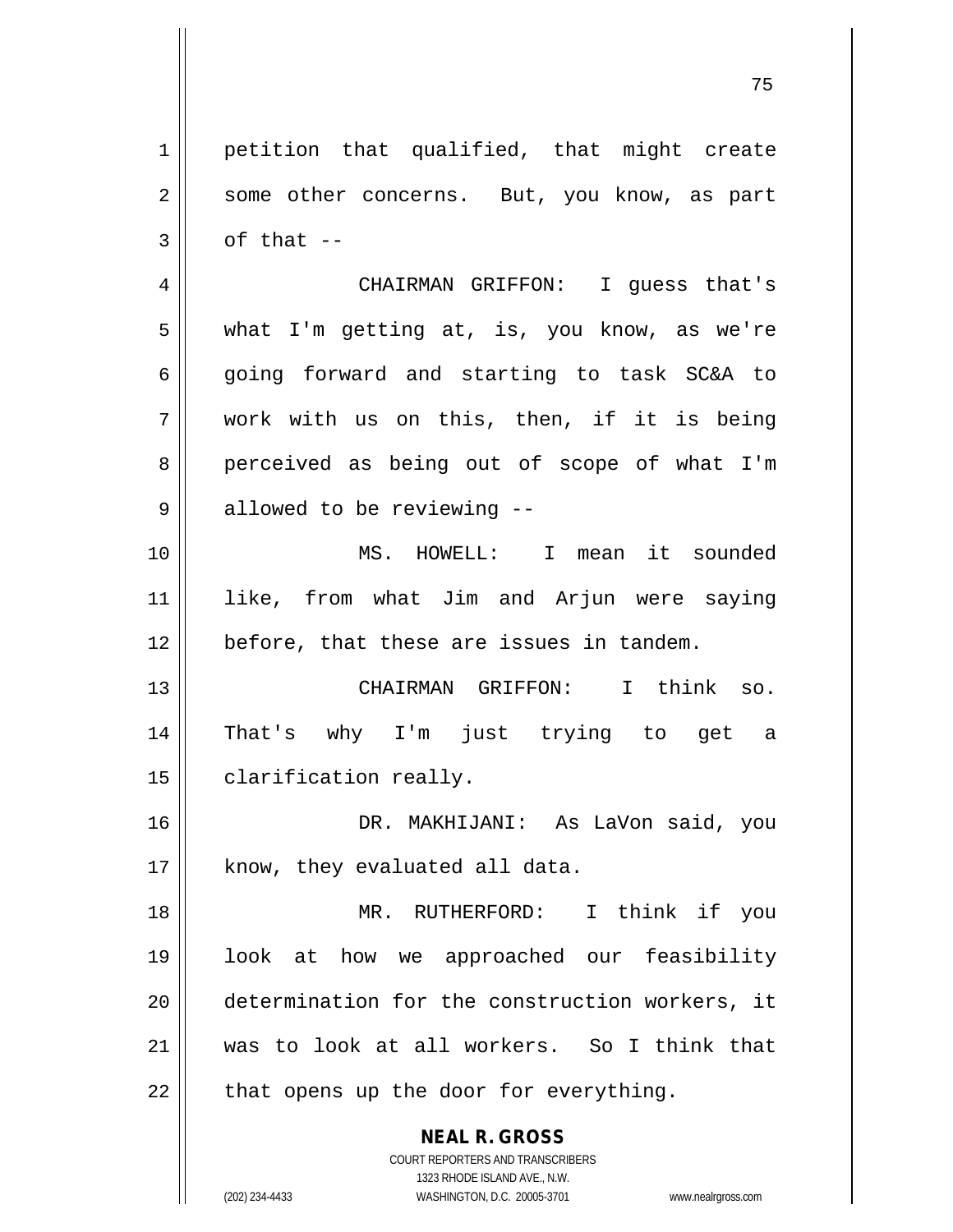| 1  | MS. HOWELL: And so I would put                 |
|----|------------------------------------------------|
| 2  | the qualifier on this, that in this case,      |
| 3  | because of how NIOSH evaluated Savannah River, |
| 4  | you may have a little bit more leeway in terms |
| 5  | of how you direct your support, your technical |
| 6  | support contractor to look at things, but      |
| 7  | that's not necessarily the case with every SEC |
| 8  | evaluation.                                    |
| 9  | Right, right,<br>CHAIRMAN GRIFFON:             |
| 10 | right. And the only reason I'm asking this --  |
| 11 | maybe it seems obvious to all of us -- but I   |
| 12 | just wanted a clarification before we get too  |
| 13 | far along here, and someone says, why are you  |
| 14 | doing this review of 30 production workers?    |
| 15 | This is a construction worker, you know.       |
| 16 | So, anyway, I just wanted to get               |
| 17 | it upfront, but I think we're all on the same  |
| 18 | page now that we can consider that             |
| 19 | information. Then we would have to officially  |
| 20 | ask NIOSH to assess whether they want to       |
| 21 | broaden it, or whatever, if that comes up, if  |
| 22 | it comes to that. But we can consider the      |
|    |                                                |

COURT REPORTERS AND TRANSCRIBERS 1323 RHODE ISLAND AVE., N.W. (202) 234-4433 WASHINGTON, D.C. 20005-3701 www.nealrgross.com

 $\mathsf{II}$ 

**NEAL R. GROSS**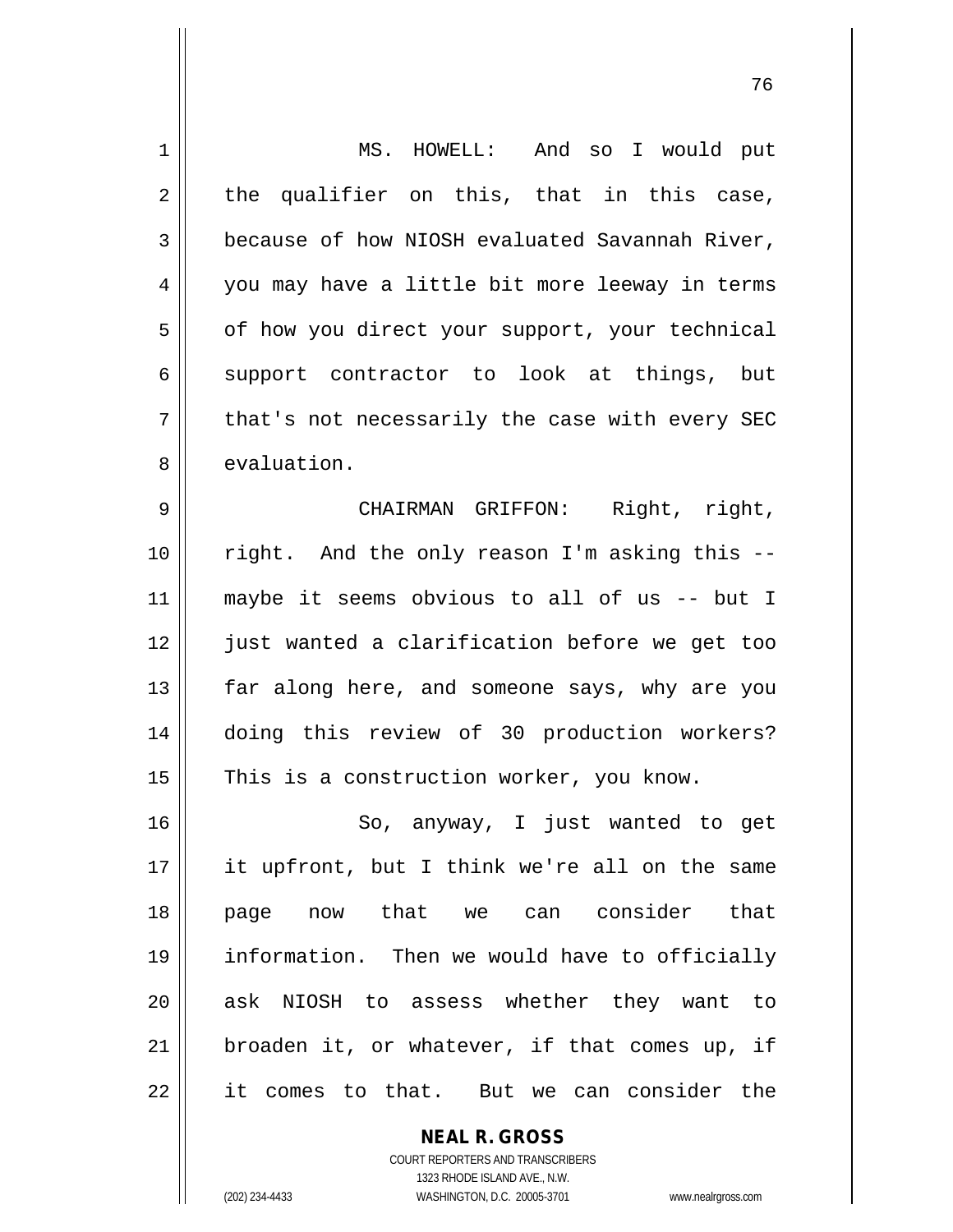**NEAL R. GROSS** COURT REPORTERS AND TRANSCRIBERS 1323 RHODE ISLAND AVE., N.W. (202) 234-4433 WASHINGTON, D.C. 20005-3701 www.nealrgross.com 1 direction stuff in tandem now. I think that 2 || makes sense from a practical standpoint, too. 3 || All right. 4 DR. TAULBEE: And Bomber is right. 5 CHAIRMAN GRIFFON: Yes. 6 DR. TAULBEE: I mean we had looked 7 at production workers as well as the 8 | construction trades, so that we could compare 9 || the two different groups, during our 10 | evaluation report. 11 CHAIRMAN GRIFFON: Yes. Okay. 12 || Thanks, LaVon. 13 || MR. RUTHERFORD: All right. I 14 || will keep my Blackberry and eye on the emails 15 about getting back on. Unfortunately, I have 16 | conflicting meetings right now. 17 CHAIRMAN GRIFFON: No, that is 18 | | okay. I appreciate your getting on, Bomber. 19 DR. TAULBEE: Thanks, Bomber. 20 MR. RUTHERFORD: All right. We'll 21 | see you. 22 CHAIRMAN GRIFFON: So I think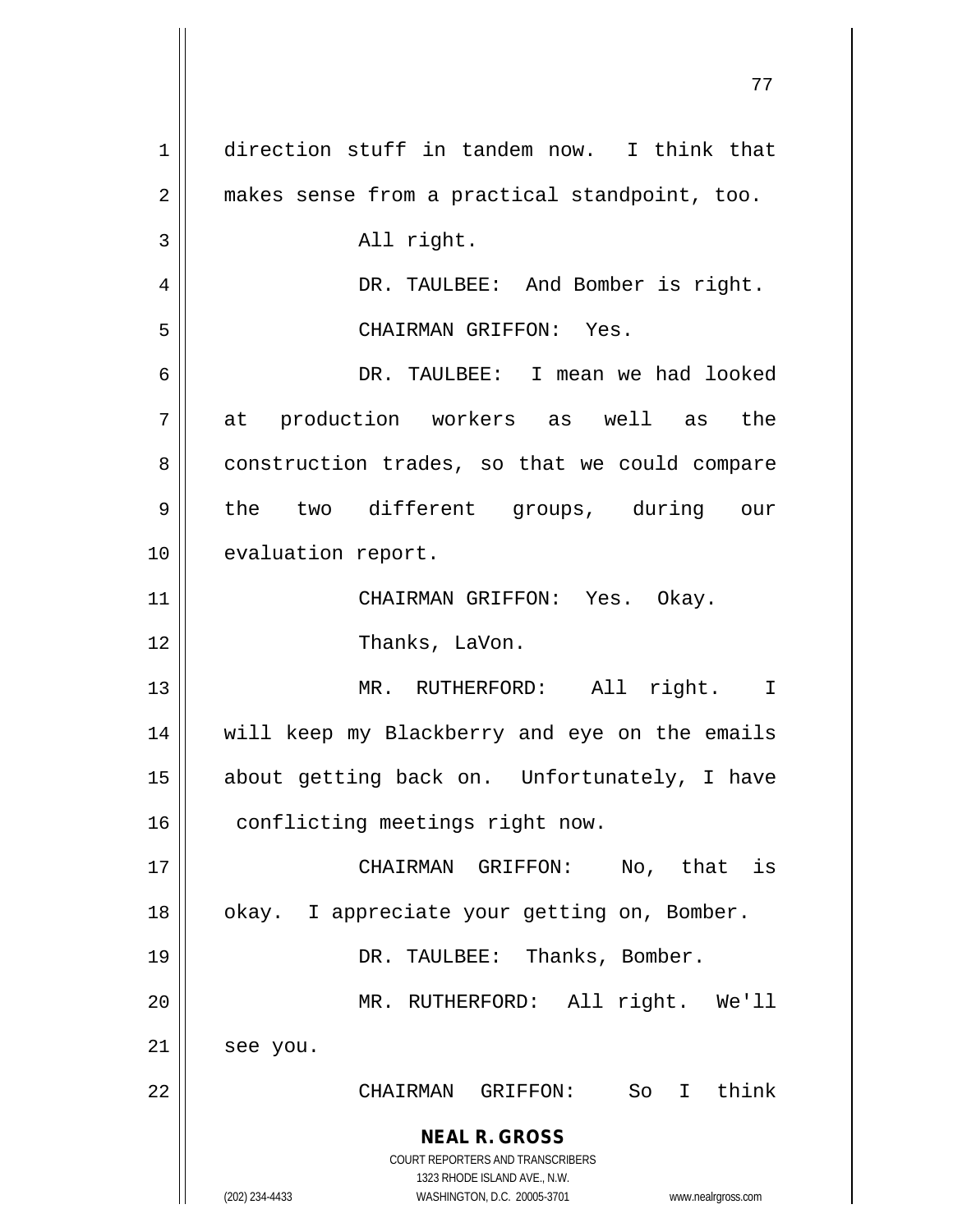**NEAL R. GROSS** COURT REPORTERS AND TRANSCRIBERS 1323 RHODE ISLAND AVE., N.W.  $1 \parallel$  we're okay to go back to thorium oxide. Okay,  $2 \parallel$  yes. 3 DR. TAULBEE: And thorium is a 4 | prime example of this one, in particular. 5 CHAIRMAN GRIFFON: Yes, yes. 6 DR. TAULBEE: The petitioners 7 didn't bring up thorium, but we knew that 8 thorium was an issue at other sites. So we 9 || started looking at it at Savannah River on our  $10 \parallel \quad \text{own}.$ 11 DR. MAKHIJANI: Yes, and I think 12 we've covered -- because this thing will 13 || repeat itself. 14 CHAIRMAN GRIFFON: Yes, we don't 15 have to repeat that discussion all the time, 16 please. 17 (Laughter.) 18 DR. TAULBEE: The thorium oxide 19 work, the time period we've kind of labeled  $20$  this as is 1965 to 1971, and these are the 21 || production years for this. There was some  $22$  | experimental work early on, on the canyon side

(202) 234-4433 WASHINGTON, D.C. 20005-3701 www.nealrgross.com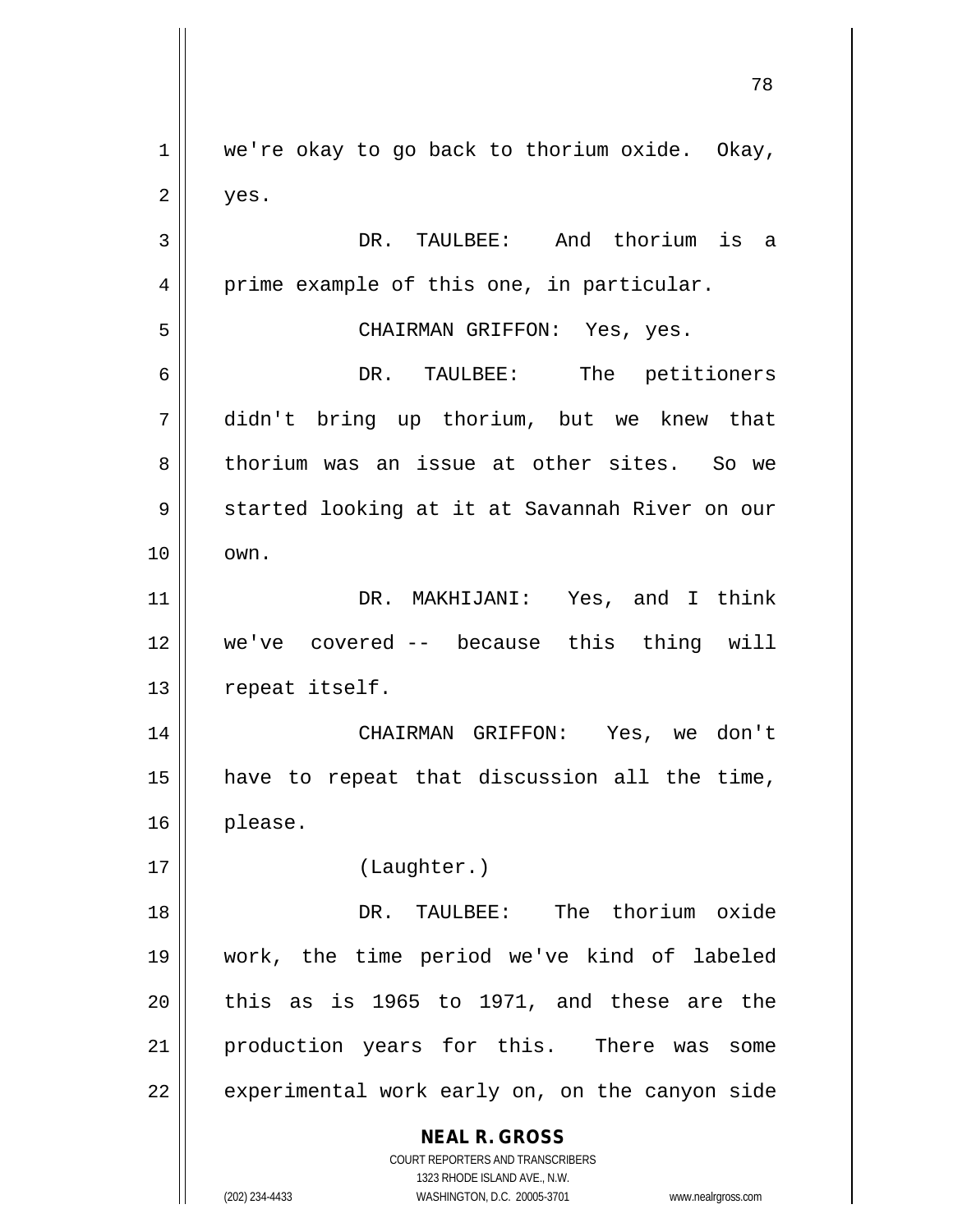$1 \parallel$  that was conducted prior to 1965, 63/64 time 2 || period. But 1965 is when the big production  $3 \parallel$  of thorium oxide work was conducted. 4 || In this particular case, the work 5 was conducted there at Savannah River, and it 6 was conducted in a HEPA-enclosed filtered  $7 \parallel$  glove box, if you will, within the 300 area. 8 We have been working on a report for this. We 9 a have obtained some photos of this particular 10 enclosure, so that you guys can view the 11 || particular operations that were going on. 12 In 1971, it was when the facility

 was taken apart, and this was done by 14 || construction trades workers there at the site. We have radiation surveys and air sample data during this time period.

17 || Our report is nearly complete. In fact, this one was going to be coming out ahead of the prior time period, which is where we still have the open issue on the SEC. So we diverted some resources from that to go  $\vert$  back and let's get the first early time period

> COURT REPORTERS AND TRANSCRIBERS 1323 RHODE ISLAND AVE., N.W. (202) 234-4433 WASHINGTON, D.C. 20005-3701 www.nealrgross.com

**NEAL R. GROSS**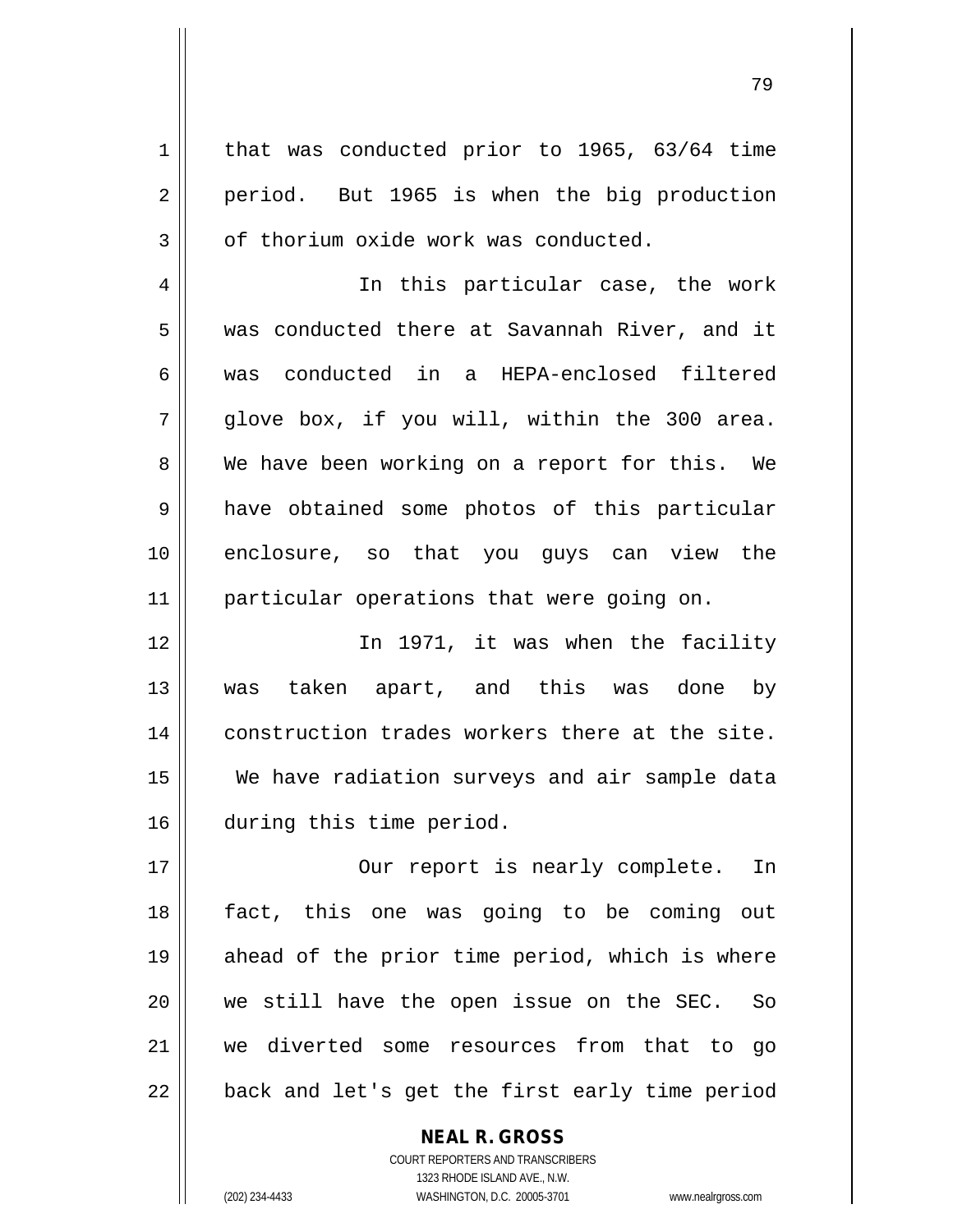out before we get this report out.

| $\overline{2}$ | So I really expect that both the                                                                                                                                |
|----------------|-----------------------------------------------------------------------------------------------------------------------------------------------------------------|
|                |                                                                                                                                                                 |
| 3              | thorium metal work from 54 to 65 and the                                                                                                                        |
| 4              | thorium oxide work from 65 to 71, those two                                                                                                                     |
| 5              | reports should come out almost simultaneously.                                                                                                                  |
| 6              | I'm predicting right now that that would be                                                                                                                     |
| 7              | in early March. At least that is what the                                                                                                                       |
| 8              | Gantt chart indicates to us at this time.                                                                                                                       |
| 9              | CHAIRMAN GRIFFON: So<br>the                                                                                                                                     |
| 10             | contractor, February, and then your review,                                                                                                                     |
| 11             | and about March we will be able to see it?                                                                                                                      |
| 12             | That is correct,<br>DR. TAULBEE:                                                                                                                                |
| 13             | yes.                                                                                                                                                            |
| 14             | MR. KATZ: That includes the DOE                                                                                                                                 |
| 15             | review?                                                                                                                                                         |
| 16             | That includes the<br>DR. TAULBEE:                                                                                                                               |
| 17             | DOE review.                                                                                                                                                     |
| 18             | CHAIRMAN GRIFFON: All right.                                                                                                                                    |
| 19             | DR. TAULBEE: That is where it is                                                                                                                                |
| 20             | on the Gantt chart right now, barring any --                                                                                                                    |
| 21             | CHAIRMAN GRIFFON: Can I? This is                                                                                                                                |
| 22             | just for my clarification. I think you                                                                                                                          |
|                | <b>NEAL R. GROSS</b><br>COURT REPORTERS AND TRANSCRIBERS<br>1323 RHODE ISLAND AVE., N.W.<br>(202) 234-4433<br>WASHINGTON, D.C. 20005-3701<br>www.nealrgross.com |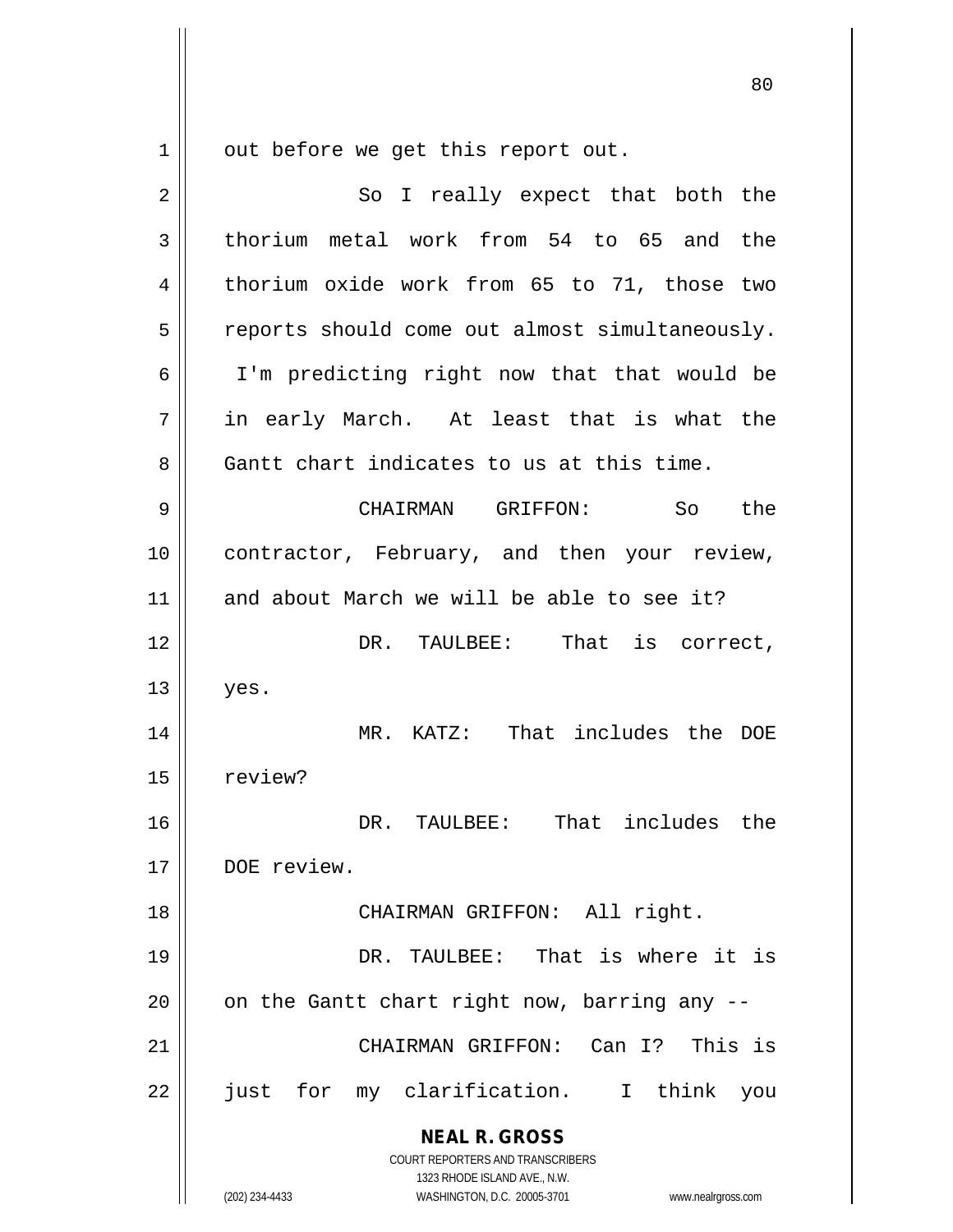**NEAL R. GROSS** COURT REPORTERS AND TRANSCRIBERS 1323 RHODE ISLAND AVE., N.W. (202) 234-4433 WASHINGTON, D.C. 20005-3701 www.nealrgross.com 1 already said this. But, in item 2, I think 2 | we're doing 1 and 2 simultaneously here. 3 DR. TAULBEE: We are. Sorry. 4 | CHAIRMAN GRIFFON: But, in item 2,  $5 \parallel$  it does indicate reliance in vivo after 60,  $6 \parallel$  but you found that it is going to be more of  $7 \parallel$  the air sampling? 8 DR. TAULBEE: It is. That is 9 | correct. It is going to be more of the air 10 || sampling during that time period. 11 CHAIRMAN GRIFFON: Okay. I'm 12 || sorry. So that, basically, is sort of a 13 modification from your original position that 14 it is mainly air sampling -- 15 DR. TAULBEE: That is correct. 16 || That is correct. 17 DR. MAKHIJANI: Are there any in 18 vivo data for construction workers? Because I 19 didn't find any in the claimant data. 20 DR. TAULBEE: Yes. 21 DR. MAKHIJANI: There are? Maybe  $22 \parallel$  I was not looking at the right spreadsheet. I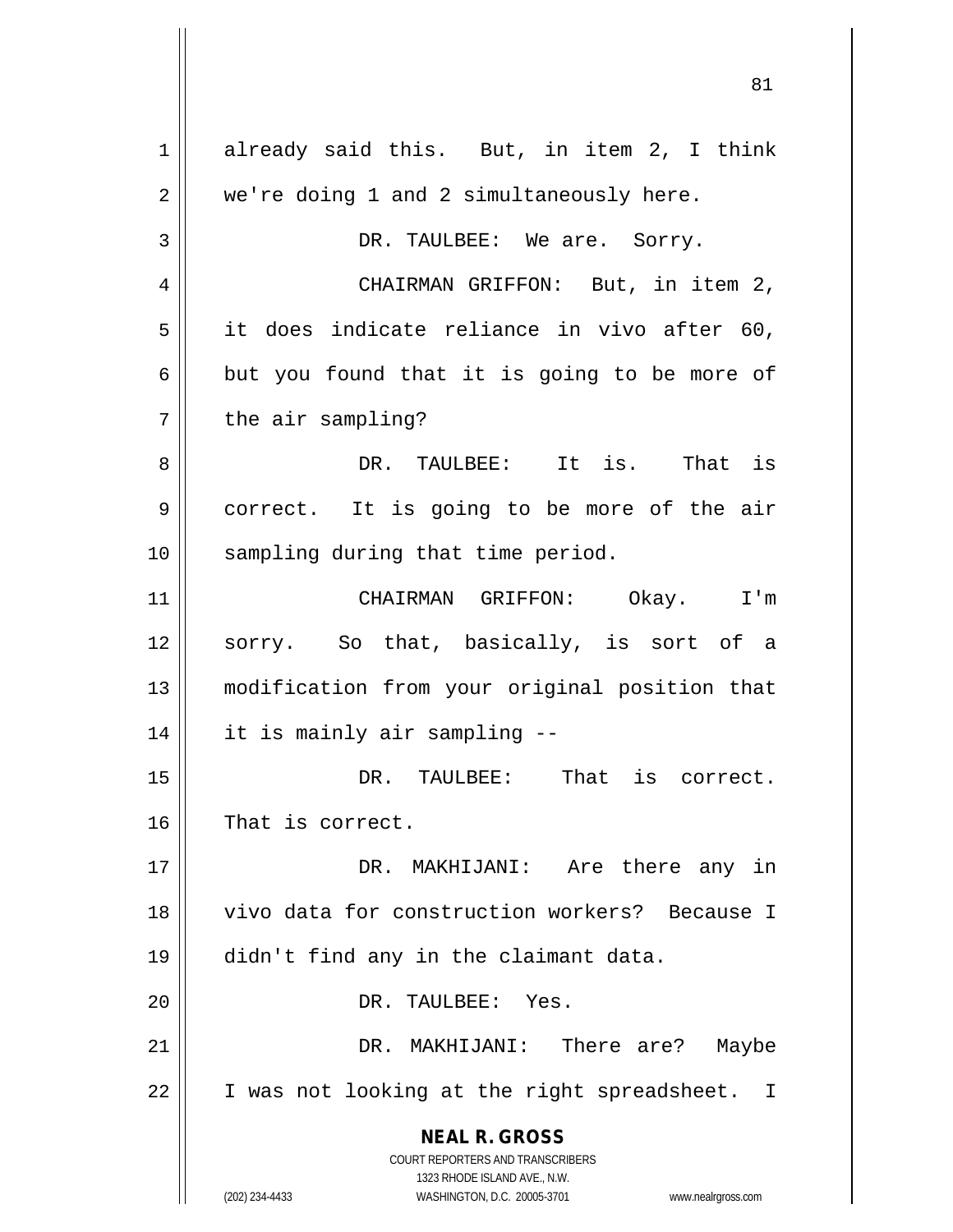1 checked briefly before this meeting. I 2 | haven't talked to Steve about it. 3 DR. TAULBEE: I'm not sure from 4 the 300 area. There should be. I'm 99 5 || percent sure. 6 DR. MAKHIJANI: Okay. 7 DR. TAULBEE: The reason that we 8 went with the air sample data in this latter  $9 \parallel$  time period is that we have got indications 10 that people were whole body counted for 11 thorium, and this is in the works, monthly 12 works technical reports. There are written  $13$  statements in there of 13 people counted this 14 month for thorium oxide exposure in the whole 15 | body counter; no assimilations detected. 16 We have not been able to identify 17 || those 13 people counted in a particular month 18 because we haven't found those whole body 19 count log books to go back and pull those 20 particular records. This is why we have 21 || switched and gone to the air sample data 22 | during this particular time period.

> COURT REPORTERS AND TRANSCRIBERS 1323 RHODE ISLAND AVE., N.W. (202) 234-4433 WASHINGTON, D.C. 20005-3701 www.nealrgross.com

**NEAL R. GROSS**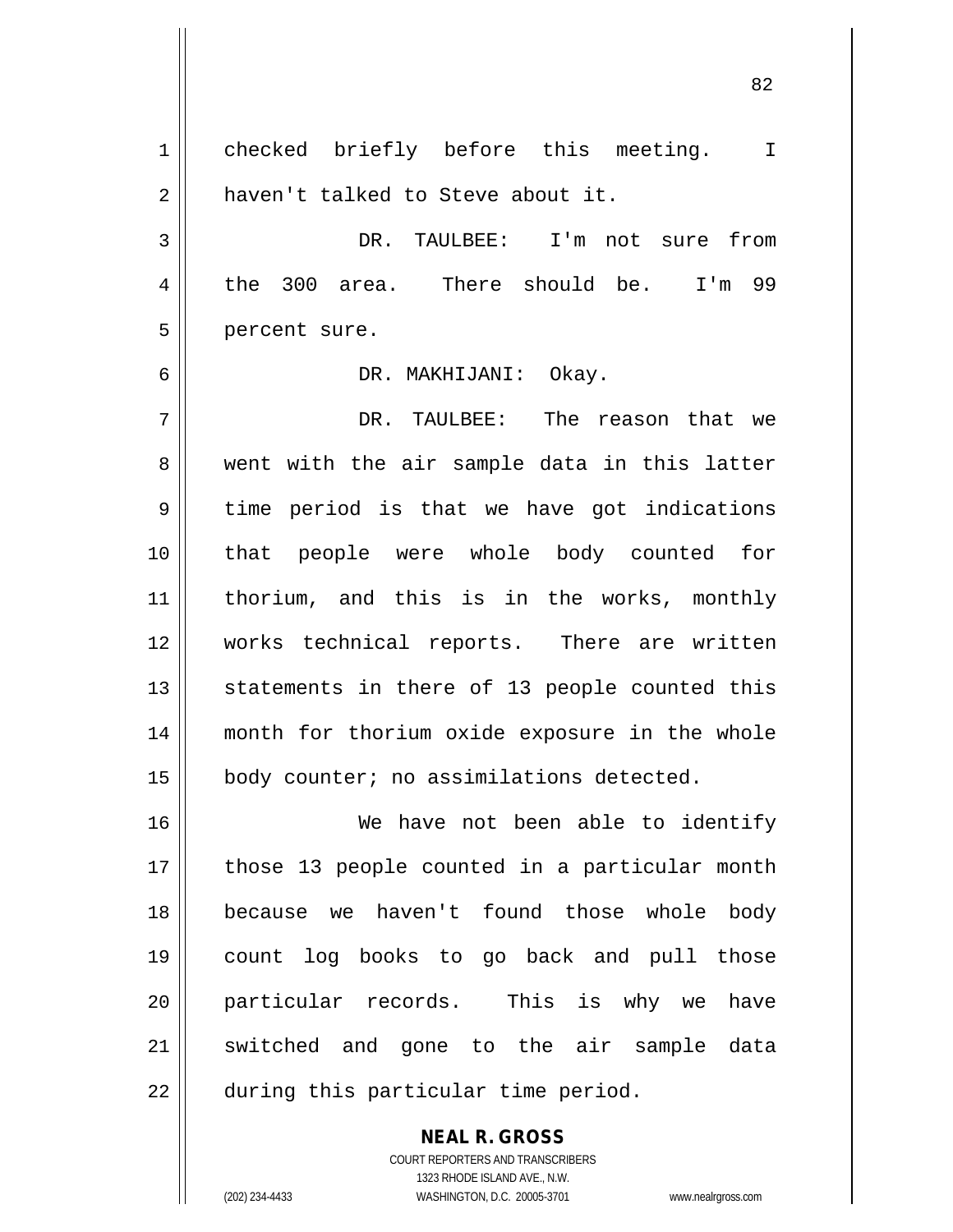**NEAL R. GROSS** COURT REPORTERS AND TRANSCRIBERS 1323 RHODE ISLAND AVE., N.W. (202) 234-4433 WASHINGTON, D.C. 20005-3701 www.nealrgross.com 83 1 || CHAIRMAN GRIFFON: And again, that  $2 \parallel$  was 65 to 71? Post-71, do you have in vivo  $3 \parallel$  for thorium? Post-71, do you have full body 4 | count? 5 DR. TAULBEE: There wasn't any 6 more work after 1971. 7 CHAIRMAN GRIFFON: There wasn't? 8 || So even --9 DR. TAULBEE: It went away. 10 CHAIRMAN GRIFFON: And there would 11 be no residual exposures -- 12 DR. TAULBEE: After the D&D phase,  $13$  || they removed all of the ductwork, everything 14 within that particular facility associated 15 with it. 16 || CHAIRMAN GRIFFON: Okay. 17 Arjun, do you have any more 18 | follow-up on that? 19 || DR. MAKHIJANI: No. So, 20 basically, you're not doing in vivo data?  $21$  That's the resolution of that piece of it is  $22$  | there's going to be air --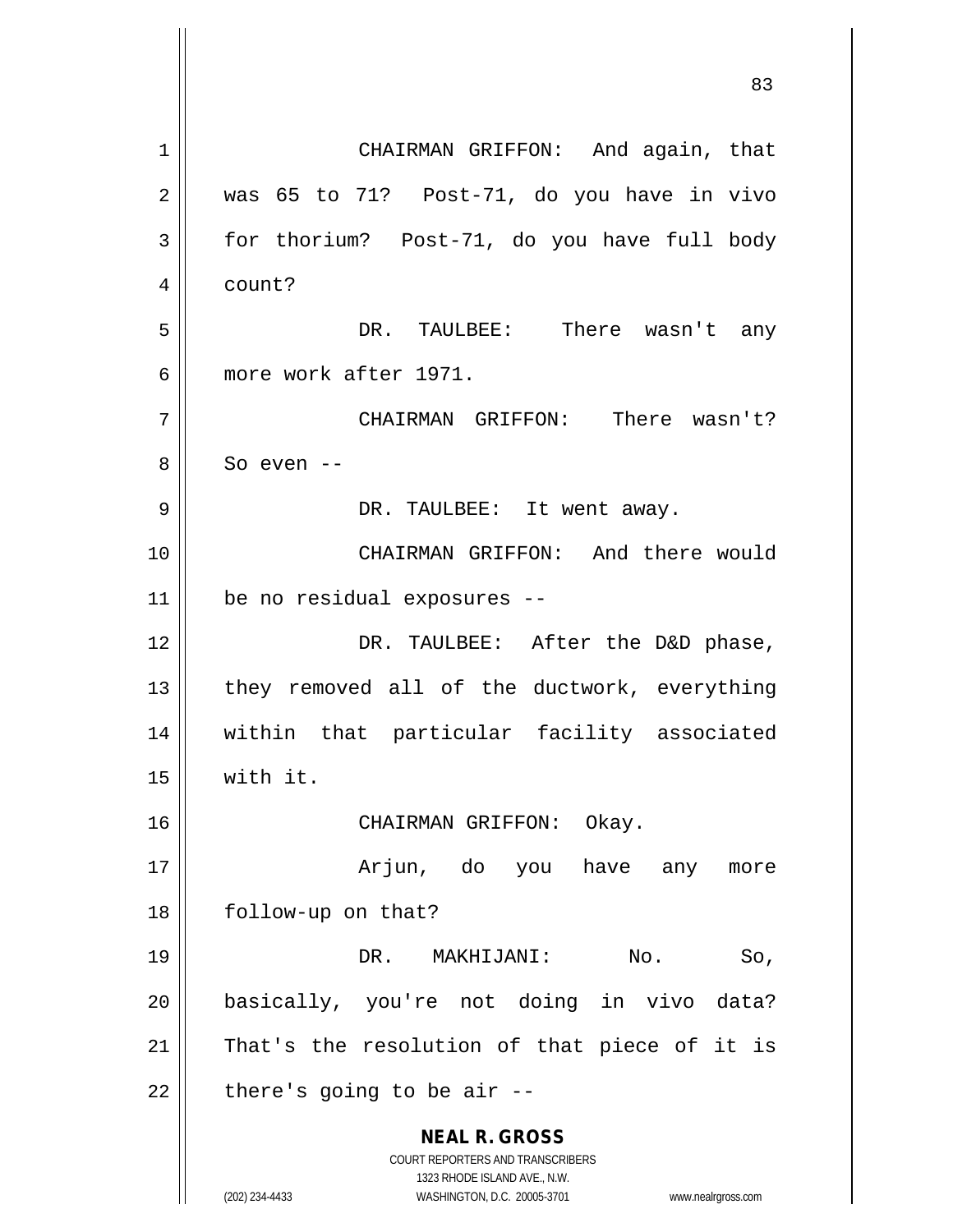**NEAL R. GROSS** COURT REPORTERS AND TRANSCRIBERS 1323 RHODE ISLAND AVE., N.W. (202) 234-4433 WASHINGTON, D.C. 20005-3701 www.nealrgross.com 84 1 || DR. TAULBEE: It will be air  $2 \parallel$  samples, yes. 3 CHAIRMAN GRIFFON: It's all air 4 || sampling, right. 5 DR. MAKHIJANI: Air sampling and 6 bounding dose. It is sort of like the Fernald  $7$   $\parallel$  thorium  $-$ 8 DR. TAULBEE: That's correct. 9 DR. MAKHIJANI: -- in the early 10 period. 11 || DR. TAULBEE: That's correct. 12 DR. NETON: It is a much more 13 discrete operation, though. It's smaller. 14 || DR. MAKHIJANI: Yes, I understand, 15 || but you're going to be relying exclusively on 16 air monitoring data. 17 DR. TAULBEE: That's correct. 18 DR. MAKHIJANI: Are there some 19 comparable, like, daily weighted average  $20$  | reports and  $-$ 21 DR. TAULBEE: We have, on your  $22$  sample log sheets, we had the initial count,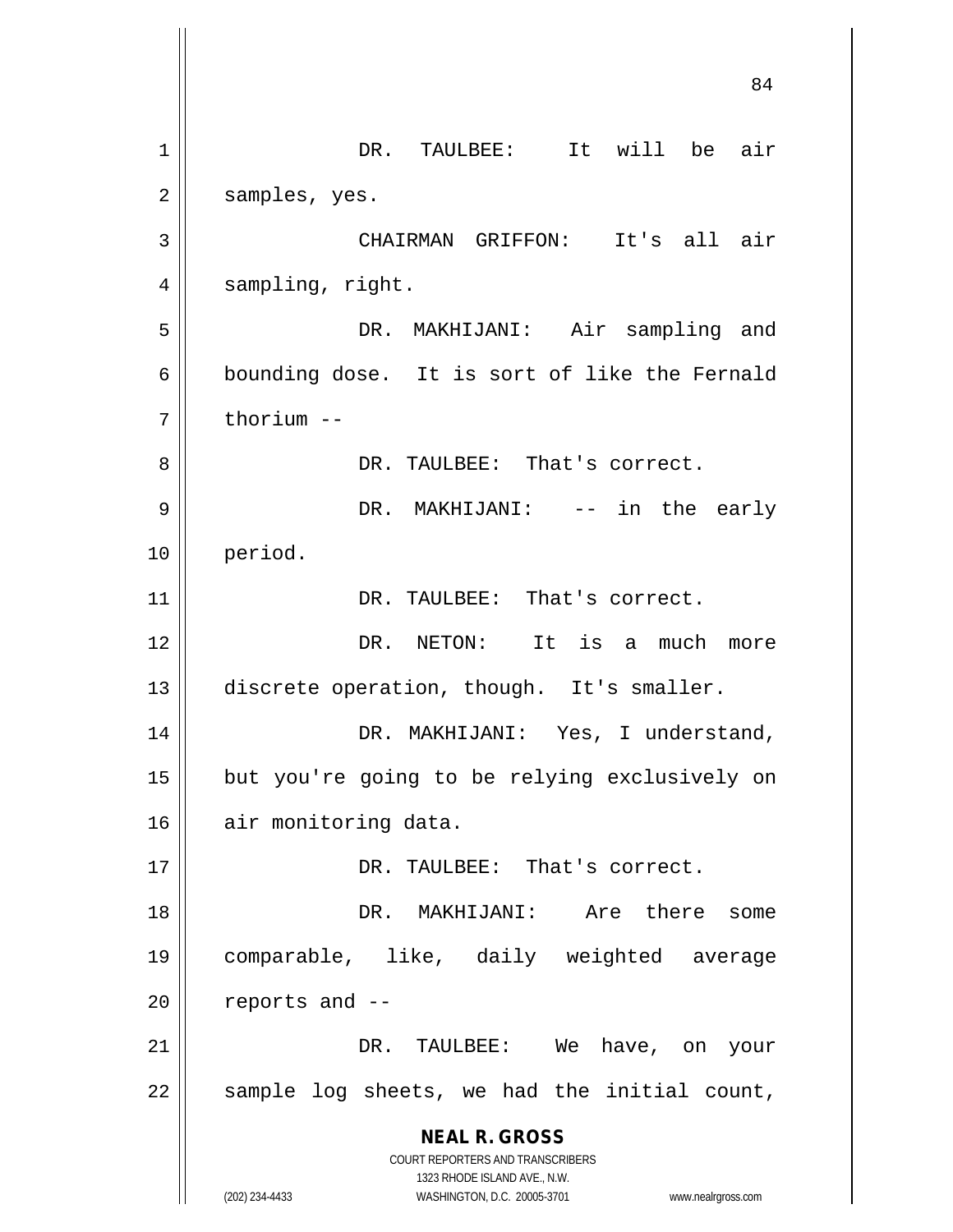**NEAL R. GROSS** COURT REPORTERS AND TRANSCRIBERS 1323 RHODE ISLAND AVE., N.W. (202) 234-4433 WASHINGTON, D.C. 20005-3701 www.nealrgross.com 1 24-hour count, 72-hour count. We have 2 | interviewed the radiation control technicians  $3 \parallel$  who took the samples, and they indicated that 4 || they were taken at nose height, where the 5 different workstations are. And you will see  $6 \parallel$  this from the pictures, that there was only  $7$   $\parallel$  specifically places within this room. 8 CHAIRMAN GRIFFON: But these are  $9 \parallel$  area samples, not --10 DR. TAULBEE: No, they're not -- 11 CHAIRMAN GRIFFON: Not  $12$  | breathing  $-$ 13 DR. TAULBEE: -- fixed-head air 14 || samples. They are position, air-fit, an air  $15$  sampler that they would position  $-$ -16 CHAIRMAN GRIFFON: Okay. 17 || Positioned near a job, yes. 18 DR. TAULBEE: That's correct. 19 CHAIRMAN GRIFFON: Okay. 20 DR. NETON: Semi-equivalent of  $21$  | breathing zone air samples of that era. 22 CHAIRMAN GRIFFON: Yes, okay,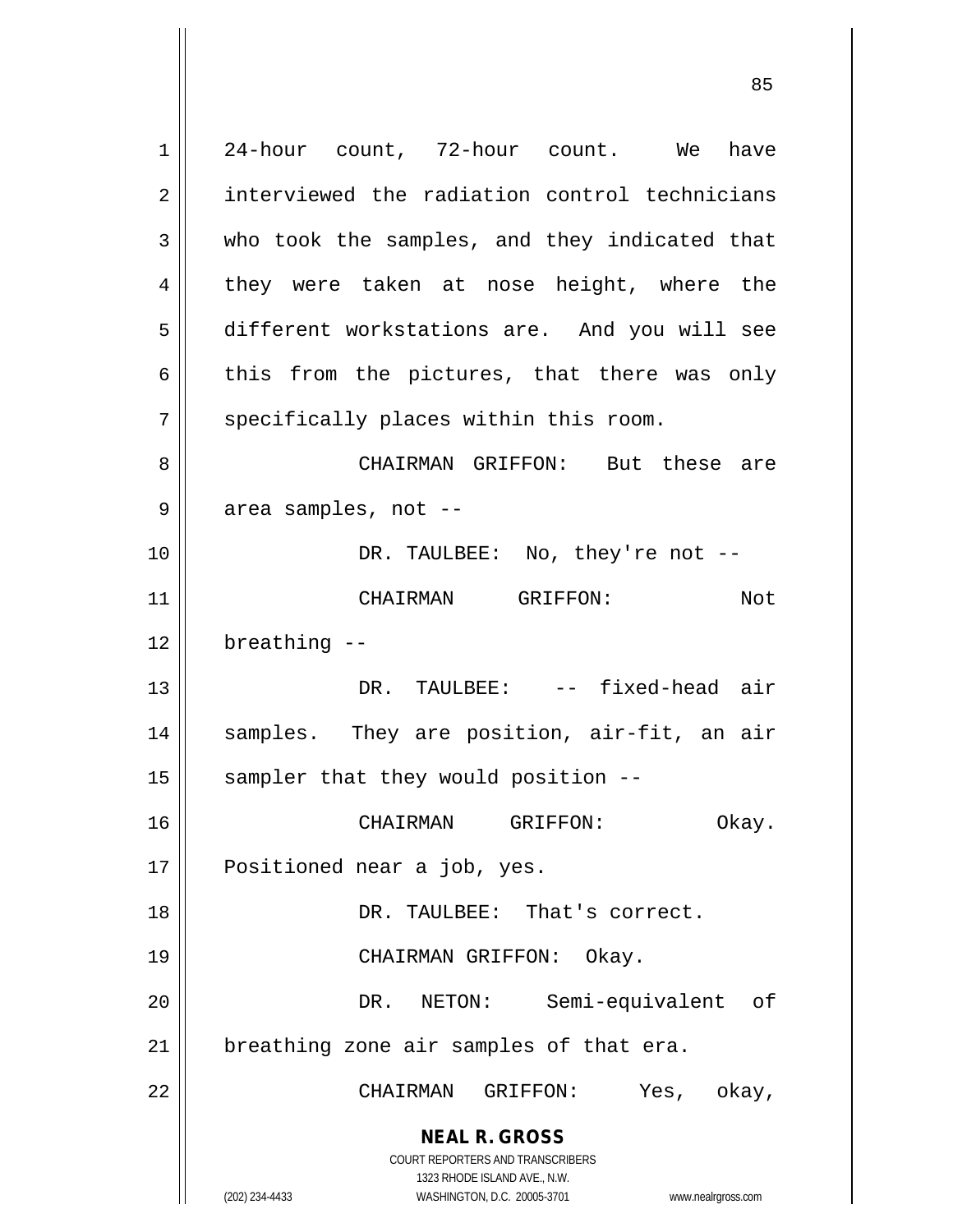$1 \parallel$  right.

**NEAL R. GROSS** COURT REPORTERS AND TRANSCRIBERS 1323 RHODE ISLAND AVE., N.W. (202) 234-4433 WASHINGTON, D.C. 20005-3701 www.nealrgross.com 2 DR. NETON: Although I don't think 3 we have daily weighted average. We're not 4 relying on daily weighted average-type 5 measurements here. Aren't we using a 6 distribution? 7 DR. TAULBEE: We are using a 8 distribution, yes. 9 DR. NETON: And then selecting a 10 bounding value out of that distribution? 11 || DR. TAULBEE: Right. 12 DR. MAKHIJANI: So it will be 13 different in that respect. 14 CHAIRMAN GRIFFON: Okay. 15 || DR. NETON: But, for each of these 16 campaigns we have, air monitoring was being 17 conducted. 18 CHAIRMAN GRIFFON: Okay, let's go  $19 \parallel$  on to item 3, recycled uranium. 20 DR. MAKHIJANI: Okay. Well, 21 you've seen the issue. You know, we didn't  $22$  || think that you provided evidence of the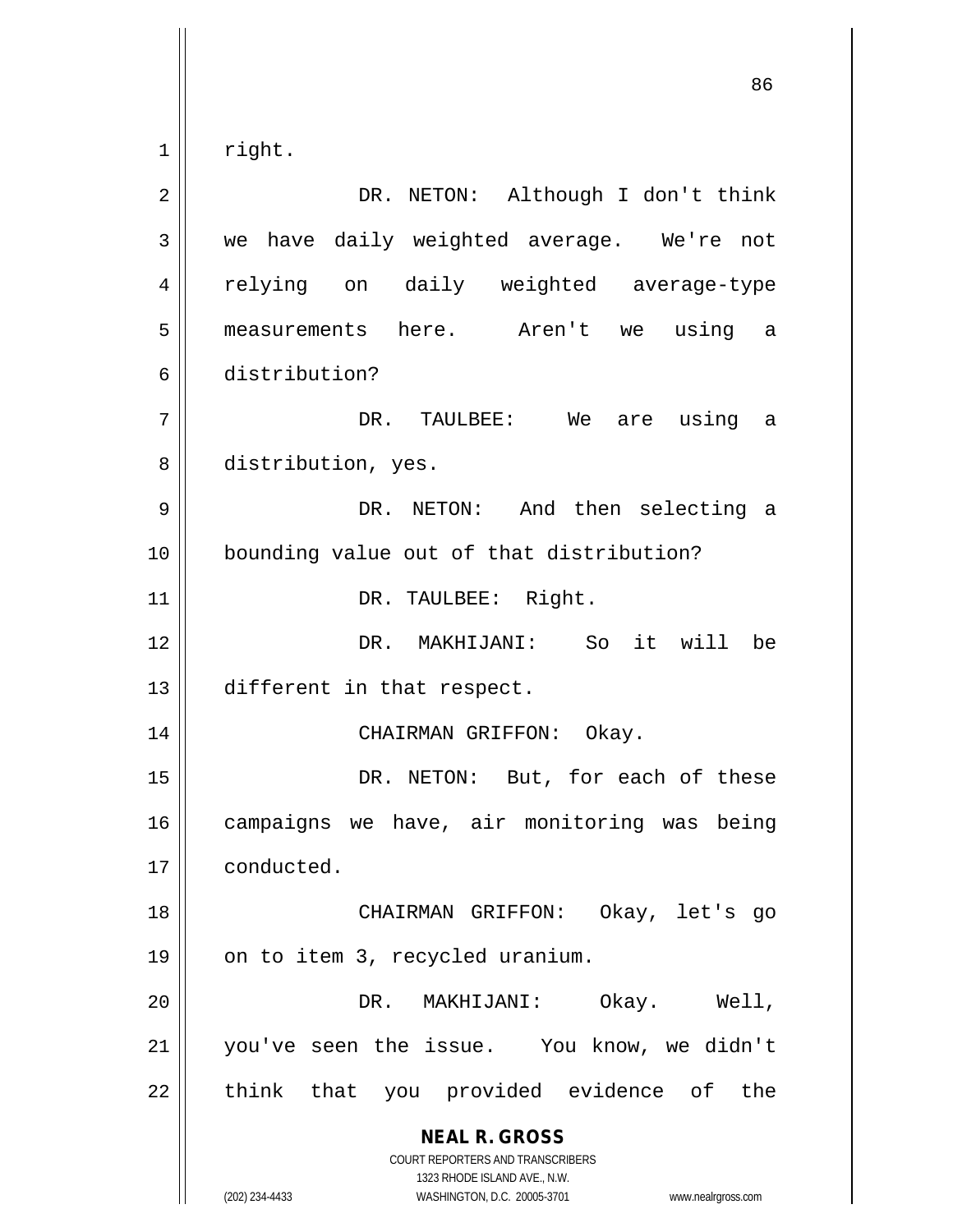1 | bounding values of trace contaminants.

2 There are new contaminant data in  $3 \parallel$  the revision of the TBD that hasn't been 4 || published. Now are you going to publish that 5 so it's available or what? Because we have  $6 \parallel$  not formally reviewed that. 7 DR. TAULBEE: My understanding --  $8 \parallel$  and, Jim, correct me if I'm wrong -- is that, 9 after we finish our SEC deliberations, then at 10 || that time we would publish updated, revised 11 TBD for external and internal, that we 12 probably would not publish them before that 13 | time period. 14 DR. NETON: We are reluctant to 15 || change these documents piecemeal. I mean 16 || that's simply been our mode of operation while 17 || we are undergoing these deliberations. 18 DR. MAKHIJANI: Yes, I understand 19 that about the TBD, but the evaluation report  $20$   $\parallel$  -- we raised it in our TBD review of the 21 earlier version, and, you know -- it's 22 || potentially an SEC issue, if you can't bound

> **NEAL R. GROSS** COURT REPORTERS AND TRANSCRIBERS

1323 RHODE ISLAND AVE., N.W. (202) 234-4433 WASHINGTON, D.C. 20005-3701 www.nealrgross.com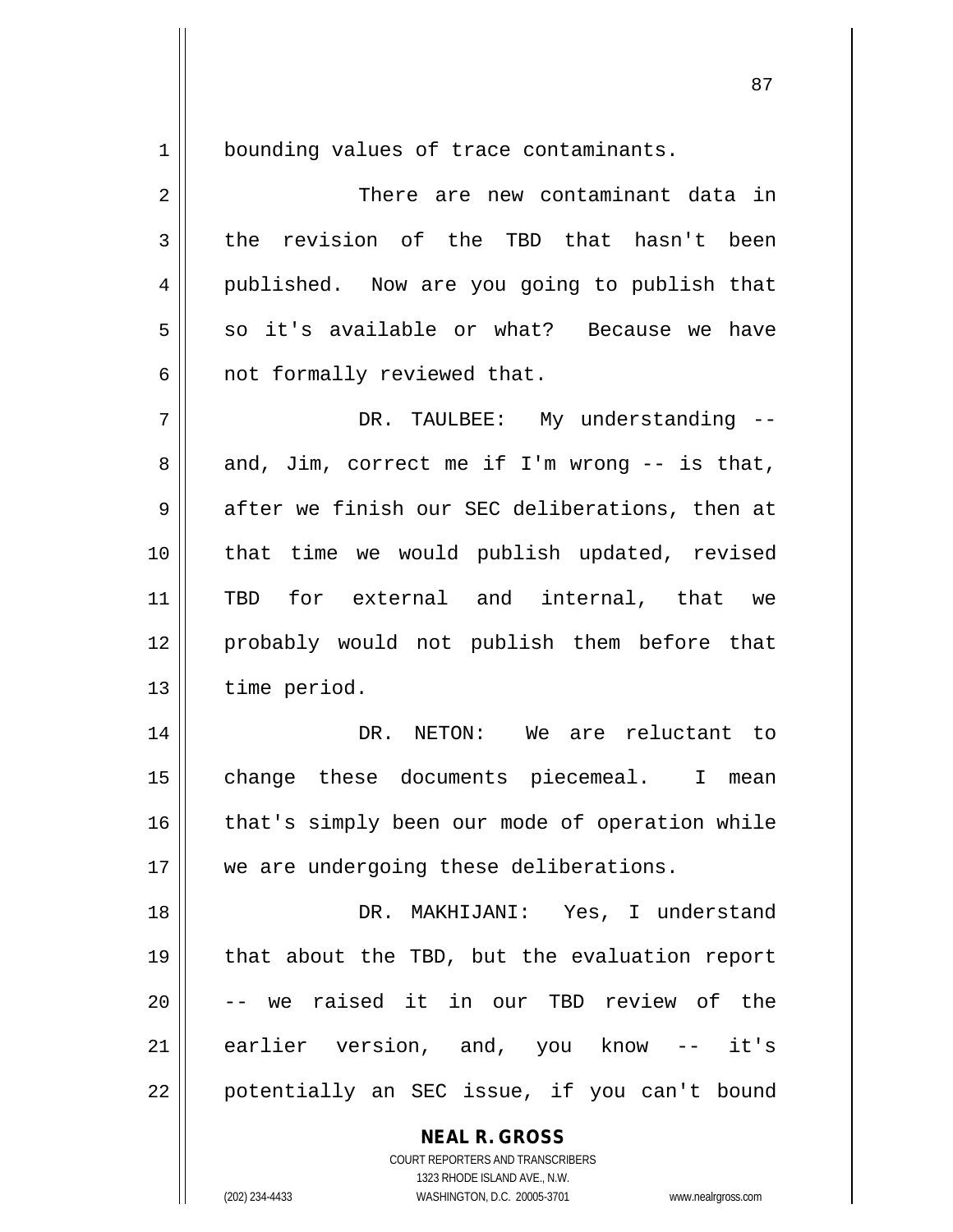| $\mathbf 1$    | the thing. But the evaluation report makes no  |
|----------------|------------------------------------------------|
| $\overline{2}$ | mention of it. So it is a reason for us to     |
| 3              | carry it over because the evaluation report    |
| 4              | just doesn't deal with recycled uranium.       |
| 5              | am wondering whether you are<br>$\mathbf{I}$   |
| 6              | going to deal with it in the SEC context.      |
| 7              | DR. TAULBEE: Well, who<br>was                  |
| 8              | planning on dealing with it in the<br>TBD      |
| 9              | context, which is my question for you --       |
| 10             | DR. NETON: Right. I mean, it                   |
| 11             | seems to me the question, I would have to      |
| 12             | refresh my memory as to what our differences   |
| 13             | in opinions were on the recycled uranium, but  |
| 14             | it seems to me it was a matter of degree, and  |
| 15             | not whether or not it could be bounded.        |
| 16             | MAKHIJANI: Well, at least our<br>DR.           |
| 17             | comment, when we reviewed the discussion here, |
| 18             | was that NIOSH did not demonstrate that these  |
| 19             | are bounding values. NIOSH was going to        |
| 20             | provide a revision for the six impurities with |
| 21             | the largest impact on dose, and NIOSH stated   |
| 22             | the generic TIB was about to be issued for     |

COURT REPORTERS AND TRANSCRIBERS 1323 RHODE ISLAND AVE., N.W. (202) 234-4433 WASHINGTON, D.C. 20005-3701 www.nealrgross.com

 $\mathbf{I}$ 

**NEAL R. GROSS**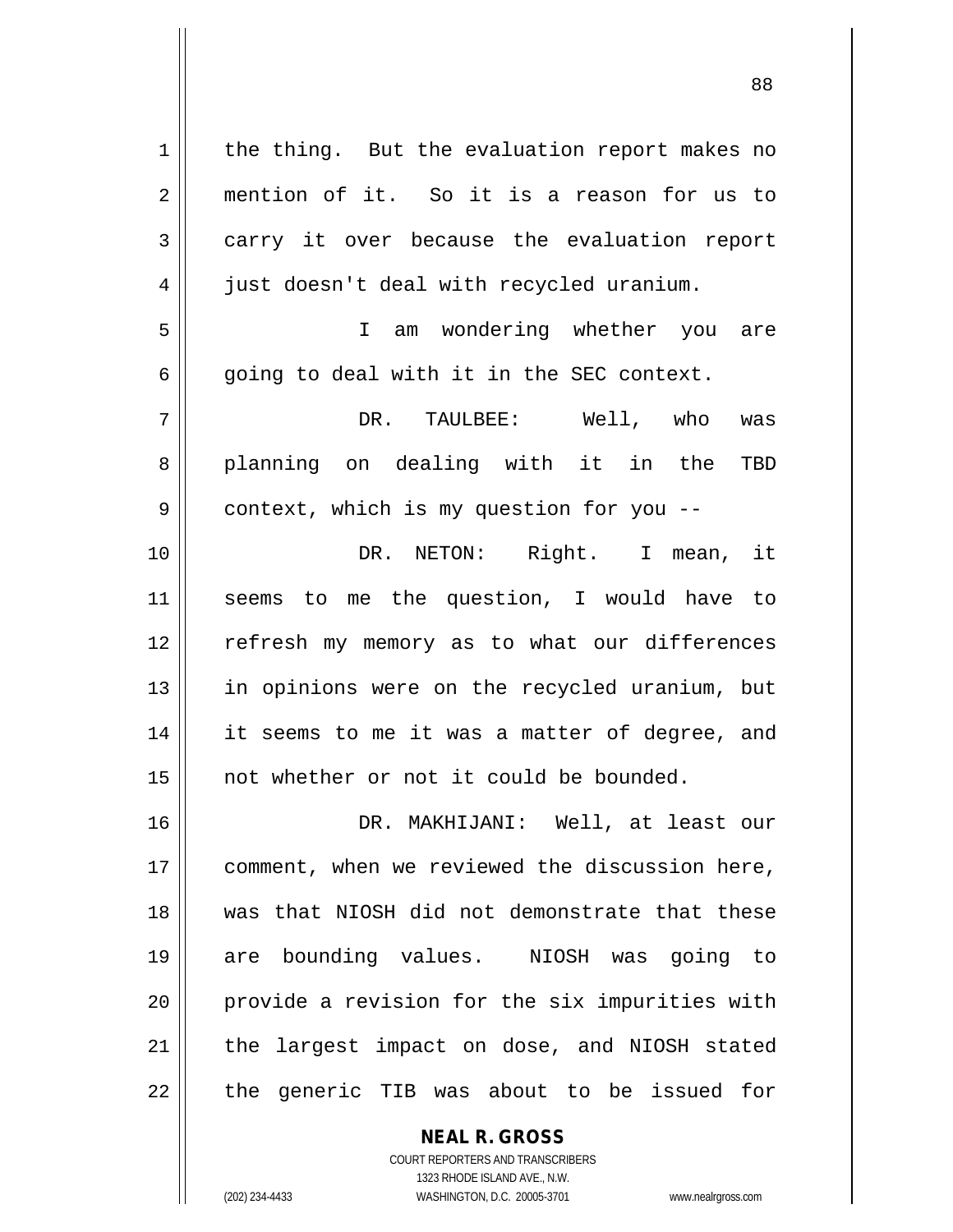89

1 | recycled uranium, and that was in 2007. To my  $2 \parallel$  knowledge, it has not been  $-$ 

3 DR. TAULBEE: Rather than a 4 || generic one, it is going to be in individual  $5$  | TBDs.

6 DR. MAKHIJANI: Yes. So, you 7 know, when we reviewed it, and you know we 8 | haven't done a comprehensive report, according  $9 \parallel$  to our procedures of this, you know, made this 10 matrix in the way that I described, but it 11 didn't seem that the concerns that we had 12 || raised were addressed enough to discriminate 13 || that it's a TBD issue and it is being resolved 14 || so far as bounding dose is concerned. We 15 didn't think so.

16 CHAIRMAN GRIFFON: I mean, maybe 17 || someone can refresh my memory on the pathways 18 for the exposures to the contaminants. In 19 other words, usually where we get into some 20 || trouble with recycled uranium issues is if 21 | certain nuclides are going to concentrate out 22 || in different areas of the process. I'm not

> **NEAL R. GROSS** COURT REPORTERS AND TRANSCRIBERS 1323 RHODE ISLAND AVE., N.W.

(202) 234-4433 WASHINGTON, D.C. 20005-3701 www.nealrgross.com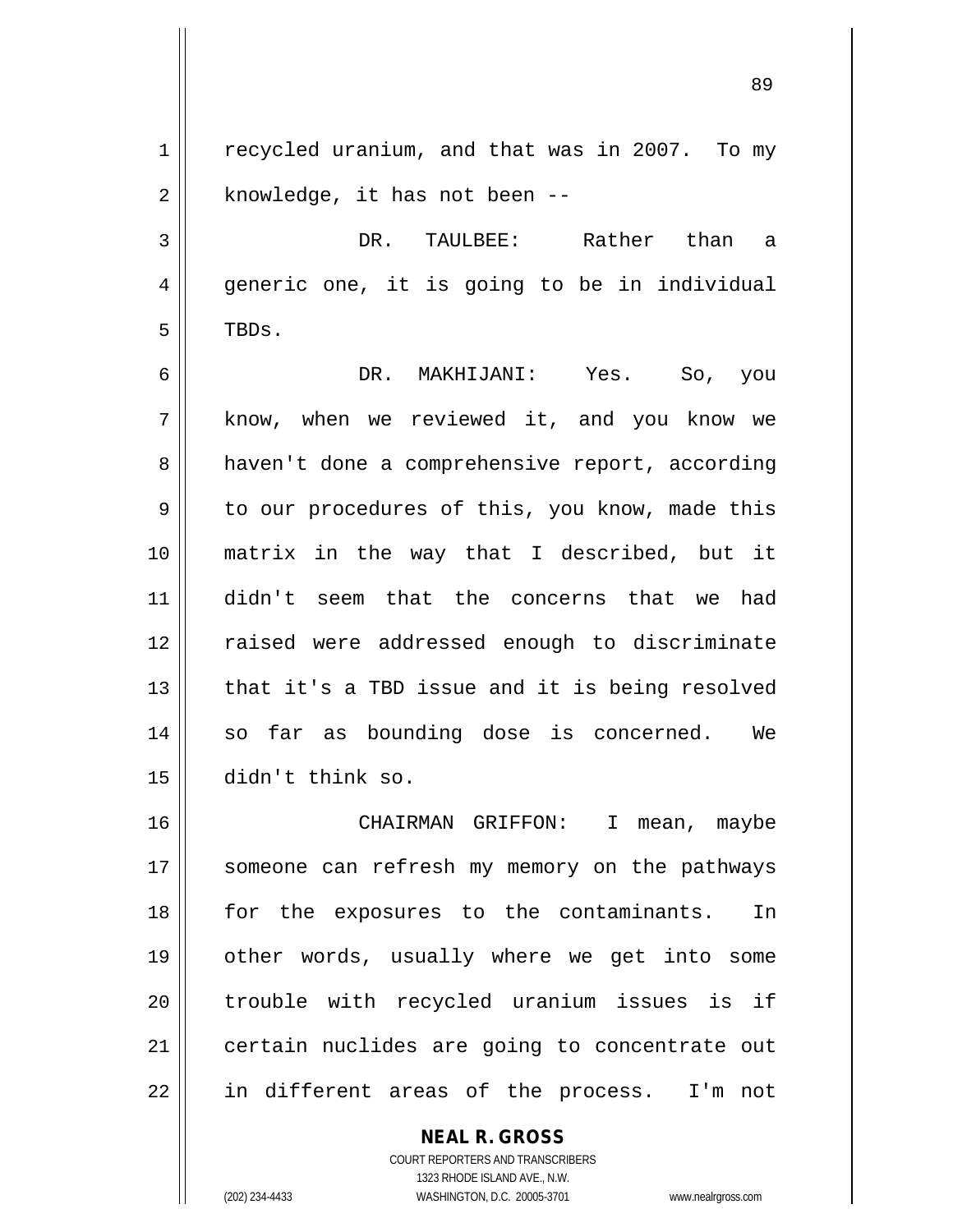**NEAL R. GROSS**  $1 \parallel$  sure that, Jim or Tim, I'm not sure if that's  $2 \parallel$  the  $-$ 3 DR. NETON: I would have to go 4 || back and relook at this issue. 5 CHAIRMAN GRIFFON: Yes. 6 DR. NETON: Because we thought we 7 went down the pathway quite a bit about 8 || resolving this recycled uranium issue, unless 9 | I'm thinking of another site, but I thought it  $10 \parallel$  was  $-$ 11 || DR. TAULBEE: No. No, we did. 12 It's just that the final, the decision, 13 instead of a generic TIB, was to break it  $14 \parallel$  out  $-$ 15 || DR. NETON: Right. 16 || DR. TAULBEE: -- more of the site-17 || specific. And you're right from the 18 | concentration standpoint. You know, Savannah 19 River, the uranium was received in the most 20 part coming from Fernald. Well, it would  $21$  | leave the 200 area, go back to Fernald, and  $22$   $\parallel$  then come back.

> COURT REPORTERS AND TRANSCRIBERS 1323 RHODE ISLAND AVE., N.W.

(202) 234-4433 WASHINGTON, D.C. 20005-3701 www.nealrgross.com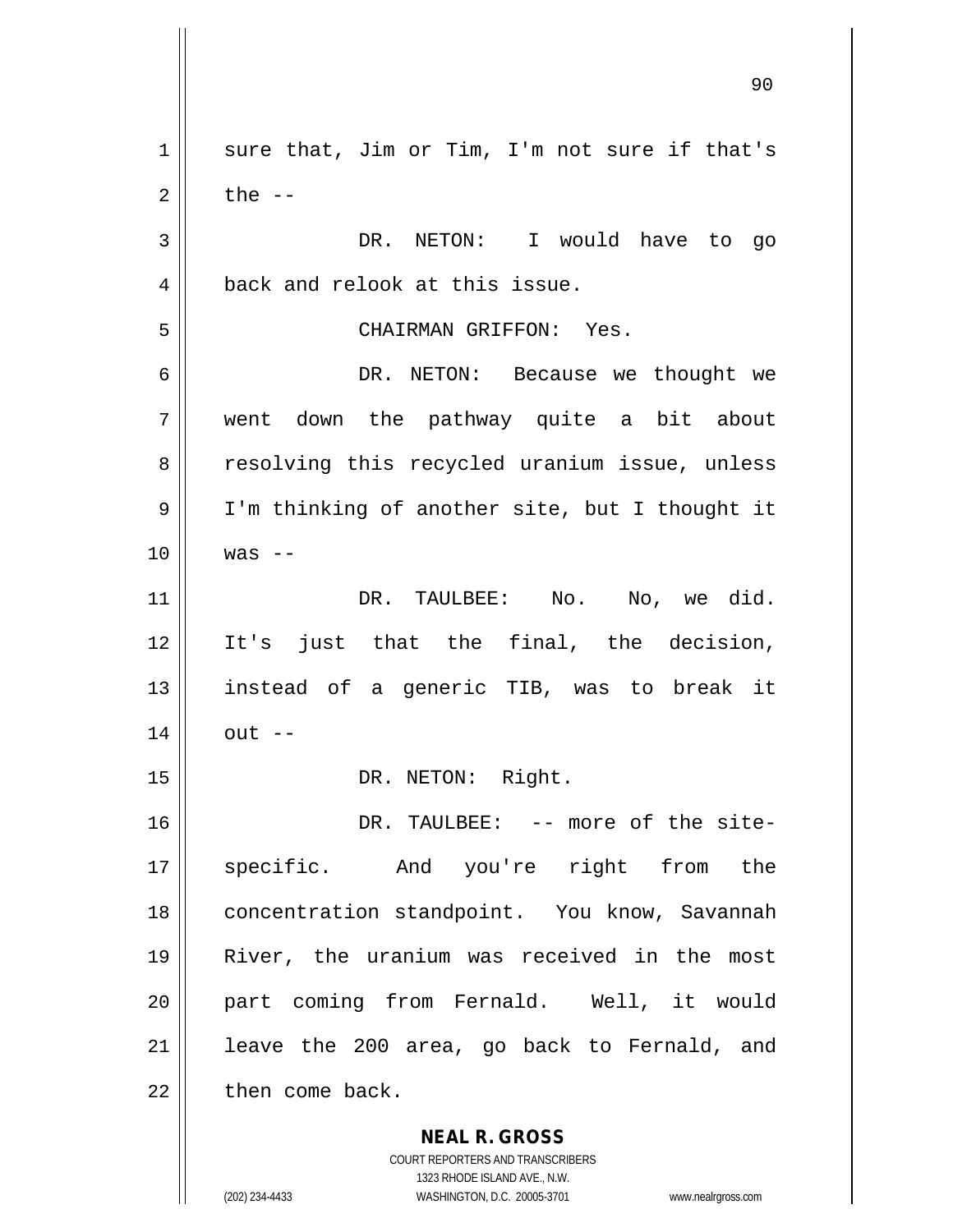| 1  | You know, recycled uranium is kind                                                   |
|----|--------------------------------------------------------------------------------------|
| 2  | of a continuous process at Savannah River,                                           |
| 3  | almost starting from the very earliest, the                                          |
| 4  | 1960 timeframe. They were shipping uranium                                           |
| 5  | offsite for reprocessing, and this was                                               |
| 6  | irradiated uranium. So it did have trace                                             |
| 7  | contaminants of plutonium and some of the                                            |
| 8  | other isotopes in it.                                                                |
| 9  | So this issue of recycled uranium                                                    |
| 10 | was evaluated by the site. You know, it is in                                        |
| 11 | the 1960 works technical report; there's                                             |
| 12 | indication of them looking at the health                                             |
| 13 | physics concerns associated with this.<br>They                                       |
| 14 | were well aware of the particular issue.                                             |
| 15 | And I feel that we have access to                                                    |
| 16 | sufficient data. What you have with regard to                                        |
| 17 | us being able to bound it --                                                         |
| 18 | DR. MAKHIJANI: Well, the specific                                                    |
| 19 | thing, the reason this is in here is, even the                                       |
| 20 | latest revisions, the unpublished revision of                                        |
| 21 | the TBD, where you have some trace contaminant                                       |
| 22 | data, goes to creation of LaVon's report for                                         |
|    | <b>NEAL R. GROSS</b><br>COURT REPORTERS AND TRANSCRIBERS<br>1323 RHODE ISLAND AVE NW |

1323 RHODE ISLAND AVE., N.W.

 $\prod_{i=1}^{n}$ 

 $\mathsf{I}$ 

(202) 234-4433 WASHINGTON, D.C. 20005-3701 www.nealrgross.com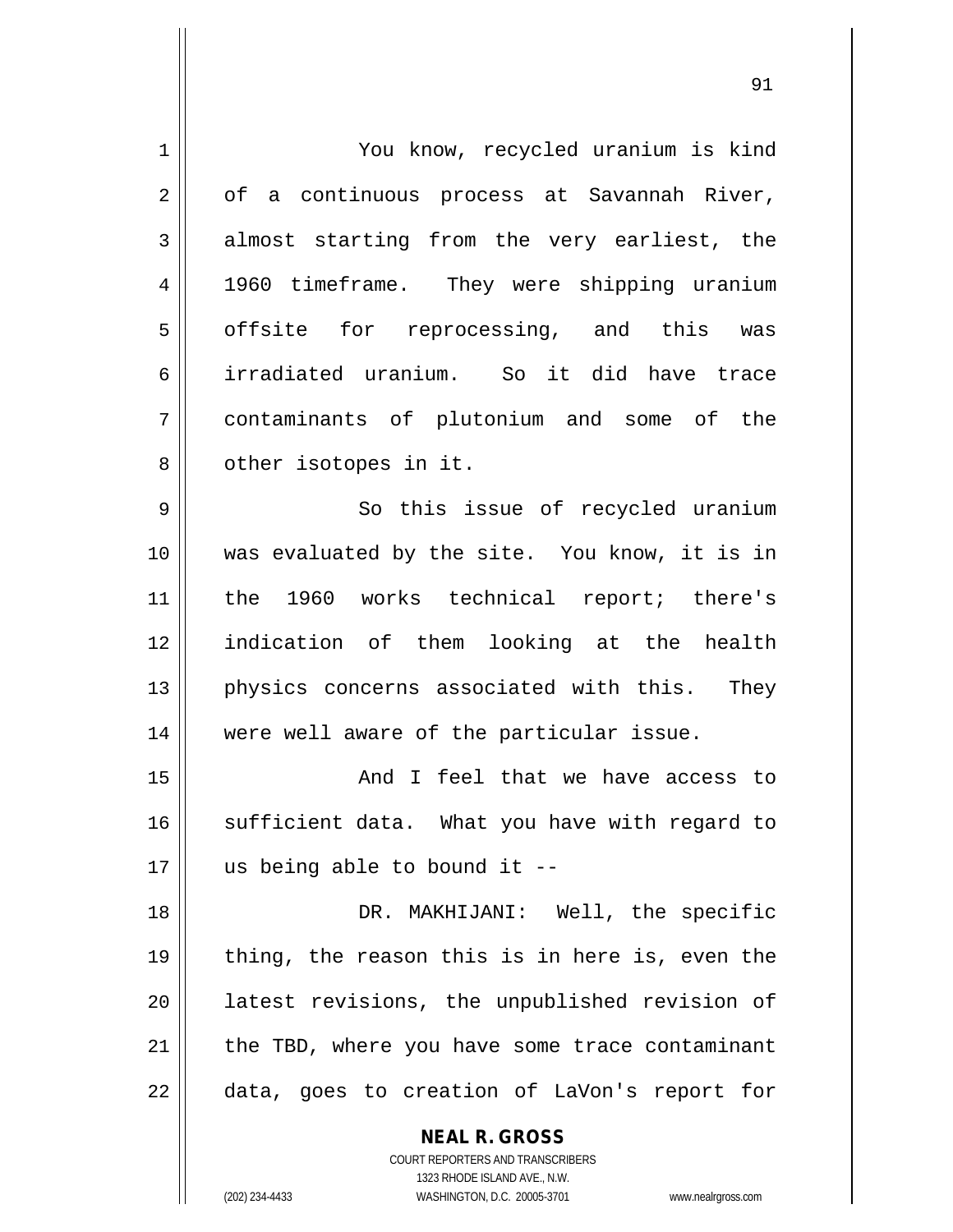1 2000. That's described in the issue here in  $2 \parallel$  the matrix.

3 || But you did not address in that 4 || revision of the TBD the specific data that we 5 | had cited in our TBD review regarding recycled 6 uranium. And recycled uranium at Savannah 7 || River Site is actually pretty complicated. 8 || You know, there's not one stream of recycled 9 uranium. There are many streams of recycled 10 uranium. I think it actually goes back 11 probably before 1960 because some of the 12 target rods may have been recycled uranium, 13 like from Hanford, if I'm remembering 14 correctly.

15 I mean you have to look at -- I 16 will have to go back and look at the review in 17 || detail, but then there are the cans, you know, 18 || the drumming operations for recycled. There's 19 a lot of different operations with recycled 20 || uranium at the Savannah River Site. I mean 21 there's still tens of thousands of drums of 22 || recycled uranium at the Savannah River Site

## **NEAL R. GROSS**

COURT REPORTERS AND TRANSCRIBERS 1323 RHODE ISLAND AVE., N.W. (202) 234-4433 WASHINGTON, D.C. 20005-3701 www.nealrgross.com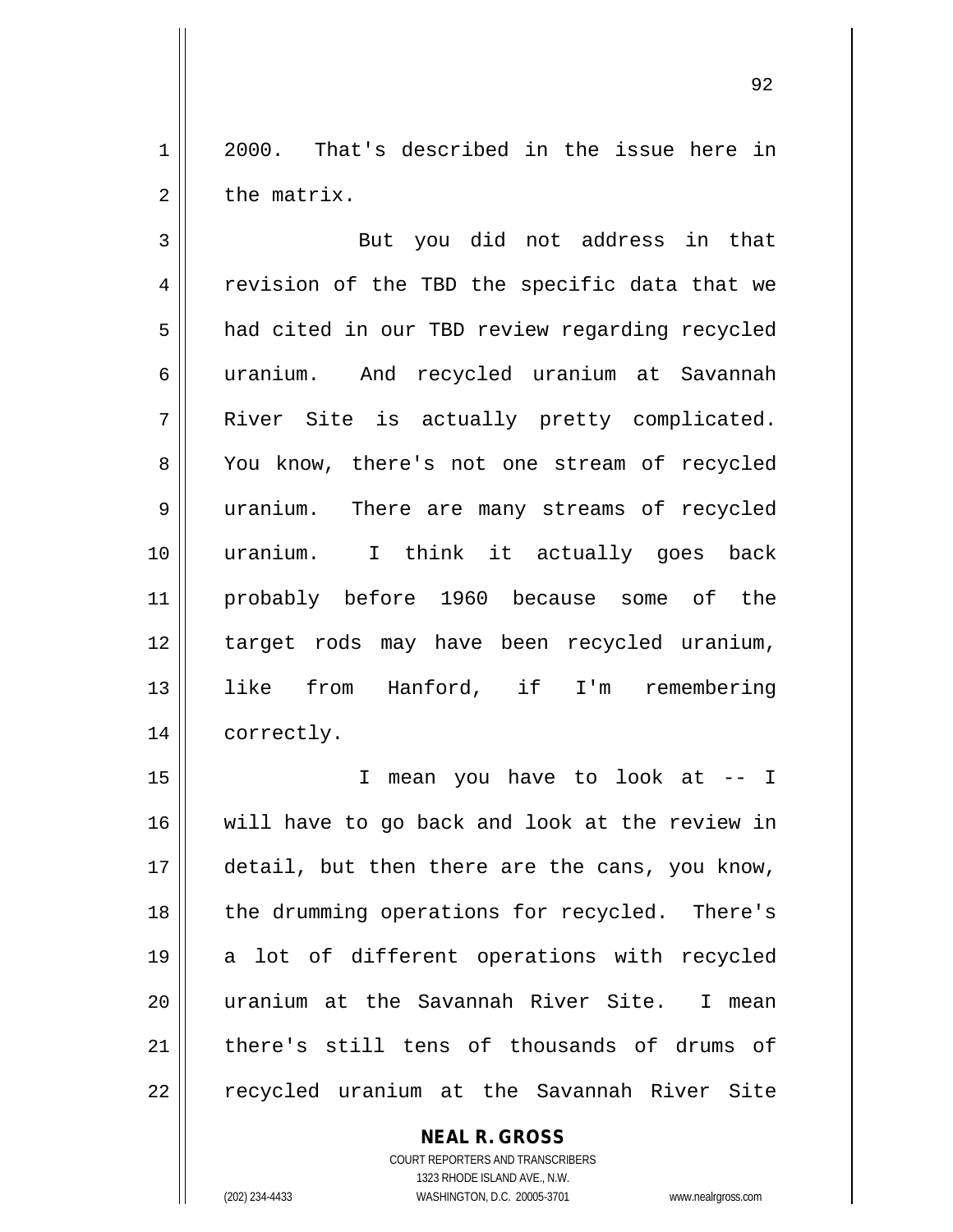| $\mathbf 1$    | that have trace contaminants, and the          |
|----------------|------------------------------------------------|
| $\overline{2}$ | different streams will have different trace    |
| 3              | contaminants.                                  |
| 4              | The problem here is that we cited              |
| 5              | certain data and references in our TBD review  |
| 6              | that have not been addressed to date, even in  |
| 7              | the unpublished TBD.                           |
| 8              | DR. TAULBEE: All right.                        |
| 9              | CHAIRMAN GRIFFON: Yes, we will                 |
| 10             | have to look back at this, I think. I've got   |
| 11             | to refresh my memory on this, too.             |
| 12             | But, I mean, it may come down to               |
| 13             | -- it depends on what types of exposures and   |
| 14             | potentials here. But, I mean, if it is a       |
| 15             | matter of varying concentrations, and you can  |
| 16             | just go with the highest end bound, that's one |
| 17             | thing. But if you have -- you know, I always   |
| 18             | go back to that bounding for all members of    |
| 19             | the class issue. And if you have one area      |
| 20             | where it is concentrating out very differently |
| 21             | than most of the plant -- this is the Paducah  |
| 22             | situation, you know, the whole case of Paducah |

**NEAL R. GROSS** COURT REPORTERS AND TRANSCRIBERS

1323 RHODE ISLAND AVE., N.W. (202) 234-4433 WASHINGTON, D.C. 20005-3701 www.nealrgross.com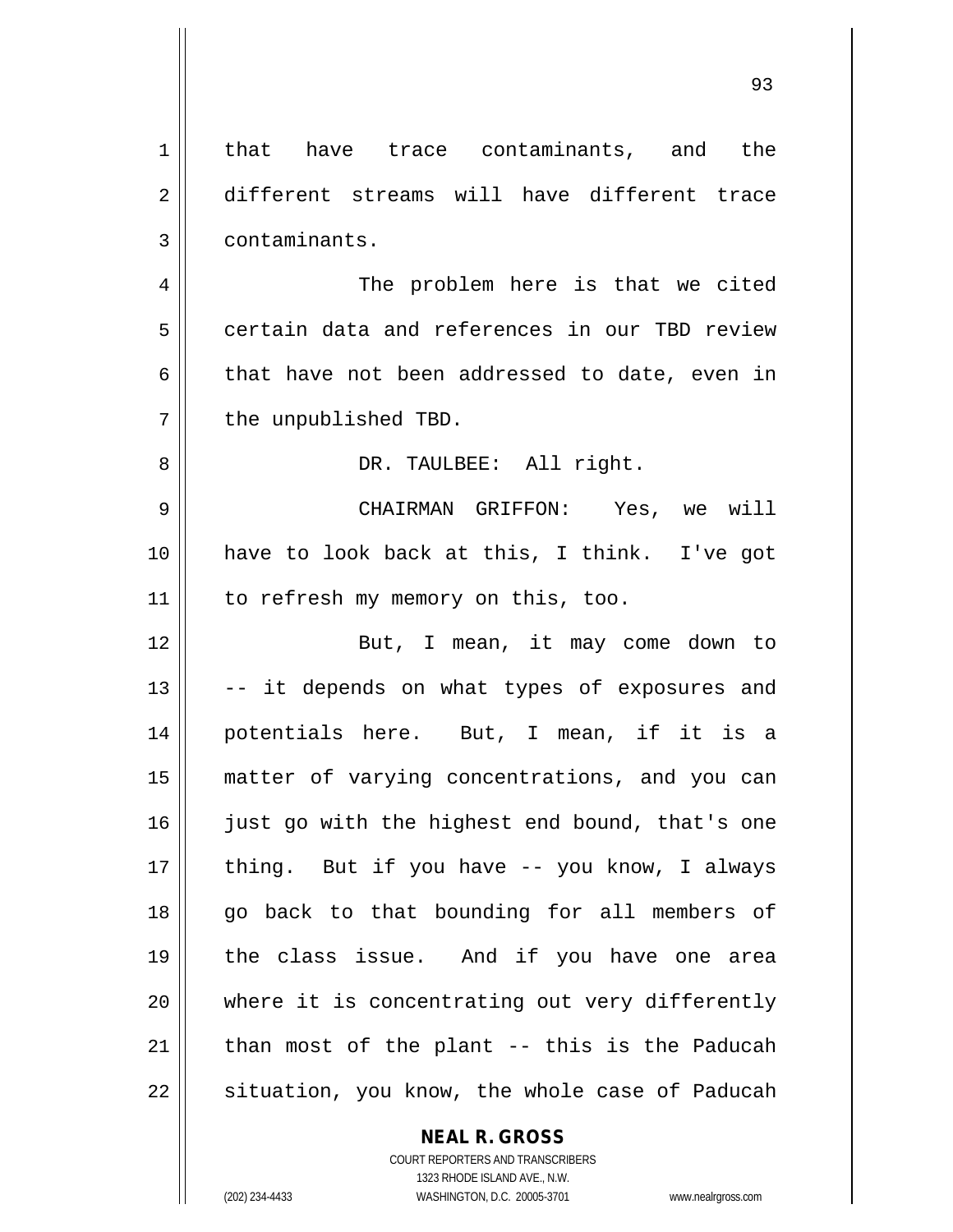1 where you had the one area where there was 2 || quite a bit more going on with it than in  $3 \parallel$  other areas of the plant. 4 DR. TAULBEE: Right. At Savannah 5 | River, the 200 area coming off the A line from  $6 \parallel$  the canyons, which is where you have the  $7$  || uranium coming off, and then in the 300 area, 8 and then research in the 700 area, those are  $9 \parallel$  the primary areas where you have this recycled 10 uranium issue. 11 || When you get to the reactors, 12 well, it's already canned. So that's not a 13 problem. 14 DR. MAKHIJANI: Right. I would  $15$  agree. 16 DR. TAULBEE: We can certainly 17 look again at your documents. I have not 18 || personally looked at them. 19 DR. MAKHIJANI: That's what I am 20 || suggesting. When I reviewed this, preparing

 $21$  || this matrix, we found that there were data  $22$   $\parallel$  that we had cited that are not addressed in

> **NEAL R. GROSS** COURT REPORTERS AND TRANSCRIBERS

> > 1323 RHODE ISLAND AVE., N.W.

(202) 234-4433 WASHINGTON, D.C. 20005-3701 www.nealrgross.com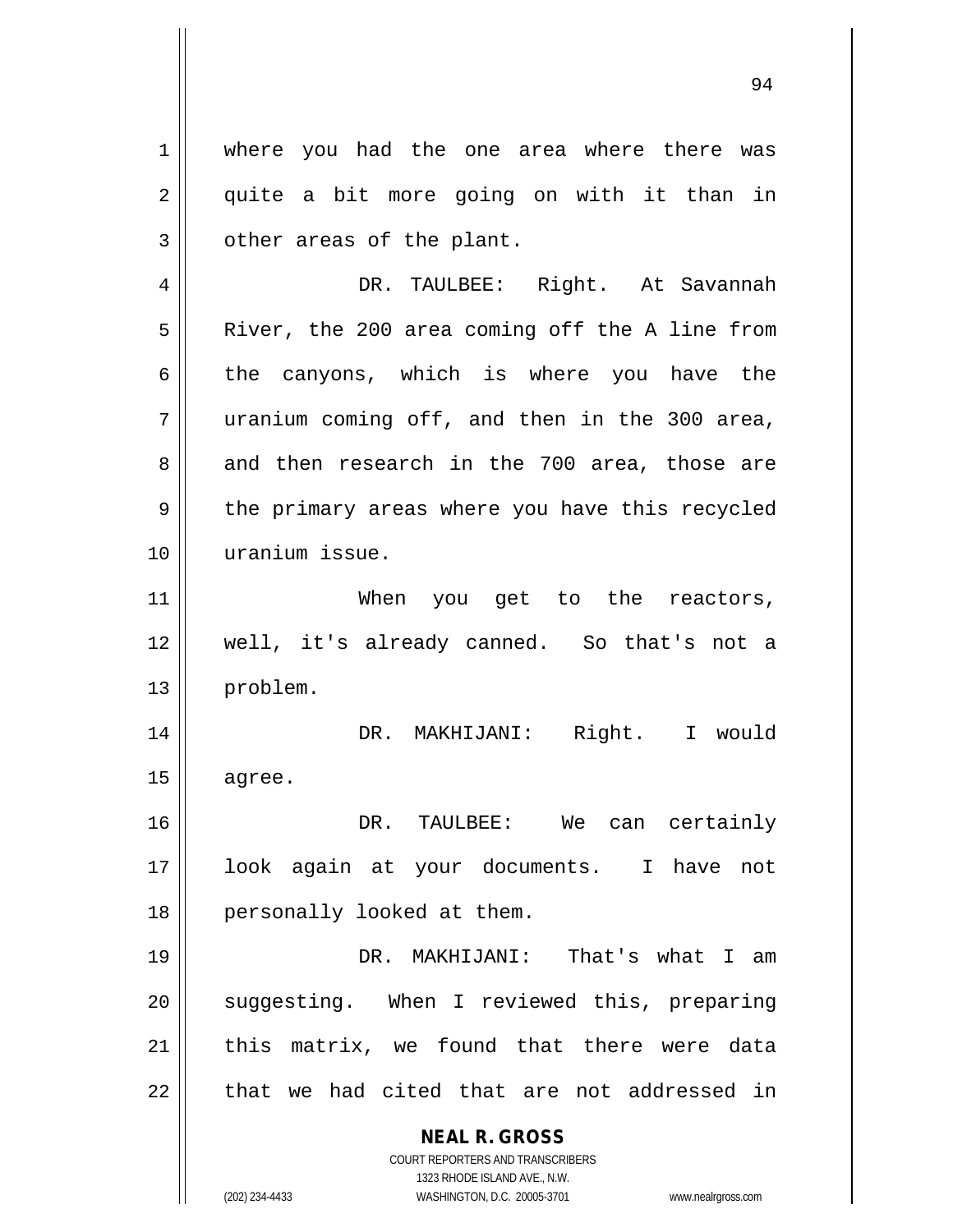$1 \parallel$  anything that you have done.

| 2  | And<br>for<br>CHAIRMAN GRIFFON:                                                                                                                                        |
|----|------------------------------------------------------------------------------------------------------------------------------------------------------------------------|
| 3  | purposes of discussion, I mean I guess these                                                                                                                           |
| 4  | tables that are referenced in the revised                                                                                                                              |
| 5  | TIB-4-e, I mean I think we --                                                                                                                                          |
| 6  | DR. MAKHIJANI: Yes, we could                                                                                                                                           |
| 7  | provide that.                                                                                                                                                          |
| 8  | CHAIRMAN GRIFFON: Yes, we should                                                                                                                                       |
| 9  | consider those, right, even though you're                                                                                                                              |
| 10 | holding off on publishing, I understand. But,                                                                                                                          |
| 11 | you know, that's your most current --                                                                                                                                  |
| 12 | DR. MAKHIJANI: Because I believe                                                                                                                                       |
| 13 | it is on the O: drive.                                                                                                                                                 |
| 14 | CHAIRMAN GRIFFON: Right, right,                                                                                                                                        |
| 15 | right.                                                                                                                                                                 |
| 16 | DR. MAKHIJANI: That's the only                                                                                                                                         |
| 17 | way I would have had access to it.                                                                                                                                     |
| 18 | CHAIRMAN GRIFFON: Yes, yes, yes.                                                                                                                                       |
| 19 | MEMBER CLAWSON:<br>How are we                                                                                                                                          |
| 20 | keeping track of these changes? I know there                                                                                                                           |
| 21 | are numerous times that we get into this, and                                                                                                                          |
| 22 | I understand about the TBD being changed just                                                                                                                          |
|    | <b>NEAL R. GROSS</b><br><b>COURT REPORTERS AND TRANSCRIBERS</b><br>1323 RHODE ISLAND AVE., N.W.<br>(202) 234-4433<br>WASHINGTON, D.C. 20005-3701<br>www.nealrgross.com |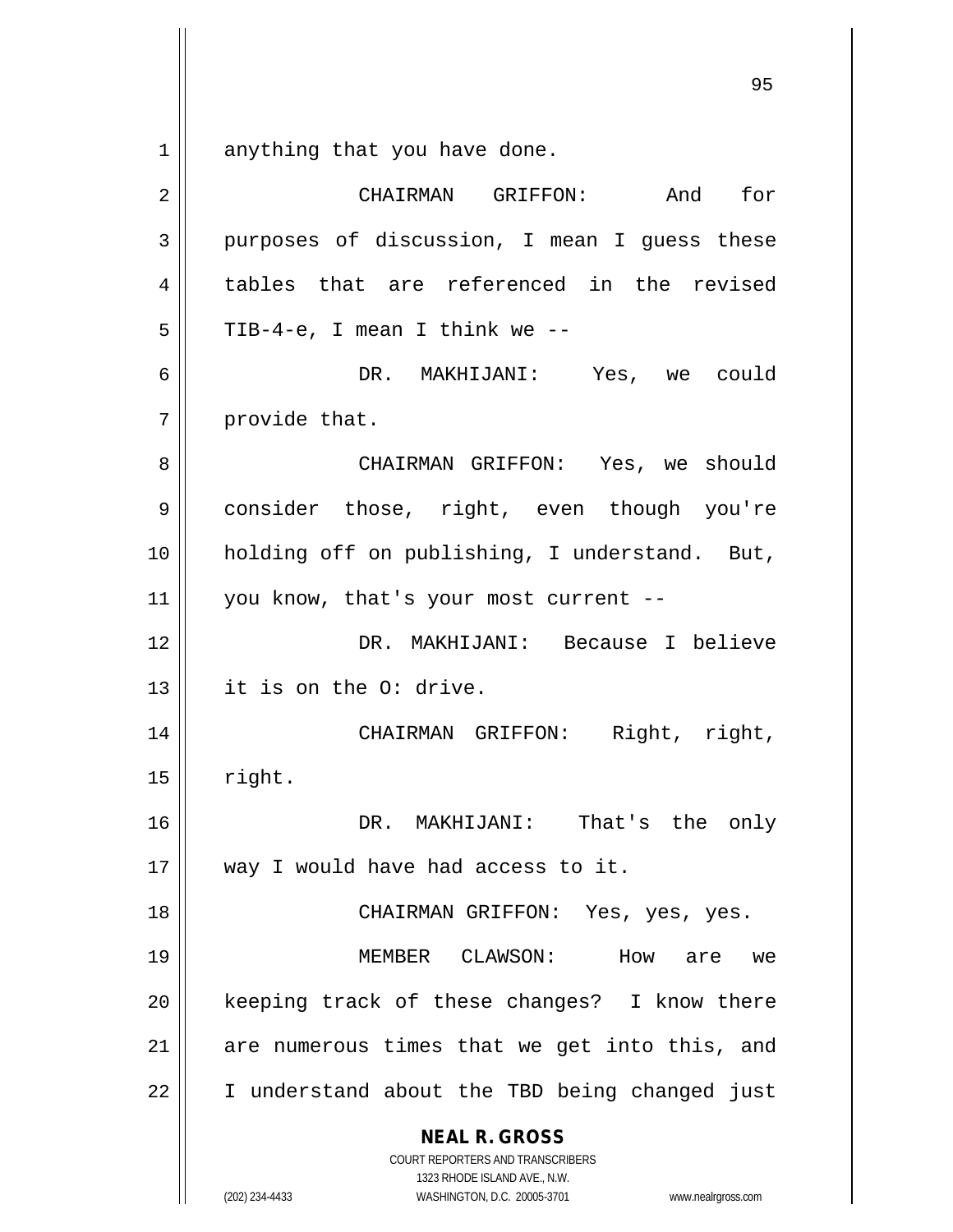**NEAL R. GROSS** COURT REPORTERS AND TRANSCRIBERS 1323 RHODE ISLAND AVE., N.W. (202) 234-4433 WASHINGTON, D.C. 20005-3701 www.nealrgross.com 1 once, but how are we keeping track of  $2 \parallel$  everything that needs to be done? 3 | CHAIRMAN GRIFFON: What is agreed 4 | to be changed, or whatever? 5 MEMBER CLAWSON: Right, yes. 6 Because, so many times, okay, yes, this is  $7 \parallel$  going to be changed when we update the TBD. I 8 just want to make sure we don't lose track of  $9 \parallel$  everything that was going to be changed in it 10 because sometimes if it's been a long time -- 11 CHAIRMAN GRIFFON: Yes. No, I  $12$  | think it is through the use of the matrices  $-$ 13 || MEMBER CLAWSON: Okay. 14 CHAIRMAN GRIFFON: -- is how we  $15$  are going to have to track that, you know.  $16$  But I'm not saying it is a perfect process,  $17$  || but that is what we have been working with, 18 yes. 19 Okay, but is it fair to say the 20 most current approach would be outlined in 21  $\parallel$  that 4-e? 22 DR. TAULBEE: That's correct.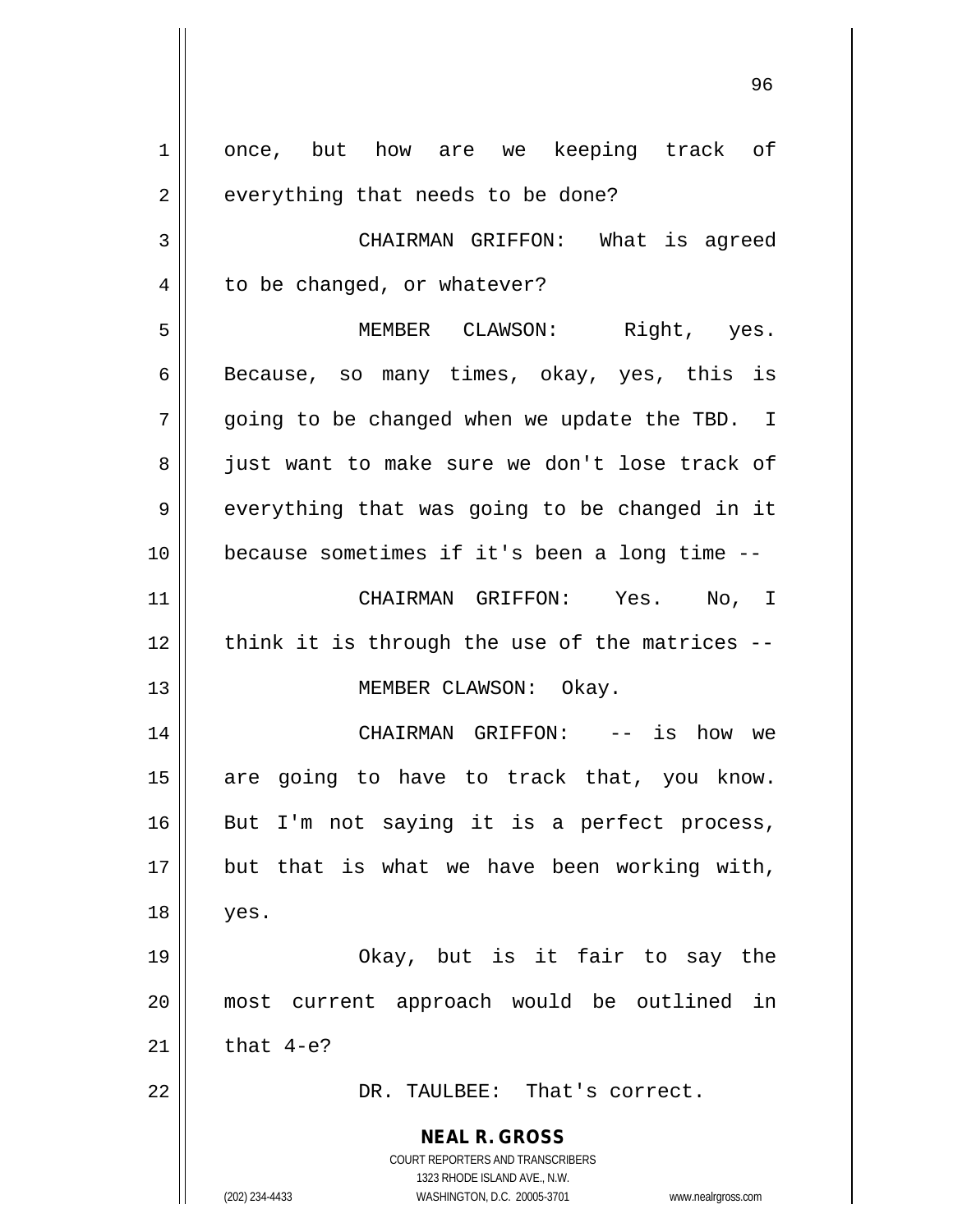**NEAL R. GROSS** COURT REPORTERS AND TRANSCRIBERS 1323 RHODE ISLAND AVE., N.W. 1 || CHAIRMAN GRIFFON: So, from your  $2 \parallel$  standpoint looking back at it again, I guess  $3 \parallel$  the most -- and I'm assuming is it 4 Crase/LaBone or Crase -- it's Crase? Is that  $5 \parallel$  right? Crase/LaBone, that document, it has to 6 || be on the O: drive as well. I don't know if  $7$  | vou've found that, Arjun, but --8 DR. MAKHIJANI: I think we have  $9 \parallel \text{it.}$ 10 CHAIRMAN GRIFFON: Yes, okay. 11 DR. MAKHIJANI: Because we've 12 looked at it. 13 CHAIRMAN GRIFFON: So I guess I  $14$  | would ask --15 DR. MAKHIJANI: I haven't looked 16 at it recently, but my note would indicate 17 | that we reviewed that. 18 CHAIRMAN GRIFFON: Okay. I guess 19 I would ask, when we come back, you know, 20 everybody has got to kind of relook at this  $21$  information with the eye on the question of,  $22$  | is it a site profile issue or an SEC issue?

(202) 234-4433 WASHINGTON, D.C. 20005-3701 www.nealrgross.com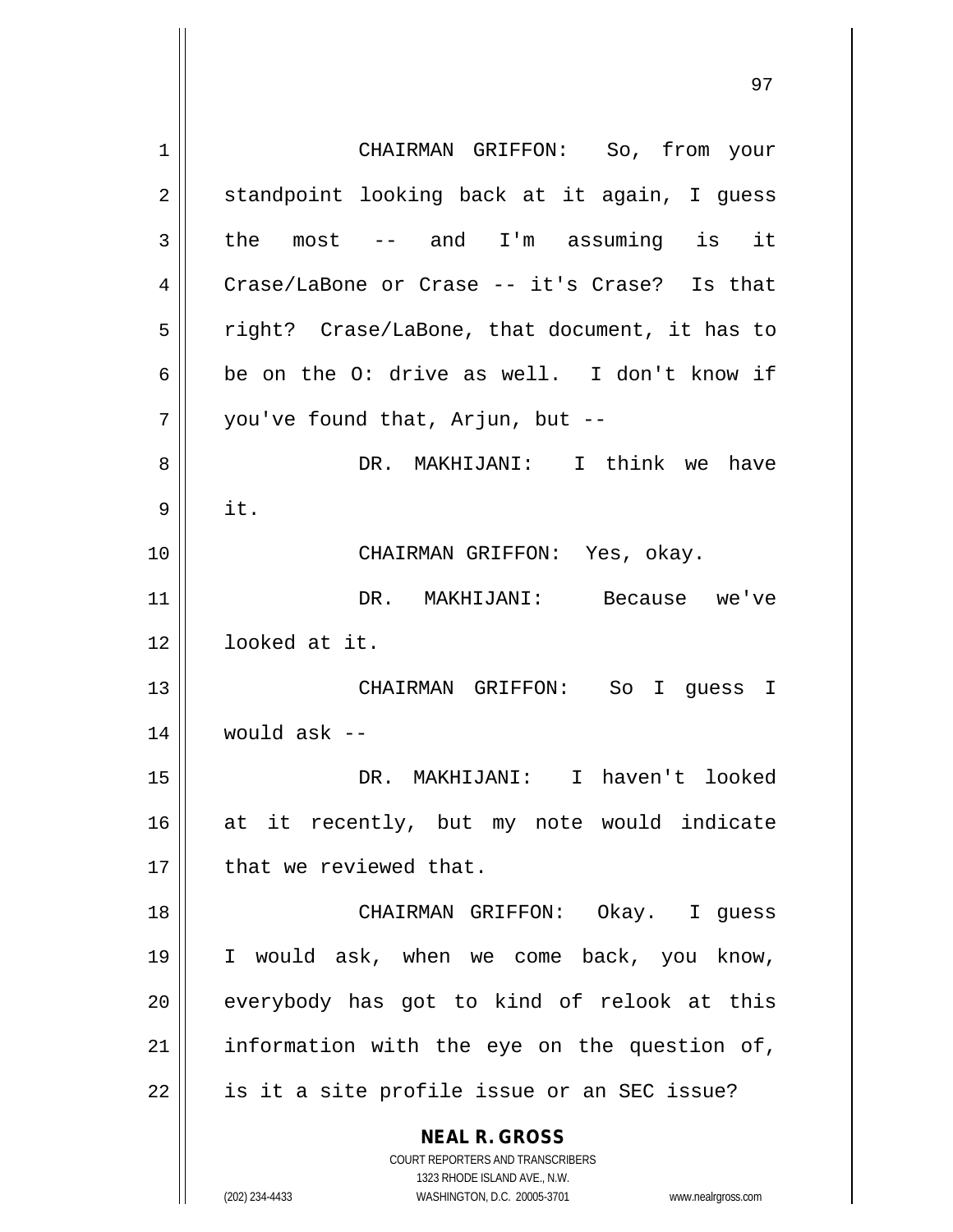**NEAL R. GROSS** COURT REPORTERS AND TRANSCRIBERS 1323 RHODE ISLAND AVE., N.W. (202) 234-4433 WASHINGTON, D.C. 20005-3701 www.nealrgross.com 1 DR. TAULBEE: I know that 2 Crase/LaBone indicated that the contribution  $3 \parallel$  to dose was on the order of about 10 percent 4 greater than uranium. So it is not a huge 5 | correction from that standpoint for the 6 Savannah River Site. 7 CHAIRMAN GRIFFON: That percentage 8 || sounds common for several other sites, too, on 9 || recycled uranium. Yes, it sounds pretty 10 || familiar, yes. 11 || Okay, so that is good there. We 12 || are both going to relook. Everybody is going  $13$  | to go back and look at the TBD issue. 14 DR. MAKHIJANI: Okay. So that is 15 || an action item for both? 16 CHAIRMAN GRIFFON: For both, yes,  $17$  | it is. Yes. 18 I'm going to ask now if we could 19 take just a little comfort break. I need more 20 coffee. 21 || (Laughter.) 22 And it seems like a good break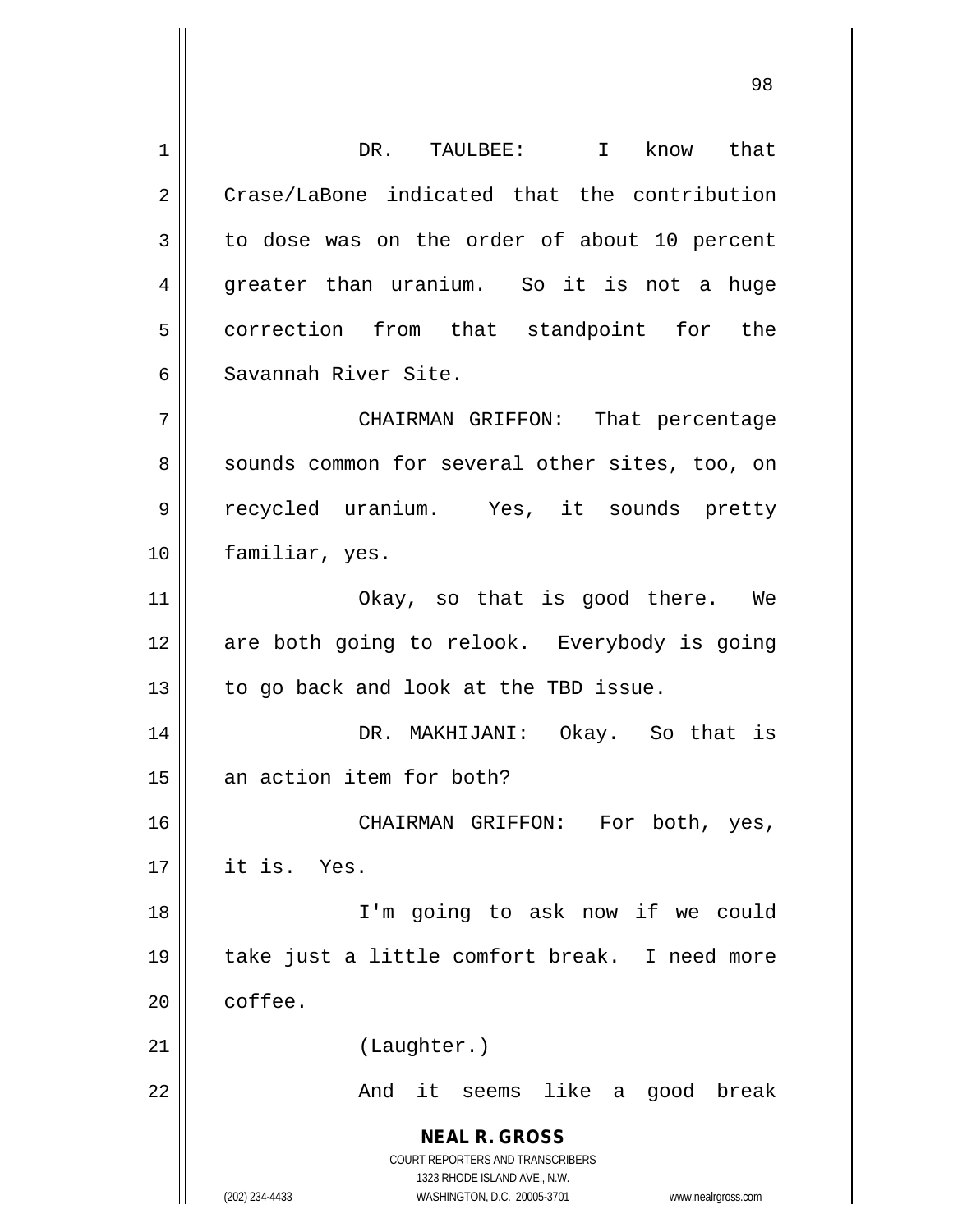**NEAL R. GROSS** COURT REPORTERS AND TRANSCRIBERS 1323 RHODE ISLAND AVE., N.W. (202) 234-4433 WASHINGTON, D.C. 20005-3701 www.nealrgross.com 1 | point because we will plan on lunch at around 2 || noon, if that is okay with everybody, and on  $3 \parallel$  the phone, if you're planning your day. 4 All right. We'll take a 10-minute 5 | break. Be back at eleven o'clock Eastern. 6 Thanks. 7 (Whereupon, the above-entitled 8 matter went off the record at 10:49 a.m. and  $9 \parallel$  resumed at  $11:02$  a.m.) 10 || MR. KATZ: We are starting back up 11 || again, the Savannah River Site Work Group. 12 Mark? 13 CHAIRMAN GRIFFON: Okay. I'm just 14 || ready to move ahead to item No. 4. I'll ask 15 || the same process, that Arjun introduce the 16 item. 17 DR. MAKHIJANI: Okay. There are a 18 || lot of complicated issues with americium, 19 curium, and californium. The evaluation  $20$  report said that they are going to consider 21  $\parallel$  them together, simply analyzed together. 22 We didn't find any thorium data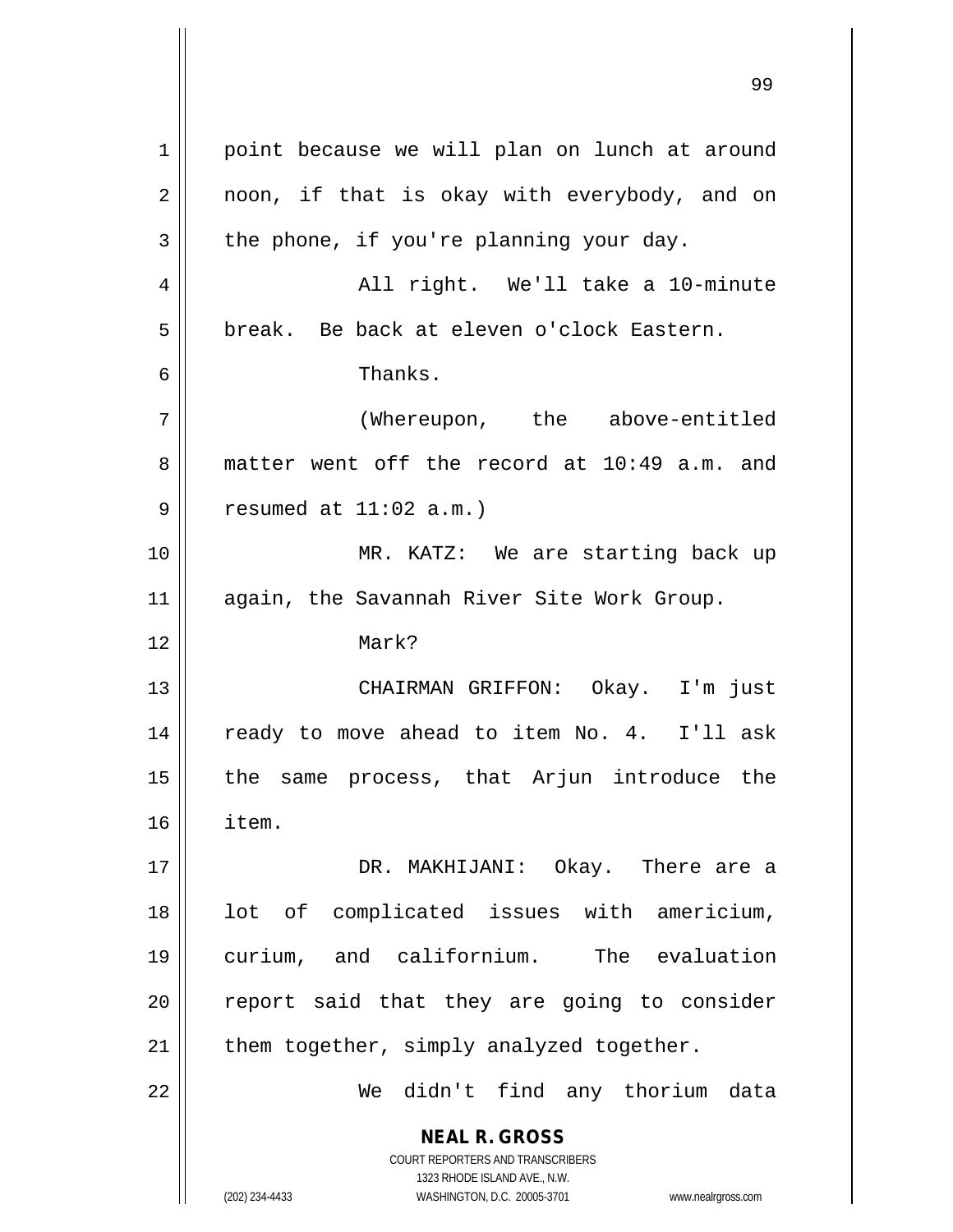| 1              | until 1963. The construction worker data are             |
|----------------|----------------------------------------------------------|
| $\overline{2}$ | almost non-existent until the 1990s, I think.            |
| 3              | For americium, there are 100 data points for             |
| 4              | americium. They are almost all from the same             |
| 5              | worker.                                                  |
| 6              | DR. TAULBEE: For clarification,                          |
| 7              | you're talking about the NOCTS dataset, is               |
| 8              | that correct?                                            |
| 9              | DR. MAKHIJANI: Yes.                                      |
| 10             | DR. TAULBEE: Okay.                                       |
| 11             | DR. MAKHIJANI: Yes. The data                             |
| 12             | that we have reviewed is the claimant data               |
| 13             | that you compiled and posted for                         |
| 14             | construction/non-construction.                           |
| 15             | So we found very scant $--$ there is                     |
| 16             | so little data that we couldn't even analyze             |
| 17             | it in the report that you are going to get.              |
| 18             | Then, in addition, I should have                         |
| 19             | remembered to ask Joyce to be on this, but               |
| 20             | Joyce didn't report back to me on this.                  |
| 21             | Sometime back, when I started doing this, I              |
| 22             | sent Joyce a question as to how californium              |
|                |                                                          |
|                | <b>NEAL R. GROSS</b><br>COURT REPORTERS AND TRANSCRIBERS |

1323 RHODE ISLAND AVE., N.W.

 $\prod$ 

(202) 234-4433 WASHINGTON, D.C. 20005-3701 www.nealrgross.com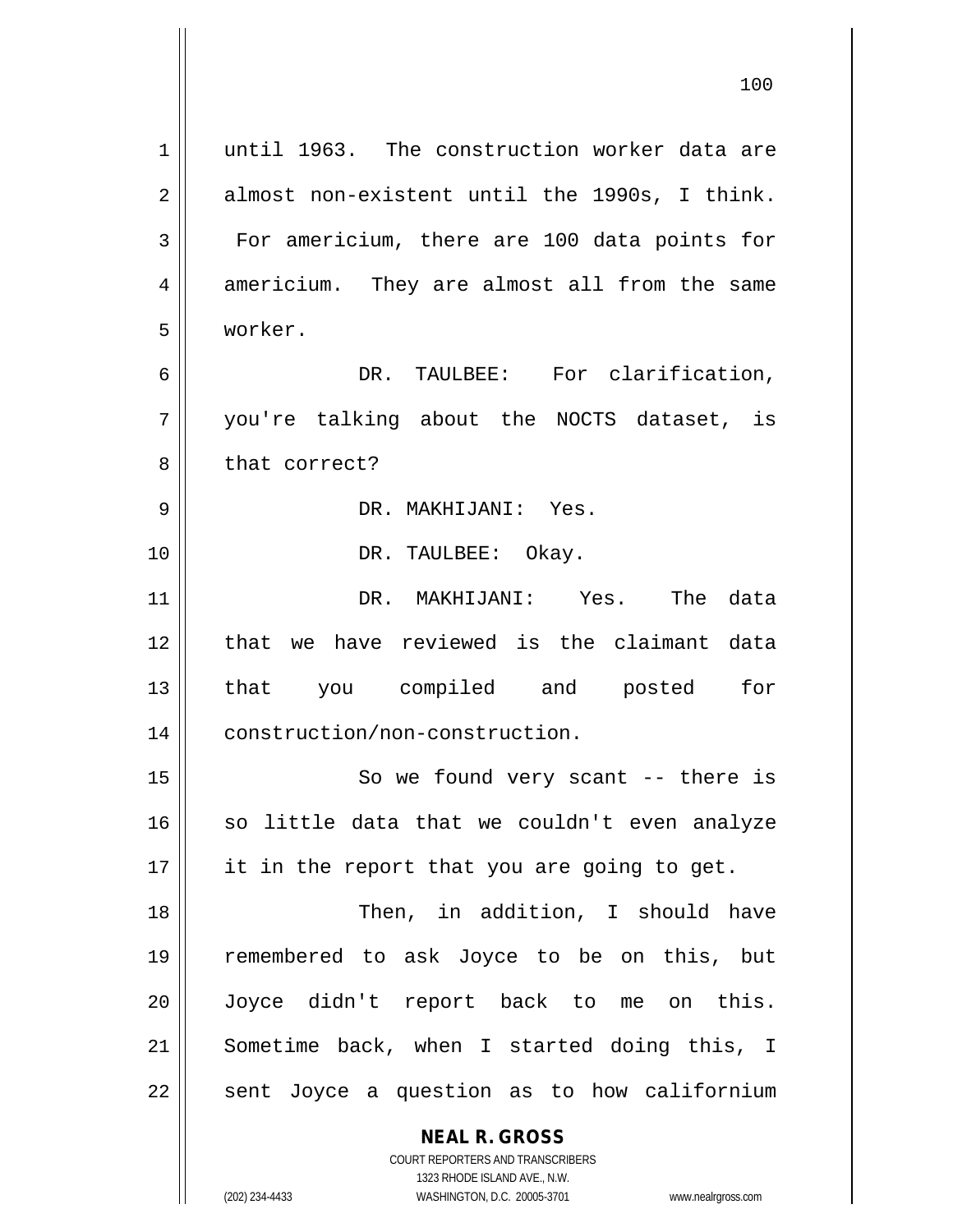| $\mathbf 1$    | dosage would be reconstructed, once                                 |
|----------------|---------------------------------------------------------------------|
|                |                                                                     |
| $\overline{2}$ | californium was inhaled. Specifically, the                          |
| 3              | high spontaneous fission rate inside the body                       |
| $\overline{4}$ | would create neutron doses all over. So,                            |
| 5              | besides the local output dose, you would have                       |
| 6              | a complicated set of neutron doses because of                       |
| 7              | internal spontaneous fission.                                       |
| 8              | Joyce didn't have a ready<br>And                                    |
| 9              | answer to me, and she sent around an email to                       |
| 10             | a bunch of people, and I have yet to receive                        |
| 11             | -- maybe it fell through the cracks for all                         |
| 12             | the many people that she contacted, but I have                      |
| 13             | yet to receive an answer.                                           |
| 14             | I just wanted to say that that's                                    |
| 15             | sort of the last sentence in the issue                              |
| 16             | description there. NIOSH said that they are                         |
| 17             | going to do a coworker model, but we didn't                         |
| 18             | think that there was enough data for a                              |
| 19             | coworker model in the claimant database.                            |
| 20             | DR. TAULBEE: Okay. Well, we are,                                    |
| 21             | with all the coworker models, and this is                           |
| 22             | going to cover really issues 4, 5, 6, 7, 8, 9,                      |
|                | <b>NEAL R. GROSS</b>                                                |
|                | COURT REPORTERS AND TRANSCRIBERS                                    |
|                | 1323 RHODE ISLAND AVE., N.W.                                        |
|                | (202) 234-4433<br>WASHINGTON, D.C. 20005-3701<br>www.nealrgross.com |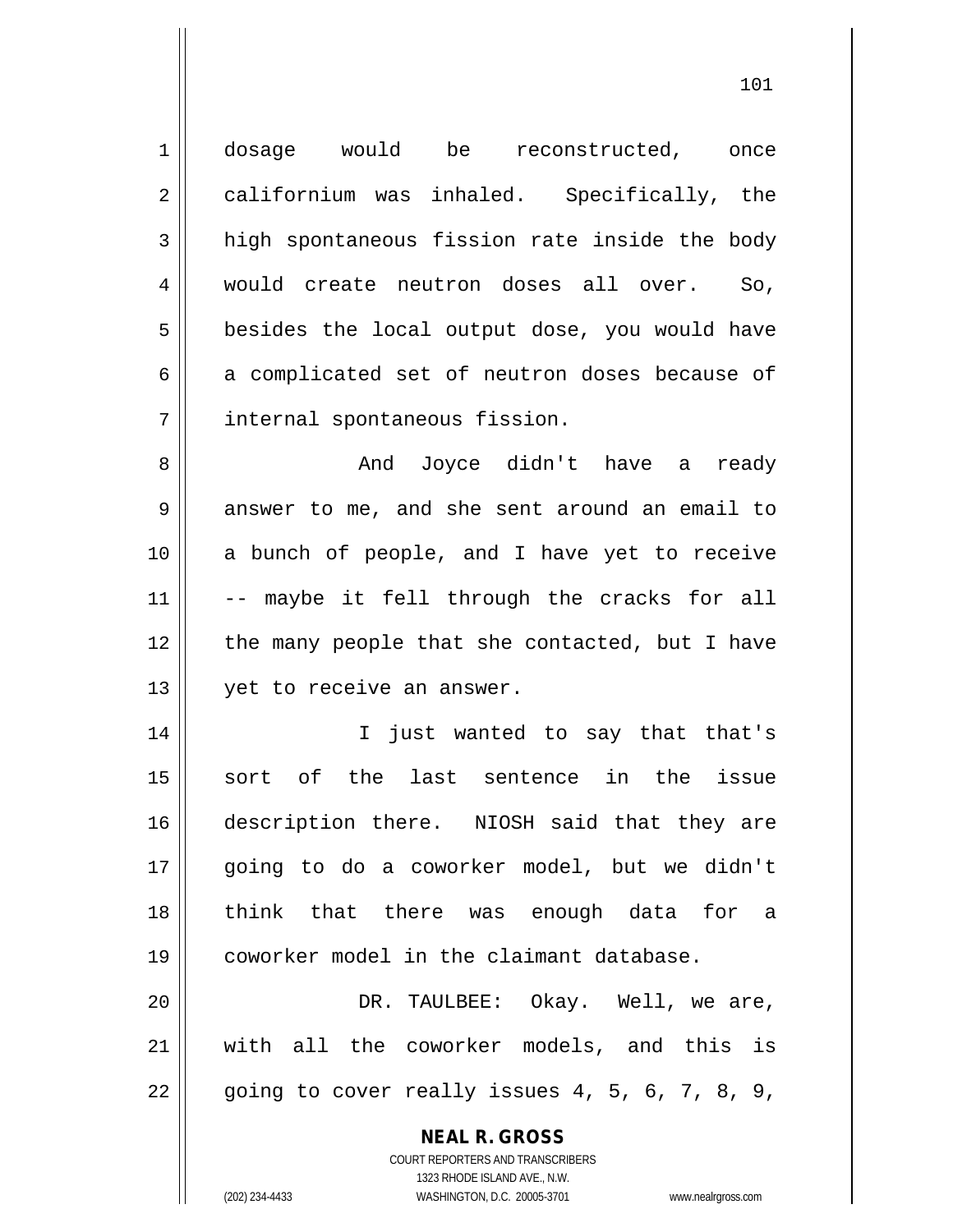| 1  | and 11, effectively. Let me give you a little                       |
|----|---------------------------------------------------------------------|
| 2  | bit of an update from this standpoint.                              |
| 3  | They first indicate that the need                                   |
| 4  | for a coworker model at Savannah River is                           |
| 5  | actually quite low compared to other sites.                         |
| 6  | The reason that I say that is, 1) we have a                         |
| 7  | large amount of individual monitoring data                          |
| 8  | among the claimants.                                                |
| 9  | Number 2, we have OTIB-0001, which                                  |
| 10 | is the high-five analysis that is done that we                      |
| 11 | will apply to most, well, to many workers.                          |
| 12 | Whether they have monitoring data or not, we                        |
| 13 | will apply that to non-compensable type of                          |
| 14 | cases, for non-metabolic-type cancers.                              |
| 15 | So that one<br>has been used                                        |
| 16 | extensively at Savannah River. In many cases,                       |
| 17 | those that have a respiratory tract cancer,                         |
| 18 | many of them are compensable based upon a                           |
| 19 | missed dose of plutonium alone.                                     |
| 20 | So the actual need for a coworker                                   |
| 21 | model at Savannah River is really quite low.                        |
| 22 | Now what we have done as part of this, because                      |
|    |                                                                     |
|    | <b>NEAL R. GROSS</b><br>COURT REPORTERS AND TRANSCRIBERS            |
|    | 1323 RHODE ISLAND AVE., N.W.                                        |
|    | (202) 234-4433<br>WASHINGTON, D.C. 20005-3701<br>www.nealrgross.com |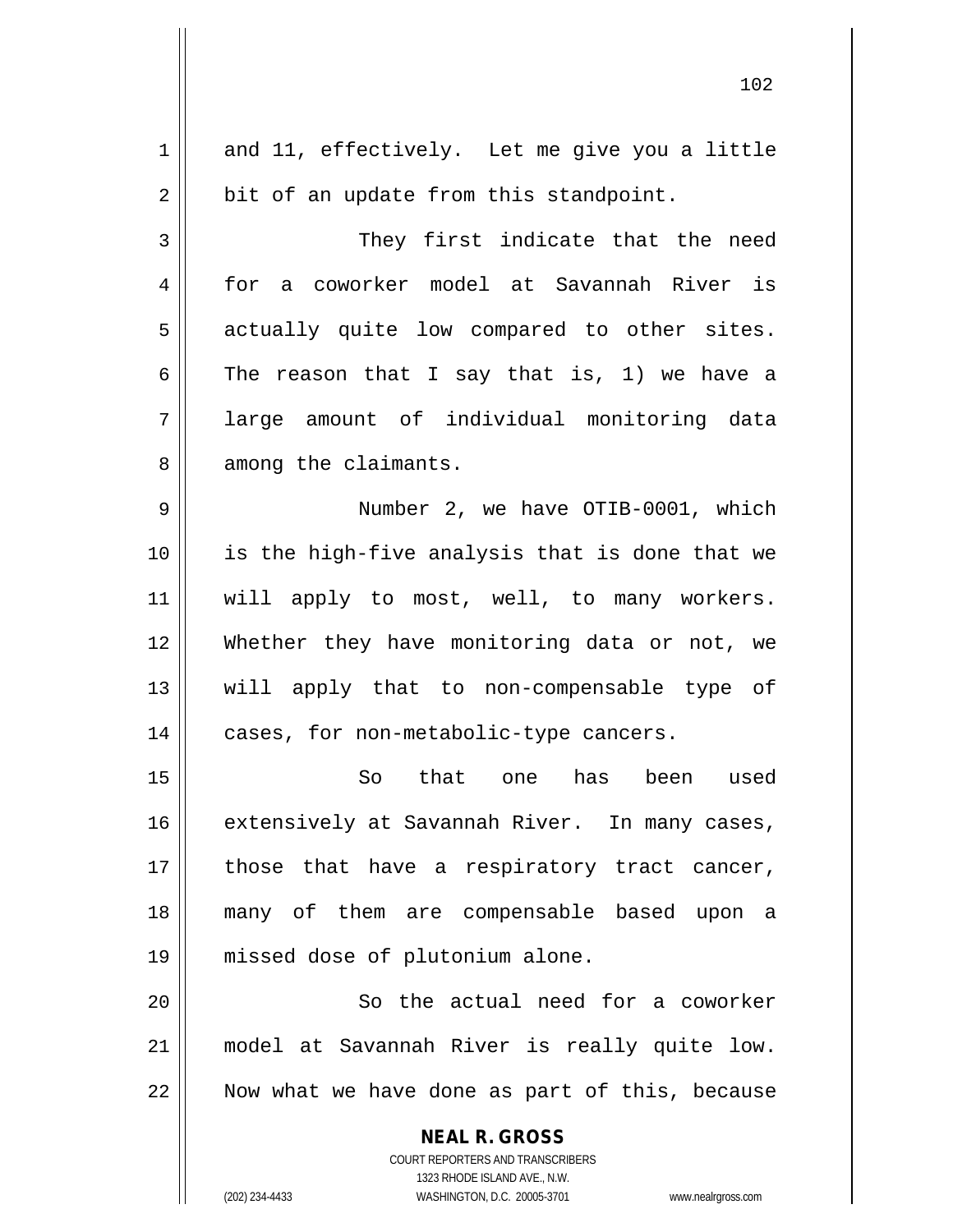1 || we do recognize there are time periods where  $2 \parallel$  there are people who don't fall into those two  $3 \parallel$  categories, and we do need a coworker model,  $4 \parallel$  and I can think of the last six months of one  $5 \parallel$  particular case, but that is about it. You  $6 \parallel$  know, we are talking very small numbers here  $7 \parallel$  of people that would need a coworker model.

 So we started developing these coworker models based upon the data that's in NOCTS, but we are not relying solely on NOCTS. When we have information that is limited, as you are talking about there, Arjun, we go back 13 || to the bioassay log books and we're coding the data, such that we can get a sufficiently valid sample in order to develop the coworker 16 model.

17 We have a scheduled breakdown of 18 || the trivalent nuclides, the neptunium, the 19 fission products, the polonium, plutonium, and 20 || uranium. These are all broken down by 21 || schedule, and the completion date for the 22 | complete coworker model is not until June of

> COURT REPORTERS AND TRANSCRIBERS 1323 RHODE ISLAND AVE., N.W. (202) 234-4433 WASHINGTON, D.C. 20005-3701 www.nealrgross.com

**NEAL R. GROSS**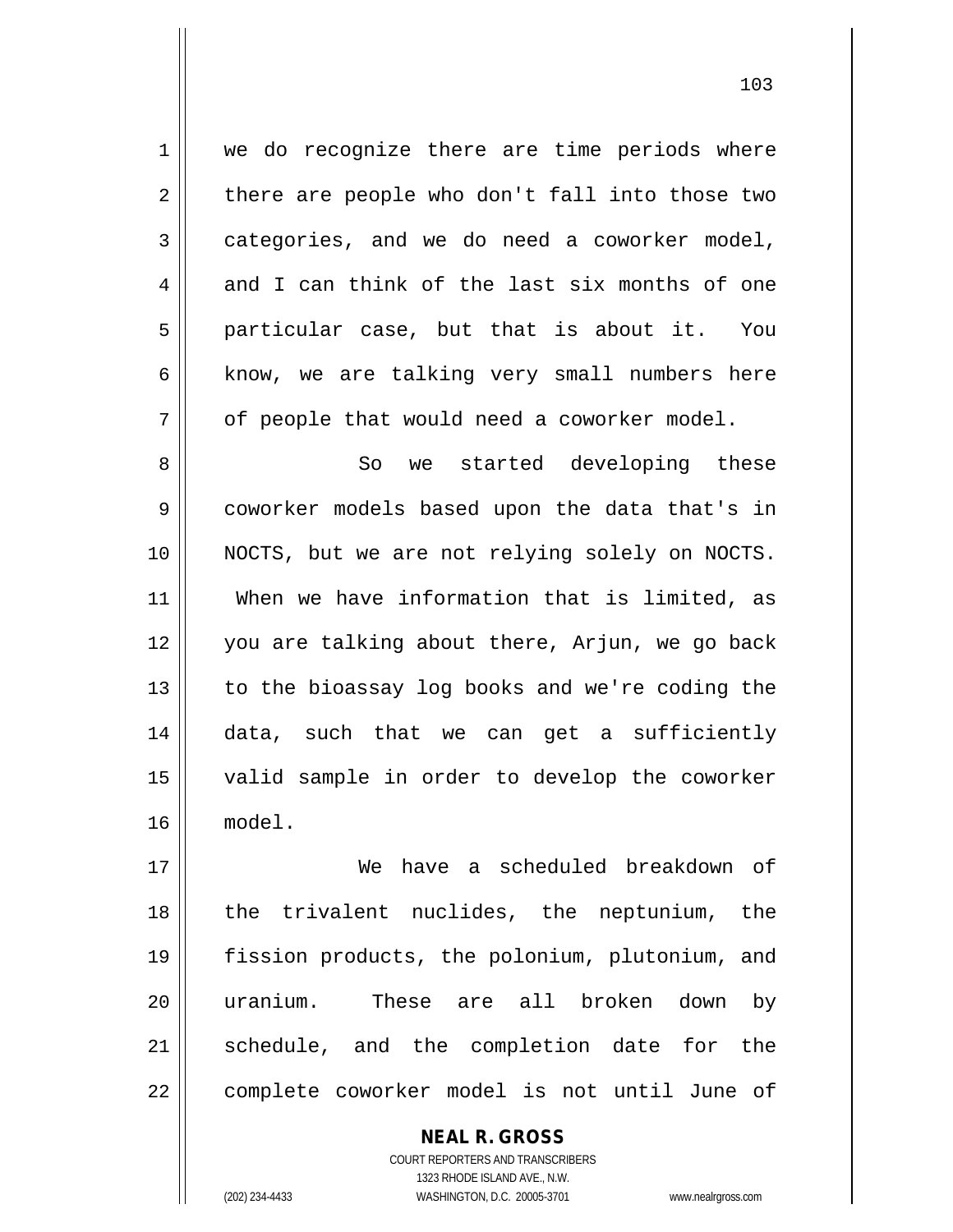1 || this coming year. They're all going in a 2 || series at this time.

3 || The report for the trivalent  $4 \parallel$  actinides is actually due this week, by the 5 Gantt chart. So our contractors have been 6 || working on that. So we will look at the data 7 when it comes through, hopefully, later this 8 week.

9 I think your comment applies to 10 the next one as well, the neptunium, and so  $11$  | forth, in that  $-$ 

12 CHAIRMAN GRIFFON: Yes, we may not 13  $\parallel$  have to go through this every time, but yes.

 DR. TAULBEE: Right. The schedule  $\parallel$  for that one is February 25th, is when we will 16 || receive the model. Now keep in mind that we will make recommendations back to our contractor as to whether we feel the data is sufficient, and if it is not, then there will | be a step of coding more data until we get a 21 || valid model that we feel comfortable with.

22 CHAIRMAN GRIFFON: I'm sorry, you

**NEAL R. GROSS** COURT REPORTERS AND TRANSCRIBERS

1323 RHODE ISLAND AVE., N.W.

(202) 234-4433 WASHINGTON, D.C. 20005-3701 www.nealrgross.com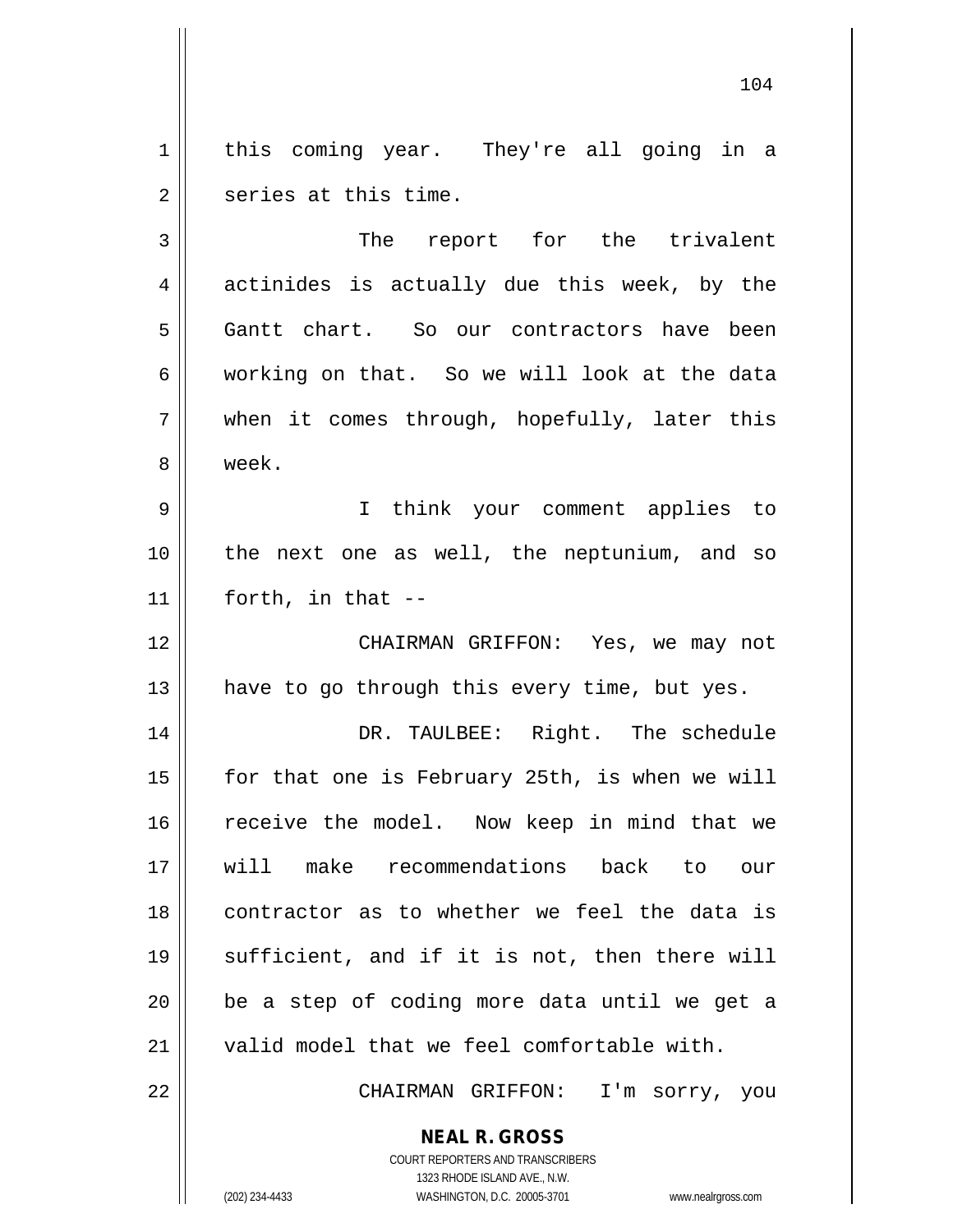**NEAL R. GROSS** COURT REPORTERS AND TRANSCRIBERS 105 1 || said February with an opinion? 2 | DR. TAULBEE: That's right.  $3 \parallel$  That's when we will see it. 4 || CHAIRMAN GRIFFON: Right. 5 DR. TAULBEE: And then these are  $6 \parallel$  interim reports that we are getting at this 7 | point. 8 CHAIRMAN GRIFFON: Right. 9 DR. TAULBEE: For the fission and 10 activation products, this is Issues 6 and 7,  $11$  | I've lumped them together --12 CHAIRMAN GRIFFON: Yes, that's  $13$   $\parallel$  fine. 14 DR. TAULBEE: -- because of the 15 cobalt-60. 16 || The interim report is due March 17 31st to NIOSH. And I don't think you broke 18 || out the plutonium and uranium. We have 19 actually received an interim for plutonium, 20 || and with uranium, it was lacking in the 21 earlier years. So we have gone back and  $22$  | started coding the data.

1323 RHODE ISLAND AVE., N.W.

(202) 234-4433 WASHINGTON, D.C. 20005-3701 www.nealrgross.com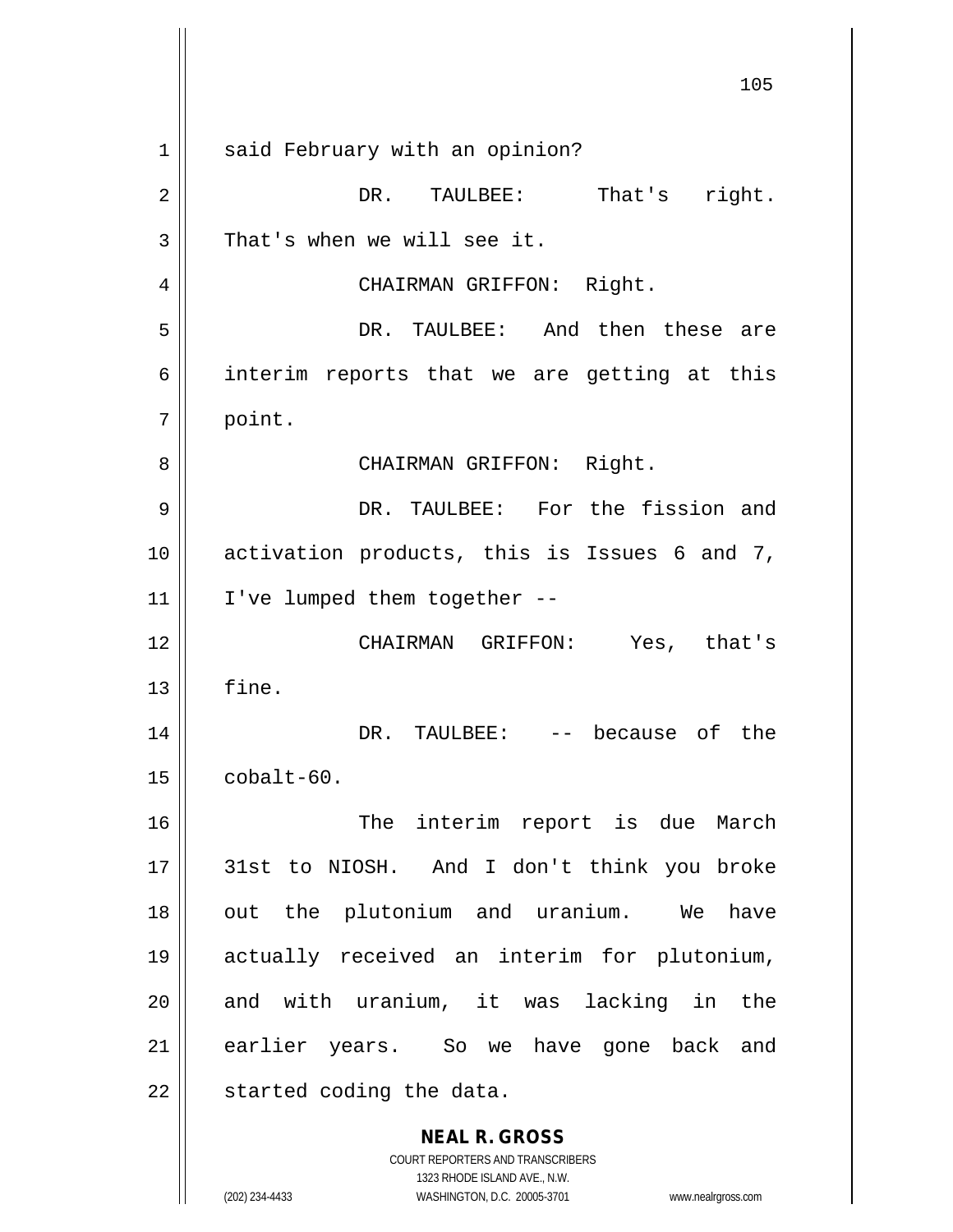**NEAL R. GROSS** COURT REPORTERS AND TRANSCRIBERS 1323 RHODE ISLAND AVE., N.W. (202) 234-4433 WASHINGTON, D.C. 20005-3701 www.nealrgross.com 1 || CHAIRMAN GRIFFON: You mentioned  $2 \parallel$  that, yes. 3 DR. TAULBEE: So that is where we  $4 \parallel$  are at with all of these coworker models. 5 CHAIRMAN GRIFFON: And when is the 6 uranium one scheduled for? You've got 7 | plutonium and uranium done? 8 DR. TAULBEE: Right. 9 CHAIRMAN GRIFFON: Interim ones? 10 || TR. TAULBEE: The uranium one is 11 being revised right now. So that should be 12 done February 5th, is when the data will be 13 coded. I believe it's two weeks for the 14 analysis afterwards. So it would be mid-15 || February when we will get the report and then 16 II two weeks for an ADC review. So it would be 17 in the March timeframe. 18 || CHAIRMAN GRIFFON: And plutonium  $19 \parallel$  was  $-$ 20 DR. TAULBEE: Plutonium, we've 21 || already received the interim report. 22 CHAIRMAN GRIFFON: And you've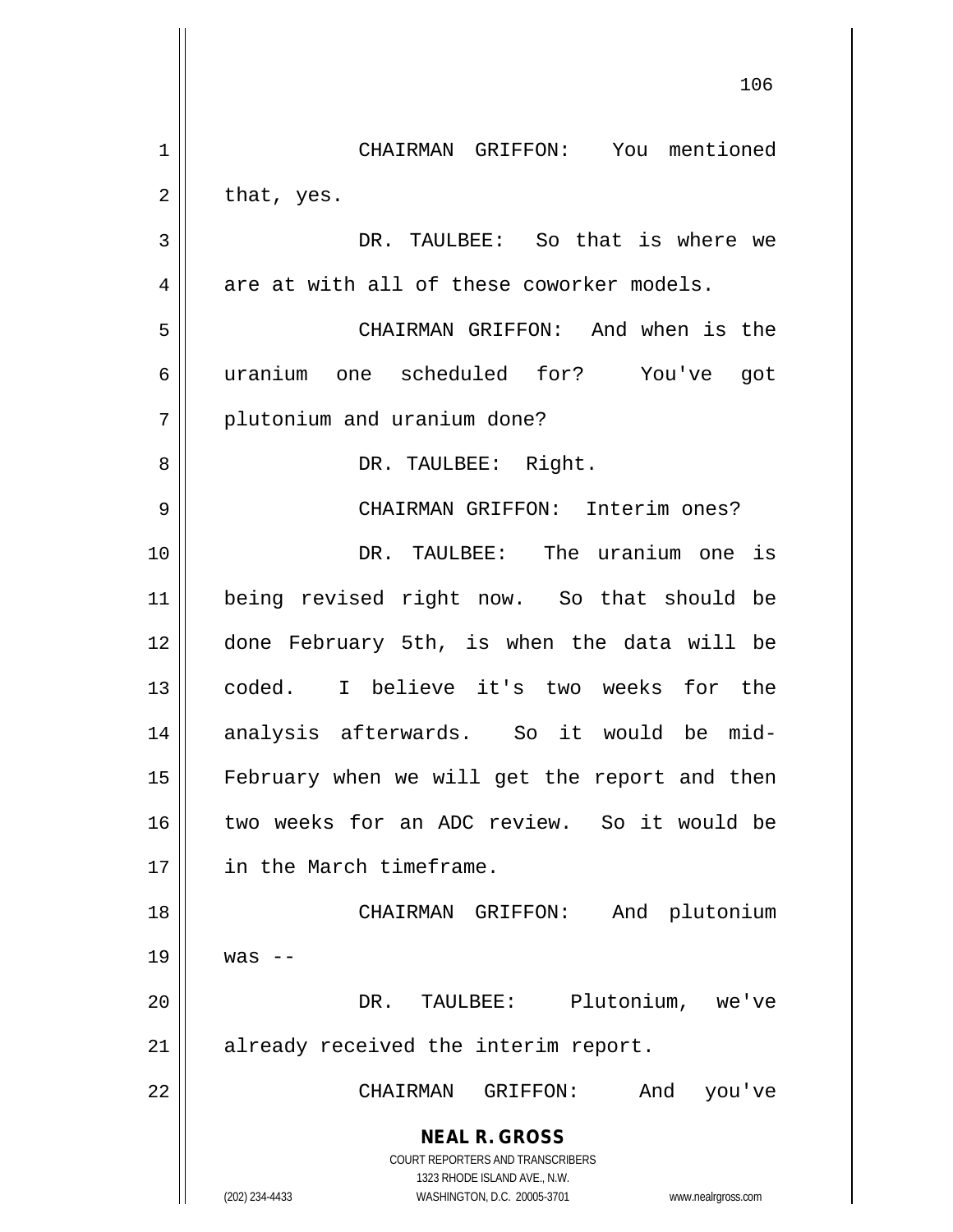**NEAL R. GROSS** COURT REPORTERS AND TRANSCRIBERS 1323 RHODE ISLAND AVE., N.W. (202) 234-4433 WASHINGTON, D.C. 20005-3701 www.nealrgross.com 1 || given comments back to look for more data or 2 || you have the additional data? You just need 3 | to code more data? 4 DR. TAULBEE: We are looking at  $5 \parallel$  that right now. 6 CHAIRMAN GRIFFON: Okay, okay.  $7 \parallel$  Thanks. 8 DR. TAULBEE: Okay. So, if I 9 || understand your concern, Arjun, it is that, 10 from the NOCTS data, you are finding that 11 there aren't any or you're having limited 12 construction trades workers' data? Is that 13 correct? 14 DR. MAKHIJANI: That is right. I 15 mean, for these radionuclides -- Steve, are 16 you on the line yet? 17 || MR. MARSCHKE: Yes, I'm here, 18 Arjun. 19 DR. MAKHIJANI: Okay. I 20 personally did not look at the non-21 construction worker data for these 22 || radionuclides because I was focused on, you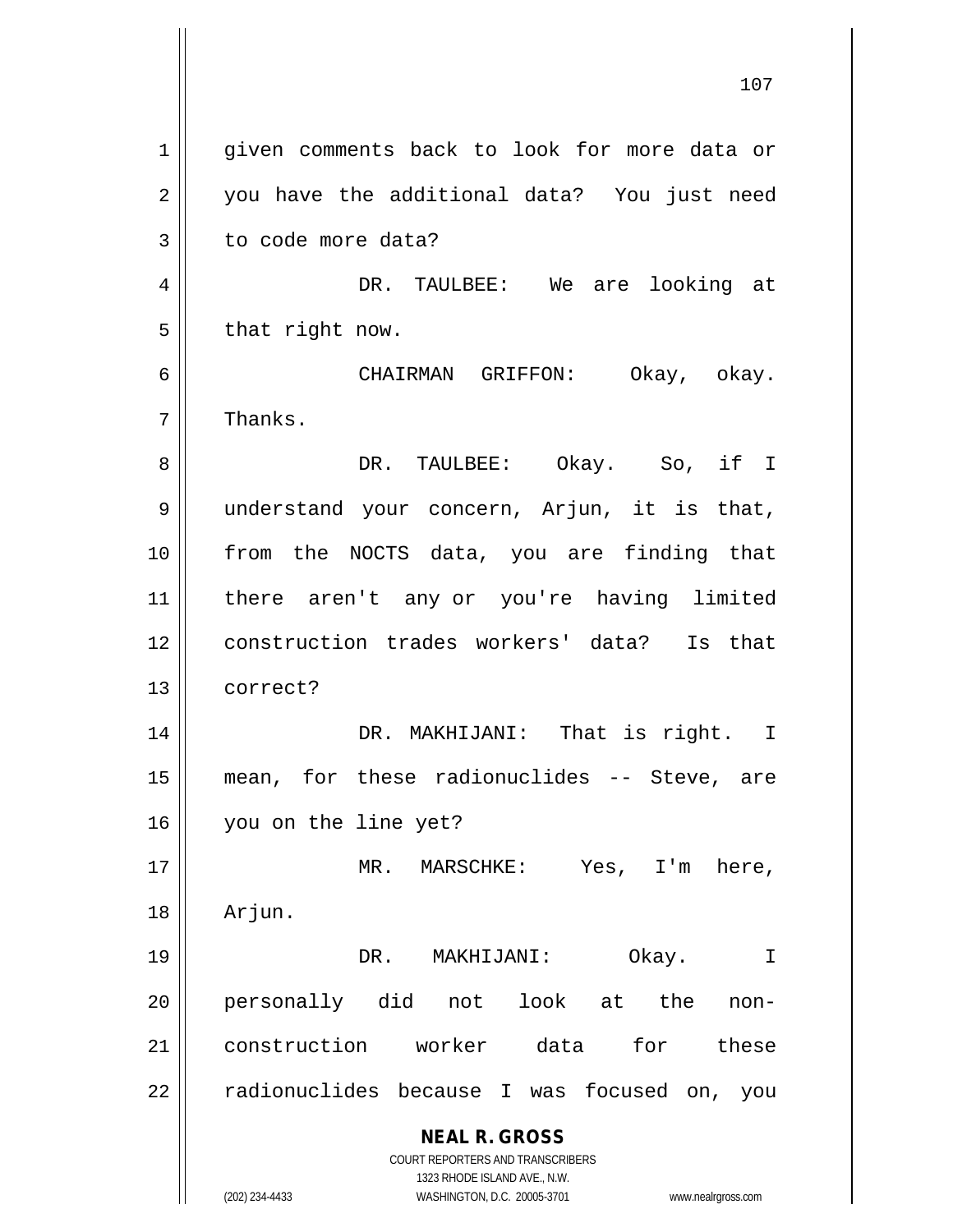1 || know, can you compare it to construction 2 workers as an initial, and we didn't include  $3 \parallel$  it in the paper you are going to get because,  $4 \parallel$  as you will see, for construction workers,  $5$  || there is almost no data. 6 For non-construction workers, 7 there are more data, but have you looked at 8 | americium, curium, neptunium, californium non-9 | construction worker data? 10 MR. MARSCHKE: I'm just looking at 11 the californium right now, and there's about 12 || 480 data points for the californium-252. 13 || DR. MAKHIJANI: Okay. 14 MR. MARSCHKE: Basically, it has 15 gone up to maybe 400 data points or 300 data 16 points for curium. But there are more data

 points for the non-construction worker, but in the claimant database there's still a whole lot by the time you divide it up amongst the 20 || various decades or years, whichever way you do it, and work areas, if you decide to do it | that way.

> **NEAL R. GROSS** COURT REPORTERS AND TRANSCRIBERS

> > 1323 RHODE ISLAND AVE., N.W.

(202) 234-4433 WASHINGTON, D.C. 20005-3701 www.nealrgross.com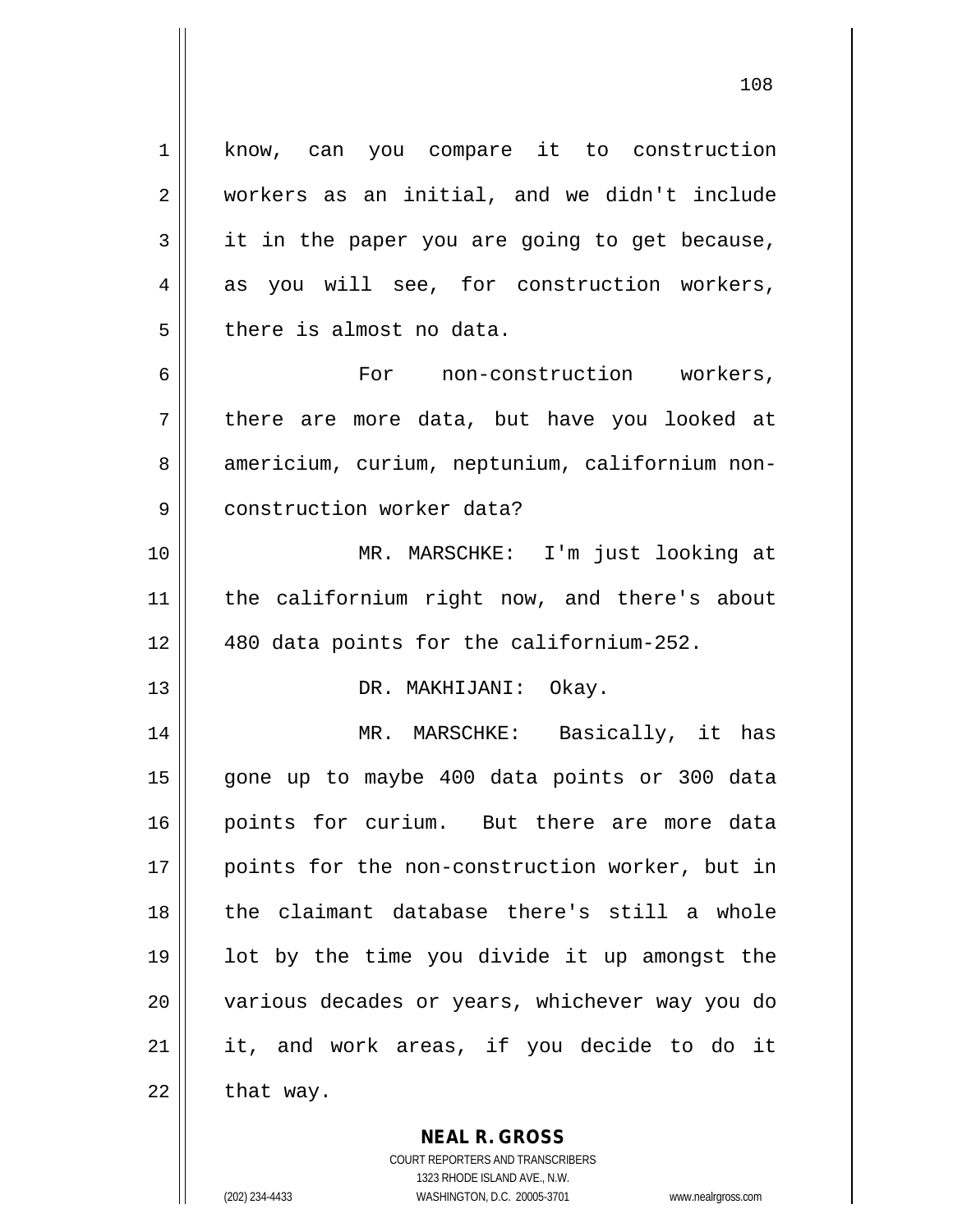| 1  | CHAIRMAN GRIFFON: Okay. Thanks.                                         |
|----|-------------------------------------------------------------------------|
| 2  | DR. MAKHIJANI: Just a couple of                                         |
| 3  | comments. We have found it necessary to                                 |
| 4  | divide it up by work area, because when you                             |
| 5  | parse it by work area or by job type                                    |
| 6  | separately, we didn't do joint of all because                           |
| 7  | then you get too few data points. But the                               |
| 8  | doses between workers and work areas for                                |
| 9  | different radionuclides are very, very                                  |
| 10 | different.                                                              |
| 11 | DR. TAULBEE: And we have done                                           |
| 12 | that as well.                                                           |
| 13 | DR. MAKHIJANI: Oh, so you have                                          |
| 14 | done that?                                                              |
| 15 | DR. TAULBEE: Yes.                                                       |
| 16 | DR. MAKHIJANI: Okay.                                                    |
| 17 | DR. TAULBEE: And that is one of                                         |
| 18 | the reasons why we had to go back for the                               |
| 19 | uranium particular data.                                                |
| 20 | DR. MAKHIJANI: Okay.                                                    |
| 21 | DR. TAULBEE: When we did parse it                                       |
| 22 | out by the 200 area versus the 300 area, we                             |
|    | <b>NEAL R. GROSS</b>                                                    |
|    | <b>COURT REPORTERS AND TRANSCRIBERS</b><br>1323 RHODE ISLAND AVE., N.W. |
|    | (202) 234-4433<br>WASHINGTON, D.C. 20005-3701<br>www.nealrgross.com     |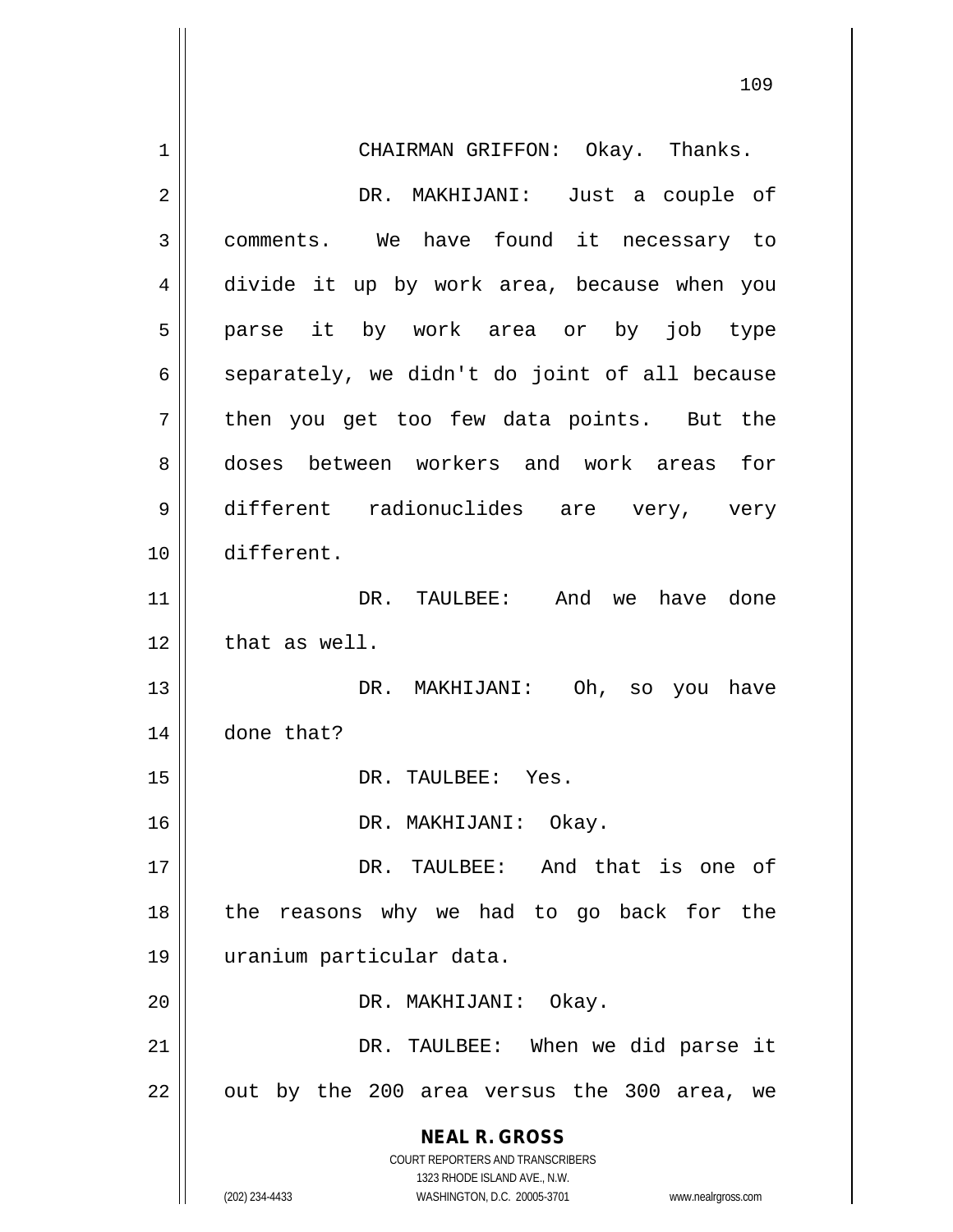**NEAL R. GROSS** COURT REPORTERS AND TRANSCRIBERS 1323 RHODE ISLAND AVE., N.W. (202) 234-4433 WASHINGTON, D.C. 20005-3701 www.nealrgross.com 1 did not have sufficient 300 area data. So  $2 \parallel$  that's why we started --3 DR. MAKHIJANI: So, qualitatively, 4 || that addresses one of our concerns. 5 | Obviously, we will look at your reports when 6 | you have done them. 7 The comparison with construction 8 workers will continue -- 9 CHAIRMAN GRIFFON: Right. 10 || DR. MAKHIJANI: -- to be an issue. 11 || So, whether we have identifiable construction 12 worker data for the various periods, this is a 13 || sort of continuing theme. 14 CHAIRMAN GRIFFON: Yes. 15 DR. MAKHIJANI: We discussed this 16 || briefly, you and I, Mark, in preparation for  $17$  || this meeting, but I did not put the high-five 18 || issue explicitly in this matrix. I did review 19 the high-five issue, but felt that it was  $20$  | being used only in the context of 42 CFR 82 21 | for non-compensable efficiency purposes. 22 And the whole framework of the SEC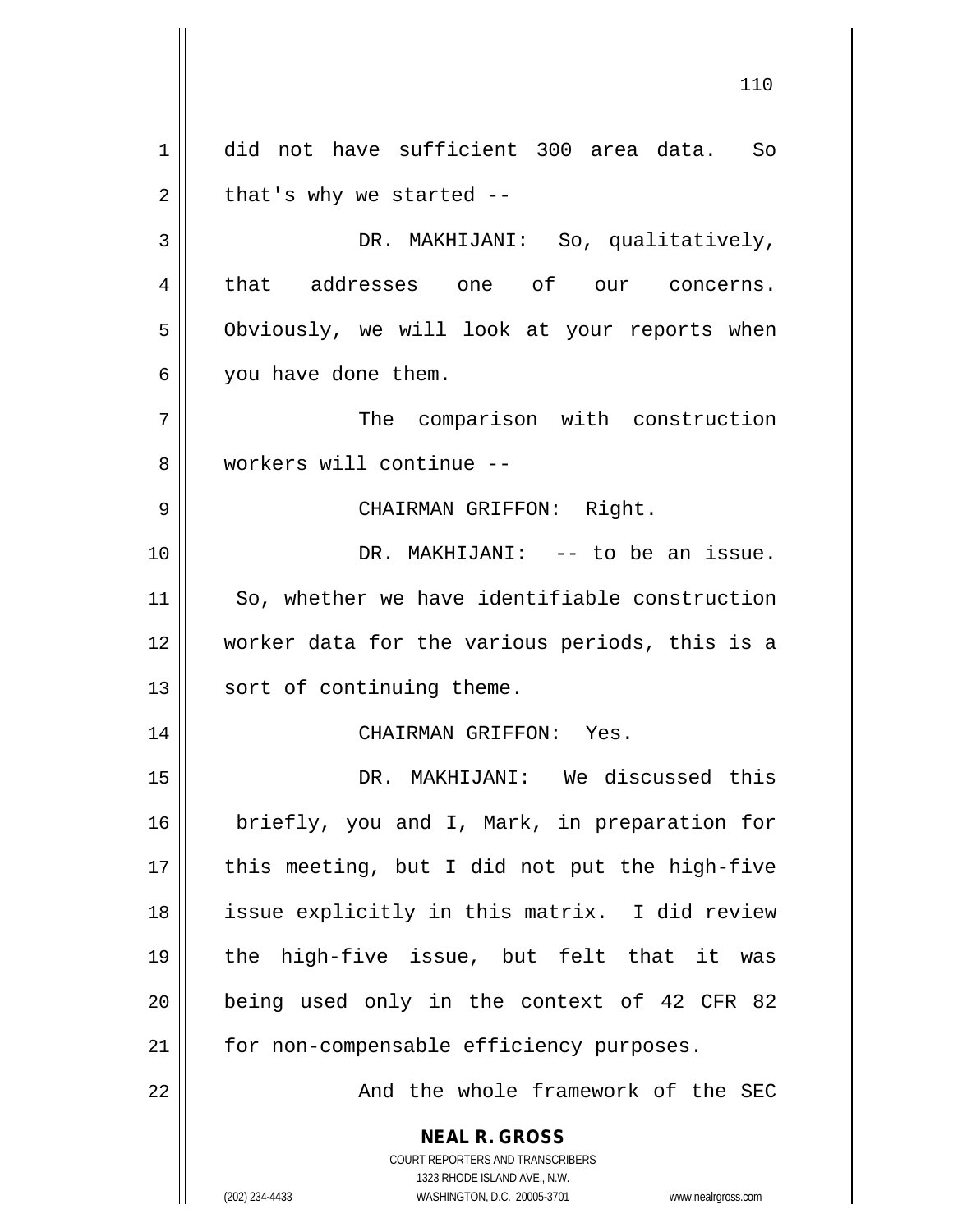1 || is very different. So you can't use that to 2 || show bounding dose within the 83 framework 3 | because it's an efficiency.

4 || The other thing is, and you have 5 || not addressed this, to my memory, in our TBD  $6 \parallel$  review, we extensively looked at the high-five 7 question in various parts of the TBD review. 8 We illustrated that in some cases at least  $9 \parallel$  that we could readily identify some, if I 10 remember correctly, cesium-137 intakes that 11 are documented that are higher than the high-12 five, the lower of the high-five, or not in 13 || the high-five. And the high-five are,  $14$  | therefore, not high-five.

15 CHAIRMAN GRIFFON: Yes, I think I  $16$  remember that for uranium, actually, yes.

17 DR. MAKHIJANI: These are --

18 DR. TAULBEE: These are high 19 intakes that have been documented at the site. 20 || These are not necessarily the highest. We 21 || intended to try to get the highest, but we  $22$  | recognize that we didn't, but these are still

**NEAL R. GROSS**

COURT REPORTERS AND TRANSCRIBERS 1323 RHODE ISLAND AVE., N.W. (202) 234-4433 WASHINGTON, D.C. 20005-3701 www.nealrgross.com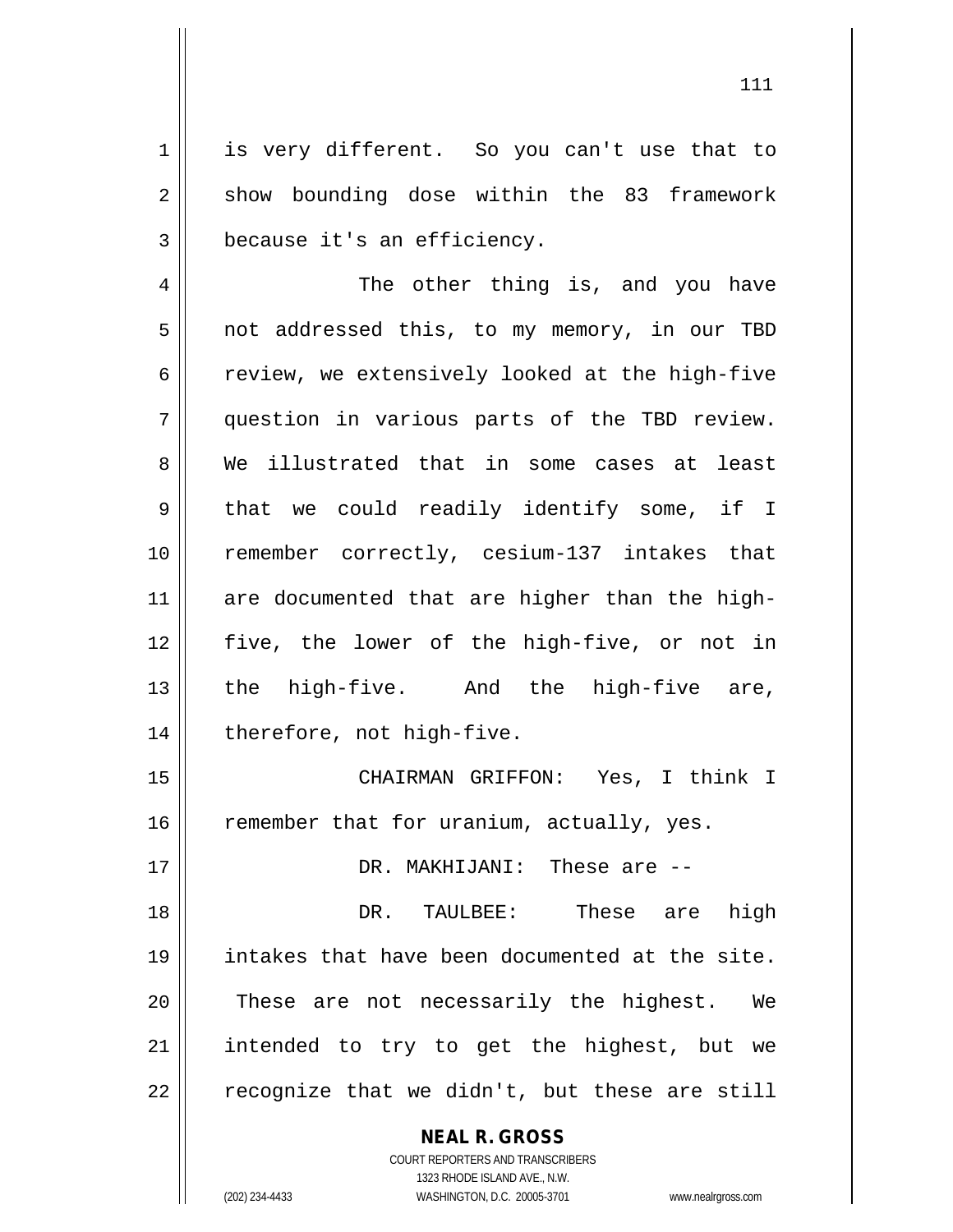1 high intakes, documented intakes of exposure 2 l to workers.

3 So, when we apply this to somebody 4 who doesn't have any positive bioassay, we  $5$  | feel this is bounding.

6 DR. MAKHIJANI: Yes, but one of  $7 \parallel$  the comments in the TBD was that, in the  $8 \parallel$  context of 42 CFR 82, which was what was the 9 Subject being reviewed at the time, there was 10 no SEC petition, that you hadn't shown that it 11 | was the max.

 Under the efficiency process, you say that is the maximum feasible dose and you 14 || are applying the high-five. I don't remember  $\parallel$  the language of OTIB-1, but you present it as | the highest intake.

 But we have documented intakes || that are not in your high-five, and we also said that they are not the maximum. You haven't demonstrated them as maximum doses.

21 So there are two levels of 22 || problems. Now I do not know how those

> **NEAL R. GROSS** COURT REPORTERS AND TRANSCRIBERS 1323 RHODE ISLAND AVE., N.W.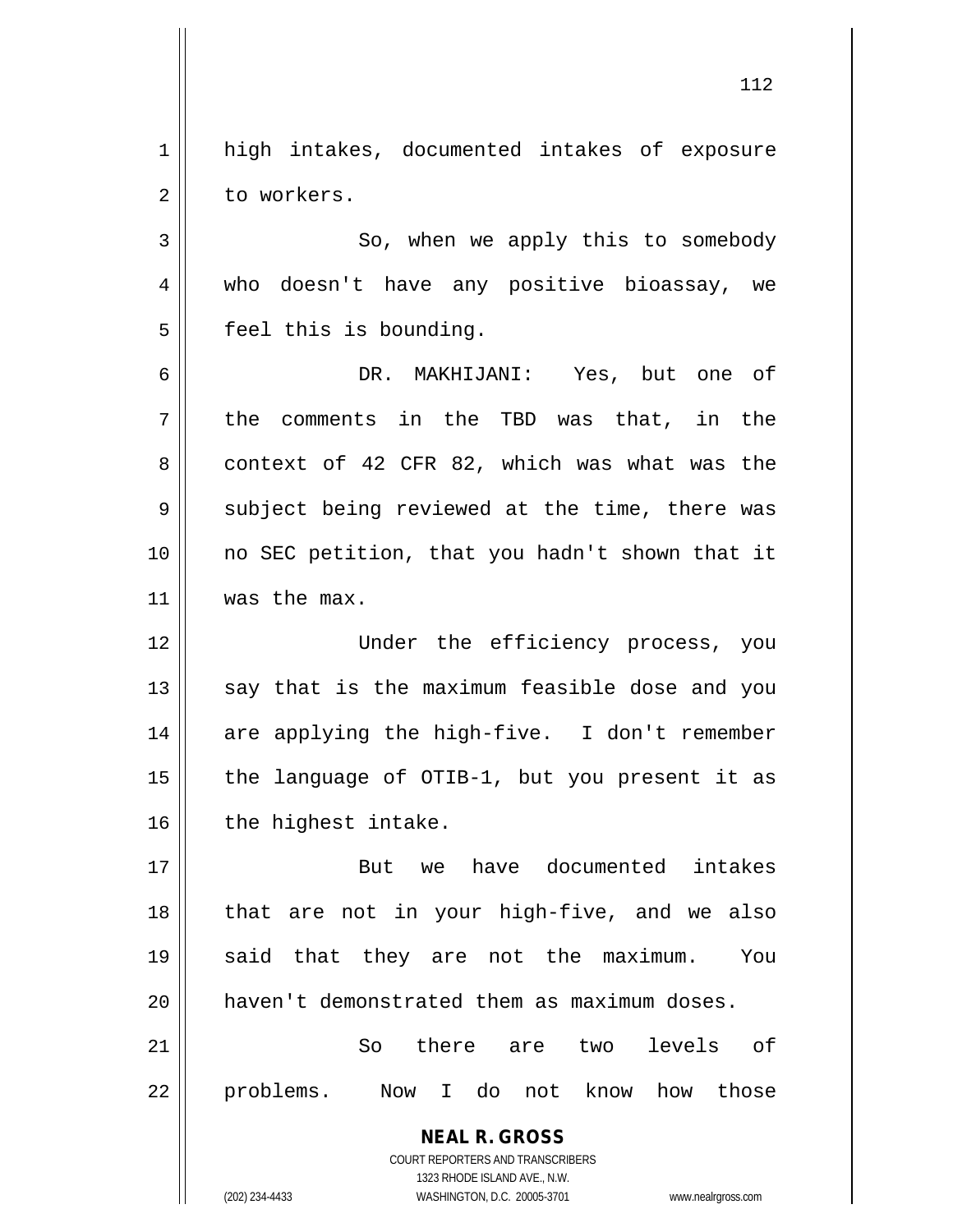**NEAL R. GROSS** COURT REPORTERS AND TRANSCRIBERS 1323 RHODE ISLAND AVE., N.W. 1 | problems are to be translated into the SEC 2 | context because it is an efficiency procedure. 3 DR. NETON: I don't think that it  $4 \parallel$  is relevant for the SEC necessarily. 5 DR. MAKHIJANI: Well, from what I  $6 \parallel$  understood Tim to say --7 CHAIRMAN GRIFFON: No, he just  $8 \parallel$  said that that was one of the methods that  $9 \parallel$  they were using --10 DR. MAKHIJANI: For dose 11 | reconstruction. 12 CHAIRMAN GRIFFON: I wanted to go 13 back to that, yes. It is probably more 14 relevant in dose reconstruction. I am 15 interested in the way Tim phrased that from a 16 dose reconstruction standpoint though, but 17 that can come back to the Subcommittee when we 18 review Savannah River cases. We have several 19 | of them. 20 DR. TAULBEE: Yes, but my reason 21 for bringing it up was to indicate that the  $22$  | need for a coworker model --

(202) 234-4433 WASHINGTON, D.C. 20005-3701 www.nealrgross.com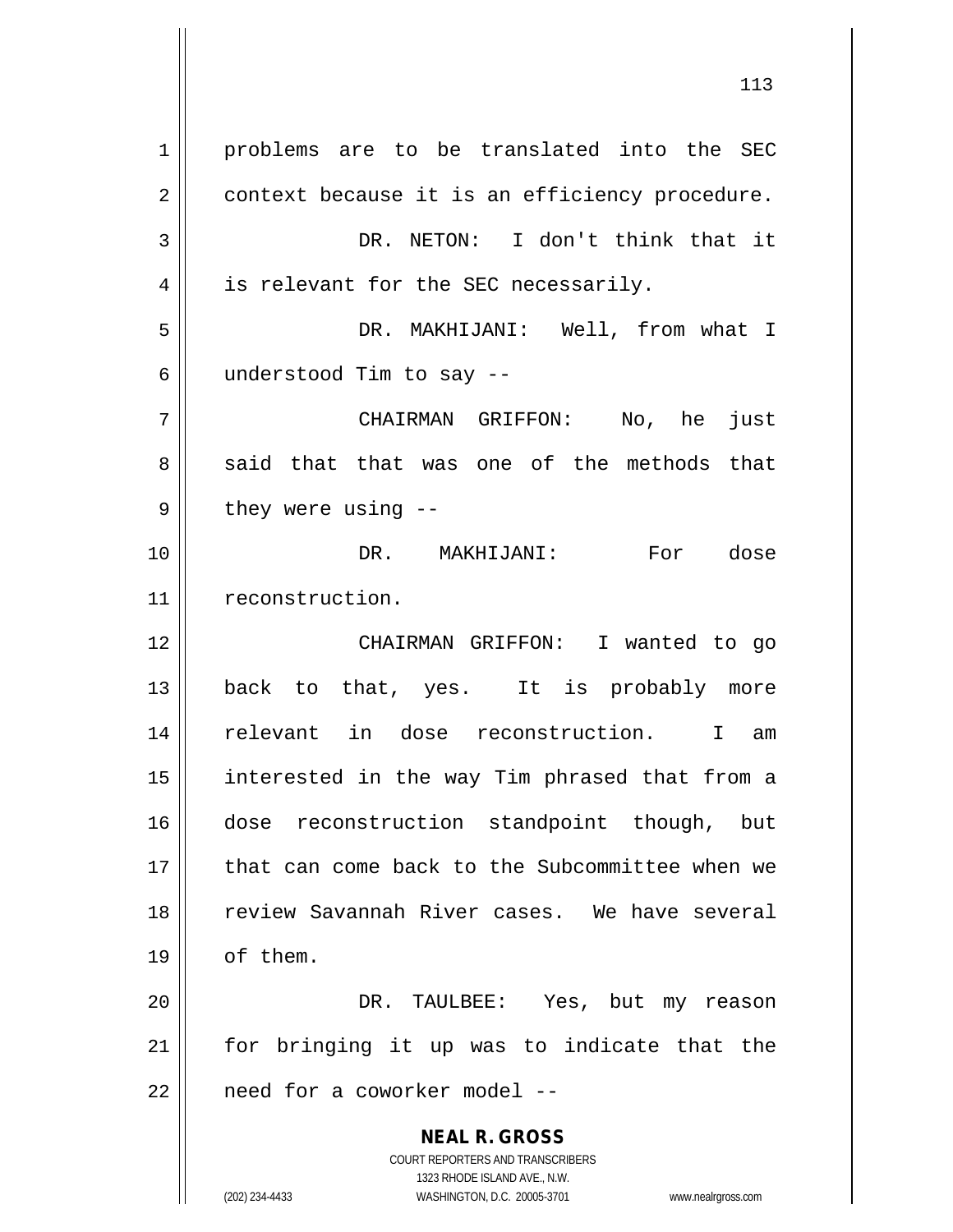**NEAL R. GROSS** COURT REPORTERS AND TRANSCRIBERS 1323 RHODE ISLAND AVE., N.W. (202) 234-4433 WASHINGTON, D.C. 20005-3701 www.nealrgross.com 114 1 || CHAIRMAN GRIFFON: Is minimal, 2 | right. Right. 3 DR. TAULBEE: -- at Savannah River 4 || is minimal, and that's why it's got a lower 5 | priority. 6 CHAIRMAN GRIFFON: Yes. 7 DR. NETON: Let me just interject  $8 \parallel$  here. I mean, that is a true statement, but I 9 guess in some ways that is really not relevant  $10$  || to sort of what we are trying to do here. 11 || CHAIRMAN GRIFFON: Yes. 12 DR. NETON: Because the issue is 13 || that we need to demonstrate that we can do all 14 cases. 15 CHAIRMAN GRIFFON: For all 16 workers. 17 || DR. NETON: If there's one or two, 18 || then we need to reconstruct that. 19 CHAIRMAN GRIFFON: Yes, right.  $20$  | Right. 21 DR. NETON: So I understand what  $22$  Tim is saying. There is very little need for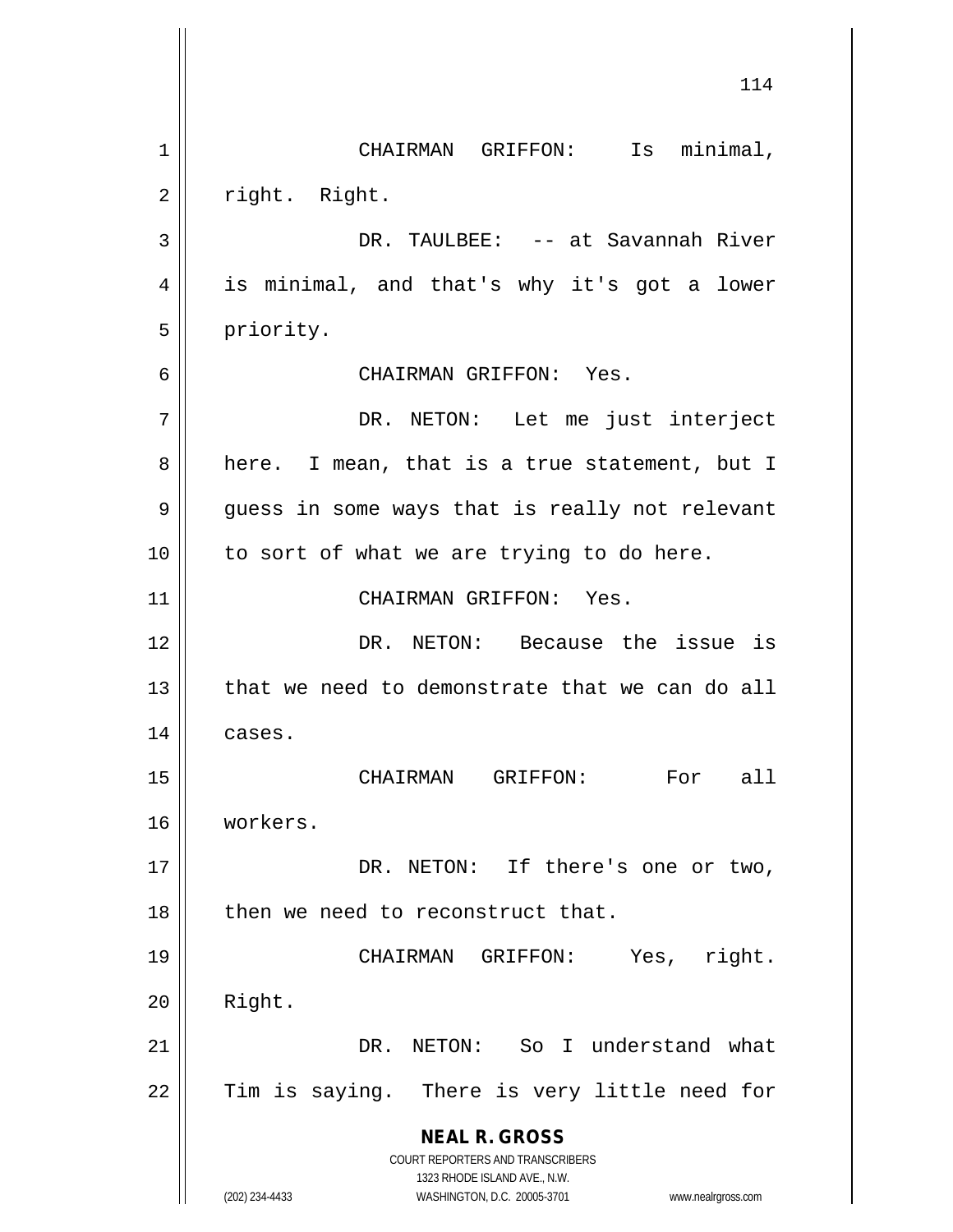**NEAL R. GROSS** COURT REPORTERS AND TRANSCRIBERS 1323 RHODE ISLAND AVE., N.W. (202) 234-4433 WASHINGTON, D.C. 20005-3701 www.nealrgross.com  $1 \parallel$  a coworker model, but that doesn't obviate the 2 || issue that we need to go out and develop  $3$  something for all cases. 4 CHAIRMAN GRIFFON: Can I just, can  $5 \parallel$  I just ask --6 DR. TAULBEE: That is why the 7 Schedule was so late. That was my point of 8 || bringing it up. 9 || DR. NETON: Right. 10 DR. TAULBEE: In order to get 11 | claims out, it is not a huge priority. 12 CHAIRMAN GRIFFON: When you 13 || started your discussion of this item, Tim, you 14 mentioned high-five for the non-compensable 15 cases, and then another method for other 16 cases. Then you had like one or two that 17 remained that would have needed a coworker 18 model. 19 What is the other means for  $20$  | reconstructing for these exotics or  $-$ -21 DR. TAULBEE: They are effectively  $22$  | needing a coworker model.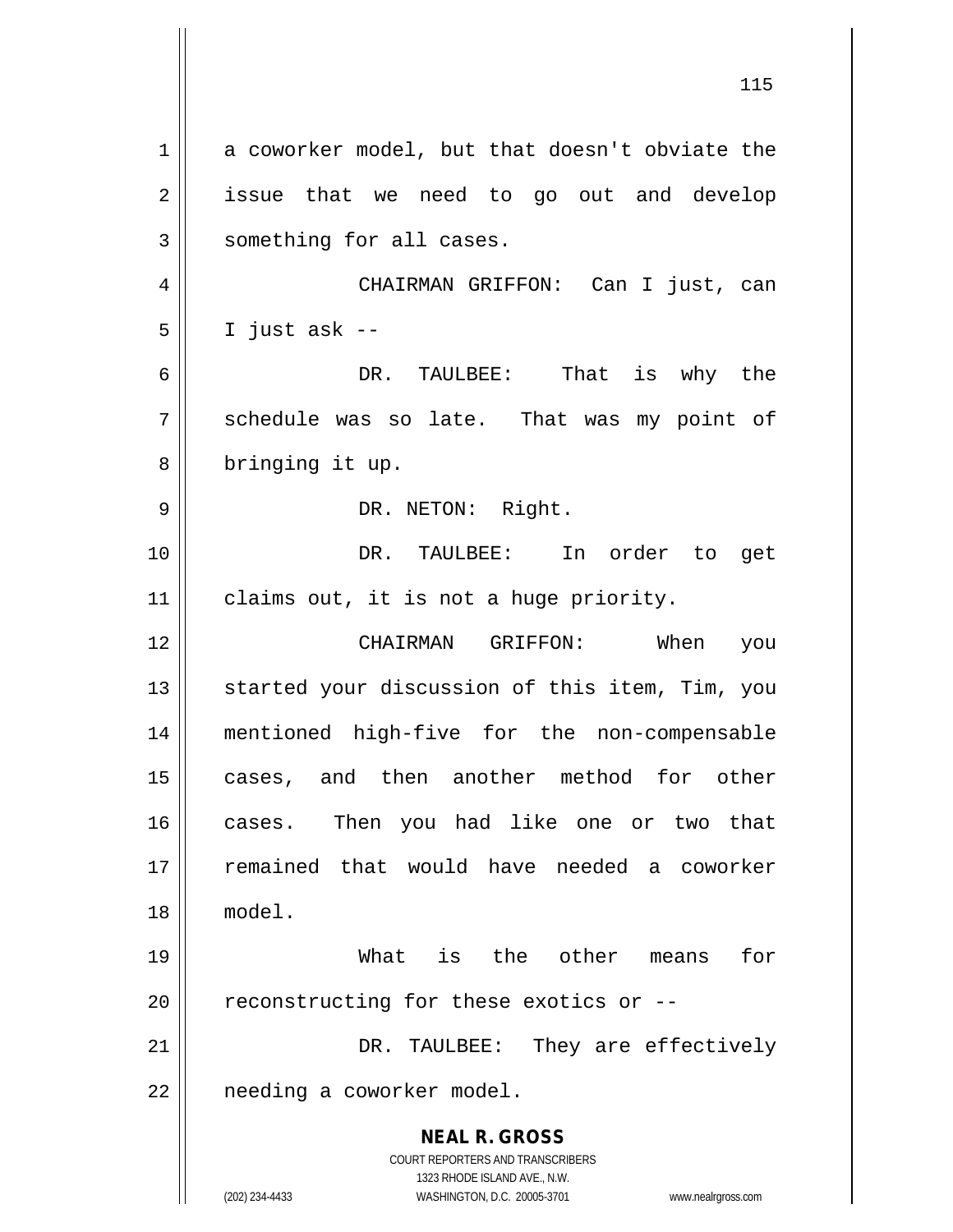**NEAL R. GROSS** COURT REPORTERS AND TRANSCRIBERS 1323 RHODE ISLAND AVE., N.W. (202) 234-4433 WASHINGTON, D.C. 20005-3701 www.nealrgross.com 1 CHAIRMAN GRIFFON: Oh, okay. So 2 || what do you do if something is not clearly on 3 || the non-compensable? You know, if you use the 4 || high-five and it goes over, then what do you 5 || do? It sits there? It's waiting for a 6 coworker model? 7 DR. TAULBEE: It's effectively 8 || waiting, yes. 9 CHAIRMAN GRIFFON: Okay, okay. 10 DR. TAULBEE: Yes. 11 CHAIRMAN GRIFFON: And there's  $12$  | only one of those in the whole --13 DR. TAULBEE: I believe so right 14 | now, yes. 15 CHAIRMAN GRIFFON: So every other  $16$  | case has used high-five? 17 || DR. TAULBEE: High-five or they 18 are already compensable due to respiratory-19 type -- 20 || CHAIRMAN GRIFFON: Got you. 21 DR. TAULBEE: -- tract cancers. 22 || Or there's clear indication in the records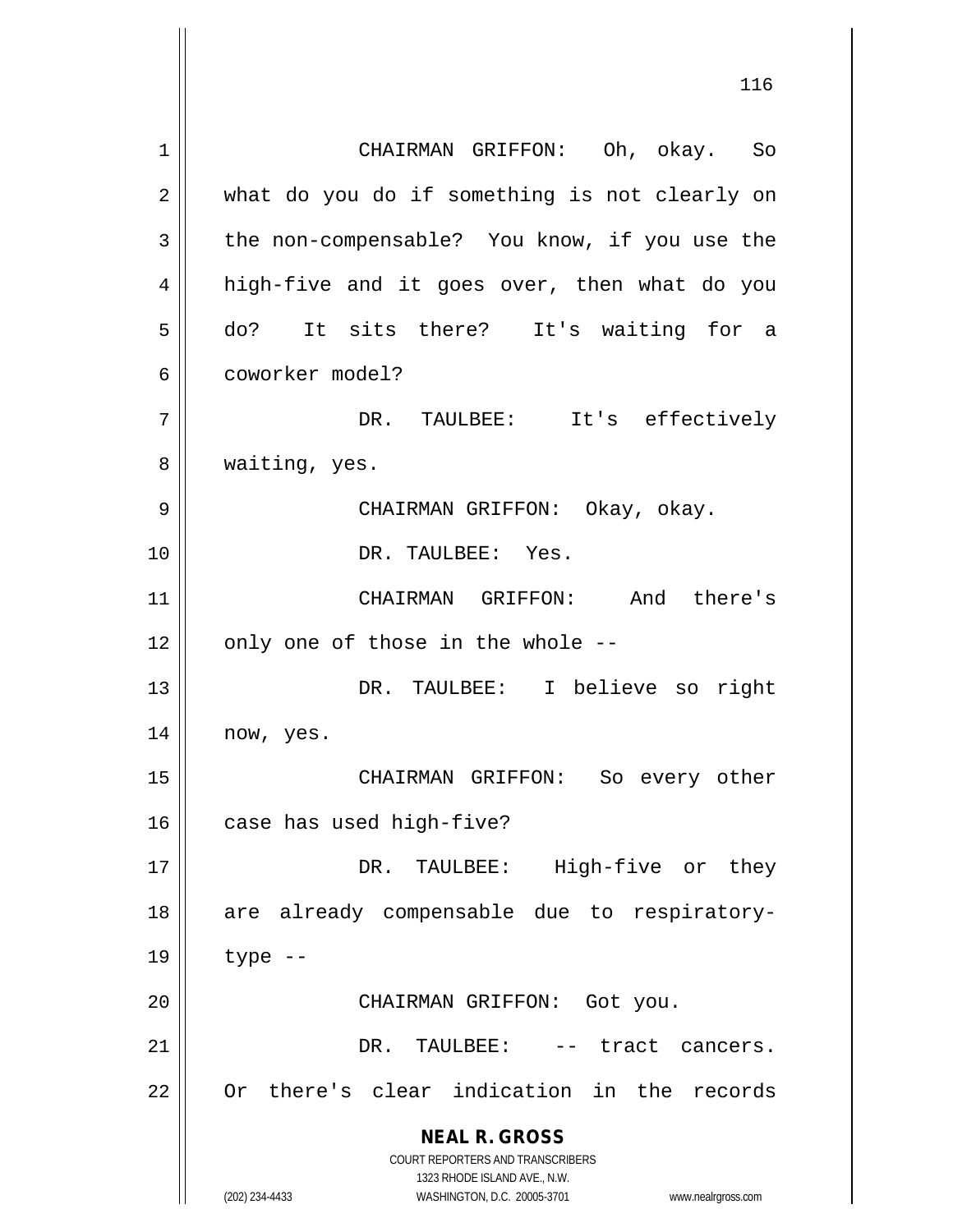1 | that they only were exposed to environmental 2 monitoring levels, and all their work was in  $3 \parallel$  outside areas. They were cutting grass, that  $4 \parallel$  type of area. And we have clear indication of  $5 \parallel$  that in the records, through their interview,  $6$  || through their dosimetry --7 CHAIRMAN GRIFFON: And then they

9 DR. TAULBEE: They get an 10 || environmental model.

8 || qet an environmental model?

11 CHAIRMAN GRIFFON: I'm sorry. 12 Okay. All right. Okay. I just wanted to  $13$  | clarify that.

 DR. TAULBEE: So that is what the || 20 percent of the people that we don't have internal monitoring on, which is a relatively 17 || small population.

 CHAIRMAN GRIFFON: Now what about the californium issue? I guess you are going || to check with Joyce a little bit more on this  $\parallel$  and Jim --

22 DR. MAKHIJANI: I did not get an

**NEAL R. GROSS** COURT REPORTERS AND TRANSCRIBERS

1323 RHODE ISLAND AVE., N.W.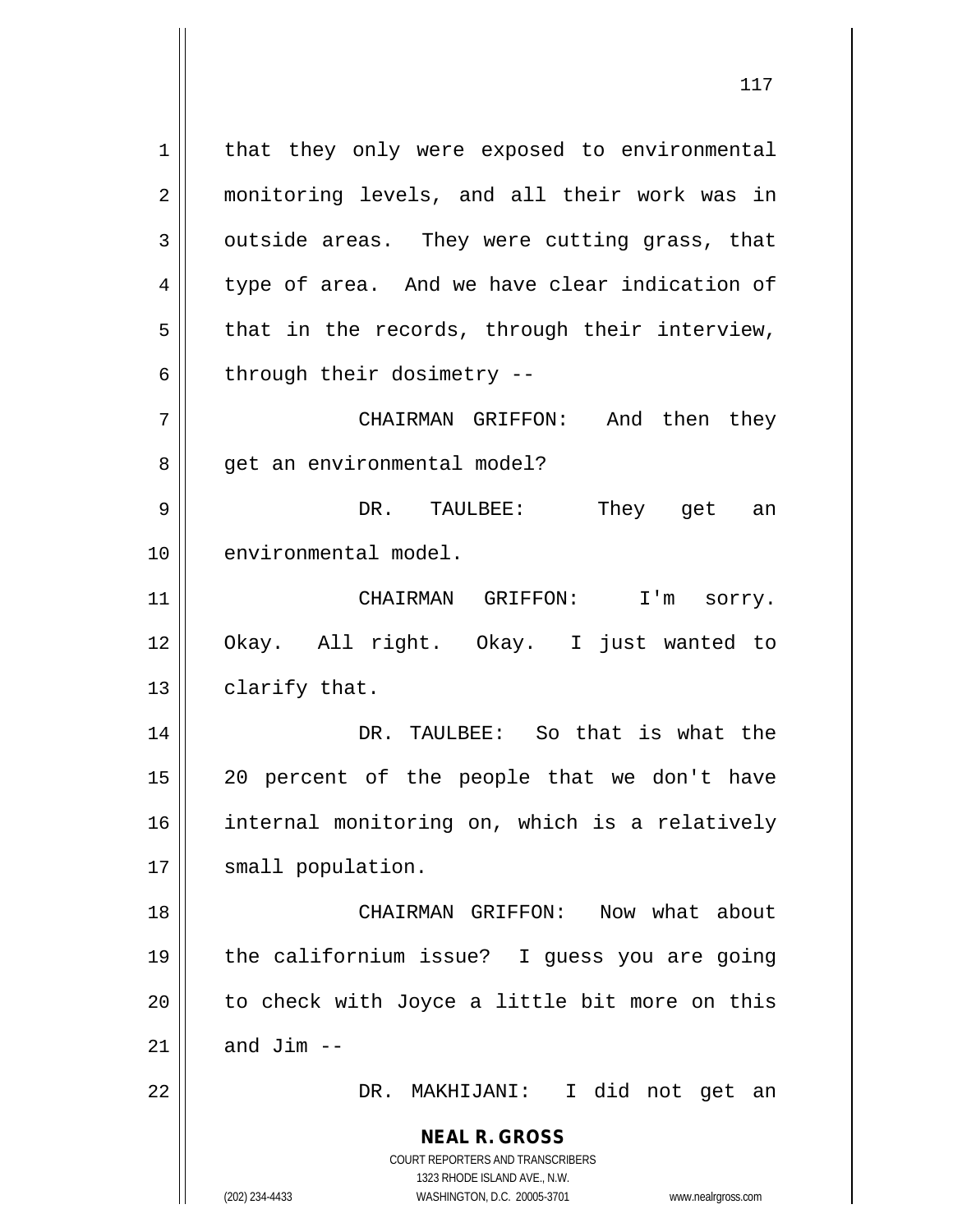**NEAL R. GROSS** COURT REPORTERS AND TRANSCRIBERS 1323 RHODE ISLAND AVE., N.W. (202) 234-4433 WASHINGTON, D.C. 20005-3701 www.nealrgross.com 1 answer from Joyce. I guess it would be 2 | interesting to have NIOSH's view on this. 3 CHAIRMAN GRIFFON: Yes. 4 DR. MAKHIJANI: I'm just putting  $5 \parallel$  it on the table. We're looking at it, but  $6 \parallel$  having a hard time. 7 I know I sent two or three 8 Teminders to Joyce. She sent reminders out.  $9 \parallel$  People seem to be puzzled by it. 10 DR. NETON: I certainly haven't 11 delved into californium-252 dosimetry very 12 much, but I did a quick check and there is an 13 || ICRP model for californium-252, which would 14 imply, since those are effective-dose 15 equivalent values that are calculated for the 16 derived air concentrations, that the dose to 17 all the relevant organs must have been 18 considered in some way. We would have to go  $19 \parallel$  back and verify --20 CHAIRMAN GRIFFON: I believe  $21$  | that's the question, though. 22 || DR. NETON: Yes.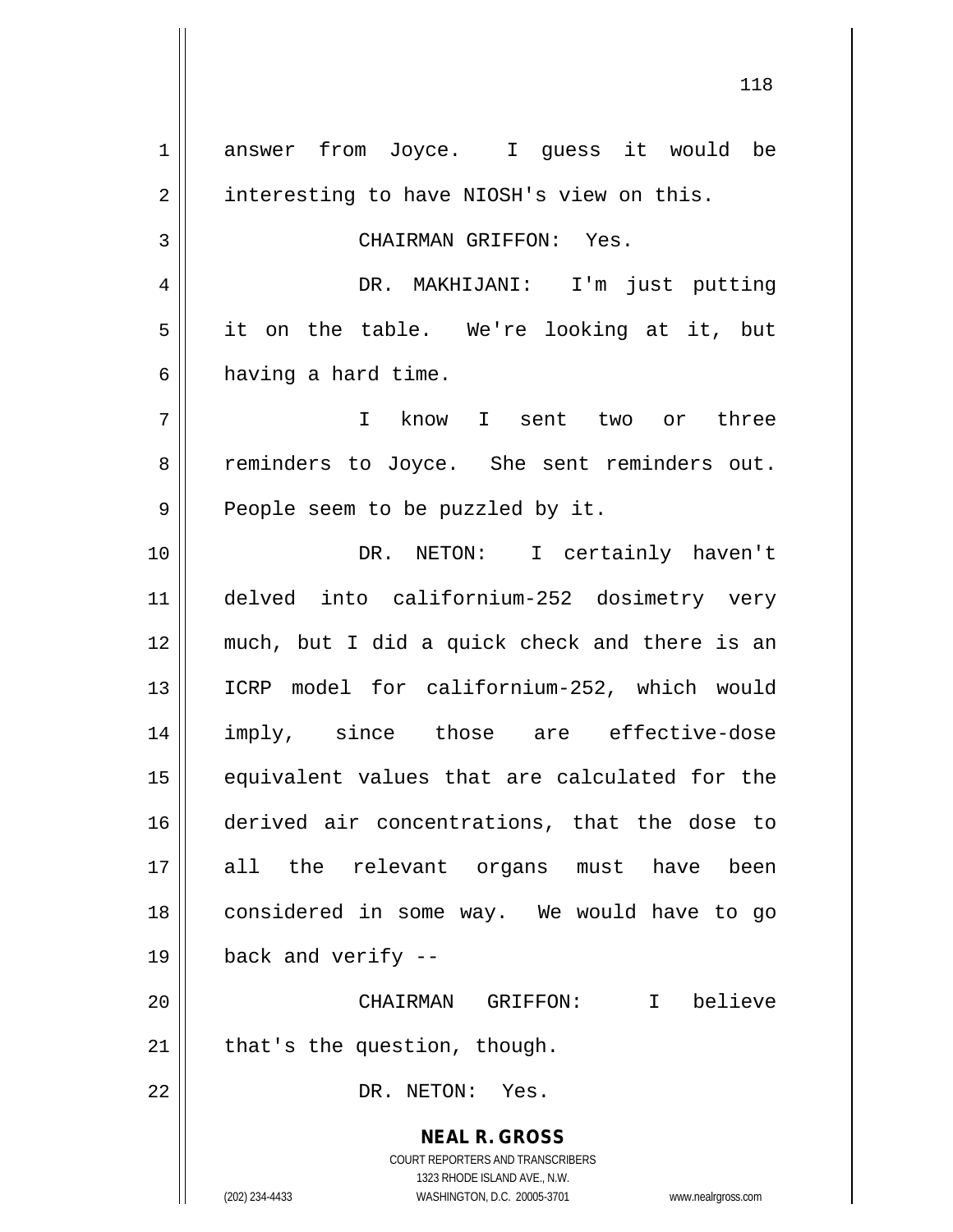1 CHAIRMAN GRIFFON: Make sure they 2 || considered it when doing the fission  $3 \parallel$  component --

4 DR. NETON: I would imagine, I 5 | mean they're pretty good about correcting for  $6 \parallel$  all those different emissions. So we can go  $7 \parallel$  back and verify that that has been done, but 8 || if there's an ICRP model and there are 9 committed effective dose equivalents, I 10 suspect that we could use those data to 11 | reconstruct internal exposures.

12 | CHAIRMAN GRIFFON: That model, 13 right. Yes, I agree. That's just the  $14$  | outstanding question to be asked.

15 || DR. NETON: And there is an ICRP 16 || on all these sort of exotics, the top end of  $17$  | the periodic table isotopes.

18 DR. MAKHIJANI: Yes, so I'm happy 19 if you look at the ICRP model --

20 || CHAIRMAN GRIFFON: Right.

21 || DR. MAKHIJANI: -- and say that it 22 || includes various neutron doses from internal

> **NEAL R. GROSS** COURT REPORTERS AND TRANSCRIBERS

> > 1323 RHODE ISLAND AVE., N.W.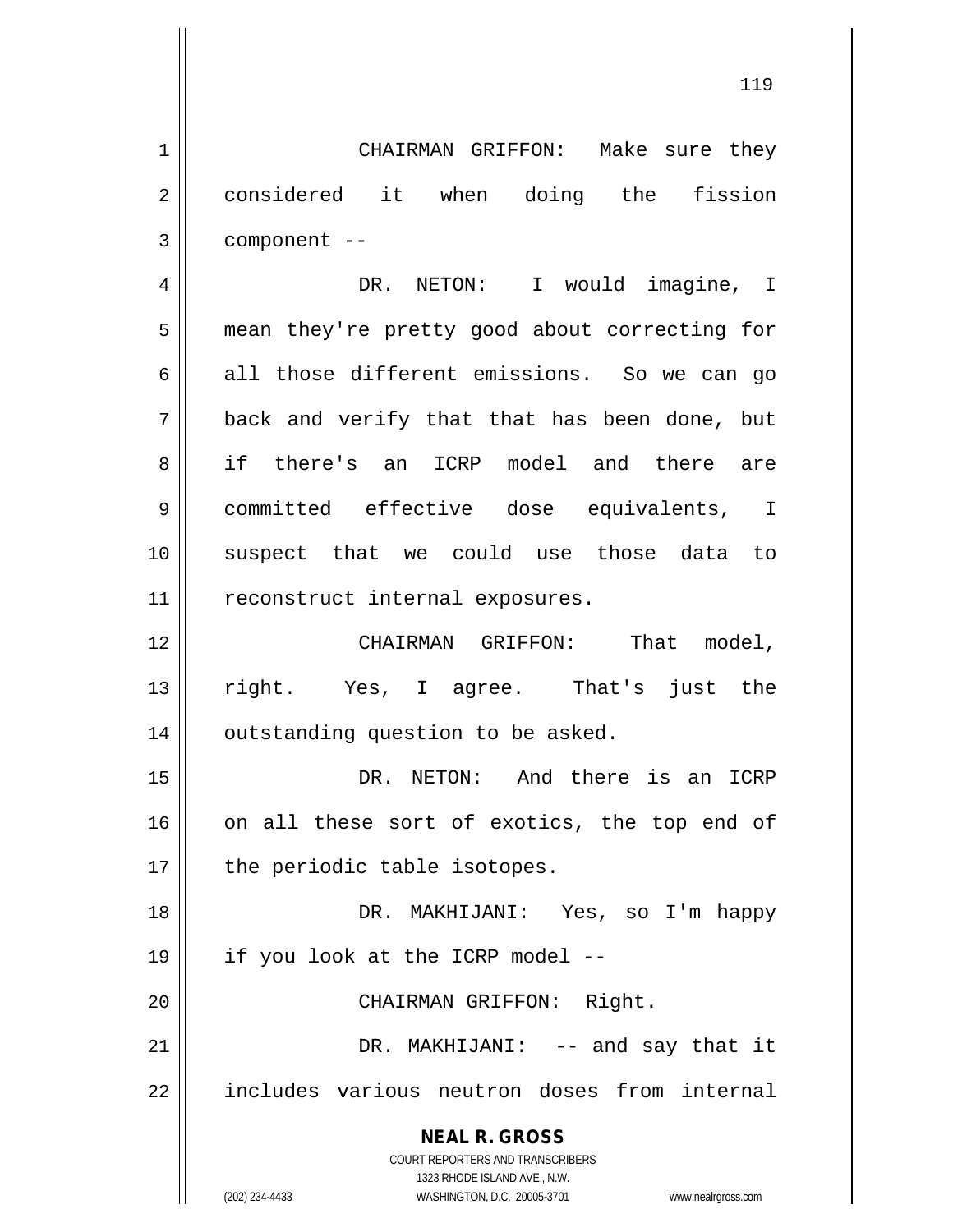**NEAL R. GROSS** COURT REPORTERS AND TRANSCRIBERS 1323 RHODE ISLAND AVE., N.W. (202) 234-4433 WASHINGTON, D.C. 20005-3701 www.nealrgross.com 120 1 || spontaneous fission. 2 DR. NETON: Right. Yes, we can  $3 \parallel$  verify that. That's the issue. 4 MR. KATZ: Okay. So that's an 5 | OCAS action item. 6 CHAIRMAN GRIFFON: Okay. 7 DR. MAKHIJANI: I guess, 8 || generally, it's spontaneous fission. 9 || DR. NETON: Yes. 10 DR. MAKHIJANI: It is more 11 | complicated, then, because you have a 200 MeV. 12 DR. NETON: What I have seen in my 13 brief look, that it is primarily a lung-14 || seeker, like a lot of the elements of the 15 | bones. It can be fairly substantial. 16 CHAIRMAN GRIFFON: Yes. 17 || DR. NETON: I'm curious, I don't 18 know. What is the source of the californium 19 || exposures at Savannah River? 20 DR. TAULBEE: They made it. They 21 made the californium. 22 DR. NETON: For the neutron --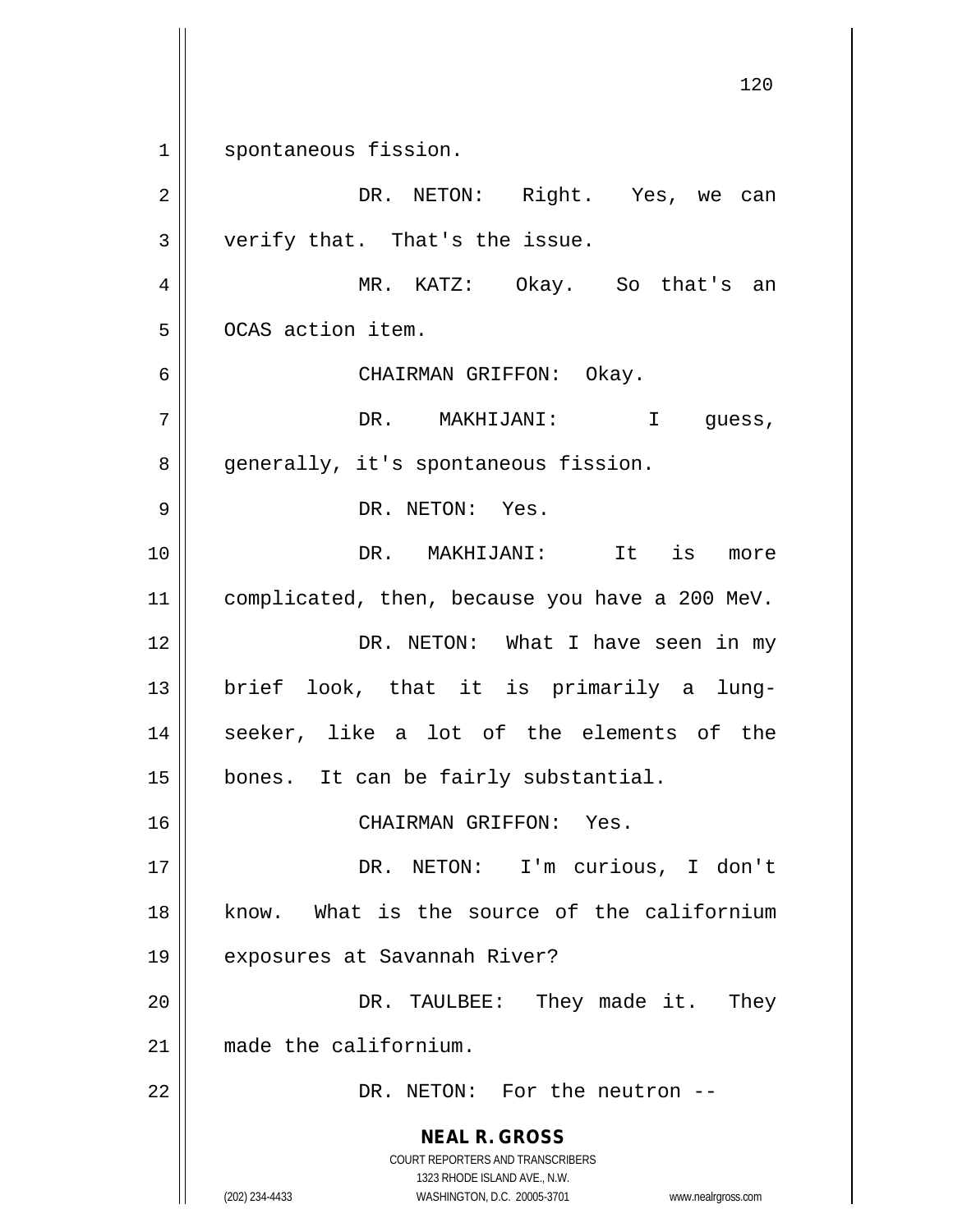**NEAL R. GROSS** COURT REPORTERS AND TRANSCRIBERS 1323 RHODE ISLAND AVE., N.W. (202) 234-4433 WASHINGTON, D.C. 20005-3701 www.nealrgross.com 121 1 || DR. TAULBEE: Yes. 2 | DR. NETON: Essentially,  $3 \parallel$  neutron  $-$ 4 DR. TAULBEE: Yes, they made the 5 || neutron sources in the high-level caves, in 6  $\parallel$  the 773 area. 7 CHAIRMAN GRIFFON: Okay. I'm not  $8 \parallel$  sure we have to go through all these, at least  $9$  | in this much --10 || DR. MAKHIJANI: No, no. 11 CHAIRMAN GRIFFON: I think it 12 || covers a lot of these, Arjun. 13 DR. MAKHIJANI: No. 14 CHAIRMAN GRIFFON: But we will  $15$  continue on to Number 5, but if it is the same  $16$  as Number 4, you can just  $-$ 17 DR. MAKHIJANI: Well, I think it 18 || is the same. I agree with Tim. 19 CHAIRMAN GRIFFON: Yes. 20 DR. MAKHIJANI: And hearing Tim's 21 || timeline, and the fact that at least one of  $22$  || our significant concerns is parsing by area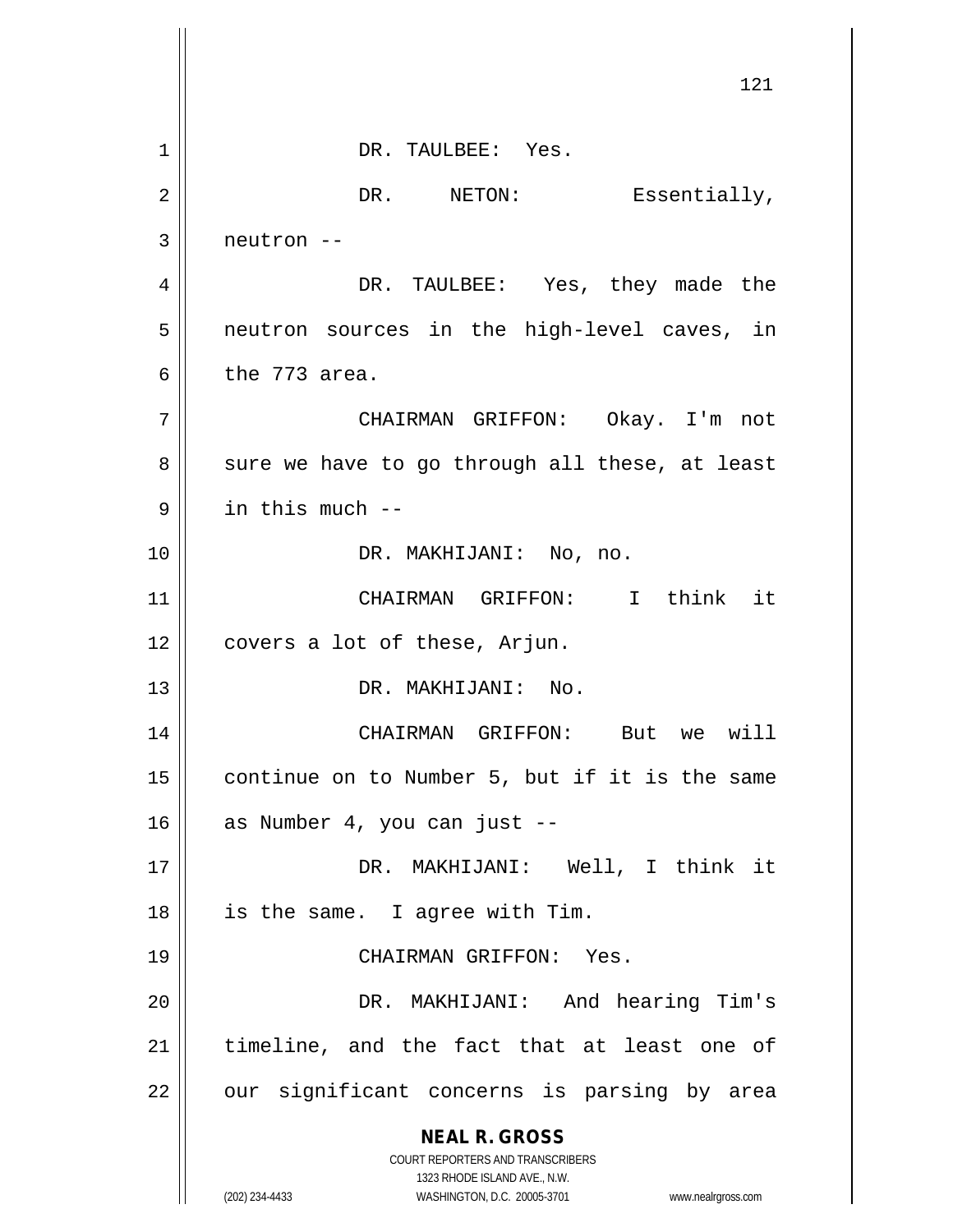**NEAL R. GROSS** COURT REPORTERS AND TRANSCRIBERS 1323 RHODE ISLAND AVE., N.W. (202) 234-4433 WASHINGTON, D.C. 20005-3701 www.nealrgross.com 1 already being recognized as you have gone  $2 \parallel$  through the data, I think it is best in terms  $3 \parallel$  of these issues just to wait for the NIOSH --4 CHAIRMAN GRIFFON: Yes, yes, sure. 5 I just wanted to make sure I don't miss any 6  $\parallel$  sub-issues as we are going through them. So I 7 || will just quickly go over each one. 8 DR. MAKHIJANI: Let me just 9 || quickly make sure that we're not. 10 CHAIRMAN GRIFFON: Yes. Yes. 11 || The Let me ask, while you are looking 12 at that, Arjun, the log books you mentioned on 13  $\parallel$  all this stuff; are those scanned and in the  $14 \parallel$  0: drive or are those --15 DR. TAULBEE: Yes, those are on in 16 || SRDB. 17 CHAIRMAN GRIFFON: So, if you need 18  $\parallel$  access to those, SC&A or others --19 DR. MAKHIJANI: Yes. 20 || CHAIRMAN GRIFFON: -- that have 21 | insomnia problems --22 | (Laughter.)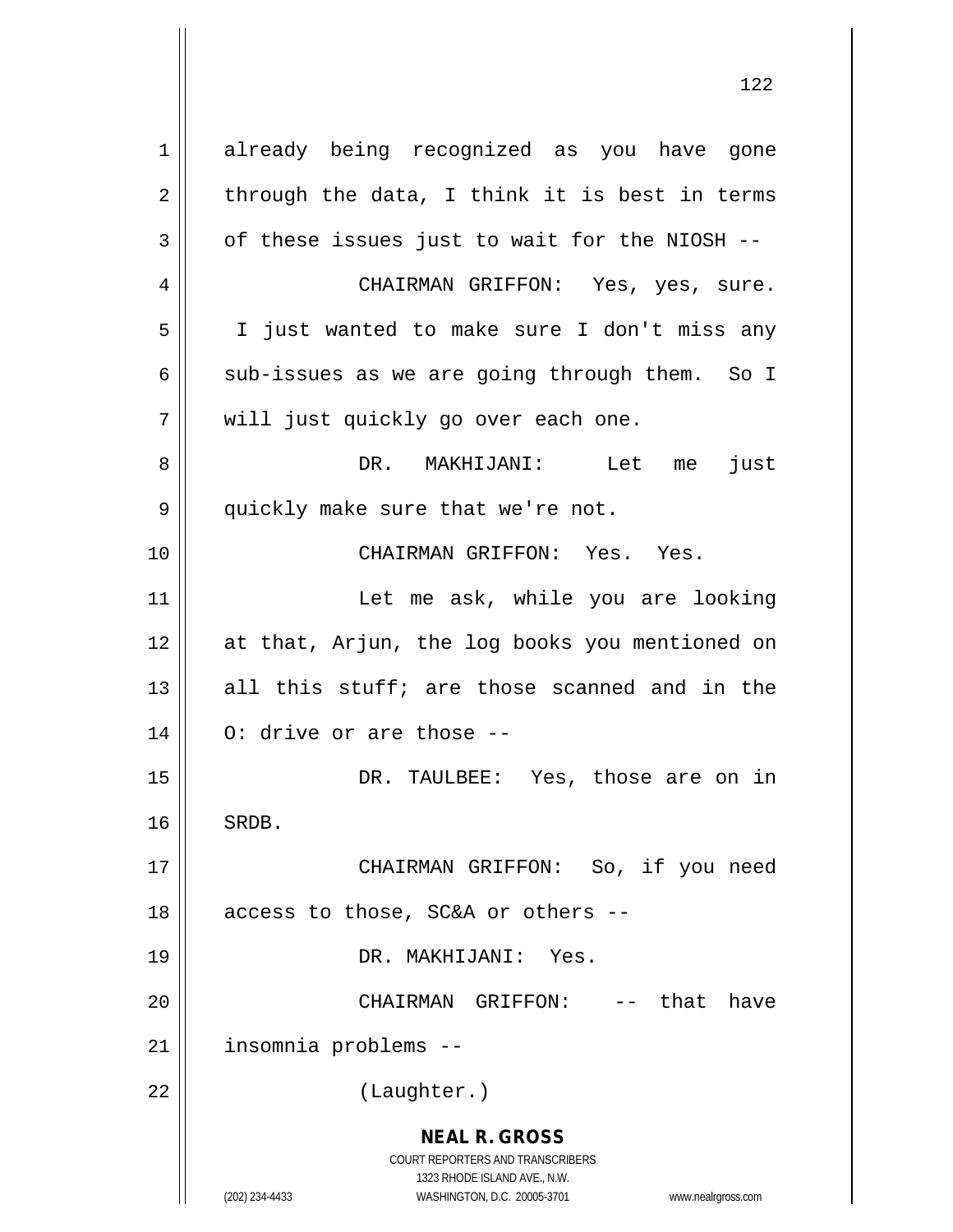1 | There's some good reading on the  $2 \parallel$  0: drive, yes. Okay. Books of numbers, yes.  $3 \parallel$  Okay.

 DR. MAKHIJANI: The one question I 5 || have, reviewing these items, is, are you parsing strontium-90 separately because  $7 \parallel$  strontium-90 data are indicated separately,  $8 \parallel$  and the ER mentions it separately as starting in the late 1950s? So, are you doing it jointly with other fission products or are you doing it separately?

 DR. TAULBEE: We are primarily doing it jointly with the other products. The 14 || process for analysis was a gas proportional- type analysis, a direct mounting of the bioassay. So the strontium-90 would be incorporated in that particular analysis, if 18 || there is exposure for it.

19 There are some bioassay records 20 || that did further separation, but we weren't 21 || going to break that out into a separate 22 || coworker model because the data is quite

> **NEAL R. GROSS** COURT REPORTERS AND TRANSCRIBERS

> > 1323 RHODE ISLAND AVE., N.W.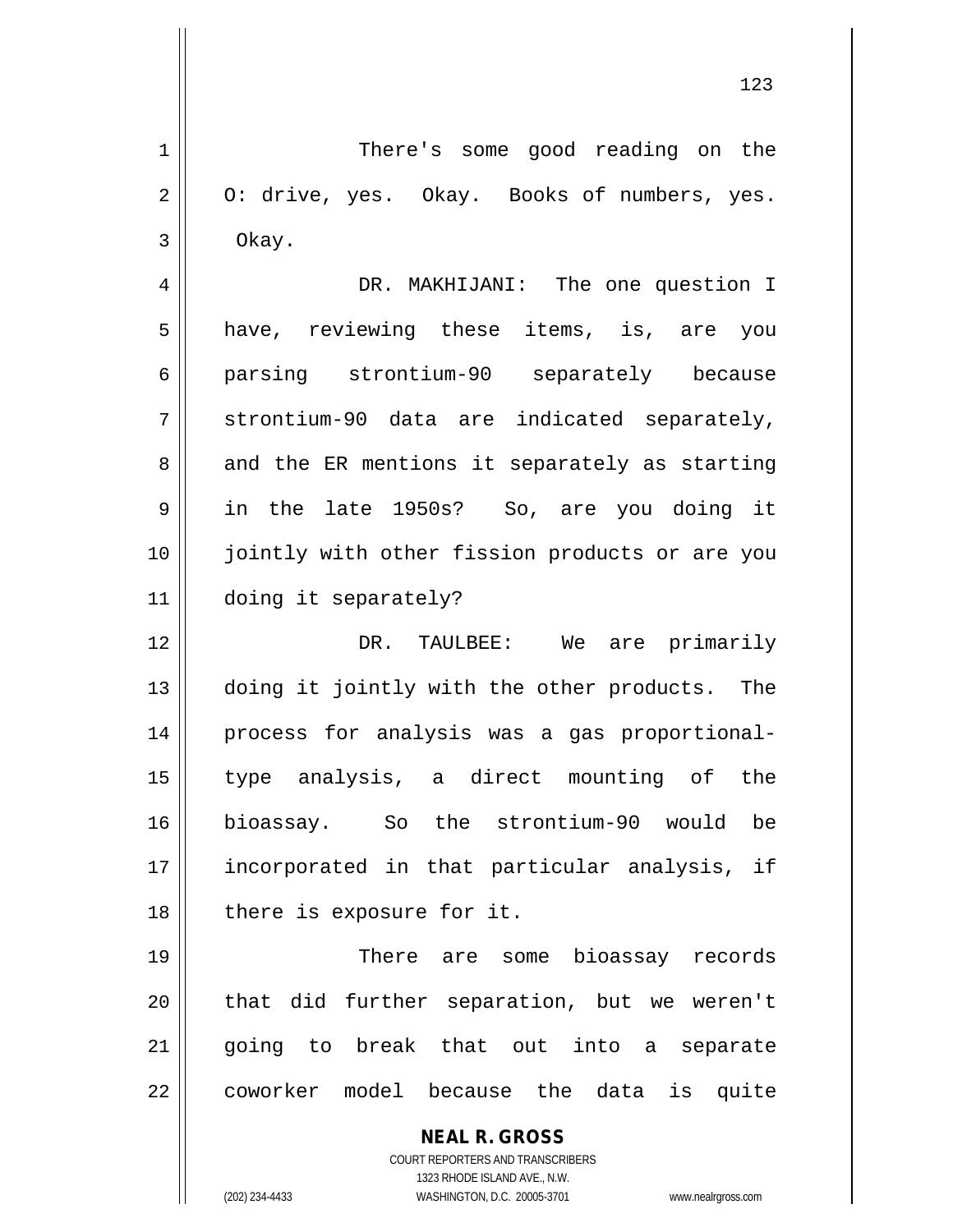| $\overline{2}$ | DR. MAKHIJANI: Yes. And are you                                                                                                                                 |
|----------------|-----------------------------------------------------------------------------------------------------------------------------------------------------------------|
| 3              | going to specify how you are going to deal                                                                                                                      |
| 4              | with a collection of fission products in terms                                                                                                                  |
| 5              | of bounding those in your model?                                                                                                                                |
| 6              | DR. TAULBEE: I believe so, yes.                                                                                                                                 |
| 7              | DR. NETON: Yes, that would be                                                                                                                                   |
| 8              | part of our standard --                                                                                                                                         |
| 9              | CHAIRMAN GRIFFON: Okay. So,                                                                                                                                     |
| 10             | Arjun, that takes us through 6 and 7, I think.                                                                                                                  |
| 11             | DR. MAKHIJANI: Yes, let me                                                                                                                                      |
| 12             | $just --$                                                                                                                                                       |
| 13             | CHAIRMAN GRIFFON: Yes.                                                                                                                                          |
| 14             | DR. MAKHIJANI: I'm just writing                                                                                                                                 |
| 15             | my note.                                                                                                                                                        |
| 16             | MEMBER CLAWSON: I think 8, too,                                                                                                                                 |
| 17             | doesn't it?                                                                                                                                                     |
| 18             | CHAIRMAN GRIFFON: Yes, probably.                                                                                                                                |
| 19             | I am just making sure there are no<br>$sub-$                                                                                                                    |
| 20             | issues.                                                                                                                                                         |
| 21             | DR. TAULBEE: I do want to mention                                                                                                                               |
| 22             | a little bit about the polonium work.<br>This                                                                                                                   |
|                | <b>NEAL R. GROSS</b><br>COURT REPORTERS AND TRANSCRIBERS<br>1323 RHODE ISLAND AVE., N.W.<br>WASHINGTON, D.C. 20005-3701<br>(202) 234-4433<br>www.nealrgross.com |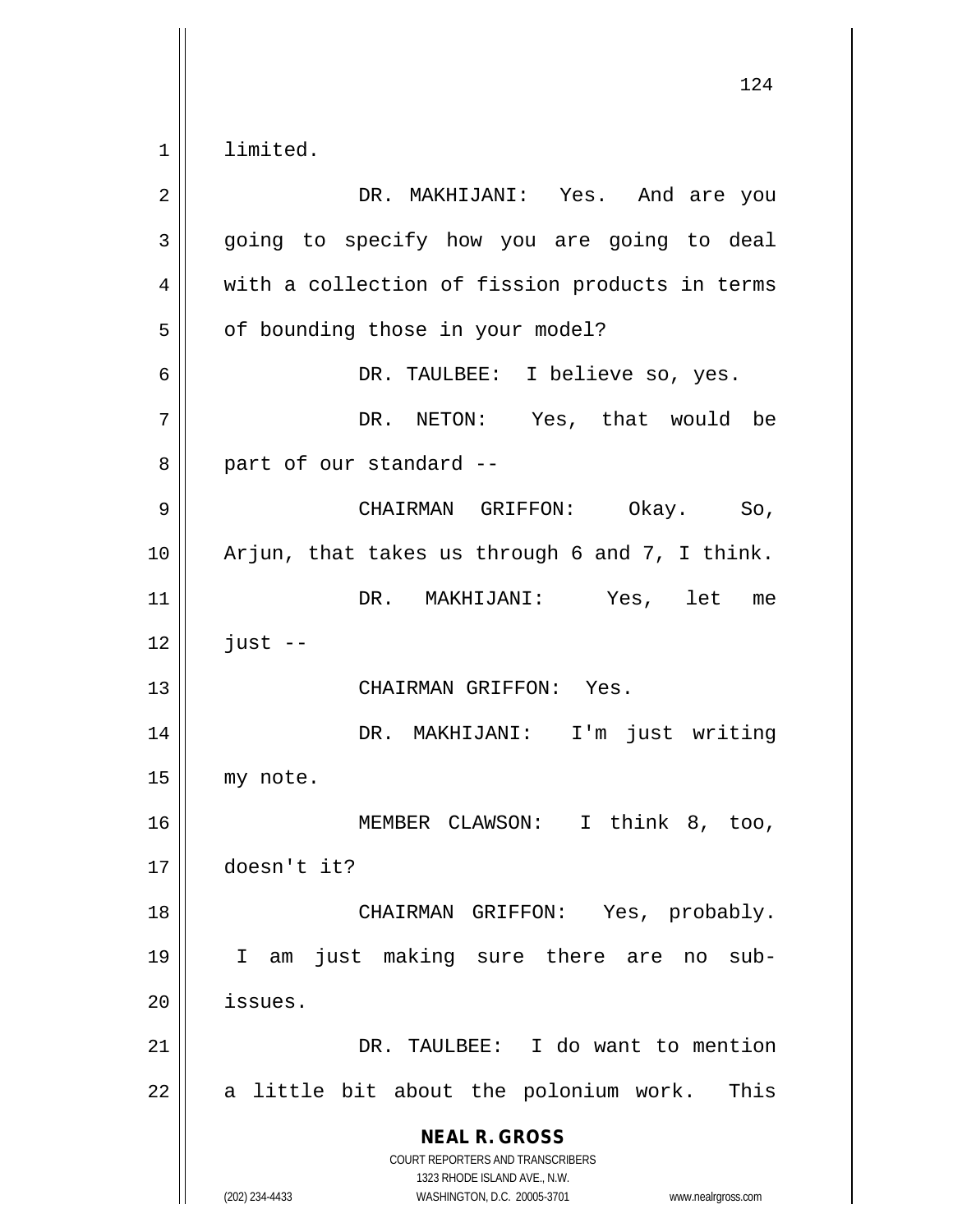| $1\,$          | was very limited at the Savannah River Site,                                  |
|----------------|-------------------------------------------------------------------------------|
| $\overline{2}$ | the potential for exposure to the 773A area.                                  |
| 3              | Now Savannah River radiated a lot --                                          |
| $\overline{4}$ | CHAIRMAN GRIFFON: I<br>am sorry,                                              |
| 5              | 773?                                                                          |
| 6              | DR. TAULBEE: 773A, yes. It's a                                                |
| 7              | matter of overlap.                                                            |
| 8              | CHAIRMAN GRIFFON: Yes. Okay.                                                  |
| 9              | DR. TAULBEE: Now Savannah River                                               |
| 10             | did irradiate a lot of bismuth for the Mound                                  |
| 11             | plant during this time period. But, after it                                  |
| 12             | came out of the reactors, it was shipped                                      |
| 13             | directly up to Mound. So, during those                                        |
| 14             | polonium production years, if you will, the                                   |
| 15             | exposure to Savannah River personnel was                                      |
| 16             | minimal. As it came out of the reactors, it                                   |
| 17             | was highly radioactive. It was still sealed                                   |
| 18             | and shipped up to Mound.                                                      |
| 19             | Now there was some work done, as I                                            |
| 20             | mentioned, in 773A in some laboratories, where                                |
| 21             | they were doing some other work, doing some                                   |
| 22             | minor development of heat source and heat                                     |
|                | <b>NEAL R. GROSS</b>                                                          |
|                | COURT REPORTERS AND TRANSCRIBERS                                              |
|                | 1323 RHODE ISLAND AVE., N.W.<br>(202) 234-4433<br>WASHINGTON, D.C. 20005-3701 |
|                | www.nealrgross.com                                                            |

 $\mathbf{I}$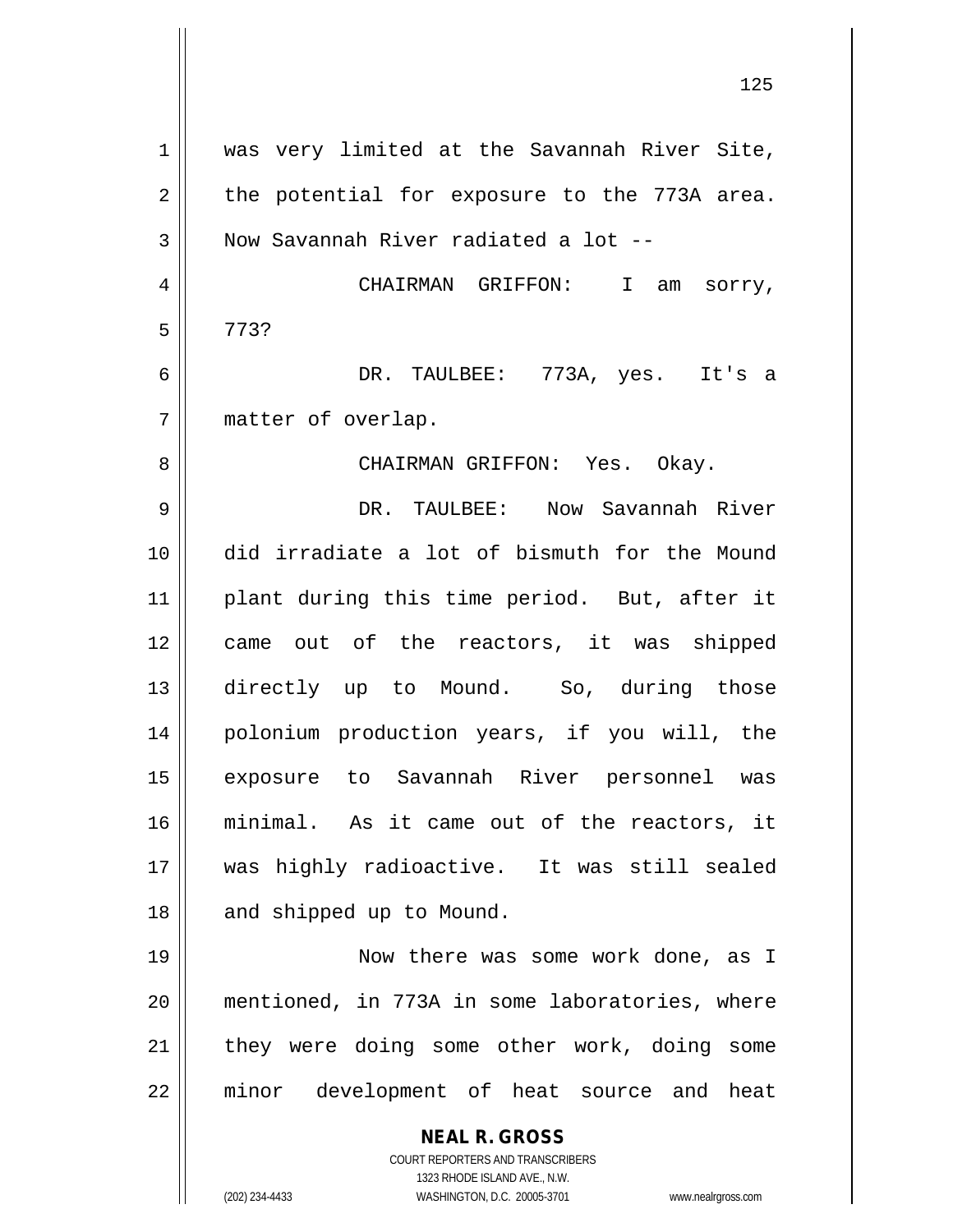**NEAL R. GROSS** COURT REPORTERS AND TRANSCRIBERS 1323 RHODE ISLAND AVE., N.W. (202) 234-4433 WASHINGTON, D.C. 20005-3701 www.nealrgross.com 1 | transfer-type studies. That is where the  $2 \parallel$  bioassay focus is on, within that particular  $3 \parallel$  area. 4 || So a coworker model for this 5 || particular isotope would be very limited in  $6 \parallel$  scope, is what I want to communicate to you  $7$  || all because of that reason. 8 DR. MAKHIJANI: But you are 9 developing one? 10 DR. TAULBEE: Yes. 11 CHAIRMAN GRIFFON: Can you tell 12 me, Arjun, I'm highlighting this for you 13 mainly, in the issue description it says, 14 incidents are not addressed. Is that 15 particular to this one? I didn't see that in  $16$   $\parallel$  other --17 DR. MAKHIJANI: Well, there's a 18 || whole separate item on incidents. 19 CHAIRMAN GRIFFON: Yes. 20 DR. MAKHIJANI: You know, in these 21 || sources that were not processed at Savannah 22 || River Site, as it says in the item down below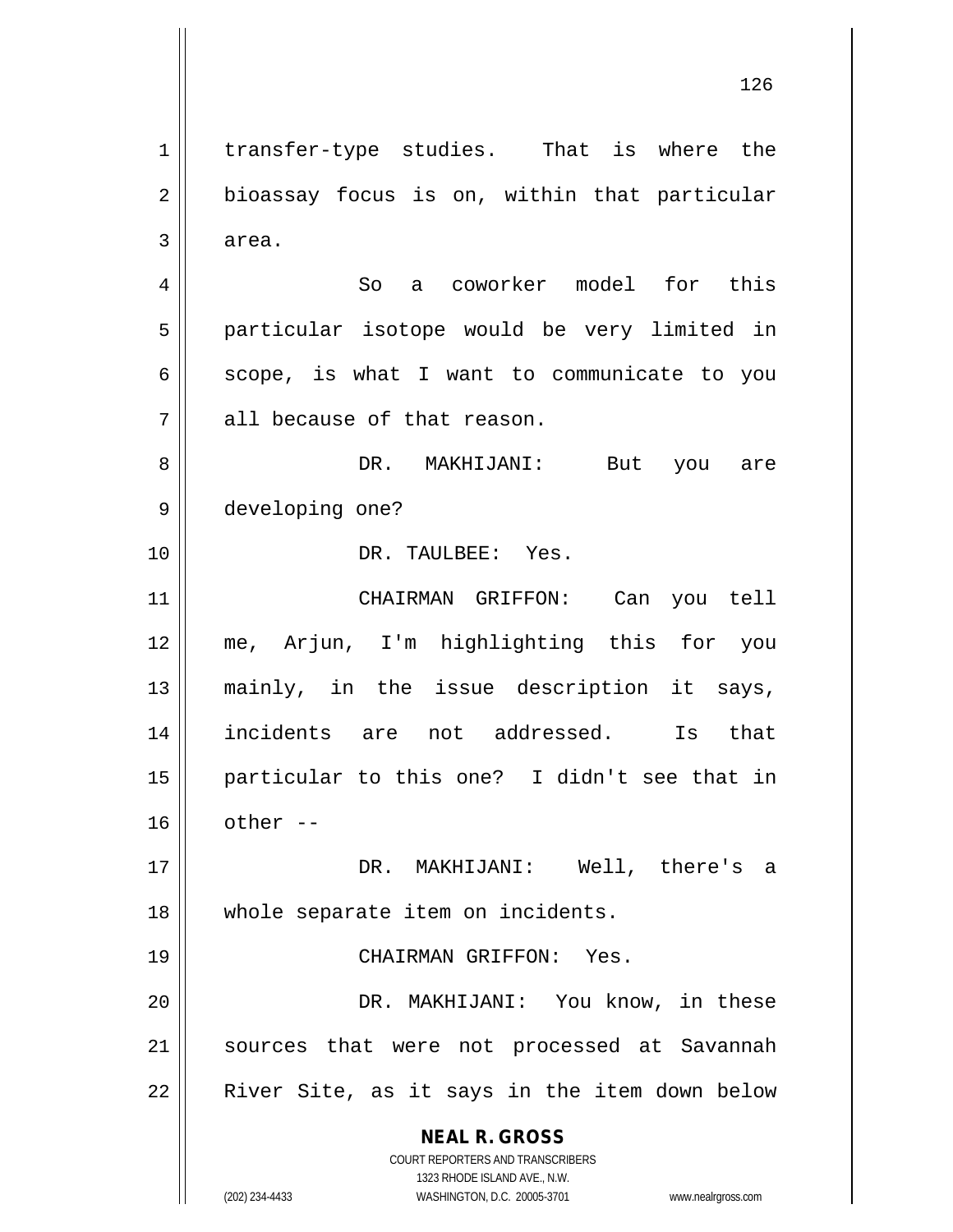| $\mathbf 1$    | in the matrix, it kind of reminded me of the                        |
|----------------|---------------------------------------------------------------------|
| $\overline{2}$ | Y-12 situation where there were incidents,                          |
| 3              | but, ultimately, there was no dosimetry useful                      |
| $\overline{4}$ | information.                                                        |
| 5              | And the other thing is in our TBD                                   |
| 6              | review we had quite extensively documented                          |
| 7              | that site incident list, the SHI list is                            |
| 8              | incomplete.                                                         |
| 9              | DR. TAULBEE: When you say                                           |
| 10             | incomplete, what are you --                                         |
| 11             | DR. MAKHIJANI: We show we can                                       |
| 12             | document incidents that are not in there.                           |
| 13             | DR. TAULBEE: But there is a                                         |
| 14             | criteria that the incident had to be above a                        |
| 15             | certain level in order to be documented. So                         |
|                |                                                                     |
| 16             | we recognize that there's different tiers of                        |
| 17             | incidents, and, clearly, there are many                             |
| 18             | incidents, many, many incidents that are not                        |
| 19             | documented in the SHIs.                                             |
| 20             | DR. MAKHIJANI: I think we only --                                   |
| 21             | DR. TAULBEE: But they didn't                                        |
| 22             | raise to a certain level to be documented that                      |
|                | <b>NEAL R. GROSS</b>                                                |
|                | COURT REPORTERS AND TRANSCRIBERS                                    |
|                | 1323 RHODE ISLAND AVE., N.W.                                        |
|                | (202) 234-4433<br>WASHINGTON, D.C. 20005-3701<br>www.nealrgross.com |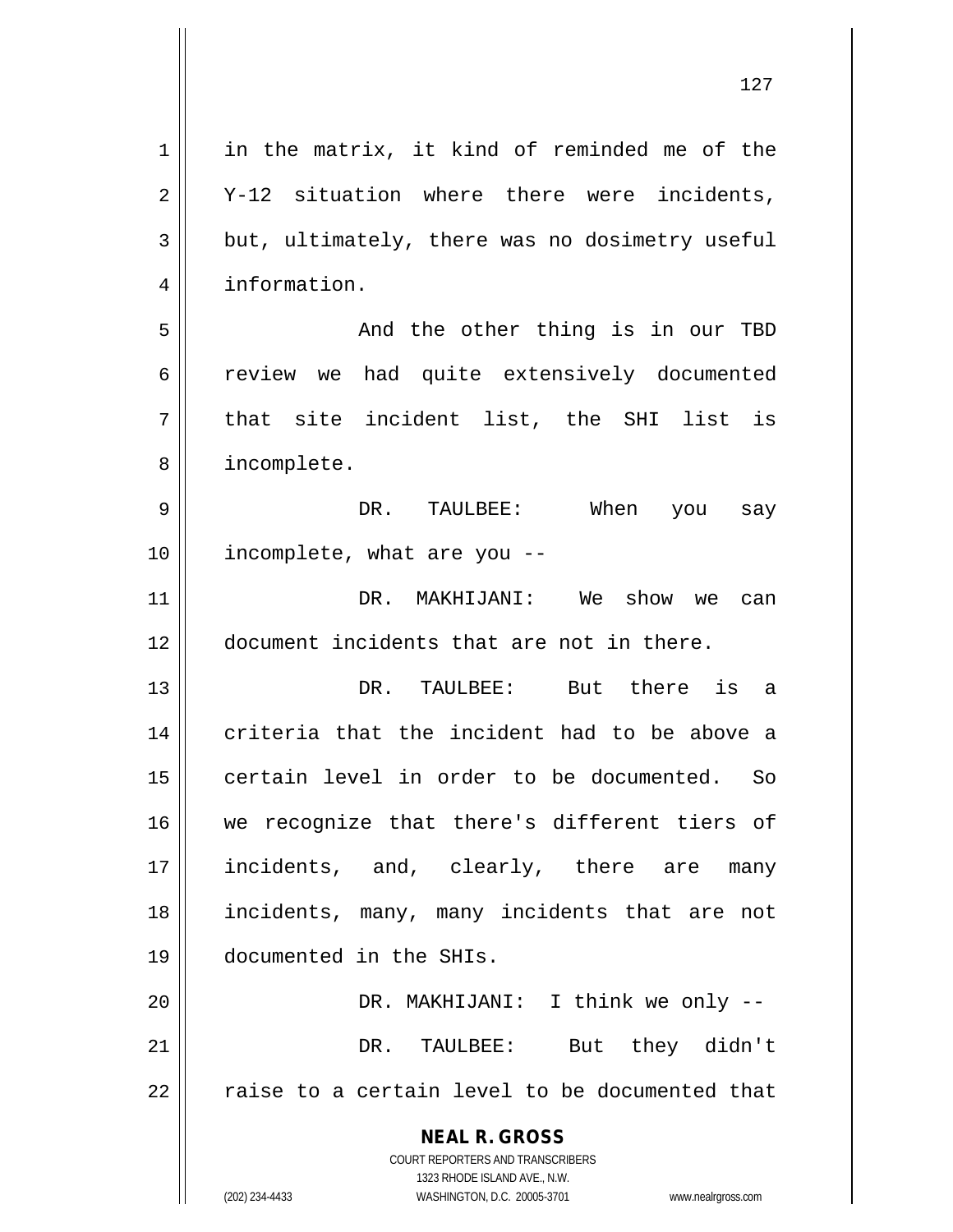**NEAL R. GROSS** COURT REPORTERS AND TRANSCRIBERS 1323 RHODE ISLAND AVE., N.W. 128  $1 \parallel$  way. 2 CHAIRMAN GRIFFON: Right. And 3 || rightly so, you're saying? 4 DR. TAULBEE: Yes. Right. 5 CHAIRMAN GRIFFON: Yes, yes. 6 DR. MAKHIJANI: Well, I don't 7 believe that NIOSH has ever explicitly  $8 \parallel$  addressed that finding, but to my memory  $-1$ 9 We was part of putting that table together, when 10 we did that TBD review. I believe that we 11 | only included pretty serious incidents. 12 CHAIRMAN GRIFFON: Which you think 13 || should have been included? 14 DR. MAKHIJANI: Right. 15 || CHAIRMAN GRIFFON: Okay. 16 DR. MAKHIJANI: Now I don't recall 17 myself having seen if there is sort of a  $18$   $\vert$  document that says this is the threshold --19 DR. TAULBEE: There is. There are 20 | procedures. 21 DR. MAKHIJANI: And I would like  $22$  || to see that. So maybe we might need to go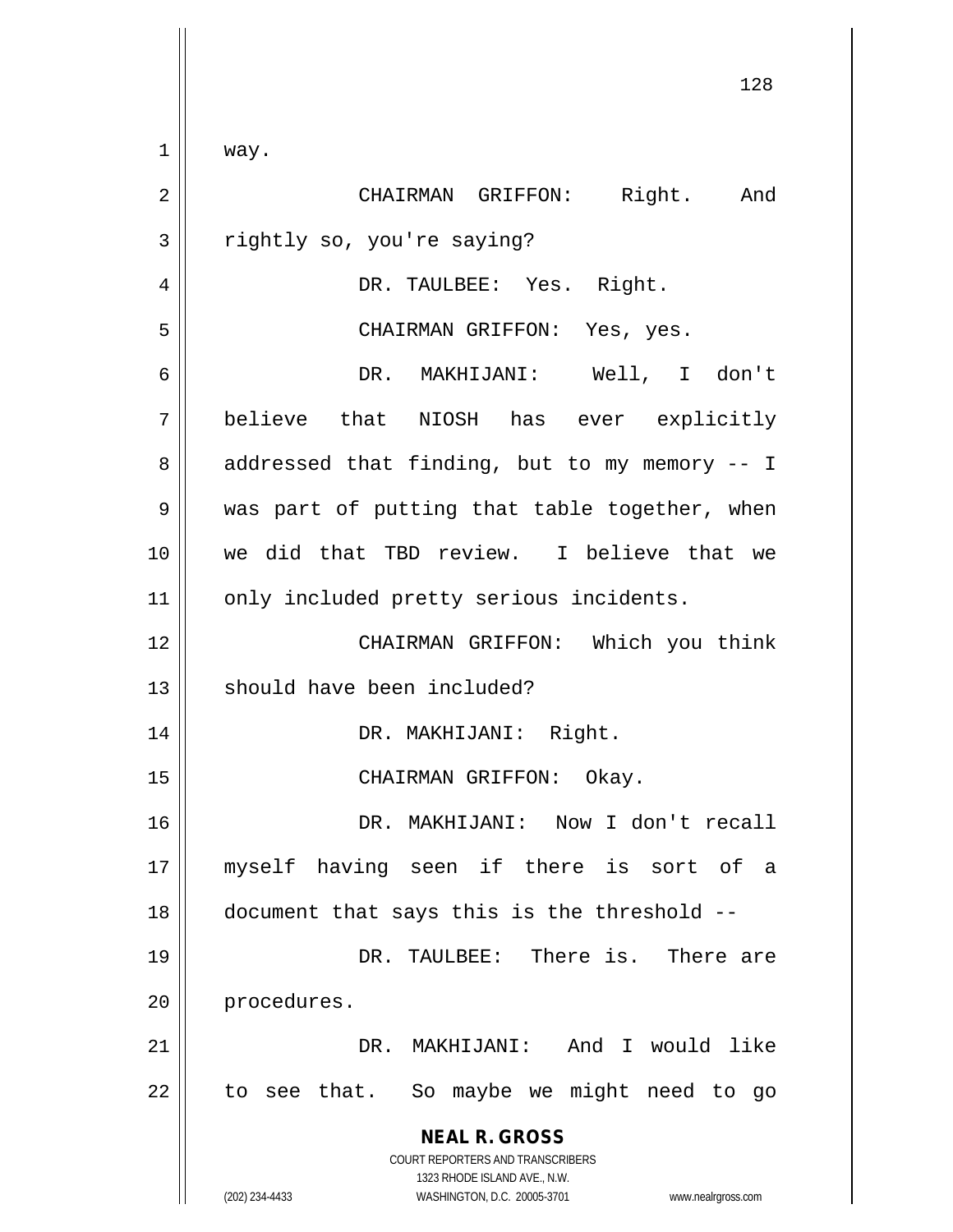1 | back, but I think if you look at our TBD, I 2 || really do request you to look at our TBD  $3 \parallel$  review in this regard because there is quite a 4 || lot of documentation in there about these  $5$  || things, along with records.

6 DR. NETON: Okay. I guess I would  $7 \parallel$  like to explore that a little bit. We have 8 | been down this path with incidents on a number  $9 \parallel$  of different sites. It seems we have come to 10 the general agreement that, if we have a 11 || fairly good, routine monitoring program and we 12 || assign exposures to unmonitored workers based 13 || on that routine monitoring program, that that 14 encompasses the incidents that might have 15 | occurred during the workers' exposure periods.

16 || So are we saying that there are 17 || not routine monitoring programs or is it that 18 we don't have coworker models right now that 19 have been evaluated, that can be evaluated 20 || against how they address those incidents? I  $21$  mean, I'm  $-$ 

22 DR. MAKHIJANI: Well, in this

**NEAL R. GROSS** COURT REPORTERS AND TRANSCRIBERS 1323 RHODE ISLAND AVE., N.W. (202) 234-4433 WASHINGTON, D.C. 20005-3701 www.nealrgross.com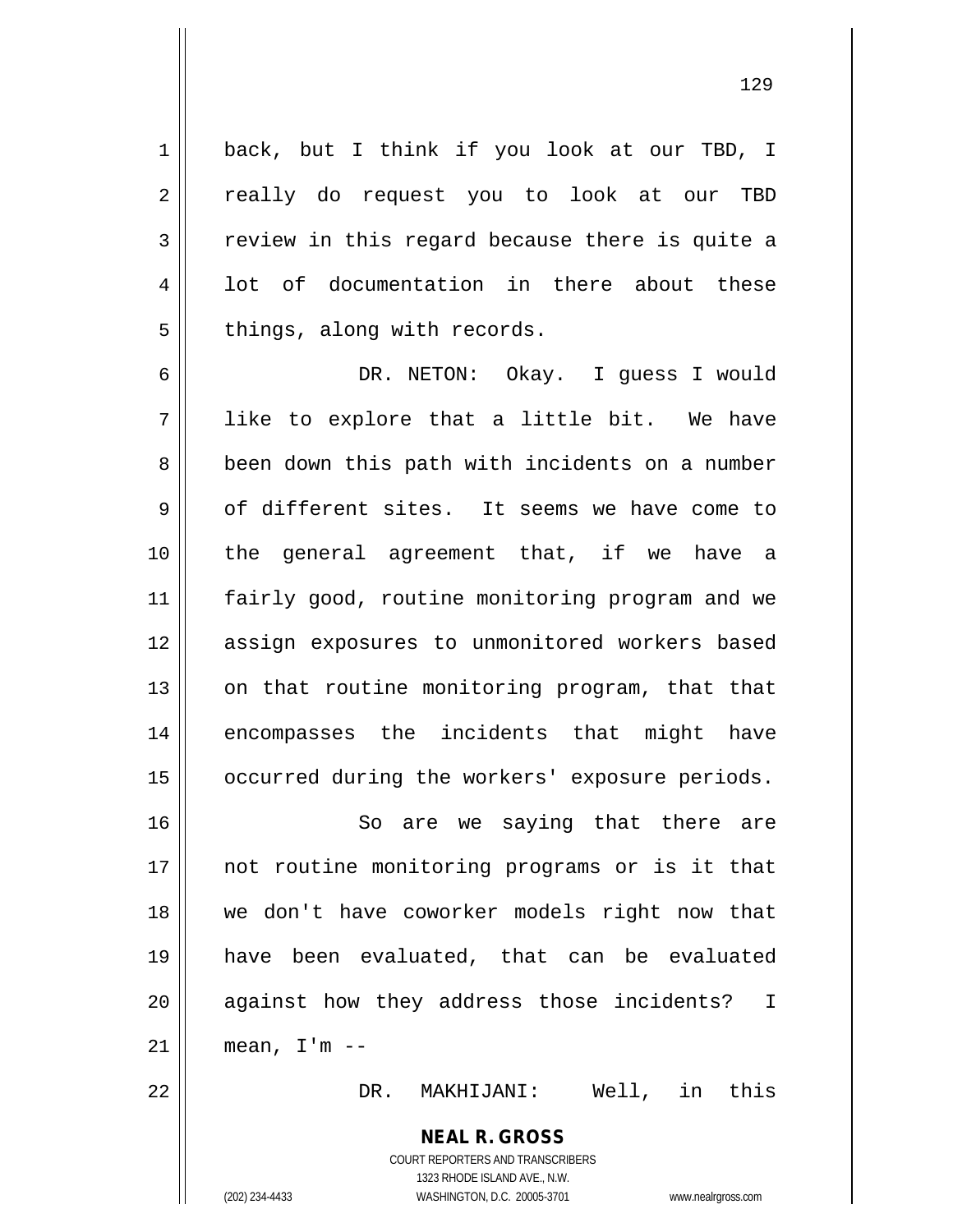1 || context, you know, for construction workers, 2 || which is what we are looking at right now, it  $3 \parallel$  seems to us that where we are in the 4 preliminary stage of the review, that the 5 internal monitoring data for construction 6 workers, when you look at it by area, so far  $7\parallel$  as the claimant database is concerned and 8 radionuclides, in many cases it is not 9 ll extensive. 10 || So this coworker model is going to 11 || have to be used much more then, I think, 12 unless you have more data and you are 13 compiling it, and we will certainly look at 14 it. So that is one thing. 15 || The other thing is that a lot of 16 workers that we interviewed, and Brad was 17 || there during this interview, said that very 18 || often, when construction workers were

19 involved, there was little HP coverage and 20 incidents were often not recorded. It also 21 | corresponded to what we found earlier without 22 || reference to construction workers in our own

> COURT REPORTERS AND TRANSCRIBERS 1323 RHODE ISLAND AVE., N.W. (202) 234-4433 WASHINGTON, D.C. 20005-3701 www.nealrgross.com

**NEAL R. GROSS**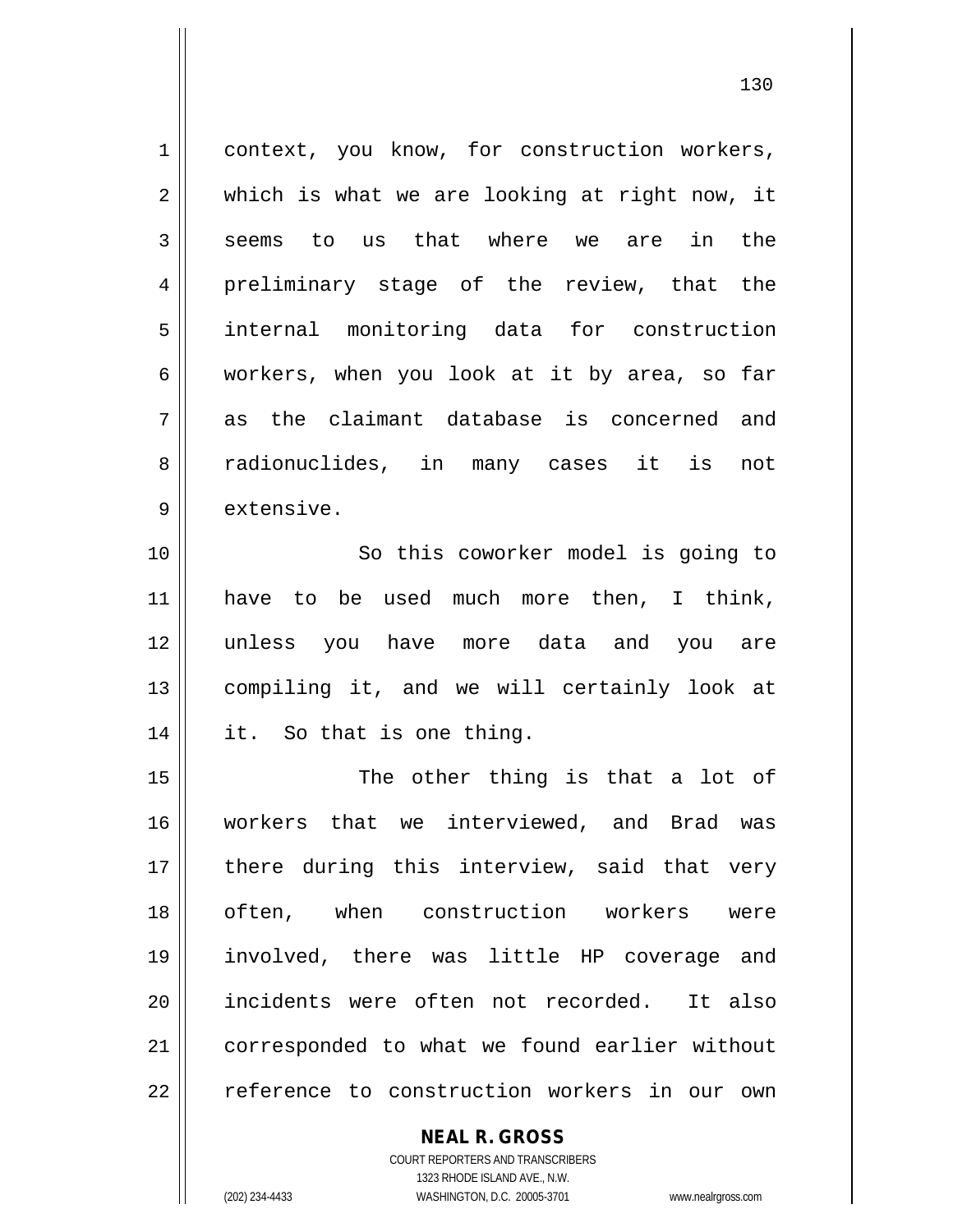$1 \parallel$  TBD review.

| $\overline{2}$ | So the question is here you have                                                                                                                                       |
|----------------|------------------------------------------------------------------------------------------------------------------------------------------------------------------------|
| 3              | several workers, but you don't have a whole                                                                                                                            |
| 4              | lot of data, and you are going to have to use                                                                                                                          |
| 5              | a coworker model, and how are you going to                                                                                                                             |
| 6              | incorporate incidents into that?                                                                                                                                       |
| 7              | DR. NETON: Understood.                                                                                                                                                 |
| 8              | MR. WARREN: Mark, this is Bob                                                                                                                                          |
| 9              | Warren.                                                                                                                                                                |
| 10             | CHAIRMAN GRIFFON: Hold on.                                                                                                                                             |
| 11             | MR. WARREN: Before you leave this                                                                                                                                      |
| 12             | discussion --                                                                                                                                                          |
| 13             | MR. KATZ: I'm sorry, Bob, before                                                                                                                                       |
| 14             | you carry on, there's someone else on the line                                                                                                                         |
| 15             | who doesn't have their phone on mute, and                                                                                                                              |
| 16             | we're listening to your conversation, your                                                                                                                             |
| 17             | side conversation. Can you please mute your                                                                                                                            |
| 18             | phone?                                                                                                                                                                 |
| 19             | The person who is talking right                                                                                                                                        |
| 20             | now, would you please mute your phone? Excuse                                                                                                                          |
| 21             | me. Someone is talking about Miami, or what                                                                                                                            |
| 22             | have you on the phone. Would you please mute                                                                                                                           |
|                | <b>NEAL R. GROSS</b><br><b>COURT REPORTERS AND TRANSCRIBERS</b><br>1323 RHODE ISLAND AVE., N.W.<br>(202) 234-4433<br>WASHINGTON, D.C. 20005-3701<br>www.nealrgross.com |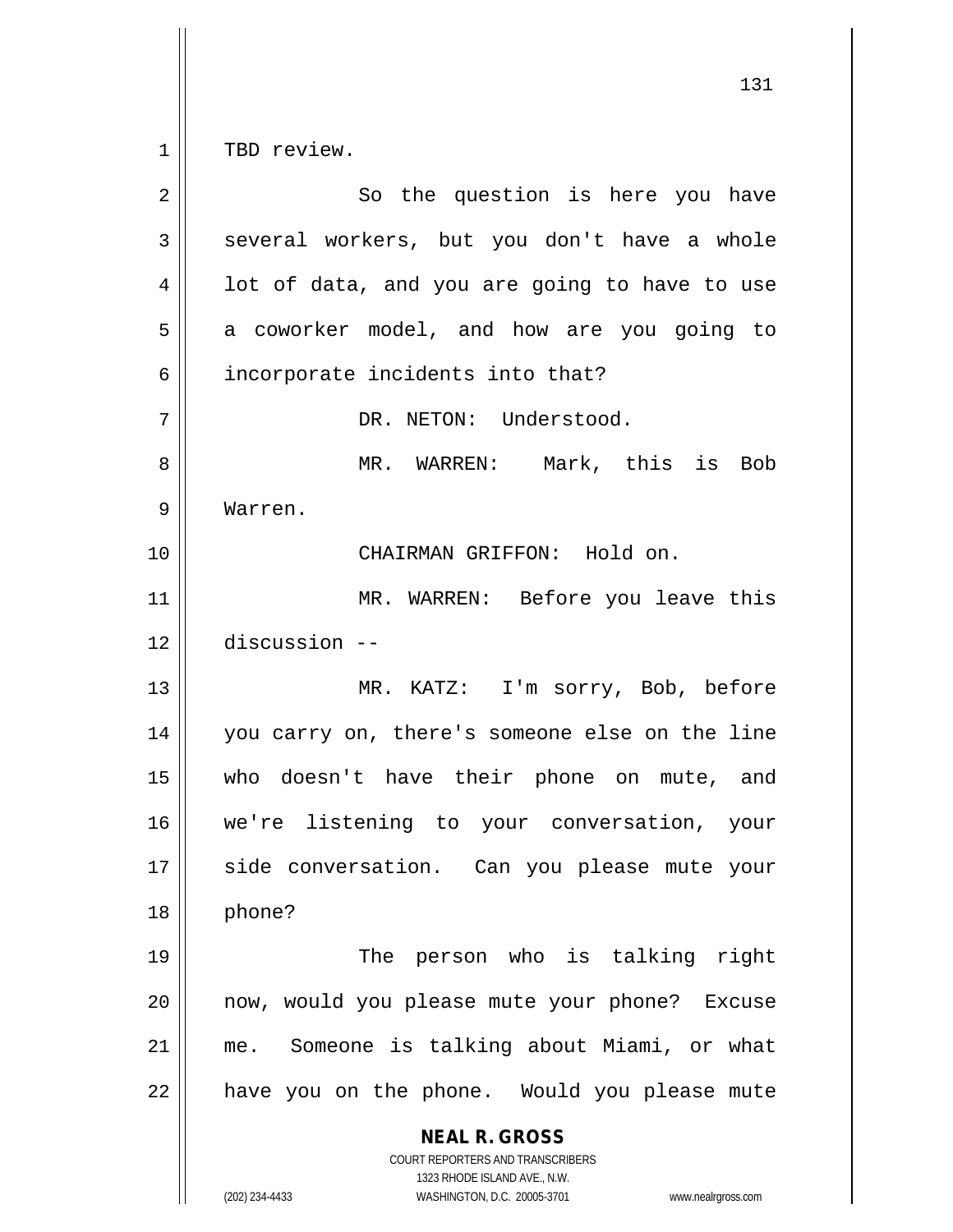1 | your phone? Or you can use \*6, if you don't 2 | have a mute button. 3 | Thanks. 4 Okay, Bob, sorry.

 MR. WARREN: Before we leave this  $6 \parallel$  thing about the logs, the log books, I want to make sure at some point that you are aware  $8 \parallel$  that we've got testimony about two sets of log books, and the Audit Committee did some interviews with that.

11 || So, when NIOSH says that they rely 12 on log books, I just want to make sure that 13  $\parallel$  everybody knows that we don't think they're at 14 || all that accurate.

 DR. TAULBEE: If I could respond to that, the log books that we are talking about are bioassay log books, and I believe || the log books that you're referring to from previous discussions that we have had are the 20 || health physics record log books --

21 || MR. WARREN: Right. Okay. 22 DR. TAULBEE: -- that would

> **NEAL R. GROSS** COURT REPORTERS AND TRANSCRIBERS

> > 1323 RHODE ISLAND AVE., N.W.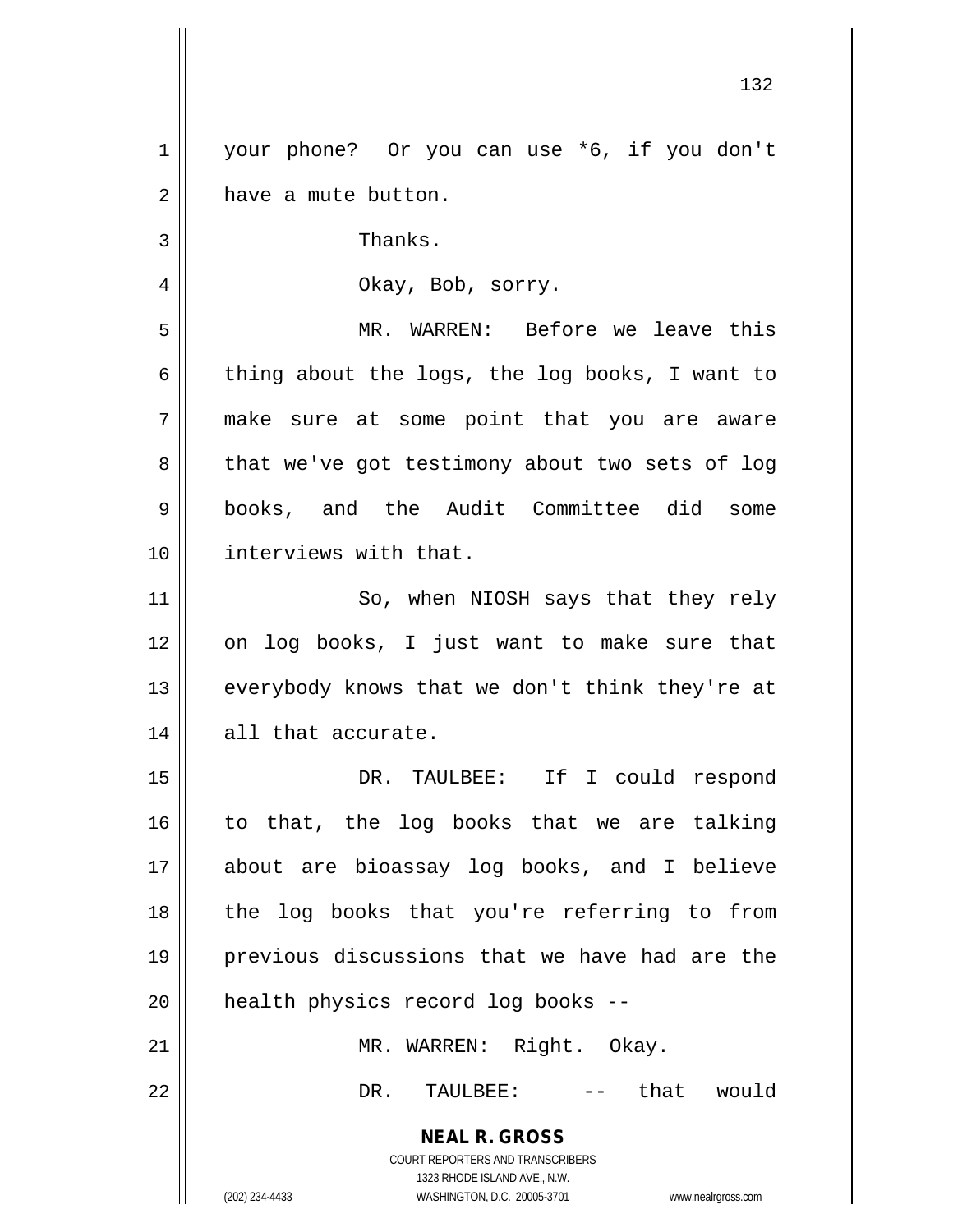**NEAL R. GROSS** COURT REPORTERS AND TRANSCRIBERS 1323 RHODE ISLAND AVE., N.W. (202) 234-4433 WASHINGTON, D.C. 20005-3701 www.nealrgross.com 133 1 discuss different operations. 2 MR. WARREN: Okay. I hear you. 3 CHAIRMAN GRIFFON: Thank you,  $4 \parallel$  though. That's good clarification. 5 Okay, let's make sure we're  $6 \parallel$  covering all these then. Arjun, just to go 7 down the line -- 8 DR. MAKHIJANI: Yes. 9 CHAIRMAN GRIFFON: -- the tritium, 10 Number 9? 11 DR. MAKHIJANI: Let's see, now I 12 | lost my matrix. 13 MR. KATZ: Could I just ask about 14 || the action item on the last? Maybe I missed 15 || it because of the interference there. 16 || But is SC&A checking to see the 17 metric that they used for inclusion of 18 incidents? 19 CHAIRMAN GRIFFON: I think Tim  $20$  || said that you've got the procedure available,  $21$   $\parallel$  right? 22 || MR. KATZ: Right.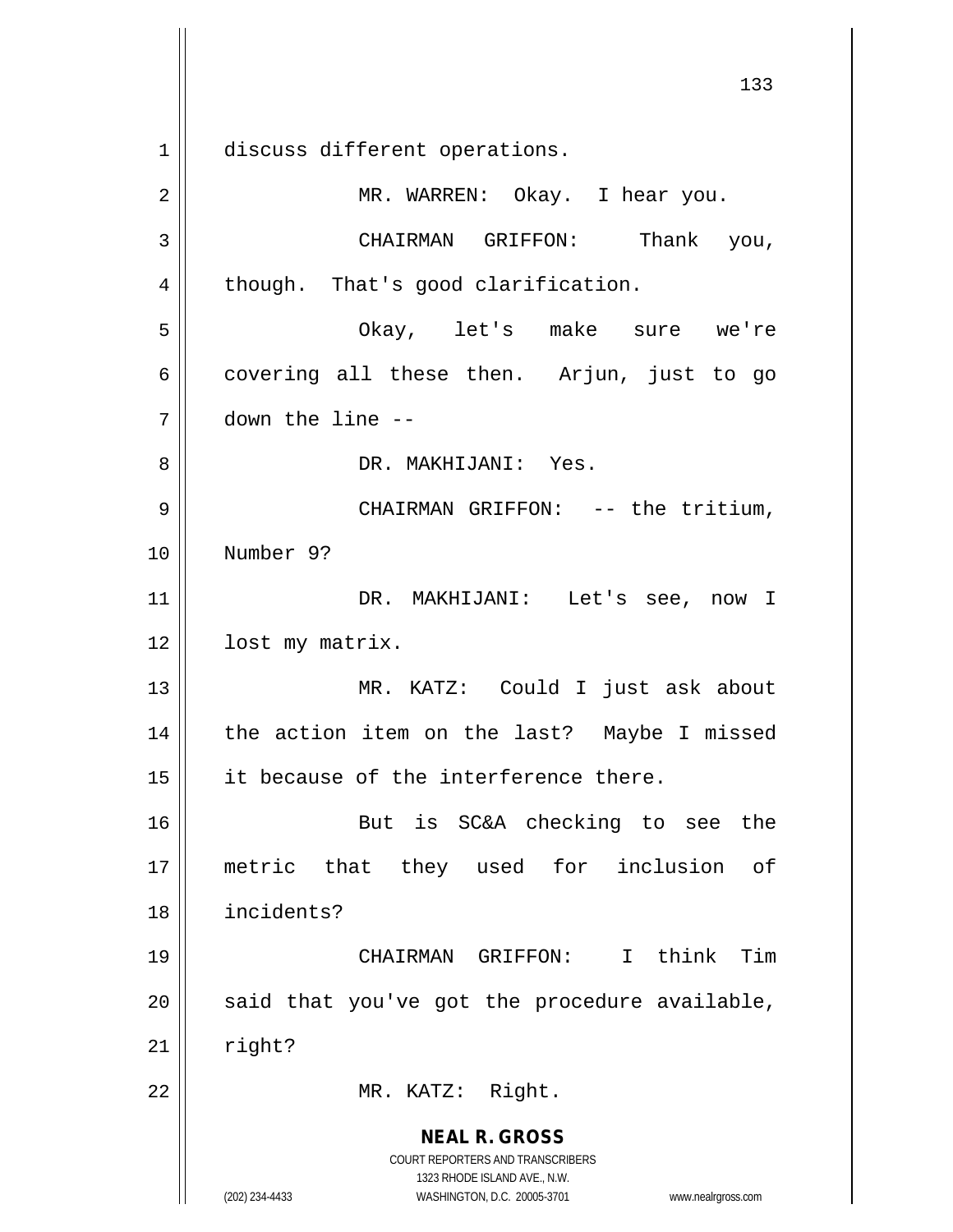**NEAL R. GROSS** COURT REPORTERS AND TRANSCRIBERS 1323 RHODE ISLAND AVE., N.W. (202) 234-4433 WASHINGTON, D.C. 20005-3701 www.nealrgross.com 1 | DR. TAULBEE: There's a procedure  $2 \parallel$  that identifies what constituted a special  $3$  hazard to the station. 4 CHAIRMAN GRIFFON: Where the  $5 \parallel$  cutoff was, right. 6 DR. TAULBEE: Where the cutoff 7 || was. And it was monetary and lost work time  $8 \parallel$  type of cutoff. 9 CHAIRMAN GRIFFON: So maybe Arjun 10 || can get that from NIOSH. 11 DR. MAKHIJANI: Inside the O: 12 drive, there's an Arjun directory that's 13 | probably acceptable. 14 (Laughter.) 15 I think there is even an SRS 16 | subdirectory. 17 CHAIRMAN GRIFFON: But I think, 18 || you know, there is an SRS subdirectory. I 19 think we can stick the same protocol posted  $20$  || there on SRS. We can all put it in our own 21 | folders. Okay. 22 || The Rall right, then going back to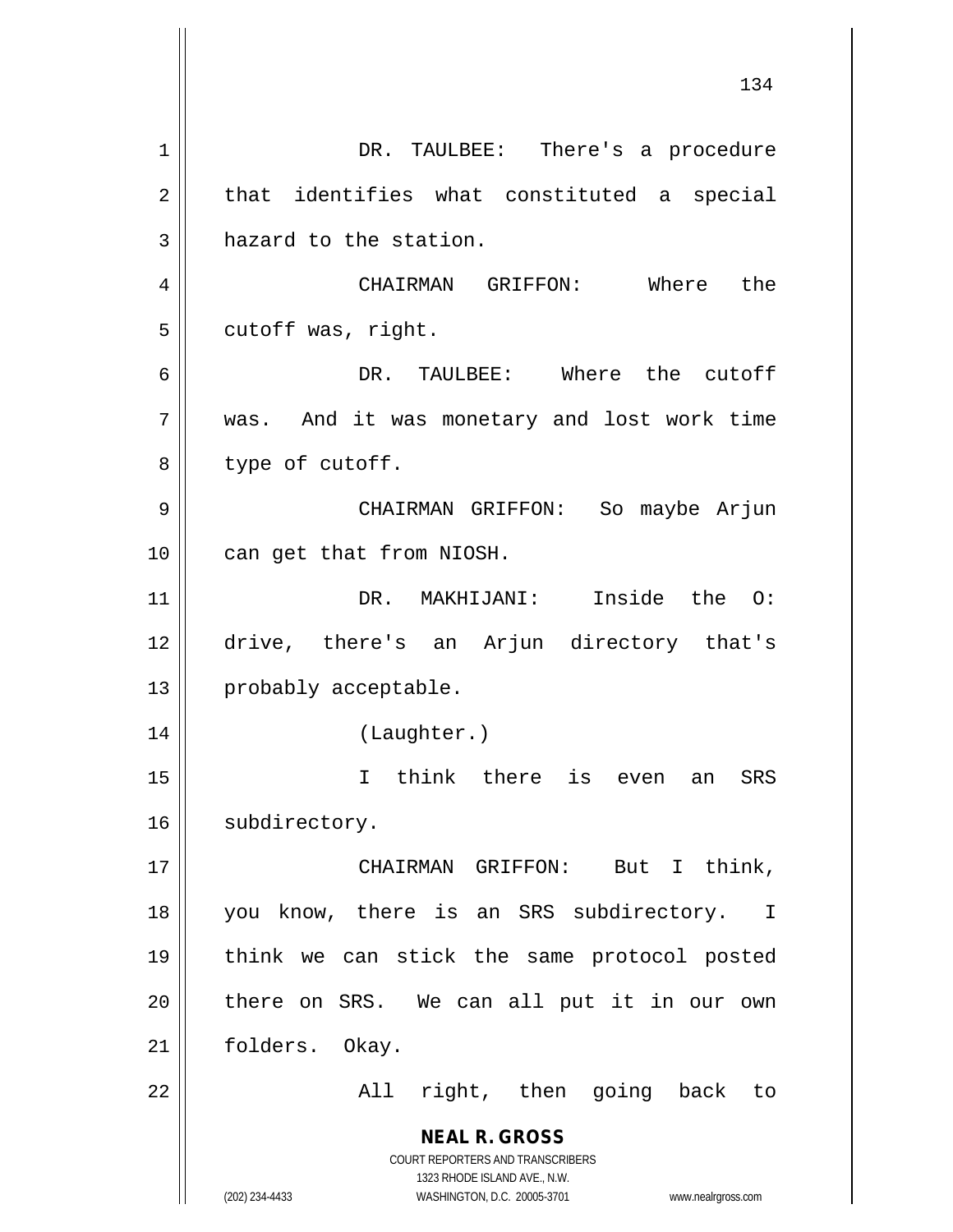1 | Number 9, Arjun.

| $\overline{2}$ | Number<br>DR.<br>MAKHIJANI:<br>9?                                                                                                                                      |
|----------------|------------------------------------------------------------------------------------------------------------------------------------------------------------------------|
| 3              | Tritium. Yes, there are quite a lot of data                                                                                                                            |
| 4              | for tritium, and we did find the construction                                                                                                                          |
| 5              | worker/non-construction worker by area problem                                                                                                                         |
| 6              | with tritium.<br>I presume you are addressing                                                                                                                          |
| 7              | that?                                                                                                                                                                  |
| 8              | this in<br>DR. TAULBEE:<br>Is<br>your                                                                                                                                  |
| 9              | analysis?                                                                                                                                                              |
| 10             | DR. MAKHIJANI: It will be in our                                                                                                                                       |
| 11             | analysis.                                                                                                                                                              |
| 12             | It is in there,<br>CHAIRMAN GRIFFON:                                                                                                                                   |
| 13             | so you will see that soon.                                                                                                                                             |
| 14             | DR. TAULBEE: I would like to see                                                                                                                                       |
| 15             | that, yes.                                                                                                                                                             |
| 16             | CHAIRMAN GRIFFON:<br>Once we see the                                                                                                                                   |
| 17             | report, yes.                                                                                                                                                           |
| 18             | And<br>special<br>DR. MAKHIJANI:                                                                                                                                       |
| 19             | tritium compounds, at the present time in the                                                                                                                          |
| 20             |                                                                                                                                                                        |
|                | context, we have not gone beyond our general                                                                                                                           |
| 21             | analysis. You referred to TIB-0066. We have                                                                                                                            |
| 22             | had this discussion in the Mound context. I                                                                                                                            |
|                | <b>NEAL R. GROSS</b><br><b>COURT REPORTERS AND TRANSCRIBERS</b><br>1323 RHODE ISLAND AVE., N.W.<br>WASHINGTON, D.C. 20005-3701<br>(202) 234-4433<br>www.nealrgross.com |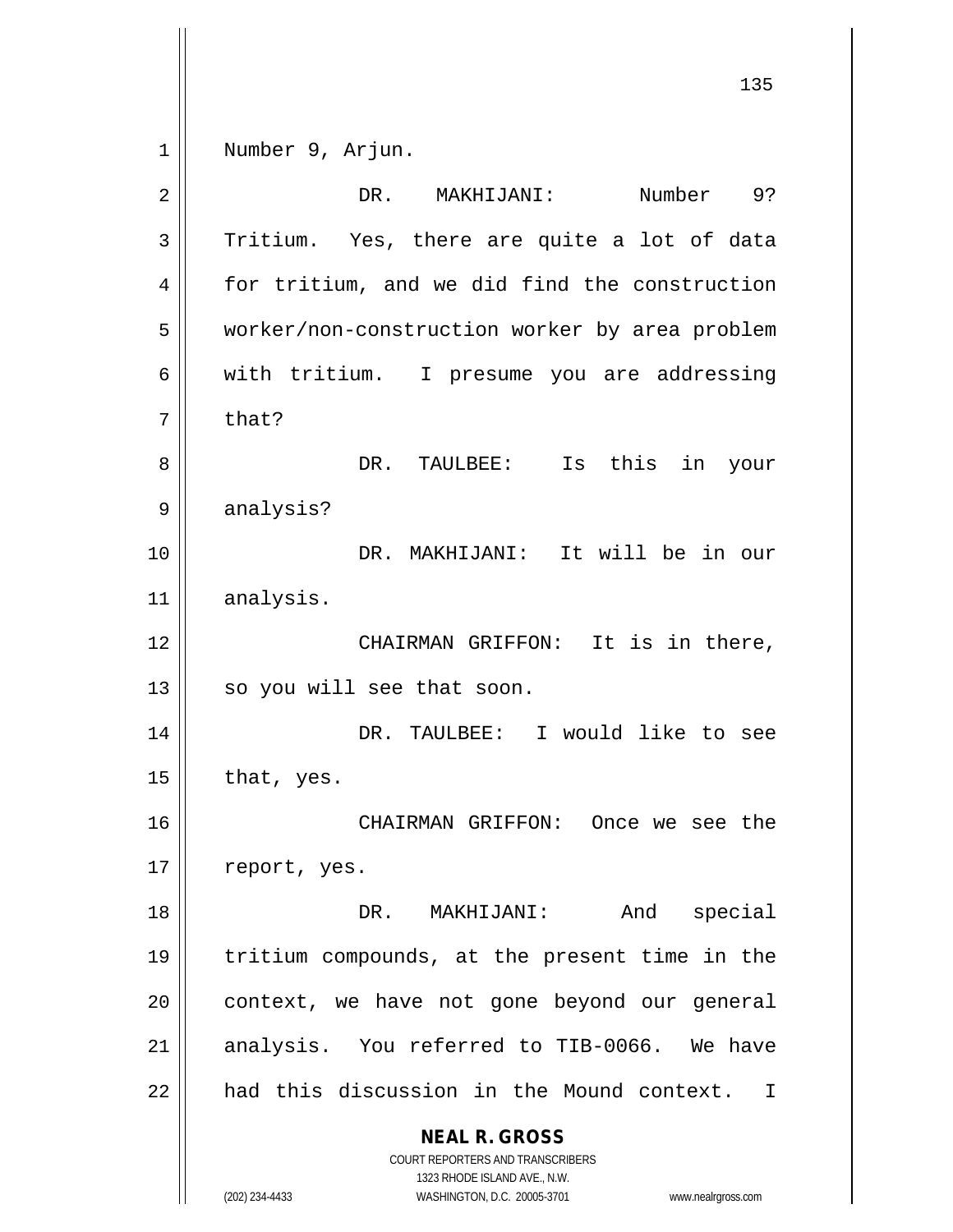1 | think SC&A, we need to revisit this in the SRS 2 || context, unless you are revisiting it in the  $3 \parallel$  SRS context.

4 DR. TAULBEE: I would like to know 5 || what your comments or your concerns are 6 || associated with it.

7 DR. MAKHIJANI: Well, our main 8 person who has reviewed this is not on the 9 || line, but in the Mound context it came up that 10 there were a lot of different ST, stable 11 || tritium compounds that needed to be reviewed, 12 and the context with which you would apply 13 || those dose reconstruction practices, and 14 whether they were type M or type S, and 15 whether the doses were reasonable once you 16 tried to use tritium monitoring data and 17 | escalated the doses.

18 || Jim was part of that discussion.

19 DR. NETON: Yes. I guess we just 20 || need to know, I mean, Tim, is there any  $21$  || evidence that there were these special highly-22 || insoluble compounds of tritium in existence at

> **NEAL R. GROSS** COURT REPORTERS AND TRANSCRIBERS

> > 1323 RHODE ISLAND AVE., N.W.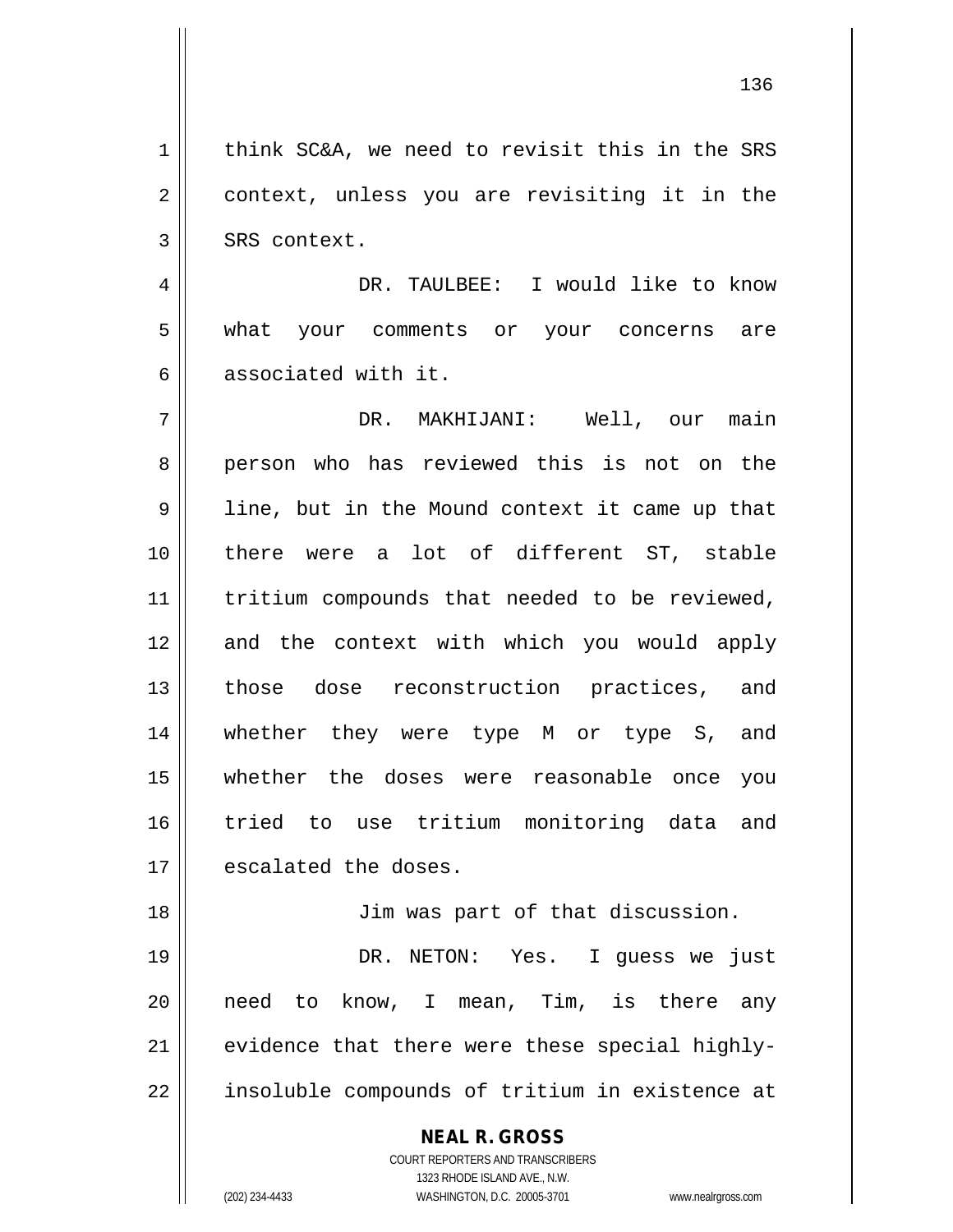1 Savannah River?

| $\overline{2}$ | DR. TAULBEE: No. Most of the                                                                                                                                    |
|----------------|-----------------------------------------------------------------------------------------------------------------------------------------------------------------|
| 3              | tritium compounds, the metal hydrides at                                                                                                                        |
| 4              | Savannah River were in the processing. So you                                                                                                                   |
| 5              | looking at lanthanum, nickel tritides,<br>are                                                                                                                   |
| 6              | palladium tritides, titanium tritides, uranium                                                                                                                  |
| 7              | tritides, all for storage beds, for shipping                                                                                                                    |
| 8              | canisters of tritium, purification steps and                                                                                                                    |
| 9              | the process to try to refine tritium. So they                                                                                                                   |
| 10             | used quite a few metal hydrides, tritides, if                                                                                                                   |
| 11             | you will.                                                                                                                                                       |
| 12             | The presence of the stable S                                                                                                                                    |
| 13             | class, no, these are mostly in the M category.                                                                                                                  |
| 14             | Now have we gone through and checked all of                                                                                                                     |
| 15             | them to make sure that they're all in the M                                                                                                                     |
| 16             | category? I have not yet. But that's                                                                                                                            |
| 17             | something that we can certainly do, and we do                                                                                                                   |
| 18             | know what the major tritides were and used in                                                                                                                   |
| 19             | the processes there. So we can simply check                                                                                                                     |
| 20             | these metal hydrides.                                                                                                                                           |
| 21             | quess this is one of the<br>$\mathbf{I}$                                                                                                                        |
| 22             | discussions that we had talked about, that                                                                                                                      |
|                | <b>NEAL R. GROSS</b><br>COURT REPORTERS AND TRANSCRIBERS<br>1323 RHODE ISLAND AVE., N.W.<br>WASHINGTON, D.C. 20005-3701<br>(202) 234-4433<br>www.nealrgross.com |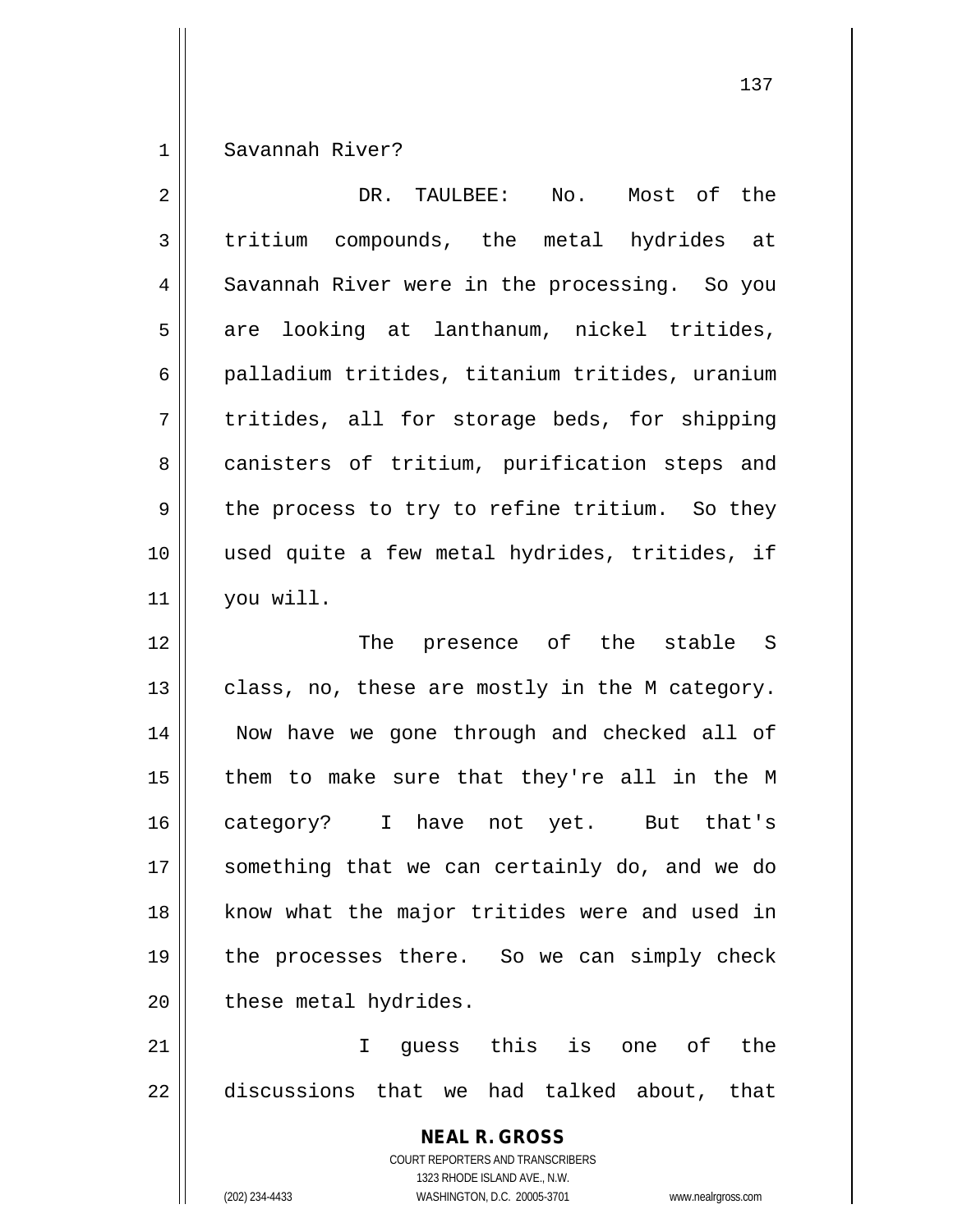| 1  | these, if there's a bioassay or an ICRP model  |
|----|------------------------------------------------|
| 2  | or a particular material that's a hydride,     |
| 3  | like palladium, for example, palladium         |
| 4  | hydride, I actually don't believe that there's |
| 5  | any difference of how palladium hydride would  |
| 6  | react in the body versus palladium tritide     |
| 7  | from that standpoint.                          |
| 8  | DR. NETON: Although there are                  |
| 9  | some dosimetric issues.                        |
| 10 | DR. TAULBEE: Dosimetric issues.                |
| 11 | But whether it's M class or S class, that      |
| 12 | should follow the same --                      |
| 13 | DR. NETON: Well, the key issue                 |
| 14 | here is, are there very insoluble forms of     |
| 15 | tritium, such as hafnium tritide, present at   |
| 16 | Mound, where one would -- it's the big         |
| 17 | difference where you would end up with a       |
| 18 | huge -- if you assume that all the bioassay    |
| 19 | excreted, all the tritium excreted was due to  |
|    |                                                |
| 20 | hafnium tritide, you would end up with these   |
| 21 | very large intakes, which is what we're        |
| 22 | struggling with at Mound right now.            |

**NEAL R. GROSS** COURT REPORTERS AND TRANSCRIBERS

1323 RHODE ISLAND AVE., N.W.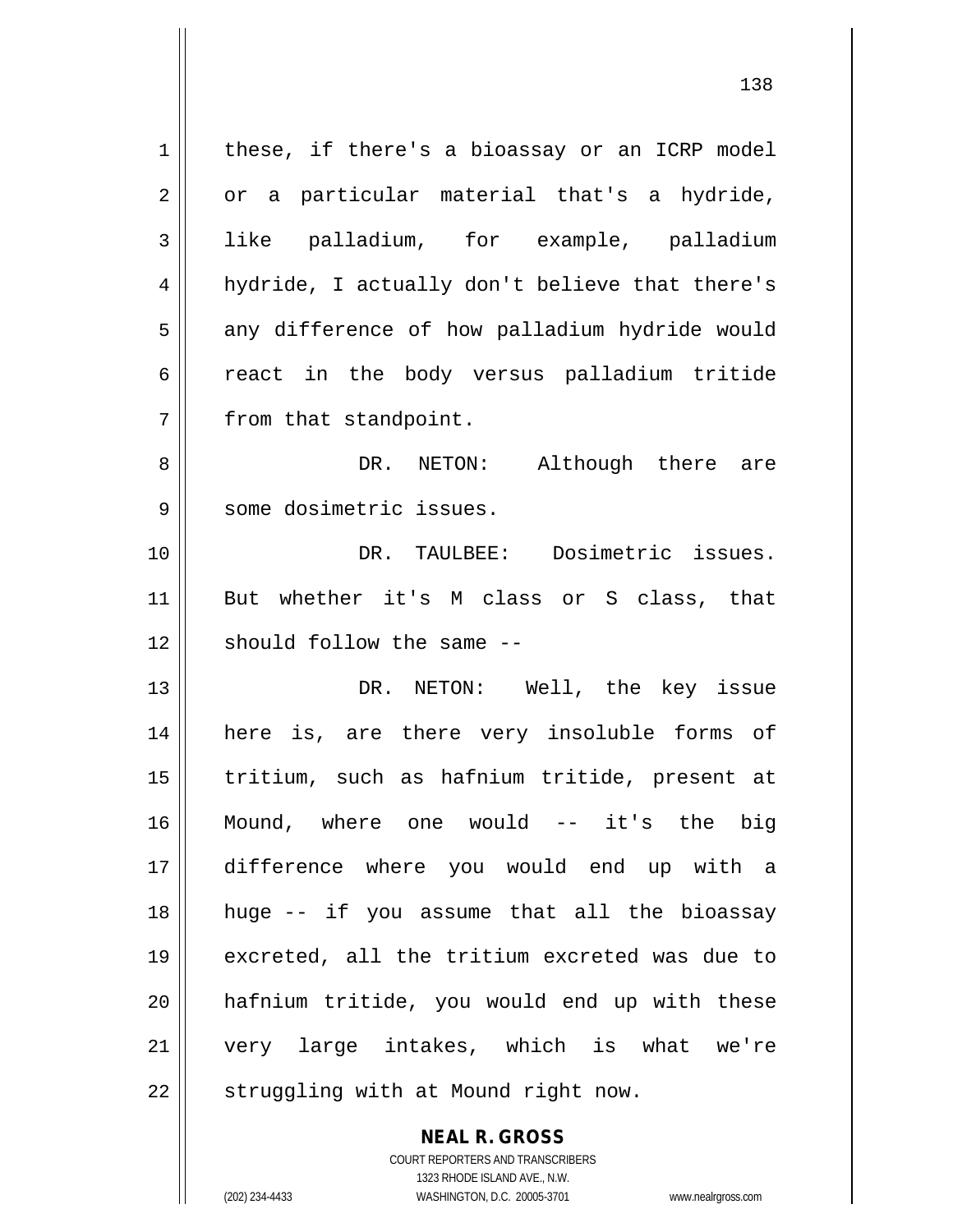|    | 139                                                                                                 |
|----|-----------------------------------------------------------------------------------------------------|
| 1  | CHAIRMAN GRIFFON: Right.                                                                            |
| 2  | DR. MAKHIJANI: Which is                                                                             |
| 3  | implausible because most exposure -- or may be                                                      |
| 4  | implausible for some workers we are                                                                 |
| 5  | discussing.                                                                                         |
| 6  | CHAIRMAN GRIFFON: Yes, yes, yes.                                                                    |
| 7  | DR. NETON: Most of these are                                                                        |
| 8  | accountable, from what I have seen.                                                                 |
| 9  | DR. MAKHIJANI: So I guess we                                                                        |
| 10 | would need to go back and evaluate whether                                                          |
| 11 | there was potential for exposure to these very                                                      |
| 12 | insoluble forms of hafnium tritide at SRS.                                                          |
| 13 | DR. NETON: Hafnium, no.                                                                             |
| 14 | CHAIRMAN GRIFFON: So you are not                                                                    |
| 15 | predicting a special coworker model for this?                                                       |
| 16 | You're predicting that the TIB-0066 approach                                                        |
| 17 | will be used?                                                                                       |
| 18 | DR. TAULBEE: That's correct.                                                                        |
| 19 | CHAIRMAN GRIFFON: All right.                                                                        |
| 20 | DR. TAULBEE: That's correct.                                                                        |
| 21 | There were a<br>CHAIRMAN GRIFFON:                                                                   |
| 22 | couple of unique ones, I think, in the paper                                                        |
|    | <b>NEAL R. GROSS</b>                                                                                |
|    | COURT REPORTERS AND TRANSCRIBERS                                                                    |
|    | 1323 RHODE ISLAND AVE., N.W.<br>(202) 234-4433<br>WASHINGTON, D.C. 20005-3701<br>www.nealrgross.com |

 $\overline{\phantom{a}}$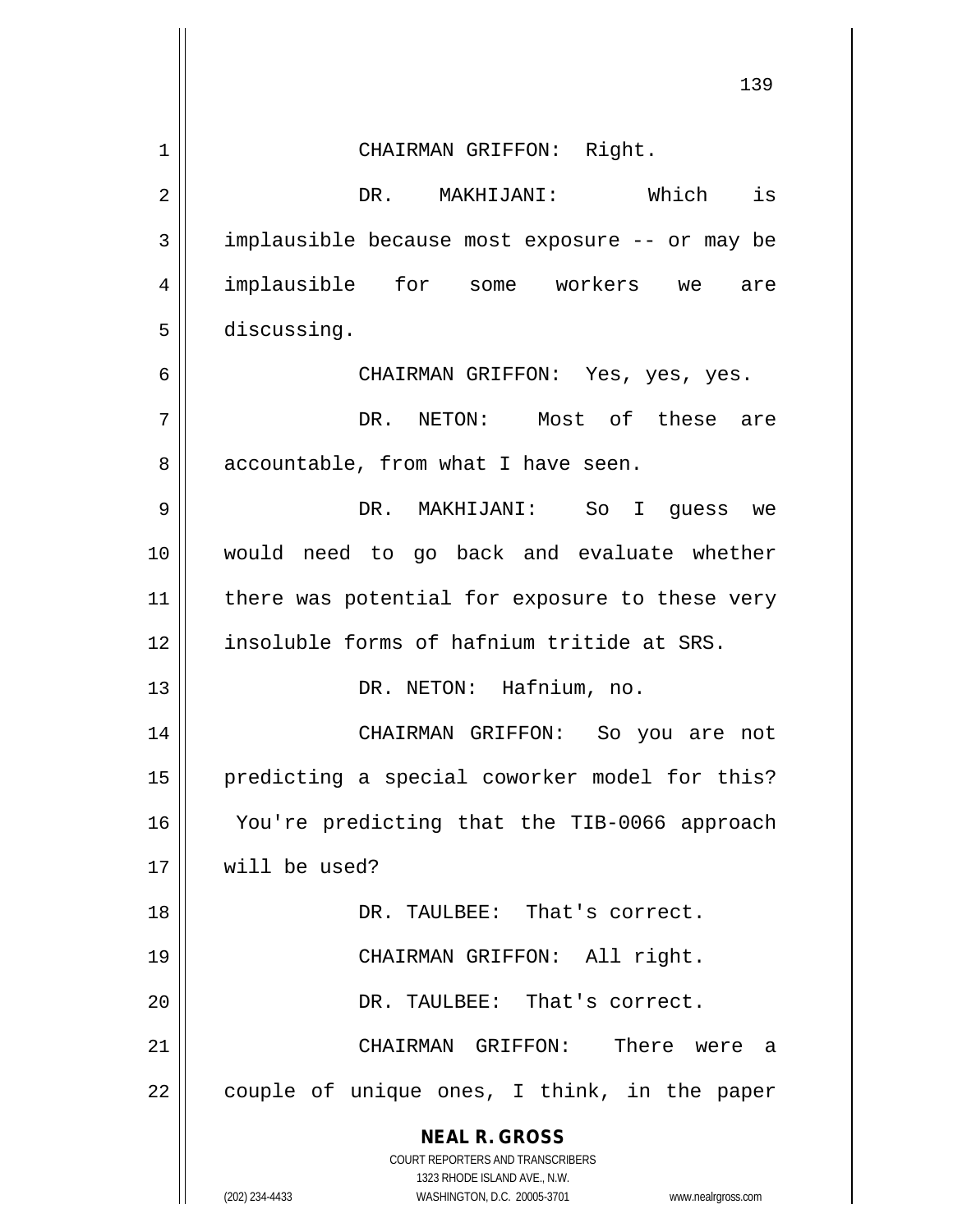**NEAL R. GROSS** COURT REPORTERS AND TRANSCRIBERS 1323 RHODE ISLAND AVE., N.W. (202) 234-4433 WASHINGTON, D.C. 20005-3701 www.nealrgross.com  $1 \parallel$  that you -- that paper is posted on the O: 2 drive as well, right? 3 DR. TAULBEE: Absolutely, yes. 4 CHAIRMAN GRIFFON: It covers the 5 || operations, tritide operations over the 6  $\parallel$  history of SRS, and there's one that the metal 7 name -- I can't remember it now, but it was a 8 || unique blend of metals. 9 DR. TAULBEE: Well, it's a calcium 10 unique blend -- 11 || CHAIRMAN GRIFFON: Right, right. 12 DR. TAULBEE: And that's one that 13 we should look at and we'll need to. 14 || CHAIRMAN GRIFFON: Right, right. 15 || MS. ROBERTSON-DEMERS: This is 16 || Kathy Robertson-DeMers. Can I ask a question 17 || related to the tritide issue? 18 CHAIRMAN GRIFFON: Sure, Kathy.  $19 \parallel$  Go ahead -- with caution. 20 (Laughter.) 21 MS. ROBERTSON-DEMERS: Yes, I  $22$  know.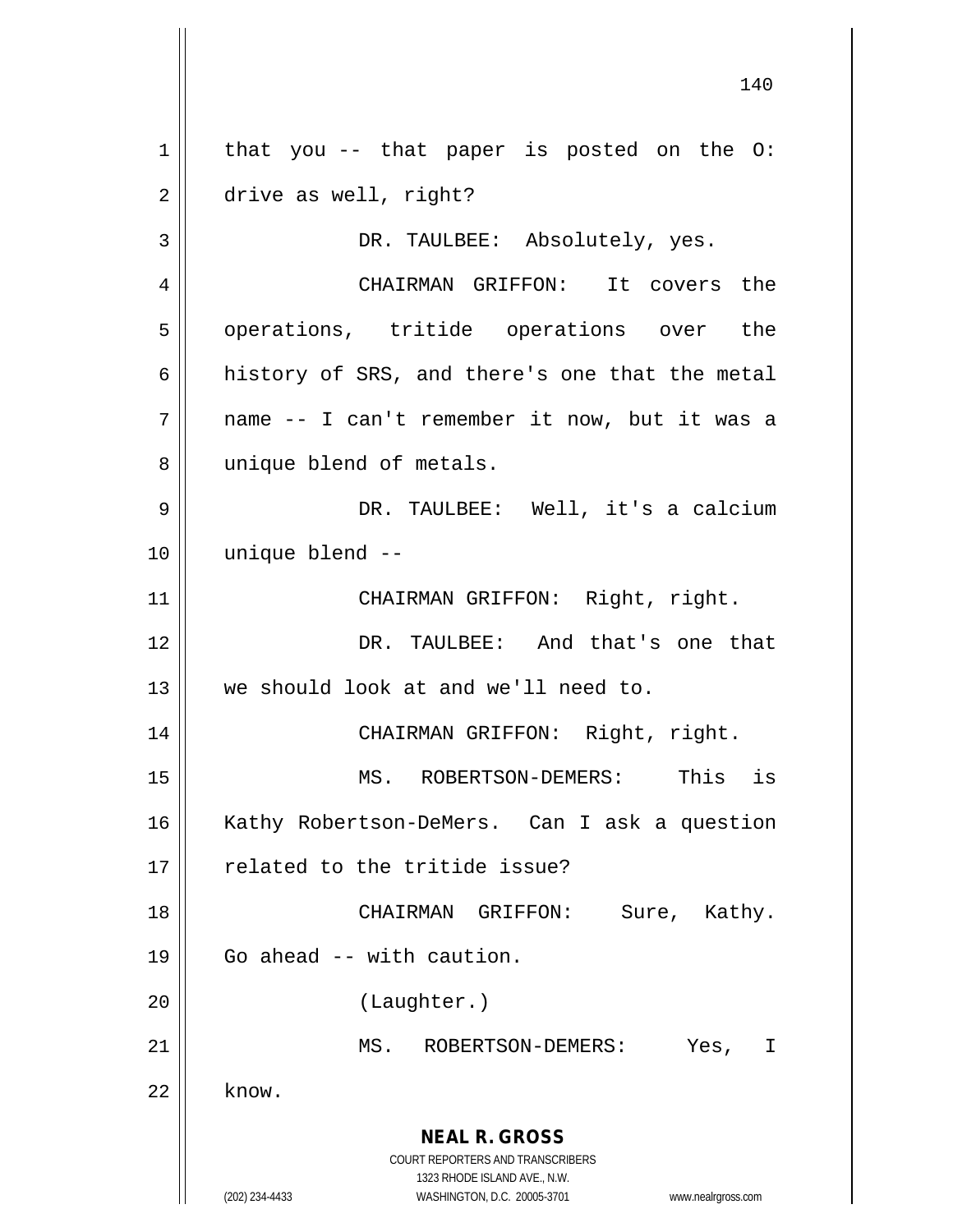**NEAL R. GROSS** COURT REPORTERS AND TRANSCRIBERS 1323 RHODE ISLAND AVE., N.W. (202) 234-4433 WASHINGTON, D.C. 20005-3701 www.nealrgross.com 1 | (Laughter.) 2 How much consideration has been 3 given to diffusion reactivity 4 absorption/desorption in the facilities, 5 || including facilities that handled basically  $6 \parallel$  large quantities of tritium, say in reactor 7 coolant? 8 DR. TAULBEE: So what you are 9 talking about is basically like an iron 10 tritide type of scenario? Is that correct,  $11$  Kathy? 12 MS. ROBERTSON-DEMERS: Stainless 13  $\parallel$  steel, any rust, dust, that type of thing that 14 || could be formed as a byproduct of using large 15 quantities or having large quantities of  $16$  || tritiated gas --17 DR. TAULBEE: I understand. 18 || MS. ROBERTSON-DEMERS: -- and HTO. 19 DR. TAULBEE: Well, that's where I 20 believe that, you know, in looking at the 21 OTIB-0066, and I think the devil is in the 22 || details; it comes down to where to apply it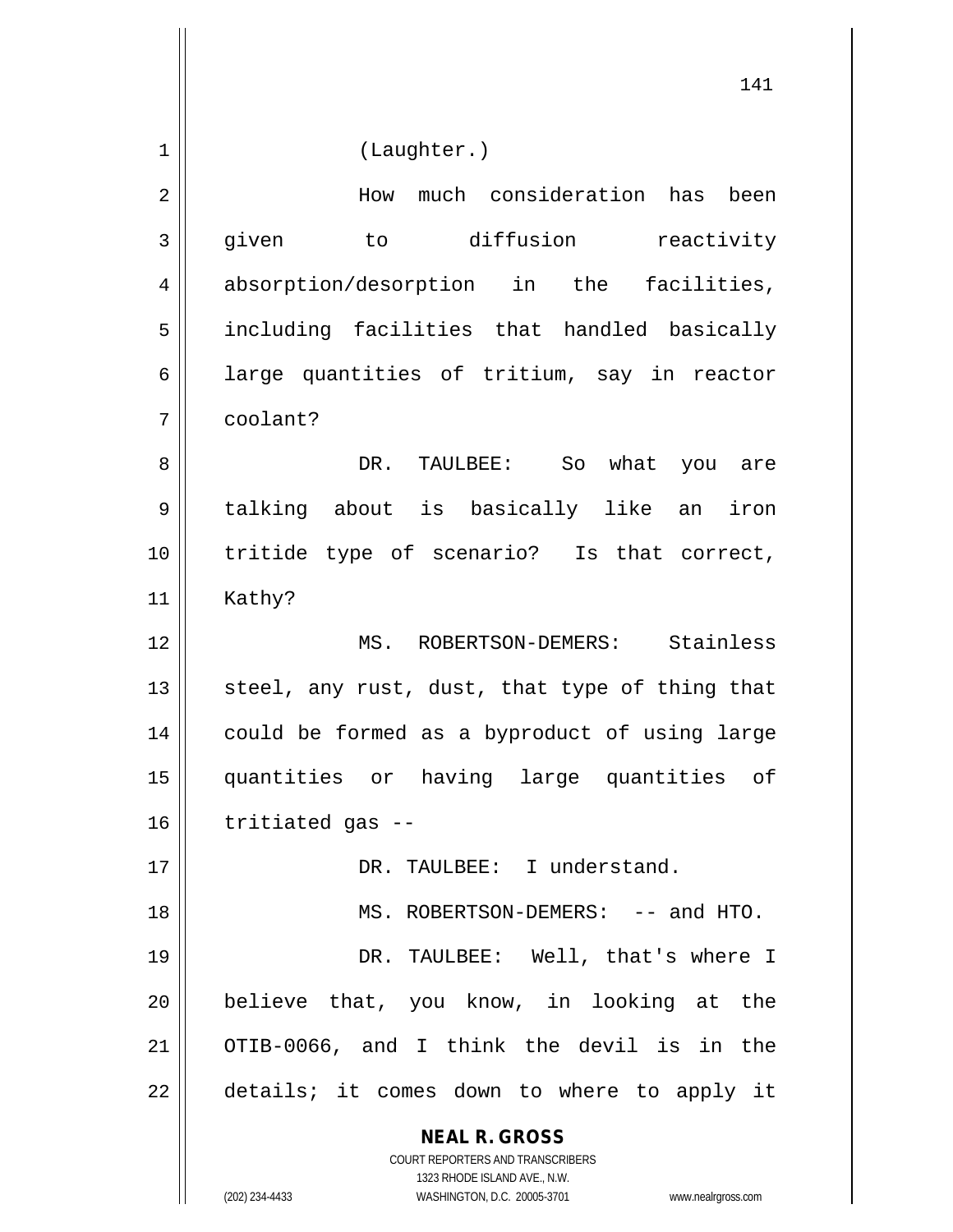**NEAL R. GROSS** COURT REPORTERS AND TRANSCRIBERS 1323 RHODE ISLAND AVE., N.W. 1 and to which materials in which areas we end  $2 \parallel$  up applying it. That, I believe, is really  $3$  the application of OTIB-0066. 4 DR. MAKHIJANI: Yes, I mean Jim  $5 \parallel$  has been part of the discussion and is more 6 part of it, you know, because I just came 7 during the last meeting. So I would look to 8 you as to how much, and Mark, as to how much 9 we should do now or whether NIOSH should look 10 at it now, or how you want to proceed with it. 11 || CHAIRMAN GRIFFON: Well, I think, 12 at the very least, you should probably 13 || consider the paper that's out there. Is there 14 anything else that describes the tritide 15 | operations at Savannah River? 16 DR. TAULBEE: There are several  $17$  | papers --18 CHAIRMAN GRIFFON: Yes. 19 DR. TAULBEE: -- discussing the  $20$  || nickel as well as the palladium tritide  $-$ -21 CHAIRMAN GRIFFON: Yes. 22 || DR. TAULBEE: -- the work that was

(202) 234-4433 WASHINGTON, D.C. 20005-3701 www.nealrgross.com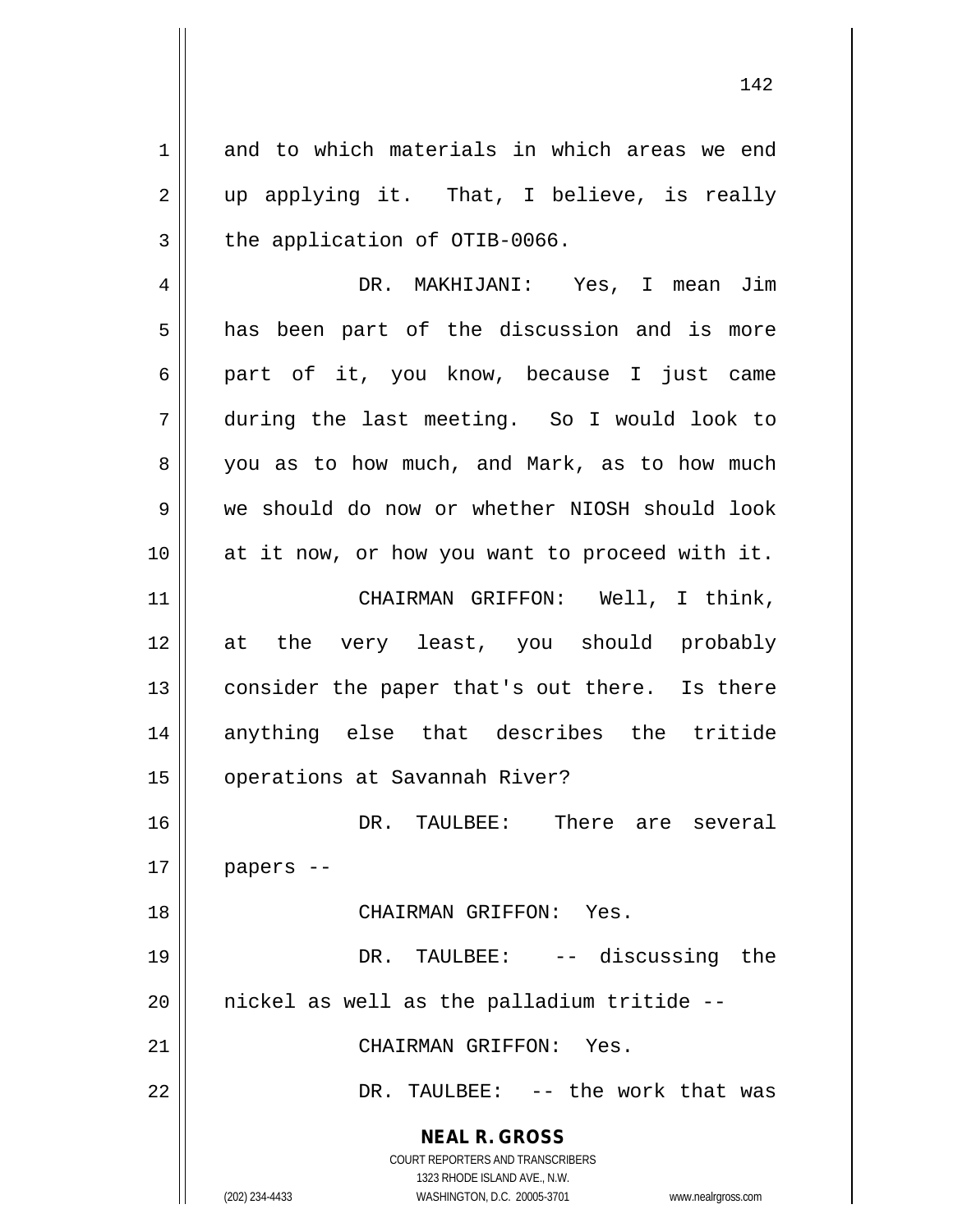**NEAL R. GROSS** COURT REPORTERS AND TRANSCRIBERS 1323 RHODE ISLAND AVE., N.W. (202) 234-4433 WASHINGTON, D.C. 20005-3701 www.nealrgross.com 1 | done there for purification and processing of 2 l tritium. 3 || So they are more individual-4 || specific, and I can't remember all of them  $5 \parallel$  that were mentioned in the paper that I gave  $6 \mid$  you. 7 CHAIRMAN GRIFFON: Yes. 8 DR. TAULBEE: I know there's a 9 | large number mentioned in that paper --10 || CHAIRMAN GRIFFON: Right. 11 DR. TAULBEE: -- of their 12 different tritides. 13 DR. NETON: So were these fairly 14 discrete operations, small operations, where a 15 handful of people may have been exposed to  $16$  these metal tritides versus --17 DR. TAULBEE: No, no. This is 18 huge. 19 || DR. NETON: Okay. 20 DR. TAULBEE: One of the best ways  $21$  | to store tritium is as a metal hydride. 22 || DR. NETON: Right.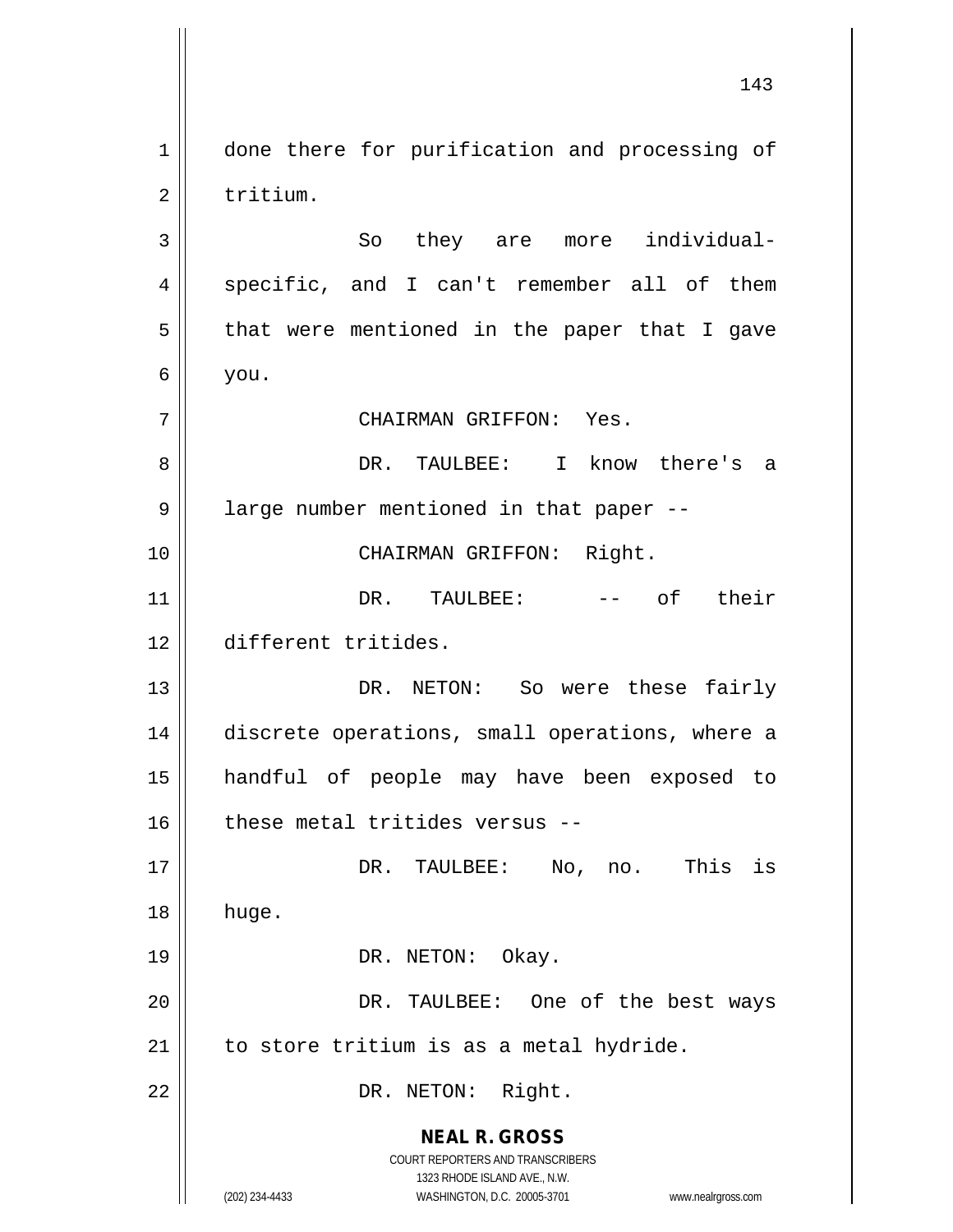| $\mathbf 1$ | DR. TAULBEE: You can reduce                                         |
|-------------|---------------------------------------------------------------------|
| 2           | pressure and you don't have to have rigorous                        |
| 3           | pressure vessels. So they would store tritium                       |
| 4           | as a metal hydride.                                                 |
| 5           | DR. NETON: Right.                                                   |
| 6           | DR. TAULBEE: So that was part of                                    |
| 7           | their processing and storage and shipping.                          |
| 8           | What Kathy is bringing up is                                        |
| 9           | contamination type of levels.                                       |
| 10          | CHAIRMAN GRIFFON: Right, right.                                     |
| 11          | DR. NETON: Yes, I understand that                                   |
| 12          | aspect, but it seems to me, if these were                           |
| 13          | storage-type situations, where is the exposure                      |
| 14          | potential? I mean they weren't manufacturing                        |
| 15          | these, is that right? They were just                                |
| 16          | receiving -                                                         |
| 17          | DR. TAULBEE: Well, they would                                       |
| 18          | receive the bed, you know, a big uranium bed.                       |
| 19          | They would load it up with tritium. They had                        |
| 20          | a half-life effectively. Well, I shouldn't                          |
| 21          | say -- they have a shelf life, let's say.                           |
| 22          | DR. NETON: Yes, right. Yes.                                         |
|             |                                                                     |
|             | <b>NEAL R. GROSS</b><br>COURT REPORTERS AND TRANSCRIBERS            |
|             | 1323 RHODE ISLAND AVE., N.W.                                        |
|             | (202) 234-4433<br>WASHINGTON, D.C. 20005-3701<br>www.nealrgross.com |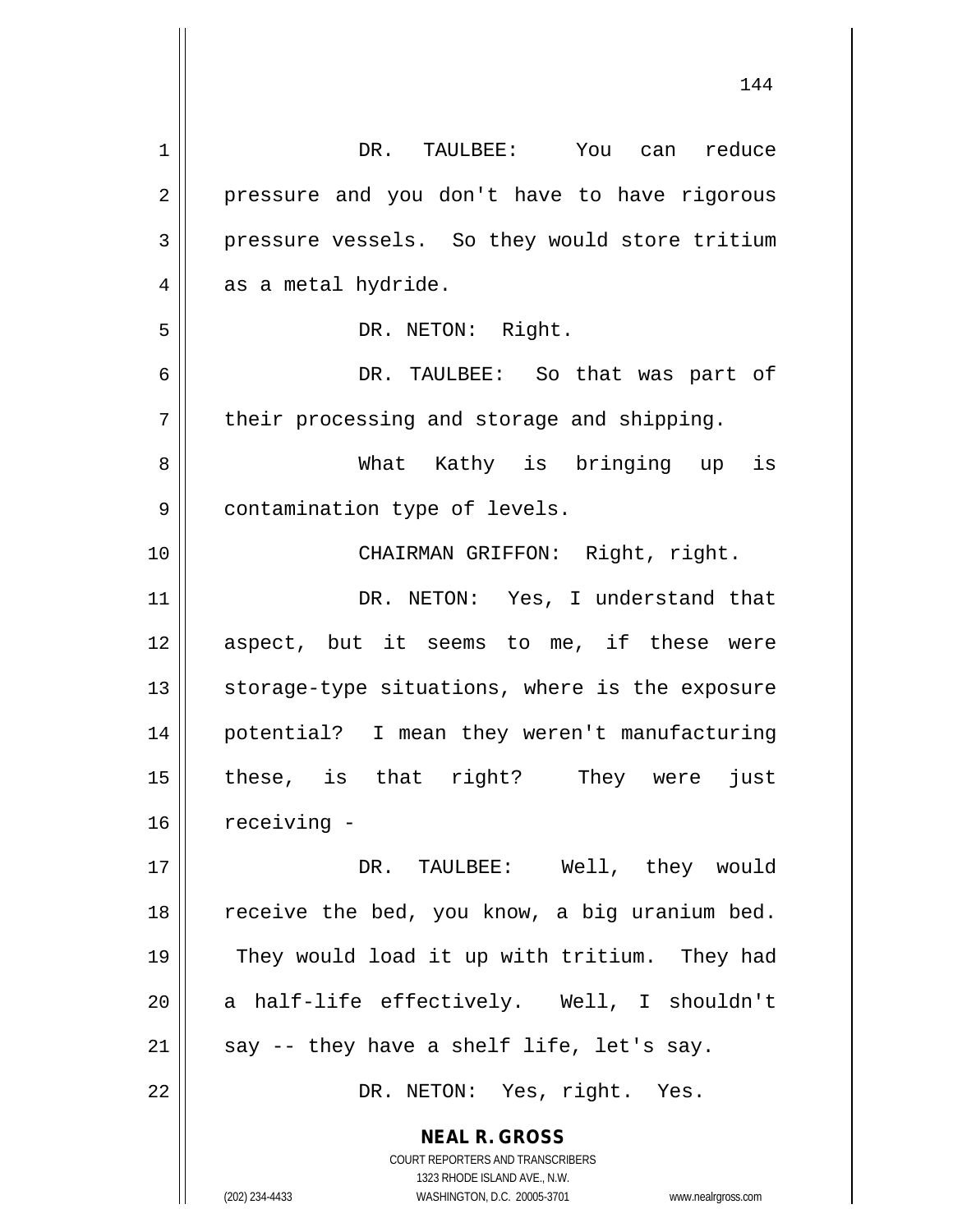**NEAL R. GROSS** COURT REPORTERS AND TRANSCRIBERS 1323 RHODE ISLAND AVE., N.W. (202) 234-4433 WASHINGTON, D.C. 20005-3701 www.nealrgross.com 1 | DR. TAULBEE: Periodically, you've 2 || got to cut them out. So construction trades 3 workers would go in and -- 4 DR. NETON: Okay. So there was 5 | potential for exposure? 6 DR. TAULBEE: Absolutely. 7 DR. NETON: But it seems like this 8 is somewhat different than the Mound 9 || situation, where we have an extreme scenario 10 where you have a handful of workers 11 potentially exposed to extremely insoluble 12 | form of these metal tritides, specific hafnium 13 compound, where here it would not be 14 implausible that, if a large number of people 15 were exposed to these intermediate solubility 16 compounds, we would pick the intermediate 17 || solubility or the most soluble, whichever gave  $18$  | the higher dose. 19 || DR. TAULBEE: Exactly. 20 DR. NETON: That seems consistent 21 with what we have done for a lot of other 22 applications.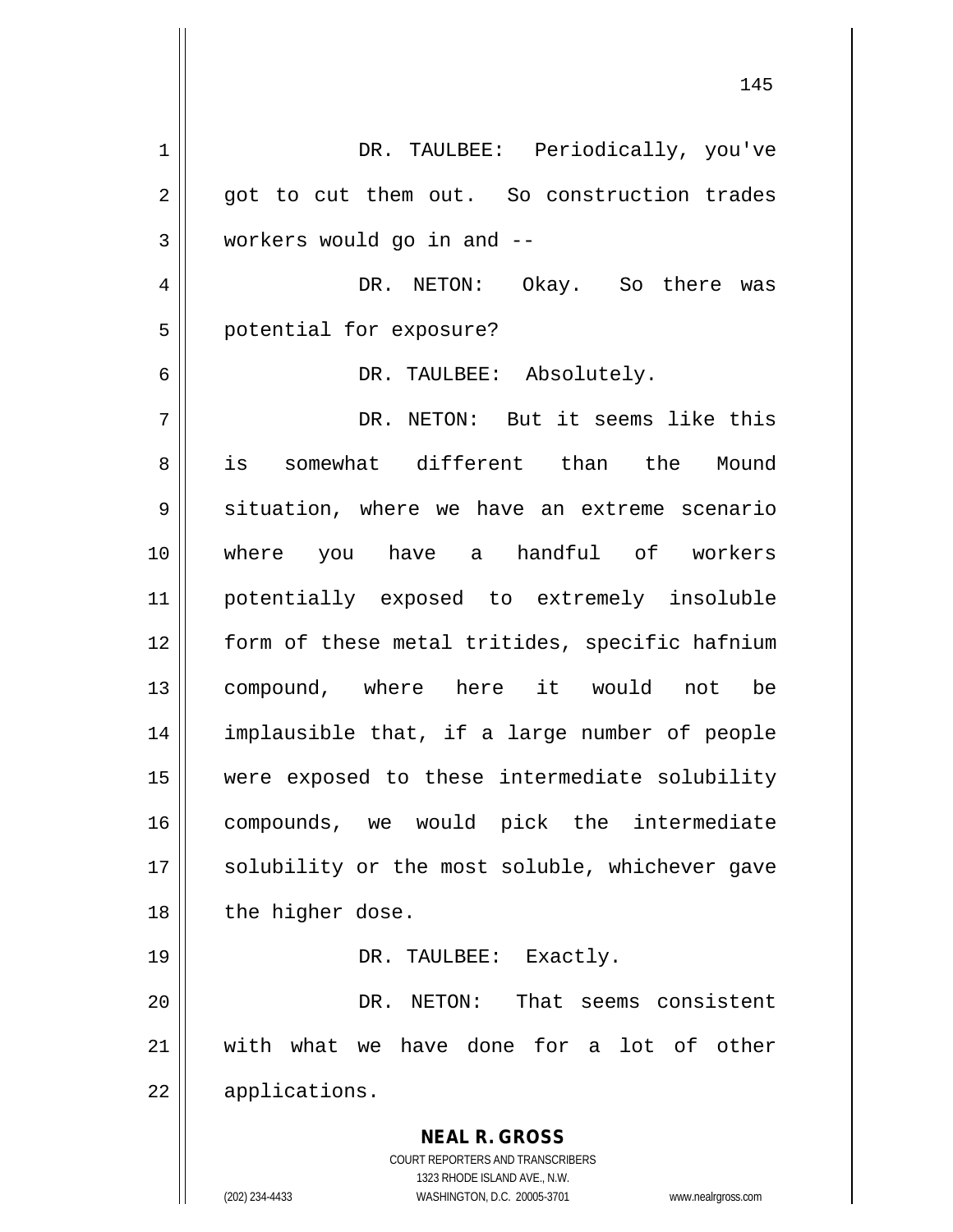1 MS. ROBERTSON-DEMERS: This is 2 | Kathy Robertson-DeMers.

3 I don't want to see you guys 4 forget about reactivity and diffusion into 5 || products, and all doing evasive work on  $6 \parallel$  maintenance systems, and so on and so forth, 7 particularly because the reactors used heavy 8 water, and that created a lot of HTO.

9 I think that you need to at least 10 look at the possibility or the probability 11 || that those compounds were formed and what kind 12 || of exposure individuals were likely to receive 13 because, unlike the tritium facilities where 14 || things were in glove boxes, at the reactor 15 || this was a more open process, meaning that 16 || people came in contact with tritium a lot more  $17$  | often than in a contained system.

18 DR. TAULBEE: Kathy, what I think 19 Jim has indicated here is that we would be 20 || considering those, especially some of the 21 metal, like stainless steel-type tritides or 22 | iron tritides. Certainly, a lithium tritide

> **NEAL R. GROSS** COURT REPORTERS AND TRANSCRIBERS 1323 RHODE ISLAND AVE., N.W. (202) 234-4433 WASHINGTON, D.C. 20005-3701 www.nealrgross.com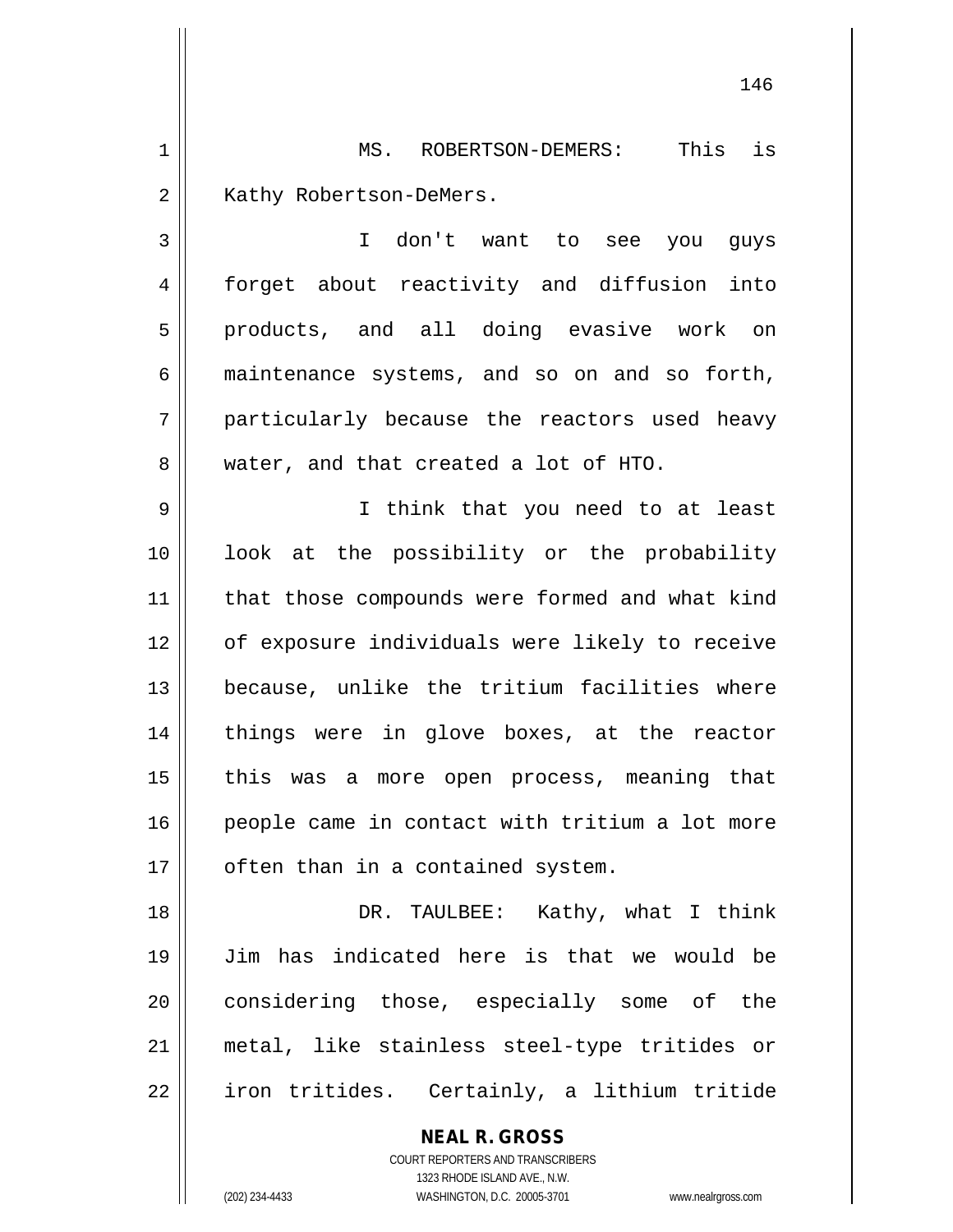1 would be considered there around the reactor  $2 \parallel$  areas.

 $3 \parallel$  So, you know, what Jim is saying,  $4 \parallel$  since this is such a relatively large 5 population, we would compare for the 6 particular individual which dose model we 7 would use, one for a tritide, like M class 8 || solubility, or we would assume reqular 9 || tritium, and whichever would end up being more 10 claimant-favorable, that's what we would 11 assign.

12 || MS. ROBERTSON-DEMERS: Okay. That 13 wasn't coming through to me in the way that 14 | Jim was focusing on the production areas.

15 || DR. TAULBEE: Okay.

 CHAIRMAN GRIFFON: So I guess the 17 || only action item I could see right now at this standpoint is to have SC&A review the documents that are out there regarding the production, the different source terms, and 21 || make sure, you know, comment on whether || TIB-0066 is appropriate, right? Right.

> **NEAL R. GROSS** COURT REPORTERS AND TRANSCRIBERS 1323 RHODE ISLAND AVE., N.W. (202) 234-4433 WASHINGTON, D.C. 20005-3701 www.nealrgross.com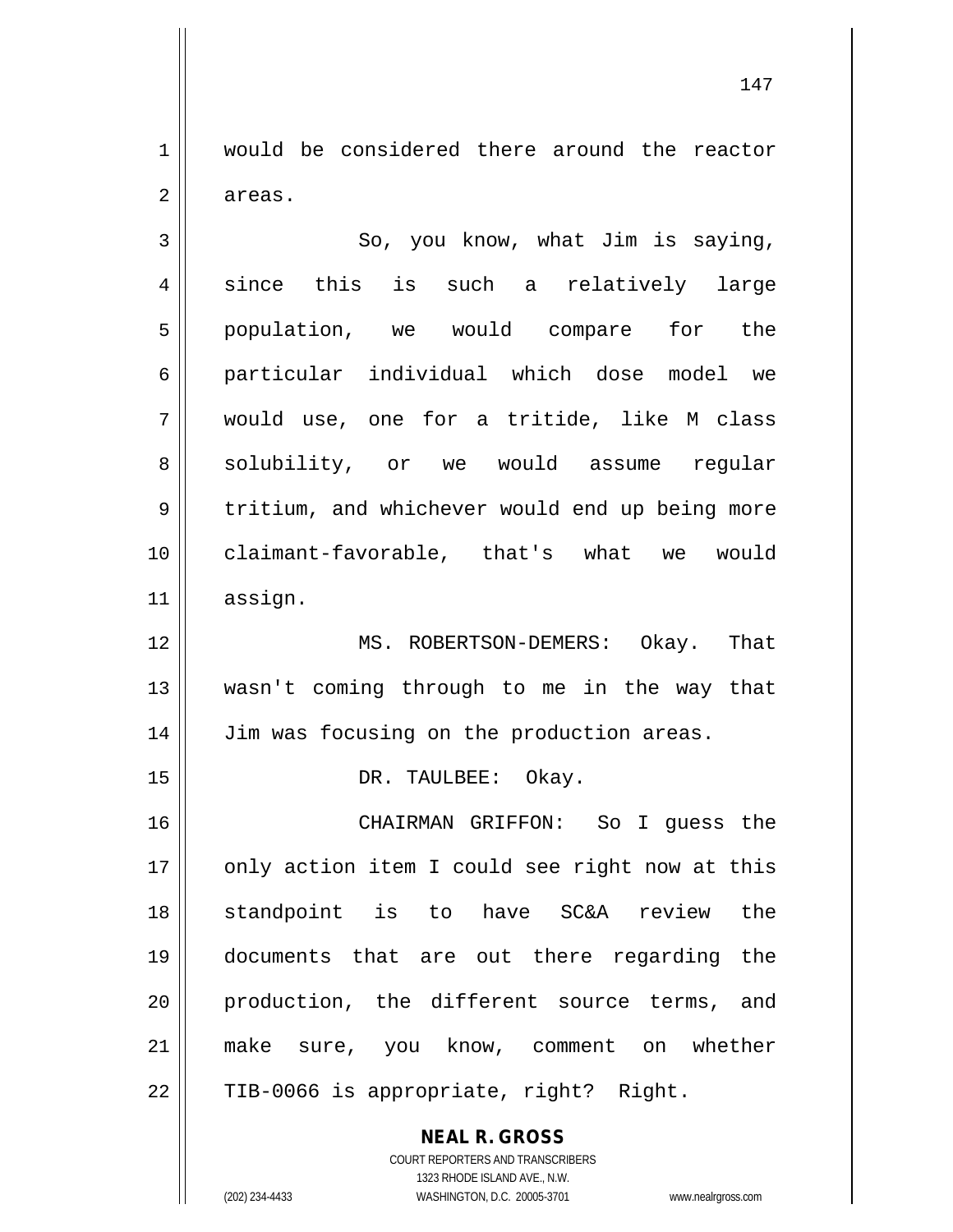**NEAL R. GROSS** COURT REPORTERS AND TRANSCRIBERS 1323 RHODE ISLAND AVE., N.W. (202) 234-4433 WASHINGTON, D.C. 20005-3701 www.nealrgross.com 1 || Because, like you said, Tim, there  $2 \parallel$  are a few oddball ones in there that I think  $3 \parallel$  should be at least looked at. I would make  $4 \parallel$  that an SC&A action for follow-up, yes. 5 DR. TAULBEE: We can do that. 6 CHAIRMAN GRIFFON: Anything else  $7 \parallel$  on that for now? 8 | (No audible response.) 9 Okay, let's try to get through, we 10 might make it through the internal before 11 lunch. 12 (Laughter.) 13 Eleven, I think we covered, unless  $14$  | there is something else in there. 15 DR. MAKHIJANI: Yes, well, we kind 16 || of eventually have covered 11, but this is 17 || sort of off the periodic table problem that we 18 encountered at Y-12. 19 And the reason I kind of wrote  $20$  about it was that there is this issue of 21 || incidents. Hearing Tim talk about what 22 || incidents were recorded in the special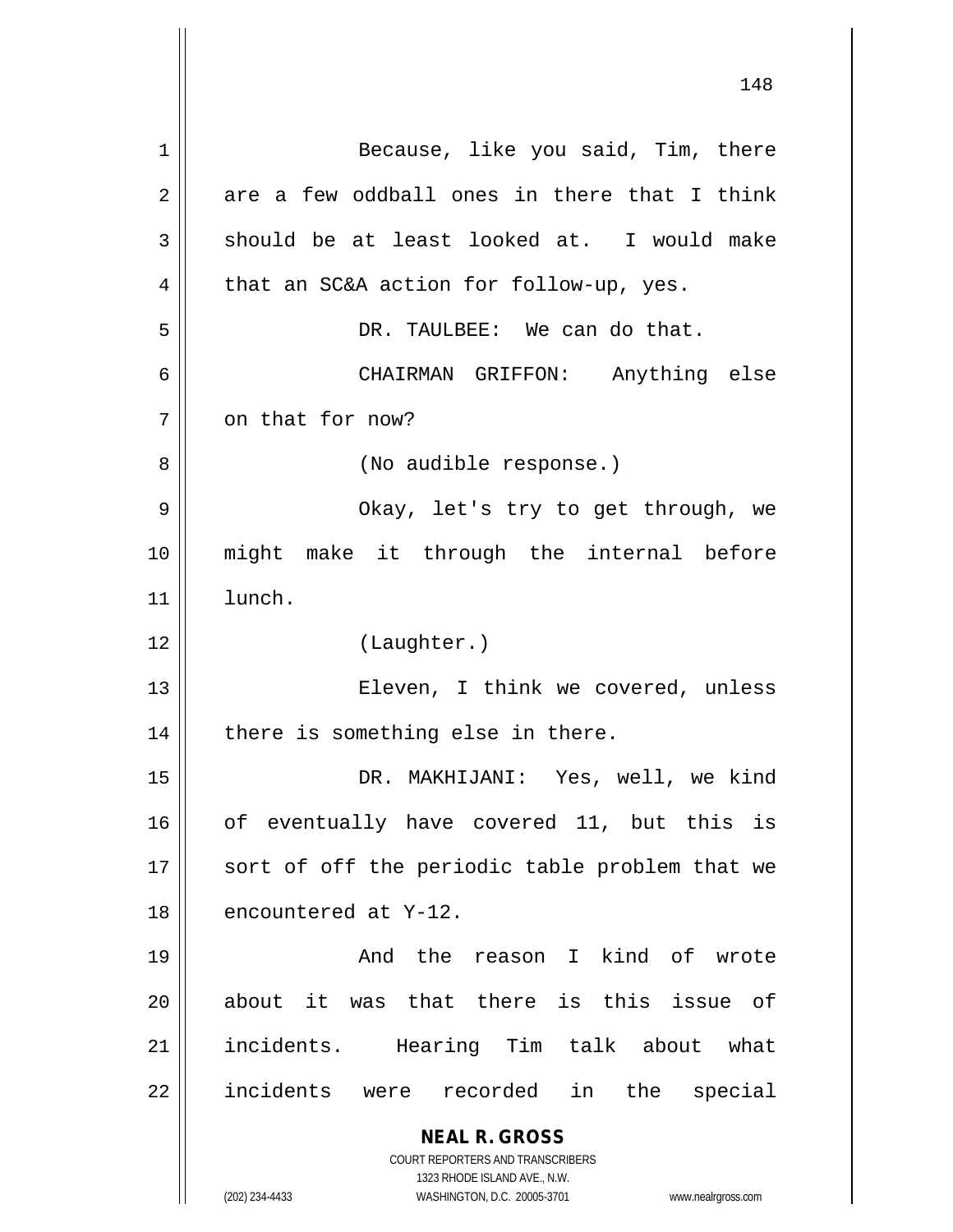1 | investigations, hazard investigations, led by  $2 \parallel$  financial damage and work hours lost -- yes, I  $3$  || was going to include that.

4 || The radiological question arises  $5 \parallel$  as to, you know, in this context, if financial 6 | implications and work-hour implications were  $7 \parallel$  low, do we have reports on any incidents that 8 || might have happened? I mean these were pretty  $9 \parallel$  extensive operations, to see whether we have  $10$  | the data and whether your fission product  $11$  so that is one thing.

12 B, whether your fission product 13 data would be sufficient to cover with -

 DR. TAULBEE: There was also a dose limit as well, to where if a person 16 exceeded a quarterly type of exposure, that would be in a special hazard incident investigation as well.

19 || DR. MAKHIJANI: Okay.

20 DR. TAULBEE: So there was a dose 21 | limit there as well.

22 || One other thing that I would like

**NEAL R. GROSS** COURT REPORTERS AND TRANSCRIBERS

1323 RHODE ISLAND AVE., N.W.

(202) 234-4433 WASHINGTON, D.C. 20005-3701 www.nealrgross.com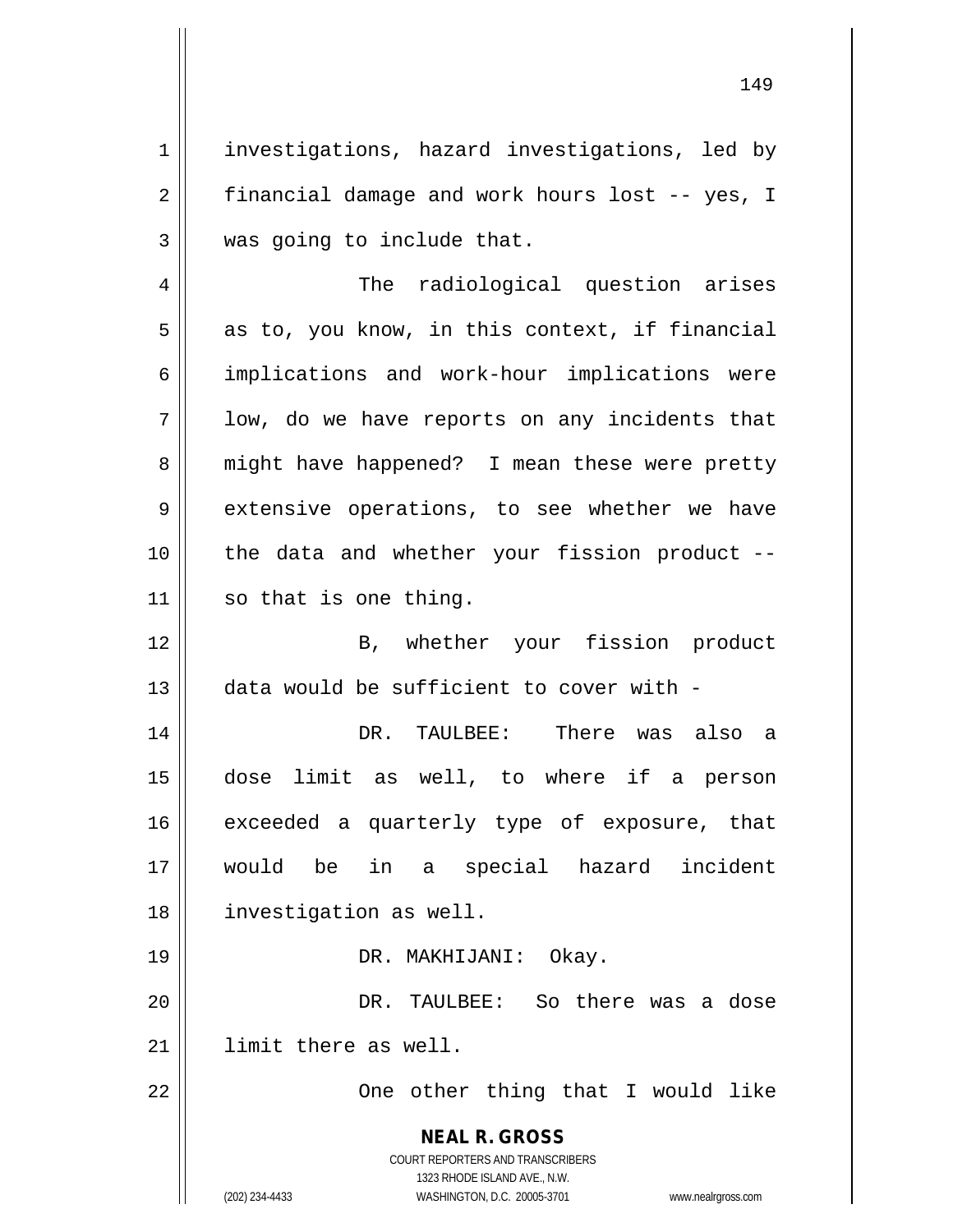1 || to point out with regard to other incidents,  $2 \parallel$  if you look at the works technical reports, we  $3 \parallel$  captured all of the health physics sections 4 from start-up of 1953 all the way through, I 5 believe, 1981.

6 || In the health physics section,  $7 \parallel$  there is on a monthly basis discussions of 8 || incidents in those particular reports, and  $9 \parallel$  they would bring out details as far as what 10 happened and what the dose levels were and 11 what the follow-up was. That is reported on a 12 monthly basis in all of those reports, 13  $\parallel$  separated by area 200 HF, 300 area, 700 area, 14 | et cetera.

15 So there are numerous incidents 16 || listed there within those reports that didn't 17 make it to the SHI type of level for formal 18 || reporting and investigation.

 The exotic radionuclide, one of  $\parallel$  them that you've got mentioned here is Tm-170,  $\parallel$  a pure beta-emitter. You're absolutely right, || that would not be picked up by a whole body

> **NEAL R. GROSS** COURT REPORTERS AND TRANSCRIBERS 1323 RHODE ISLAND AVE., N.W. (202) 234-4433 WASHINGTON, D.C. 20005-3701 www.nealrgross.com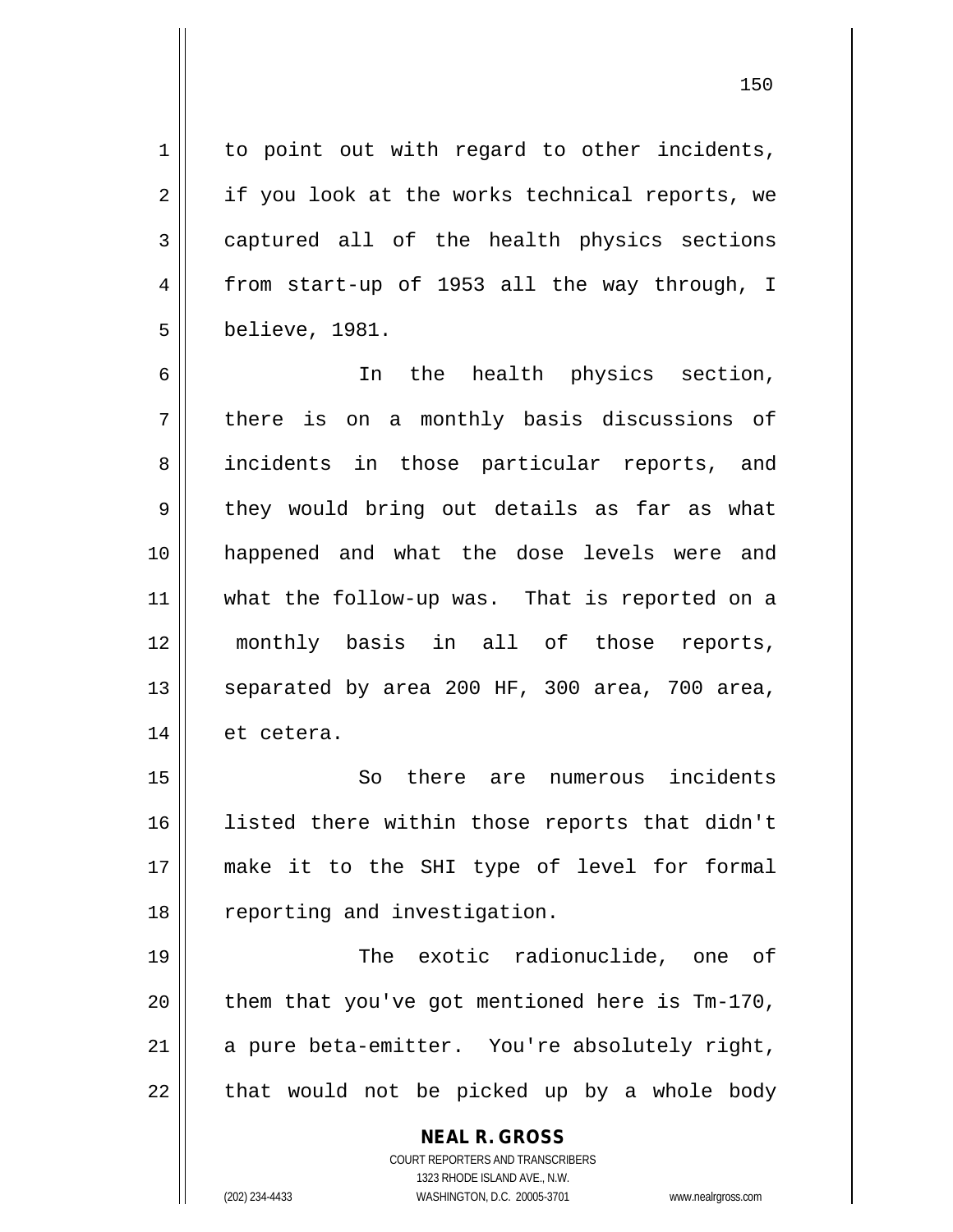1 | count, but it would by the fission product 2 bioassay, fission and activation product 3 bioassay, because it was a direct mounting 4 method and counted via gas proportional. So  $5 \parallel$  that is how those types of incidents with 6 | monitoring would be picked up.

## 7 || Sorry, Jim.

8 DR. NETON: That is okay. It just  $9 \parallel$  seems to me that these incidents need to be 10 || judged in the context of the robustness of the 11 coworker models that we have professionally 12 || produced because, if those models cannot 13 || demonstrate that they had some sort of routine 14 || monitoring going on for these operations, then  $15$  || it is true that you could have incidents that 16 || occur that went undetected, much like sort of 17 || how we ended up at the Nevada Test Site.

18 || But you also have to go back, then, and look at the health physics program documentation that support the monitoring programs to see if the controls were  $\parallel$  sufficient that the monitoring might not have

> **NEAL R. GROSS** COURT REPORTERS AND TRANSCRIBERS 1323 RHODE ISLAND AVE., N.W.

(202) 234-4433 WASHINGTON, D.C. 20005-3701 www.nealrgross.com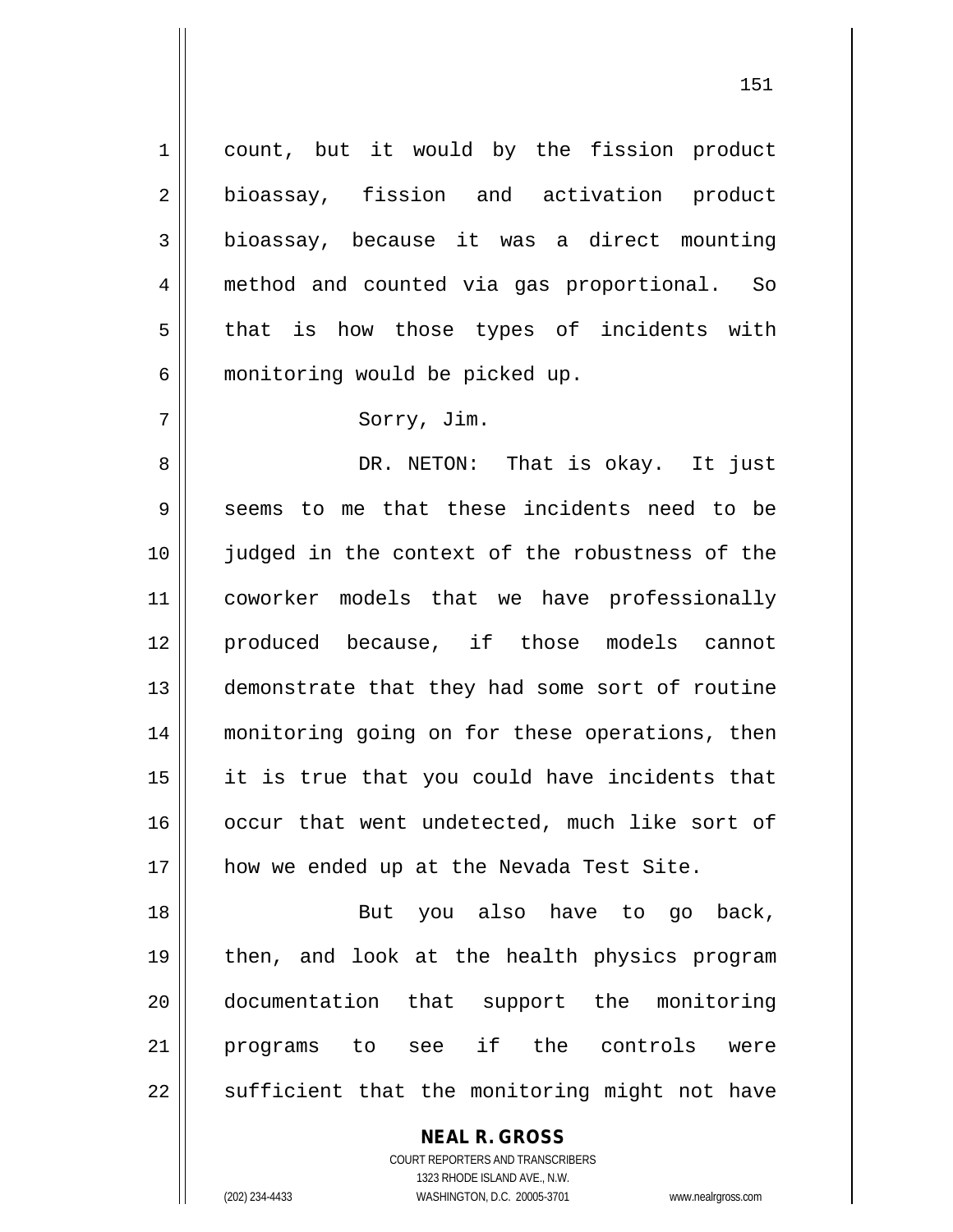**NEAL R. GROSS** COURT REPORTERS AND TRANSCRIBERS 1323 RHODE ISLAND AVE., N.W. (202) 234-4433 WASHINGTON, D.C. 20005-3701 www.nealrgross.com 1 even been needed. I don't know. So we need  $2 \parallel$  to look at that from the full perspective, the 3 monitoring programs that were in place and how 4 || well we can document that, and then the 5 | supporting documentation for those programs. 6 DR. MAKHIJANI: Yes, I agree with  $7 \parallel$  that. 8 || I don't know. Mark, basically, I  $9 \parallel$  quess the answer is we should wait for the 10 coworker models. 11 CHAIRMAN GRIFFON: The coworker 12 models on that, yes. I don't think there's  $13$  any action on that other than the coworker 14 models. 15 DR. MAKHIJANI: Yes. 16 CHAIRMAN GRIFFON: And Number 12, 17 I think we might have covered this one 18 || already, too, the incidents stuff. Is there 19 anything that we missed, Arjun, just to go  $20$   $\parallel$  over this? 21 DR. MAKHIJANI: Give me just one  $22 \parallel$  second.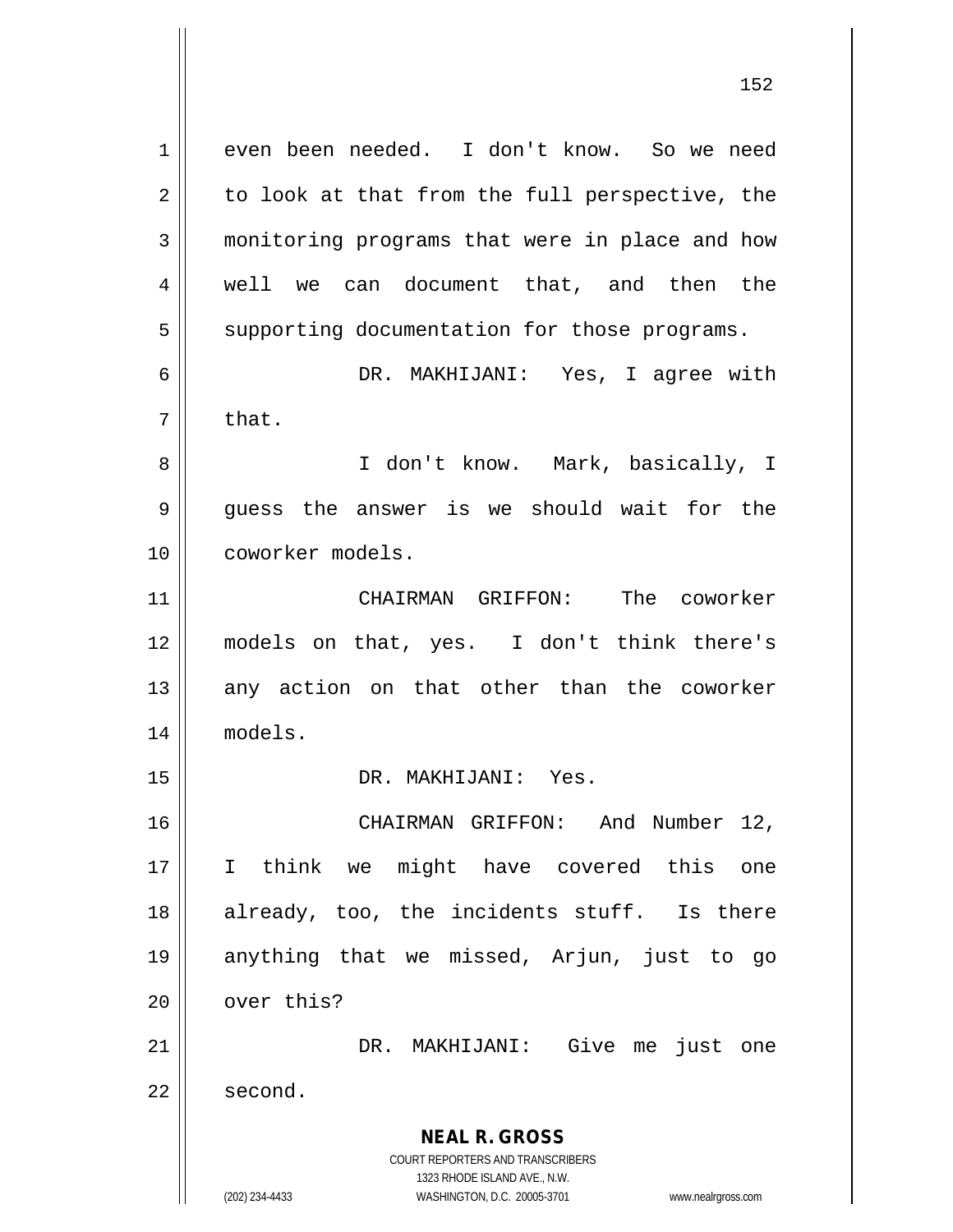**NEAL R. GROSS** COURT REPORTERS AND TRANSCRIBERS 1323 RHODE ISLAND AVE., N.W. (202) 234-4433 WASHINGTON, D.C. 20005-3701 www.nealrgross.com 153 1 CHAIRMAN GRIFFON: Yes. 2 DR. MAKHIJANI: Yes, so this --  $3 \parallel$  yes --4 CHAIRMAN GRIFFON: This is the 5 | question of reviewing the perceived protocol. 6 DR. MAKHIJANI: I would just 7 request, Tim, you know, look at the list of 8 incidents in the TBD review that we did 9 | because there are a number of what we thought 10 || were pretty serious incidents. 11 CHAIRMAN GRIFFON: Based on that  $12$  | protocol, to see if they should have been  $-$ 13 DR. MAKHIJANI: Yes, now we would 14 || look at the protocol, of course. 15 || CHAIRMAN GRIFFON: Right. 16 DR. MAKHIJANI: But it would be 17 helpful -- there are not many. I mean there  $18$  || are maybe half a dozen of them. 19 CHAIRMAN GRIFFON: Yes, okay. And 20 || you all will look at the protocols as well? 21 DR. MAKHIJANI: We will definitely  $22$  |  $\bullet$  look at the protocols.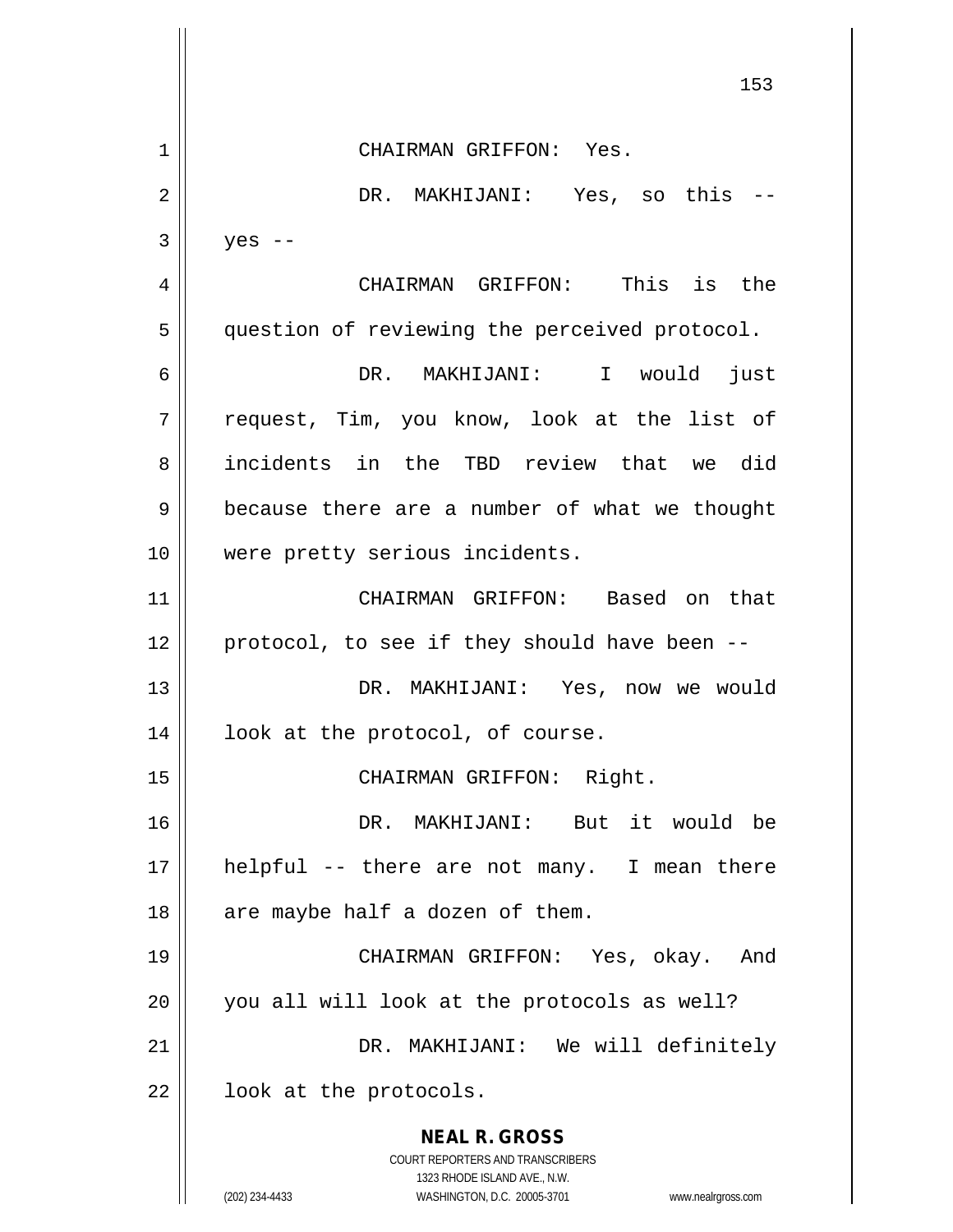**NEAL R. GROSS** COURT REPORTERS AND TRANSCRIBERS 1323 RHODE ISLAND AVE., N.W. (202) 234-4433 WASHINGTON, D.C. 20005-3701 www.nealrgross.com 154 1 || CHAIRMAN GRIFFON: Right. 2 DR. MAKHIJANI: But I'm just  $3 \parallel$  saying it would be helpful to compare notes. 4 CHAIRMAN GRIFFON: Yes, yes. 5 Okay. And Number 13, I think -- 6 DR. MAKHIJANI: We've covered 7 Number 13. 8 CHAIRMAN GRIFFON: -- we covered  $9 \parallel$  this, and we are waiting for the report,  $10 \parallel$  right. 11 DR. NETON: I think there are 12 || issues. So it is not entirely correct. 13 CHAIRMAN GRIFFON: That was the  $14$  | issue  $-$ 15 || DR. NETON: So it does not contain  $16$  | an analysis of  $-$ 17 DR. MAKHIJANI: I agree. I agree  $18$  || that the issue description  $-$ -19 CHAIRMAN GRIFFON: Okay. 20 DR. MAKHIJANI: This was written 21 || from memory, and my memory was not entirely 22 accurate.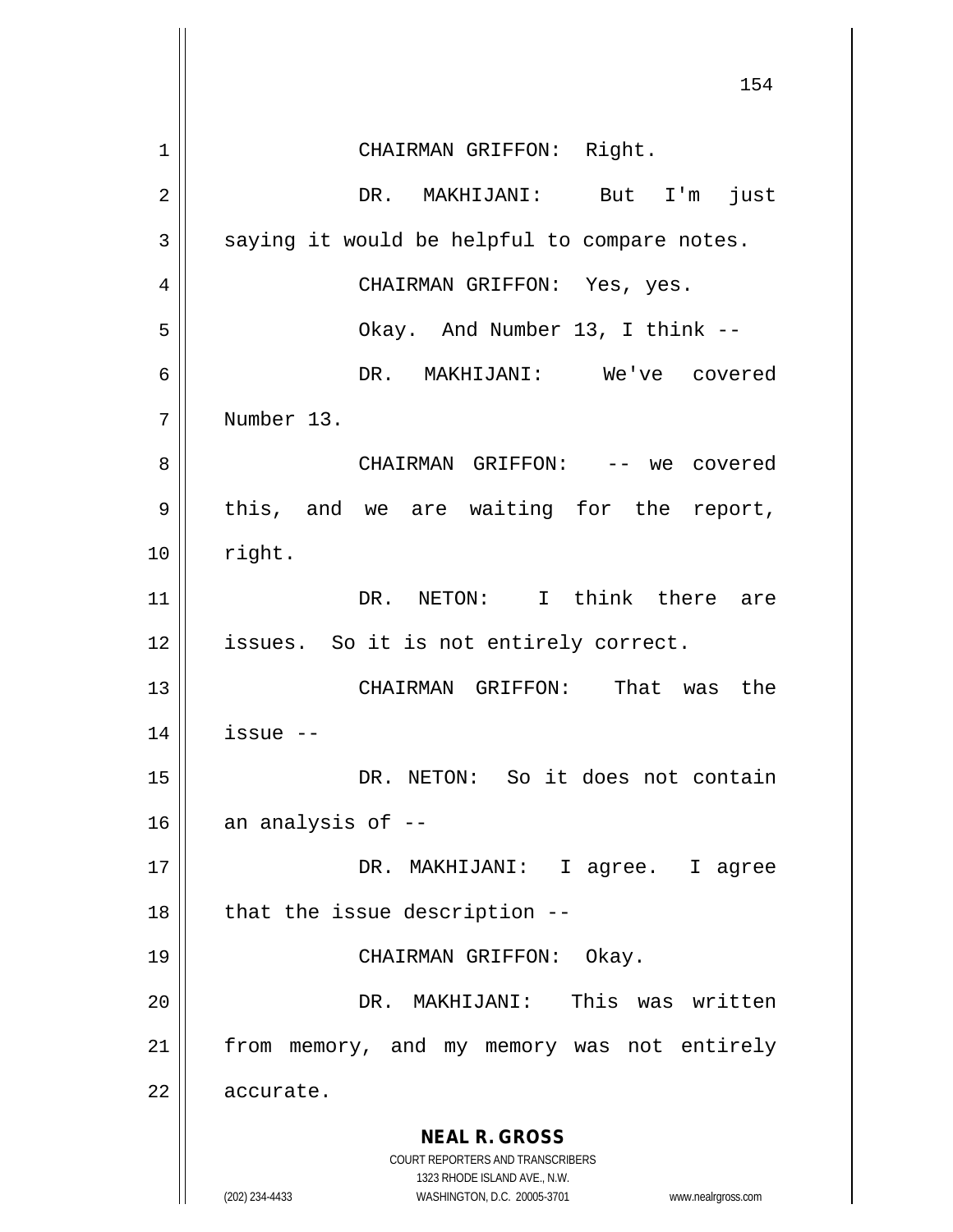**NEAL R. GROSS** COURT REPORTERS AND TRANSCRIBERS 1323 RHODE ISLAND AVE., N.W. (202) 234-4433 WASHINGTON, D.C. 20005-3701 www.nealrgross.com 1 || DR. NETON: We need to fix issue  $2 \parallel$  13 and issue an amended new matrix. 3 CHAIRMAN GRIFFON: Yes. Okay.  $4 \parallel$  And let's see, we've got a few minutes. Let's  $5 \parallel$  get to -- it goes on. 6 MEMBER LOCKEY: What's that? 7 CHAIRMAN GRIFFON: I thought we 8 were close to the end of the internal dose 9 issues. 10 DR. MAKHIJANI: Number 14 is the 11 internal. 12 CHAIRMAN GRIFFON: Number 14. 13 DR. MAKHIJANI: This is a sort of 14 || an environmental dose issue, arguably, and we 15 || had also raised this, and I think you agreed, 16 if I recall correctly. Yes, it is in Section 17 || 510. It should say, BPD review, not DBS 18 | review. 19 || The Manus Ressert and the NIOSH model  $20$  || for environmental exposures, it is basically 21 || stack releases and dispersion modeling, and  $22$  | that's how you ascribe the doses. We kind of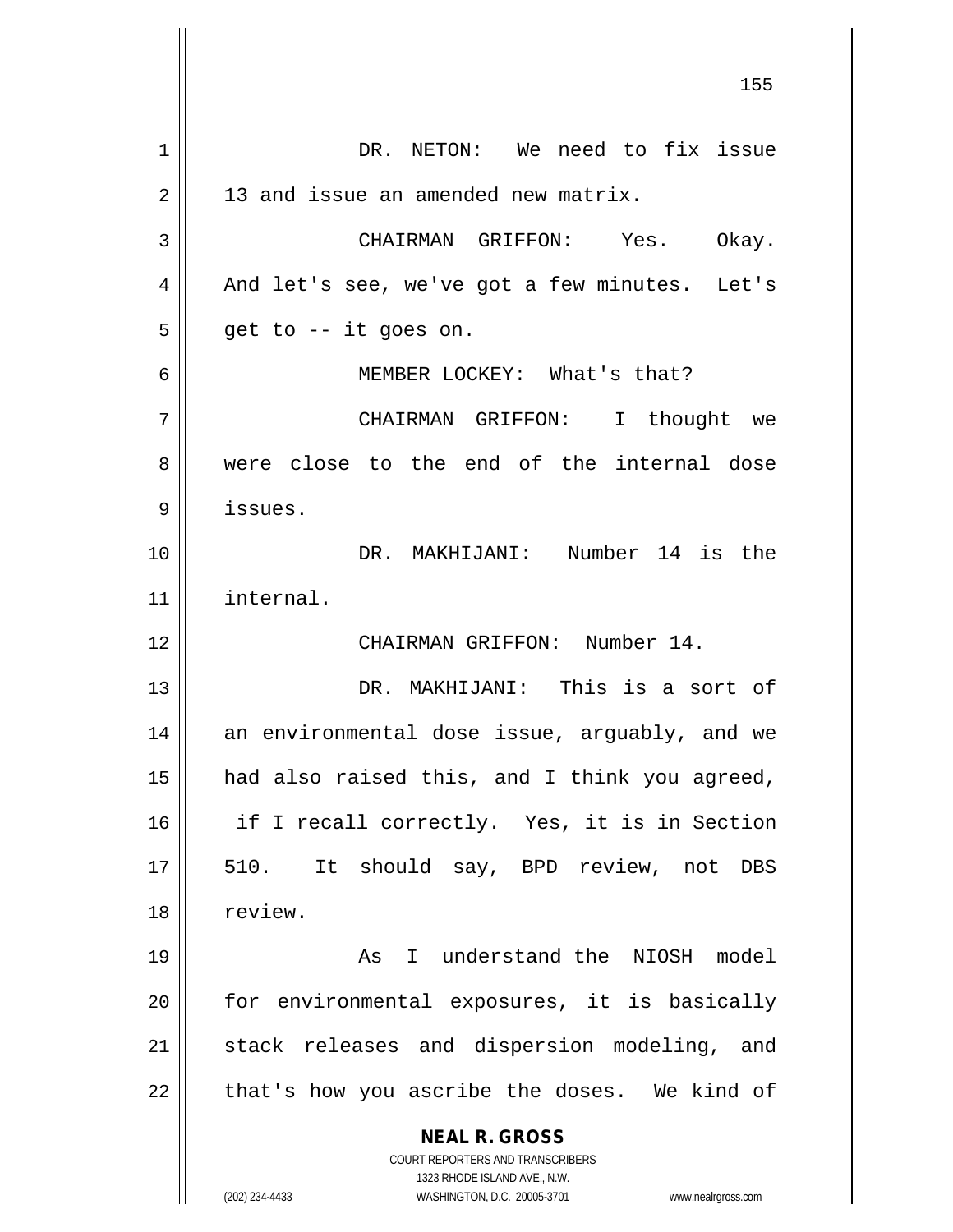1 criticized that and said that, while that is  $2 \parallel$  one component of it, that's not possibly the 3 biggest component of it, and maybe dispersion 4 modeling is not adequate for onsite exposure 5 models.

6 || So there are two components to the 7 criticism. I think the most serious one 8 || really relates to this kind of, what I call  $9 \parallel$  special exposure conditions there, such as the 10 one that I could remember as an illustration 11 || that we covered was this open-pen burning of 12 contaminated tributyl phosphate in the burning 13 || problem, where you would have a lot of smoke 14 || and inhalation, potential inhalation.

15 Can you address the internal 16 health implication of that?

17 DR. TAULBEE: When I was reviewing 18 || some of the notes in preparation for this, I 19 || ran across that there had been a discussion 20 || between John Mauro and Gene Rollins, and there 21 || had been some agreement reached on this.

22 DR. MAKHIJANI: Oh, this part I'm

**NEAL R. GROSS** COURT REPORTERS AND TRANSCRIBERS 1323 RHODE ISLAND AVE., N.W.

(202) 234-4433 WASHINGTON, D.C. 20005-3701 www.nealrgross.com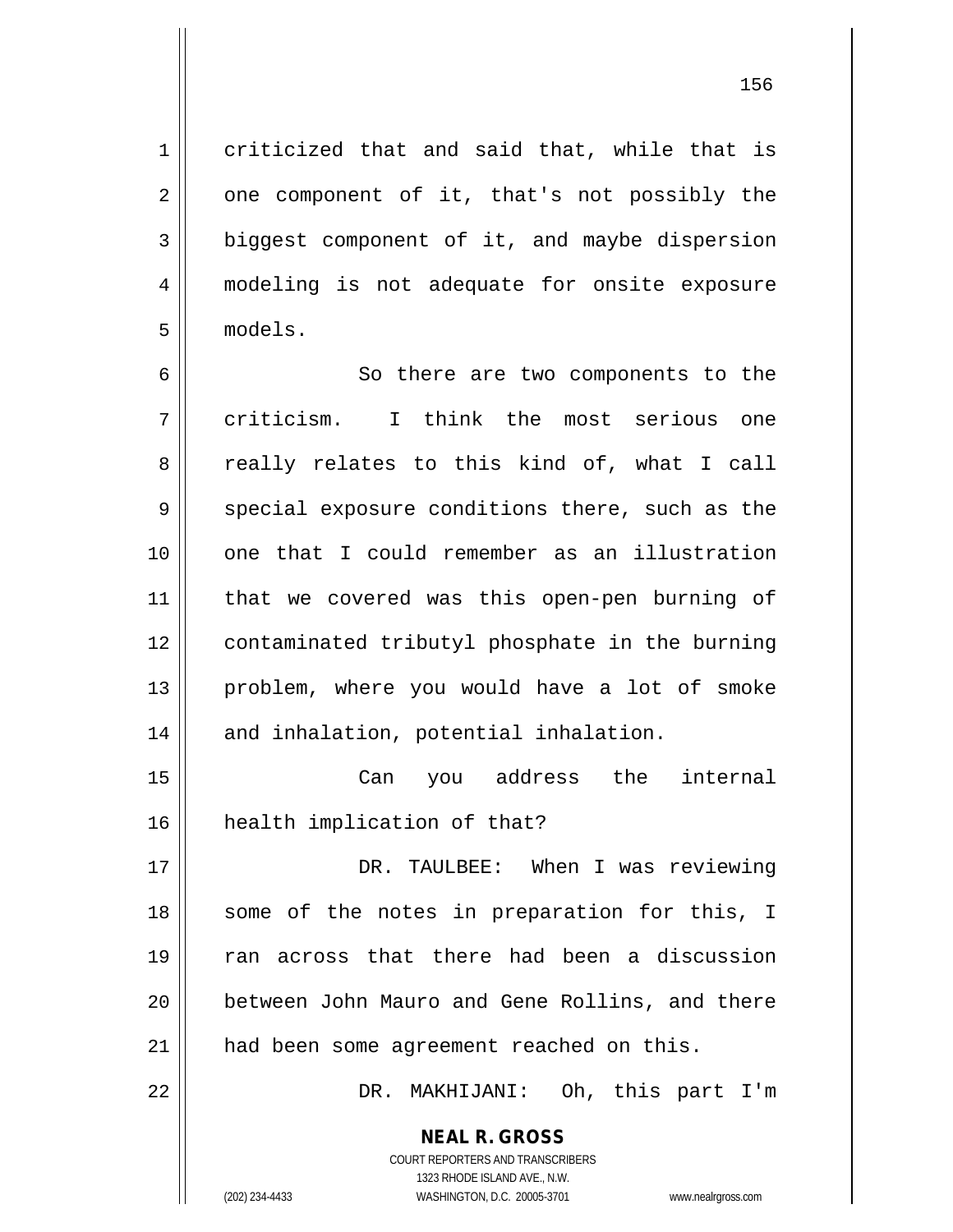**NEAL R. GROSS** COURT REPORTERS AND TRANSCRIBERS 1323 RHODE ISLAND AVE., N.W. (202) 234-4433 WASHINGTON, D.C. 20005-3701 www.nealrgross.com 1 || not recalling. 2 DR. TAULBEE: Is John Mauro on the 3 phone? 4 MR. KATZ: John Mauro, are you 5 | with us on the phone? 6 (No audible response.) 7 CHAIRMAN GRIFFON: Apparently not. 8 DR. TAULBEE: Okay. I think we 9 || should probably follow up on that just to find 10 out what both of them remember from that 11 discussion three years ago. 12 DR. NETON: What kind of note was  $13$  | this, Tim? 14 DR. TAULBEE: This was in -- where 15 || Judson recently pulled together kind of where 16 We were at with the TBD review and the issues 17 matrix. He put an indication on there that 18 John Mauro and Gene Rollins had discussed this 19 issue, and Gene had revised and rewritten part  $20$  | of the TBD to cover the open burning. 21 || CHAIRMAN GRIFFON: I don't recall.  $22$  | I mean I don't recall. Would that be in 4-e,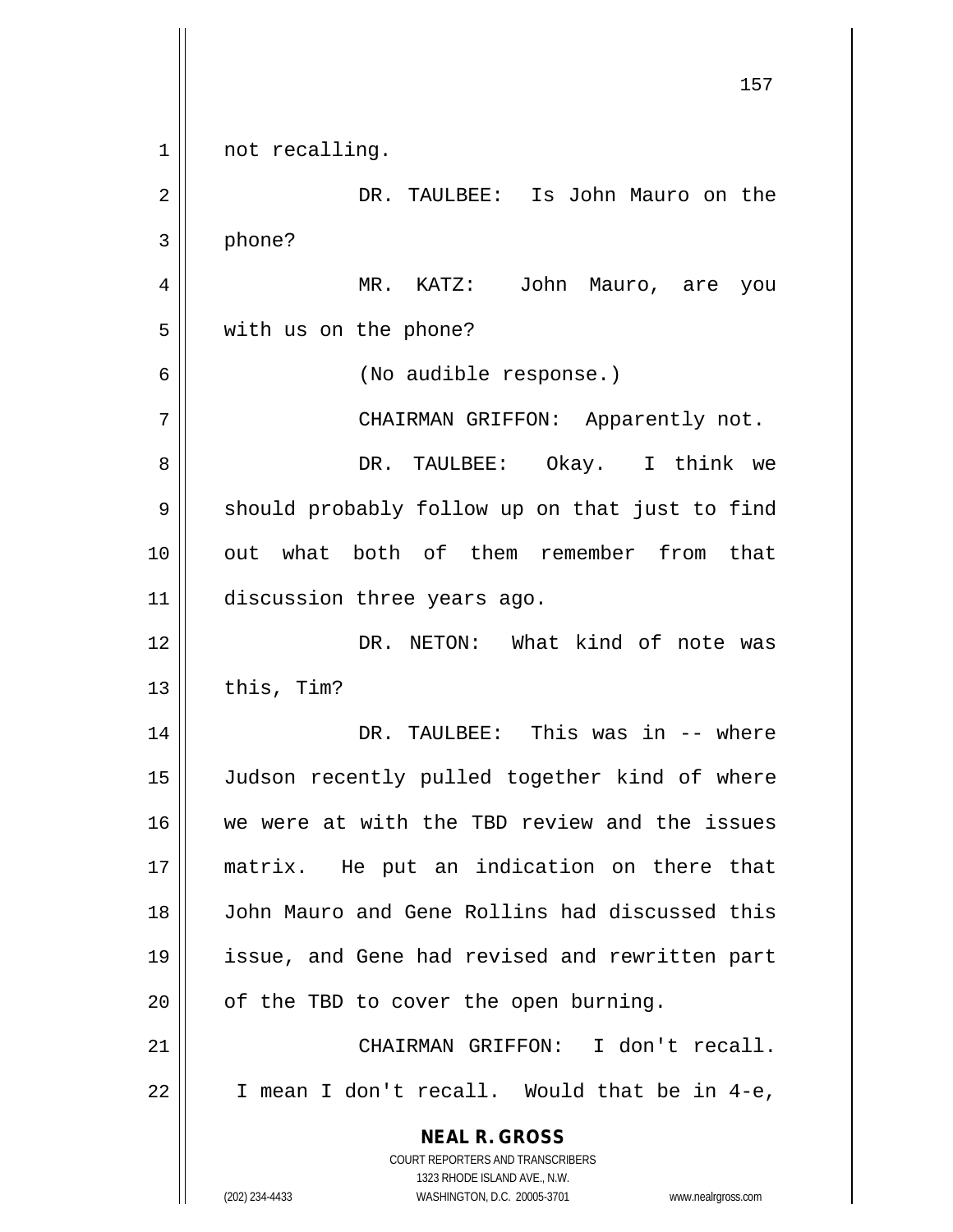1 | in that revision?

| $\overline{2}$ | DR. MAKHIJANI: Could you give us                                                                                                                                |
|----------------|-----------------------------------------------------------------------------------------------------------------------------------------------------------------|
| 3              | your sort of research on this that went back                                                                                                                    |
| 4              | and the discussion and the reference? So                                                                                                                        |
| 5              | maybe it is in a transcript or something. So                                                                                                                    |
| 6              | we don't have to go repeat your whole research                                                                                                                  |
| 7              | to find it.                                                                                                                                                     |
| 8              | CHAIRMAN GRIFFON: Yes, right.                                                                                                                                   |
| 9              | DR. MAKHIJANI: Then I will                                                                                                                                      |
| 10             | certainly talk to John Mauro about this.                                                                                                                        |
| 11             | CHAIRMAN GRIFFON: Okay. Is this                                                                                                                                 |
| 12             | a question mainly of your concern over the                                                                                                                      |
| 13             | environmental dose models, though?                                                                                                                              |
| 14             | DR. TAULBEE: Yes.                                                                                                                                               |
| 15             | CHAIRMAN GRIFFON: Okay.                                                                                                                                         |
| 16             | DR. MAKHIJANI: And then there's                                                                                                                                 |
| 17             | the whole monitored/unmonitored. You know --                                                                                                                    |
| 18             | CHAIRMAN GRIFFON: Right.                                                                                                                                        |
| 19             | -- it kind of<br>DR. MAKHIJANI:                                                                                                                                 |
| 20             | fades into the question because these would be                                                                                                                  |
| 21             | episodic exposures.                                                                                                                                             |
| 22             | CHAIRMAN GRIFFON: Yes.                                                                                                                                          |
|                | <b>NEAL R. GROSS</b><br>COURT REPORTERS AND TRANSCRIBERS<br>1323 RHODE ISLAND AVE., N.W.<br>(202) 234-4433<br>WASHINGTON, D.C. 20005-3701<br>www.nealrgross.com |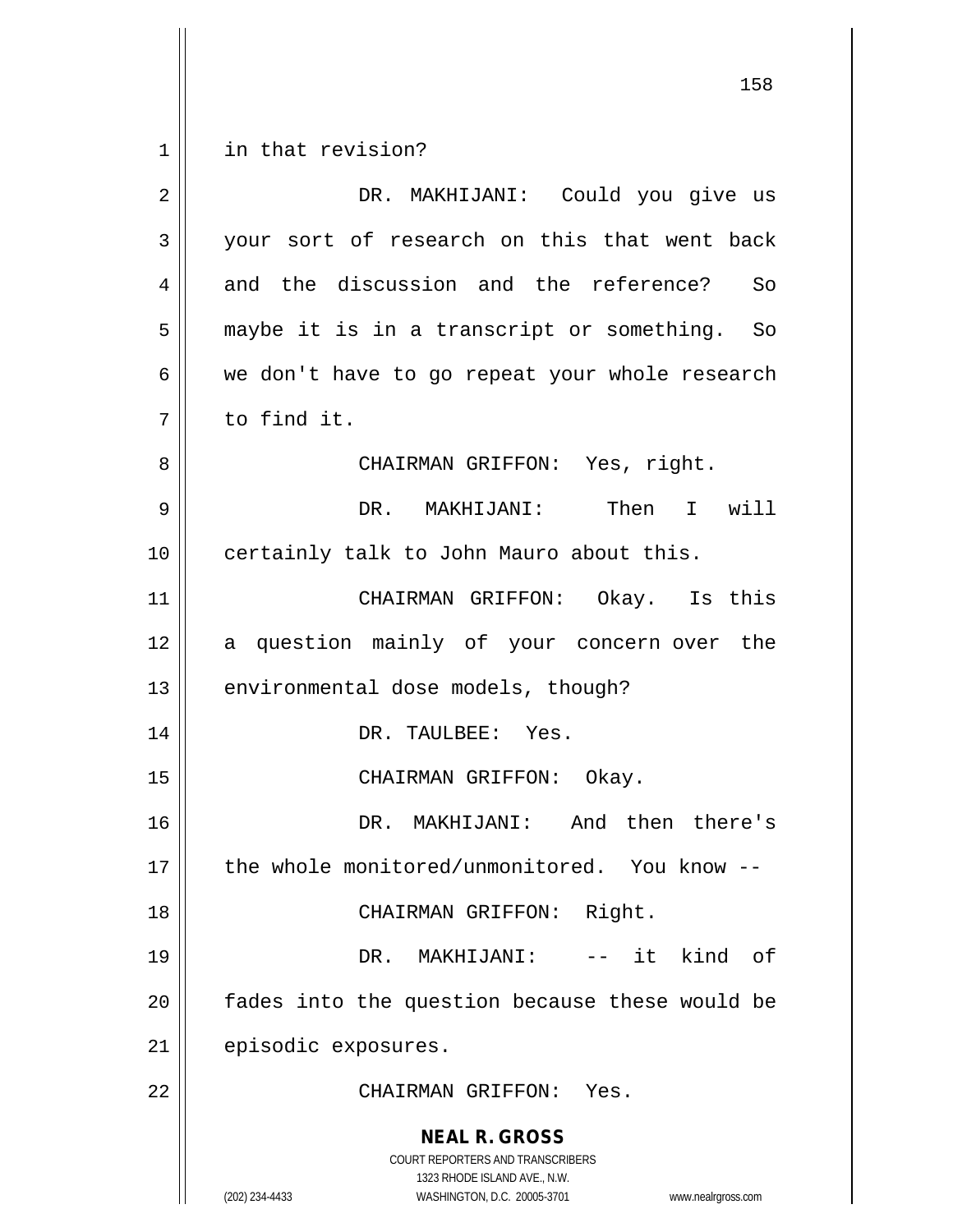**NEAL R. GROSS** COURT REPORTERS AND TRANSCRIBERS 1323 RHODE ISLAND AVE., N.W. 1 DR. MAKHIJANI: There's not  $2 \parallel$  burning going on all the time. Who was there? 3 | How do you identify them? 4 | It seems to me, unmonitored 5 workers, you know, the assumption is 6 unmonitored workers are not at risk of high 7 exposure, but plutonium-contaminated solvent 8 || of being burned over there. 9 DR. NETON: If you were a worker 10 || out there burning materials, I don't think you 11 would just get environmental exposures. You 12 would probably end up getting the coworker 13 model for uranium. 14 CHAIRMAN GRIFFON: That's what I 15 was getting at. 16 DR. NETON: Presumably, the 17 workers -- 18 CHAIRMAN GRIFFON: Right. If they 19 could show they were doing that kind of work, 20 then they should be put in the reqular 21 | coworker model, right, not the environmental?  $22$  || Right. But, still, you want to check and see

(202) 234-4433 WASHINGTON, D.C. 20005-3701 www.nealrgross.com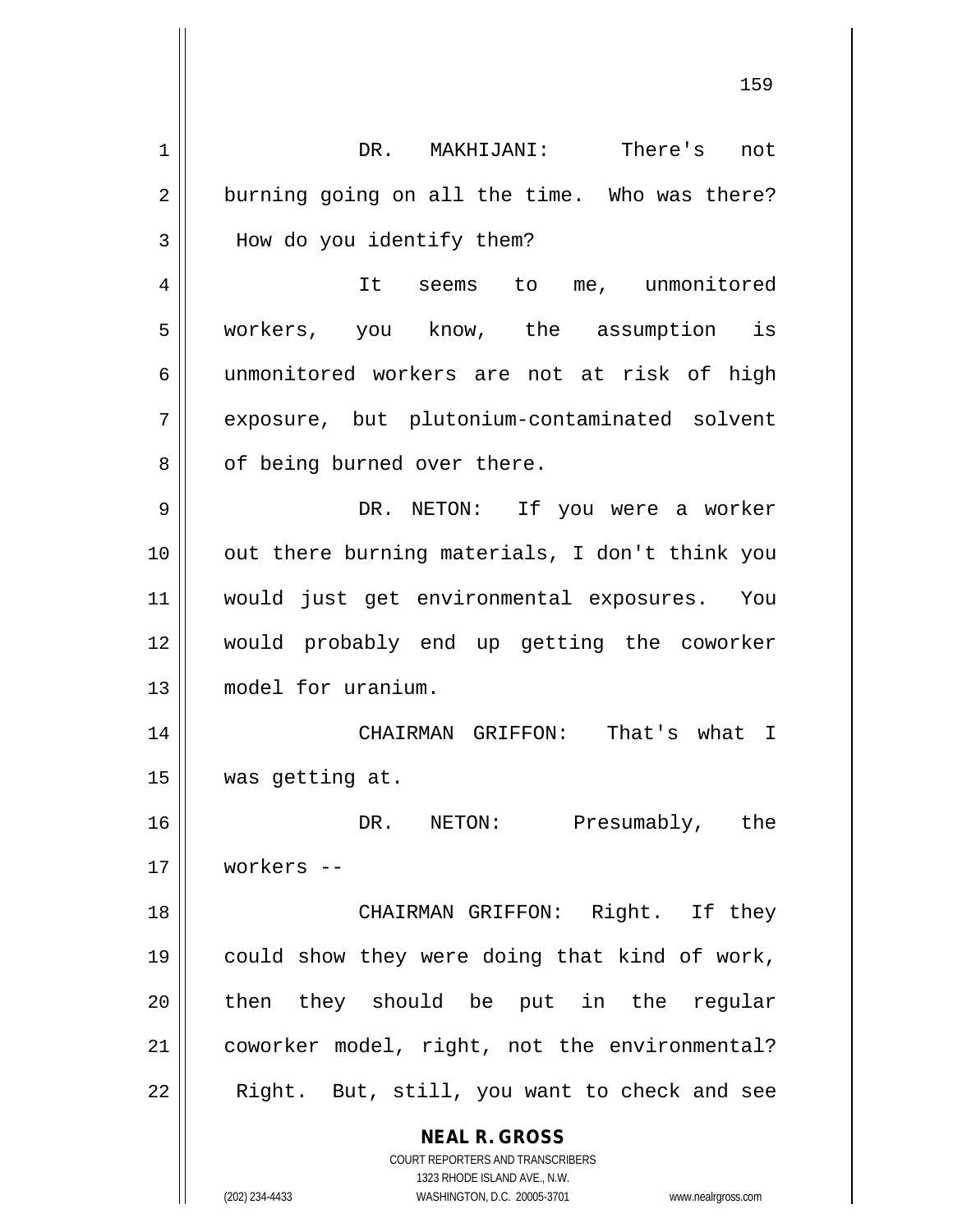**NEAL R. GROSS** COURT REPORTERS AND TRANSCRIBERS 1323 RHODE ISLAND AVE., N.W. (202) 234-4433 WASHINGTON, D.C. 20005-3701 www.nealrgross.com  $1 \parallel$  if that is bounding, I guess, of these 2 | situations. 3 Yes, go ahead. 4 DR. TAULBEE: Issue Number 25 is 5 || specifically talking about the burning ground  $6 \parallel$  and the particular issue. 7 DR. MAKHIJANI: Oh, did it come up 8 || twice? I don't remember. 9 DR. TAULBEE: So I am wondering if 10 25 and 14 are effectively the same issue,  $11$  that  $-$ 12 CHAIRMAN GRIFFON: For external  $13$  | and internal? Is that what  $-$ 14 DR. TAULBEE: It's environmental  $15$   $\vert$  dose. 16 || CHAIRMAN GRIFFON: Oh, 17 | environmental, yes. 18 DR. TAULBEE: And it is talking 19 about the dispersion modeling, and so forth. 20 CHAIRMAN GRIFFON: It seems like  $21$  | it belongs more in the environmental, yes. 22 DR. MAKHIJANI: Yes, the example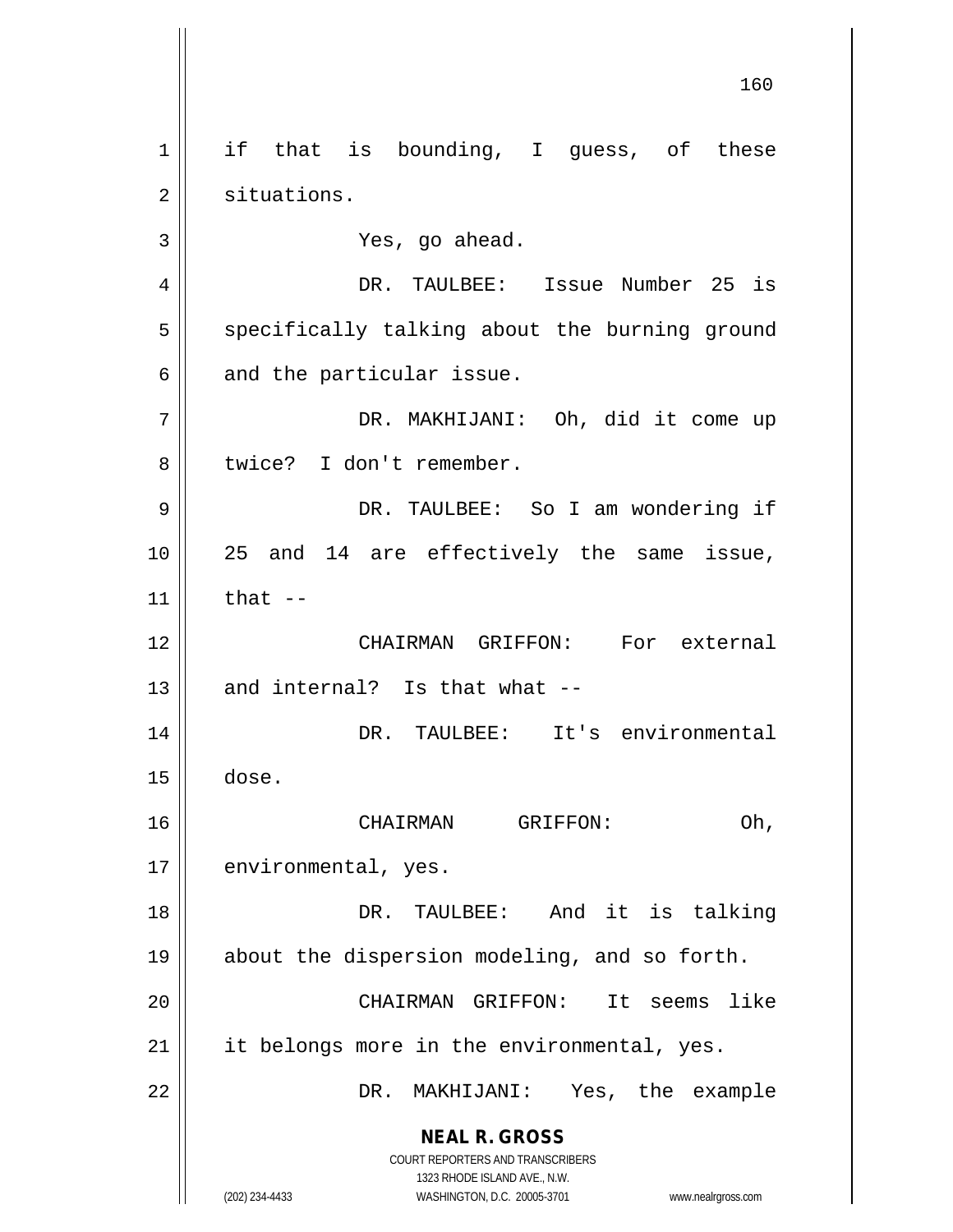1 || given in 17 is definitely -- or I forgot the 2 | number already --

3 | DR. TAULBEE: Fourteen.

4 DR. MAKHIJANI: -- or 14 is an 5 | environmental dose model. I cannot remember 6 if there were any other special exposure 7 conditions. I was thinking, but maybe from  $8 \parallel$  the tank farm databank, yes, I think there 9 || were sort of work-related exposure conditions 10 like spills with cleanup crews and things 11 like --

 CHAIRMAN GRIFFON: Maybe you can flush out 14 a little better, so we have a better example there as to if you think they are two distinct, yes.

 DR. MAKHIJANI: See, I would be hard-pressed to envision assigning a construction worker an environmental dose unless it was clearly evident that he never | entered a radiological area.

21 CHAIRMAN GRIFFON: Well, that was  $22$  || my point. If this is environmental, it might

> **NEAL R. GROSS** COURT REPORTERS AND TRANSCRIBERS 1323 RHODE ISLAND AVE., N.W. (202) 234-4433 WASHINGTON, D.C. 20005-3701 www.nealrgross.com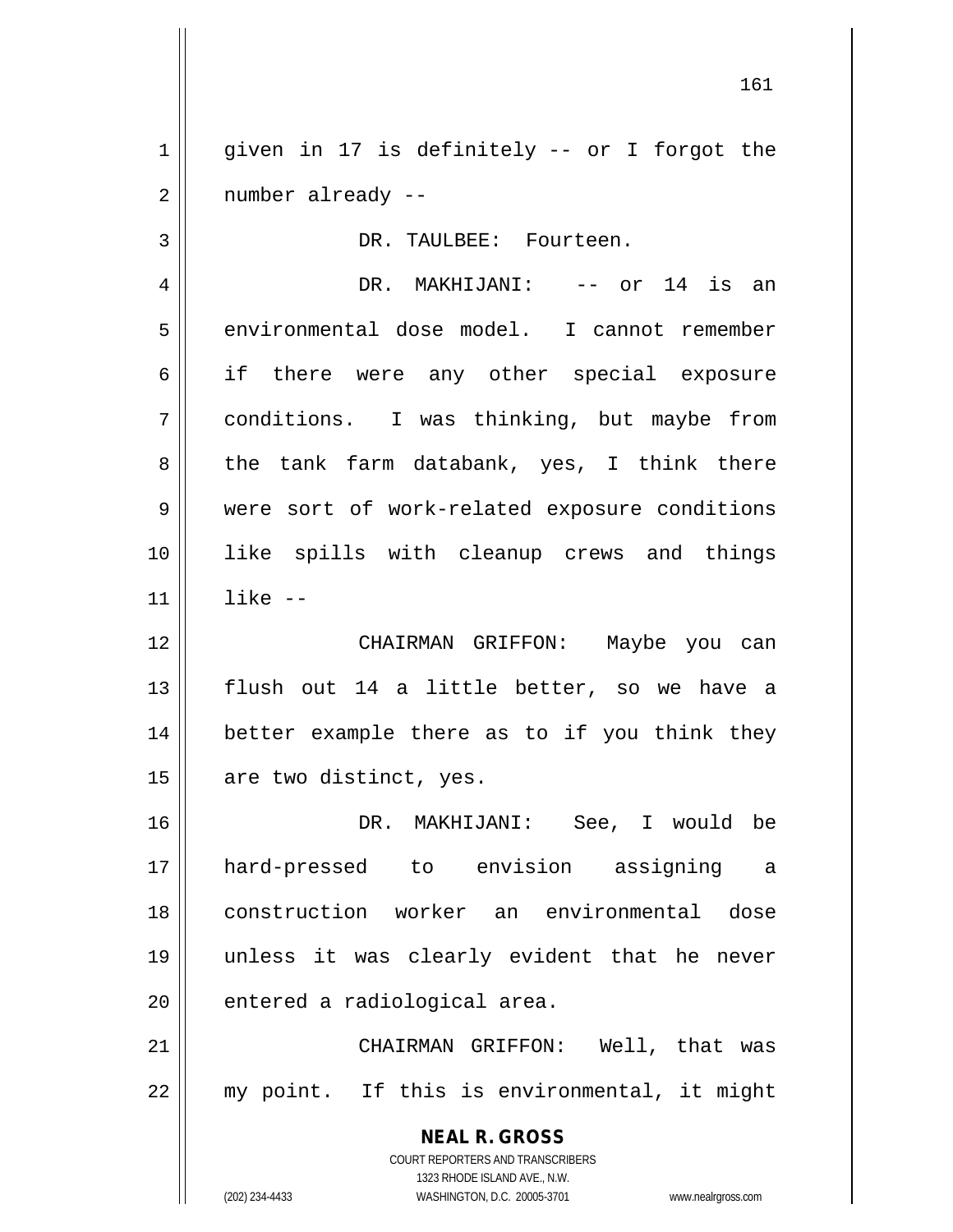**NEAL R. GROSS** COURT REPORTERS AND TRANSCRIBERS 1323 RHODE ISLAND AVE., N.W. (202) 234-4433 WASHINGTON, D.C. 20005-3701 www.nealrgross.com  $1 \parallel$  be a site profile issue, you know, but, yes,  $2 \parallel$  if there's other instances though --3 | MEMBER LOCKEY: How do you bound 4 || an unauthorized work practice? How do you do  $5 \parallel$  that? 6 DR. NETON: Unauthorized? Do you 7 mean dispersion of the -- 8 || MEMBER LOCKEY: You say burning of 9 || the tributyl phosphate, that's an 10 unauthorized -- 11 DR. MAKHIJANI: No, I don't think 12 it was unauthorized. I think it was done as a 13 || matter of routine until 1970, to my knowledge. 14 MEMBER LOCKEY: Well, you said 15 | off-normal or unauthorized work practice. 16 CHAIRMAN GRIFFON: Yes, it does  $17$  say that. 18 DR. MAKHIJANI: Oh, yes, that's  $19$  | true. 20 MEMBER LOCKEY: You said that. So 21 how do you bound an unauthorized work 22 || practice? You did say that.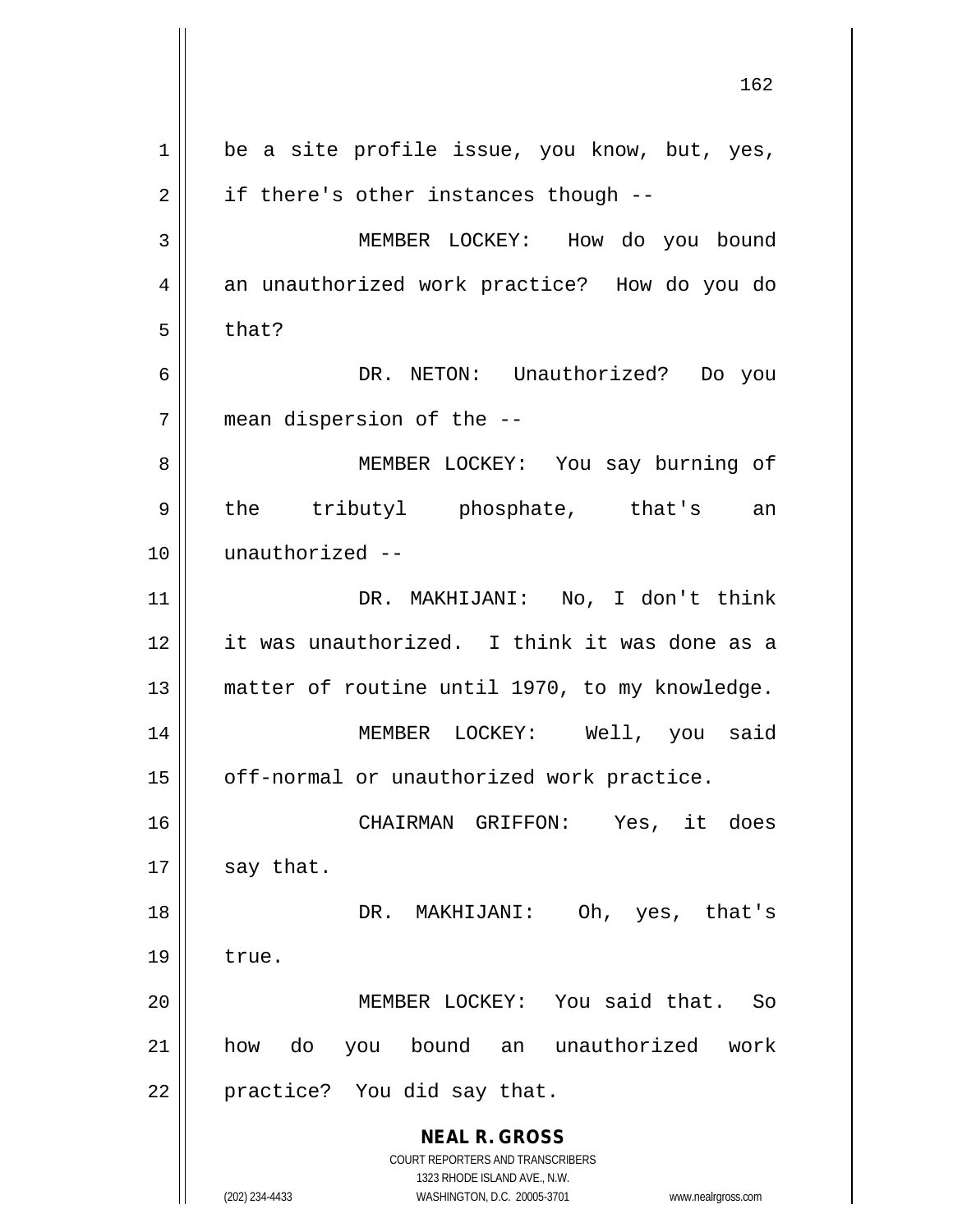| 1              | DR. MAKHIJANI: Yes. No, I think                                     |
|----------------|---------------------------------------------------------------------|
| $\overline{2}$ | I have conflated several things in this                             |
| 3              | statement. You are quite right, it is all                           |
| 4              | kind of several clauses that seem to be                             |
| 5              | related, but I don't think in my mind they are                      |
| 6              | related because I don't think the burning of                        |
| 7              | spent tributyl phosphate was unauthorized.                          |
| 8              | I'm not sure. I would like to go back and                           |
| 9              | look.                                                               |
| 10             | CHAIRMAN GRIFFON: Yes, look at                                      |
| 11             | that.                                                               |
| 12             | DR. NETON: Interestingly, the                                       |
| 13             | history and current status of 25 does say that                      |
| 14             | NIOSH was to perform an evaluation of over-pen                      |
| 15             | burning of solvents as part of the TBD comment                      |
| 16             | resolution. That is consistent with what Tim                        |
| 17             | just said.                                                          |
| 18             | CHAIRMAN GRIFFON: Yes.                                              |
| 19             | DR. NETON: And the comment here                                     |
| 20             | seemed to be that the<br>ER contains<br>no                          |
| 21             | discussion of this, which I think is valid as                       |
| 22             | well. So we need to locate that evaluation of                       |
|                |                                                                     |
|                | <b>NEAL R. GROSS</b><br>COURT REPORTERS AND TRANSCRIBERS            |
|                | 1323 RHODE ISLAND AVE., N.W.                                        |
|                | WASHINGTON, D.C. 20005-3701<br>(202) 234-4433<br>www.nealrgross.com |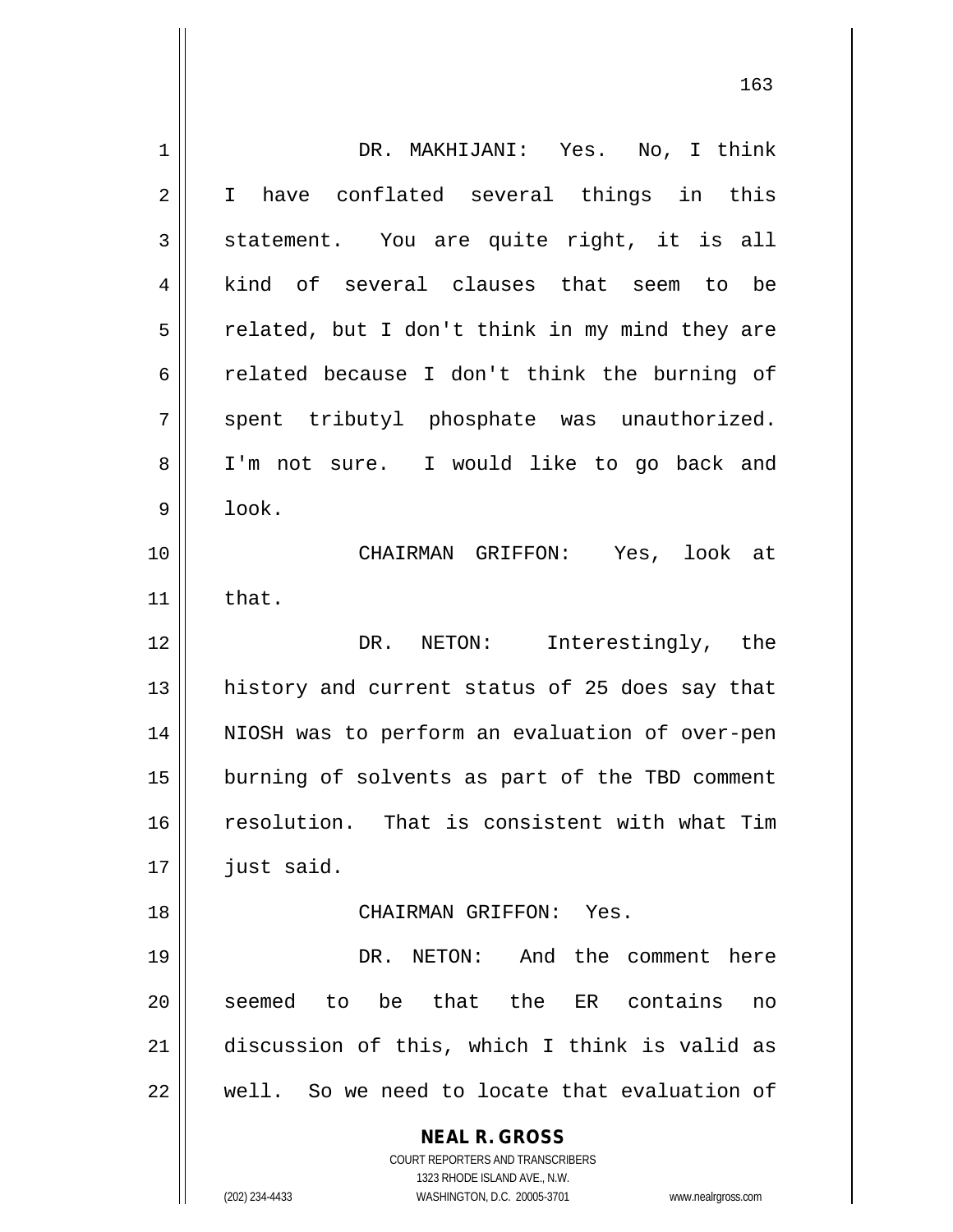**NEAL R. GROSS** COURT REPORTERS AND TRANSCRIBERS 1323 RHODE ISLAND AVE., N.W. (202) 234-4433 WASHINGTON, D.C. 20005-3701 www.nealrgross.com 1 || open-pen burning of solvents that we have  $2 \parallel$  already done and put that on the table. 3 DR. MAKHIJANI: I will go back and  $4 \parallel$  fix Item 14, make it more clear. 5 CHAIRMAN GRIFFON: Yes. Okay. 6 MEMBER LOCKEY: Well, let me go 7 back to that term. Were there unauthorized 8 | work practices that you are --9 CHAIRMAN GRIFFON: Or are workers 10 || alleging that the --11 MEMBER LOCKEY: That have been 12 documented? That have been documented? 13 DR. MAKHIJANI: I don't recall at 14 || this time. I think we covered this in our TBD 15 review. That is probably where this came 16 from. 17 || T will have to go back and see 18 || what examples we gave. 19 CHAIRMAN GRIFFON: Because off-20 || normal is certainly unauthorized, yes. So if  $21$  | you would do that --22 DR. MAKHIJANI: Yes, and I know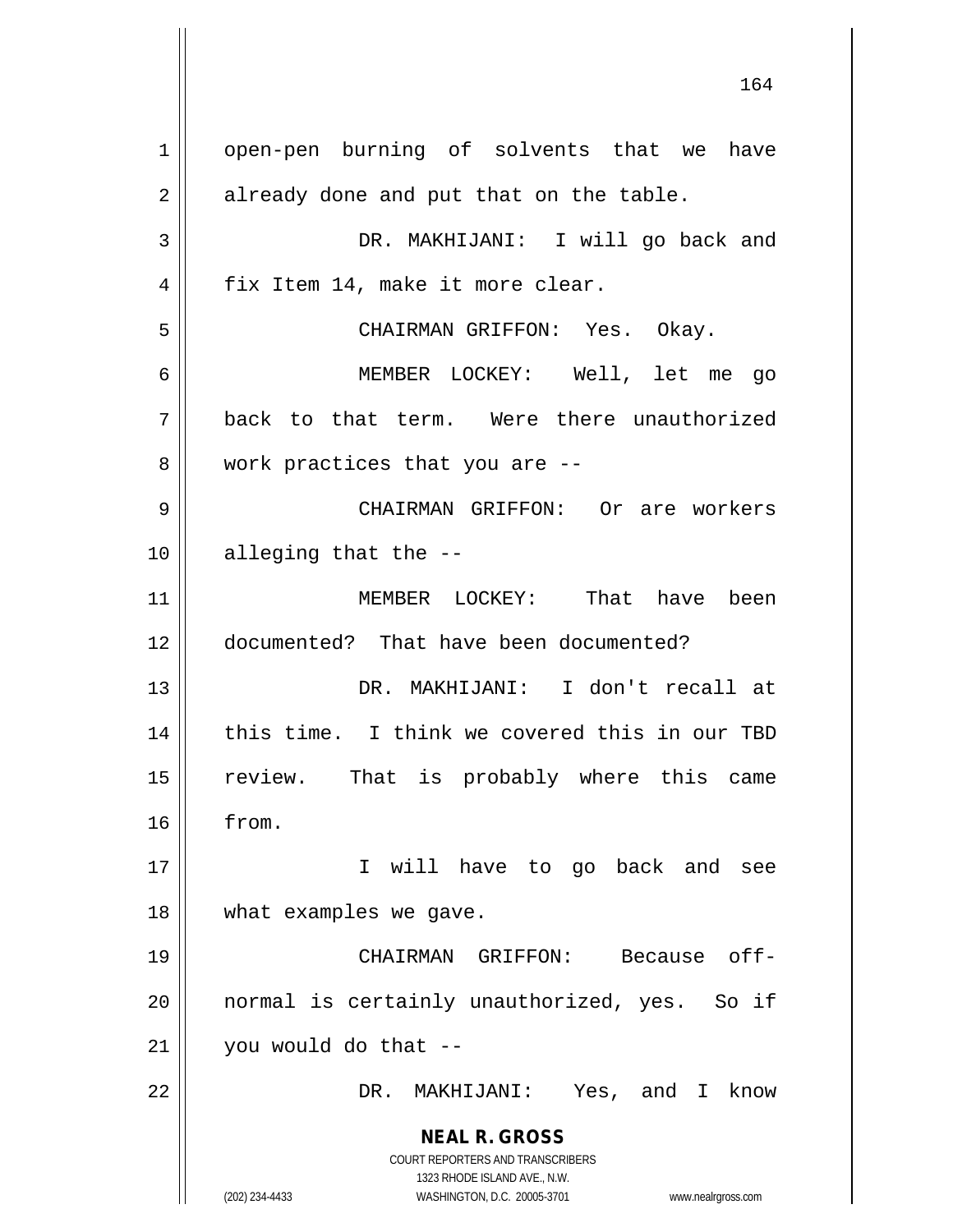**NEAL R. GROSS** COURT REPORTERS AND TRANSCRIBERS 1323 RHODE ISLAND AVE., N.W. (202) 234-4433 WASHINGTON, D.C. 20005-3701 www.nealrgross.com 1 | that when we were initially doing TBD reviews  $2 \parallel$  in 2004 and 2005, we used to look into this  $3 \parallel$  and it came up during interviews and we gave  $4 \parallel$  examples in more than one TBD review of this. 5 || So I will have to go back and see  $6 \parallel$  what we said and straighten --7 MEMBER LOCKEY: Clarify it. 8 | Clarify it. 9 DR. MAKHIJANI: This is too short 10 and possibly confusing. I will definitely 11 | clarify it. 12 DR. NETON: But the fact that it 13 is an unauthorized work practice doesn't 14 necessarily mean that we can't bound it  $15$  because  $-$ 16 DR. MAKHIJANI: No. 17 DR. NETON: -- if it was 18 monitored, for instance, even though it was 19 unauthorized, then we can put some limits on  $20$   $\parallel$  it. 21 CHAIRMAN GRIFFON: Yes, or even if 22 || it is not monitored but you can describe it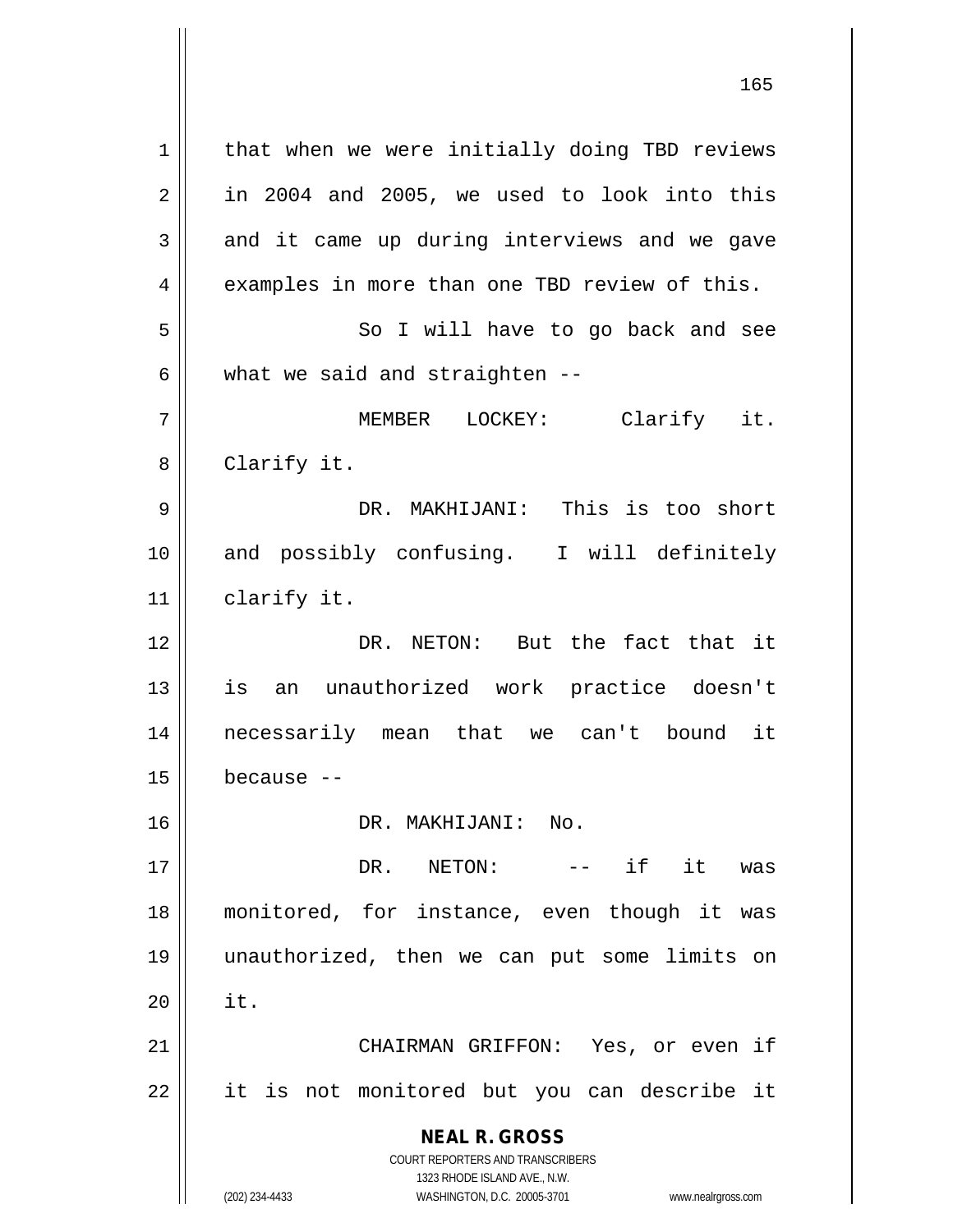**NEAL R. GROSS** COURT REPORTERS AND TRANSCRIBERS 1323 RHODE ISLAND AVE., N.W. (202) 234-4433 WASHINGTON, D.C. 20005-3701 www.nealrgross.com 166  $1 \parallel$  and know what it was --2 DR. MAKHIJANI: Or we can describe  $3 \parallel$  it and bound it --4 | CHAIRMAN GRIFFON: Yes, and bound  $5 \parallel$  it. 6 DR. NETON: The only unauthorized  $7$   $\parallel$  work practices that would be of concern is if 8 || they didn't monitor someone who should have 9 | been monitored, I suppose. 10 || CHAIRMAN GRIFFON: Right. 11 DR. NETON: But if the workers 12 were monitored or we have access to documents 13  $\parallel$  that say what the exposure potentials were, we 14 || could reconstruct those work practices,  $15$  exposure from those work practices. 16 DR. MAKHIJANI: Yes, I don't 17 disagree with that. 18 CHAIRMAN GRIFFON: You could have 19 unauthorized work practices that went on, as  $20$  | long as you can -- well, I think I'm saying, 21 if you can define the source term more or  $22$  || less, and you can say there's no way we can't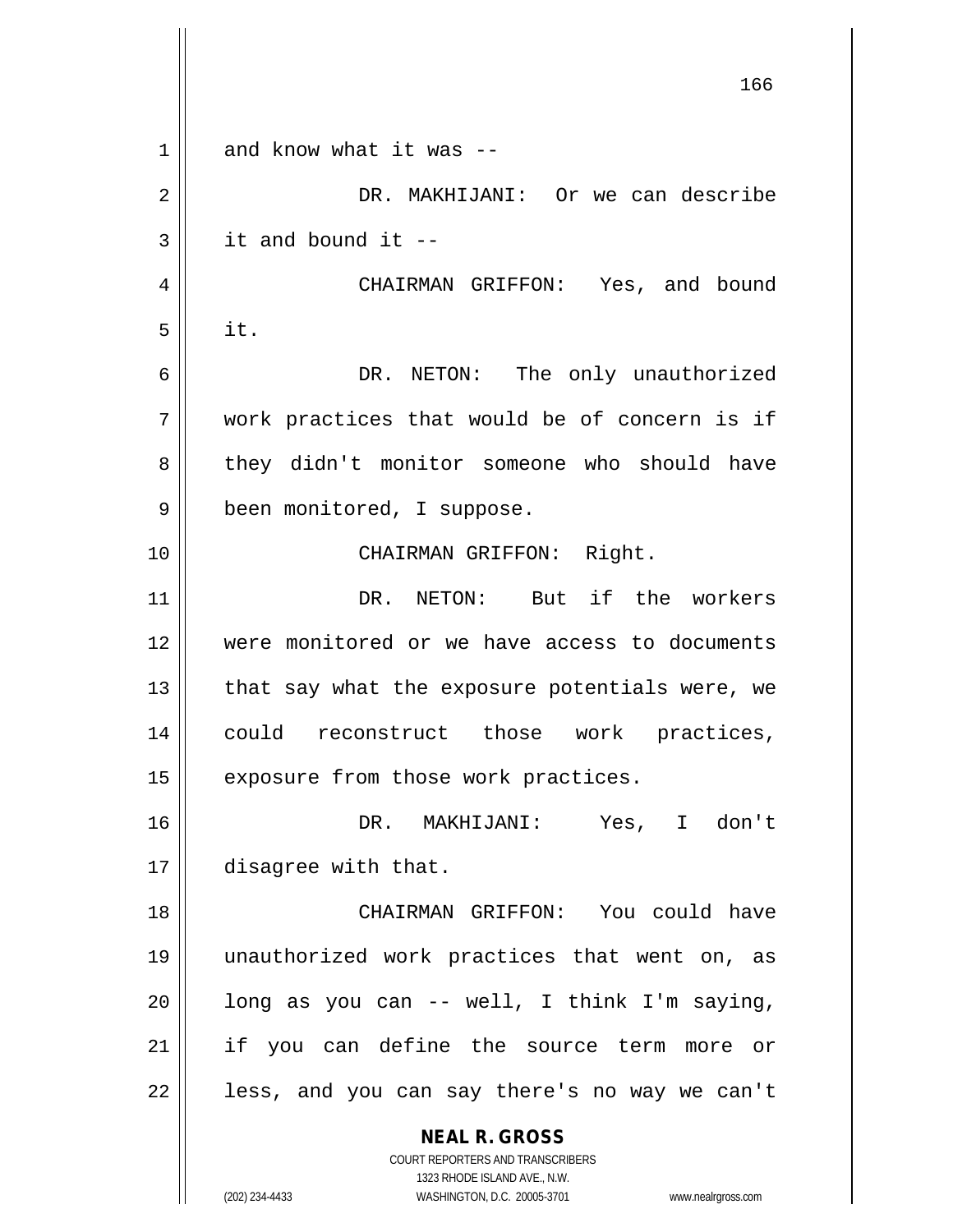**NEAL R. GROSS** COURT REPORTERS AND TRANSCRIBERS 1323 RHODE ISLAND AVE., N.W. 1 | bound this with the operational coworker 2 model, you know -- 3 DR. NETON: If all these workers 4 were on routine uranium bioassay programs for 5 || the duration of employment, and there were 6 || some unauthorized work practices using 7 uranium -- 8 CHAIRMAN GRIFFON: It's going to 9 be picked up. 10 DR. NETON: -- interspersed, it 11 would be picked up as part of that routine 12 | monitoring program. 13 || CHAIRMAN GRIFFON: Right. 14 MEMBER LOCKEY: Unless you know 15 || what that unauthorized practice was. 16 DR. NETON: No, it really doesn't 17 matter. 18 CHAIRMAN GRIFFON: Or what 19 || radionuclide was involved. 20 || DR. NETON: Yes, if you know the  $21$  | radionuclide, as long as you know what they're 22 working with.

(202) 234-4433 WASHINGTON, D.C. 20005-3701 www.nealrgross.com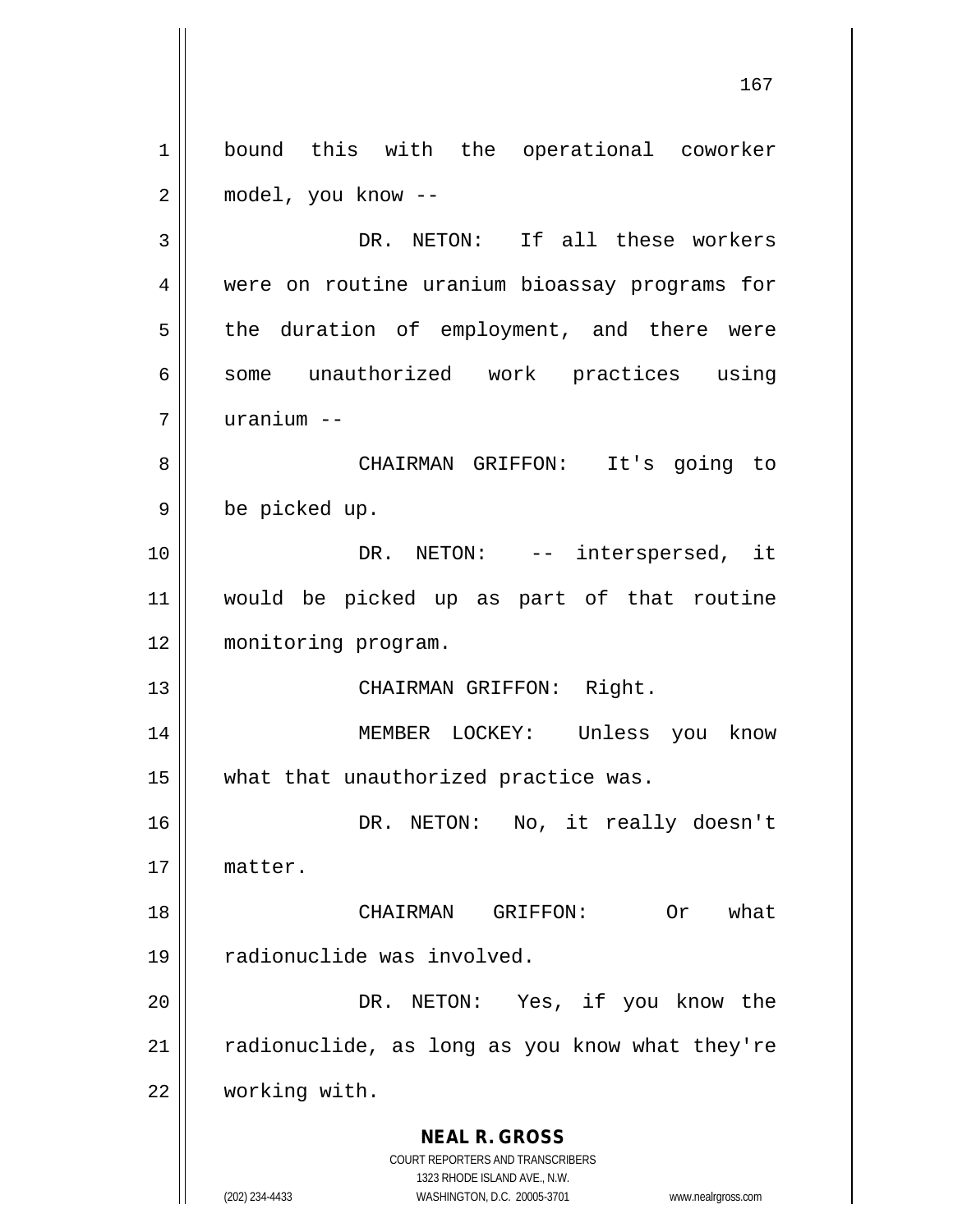**NEAL R. GROSS** COURT REPORTERS AND TRANSCRIBERS 1323 RHODE ISLAND AVE., N.W. (202) 234-4433 WASHINGTON, D.C. 20005-3701 www.nealrgross.com 168 1 || CHAIRMAN GRIFFON: Right, right,  $2 \parallel$  right, yes. 3 DR. MAKHIJANI: Yes, and just as  $4 \parallel$  an explanation, as I said in the beginning,  $5 \parallel$  the way this matrix was put together was I did 6  $\parallel$  100k at the TBD matrix items. I didn't read 7 || our whole -- I think our TBD review is more 8 than 200 pages. I did not reread the whole  $9 \parallel$  thing. 10 I picked out items that had not 11 been resolved that I could see. It was more 12 | obviously for each one --13 || CHAIRMAN GRIFFON: That is fine. 14 DR. MAKHIJANI: But I picked out 15 || items that I felt hadn't been resolved and put  $16$  | them in here, so that we could make sure. 17 CHAIRMAN GRIFFON: That is fine. 18 DR. MAKHIJANI: There is no claim 19 that this will result in an SEC. It is just  $20$  || that it needs to be resolved in this context. 21 CHAIRMAN GRIFFON: Okay. I might  $22$  || try to take on one more before we break for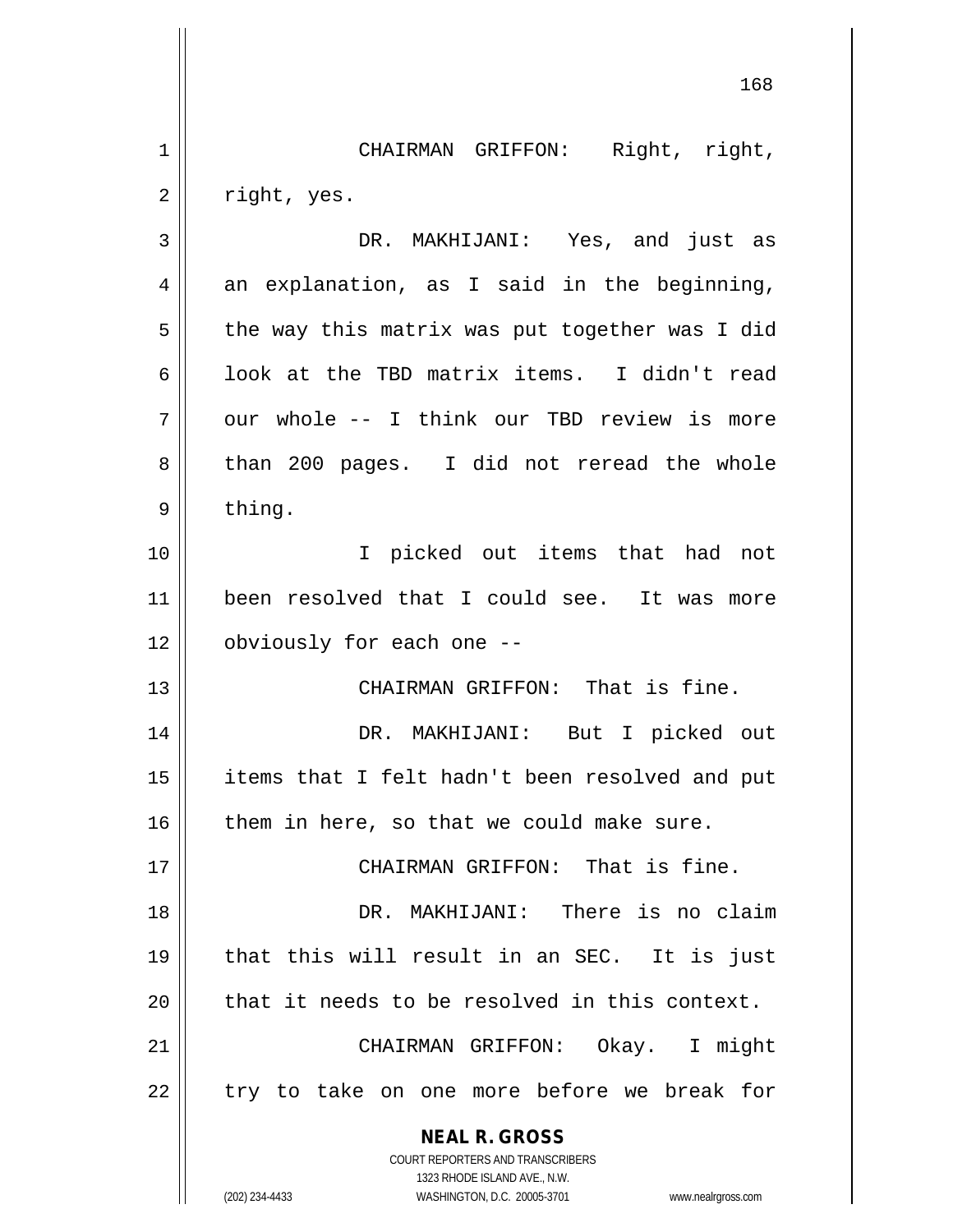**NEAL R. GROSS** COURT REPORTERS AND TRANSCRIBERS 1 || lunch. We are going to break for lunch in a  $2 \parallel$  few minutes, if you are on the phone wondering  $3 \parallel$  when. 4 || But Number 15, this job type 5 question, I think Tim might have sort of  $6 \parallel$  covered this already. 7 DR. MAKHIJANI: Yes, 15 and 16 are 8 actually kind of together. They will be 9 | covered in the review that you will soon get. 10 CHAIRMAN GRIFFON: It's 11 construction worker versus non-construction 12 worker questions, right? 13 DR. MAKHIJANI: Yes. Well, within 14 construction -- no, it's a construction -- 15 within construction worker, if you look at 16 areas and job types, so the analysis we did 17 was comparing construction and non-18 | construction, and within construction workers, 19 we compared areas, and to a much more limited  $20$  || extent job types are there, large differences 21 | between job types. 22 || But job types I think we only

1323 RHODE ISLAND AVE., N.W.

(202) 234-4433 WASHINGTON, D.C. 20005-3701 www.nealrgross.com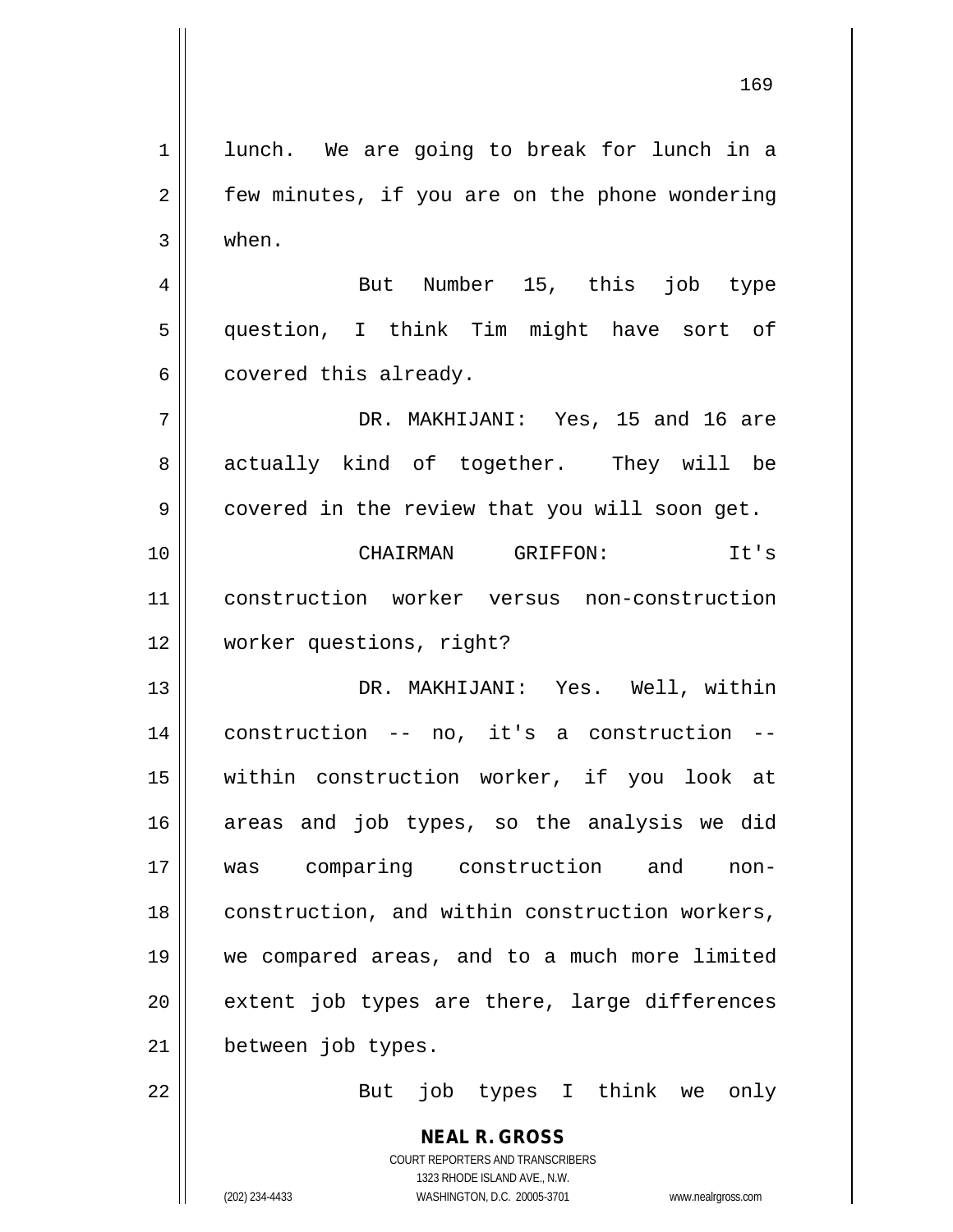**NEAL R. GROSS** COURT REPORTERS AND TRANSCRIBERS 1323 RHODE ISLAND AVE., N.W. (202) 234-4433 WASHINGTON, D.C. 20005-3701 www.nealrgross.com 1 | looked at tritium so far. 2 MEMBER LOCKEY: Difference in job 3 U types for construction workers? 4 MR. KATZ: Yes. 5 DR. MAKHIJANI: Like pipefitters 6 and electricians. 7 CHAIRMAN GRIFFON: Arjun, can you 8 explain this last, in Number 15, the very end 9 bere? 10 || The petition raises the issue of 11 || especially hazardous working conditions. See, 12 for instance, Affidavit Number 12. I'm not  $13$  | familiar -- do you recall what that --14 DR. MAKHIJANI: Well, I don't 15 | recall offhand what Affidavit Number 12 is. 16 CHAIRMAN GRIFFON: Okay. I'll  $17$  | just draw --18 DR. MAKHIJANI: You know, I didn't 19 go back and review the affidavits in preparing  $20$   $\parallel$  for this. 21 || CHAIRMAN GRIFFON: That's fine. I  $22$  || thought, since you referenced it, you might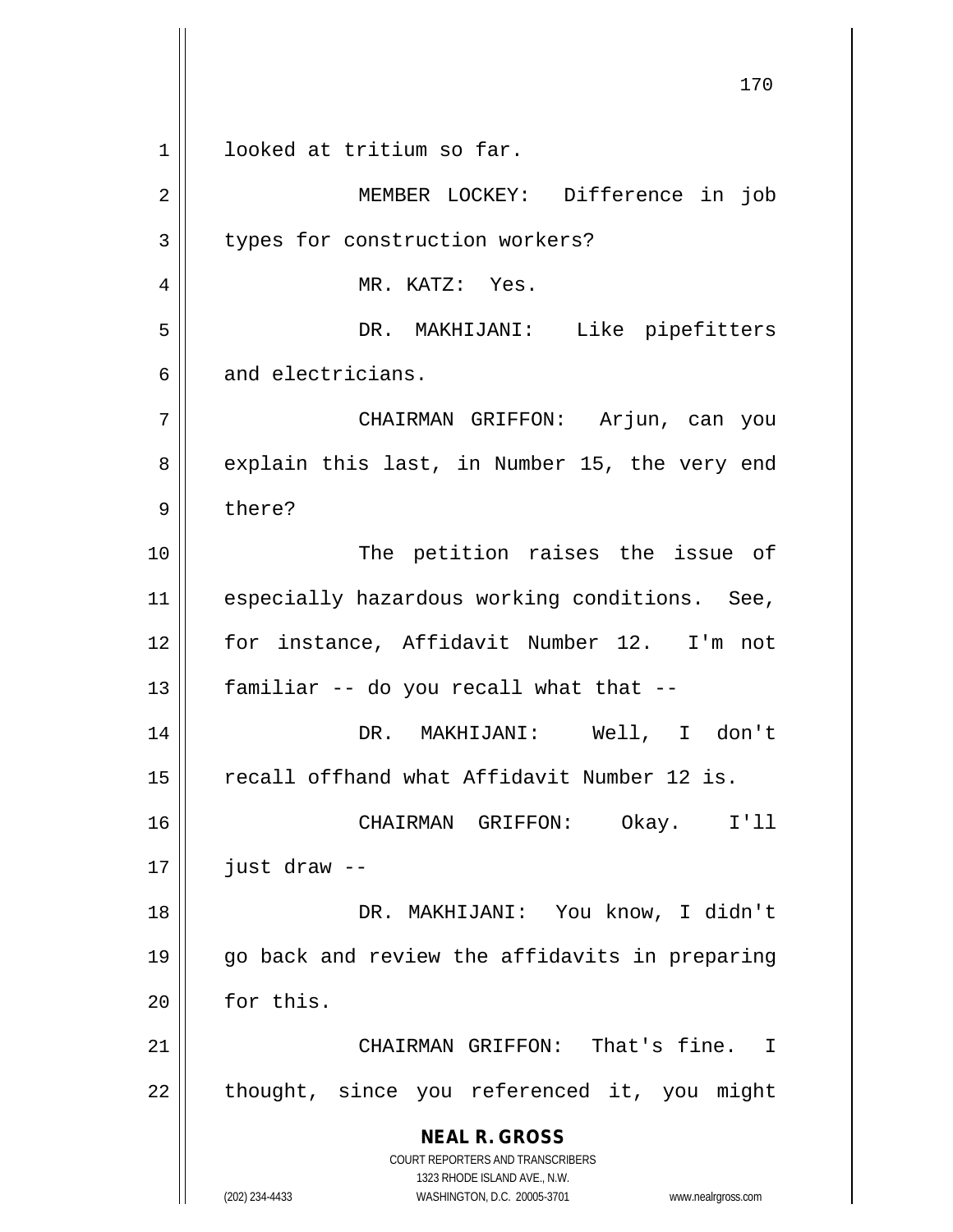**NEAL R. GROSS** COURT REPORTERS AND TRANSCRIBERS 1323 RHODE ISLAND AVE., N.W. (202) 234-4433 WASHINGTON, D.C. 20005-3701 www.nealrgross.com 171 1 have. Okay. 2 DR. MAKHIJANI: Yes. I prepared  $3 \parallel$  this like six months ago. 4 CHAIRMAN GRIFFON: That's okay.  $5 \parallel$  We will leave -- I think that's good at that 6 point. 7 || Really, it goes back to your  $8 \parallel$  report that's going to --9 DR. MAKHIJANI: Yes, 15 and 16, I  $10 \parallel$  think  $-$ 11 || CHAIRMAN GRIFFON: Yes, yes.  $12 \parallel$  Okay. 13 DR. MAKHIJANI: -- we've covered 14 || at some length. 15 || CHAIRMAN GRIFFON: All right. I 16 || think this might be a good break point. We 17 didn't quite get through internal, but I was 18 | trying. 19 DR. MAKHIJANI: Yes, I think we  $20$   $\parallel$  did. 21 | DR. NETON: I think we did, yes. 22 | CHAIRMAN GRIFFON: Oh, 17 and 18?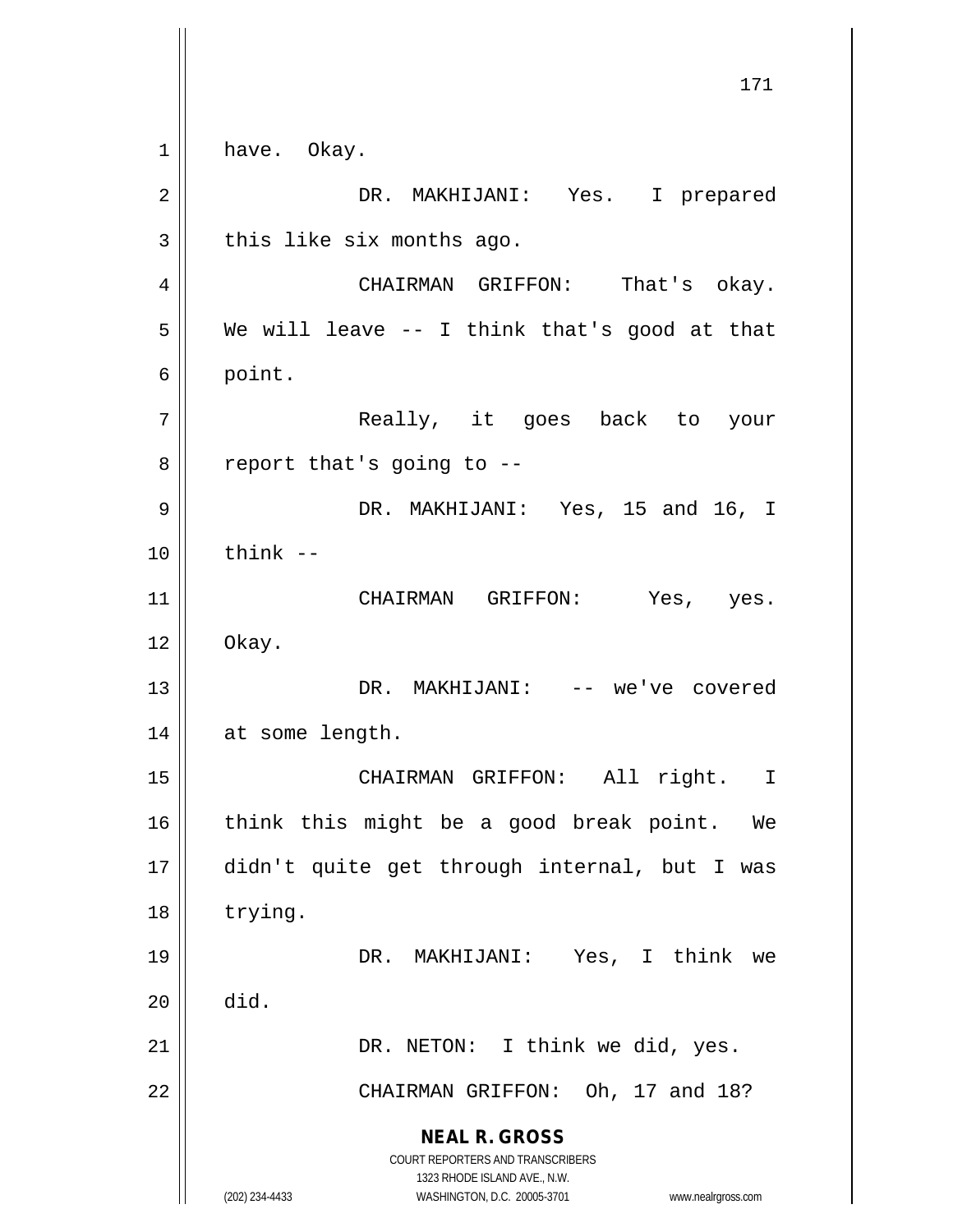| 1              | DR. MAKHIJANI: It was the last                                                                      |
|----------------|-----------------------------------------------------------------------------------------------------|
| $\overline{2}$ | internal item.                                                                                      |
| 3              | MEMBER LOCKEY:<br>The                                                                               |
| 4              | construction/non-construction<br>work                                                               |
| 5              | differences, you're going to sit down side by                                                       |
| 6              | side with the spreadsheets? So that's how                                                           |
| 7              | that is going to be resolved? Is that the                                                           |
| 8              | step forward on that?                                                                               |
| 9              | DR. NETON: Well, we<br>need to                                                                      |
| 10             | review their report that we haven't seen yet.                                                       |
| 11             | DR. MAKHIJANI:<br>There are two                                                                     |
| 12             | items, Jim. We have a completed report that                                                         |
| 13             | is a text document with graphs and tables, and                                                      |
| 14             | so on. So you will get the basic numbers.                                                           |
| 15             | The underlying spreadsheets, as Steve said, we                                                      |
| 16             | have to do some fixing and explanation, so                                                          |
| 17             | they are more transparent.                                                                          |
| 18             | CHAIRMAN GRIFFON:<br>I am sorry.<br>On                                                              |
| 19             | the other side, we have TIB-0052 has NIOSH's                                                        |
| 20             | Savannah River analysis, right?                                                                     |
| 21             | DR. MAKHIJANI: Yes. Now I have                                                                      |
| 22             | to go back --                                                                                       |
|                | <b>NEAL R. GROSS</b>                                                                                |
|                | COURT REPORTERS AND TRANSCRIBERS                                                                    |
|                | 1323 RHODE ISLAND AVE., N.W.<br>WASHINGTON, D.C. 20005-3701<br>(202) 234-4433<br>www.nealrgross.com |
|                |                                                                                                     |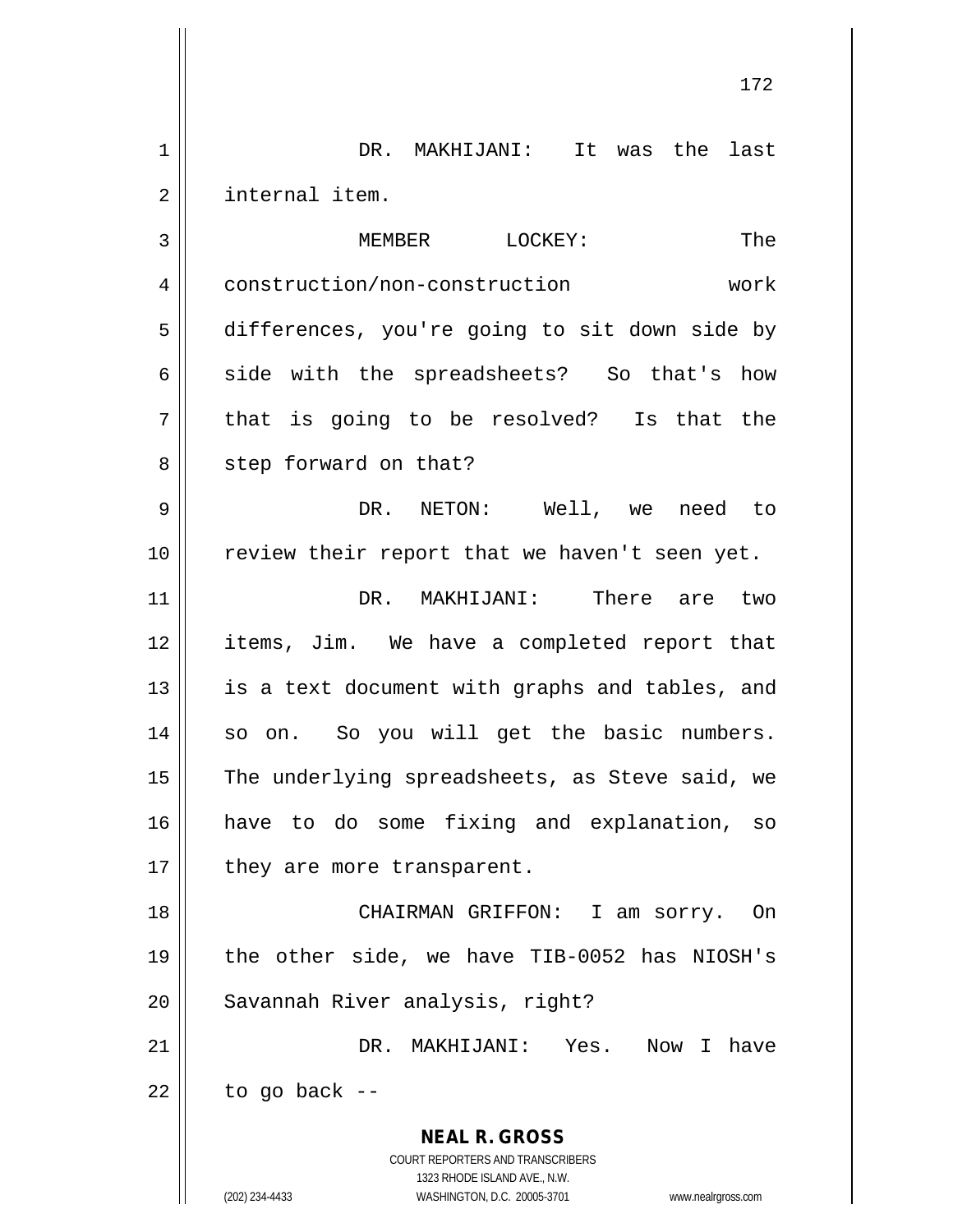**NEAL R. GROSS** COURT REPORTERS AND TRANSCRIBERS 1323 RHODE ISLAND AVE., N.W. (202) 234-4433 WASHINGTON, D.C. 20005-3701 www.nealrgross.com 173 1 CHAIRMAN GRIFFON: At least we're 2 | presuming, right, right. 3 DR. MAKHIJANI: Now I have to go 4 back because that was my screw-up, that I 5 | didn't remember that right. 6 CHAIRMAN GRIFFON: Yes. 7 DR. MAKHIJANI: And I have to go 8 back to Steve and our earlier analysis and  $9 \parallel$  read it or something, and revisit that and see 10 || what happened there. 11 CHAIRMAN GRIFFON: But I think, as 12 || we move on with that item, which obviously is 13 || going to be pretty extensive, I think one 14 || thing that I am confused on, and it may add 15  $\parallel$  confusion down the line, is that I think the 16 data that SC&A assessed is different than the 17 data that NIOSH assessed. 18 DR. TAULBEE: Oh, yes. 19 CHAIRMAN GRIFFON: Because you 20 used only claimant data. 21 || DR. TAULBEE: Yes. 22 CHAIRMAN GRIFFON: And they used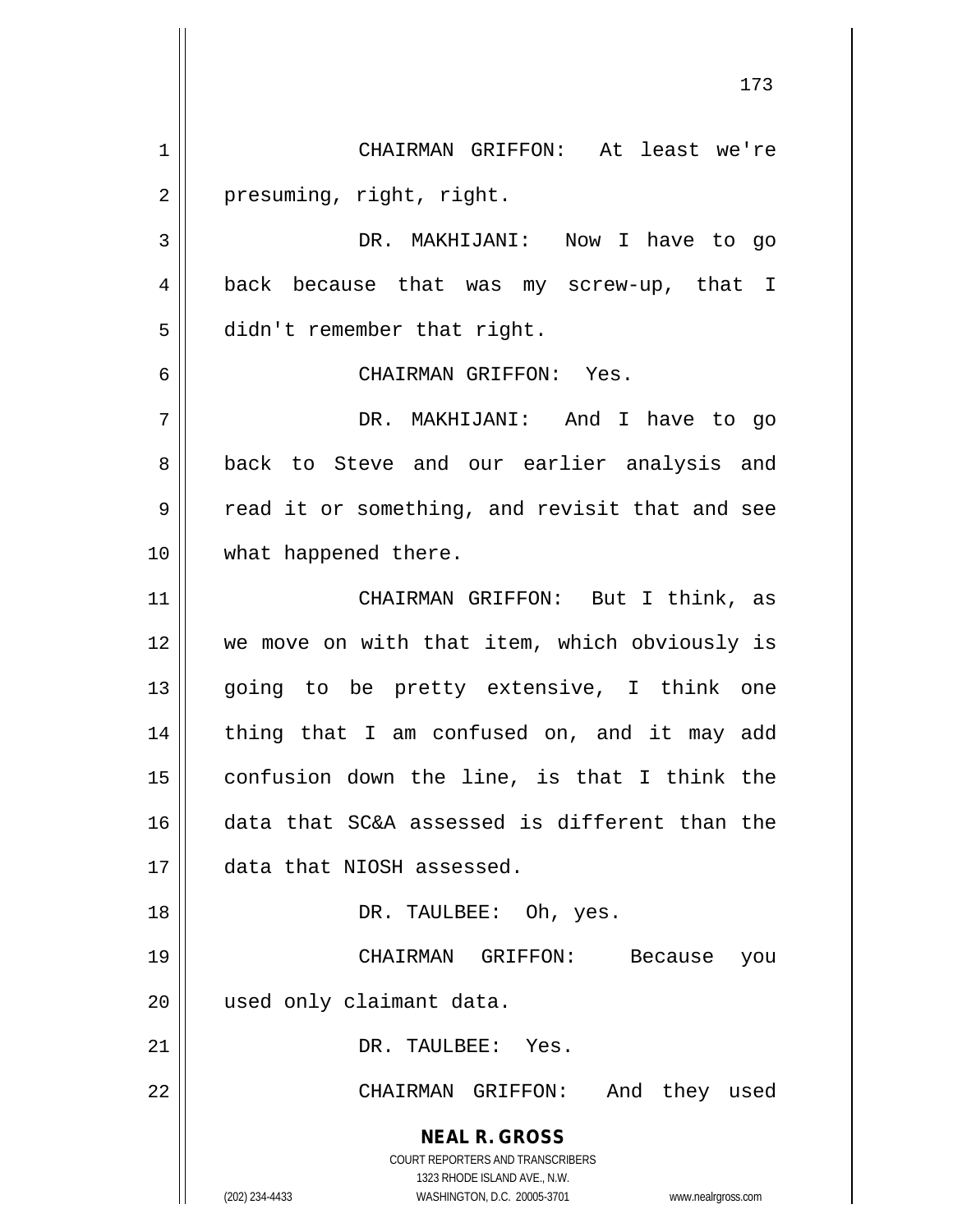**NEAL R. GROSS** COURT REPORTERS AND TRANSCRIBERS 1323 RHODE ISLAND AVE., N.W. (202) 234-4433 WASHINGTON, D.C. 20005-3701 www.nealrgross.com 1 | the database. 2 DR. TAULBEE: We start with the  $3 \parallel$  claimant data, and when it's insufficient, 4 | then we supplement. 5 CHAIRMAN GRIFFON: Right, right. 6 DR. NETON: But for TIB-0052, we 7 actually turned out 18 with plutonium 8 | urinalysis. 9 DR. MAKHIJANI: Do we have that? 10 || DR. NETON: I believe you do. 11 CHAIRMAN GRIFFON: If we can get  $12$  | the raw data, the sort of analytical --13 || DR. NETON: I think, as part of  $14$  | the TIB-0052 review, we made it available. 15 CHAIRMAN GRIFFON: I think you 16 did, too. I recall asking because I always  $17$  || ask for that stuff, yes. 18 DR. NETON: Because this is 19 critical. 20 CHAIRMAN GRIFFON: Yes. 21 DR. NETON: I mean Dr. Lockey 22 || makes a good point. We have sort of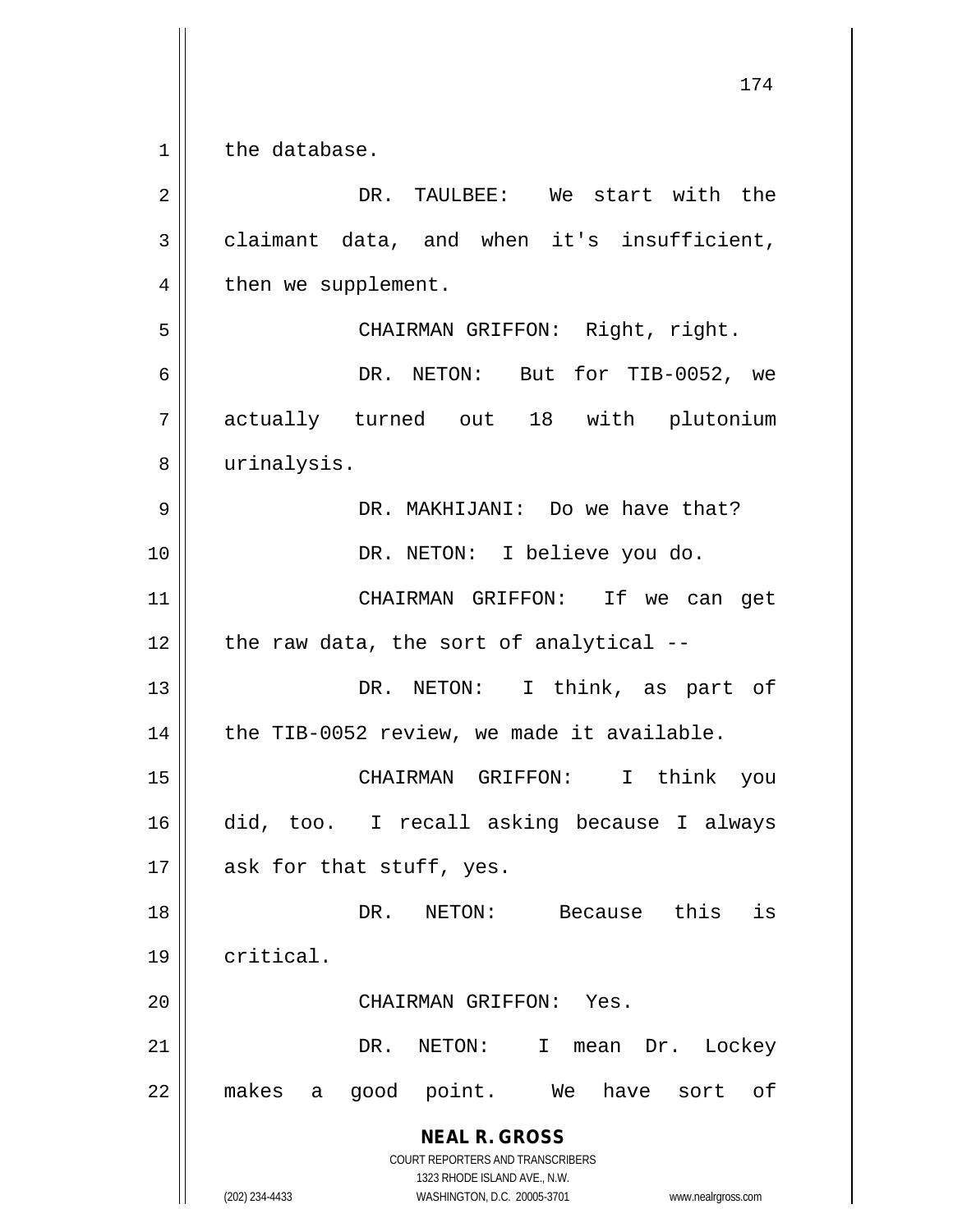**NEAL R. GROSS** COURT REPORTERS AND TRANSCRIBERS 1323 RHODE ISLAND AVE., N.W. (202) 234-4433 WASHINGTON, D.C. 20005-3701 www.nealrgross.com 1 || approached this, as you could see so far, with  $2 \parallel$  sort of the assumption that, if we can bound 3 production workers' doses, we can bound 4 | construction workers' doses, because  $5$  primarily, as we thought in TIB-52, we 6 demonstrated, at least for plutonium, that  $7 \parallel$  that's the case, that there was no evidence 8 that construction trades workers were more 9 highly exposed internally than production 10 workers. So, if there are these differences 11 that SC&A was just pointing out, we need to 12 | look at those. 13 DR. MAKHIJANI: Based on claimant 14 | data, there are some. 15 || DR. NETON: Right. So we need to  $16$  | look through that. It's very important. 17 MEMBER LOCKEY: Based on claimant 18 data, you mean based on dose reconstruction 19 claimant data? 20 DR. MAKHIJANI: No. No, no. 21 CHAIRMAN GRIFFON: No. 22 DR. MAKHIJANI: The data that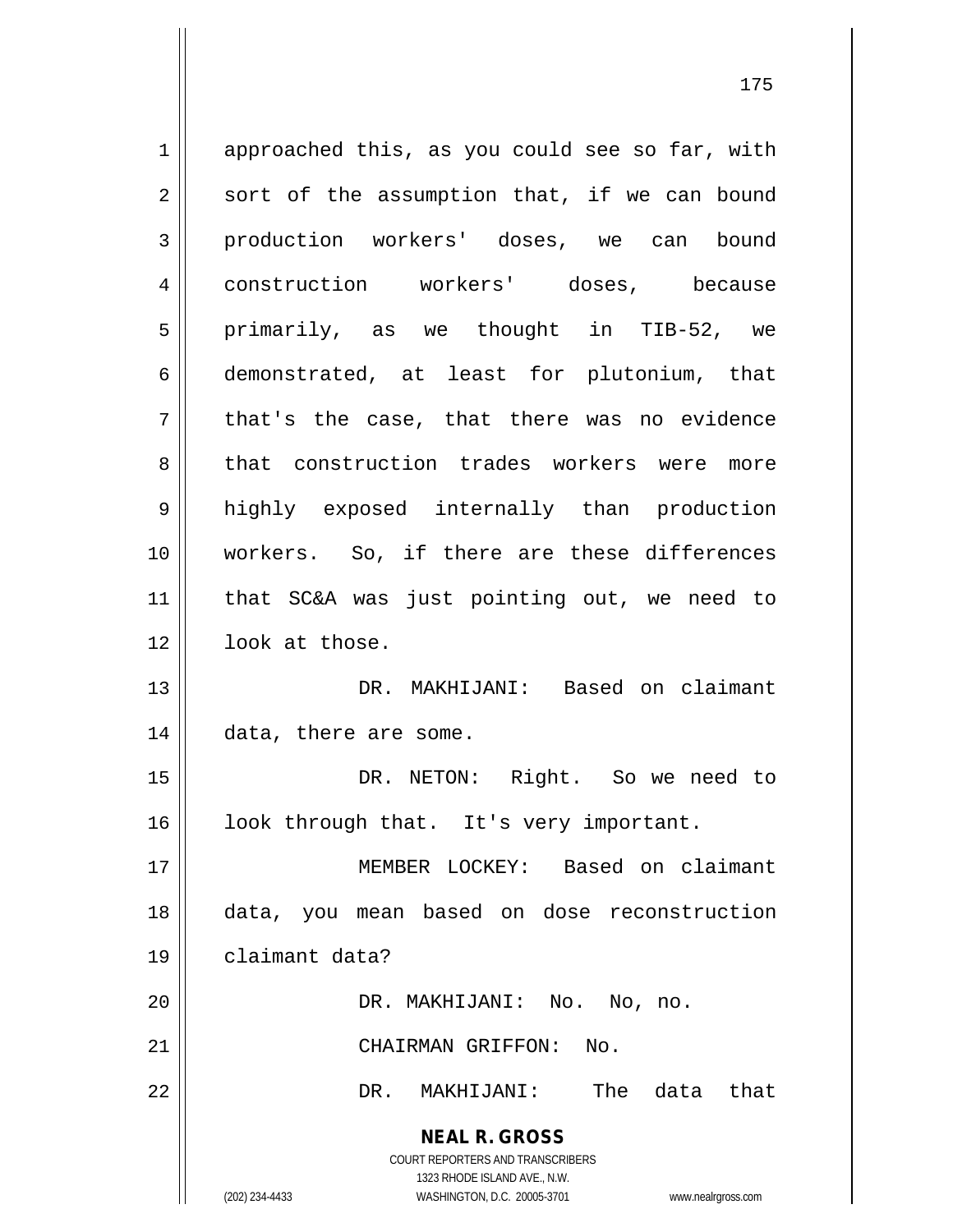$1 \parallel$  we're looking at, Jim, are all the claimants,  $2 \parallel$  all the people who have filed claims. Their 3 bioassay data was compiled in spreadsheets for 4 the purpose of doing coworker models, which  $5 \parallel$  that data is now being supplemented, which I 6 did not know before.

 $7 \parallel$  But what we have accessible to us  $8 \parallel$  at the present is all of the claimant data by 9 radionuclide and date, and so on. And since 10 there is claimant data, we can also, well, 11 they are identifiable. So we can also 12 || identify the job type and the work areas, and  $13 \parallel$  so on.

14 || So that is what we have analyzed, 15 | not the dose reconstructions.

16 MEMBER LOCKEY: I've got you.  $17 \parallel$  Okay.

 MEMBER GIBSON: But the issue of the construction workers being the highest dose could be true at Savannah River, but 21 || that's not accepted practice everywhere at | every site.

> **NEAL R. GROSS** COURT REPORTERS AND TRANSCRIBERS

> > 1323 RHODE ISLAND AVE., N.W.

(202) 234-4433 WASHINGTON, D.C. 20005-3701 www.nealrgross.com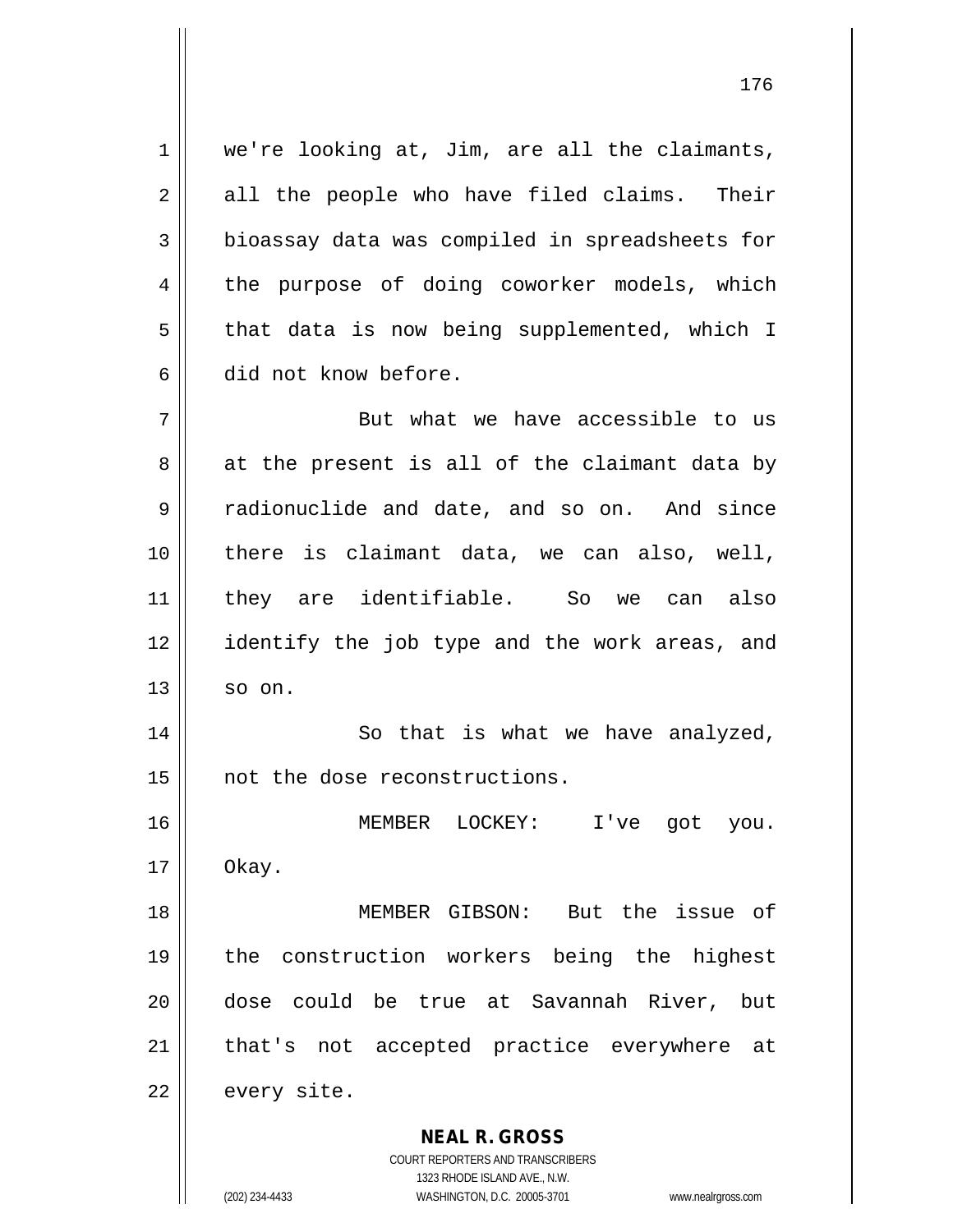**NEAL R. GROSS** COURT REPORTERS AND TRANSCRIBERS 1323 RHODE ISLAND AVE., N.W. (202) 234-4433 WASHINGTON, D.C. 20005-3701 www.nealrgross.com 1 CHAIRMAN GRIFFON: No, I think  $2 \parallel$  that is the question on the table. They are  $3 \parallel$  saying that it might be true for some 4 | radionuclides, but other sites, no. Savannah 5 | River is pretty unique. 6 MEMBER GIBSON: Yes. 7 CHAIRMAN GRIFFON: Yes. 8 MEMBER GIBSON: We had 9 jurisdictional battles about the Davis-Bacon 10 Act, and they let us bring construction 11 contractors in, but when it came to doing hot 12 work or dirty work, they pulled them off, and  $13$  | the plant people can do it. 14 CHAIRMAN GRIFFON: It's a site-15 | specific question, yes. 16 MEMBER GIBSON: Sure. 17 MEMBER CLAWSON: Savannah River 18 was a very different site from any of these 19 | other ones. 20 DR. MAKHIJANI: Yes, that is true. 21 || As Brad said, that came out when we were  $22 \parallel$  there, and Brad was part of the ending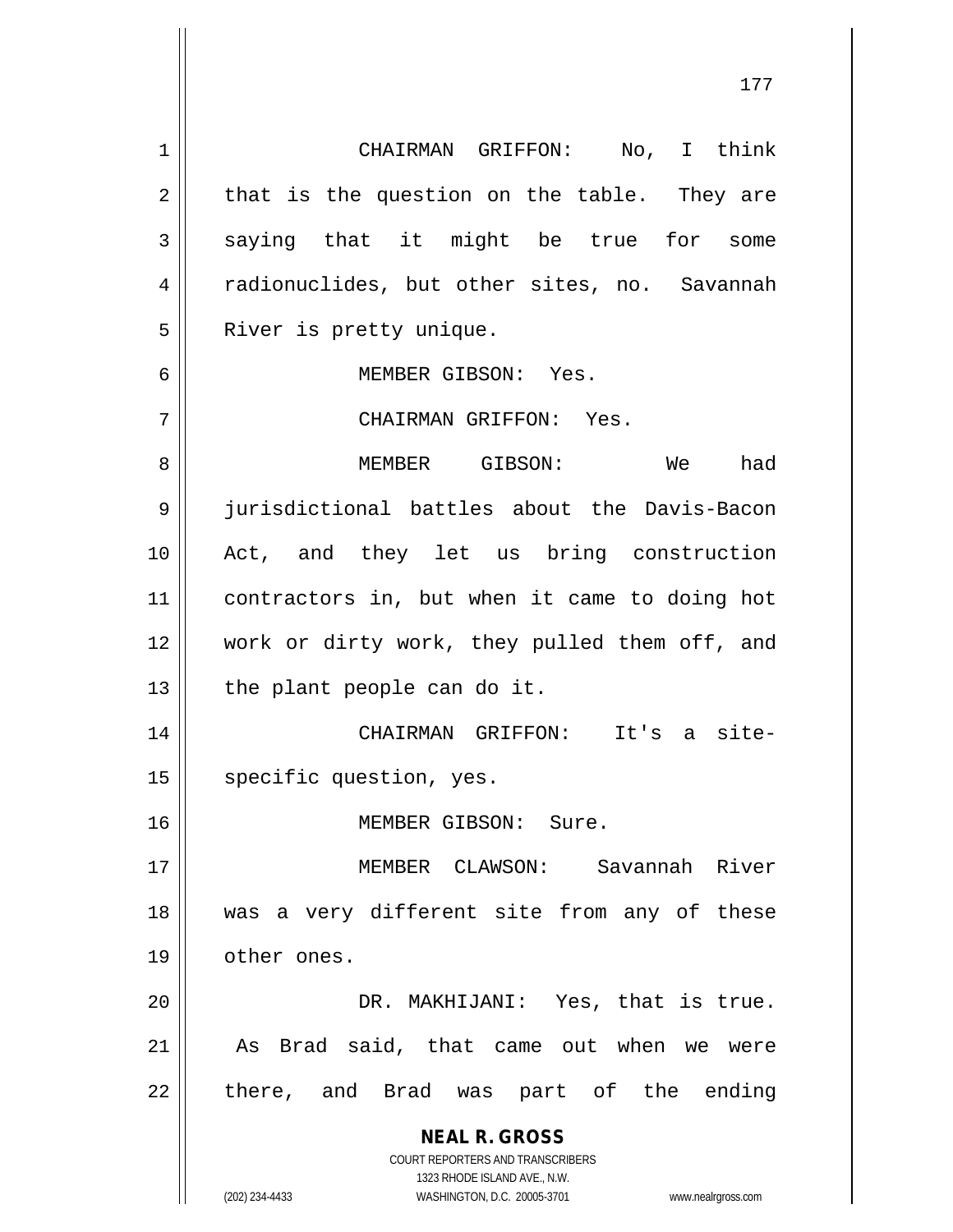$1 \parallel$  routine.

| 2  | But the other thing is it's not                                                                                                                                 |
|----|-----------------------------------------------------------------------------------------------------------------------------------------------------------------|
| 3  | uniformly so, that construction workers are                                                                                                                     |
| 4  | generally more exposed. It is sometimes so                                                                                                                      |
| 5  | with some construction worker area job types                                                                                                                    |
| 6  | and sometimes it's not.                                                                                                                                         |
| 7  | MEMBER LOCKEY: Now you're talking                                                                                                                               |
| 8  | about Savannah River?                                                                                                                                           |
| 9  | DR. MAKHIJANI: Savannah River,                                                                                                                                  |
| 10 | yes.                                                                                                                                                            |
| 11 | MEMBER LOCKEY: Okay.                                                                                                                                            |
| 12 | MEMBER CLAWSON: Then you get into                                                                                                                               |
| 13 | classification issues there, too.                                                                                                                               |
| 14 | CHAIRMAN GRIFFON: We will<br>have                                                                                                                               |
| 15 | plenty more time to discuss this once we get                                                                                                                    |
| 16 | SC&A's report, too, so we can see the details                                                                                                                   |
| 17 | on this.                                                                                                                                                        |
| 18 | If it's okay, I'm ready for<br>a                                                                                                                                |
| 19 | lunch break. We can come back at 1:00.<br>T                                                                                                                     |
| 20 | think we can do $1:00$ .                                                                                                                                        |
| 21 | MR. KATZ: Thank you, everybody on                                                                                                                               |
| 22 | the line.                                                                                                                                                       |
|    | <b>NEAL R. GROSS</b><br>COURT REPORTERS AND TRANSCRIBERS<br>1323 RHODE ISLAND AVE., N.W.<br>(202) 234-4433<br>WASHINGTON, D.C. 20005-3701<br>www.nealrgross.com |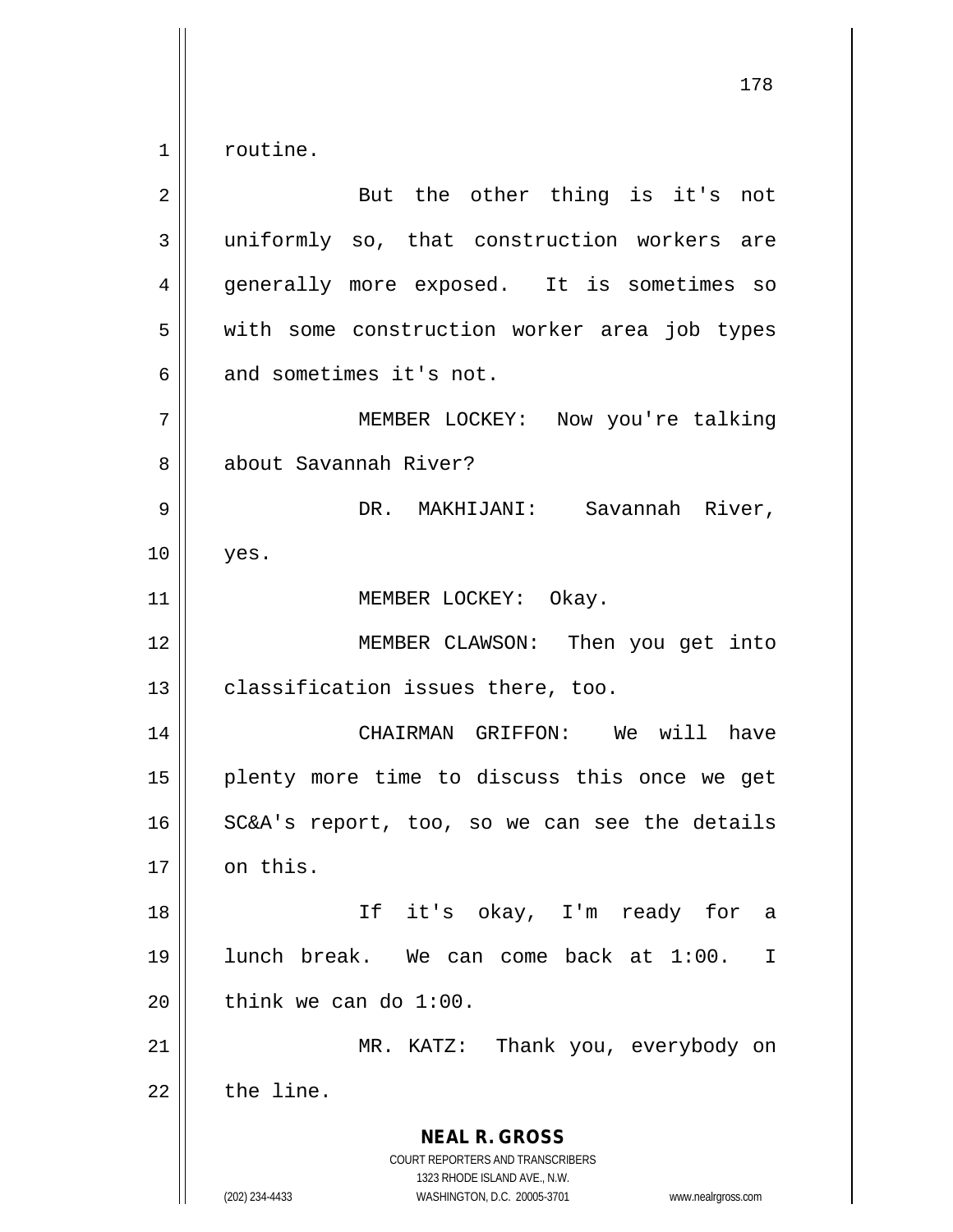|                | 179                                                                                                 |
|----------------|-----------------------------------------------------------------------------------------------------|
| $\mathbf{1}$   | You can't go<br>CHAIRMAN GRIFFON:                                                                   |
| $\overline{2}$ | far.                                                                                                |
| $\mathbf{3}$   | (Laughter.)                                                                                         |
| $\overline{4}$ | And we'll be back,<br>$MR.$ KATZ:                                                                   |
| 5              | then, at about 1:00.                                                                                |
| $\epsilon$     | (Whereupon, the above-entitled                                                                      |
| 7              | matter went off the record for lunch at 12:06                                                       |
| $\,8\,$        | $p.m.$ and resumed at $1:07$ $p.m.$ )                                                               |
| $\mathsf 9$    |                                                                                                     |
| 10             |                                                                                                     |
| 11             |                                                                                                     |
| 12             |                                                                                                     |
| 13             |                                                                                                     |
| 14             |                                                                                                     |
| 15             |                                                                                                     |
| 16             |                                                                                                     |
| 17             |                                                                                                     |
| 18             |                                                                                                     |
| 19             |                                                                                                     |
| 20             |                                                                                                     |
| 21             |                                                                                                     |
| 22             |                                                                                                     |
| 23             | <b>NEAL R. GROSS</b><br>COURT REPORTERS AND TRANSCRIBERS                                            |
|                | 1323 RHODE ISLAND AVE., N.W.<br>(202) 234-4433<br>WASHINGTON, D.C. 20005-3701<br>www.nealrgross.com |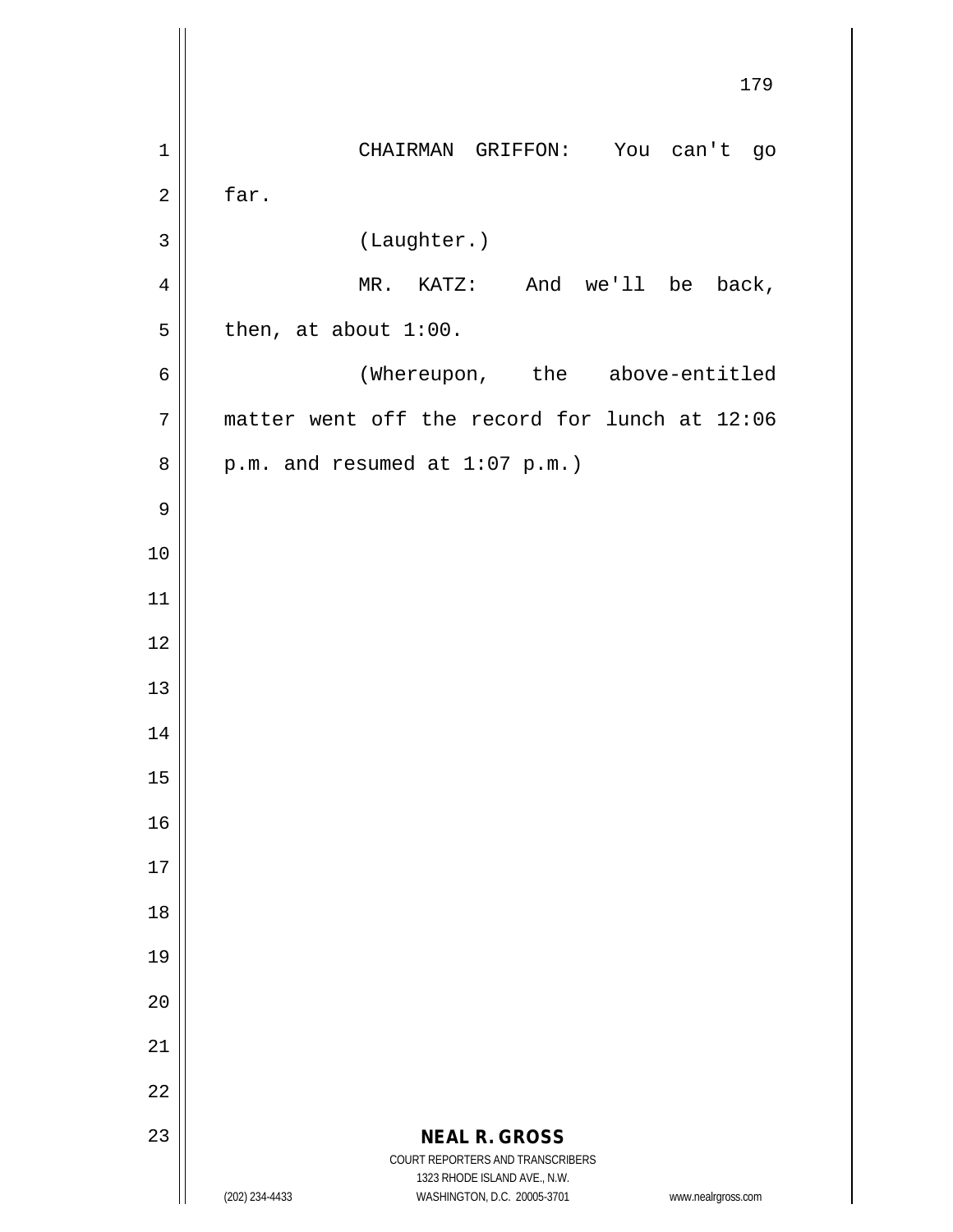**NEAL R. GROSS** COURT REPORTERS AND TRANSCRIBERS 1323 RHODE ISLAND AVE., N.W. (202) 234-4433 WASHINGTON, D.C. 20005-3701 www.nealrgross.com 180 1 A-F-T-E-R-N-O-O-N S-E-S-S-I-O-N  $2 \parallel$  (1:07 p.m.) 3 || MR. KATZ: Good afternoon. 4 This is the Savannah River Work 5 | Group with the Advisory Board on Radiation and 6 Worker Health. 7 Ted Katz, the Designated Federal 8 **b** Official. 9 We are just reconvening after a 10 || lunch break, and we can get right into it. 11 Mark? 12 || CHAIRMAN GRIFFON: Okay. 13 DR. MAURO: This is John Mauro. 14 MR. KATZ: Well, hi, John. 15 DR. MAURO: I'm sorry, I had to 16 || step away from the phone earlier. Something 17 | came up. I'm back. 18 I understand there was some 19 question that came up that was posed to me,  $20$  || and I wasn't here. So I'm back, if there is  $21$  anything I can do to help out. 22 CHAIRMAN GRIFFON: I think we have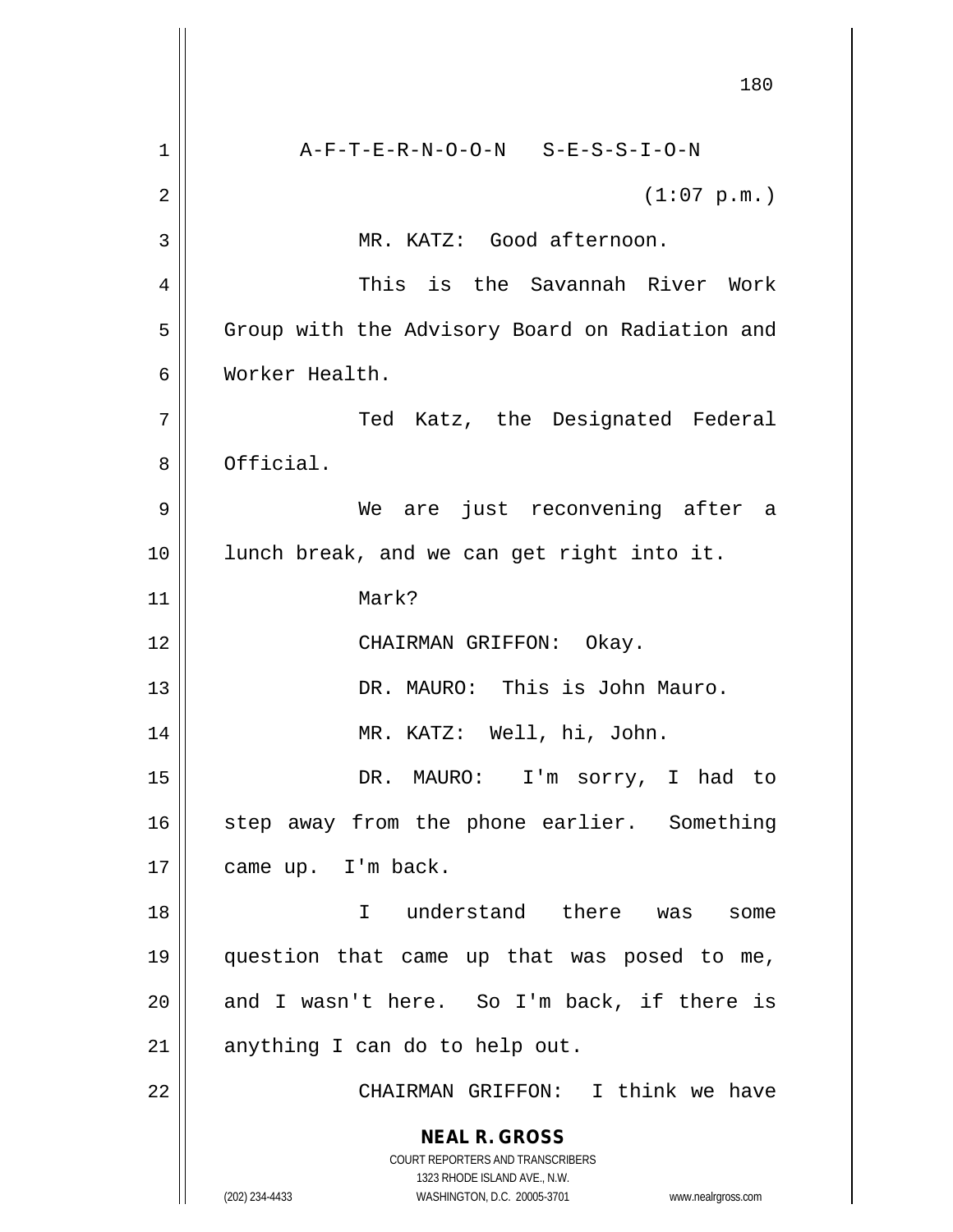|    | ᅩᆼᅩ                                                                           |
|----|-------------------------------------------------------------------------------|
| 1  | moved -- well, it was the Gene Rollins issue,                                 |
| 2  | right? I think we've moved past it, John. We                                  |
| 3  | will follow up with you later on it.                                          |
| 4  | DR. MAURO: Very good.                                                         |
| 5  | CHAIRMAN GRIFFON: Arjun can fill                                              |
| 6  | you in.                                                                       |
| 7  | DR. MAKHIJANI: Yes. I have notes                                              |
| 8  | on it, John.                                                                  |
| 9  | CHAIRMAN GRIFFON: Yes.                                                        |
| 10 | DR. MAURO: Okay. Very good.                                                   |
| 11 | Sorry about that.                                                             |
| 12 | MR. KATZ: Thank you. Thank you,                                               |
| 13 | John. It's no problem.                                                        |
| 14 | CHAIRMAN GRIFFON: Okay. For                                                   |
| 15 | those on the phone, we are starting with, on                                  |
| 16 | the matrix, comment Number 17, which starts                                   |
| 17 | off with the external dose issues. We will do                                 |
| 18 | the same format. That seems to work fine.                                     |
| 19 | That is, let SC&A introduce the issue and then                                |
| 20 | we will discuss.                                                              |
| 21 | DR. MAKHIJANI: Yes, this item is                                              |
| 22 | partly geared off of NIOSH's exploration of                                   |
|    | <b>NEAL R. GROSS</b><br>COURT REPORTERS AND TRANSCRIBERS                      |
|    | 1323 RHODE ISLAND AVE., N.W.<br>(202) 234-4433<br>WASHINGTON, D.C. 20005-3701 |
|    | www.nealrgross.com                                                            |

 $\mathsf{I}$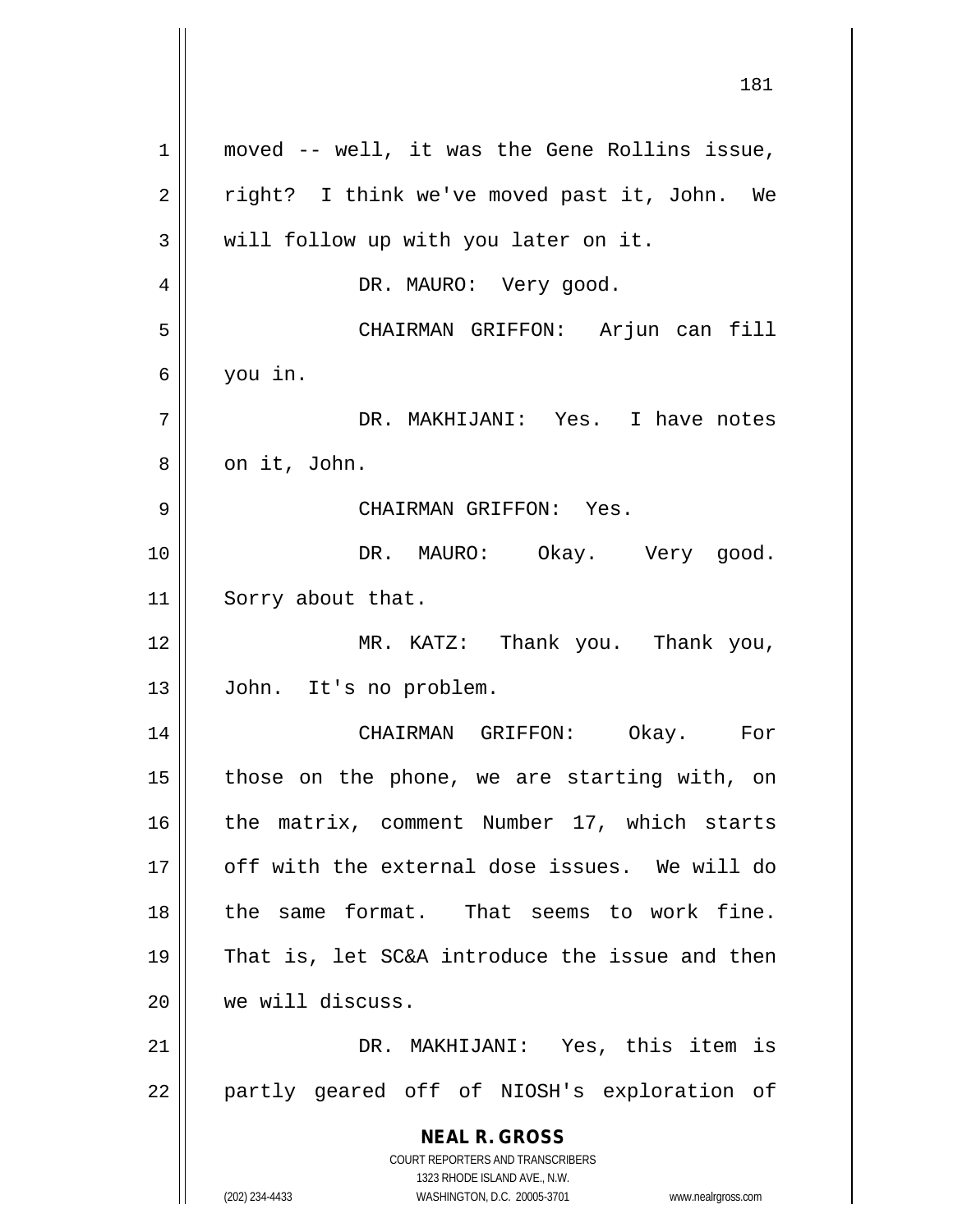| $\mathbf 1$ | N/P ratios. I think the basic status, at                                                            |
|-------------|-----------------------------------------------------------------------------------------------------|
| 2           | least up through 1951, we're awaiting your                                                          |
| 3           | report on.                                                                                          |
| 4           | DR. TAULBEE: Absolutely. If you                                                                     |
| 5           | want, I will go ahead and fill you in on where                                                      |
| 6           | we're at with this.                                                                                 |
| 7           | CHAIRMAN GRIFFON: Yes.                                                                              |
| 8           | DR. TAULBEE: Okay. We have                                                                          |
| 9           | broken the neutron exposures into two                                                               |
| 10          | different time periods, prior to 61 and post-                                                       |
| 11          | 1961. This has largely to do with the amount                                                        |
| 12          | of personal monitoring data that is available                                                       |
| 13          | in the latter time period there, post-1961.                                                         |
| 14          | So what we have done is we have                                                                     |
| 15          | focused our data capture efforts on collecting                                                      |
| 16          | both photon and neutron survey data, so that                                                        |
| 17          | we can evaluate the N/P ratio that we apply                                                         |
| 18          | there at the site.                                                                                  |
| 19          | Based upon our current evaluation                                                                   |
| 20          | or what we were able to do during the                                                               |
| 21          | evaluation report, there didn't seem to be any                                                      |
| 22          | particular immediate information that would                                                         |
|             |                                                                                                     |
|             | <b>NEAL R. GROSS</b><br>COURT REPORTERS AND TRANSCRIBERS                                            |
|             | 1323 RHODE ISLAND AVE., N.W.<br>(202) 234-4433<br>WASHINGTON, D.C. 20005-3701<br>www.nealrgross.com |
|             |                                                                                                     |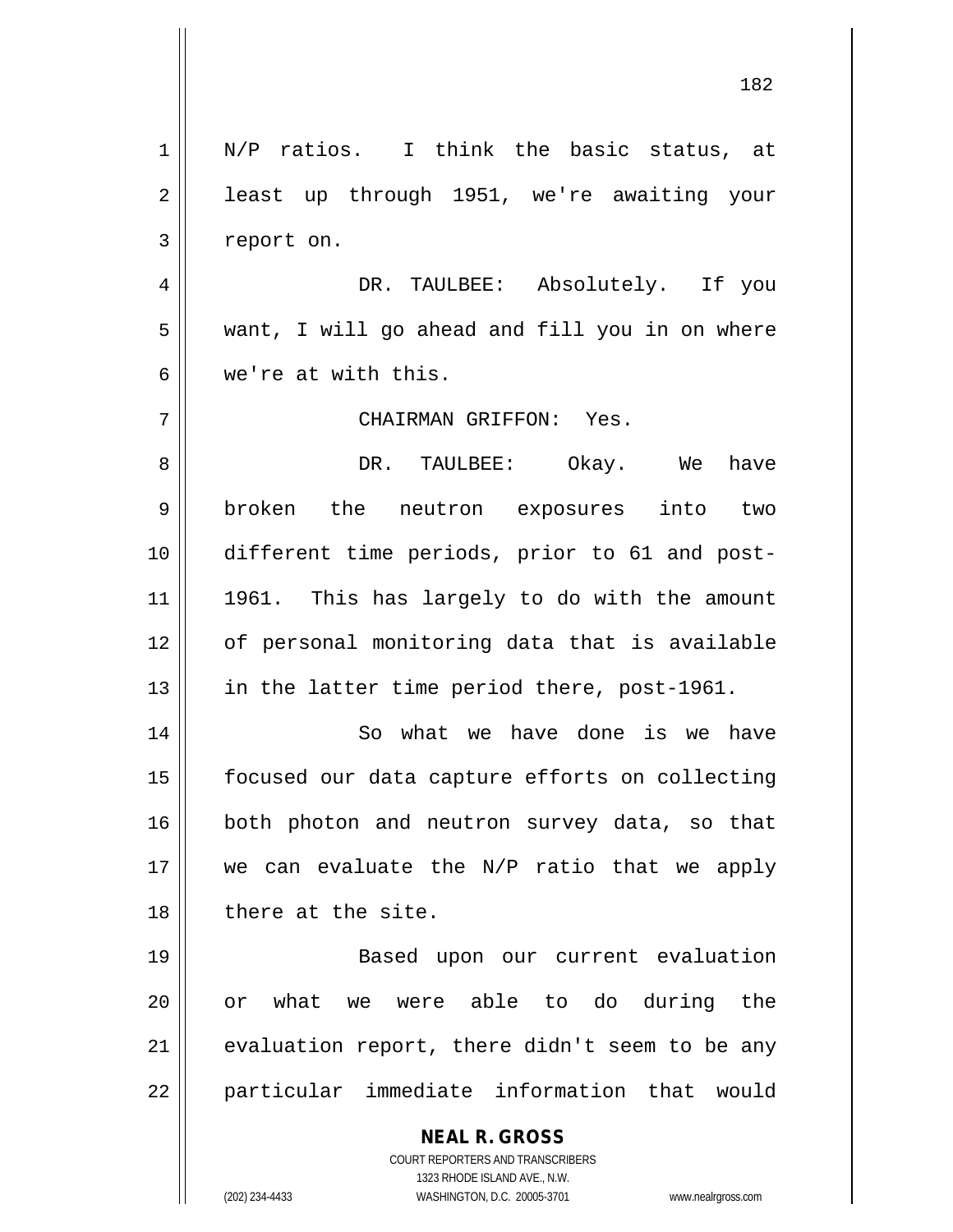$1 \parallel$  refute the values that we use in the Technical 2 || Basis Document at this time.

3 However, we concurred that those 4 | N/P ratios were developed using limited data,  $5 \parallel$  and we felt that further investigation was  $6 \parallel$  warranted, that it was appropriate to do so.

 So what we have been doing this 8 || past year, in January and then in April and May and July, we have been collecting this data. We have had the site pull back typically 30 to 50 boxes of radiation survey records, and we have gone through and extracted the neutron measurements as well as the photon measurements for a particular operation or a cabinet, a glove box, if you will, et cetera.

17 || So we are in the process of coding 18 || that particular data at this time. The data 19 coding is underway for the 200 and 300, 700  $20$  | areas. So that is currently progressing.

21 Once the 200 area data is coded,  $22$   $\parallel$  then we will start on the 100 area data. The

> **NEAL R. GROSS** COURT REPORTERS AND TRANSCRIBERS 1323 RHODE ISLAND AVE., N.W. (202) 234-4433 WASHINGTON, D.C. 20005-3701 www.nealrgross.com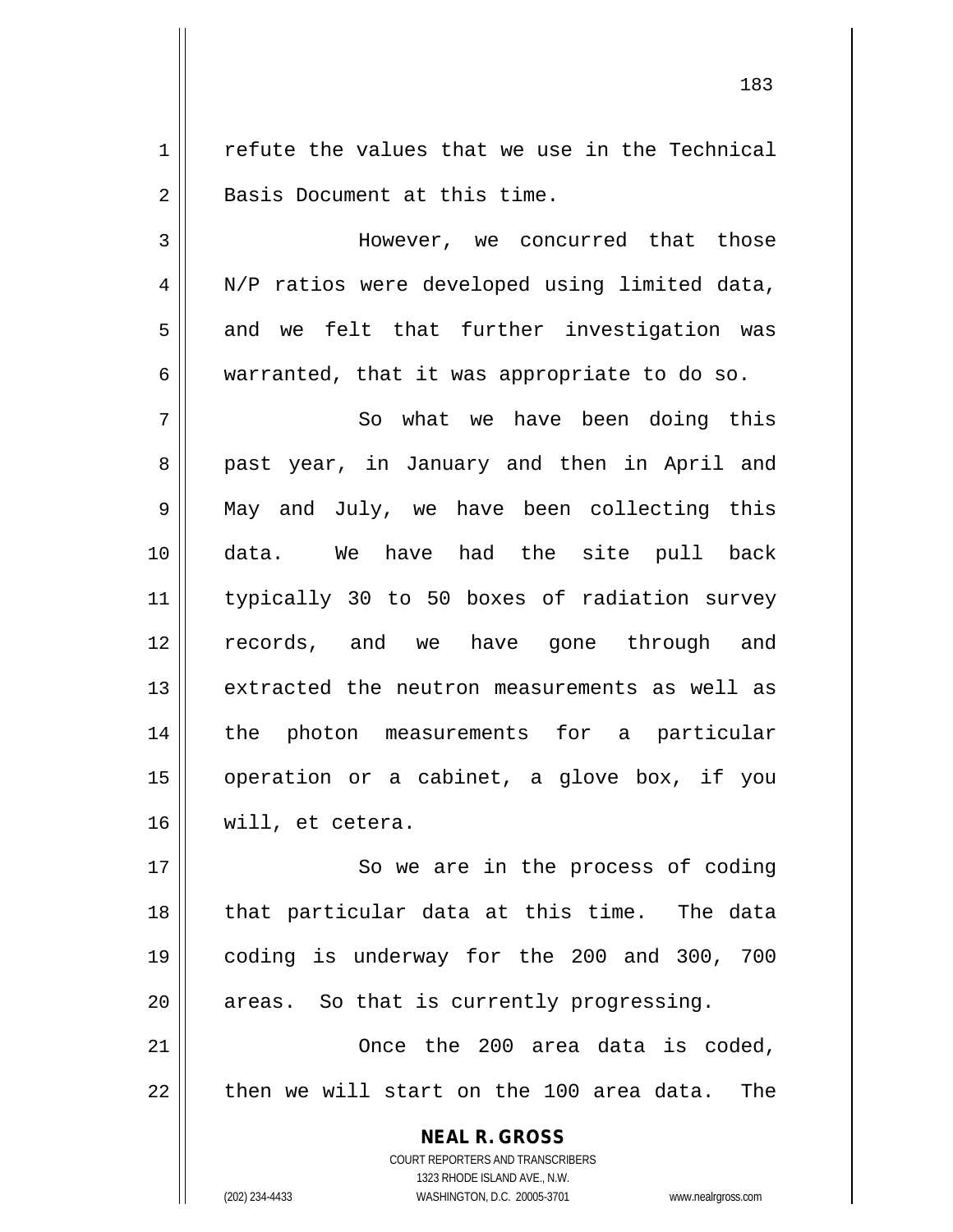**NEAL R. GROSS** COURT REPORTERS AND TRANSCRIBERS 1323 RHODE ISLAND AVE., N.W. 1 || 200 area was what we captured in January last 2 || year. The 300/700 was in the April/May  $3 \parallel$  timeframe, and then in July, the 100 area. 4 || So that's where we currently are 5 || with that particular process. Once we get 6 those data coded, we will, obviously, be  $7 \parallel$  putting forward a report. If there's a reason  $8 \parallel$  to change the N/P ratios in the Technical 9 Basis Document, we will. And if these confirm 10 what's in the Technical Basis Document is  $11$  | reasonable, then we will use that. 12 || So that's where we currently are 13 with this evaluation. 14 Now, Issue Number 18 is closely 15  $\parallel$  related to that, and that's the N/P ratio from 16 1962 to 1971. 17 MR. KATZ: Is there a rough 18 | timeframe for that? Rough? 19 || DR. TAULBEE: Rough? 20 (Laughter.) 21 I am thinking that the 200 area  $22$   $\parallel$  data, we will probably have the report out --

(202) 234-4433 WASHINGTON, D.C. 20005-3701 www.nealrgross.com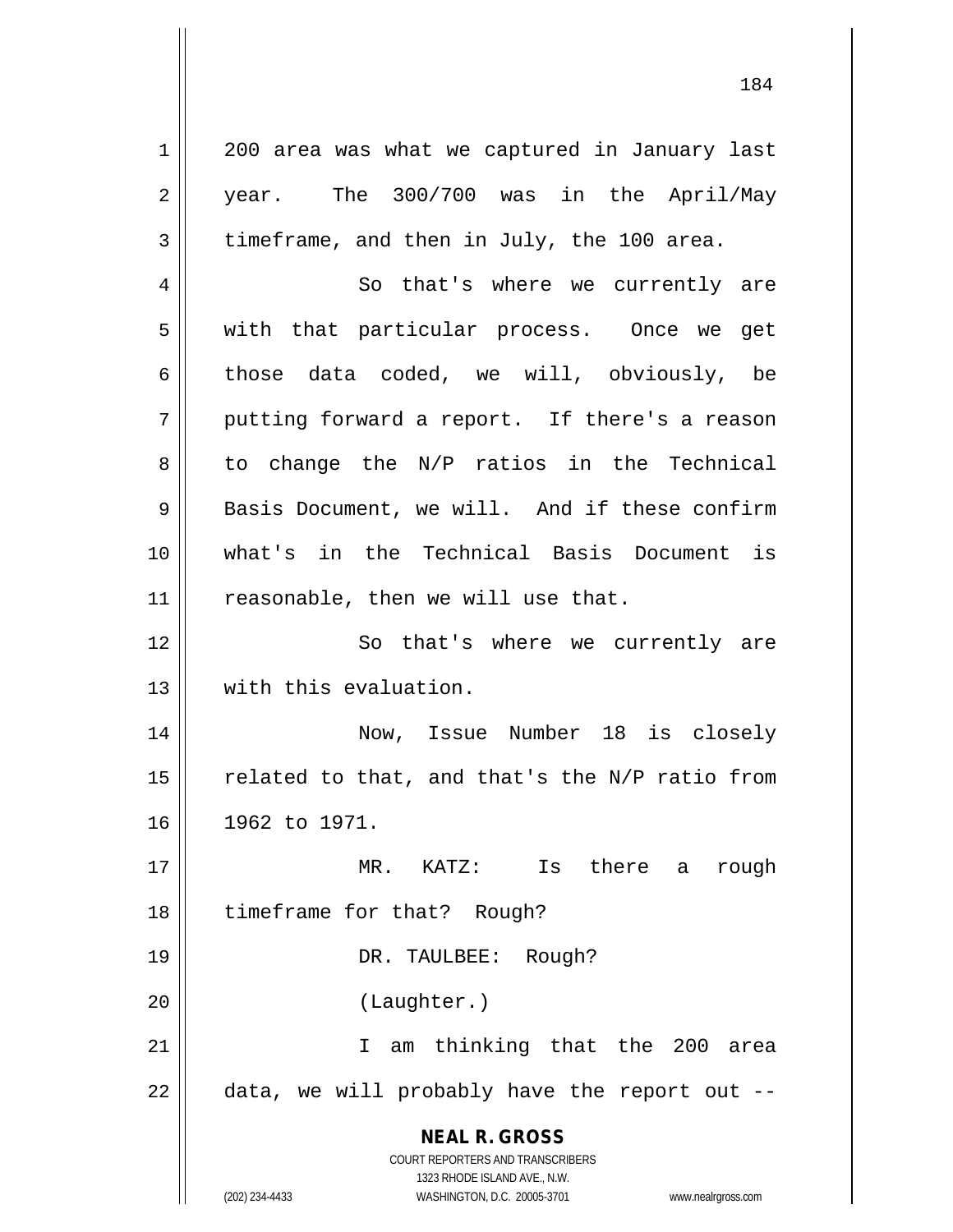$1 \parallel$  I really don't have a rough at this time, and  $2 \parallel$  let me explain why.

**NEAL R. GROSS** COURT REPORTERS AND TRANSCRIBERS 1323 RHODE ISLAND AVE., N.W. (202) 234-4433 WASHINGTON, D.C. 20005-3701 www.nealrgross.com 3 || Because Issue Number 18 is what 4 we're focusing on at this time, it's the 1962  $5 \parallel$  to 71 time period is what we are focusing on, 6 during the coding efforts. So since they were 7 just being coded, we really hadn't planned out  $8 \parallel$  -- I think the actually current date is 9 Sometime in June/July in the Gantt chart for 10 the others, but I could be wrong. I don't 11 || know if you have the Gantt close there. 12 MR. KATZ: No, I do not. 13 || DR. TAULBEE: Okay. 14 DR. MAKHIJANI: Could I ask a  $15$  | question  $-$ 16 DR. TAULBEE: Sure. 17 DR. MAKHIJANI: -- about the data? 18 Do you have any data for construction 19 workers, then? 20 DR. TAULBEE: No, this is purely a 21 workplace area. So these measurements would  $22$  | be taken under routine operations.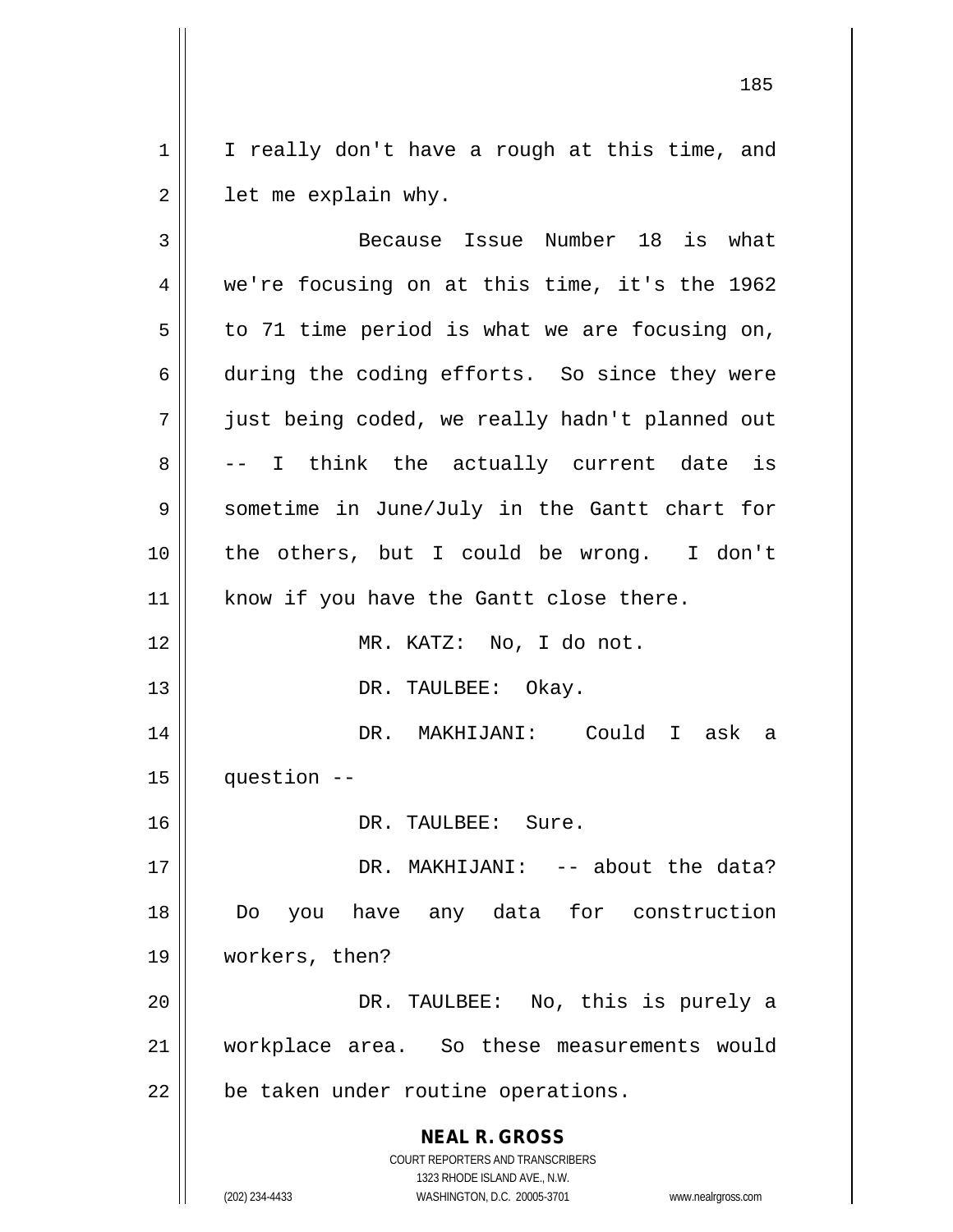|    | 186                                                                 |
|----|---------------------------------------------------------------------|
| 1  | DR. MAKHIJANI: All areas?                                           |
| 2  | DR. TAULBEE: All areas.                                             |
| 3  | DR. MAKHIJANI: So they are area                                     |
| 4  | monitoring data?                                                    |
| 5  | DR. TAULBEE: Yes. Yes, they are.                                    |
| 6  | DR. MAKHIJANI: They're not                                          |
| 7  | personnel monitoring?                                               |
| 8  | DR. TAULBEE: No, this is area                                       |
| 9  | monitoring data.                                                    |
| 10 | DR. MAKHIJANI: Oh, okay. Survey-                                    |
| 11 | type data?                                                          |
| 12 | DR. TAULBEE: Yes, survey data.                                      |
| 13 | CHAIRMAN GRIFFON: Survey, yes.                                      |
| 14 | DR.<br>TAULBEE: Survey, that's                                      |
| 15 | correct.                                                            |
| 16 | DR. MAKHIJANI: Oh, okay.                                            |
| 17 | Taken with a Hurst<br>DR. TAULBEE:                                  |
| 18 | neutron meter as well as the Cutie Pie, the                         |
| 19 | ionization chamber. So we are comparing those                       |
| 20 | two ratios together, and that is what we are                        |
| 21 | proposing to assign, is based upon that ratio.                      |
| 22 | DR. MAKHIJANI: So you are going                                     |
|    | <b>NEAL R. GROSS</b>                                                |
|    | COURT REPORTERS AND TRANSCRIBERS<br>1323 RHODE ISLAND AVE., N.W.    |
|    | (202) 234-4433<br>WASHINGTON, D.C. 20005-3701<br>www.nealrgross.com |

 $\overline{\phantom{a}}$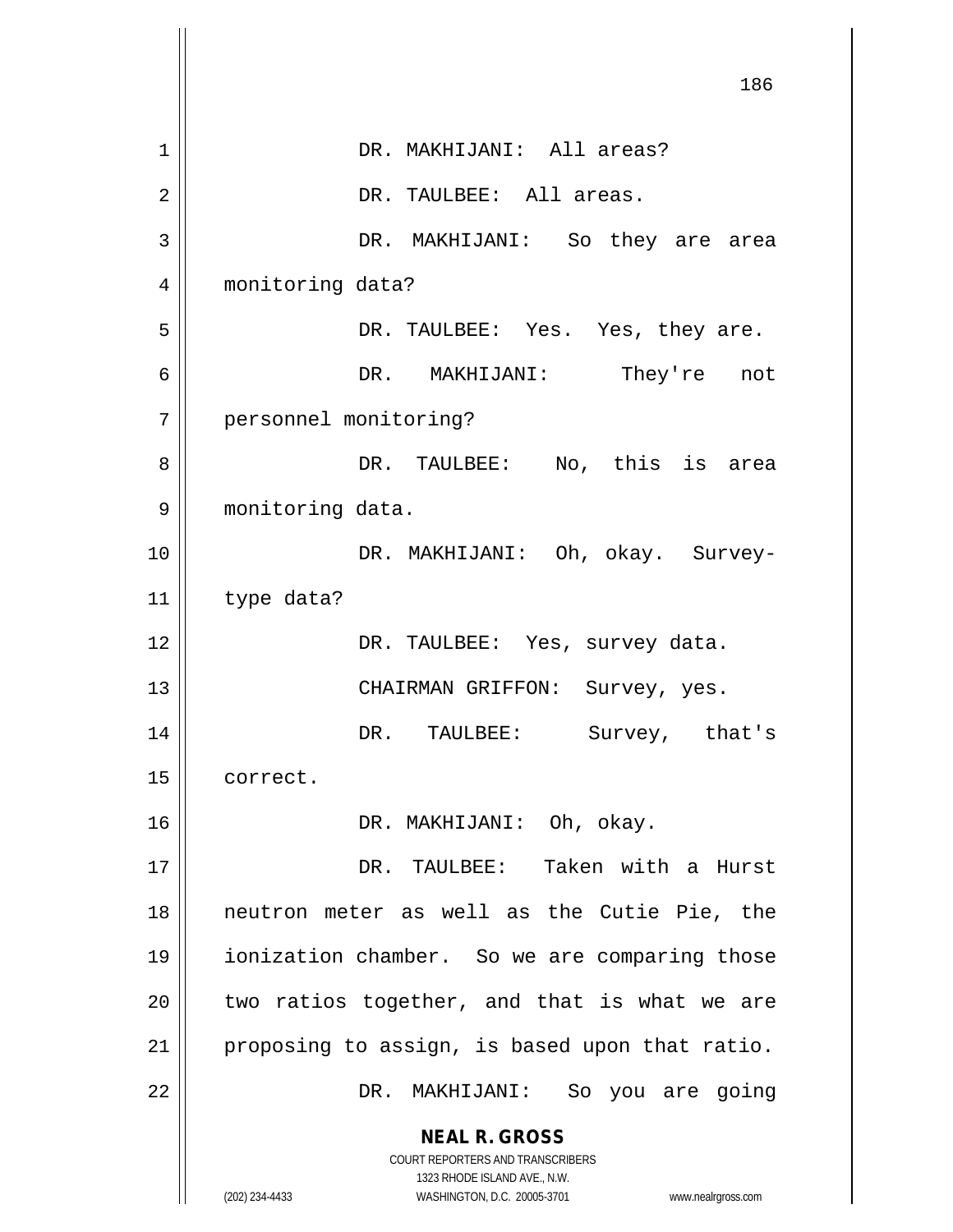**NEAL R. GROSS** 1 to determine N/P ratios from -- I'm just  $2 \parallel$  trying to understand what you're doing. 3 | DR. TAULBEE: Sure. 4 DR. MAKHIJANI: Your N/P ratios 5 || from field conditions to be applied to the  $6$  | actual photon dose from the badge? 7 DR. TAULBEE: That is correct. 8 || Okay? 9 CHAIRMAN GRIFFON: And then, was 10 that 62 through 71? You were going to discuss 11  $\parallel$  that? 12 DR. TAULBEE: Yes. 13 CHAIRMAN GRIFFON: Yes, you might  $14 \parallel$  as well go into that one, I guess, now. 15 DR. TAULBEE: Sure. From 62 to 16 || 71, we have extensive NTA monitoring data for 17 people. And the requirements from the 18 || procedures at Savannah River were that, if you 19 entered a radiation or a neutron dose field 20 || greater than 1 millirem per hour, you were 21 || required to wear the NTA badge or a neutron 22 || dosimeter. In latter years, it would be the

> COURT REPORTERS AND TRANSCRIBERS 1323 RHODE ISLAND AVE., N.W.

(202) 234-4433 WASHINGTON, D.C. 20005-3701 www.nealrgross.com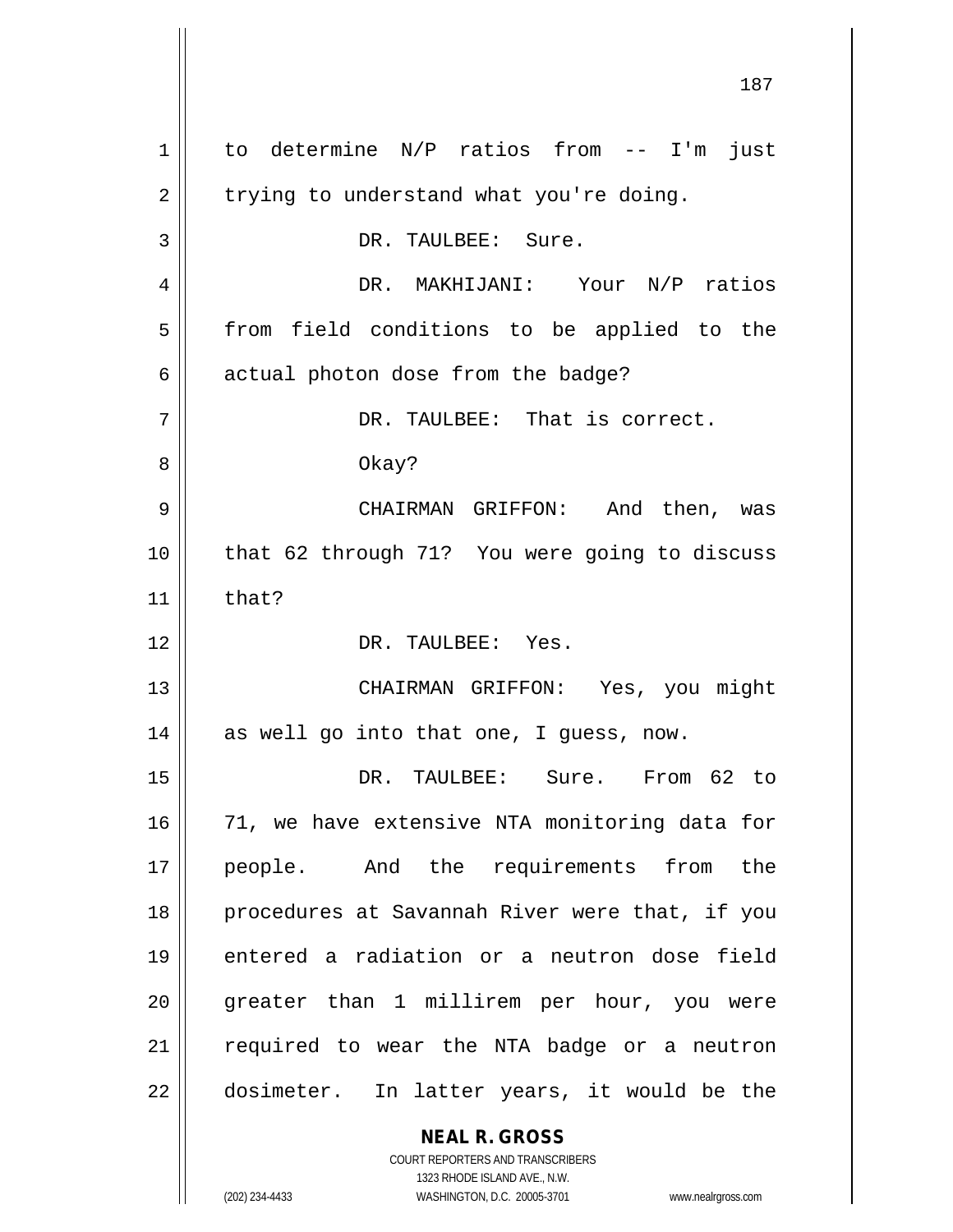1 | thermoluminescent neutron dosimeter.

2 || So, if you were in a neutron field 3 || less than 1 millirem per hour, you weren't 4 || required to be monitored by their procedures  $5 \parallel$  at that time. So what we did was we collected  $6 \parallel$  all of the NTA monitoring records from the 7 Savannah River Site from 1962 through 1971,  $8 \parallel$  and we have gone through and we have coded all  $9 \parallel$  of these individual reads of the neutron 10 dosimeters, and there's over 50,000 NTA 11 dosimeter readings that we have in this 12 || spreadsheet, effectively. And that is the  $13$  || analysis that we are currently doing. 14 Now what we are doing is we are 15 pairing those NTA measurements up with 16 individual photon measurements on a quarterly 17 basis for all of the workers who were 18 monitored for neutrons. But we recognize that 19 || the energy response of the NTA is limited. So 20 we are conducting -- we are developing a 21 | correction factor, in order to energy-correct

22 || these neutron dosimeters before we develop

**NEAL R. GROSS**

COURT REPORTERS AND TRANSCRIBERS 1323 RHODE ISLAND AVE., N.W. (202) 234-4433 WASHINGTON, D.C. 20005-3701 www.nealrgross.com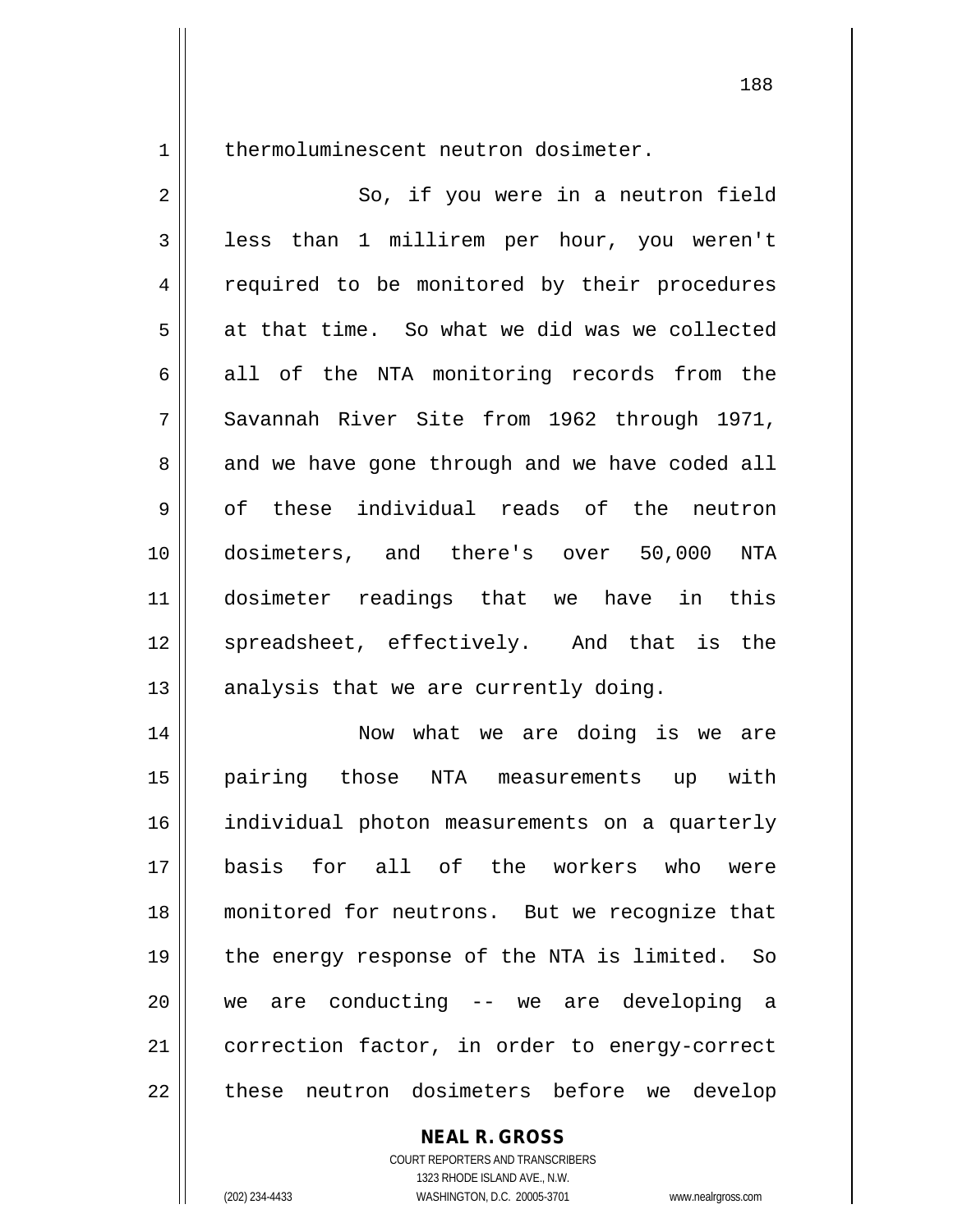$1 \parallel$  this N/P ratio.

| $\overline{2}$ | This, obviously, has to be done by                                                                                                                              |
|----------------|-----------------------------------------------------------------------------------------------------------------------------------------------------------------|
| 3              | area because the neutron-to-photon ratios or                                                                                                                    |
| $\overline{4}$ | the neutron energy spectra in the 700 area is                                                                                                                   |
| 5              | different than the 100 area and different from                                                                                                                  |
| $\epsilon$     | the 200 area and different parts of the 200                                                                                                                     |
| 7              | area.                                                                                                                                                           |
| 8              | So we are developing this by area.                                                                                                                              |
| 9              | We are currently working on that particular                                                                                                                     |
| 10             | report. I do expect that that report will be                                                                                                                    |
| 11             | done by the 1st of March for that correction.                                                                                                                   |
| 12             | So we should be able to get that to you by                                                                                                                      |
| 13             | that time period.                                                                                                                                               |
| 14             | CHAIRMAN GRIFFON:<br>So<br>you are                                                                                                                              |
| 15             | pairing these to get N/P ratios, and then the                                                                                                                   |
| 16             | dose of record for the individual is going to                                                                                                                   |
| 17             | be based on the N/P ratio times the photon-                                                                                                                     |
| 18             | measured dose?                                                                                                                                                  |
| 19             | DR. TAULBEE: Well, it is going to                                                                                                                               |
| 20             | be done one of the two ways. If a person has                                                                                                                    |
| 21             | a complete set --                                                                                                                                               |
| 22             | CHAIRMAN GRIFFON: I've got you.                                                                                                                                 |
|                | <b>NEAL R. GROSS</b><br>COURT REPORTERS AND TRANSCRIBERS<br>1323 RHODE ISLAND AVE., N.W.<br>(202) 234-4433<br>WASHINGTON, D.C. 20005-3701<br>www.nealrgross.com |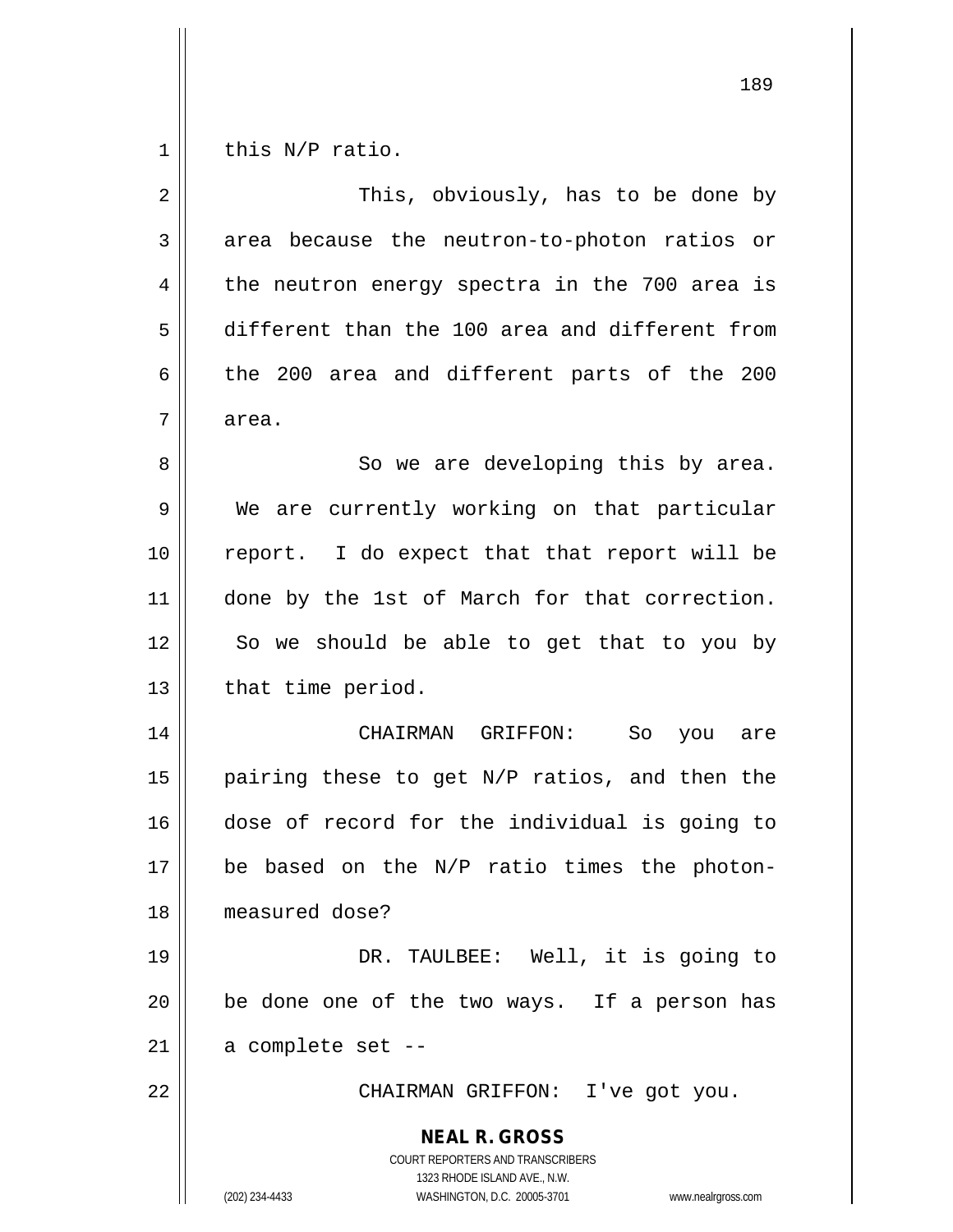**NEAL R. GROSS** COURT REPORTERS AND TRANSCRIBERS 1323 RHODE ISLAND AVE., N.W. (202) 234-4433 WASHINGTON, D.C. 20005-3701 www.nealrgross.com 1 DR. TAULBEE: -- of their neutron 2 | data, then we will use their data. 3 CHAIRMAN GRIFFON: But if there's 4 || gaps or whatever, then you fill it in? 5 DR. TAULBEE: If there's gaps,  $6 \parallel$  then we'll fill it in, that is correct. 7 DR. MAKHIJANI: How are you 8 || relating these survey measurements to the 9 Source of the photons and the neutrons? 10 Because the measurements are being taken in 11 | the workplaces. 12 DR. TAULBEE: Yes. 13 DR. MAKHIJANI: So the sources 14 might be behind the glove box or -- 15 DR. TAULBEE: It's actually in 16 different ways. 17 DR. MAKHIJANI: What about the  $18$  || attenuation, the relative attenuation  $-$ -19 DR. TAULBEE: We have both. We 20 || have both. In some cases, or in most cases,  $21$  | they indicate where the survey was taken. And 22 || in some cases, it was taken three inches from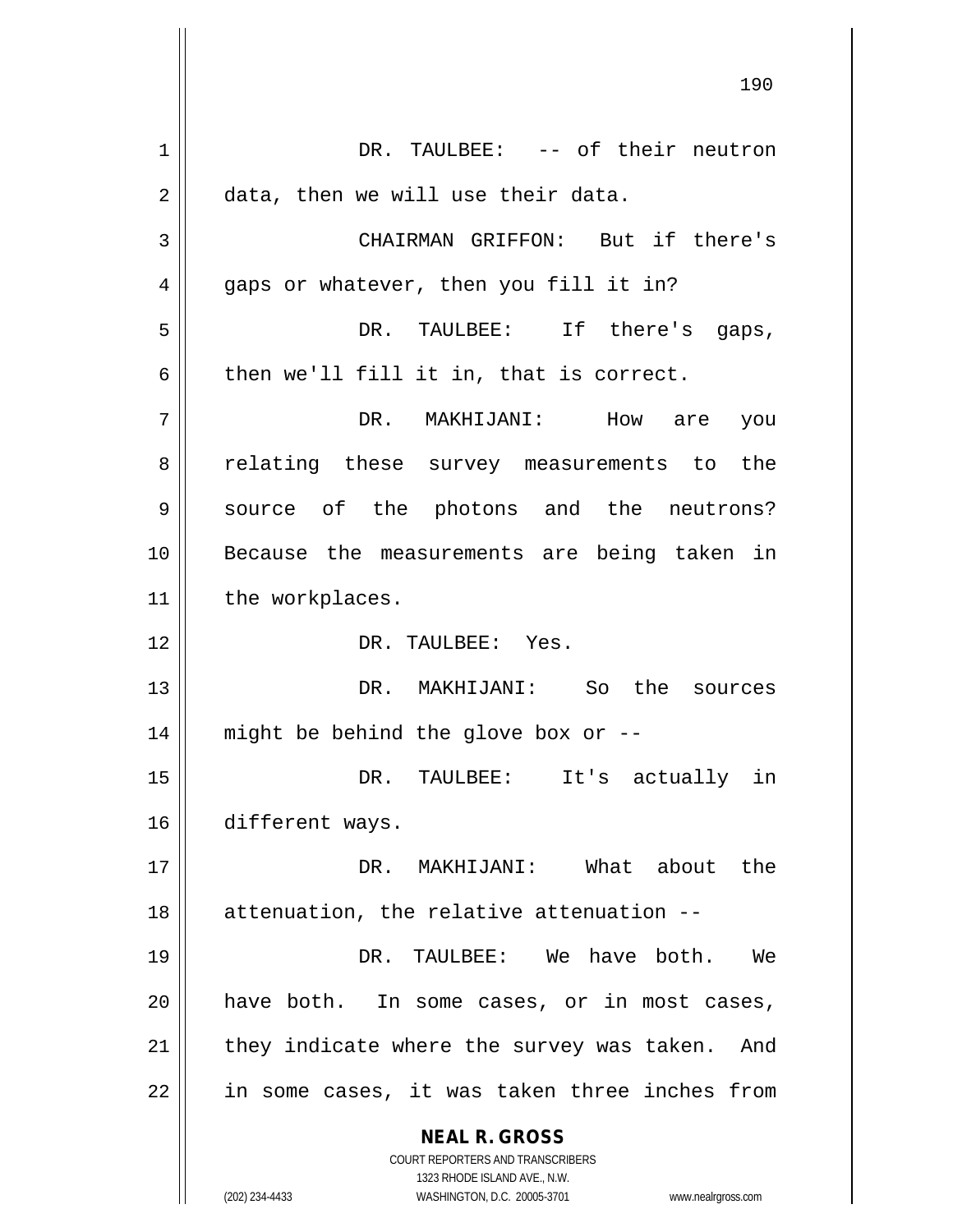**NEAL R. GROSS** COURT REPORTERS AND TRANSCRIBERS 1323 RHODE ISLAND AVE., N.W. (202) 234-4433 WASHINGTON, D.C. 20005-3701 www.nealrgross.com  $1 \parallel$  the face of the glove box. In other cases, it 2 || was a foot. In some cases, it's three inches  $3 \parallel$  from the source material, from the plutonium 4 puck. So we have both, as to what these  $5$  surveys are indicating. 6 DR. NETON: But wouldn't it be the  $7 \parallel$  idea to generate a distribution of these N/P 8 and ratios from the field conditions? 9 DR. TAULBEE: That's right. 10 DR. NETON: And then use some kind 11 of bounding analysis based on that? I think  $12$  | that is probably the best thing to do at this 13 point. We have run into problems trying to 14  $\parallel$  use N/P ratios off the badges --15 || CHAIRMAN GRIFFON: Right. 16 DR. NETON: -- for reconstructing 17 | from the principles. 18 DR. TAULBEE: In the earlier time 19 period, we plan on using the survey data, and  $20$  | from 1962 to 71, we plan on reconstructing it 21 | from badges. 22 DR. NETON: With correction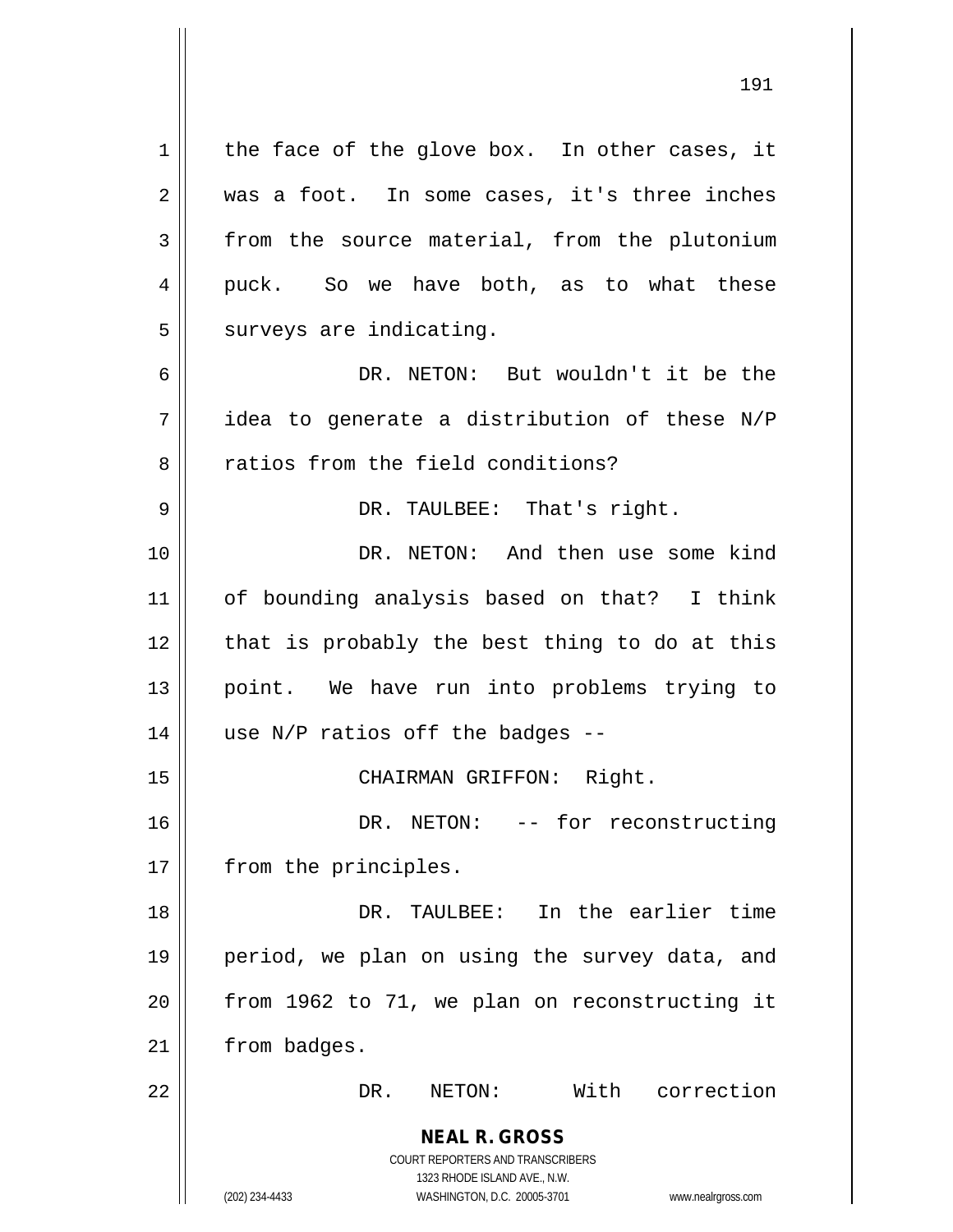**NEAL R. GROSS** COURT REPORTERS AND TRANSCRIBERS 1323 RHODE ISLAND AVE., N.W. (202) 234-4433 WASHINGTON, D.C. 20005-3701 www.nealrgross.com 192 1 factors? 2 DR. TAULBEE: With correction 3 | factor applied to NTA. 4 | DR. NETON: Right. 5 DR. TAULBEE: And we expect to 6  $\parallel$  finish the 62 to 71 time period first. We are 7 | going to work our way backwards. 8 CHAIRMAN GRIFFON: I'm not sure 9 what else really can be done by SC&A until we 10 || get the coworker model on the table. 11 | DR. MAKHIJANI: No. 12 DR. TAULBEE: Okay, so that's 17  $13 \parallel$  and 18. 14 CHAIRMAN GRIFFON: Yes. Number 15 || 19, this might be different. 16 DR. MAKHIJANI: So do I take it 17 || that your current model will cover the test 18 | reactor? 19 || DR. TAULBEE: Yes. 20 DR. MAKHIJANI: And we had this 21 question of an incident with a reactor come  $22$  || up. I put it arbitrarily under the test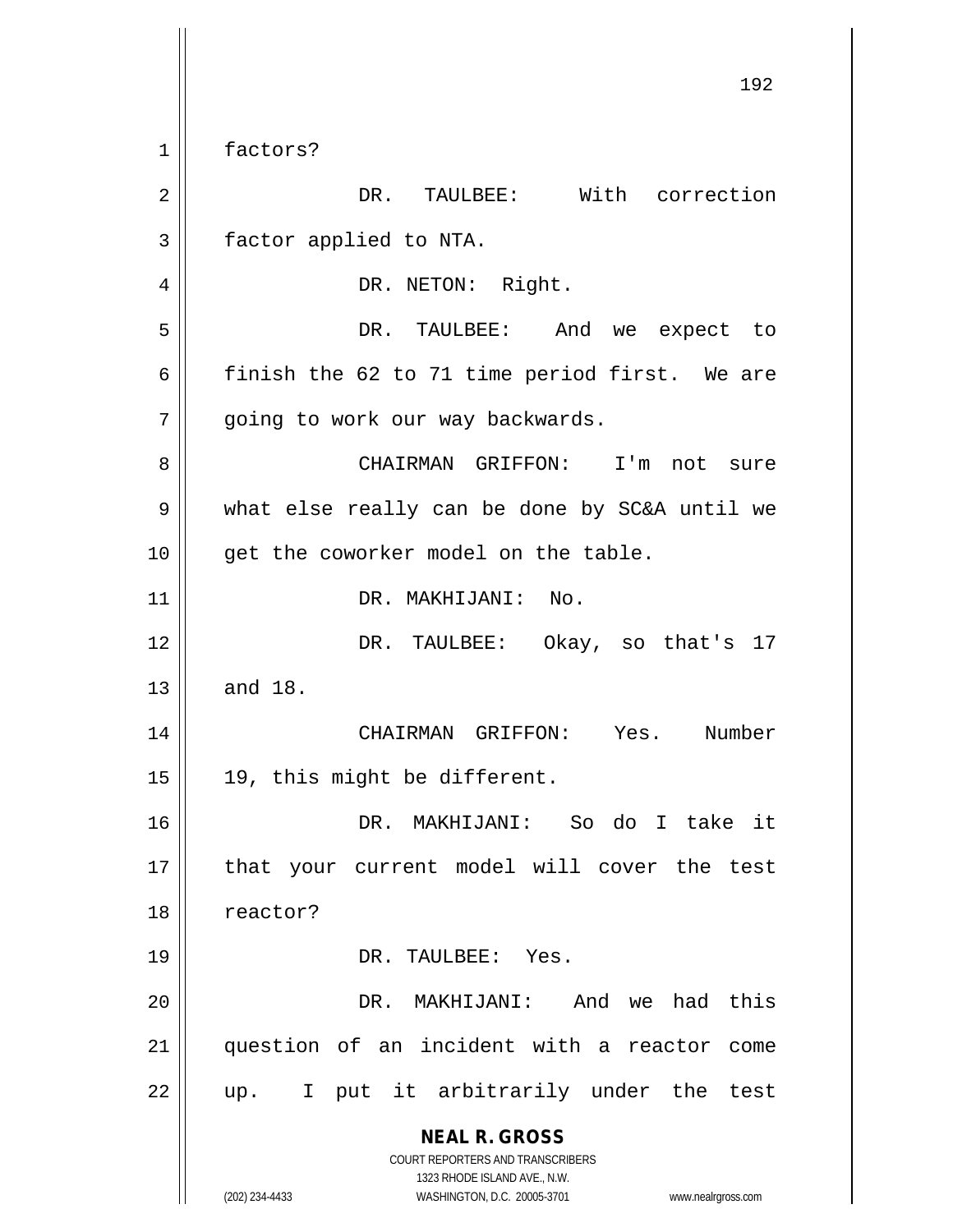**NEAL R. GROSS** COURT REPORTERS AND TRANSCRIBERS 1323 RHODE ISLAND AVE., N.W. (202) 234-4433 WASHINGTON, D.C. 20005-3701 www.nealrgross.com 1 | reactor neutron dose. It doesn't really 2 || belong under neutron dose. It's a kind of a 3 placeholder there that I want to be sure to 4 || bring it up, and whether you're addressing it, 5 what happened. Was there a clean-up? Were 6 there measurements? How severe was the 7 accident? We haven't investigated this. 8 DR. TAULBEE: There was this 9 || incident -- can you give me more details? 10 DR. MAKHIJANI: I don't have more 11 || details. It came up in one of our interviews, 12 and we have not investigated it further. I 13 don't know whose court that ball is in, but we 14 would be happy to do it, if so directed. 15 CHAIRMAN GRIFFON: And you're sure 16 it was the test reactor? 17 DR. MAKHIJANI: That's what the 18 interviewee said. 19 CHAIRMAN GRIFFON: Because there 20 was another one that had the cracked core, 21 | right, at Savannah? 22 DR. TAULBEE: The R-reactor was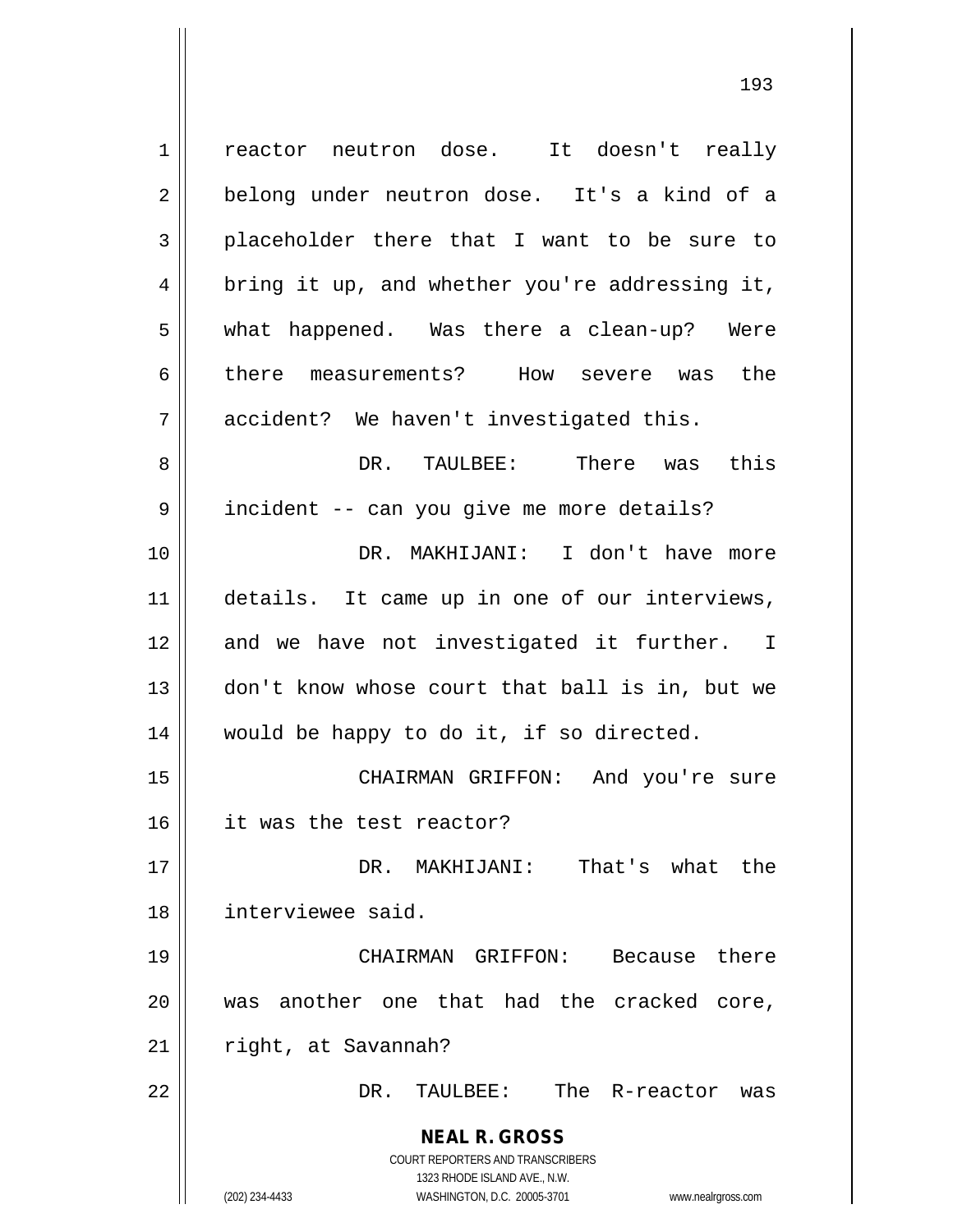**NEAL R. GROSS** COURT REPORTERS AND TRANSCRIBERS 1323 RHODE ISLAND AVE., N.W. (202) 234-4433 WASHINGTON, D.C. 20005-3701 www.nealrgross.com 194  $1 \parallel$  getting some cracks on the outer --2 CHAIRMAN GRIFFON: Right. Outer,  $3 \parallel$  yes. 4 DR. TAULBEE: -- tank, if you  $5 \parallel$  will, yes. 6 CHAIRMAN GRIFFON: Right. 7 DR. TAULBEE: Which is why they 8 || shut it down. 9 CHAIRMAN GRIFFON: Yes. 10 || DR. TAULBEE: But I'm not familiar  $11$  with those  $-$ 12 CHAIRMAN GRIFFON: That is why I 13 || was wondering if that was confusion over which 14 | reactor. 15 DR. MAKHIJANI: Mark, you know, we  $16$  can always go back to the interviewee and try 17 | to get more details. 18 || CHAIRMAN GRIFFON: Yes. I think 19 you probably should, yes. 20 DR. MAKHIJANI: Maybe it is up to 21 || us to get more details. 22 CHAIRMAN GRIFFON: Yes. But, as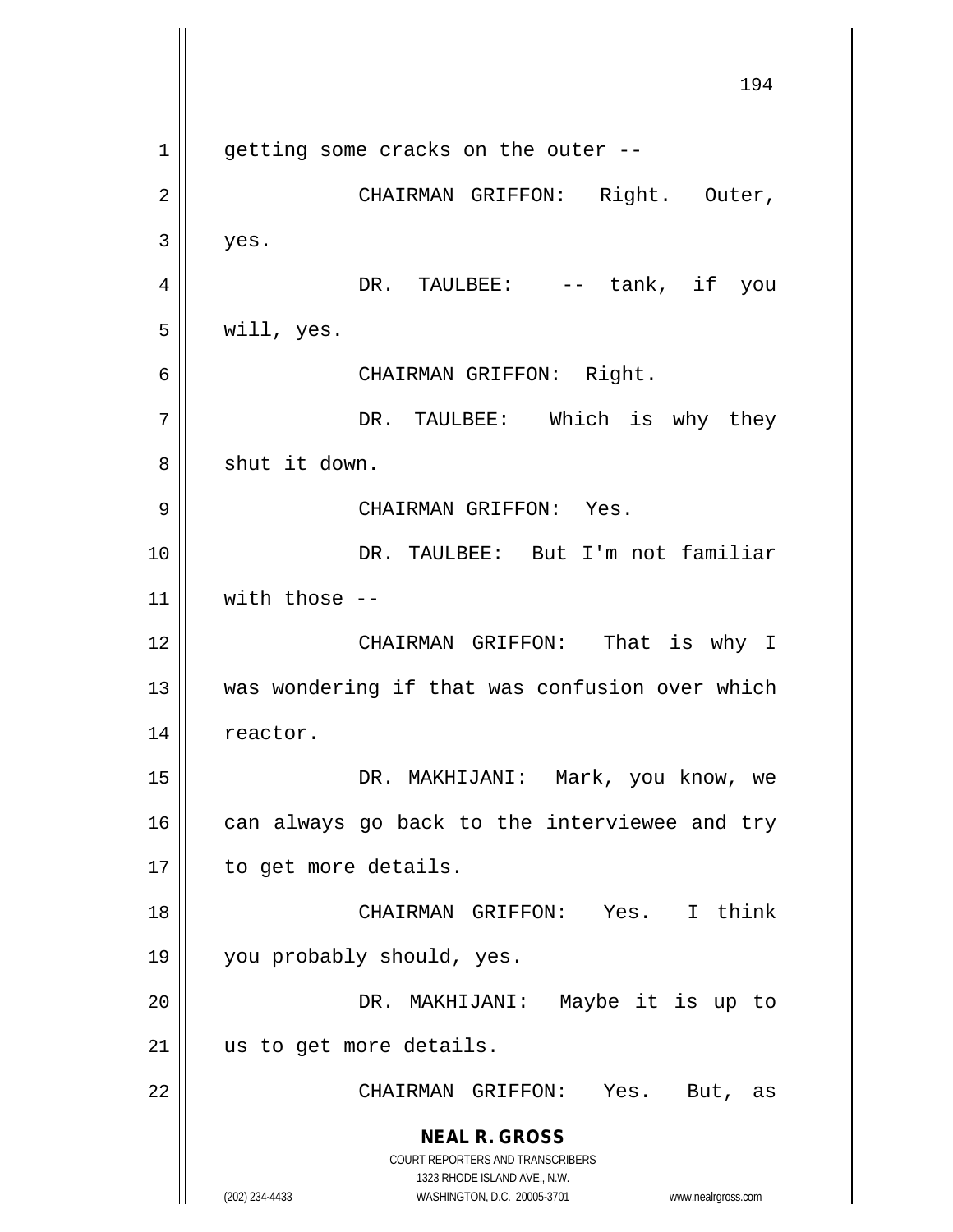**NEAL R. GROSS** COURT REPORTERS AND TRANSCRIBERS 1323 RHODE ISLAND AVE., N.W. (202) 234-4433 WASHINGTON, D.C. 20005-3701 www.nealrgross.com  $1 \parallel$  far as the other one, this will be assessed in  $2 \parallel$  the regular coworker model, I assume. 3 || DR. TAULBEE: Yes. 4 CHAIRMAN GRIFFON: You have area  $5$  survey information for that, for the test 6 c reactor? 7 DR. TAULBEE: Yes, we do. 8 CHAIRMAN GRIFFON: Yes. So that  $9 \parallel$  answers that question right there. 10 DR. TAULBEE: Yes. 11 || CHAIRMAN GRIFFON: Okay. 12 || DR. TAULBEE: It's actually filed 13 with the 300 and 700 areas, is where the 14 || actual area survey data is. 15 DR. MAKHIJANI: So there were two 16 || issues there. I just put them under the same 17 item because I didn't know what to do with 18 || that information. 19 Okay. Now I'm not sure this is an  $20$  || SEC issue or not, and it is kind of  $-$ -21 || CHAIRMAN GRIFFON: You're going on  $22$  | to Number 20, right?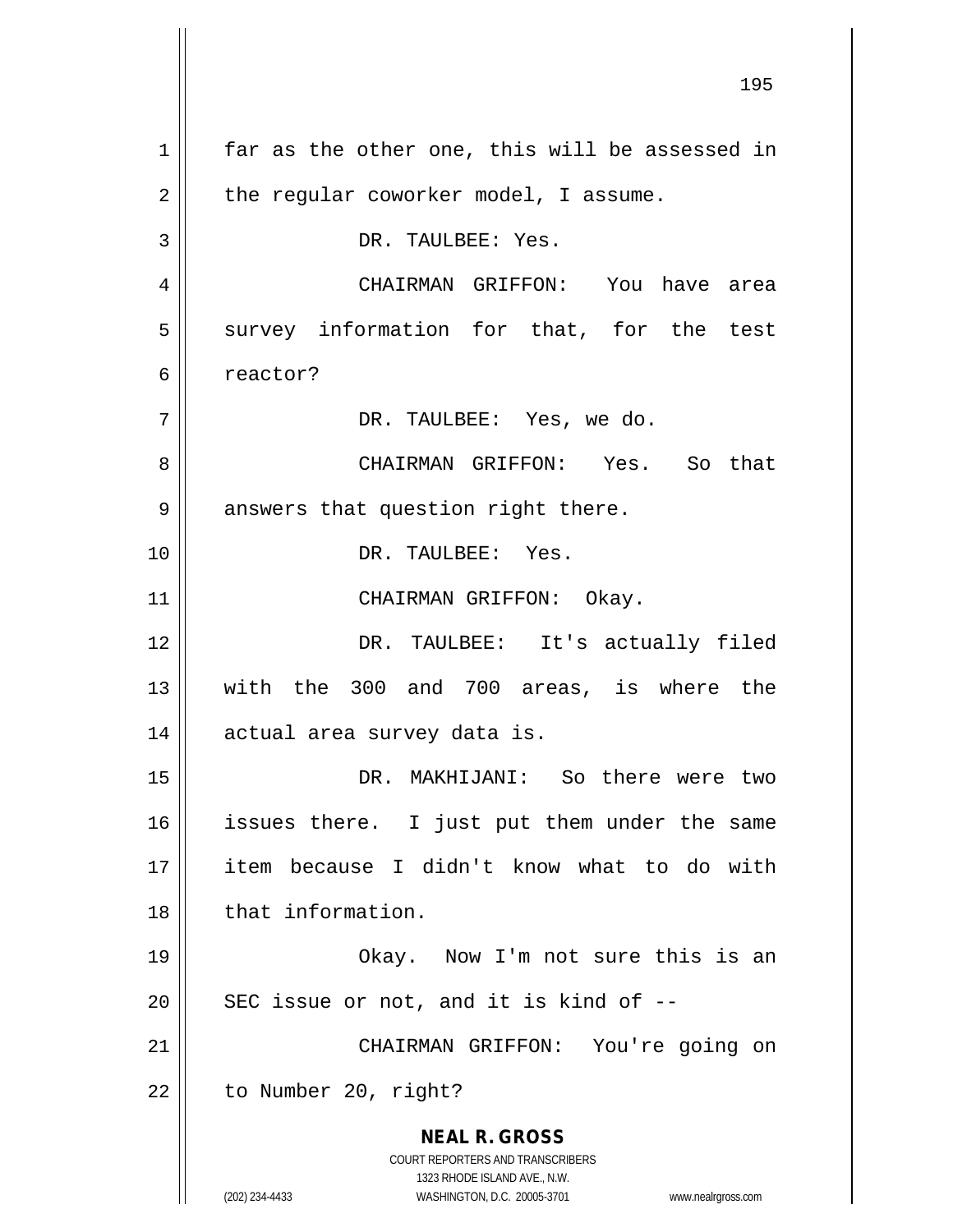|    | 196                                            |
|----|------------------------------------------------|
| 1  | DR. MAKHIJANI: Number 20, a                    |
| 2  | placeholder, because we had raised this in the |
| 3  | site profile.                                  |
| 4  | I know, from having looked at the              |
| 5  | fault tree databank, which, unfortunately, we  |
| 6  | do not have as yet, but we have my summary of  |
| 7  | it, which I have distributed to NIOSH. I       |
| 8  | don't know if you have it, Tim.                |
| 9  | DR. TAULBEE: If you have                       |
| 10 | distributed it to us, I can get access to it.  |
| 11 | DR. MAKHIJANI: Okay. If you                    |
| 12 | don't, just let me know. I can send it to      |
| 13 | you. It was from an old 1980s report that was  |
| 14 | compiled.                                      |
| 15 | There's a lot of description of                |
| 16 | very high radiation fields, workers, you know, |
| 17 | working with jumpers, getting junction boxes   |
| 18 | in the tank farm, where the geometry of        |
| 19 | exposure is very odd, very often coming from   |
| 20 | the ground or below the worker, and I guess    |
| 21 | not that different than what we did at         |
| 22 | Mallinckrodt.                                  |
|    | <b>NEAL R. GROSS</b>                           |

COURT REPORTERS AND TRANSCRIBERS 1323 RHODE ISLAND AVE., N.W.

 $\mathsf{II}$ 

(202) 234-4433 WASHINGTON, D.C. 20005-3701 www.nealrgross.com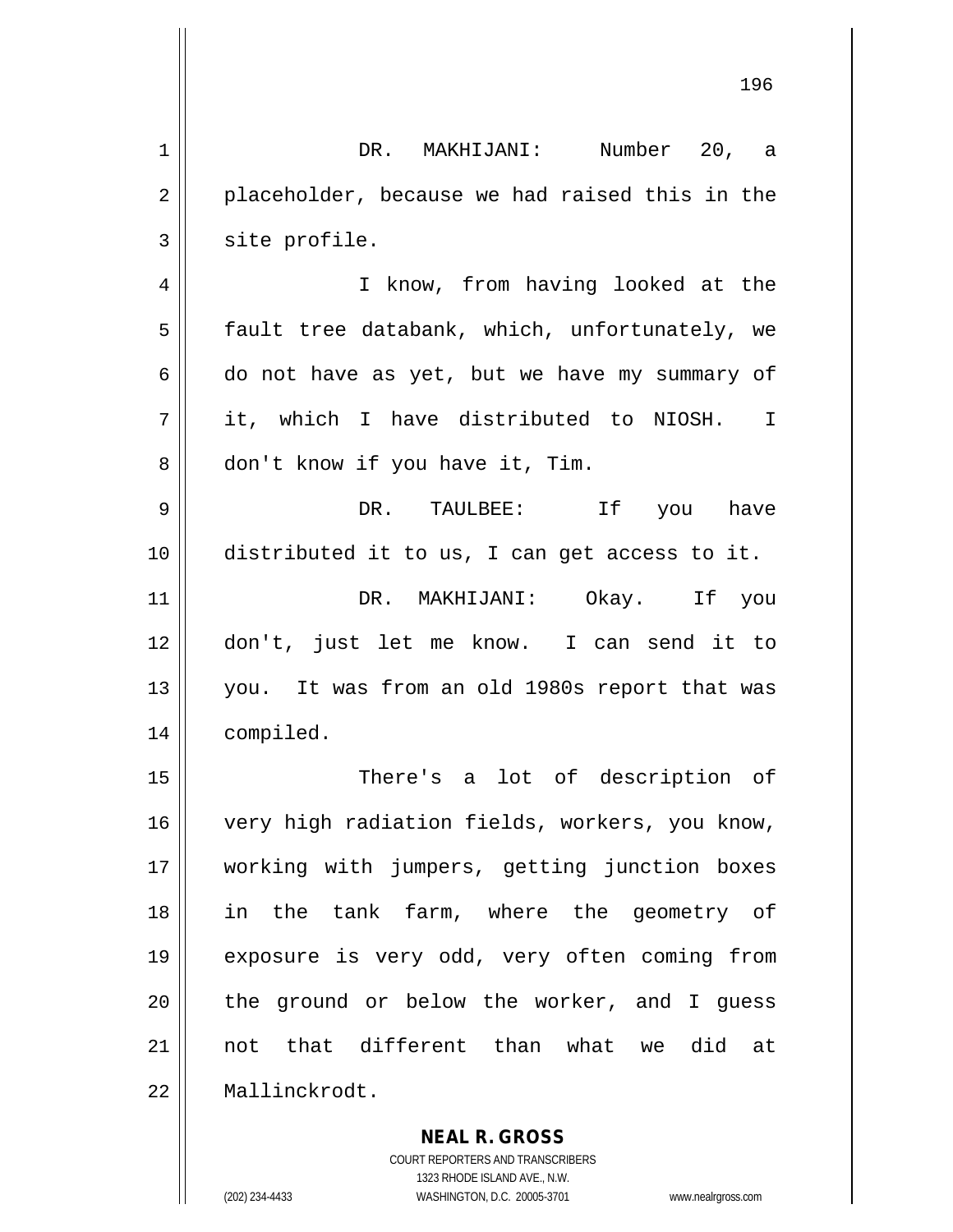**NEAL R. GROSS** COURT REPORTERS AND TRANSCRIBERS 1323 RHODE ISLAND AVE., N.W. (202) 234-4433 WASHINGTON, D.C. 20005-3701 www.nealrgross.com 1 | The main reason it is in here is  $2 \parallel$  we have a grip on describing these geometries  $3 \parallel$  because, if we don't, then it would be hard.  $4 \parallel$  But we raised this issue, I think, in our TBD,  $5$  | the evaluation report that we discussed. 6 DR. TAULBEE: I'm not sure what it  $7 \parallel$  is you're asking us to do. 8 DR. MAKHIJANI: Well, when you are 9 trying to reconstruct doses, you know, you 10 || need -- you are reconstructing organ doses. 11 || DR. TAULBEE: Right. 12 DR. MAKHIJANI: The geometry is 13 | very important. 14 DR. TAULBEE: Absolutely, and we 15 | have correction factors for --16 DR. NETON: Although I think it is 17 || the exposure geometry through the badge that 18 | he is talking about. 19 CHAIRMAN GRIFFON: Yes. 20 || DR. MAKHIJANI: Right. 21  $\parallel$  DR. TAULBEE: It is not the  $-$ 22 || DR. NETON: No, but, for example,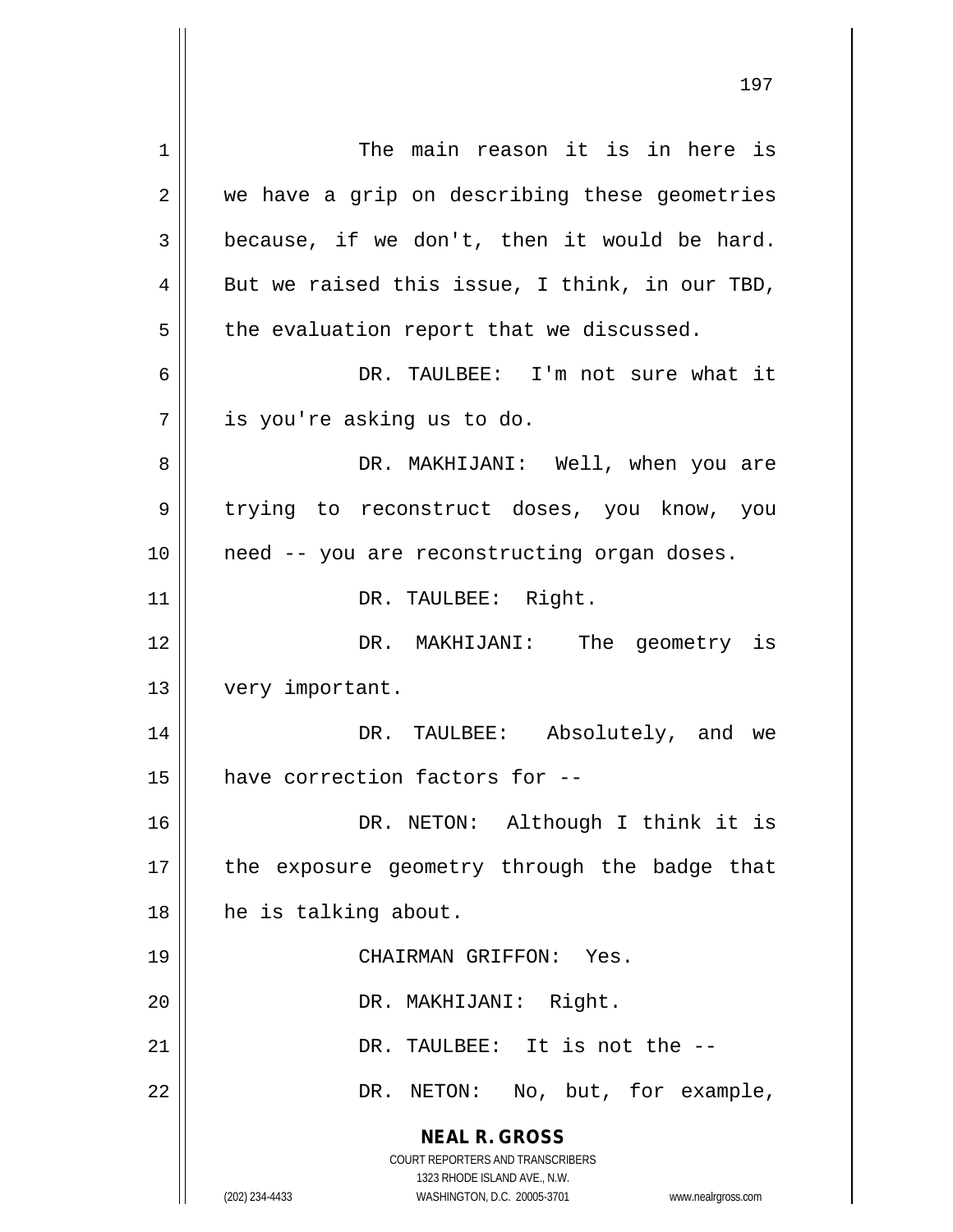1 || Arjun mentioned the issue of Mallinckrodt was,  $2 \parallel$  if you had a spill on the ground, like say  $3 \parallel$  this is a tank-farm scenario and there is a  $4 \parallel$  spill, how does that badge respond, how does  $5 \parallel$  that, the recorded badge reading respond to  $6 \parallel$  the organ dose in the lower GI tract for a 7 || spill versus working in overhead piping or  $8 \parallel$  that kind of thing? 9 CHAIRMAN GRIFFON: Yes, yes. 10 DR. MAKHIJANI: And in some 11 circumstances, it can be very important. It 12 || seemed to me, us, when we prepared the TBD 13  $\parallel$  review that, for the tank, it's not a general 14 || issue everywhere, but for the tank farm there 15 || seemed to be enough incidents and spills and 16 particular work situations that seemed 17 || important to pay attention to. But we haven't 18 || had a response. 19 DR. TAULBEE: There are 20 || corrections that we can apply to that 21 geometry, like we do for the glove box TIB

COURT REPORTERS AND TRANSCRIBERS 1323 RHODE ISLAND AVE., N.W. (202) 234-4433 WASHINGTON, D.C. 20005-3701 www.nealrgross.com

 $22$  || that can be applied to workers in the tank

**NEAL R. GROSS**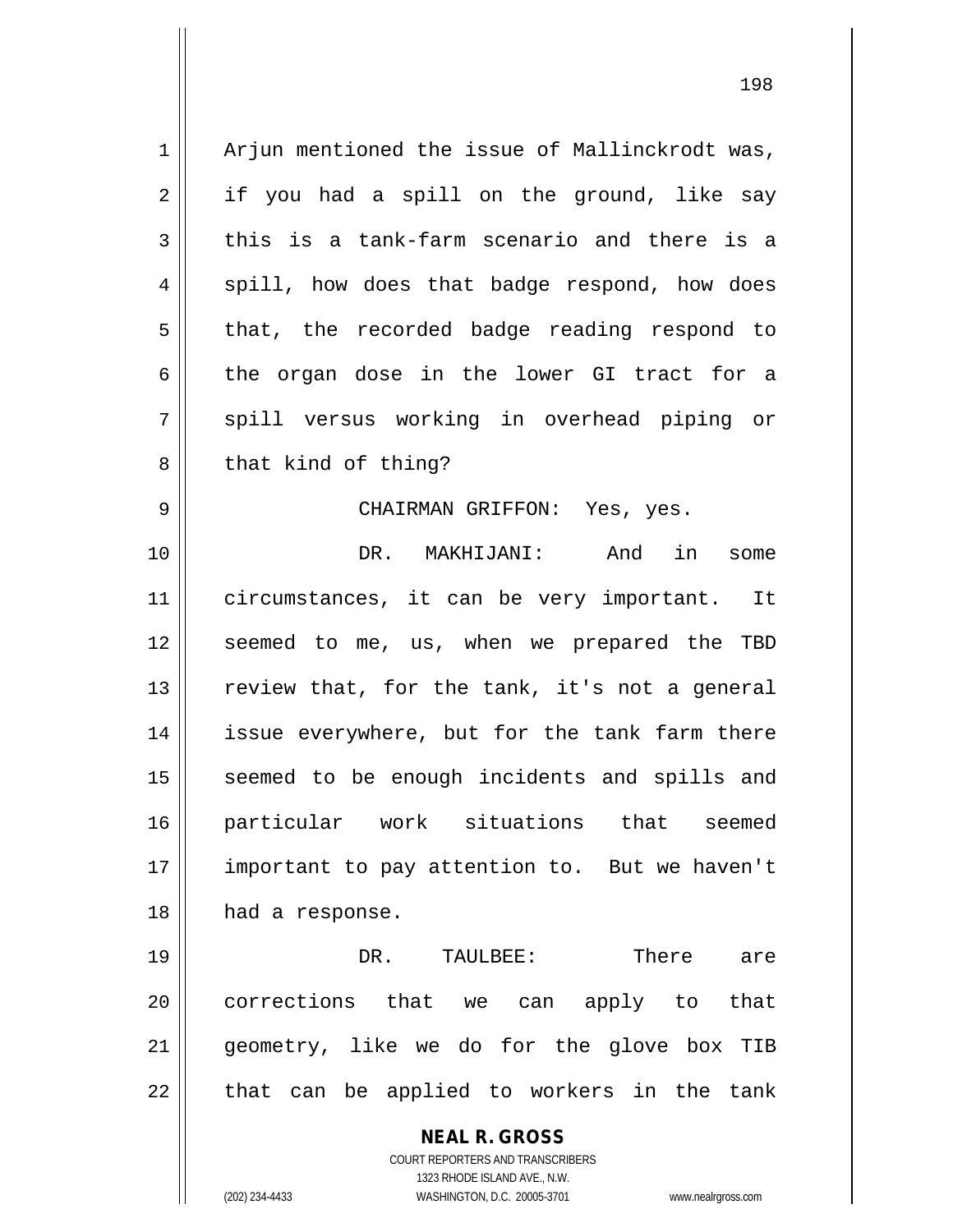$1 \parallel$  farm.

 DR. NETON: We probably need to 3 || take a look and see what these unique 4 geometries may be. I mean that is the issue you have raised. DR. MAKHIJANI: Basically, yes. CHAIRMAN GRIFFON: Right. DR. NETON: We have not really 9 || addressed that. I'm not certain what type of exposures there were in these unique geometrical configurations, but I think we | probably do need to -- DR. TAULBEE: Mostly, it would be 14 || a spill type on the floor. If you look at the | tank farms -- DR. NETON: And Arjun's right, 17 there are corrections that could be applied, 18 || but we need to look at it to see if they were necessary and what frequency would apply. DR. MAKHIJANI: I think, once the 21 || ability to specify geometries is demonstrated,

 $22$  | this issue will go away, in my opinion.

**NEAL R. GROSS** COURT REPORTERS AND TRANSCRIBERS 1323 RHODE ISLAND AVE., N.W. (202) 234-4433 WASHINGTON, D.C. 20005-3701 www.nealrgross.com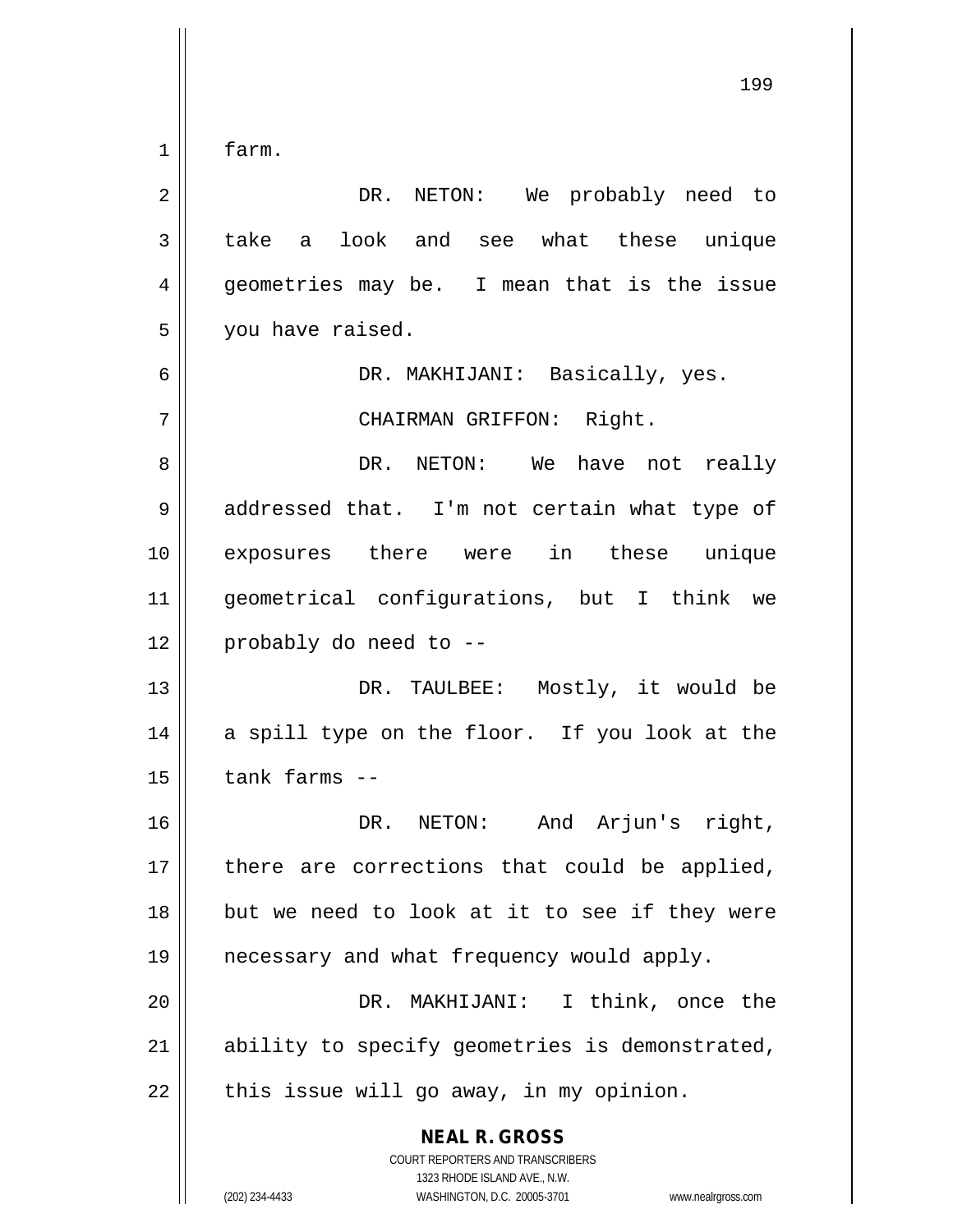| 1  | DR. TAULBEE: And to answer your                                                                     |
|----|-----------------------------------------------------------------------------------------------------|
| 2  | question about identifying who, from the                                                            |
| 3  | dosimetry badge, we can tell who picked up a                                                        |
| 4  | dosimeter badge in that area.                                                                       |
| 5  | CHAIRMAN GRIFFON: Right. So you                                                                     |
| 6  | could hit on that.                                                                                  |
| 7  | DR. TAULBEE: So we can place who                                                                    |
| 8  | was there.                                                                                          |
| 9  | CHAIRMAN GRIFFON: So it wouldn't                                                                    |
| 10 | be a matter of applying the correction factor                                                       |
| 11 | to everybody site-wide. You could limit                                                             |
| 12 | it to $-$                                                                                           |
| 13 | DR. TAULBEE: Limit it to the tank                                                                   |
| 14 | farm, sure.                                                                                         |
| 15 | CHAIRMAN GRIFFON: Yes.                                                                              |
| 16 | DR. MAKHIJANI: Yes. I mean this                                                                     |
| 17 | how we handled -- and the reason, I<br>is                                                           |
| 18 | normally don't say stuff like that in a Work                                                        |
| 19 | Group meeting, but the reason I said that is                                                        |
| 20 | we had had quite extensive technical work on                                                        |
| 21 | this very issue in Mallinckrodt and NIOSH went                                                      |
| 22 | great lengths and actually created<br>to                                                            |
|    | <b>NEAL R. GROSS</b>                                                                                |
|    | COURT REPORTERS AND TRANSCRIBERS                                                                    |
|    | 1323 RHODE ISLAND AVE., N.W.<br>(202) 234-4433<br>WASHINGTON, D.C. 20005-3701<br>www.nealrgross.com |
|    |                                                                                                     |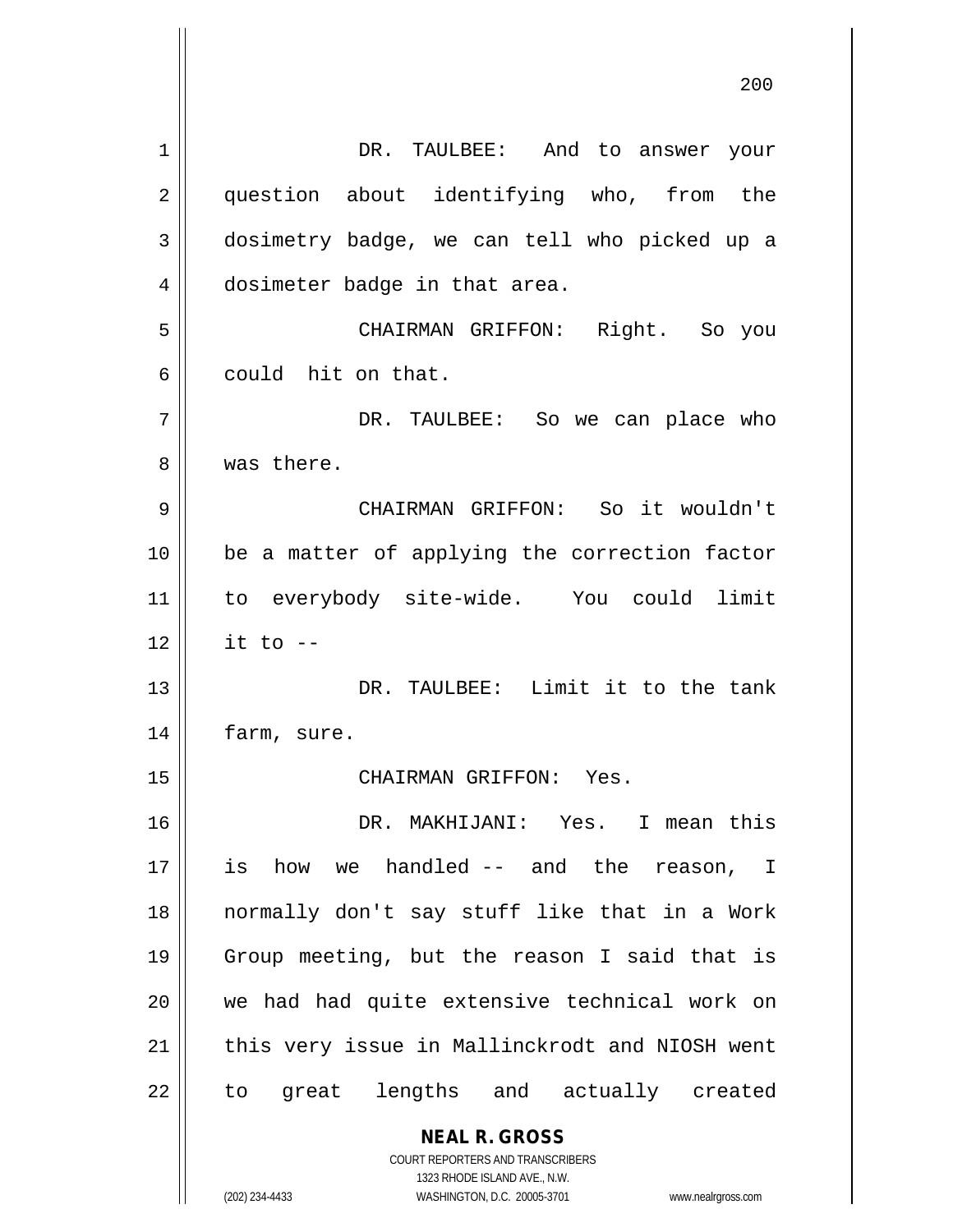**NEAL R. GROSS** COURT REPORTERS AND TRANSCRIBERS 1323 RHODE ISLAND AVE., N.W. 1 correction factors and did models. All that  $2 \parallel$  is part of the literature that was produced as  $3$  | part of the Working Group process. 4 | DR. NETON: And that is consistent 5 | with what we decided how we were going to  $6 \parallel$  approach these individual issues.  $7 \parallel$  at one point, if you remember, 8 || this was on the overarching issues list, and 9 the decision was made that it would be too 10 difficult to develop a generic approach to 11 || these sort of case-specific situations. 12 || CHAIRMAN GRIFFON: Right. Yes. 13 DR. NETON: So I agree that we 14 || need to exercise some due diligence here and  $15$  | go and look at the  $-$ 16 DR. MAKHIJANI: So this is kind of 17 a placeholder from the TBD, where it kind  $18 \parallel$  of  $-$ 19 CHAIRMAN GRIFFON: So that is on 20 || NIOSH's actions. 21 CHAIRMAN GRIFFON: That's fine, 22 yes. Okay.

(202) 234-4433 WASHINGTON, D.C. 20005-3701 www.nealrgross.com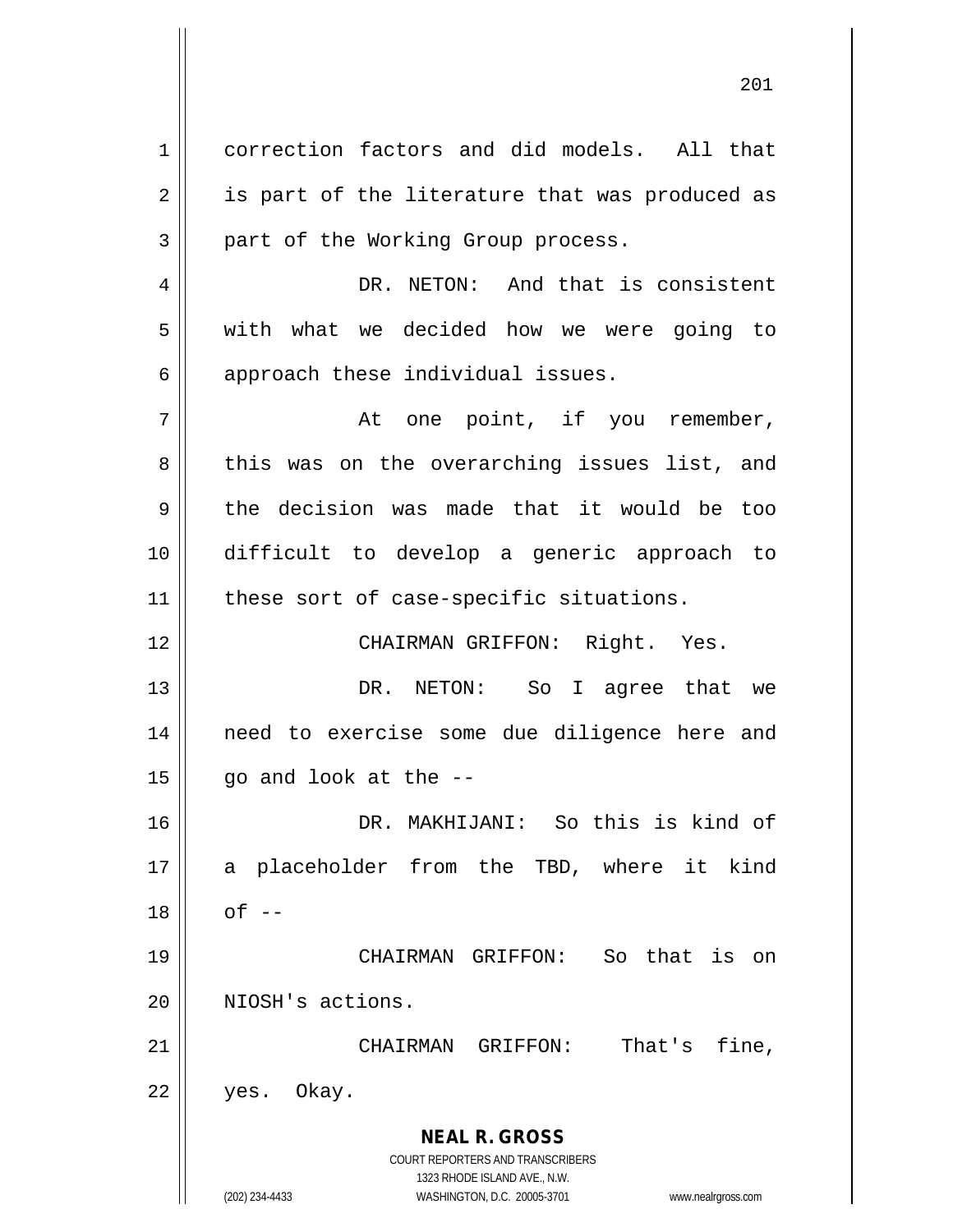| $\mathbf 1$ | MEMBER LOCKEY: I'm sorry, can you              |
|-------------|------------------------------------------------|
| 2           | tell me what you mean by geometry of exposure? |
| 3           | DR. NETON: Yes. It's the                       |
| 4           | configuration of the exposure source relative  |
| 5           | to where the badge was worn on the body. So,   |
| 6           | for example --                                 |
| 7           | MEMBER LOCKEY: So face level,                  |
| 8           | floor level, above your head --                |
| 9           | DR. NETON: Yes. For example,                   |
| 10          | most badges assume that the exposure came in   |
| 11          | directly perpendicular at the body, parallel   |
| 12          | plane.                                         |
| 13          | DR. MAURO: Arjun, this is John.                |
| 14          | I recall an analysis with a table.             |
| 15          | I can almost visualize it where, in order to   |
| 16          | evaluate the potential significance of this    |
| 17          | issue, we actually modeled a badge, a specific |
| 18          | badge, a particular design, and then how the   |
| 19          | response of the badge would change as a        |
| 20          | function of angle of incidence right up to 180 |
| 21          | degrees, and as a function of energy of the    |
| 22          | photon, in this case, impinging on the badge.  |
|             | <b>NEAL R. GROSS</b>                           |

 $\mathbf{I}$ 

1323 RHODE ISLAND AVE., N.W. (202) 234-4433 WASHINGTON, D.C. 20005-3701 www.nealrgross.com

COURT REPORTERS AND TRANSCRIBERS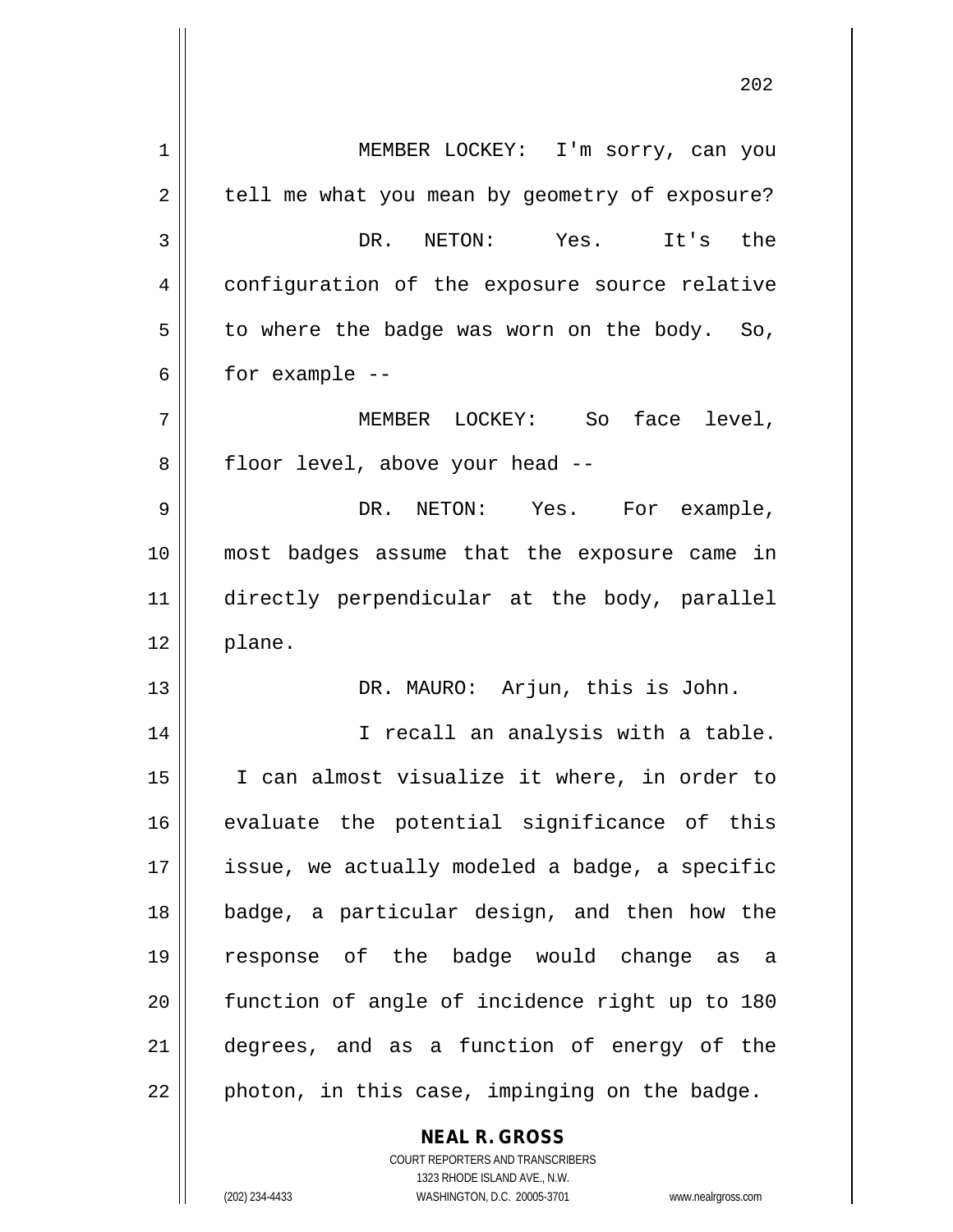**NEAL R. GROSS** COURT REPORTERS AND TRANSCRIBERS 1323 RHODE ISLAND AVE., N.W. (202) 234-4433 WASHINGTON, D.C. 20005-3701 www.nealrgross.com 1 || So you're right, we did a lot of 2 || work on that, just to see, are we talking 3 about correction factors that are small or 4 all large? I remember, when the angle of 5 || incidence was fairly large, you know, off-6 || normal, and the energy of the photon is  $7 \parallel$  relatively low, you could miss a lot. 8 I know we did work on that. I 9 | know we delivered some reports on that. But 10 || this goes back a ways. 11 DR. NETON: Yes, John, this is  $12 \parallel$  Jim. 13 I recall that work as well. But  $14$  | that, I think, was more related to these sort 15 | of non-AP geometry scenarios that are sort of 16 angle of incidence. I think what we are 17 talking about here is unique exposure work 18 conditions. 19 DR. MAURO: Yes. 20 DR. NETON: You know, piping  $21$  | overhead versus floors, that sort of thing. 22 DR. MAURO: Yes.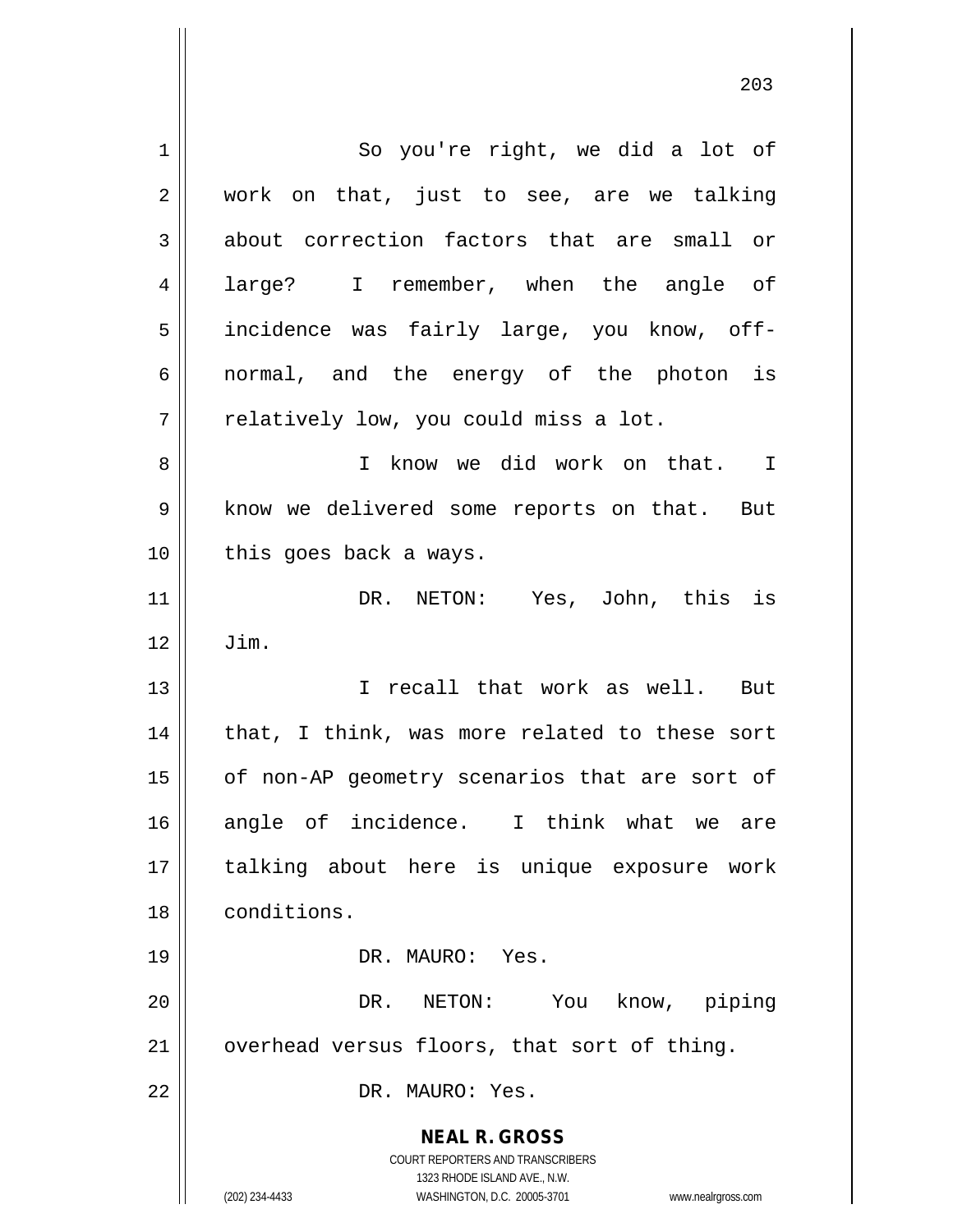**NEAL R. GROSS** COURT REPORTERS AND TRANSCRIBERS 1323 RHODE ISLAND AVE., N.W. (202) 234-4433 WASHINGTON, D.C. 20005-3701 www.nealrgross.com 1 || DR. NETON: That is a piece of it,  $2 \parallel$  but I don't know that Arjun specifically in  $3 \parallel$  this instance was talking about like an 4 || oblique exposure angle. I think more, in 5 || general, he was talking about the work  $6 \parallel$  conditions themselves that we could model. 7 DR. MAURO: Okay. 8 DR. NETON: Do you know what I'm 9 | saying? 10 DR. MAURO: Okay. So, really,  $11$  | it's not so much that -- if you know the angle  $12$  || and the energy, you could deal with it. 13 || DR. NETON: Yes. 14 DR. MAURO: The question is, what 15 assumptions are you going to make regarding 16 what the angle of the energy is? 17 || DR. NETON: Exactly. 18 || DR. MAURO: I'm with you. 19 CHAIRMAN GRIFFON: So Number 21. 20 DR. MAKHIJANI: Yes. 21 || Steve, are you on the line? Steve 22 Marschke?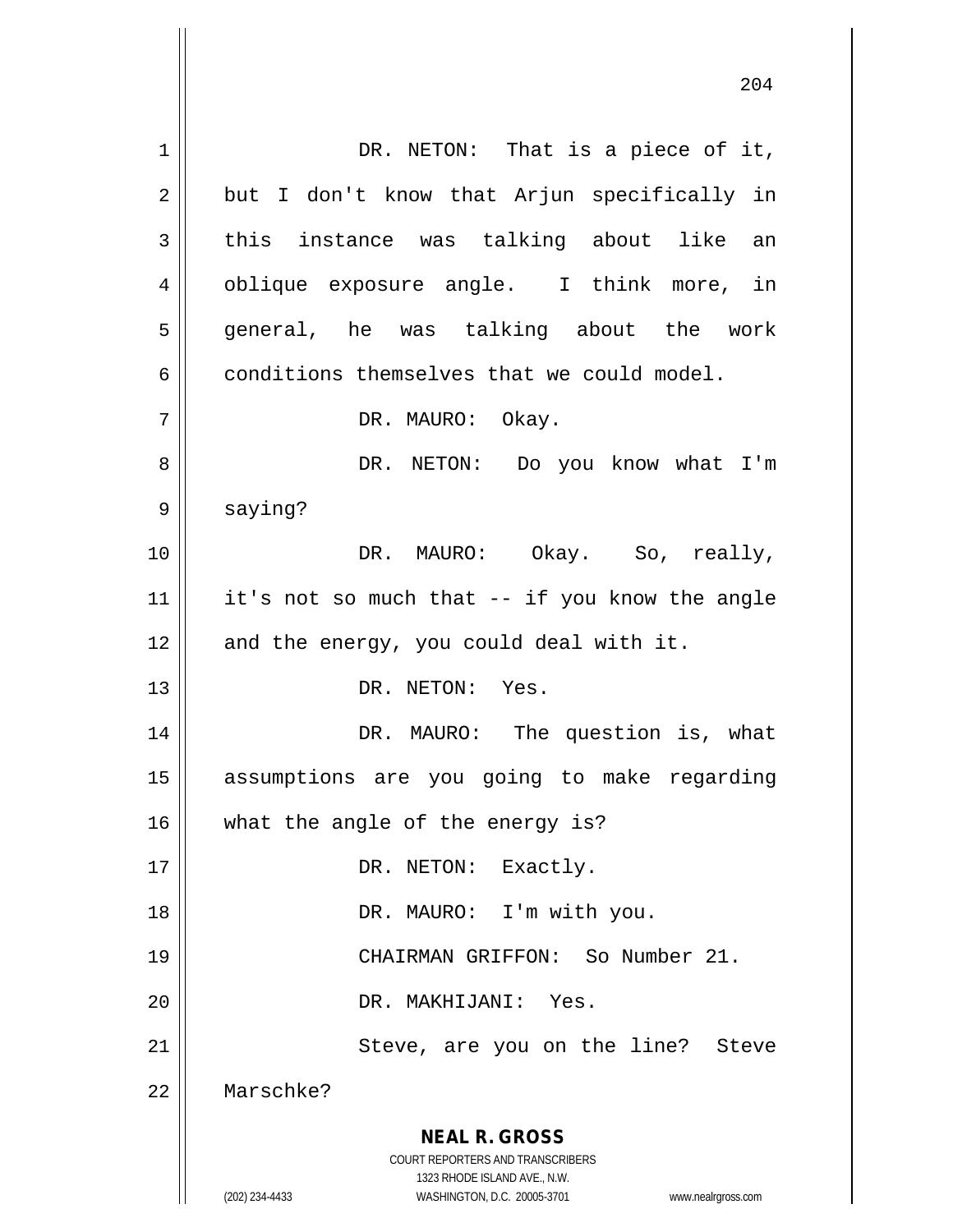| 1  | MR. MARSCHKE: I'm here.                                                                             |
|----|-----------------------------------------------------------------------------------------------------|
| 2  | DR. MAKHIJANI: Item Number 21 on                                                                    |
| 3  | OTIB-0052, this is your baby. I think we                                                            |
| 4  | agreed with NIOSH that OTIB-0052 was fine for                                                       |
| 5  | external dose for most construction workers,                                                        |
| 6  | but there seemed to be an issue<br>for                                                              |
| 7  | pipefitters at the Savannah River Site that I                                                       |
| 8  | don't think got resolved. But I am not part                                                         |
| 9  | of the Procedures Working Group, so I don't                                                         |
| 10 | know where that is.                                                                                 |
| 11 | I do not believe the pipefitters                                                                    |
| 12 | question at Savannah River Site has been                                                            |
| 13 | resolved, and it is germane because you want a                                                      |
| 14 | bounding dose.                                                                                      |
| 15 | MR. MARSCHKE: I think the way we                                                                    |
| 16 | resolved that in OTIB-0052 was -- I think                                                           |
| 17 | NIOSH was supposed to insert some wording into                                                      |
| 18 | one of the other OTIBs. Maybe it was                                                                |
| 19 | OTIB-0020. Would that sound right? Where                                                            |
| 20 | they, basically, for external doses, you know,                                                      |
| 21 | if the person whose doses are being                                                                 |
| 22 | reconstructed is a construction worker, they                                                        |
|    | <b>NEAL R. GROSS</b>                                                                                |
|    | COURT REPORTERS AND TRANSCRIBERS                                                                    |
|    | 1323 RHODE ISLAND AVE., N.W.<br>(202) 234-4433<br>WASHINGTON, D.C. 20005-3701<br>www.nealrgross.com |
|    |                                                                                                     |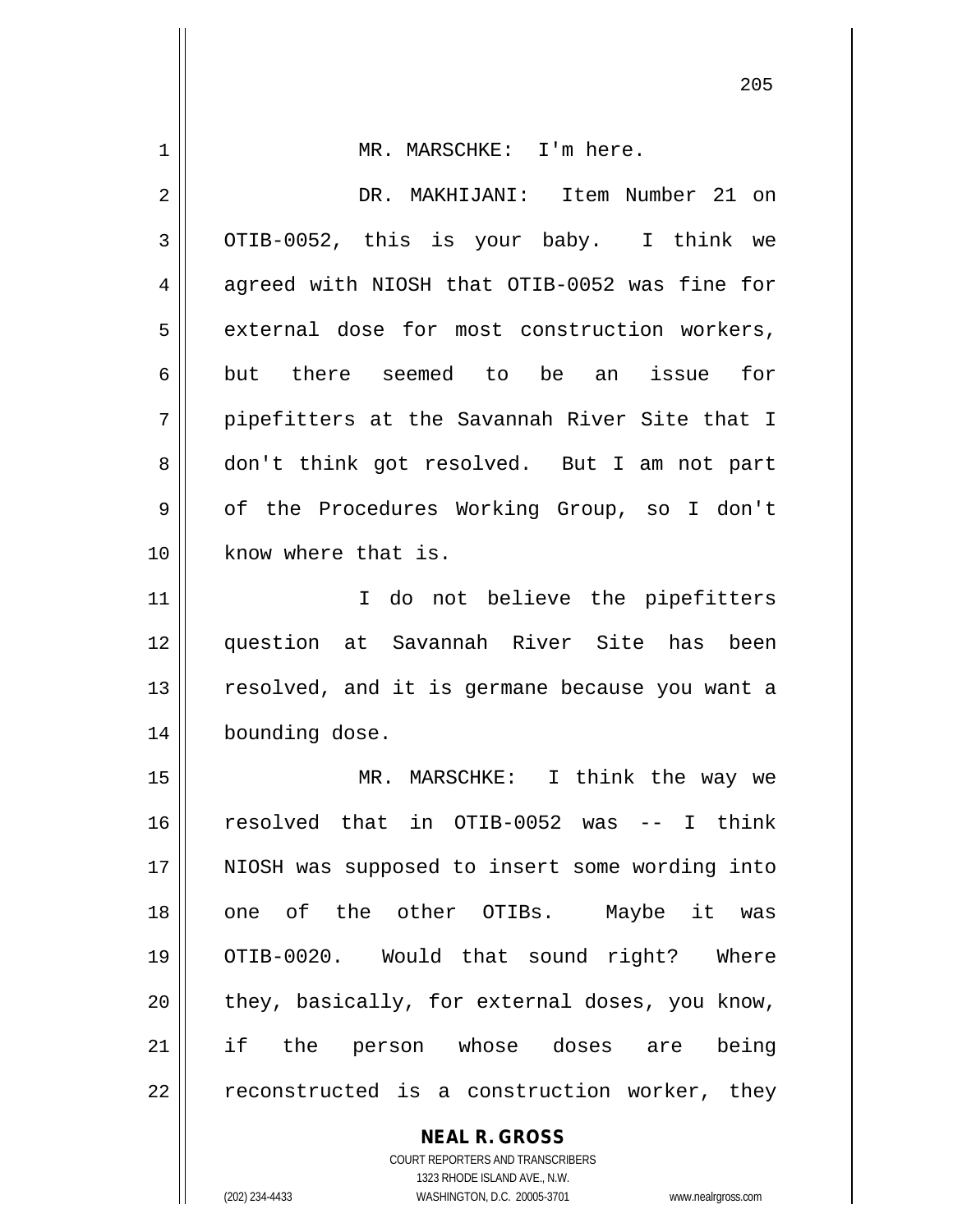**NEAL R. GROSS** COURT REPORTERS AND TRANSCRIBERS 1323 RHODE ISLAND AVE., N.W. 1 are given a heads-up in this OTIB, I think  $2 \parallel$  it's 0020, that they may have to use a special 3 modeling beyond the 1.4 multiplier, if he's a 4 || pipefitter or something like that and he had 5 | indication that he may have received higher- $6 \parallel$  than-normal exposures. 7 Jim? 8 DR. NETON: Yes? 9 || MR. MARSCHKE: Do you recall? 10 || DR. NETON: That rings a bell with 11 || me, Steve. I don't know that it is OTIB-0020,  $12 \parallel$  though. 13 MR. MARSCHKE: I'm not sure it's 14 0020, either. I'm trying to recollect from  $15$  | the top of my head here. 16 DR. NETON: Yes. 17 || MR. MARSCHKE: Maybe I can pull up  $18$  | the actual  $-$ 19 DR. NETON: Yes, I'm looking for 20 | it right now myself. 21 DR. TAULBEE: I guess I'm a little 22 | confused on this. Maybe you all can educate

(202) 234-4433 WASHINGTON, D.C. 20005-3701 www.nealrgross.com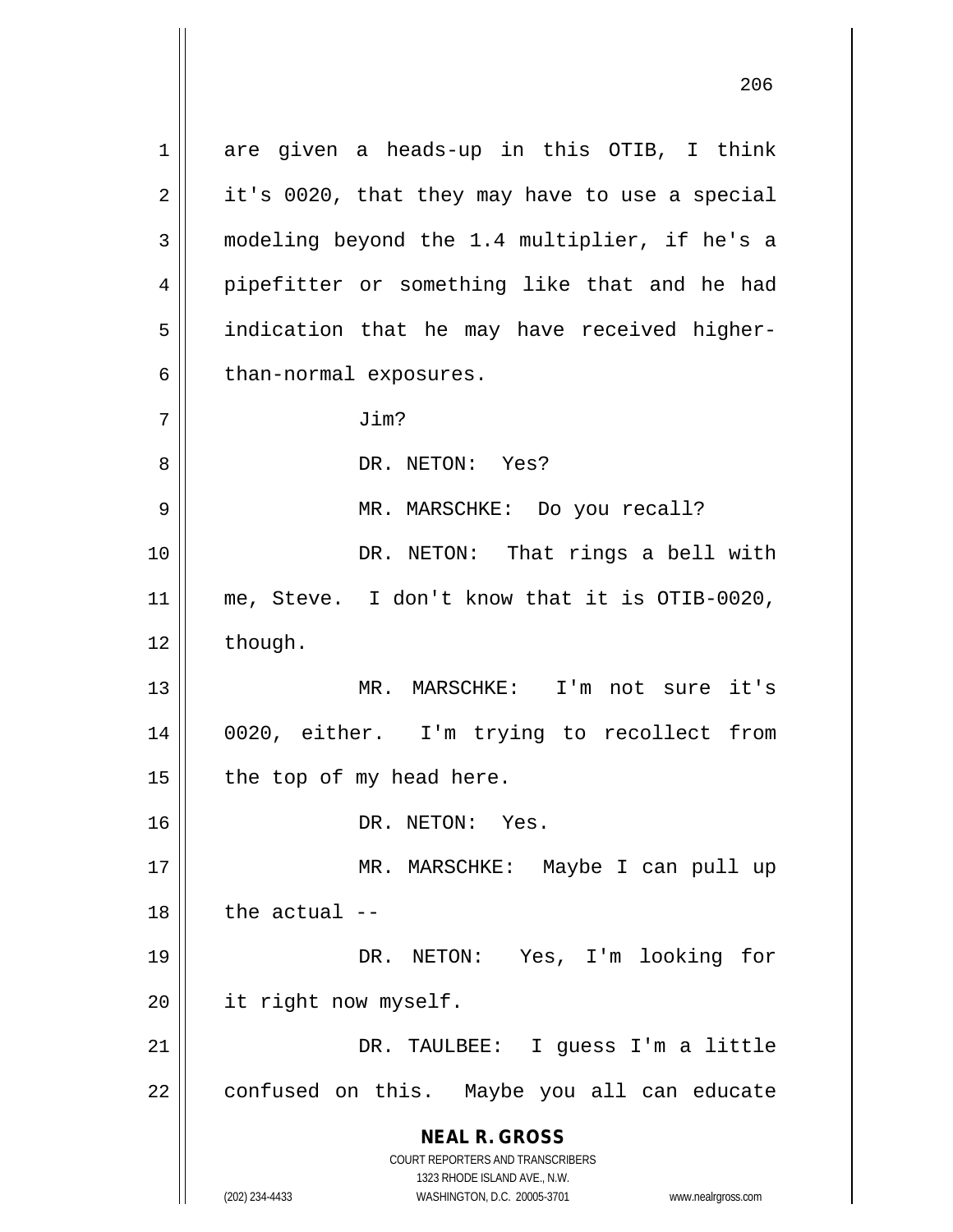$1 \parallel$  me on this.

| $\overline{2}$ | We're looking at an unmonitored                                                                     |
|----------------|-----------------------------------------------------------------------------------------------------|
| 3              | pipefitter, correct? Because a pipefitter                                                           |
| 4              | that would be working in the canyons or one of                                                      |
| 5              | the lines, they would be wearing a badge and                                                        |
| 6              | we would be using their dosimetry. So this                                                          |
| 7              | would be somebody who was not monitored.                                                            |
| 8              | DR. NETON: Well, is that the                                                                        |
| 9              | issue that is raised here or is that --                                                             |
| 10             | DR. TAULBEE: Well, that's what                                                                      |
| 11             | I'm asking. I don't understand.                                                                     |
| 12             | DR. NETON: Well, I think the                                                                        |
| 13             | issue with TIB-0052 was, if they were                                                               |
| 14             | monitored, the correction factor of 1.4 is not                                                      |
| 15             | necessarily adequate for pipefitters. I think                                                       |
| 16             | that was recognized in the review of the SRS                                                        |
| 17             | data, when we looked at, when we reviewed                                                           |
| 18             | TIB-0052.                                                                                           |
| 19             | DR. TAULBEE: Could you say that                                                                     |
| 20             | again, please? I'm sorry.                                                                           |
| 21             | DR. MAKHIJANI: You know, I think                                                                    |
| 22             | Tim is right. I think TIB-0052 applies to                                                           |
|                | <b>NEAL R. GROSS</b><br>COURT REPORTERS AND TRANSCRIBERS                                            |
|                | 1323 RHODE ISLAND AVE., N.W.<br>(202) 234-4433<br>WASHINGTON, D.C. 20005-3701<br>www.nealrgross.com |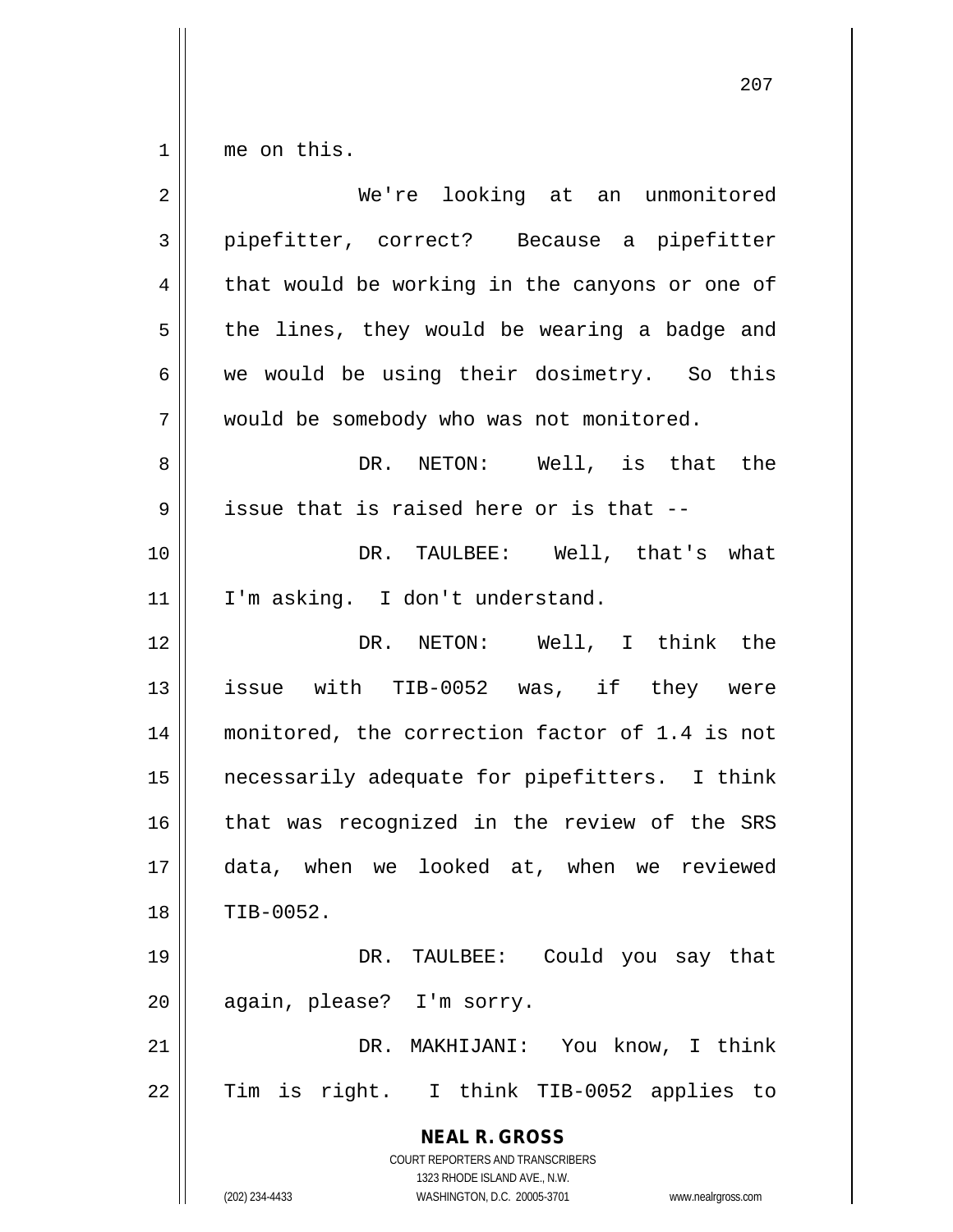1 | unmonitored.

| $\overline{2}$ | CHAIRMAN GRIFFON:<br>Yes,                                                                                                                                       |
|----------------|-----------------------------------------------------------------------------------------------------------------------------------------------------------------|
| 3              | unmonitored, yes.                                                                                                                                               |
| 4              | MR. MARSCHKE: TIB-0052 is                                                                                                                                       |
| 5              | unmonitored workers. If you have the                                                                                                                            |
| 6              | monitors, if the guy was wearing a monitor,                                                                                                                     |
| 7              | then $--$                                                                                                                                                       |
| 8              | DR. NETON: Oh, I'm sorry, yes.                                                                                                                                  |
| 9              | Yes, never mind. A senior moment there.                                                                                                                         |
| 10             | MR. MARSCHKE: -- there's data.                                                                                                                                  |
| 11             | DR. NETON: Yes. Okay.                                                                                                                                           |
| 12             | MR. MARSCHKE: And what it is                                                                                                                                    |
| 13             | $is$ $-$                                                                                                                                                        |
| 14             | DR. NETON: It's 1.4 times the                                                                                                                                   |
| 15             | coworker model for that, yes.                                                                                                                                   |
| 16             | MR. MARSCHKE: The construction                                                                                                                                  |
| 17             | worker coworker, external coworker model was                                                                                                                    |
| 18             | 1.4 times the non-construction worker.                                                                                                                          |
| 19             | Okay. So<br>DR. NETON:<br>I will                                                                                                                                |
| 20             | rephrase what I said then.<br>If it is the                                                                                                                      |
| 21             | coworker model that is applied to<br>an                                                                                                                         |
| 22             | unmonitored worker, 1.4 might not be adequate.                                                                                                                  |
|                | <b>NEAL R. GROSS</b><br>COURT REPORTERS AND TRANSCRIBERS<br>1323 RHODE ISLAND AVE., N.W.<br>(202) 234-4433<br>WASHINGTON, D.C. 20005-3701<br>www.nealrgross.com |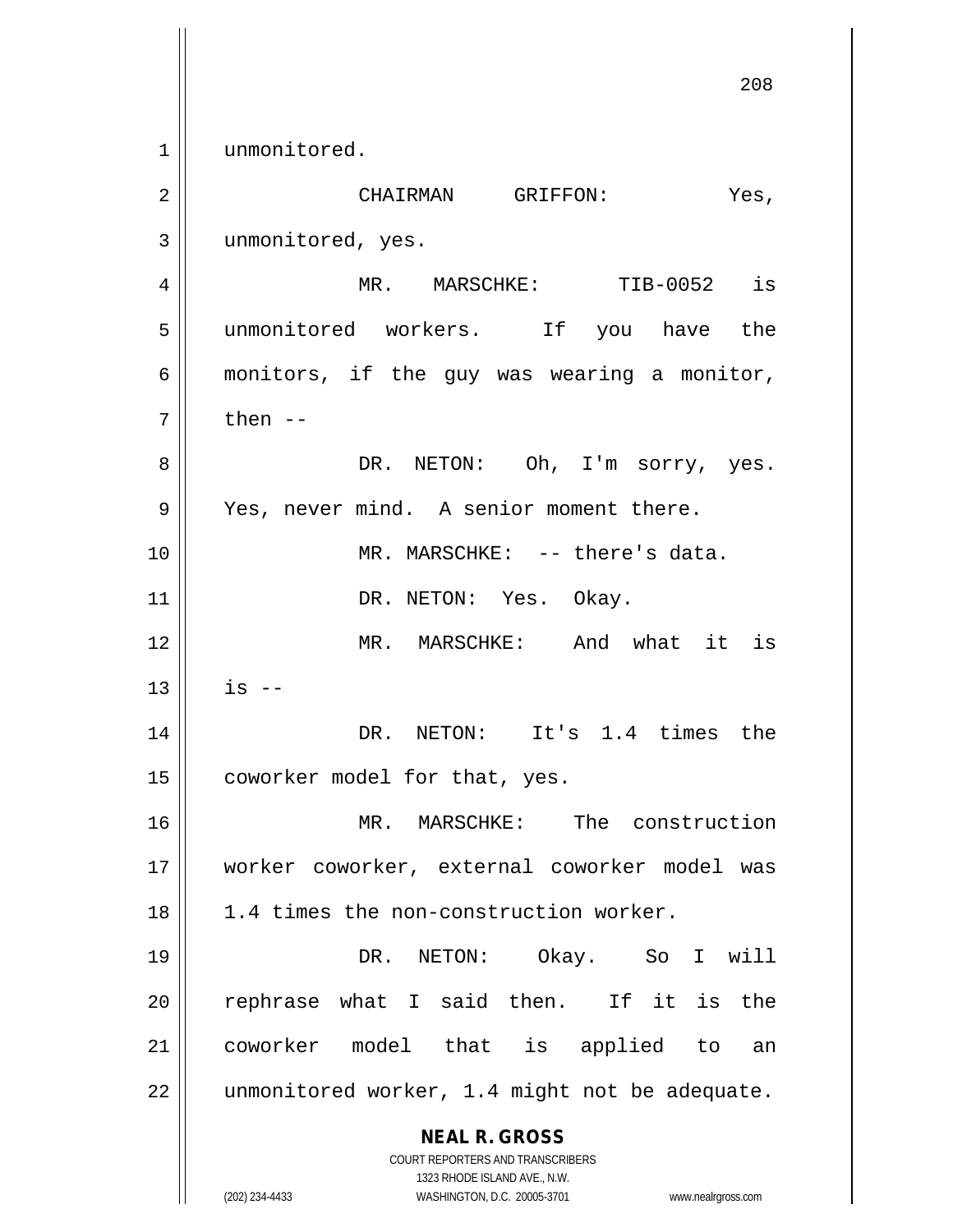|    | 209                                                                                                                                                             |
|----|-----------------------------------------------------------------------------------------------------------------------------------------------------------------|
| 1  | DR. MAKHIJANI: Yes, and the                                                                                                                                     |
| 2  | way $--$                                                                                                                                                        |
| 3  | CHAIRMAN GRIFFON: For that class                                                                                                                                |
| 4  | of workers.                                                                                                                                                     |
| 5  | DR. NETON: For that class.                                                                                                                                      |
| 6  | CHAIRMAN GRIFFON: Right.                                                                                                                                        |
| 7  | DR. MAKHIJANI: Just to let Tim                                                                                                                                  |
| 8  | know what the argument was, it was the whole                                                                                                                    |
| 9  | correction factor was developed by comparing                                                                                                                    |
| 10 | all the monitored construction worker                                                                                                                           |
| 11 | monitored workers to non-construction worker                                                                                                                    |
| 12 | monitored workers, and NIOSH developed this                                                                                                                     |
| 13 | 1.4 correction factor to apply to the coworker                                                                                                                  |
| 14 | model.                                                                                                                                                          |
| 15 | When we analyzed the coworker                                                                                                                                   |
| 16 | model by job type, we found that it was fine                                                                                                                    |
| 17 | if you applied, when you compared -- we simply                                                                                                                  |
| 18 | applied the model, not knowing whether                                                                                                                          |
| 19 | somebody was monitored or they actually were                                                                                                                    |
| 20 | monitored; did you cover their dose? And you                                                                                                                    |
| 21 | did except for pipefitters, et cetera.                                                                                                                          |
| 22 | So that's where the inadequacy of                                                                                                                               |
|    | <b>NEAL R. GROSS</b><br>COURT REPORTERS AND TRANSCRIBERS<br>1323 RHODE ISLAND AVE., N.W.<br>(202) 234-4433<br>WASHINGTON, D.C. 20005-3701<br>www.nealrgross.com |

 $\overline{\phantom{a}}$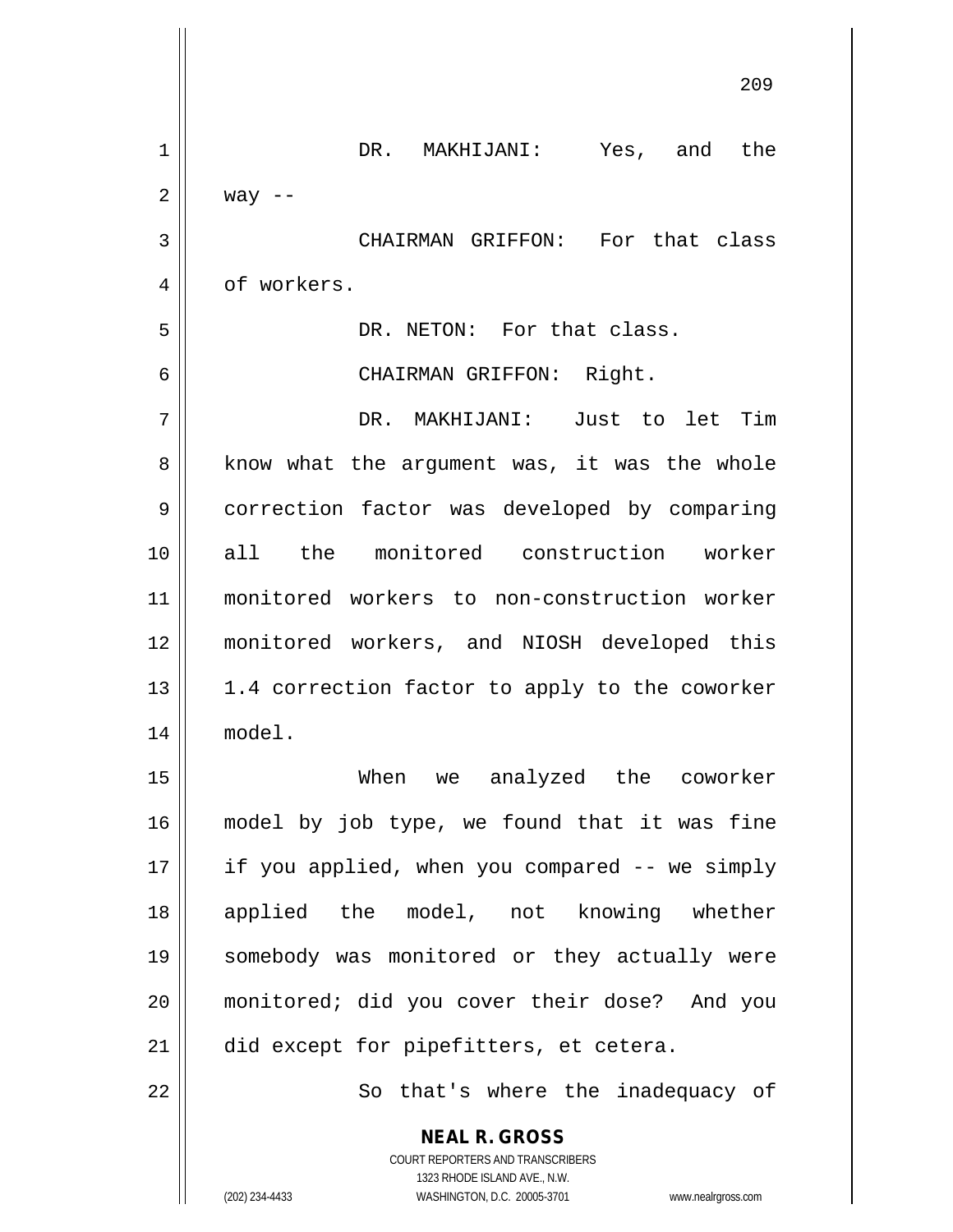$1 \parallel$  the 1.4 came.

| $\sqrt{2}$     | Did I do that right, Steve?                                                                                                                                     |
|----------------|-----------------------------------------------------------------------------------------------------------------------------------------------------------------|
| $\mathfrak{Z}$ | MR. MARSCHKE: Yes, that sounds                                                                                                                                  |
| $\overline{4}$ | about right, Arjun. We looked at about 20                                                                                                                       |
| 5              | construction workers who had monitoring data,                                                                                                                   |
| 6              | and we said, well, what happens if they                                                                                                                         |
| 7              | didn't? If we use the 1.5 methodology for                                                                                                                       |
| 8              | these 20 workers, and we got the results, what                                                                                                                  |
| 9              | were those results compared to the actual                                                                                                                       |
| 10             | monitoring data?                                                                                                                                                |
| 11             | And for most of the cases, except                                                                                                                               |
| 12             | for the pipefitters, we found that the                                                                                                                          |
| 13             | OTIB-0052, the 1.4 was a good multiplier, but                                                                                                                   |
| 14             | a claimant-favorable multiplier.                                                                                                                                |
| 15             | And the way we decided, I believe,                                                                                                                              |
| 16             | to handle the pipefitters was, instead of --                                                                                                                    |
| 17             | like I say, put a heads-up in one of the other                                                                                                                  |
| 18             | OTIBs. Again, I am not sure which one it was.                                                                                                                   |
| 19             | DR. MAKHIJANI: Yes, I don't know                                                                                                                                |
| 20             | what kind of heads-up.                                                                                                                                          |
| 21             | CHAIRMAN GRIFFON: Yes. What does                                                                                                                                |
| 22             | that do for you? I'm not sure. Yes.                                                                                                                             |
|                | <b>NEAL R. GROSS</b><br>COURT REPORTERS AND TRANSCRIBERS<br>1323 RHODE ISLAND AVE., N.W.<br>(202) 234-4433<br>WASHINGTON, D.C. 20005-3701<br>www.nealrgross.com |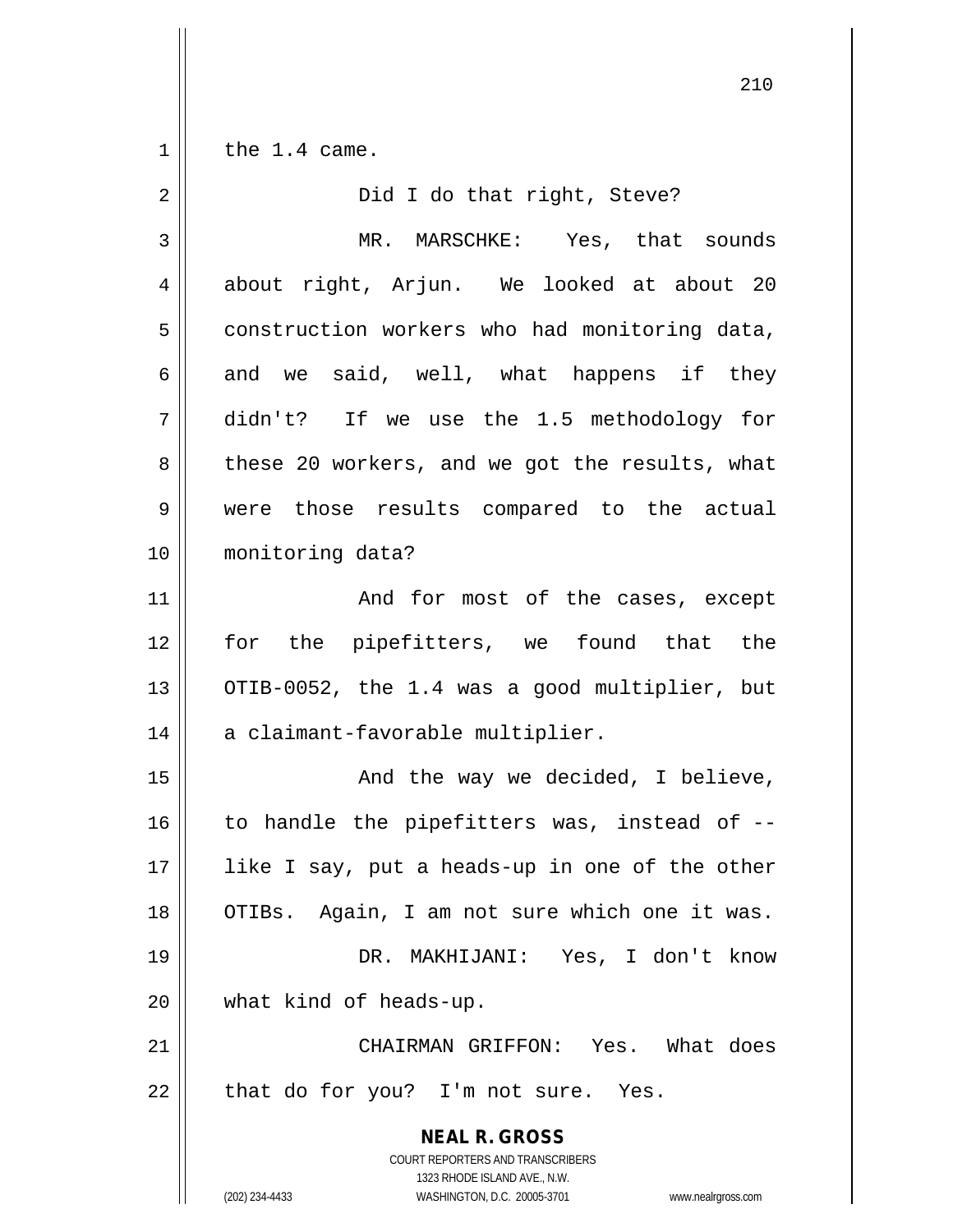**NEAL R. GROSS** COURT REPORTERS AND TRANSCRIBERS 1323 RHODE ISLAND AVE., N.W. (202) 234-4433 WASHINGTON, D.C. 20005-3701 www.nealrgross.com 1 | DR. MAKHIJANI: In an SEC context, 2 | I would think that we would want to know what  $3 \parallel$  the heads-up is. 4 CHAIRMAN GRIFFON: Yes, I think we 5 | need to pin it down here. 6 DR. TAULBEE: So, if I'm 7 understanding, you're asking us to go through 8 and develop what the correction factor would 9 | be for pipefitters? 10 DR. MAKHIJANI: Yes, how would you 11 || cover this piece of the group of workers? 12 || CHAIRMAN GRIFFON: Yes, yes. 13 DR. MAKHIJANI: That part of the  $14$  class. 15 DR. TAULBEE: So pipefitter-16 || specific: the correction factor. Right, that 17 could be done. 18 CHAIRMAN GRIFFON: Okay, 22, 19 Arjun. 20 DR. MAKHIJANI: Badge is not 21 capturing dose. This is kind of a familiar  $22$   $\parallel$  issue.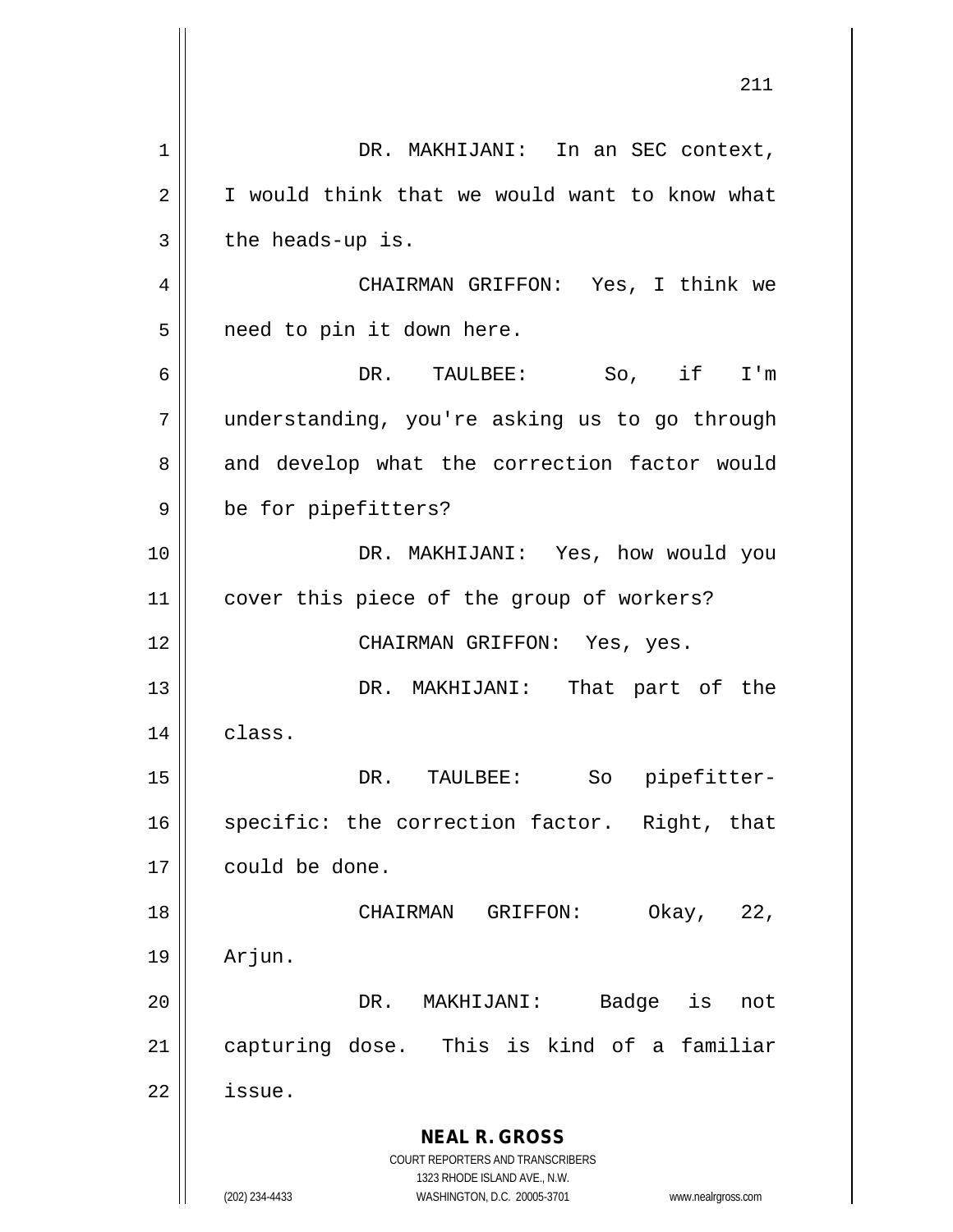|                | 212                                                                 |
|----------------|---------------------------------------------------------------------|
| $\mathbf 1$    | CHAIRMAN GRIFFON: Yes.                                              |
| $\overline{2}$ | DR. MAKHIJANI: Worker interviews                                    |
| $\mathfrak{Z}$ | have said, basically, that they took off their                      |
| 4              | badges or did not have badges, thinking that                        |
| 5              | they were in clean areas. This is a familiar                        |
| 6              | issue, and it has come up in interviews, and                        |
| 7              | not from our review of documentary records.                         |
| 8              | MR. MARSCHKE: Arjun?                                                |
| $\mathsf 9$    | DR. MAKHIJANI: Yes?                                                 |
| 10             | MR. MARSCHKE: Can I also indicate                                   |
| 11             | that this is one, when we did the paper study                       |
| 12             | back last -- I don't know if this was                               |
| 13             | December -- this was one, by reviewing the                          |
| 14             | $affidavits --$                                                     |
| 15             | DR. MAKHIJANI: Right.                                               |
| 16             | -- that were<br>MR. MARSCHKE:                                       |
| 17             | associated with the SEC petition. This was                          |
| 18             | one of the conclusions that we came up with in                      |
| 19             | that paper study was that a lot of the people                       |
| 20             | who provided the affidavits were concerned                          |
| 21             | that badges didn't capture all their doses.                         |
| 22             | One gentleman, in particular, that                                  |
|                | <b>NEAL R. GROSS</b><br>COURT REPORTERS AND TRANSCRIBERS            |
|                | 1323 RHODE ISLAND AVE., N.W.                                        |
|                | (202) 234-4433<br>WASHINGTON, D.C. 20005-3701<br>www.nealrgross.com |

 $\mathsf{I}$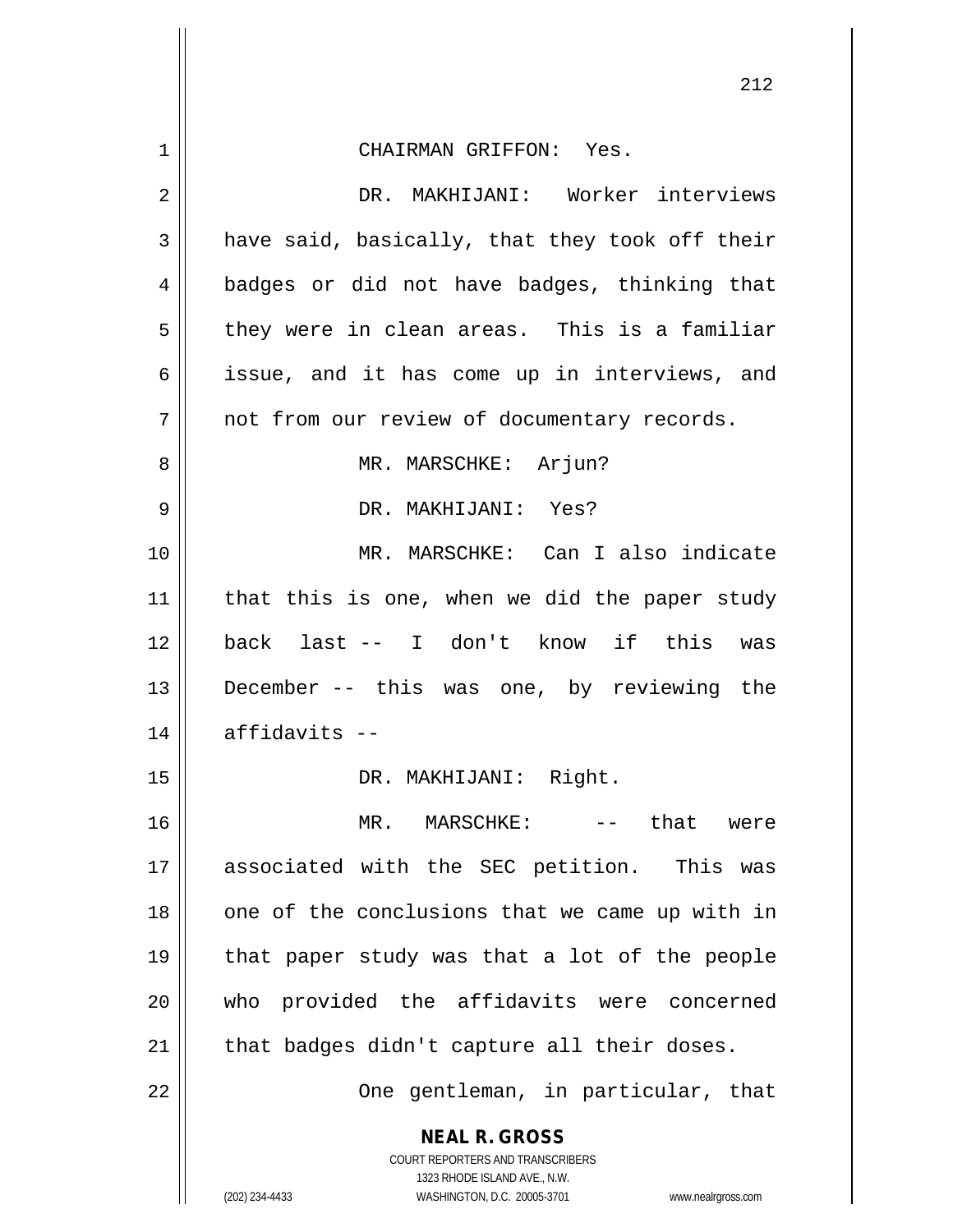**NEAL R. GROSS** 1 | I can remember said he used to go to work on  $2 \parallel$  the weekends, and there weren't any badges 3 available on the weekend or on off-hour 4 | shifts. 5 So this was the concern that I  $6 \parallel$  think we came up with in our paper study from  $7 \parallel$  a review of the affidavit. 8 DR. MAKHIJANI: Yes. Thank you 9 || for reminding me. 10 What I will do is, when I fix 11 || those other couple of items in the matrix, I 12 am going to put a little more detail in the  $13$  | comment column, so that it is not so opaque. 14 || But, you know, we would look for 15 || guidance from the Working Group as to where to 16 | qo next with this. 17 MEMBER CLAWSON: Arjun, there was 18 another part to it in those interviews about 19 || that because on the overtime roster they could  $20$  | be used anywhere they were. When they left  $21$  | that area, they left their badge there, went  $22$  to the other area and worked, and there were

1323 RHODE ISLAND AVE., N.W. (202) 234-4433 WASHINGTON, D.C. 20005-3701 www.nealrgross.com

COURT REPORTERS AND TRANSCRIBERS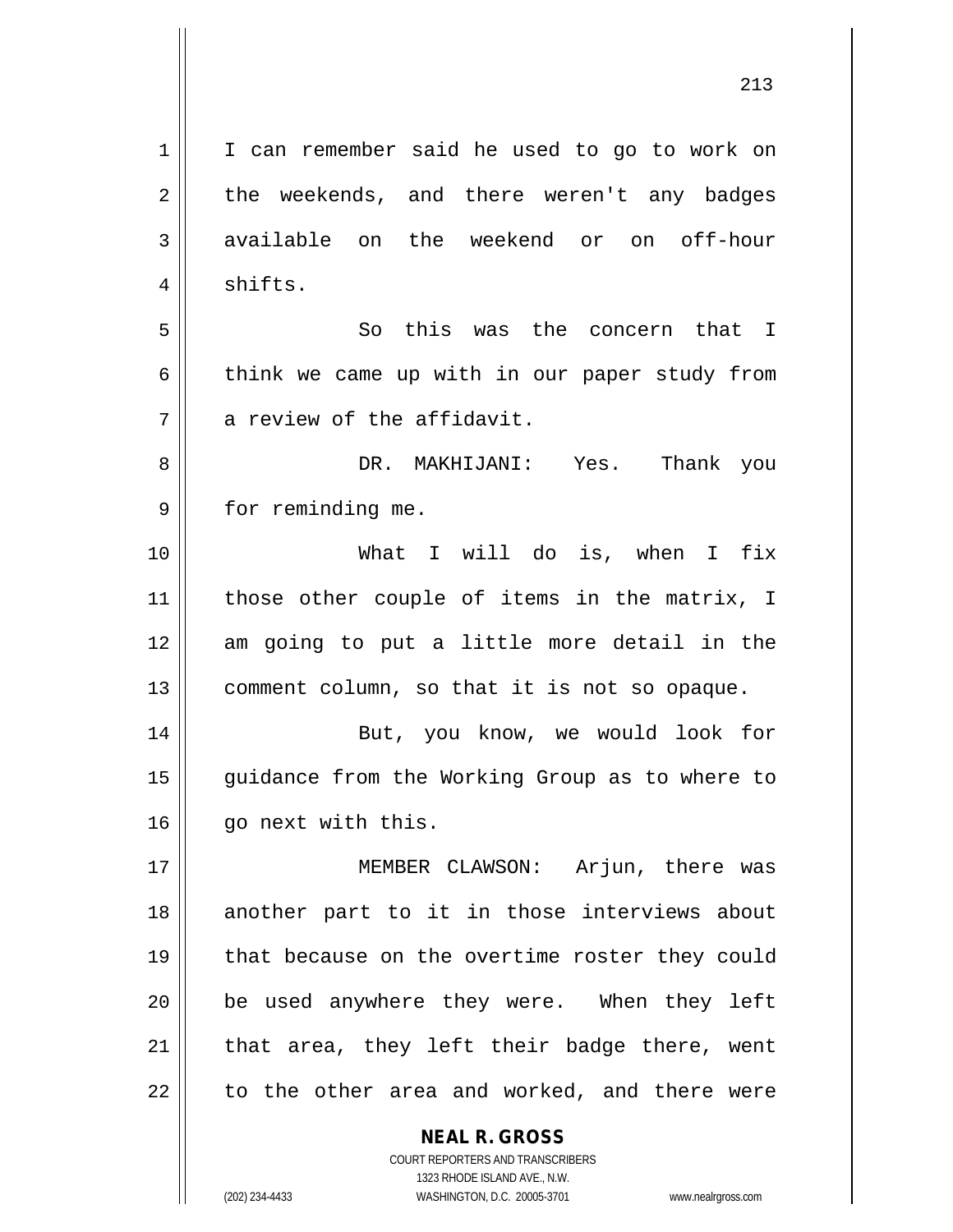**NEAL R. GROSS** COURT REPORTERS AND TRANSCRIBERS 1323 RHODE ISLAND AVE., N.W.  $1 \parallel$  no badges there for them, and when told stuff, 2 || it was that they were being covered by the 3 other people there. So their dose was  $4 \parallel$  supposedly being calculated, and I see nothing  $5 \parallel$  -- that's kind of a coworker badging thing,  $6 \parallel$  but there's nothing official in the Savannah 7 River Site documents of how to be able to do  $8 \parallel$  that. 9 || But, see, these workers could, and 10 I'm speaking construction workers, could be 11 || used anywhere on the site. This is where it 12 || qot into a biq issue, and this is where the 13 weekend came up because they would come to the 14 main place, go back out, and there was no 15 badges there for them, but they still went in 16 and did the work. 17 DR. MAKHIJANI: I will definitely 18 provide you with a little more detail. We 19 have more detail on this. 20 DR. TAULBEE: If you can provide  $21$  | time periods, that would be very beneficial. 22 DR. MAKHIJANI: I don't know if I

(202) 234-4433 WASHINGTON, D.C. 20005-3701 www.nealrgross.com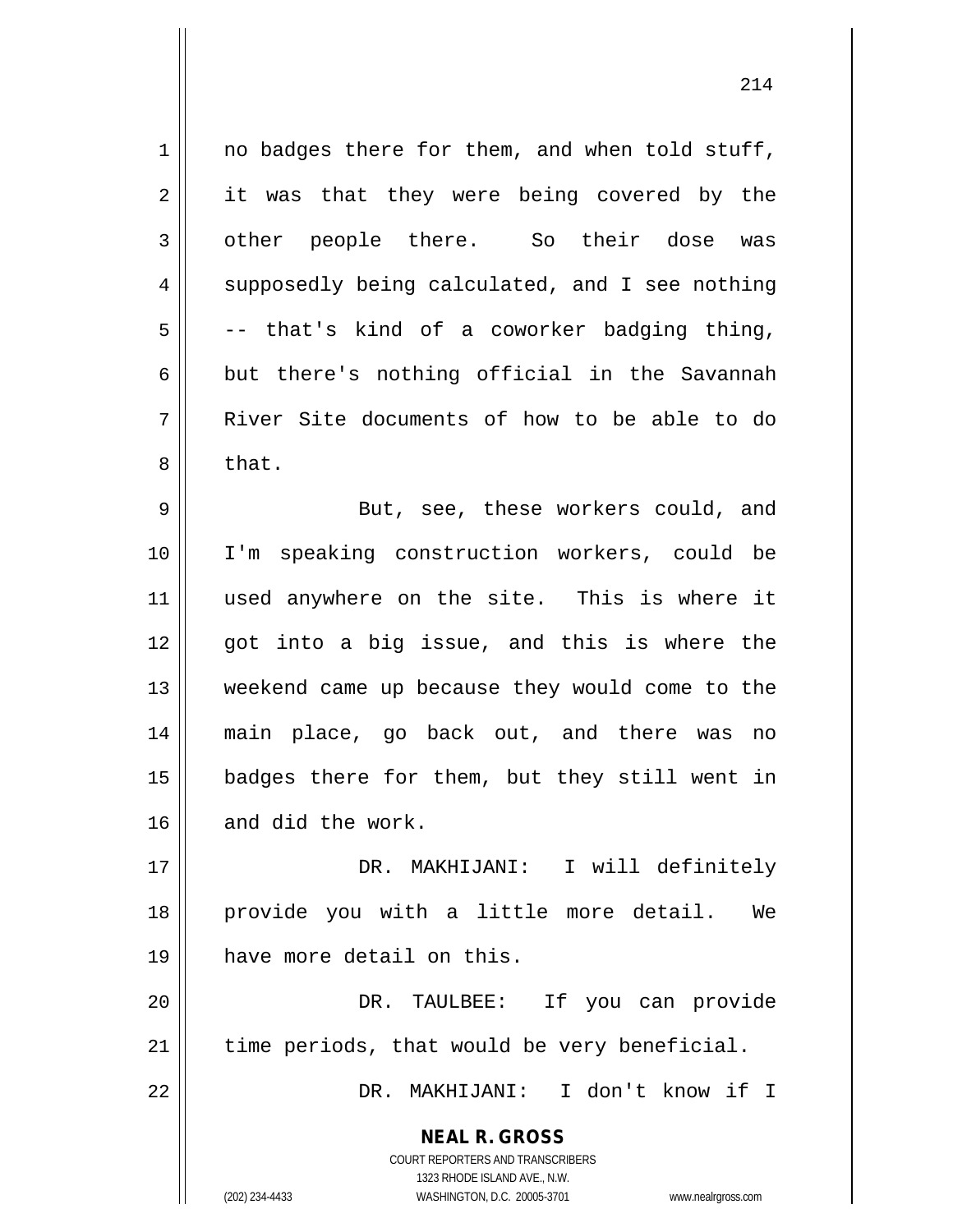**NEAL R. GROSS** COURT REPORTERS AND TRANSCRIBERS 1323 RHODE ISLAND AVE., N.W. (202) 234-4433 WASHINGTON, D.C. 20005-3701 www.nealrgross.com  $1 \parallel$  can do that. We could certainly go back.  $2 \parallel$  Okay, let me make a note of that. 3 DR. TAULBEE: Because I know from 4 || the procedures that they were to pick up a 5 || visitor badge and we have lots of visitor  $6 \parallel$  logs, especially of construction trades,  $7 \parallel$  signing into areas. In fact, most of the 8 construction trades did sign in. They didn't  $9 \parallel$  have a routine badge in their area. 10 || So, if you can give us some 11 pointers to look at? 12 CHAIRMAN GRIFFON: So they should 13 || have picked up a visitor badge? But then that  $14$  | would  $-$ 15 DR. TAULBEE: But it sounds like  $16$  | that didn't always happen --17 CHAIRMAN GRIFFON: Was that dose 18 || assigned to them? 19 DR. TAULBEE: Yes, it was. 20 CHAIRMAN GRIFFON: Okay. It 21 wasn't just read and it was not -- 22 || DR. TAULBEE: No, no.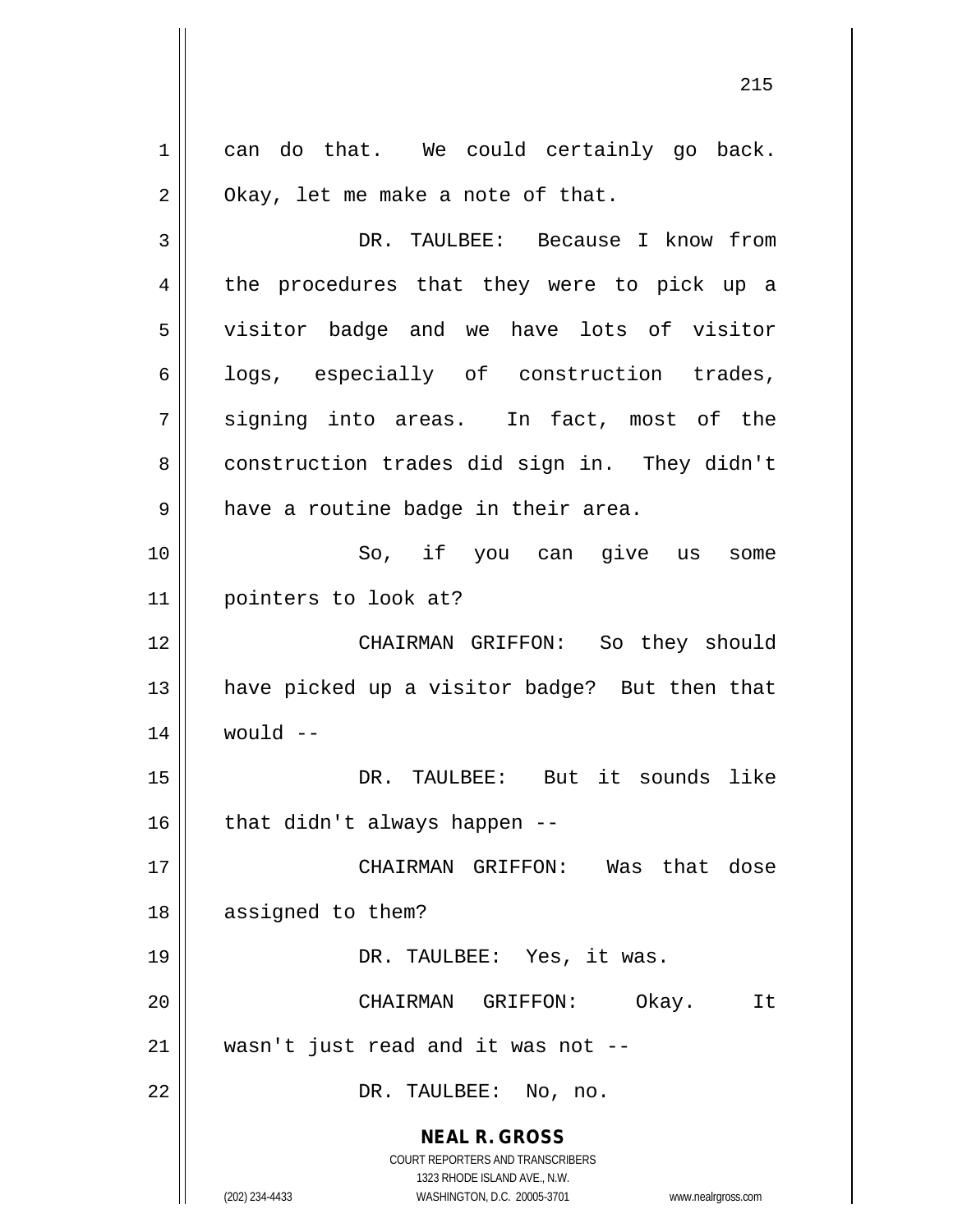216 1 CHAIRMAN GRIFFON: No? Okay. 2 | MEMBER CLAWSON: Also, what would  $3 \parallel$  happen --4 DR. TAULBEE: It had their payroll  $5$  ID. 6 MEMBER CLAWSON: -- sometimes in  $7 \parallel$  this response was, that they came into these  $8 \parallel$  areas and stuff like that, like one individual  $9 \parallel$  said they went into the area; it didn't 10 || require badges, or whatever. And this was new 11 construction, right? So one of the facilities  $12$   $\vert$  -- and as they came out, all the area that was  $13$  || in there was posted as a radiation area. 14 || So that is where their confusion 15 || comes up and where they feel that the badging 16 wasn't 100 percent, and so forth like that. 17 CHAIRMAN GRIFFON: I mean a couple 18 || of these things that come up in the next 19 couple of things actually are items on my  $20$  || overall -- and this comes up in all of our SEC 21 || reviews, but the question of data validity and 22 || data completeness kind of rolls in amongst

**NEAL R. GROSS**

COURT REPORTERS AND TRANSCRIBERS 1323 RHODE ISLAND AVE., N.W. (202) 234-4433 WASHINGTON, D.C. 20005-3701 www.nealrgross.com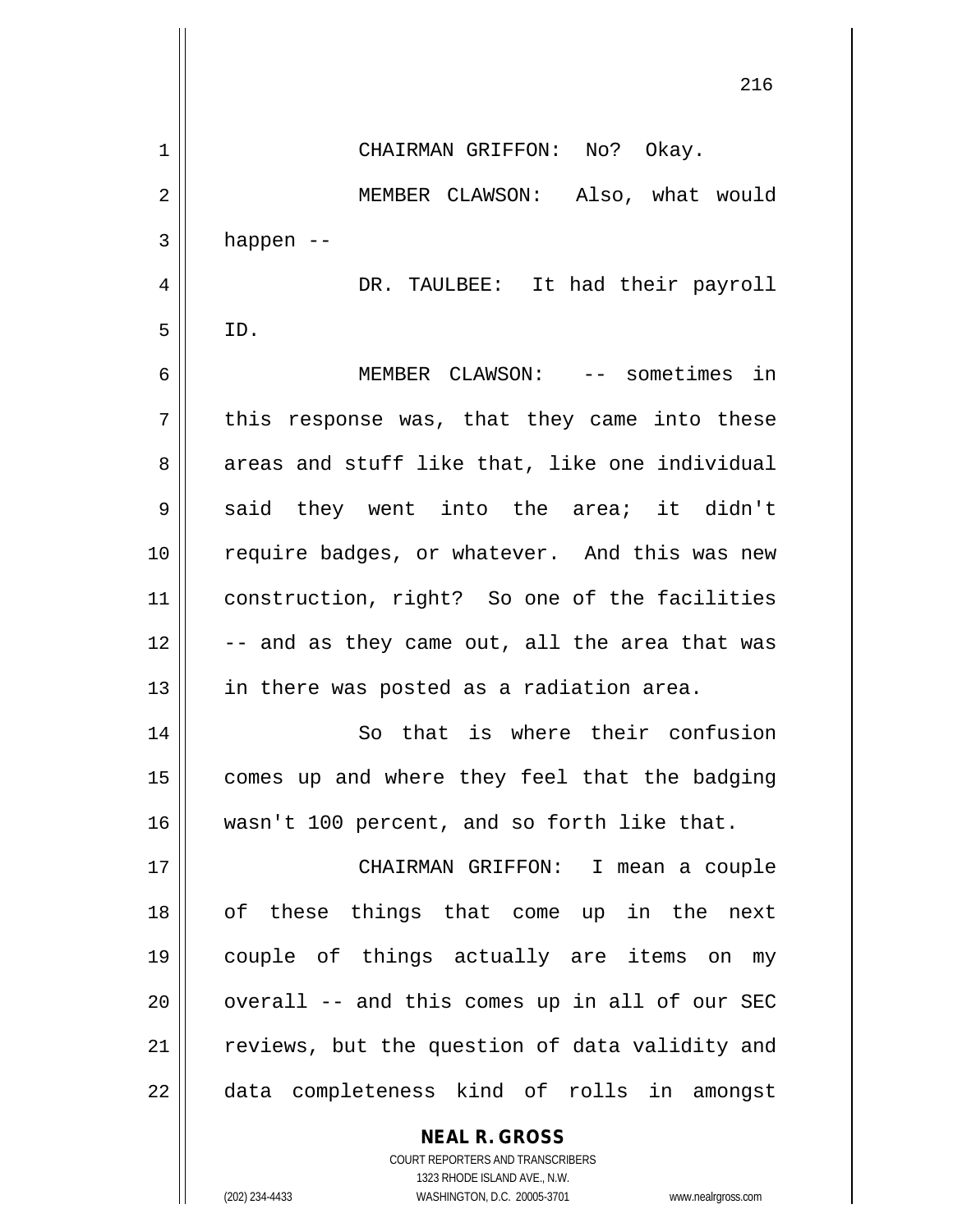$1 \parallel$  these.

| $\overline{2}$ | I know in your evaluation report                                                                                                                                |
|----------------|-----------------------------------------------------------------------------------------------------------------------------------------------------------------|
| 3              | you did at least some work on that, because I                                                                                                                   |
| 4              | have seen that.                                                                                                                                                 |
| 5              | Can you describe -- this is for                                                                                                                                 |
| 6              | external, but was the external/internal                                                                                                                         |
| 7              | bioassay, you know, external badging program                                                                                                                    |
| 8              | and the bioassay program as far as generally                                                                                                                    |
| $\mathsf 9$    | what they did over time, or is that in the ER                                                                                                                   |
| 10             | report or probably in the TBDs?                                                                                                                                 |
| 11             | DR. TAULBEE: It's probably more                                                                                                                                 |
| 12             | in the TBDs.                                                                                                                                                    |
| 13             | CHAIRMAN GRIFFON: Yes.                                                                                                                                          |
| 14             | DR. TAULBEE: I'm not sure of                                                                                                                                    |
| 15             | that, but I can describe certainly the                                                                                                                          |
| 16             | external part.                                                                                                                                                  |
| 17             | GRIFFON:<br>The external<br>CHAIRMAN                                                                                                                            |
| 18             | might be easier to know.                                                                                                                                        |
| 19             | DR.<br>TAULBEE: But let me talk a                                                                                                                               |
| 20             | little bit about something that Brad brought                                                                                                                    |
| 21             | up because we have seen this as well in the                                                                                                                     |
| 22             | records.                                                                                                                                                        |
|                | <b>NEAL R. GROSS</b><br>COURT REPORTERS AND TRANSCRIBERS<br>1323 RHODE ISLAND AVE., N.W.<br>WASHINGTON, D.C. 20005-3701<br>(202) 234-4433<br>www.nealrgross.com |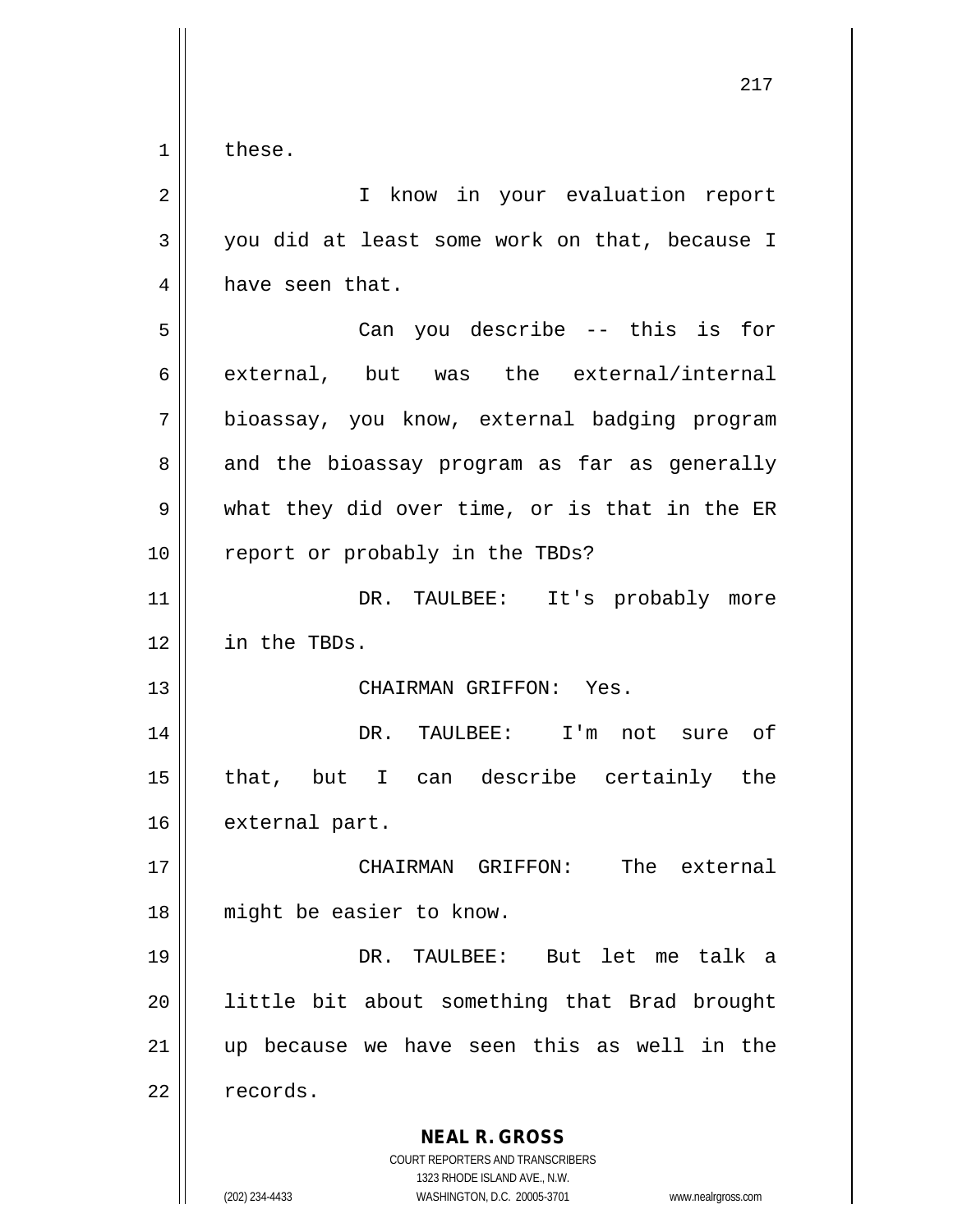| $\mathbf 1$ | If you look at many of the                     |
|-------------|------------------------------------------------|
| 2           | radiation survey records, when we were going   |
| 3           | through and collecting the neutron data, there |
| 4           | were times when there would be a<br>new        |
| 5           | construction project that was being conducted, |
| 6           | and there would be specific indication in the  |
| 7           | radiation survey record that the construction  |
| 8           | workers were not going to be badged.           |
| 9           | And if you look, they would have a             |
| 10          | map drawn around, and they would hang          |
| 11          | dosimeters, film dosimeters, on the outer      |
| 12          | perimeter, and they would kind of set up an    |
| 13          | internal exclusion area. The construction      |
| 14          | workers would go in and do their work and they |
| 15          | would come out.                                |
| 16          | monitoring is recorded there<br>The            |
| 17          | in that particular, those radiation survey     |
| 18          | reports, when that occurred. You also find     |
| 19          | indication of that in the works' technical     |
| 20          | reports. They will specifically outline when   |
| 21          | they were doing these particular types of      |
| 22          | operations. We have seen the match between     |

**NEAL R. GROSS** COURT REPORTERS AND TRANSCRIBERS

1323 RHODE ISLAND AVE., N.W.

(202) 234-4433 WASHINGTON, D.C. 20005-3701 www.nealrgross.com

 $\mathsf{II}$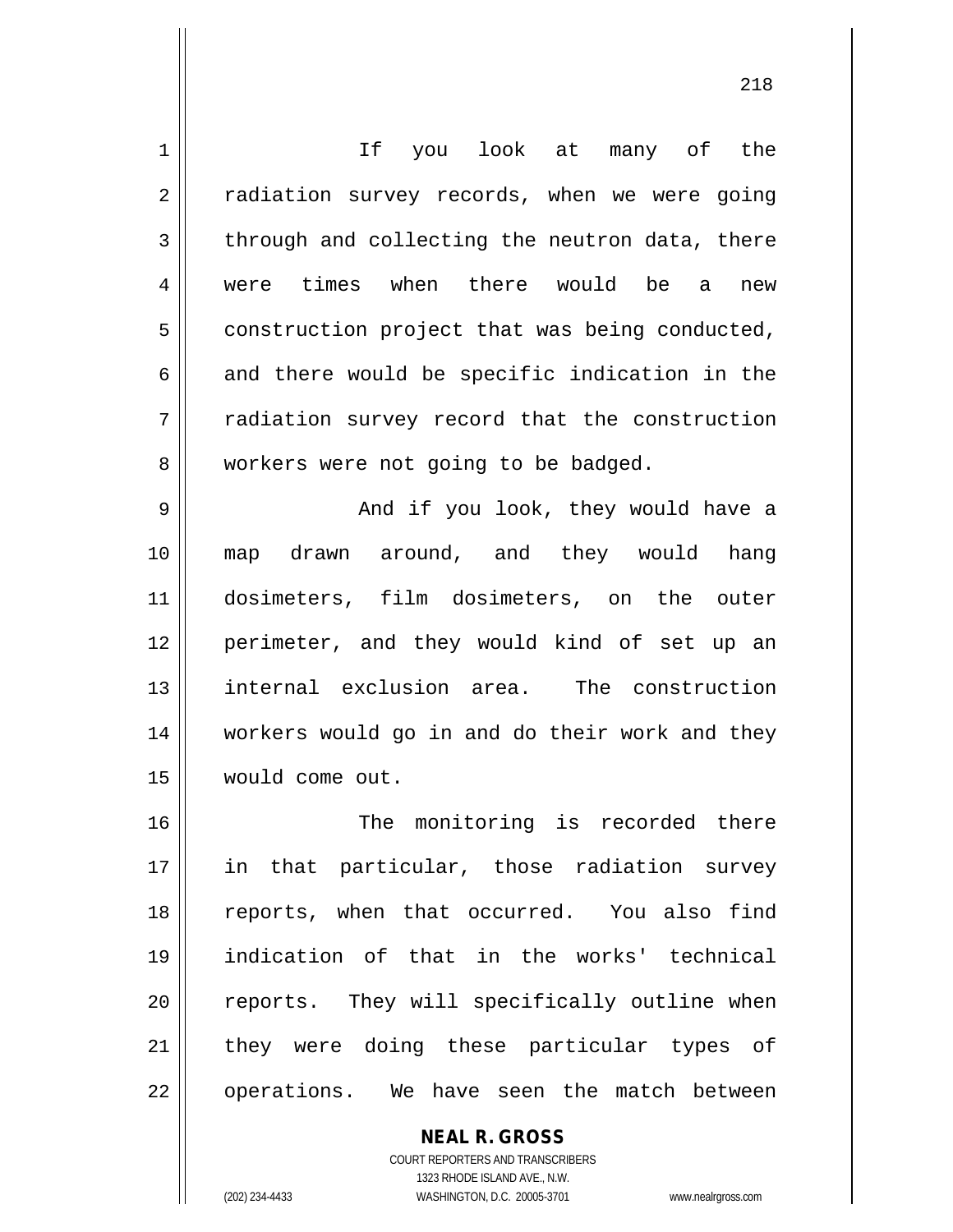1 | the works' technical and the radiation  $2 \parallel$  surveys.

 $3 \parallel$  So, in those particular instances, 4 they were monitoring the construction trades 5 workers, especially offsite workers for the 6 100-millirem exposures, is what they were 7 monitoring for. Now would that appear in 8 their records? No, that would not, from that 9 particular scenario. But their dose was less 10 than 100 millirem, is what they were 11 | recording.

12 || So I guess the question, then, 13 becomes, with us assigning a coworker model, 14 would that cover that? If we took the 15 || exposure of the coworkers and applied the 1.4 16 || correction factor, would that cover it? I  $17$  || think we can look a little bit closer at that, 18 you know, as to how many of these types of 19 jobs might be conducted in a particular year, 20 | or something like that.

21 CHAIRMAN GRIFFON: What timeframe  $22$  | was that that you're talking about?

> **NEAL R. GROSS** COURT REPORTERS AND TRANSCRIBERS 1323 RHODE ISLAND AVE., N.W. (202) 234-4433 WASHINGTON, D.C. 20005-3701 www.nealrgross.com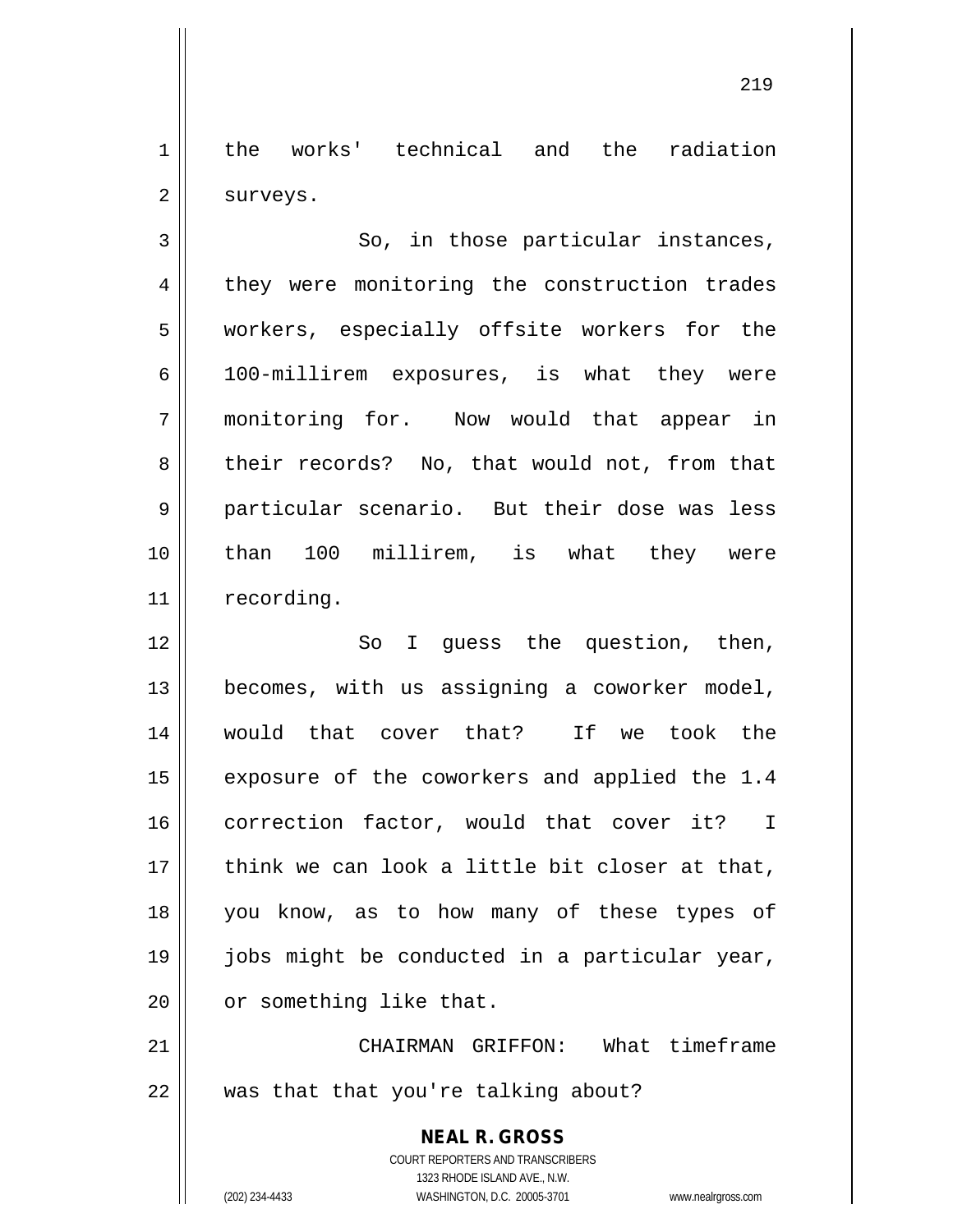|    | 220                                            |
|----|------------------------------------------------|
| 1  | In the 1960s and<br>DR. TAULBEE:               |
| 2  | 70s.                                           |
| 3  | CHAIRMAN GRIFFON: The 60s.                     |
| 4  | DR. TAULBEE: Yes, that we have                 |
| 5  | seen these breakouts of areas.                 |
| 6  | It wasn't common, but I can think              |
| 7  | of like three or four that we ran across in    |
| 8  | our limited scoping with the neutrons where we |
| 9  | saw that. So the interviews are absolutely     |
| 10 | right that you weren't monitored, but there    |
| 11 | was an exclusion zone and they were monitoring |
| 12 | the perimeter to make sure the exposures were  |
| 13 | less than 100 millirem.                        |
| 14 | MEMBER CLAWSON: Well, one of the               |
| 15 | questions on this was how often those badges   |
| 16 | were changed out and so forth, because this is |
| 17 | what kind of drove the requirement to all of a |
| 18 | sudden be badged. They were given one -- I     |
| 19 | can't remember the exact building, but,        |
| 20 | anyway, they were adding on to it, and they    |
| 21 | were digging away in to the side of it. All    |
| 22 | of a sudden, when they, I guess, pulled their  |
|    | <b>NEAL R. GROSS</b>                           |

COURT REPORTERS AND TRANSCRIBERS 1323 RHODE ISLAND AVE., N.W.

 $\mathsf{II}$ 

(202) 234-4433 WASHINGTON, D.C. 20005-3701 www.nealrgross.com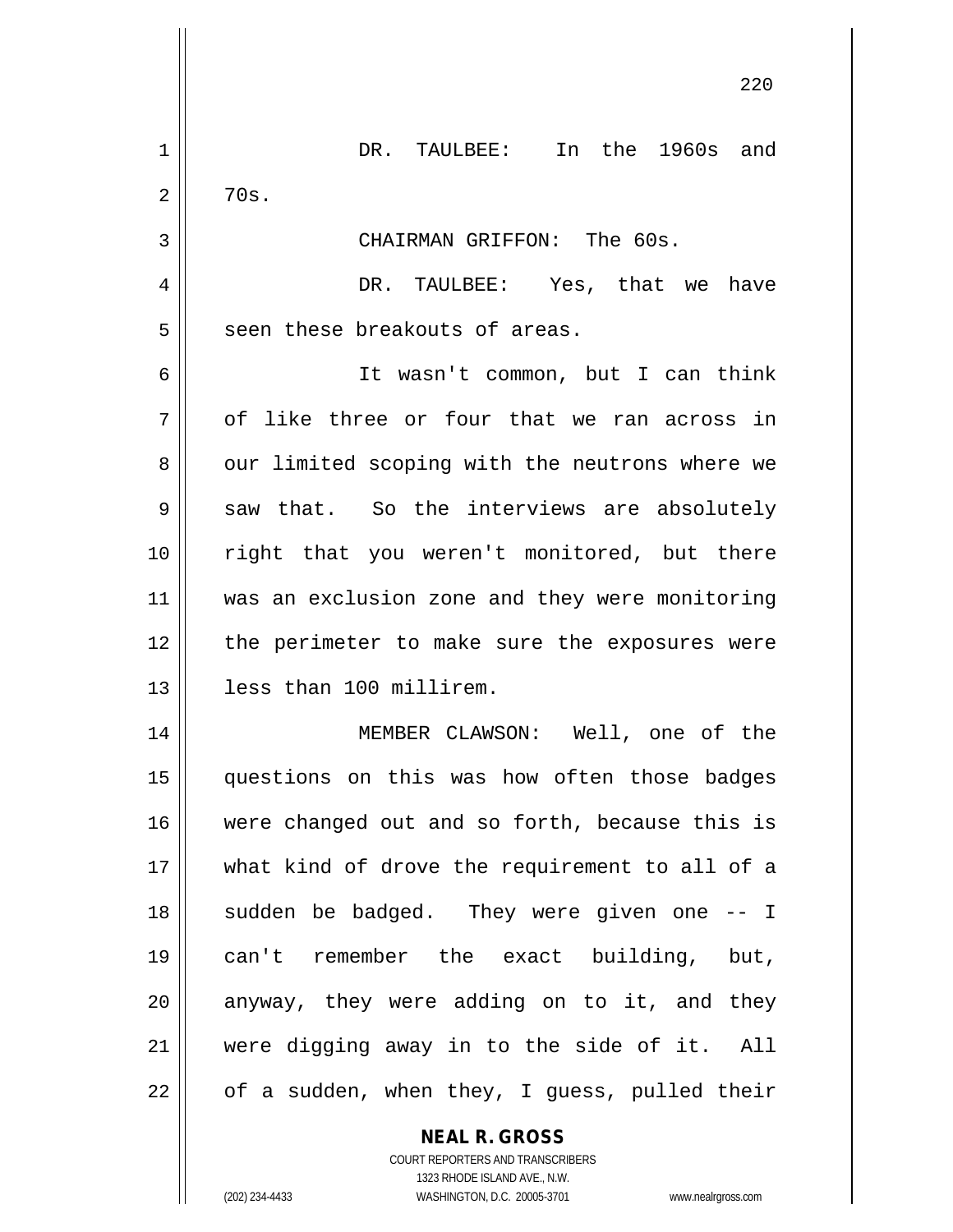$1 \parallel$  outer badges, or whatever else like that, that  $2 \parallel$  blew them way over their 100. Then, all of a  $3 \parallel$  sudden, they had to be badged. 4 This is the construction part. It 5 would be real difficult to be able to follow a 6  $\parallel$  1 ot of this, in listening to what they had to  $7 \parallel$  say and so forth, how this was done. 8 So, I don't know, we need to 9 || figure out some way to be able to prove to me, 10 I guess, that they were covered under that  $11$   $\parallel$  because --12 CHAIRMAN GRIFFON: I think the 13 || frequency is important, too, you know. 14 MEMBER CLAWSON: Right. 15 CHAIRMAN GRIFFON: If it happened 16 all the time, then I could see it would be a 17 || headache to try to piece it all together. 18 DR. TAULBEE: What you are talking 19 about sounds like something around the canyons 20  $\parallel$  or around the tank farm that would be sudden, 21 || very high exposures when they moved too much 22 dirt.

> **NEAL R. GROSS** COURT REPORTERS AND TRANSCRIBERS

> > 1323 RHODE ISLAND AVE., N.W.

(202) 234-4433 WASHINGTON, D.C. 20005-3701 www.nealrgross.com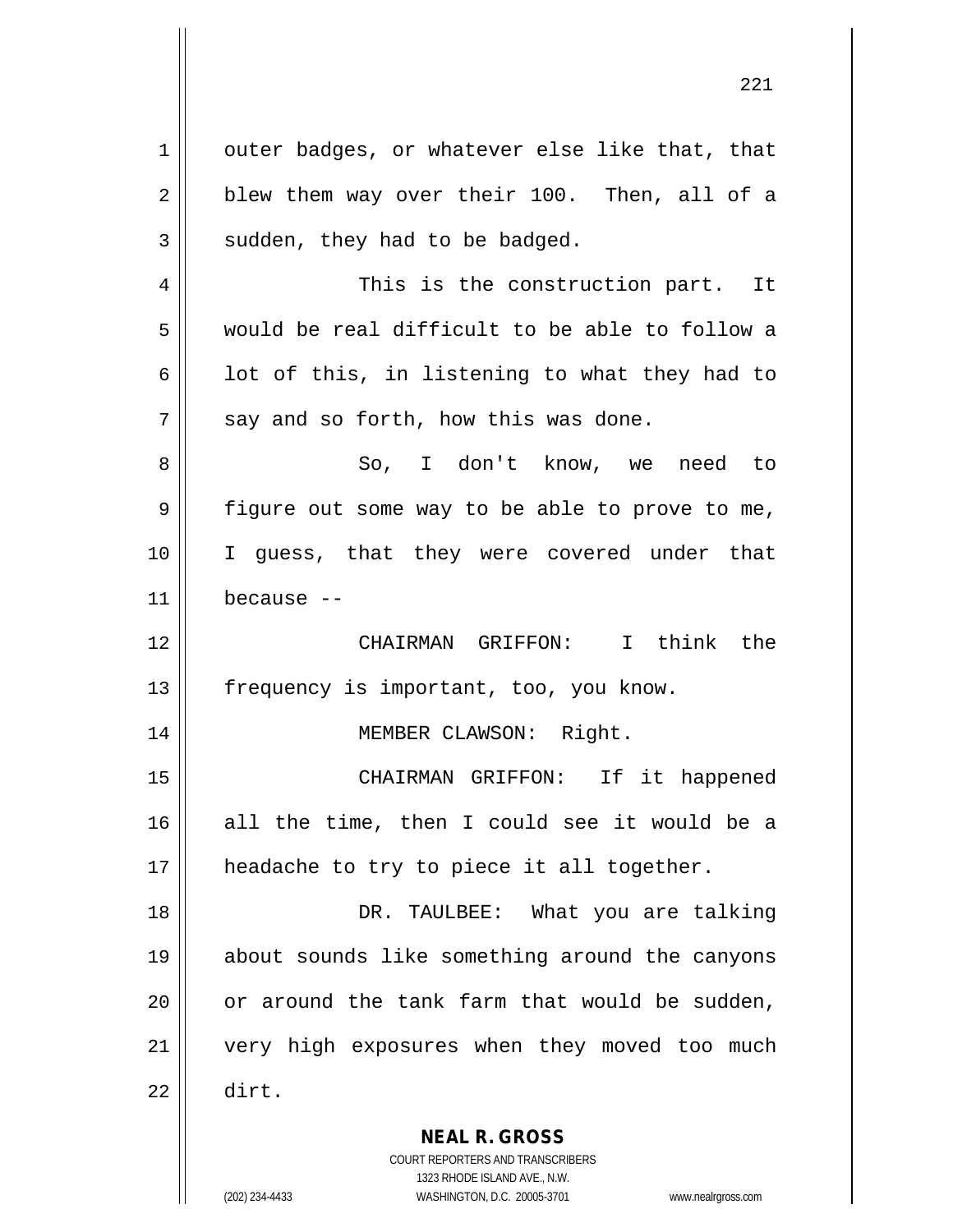| $\mathbf 1$ | MEMBER CLAWSON: Actually, one of                                    |
|-------------|---------------------------------------------------------------------|
| 2           | them, they were talking was a line that went                        |
| 3           | underneath the road that they were out working                      |
| 4           | on. Once they took the dirt off of it, all of                       |
| 5           | a sudden -- and they were supposedly in a                           |
| 6           | clean area -- and they replaced this whole                          |
| 7           | thing, and as they were loading this old                            |
| 8           | piping onto the truck, somebody walked --                           |
| 9           | well, they drove by with a vehicle with a                           |
| 10          | meter in it, and it pegged it out.                                  |
| 11          | This is part of their concerns of                                   |
| 12          | what came out of a lot of these interviews,                         |
| 13          | plus, how often that these were changed out.                        |
| 14          | Because one day they would go in there and it                       |
| 15          | wasn't a radiation area; the next day, all of                       |
| 16          | a sudden, it was a radiation area, and they                         |
| 17          | had been in there for a month and a half, two                       |
| 18          | months.                                                             |
| 19          | So that was part of the questions                                   |
| 20          | that I heard on the interviews, and so forth.                       |
| 21          | DR. TAULBEE: I know it is a                                         |
| 22          | matter of doing a lot of monitoring. So, when                       |
|             | <b>NEAL R. GROSS</b>                                                |
|             | COURT REPORTERS AND TRANSCRIBERS                                    |
|             | 1323 RHODE ISLAND AVE., N.W.                                        |
|             | (202) 234-4433<br>WASHINGTON, D.C. 20005-3701<br>www.nealrgross.com |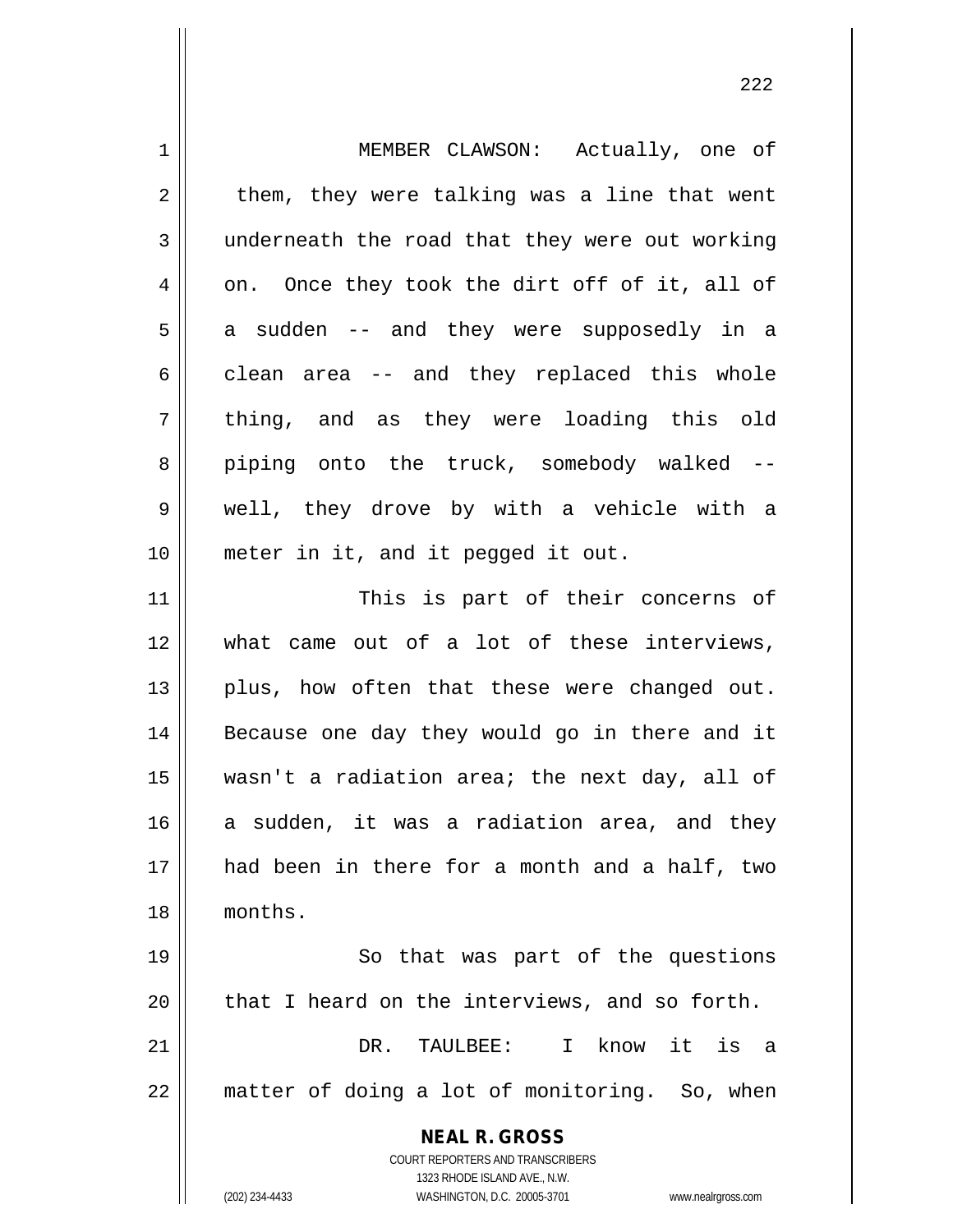**NEAL R. GROSS** COURT REPORTERS AND TRANSCRIBERS 1 | it triggered above certain areas, they started  $2 \parallel$  to rope it off then, and you will see that in  $3 \parallel$  the surveys. If you look at the reason for  $4 \parallel$  the survey, they will indicate why they were 5 | doing different things. 6 That's why the more specific you  $7 \parallel$  can give me, the better. I can look into it. 8 DR. MAKHIJANI: I had a question  $9 \parallel$  about your 1.4 in this context. Because 1.4 10 is for unmonitored workers. 11 DR. TAULBEE: And that's what 12 | you're talking about. 13 DR. MAKHIJANI: But here we are 14 || talking about, no, here we are talking about 15 monitored workers who -- 16 CHAIRMAN GRIFFON: Were missed 17 | during that time. 18 DR. MAKHIJANI: -- who were missed 19 during particular time periods. So you 20 wouldn't be identifying them as unmonitored 21 || workers and applying any 1.4 factor. There  $22$  | would be nothing to -- I think it is important

1323 RHODE ISLAND AVE., N.W.

(202) 234-4433 WASHINGTON, D.C. 20005-3701 www.nealrgross.com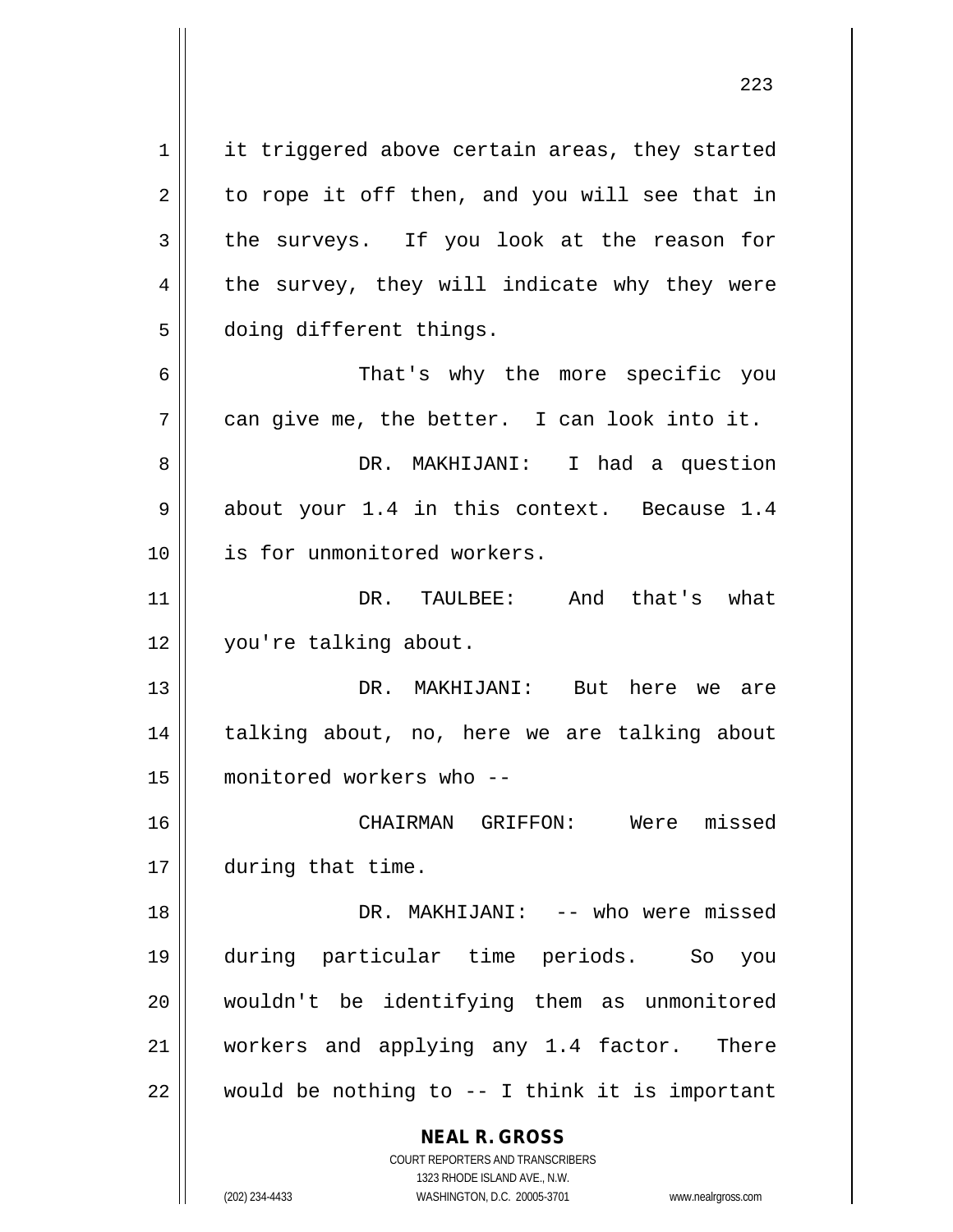1 || not to conflate these two issues.

**NEAL R. GROSS** 2 MR. WARREN: This is Bob Warren. 3 I wanted to get into the 4 discussion on this one because Johnny Williams  $5 \parallel$  is my client, and he worked the weekend where 6 there weren't any badges. This was 221F, 7 221H, and cleaning contamination equipment  $8 \parallel$  where he didn't have a badge for the weekend. 9 || How would you use coworker? There was nobody 10 || there but him and another person that wouldn't  $11$  have badges. 12 || So somehow you have got to get not 13 || only the construction workers, but the 14 | production workers that weren't monitored. 15 DR. TAULBEE: The badging cycle 16 || changed depending upon area, and it was a 17 different day of the week for each area. It 18 wasn't all at once. On a Monday, the badges 19 would be changed out at one particular 20 || facility, on Tuesday at another particular  $21$  | facility, on Wednesday at the other. 22 CHAIRMAN GRIFFON: You mean

> COURT REPORTERS AND TRANSCRIBERS 1323 RHODE ISLAND AVE., N.W.

(202) 234-4433 WASHINGTON, D.C. 20005-3701 www.nealrgross.com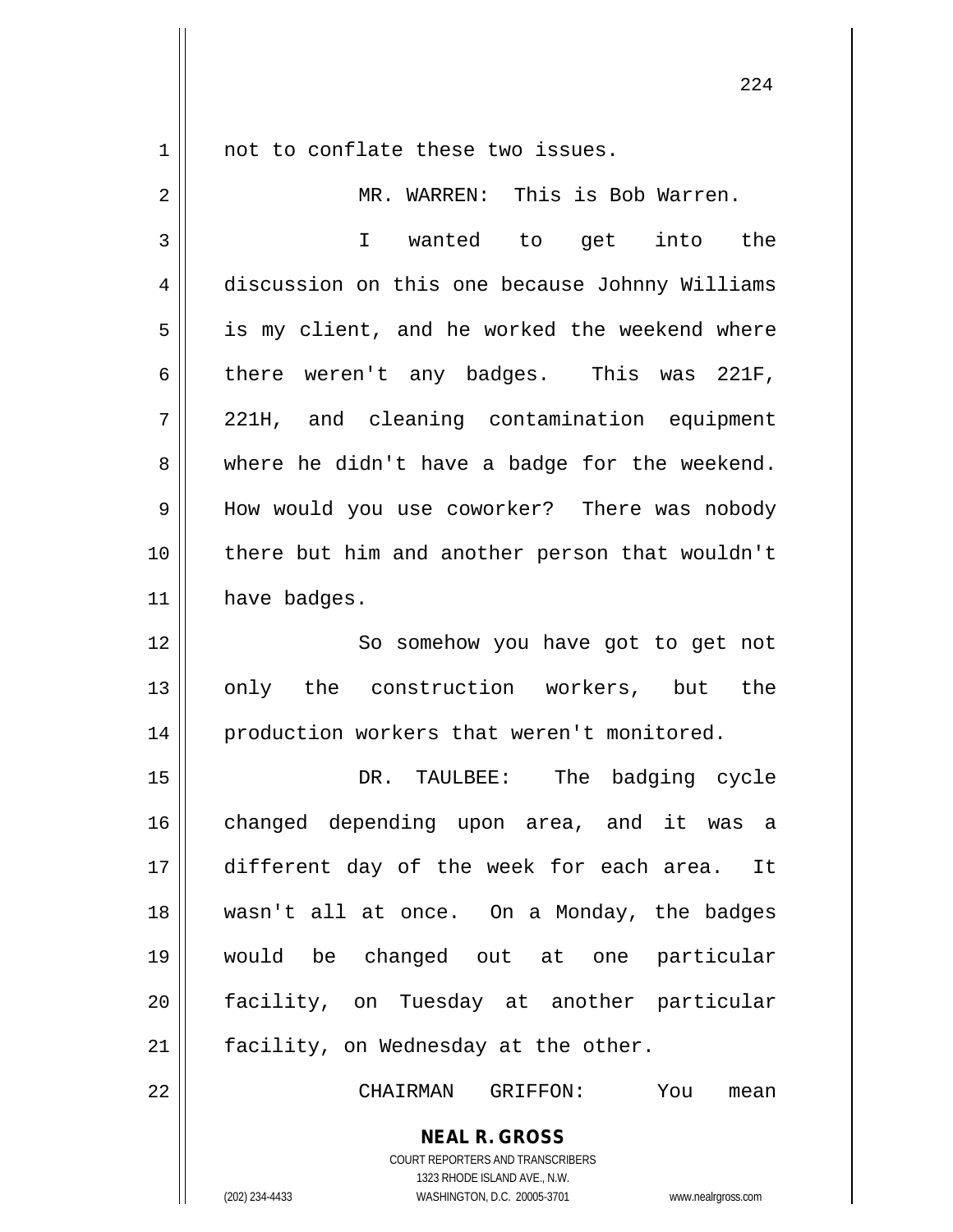1 personnel badges?

2 DR. TAULBEE: The personnel 3 badges.

## 4 CHAIRMAN GRIFFON: Yes.

5 DR. TAULBEE: So, when they would  $6 \parallel$  change out the badges, their procedure was  $7 \parallel$  they had a set of blank fresh badges that 8 would be put on the rack immediately after 9 they removed the other racks from there. And 10 you will see that in the individual monitoring 11 || records. Typically, there was a factor of, 12 || well, say, a thousand between the two. So you 13 would have badge 563, one for the one two-week 14 || cycle; the following two-week cycle would be 15 263 or 2563.

16 MR. WARREN: But if you didn't 17 || pick up a badge, how would you get them 18 monitored for the weekend?

 DR. TAULBEE: What I am trying to explain is that, during the exchanges, your 21 || regular badge would be removed, but your new | badge would be put there. So I haven't found

> **NEAL R. GROSS** COURT REPORTERS AND TRANSCRIBERS 1323 RHODE ISLAND AVE., N.W. (202) 234-4433 WASHINGTON, D.C. 20005-3701 www.nealrgross.com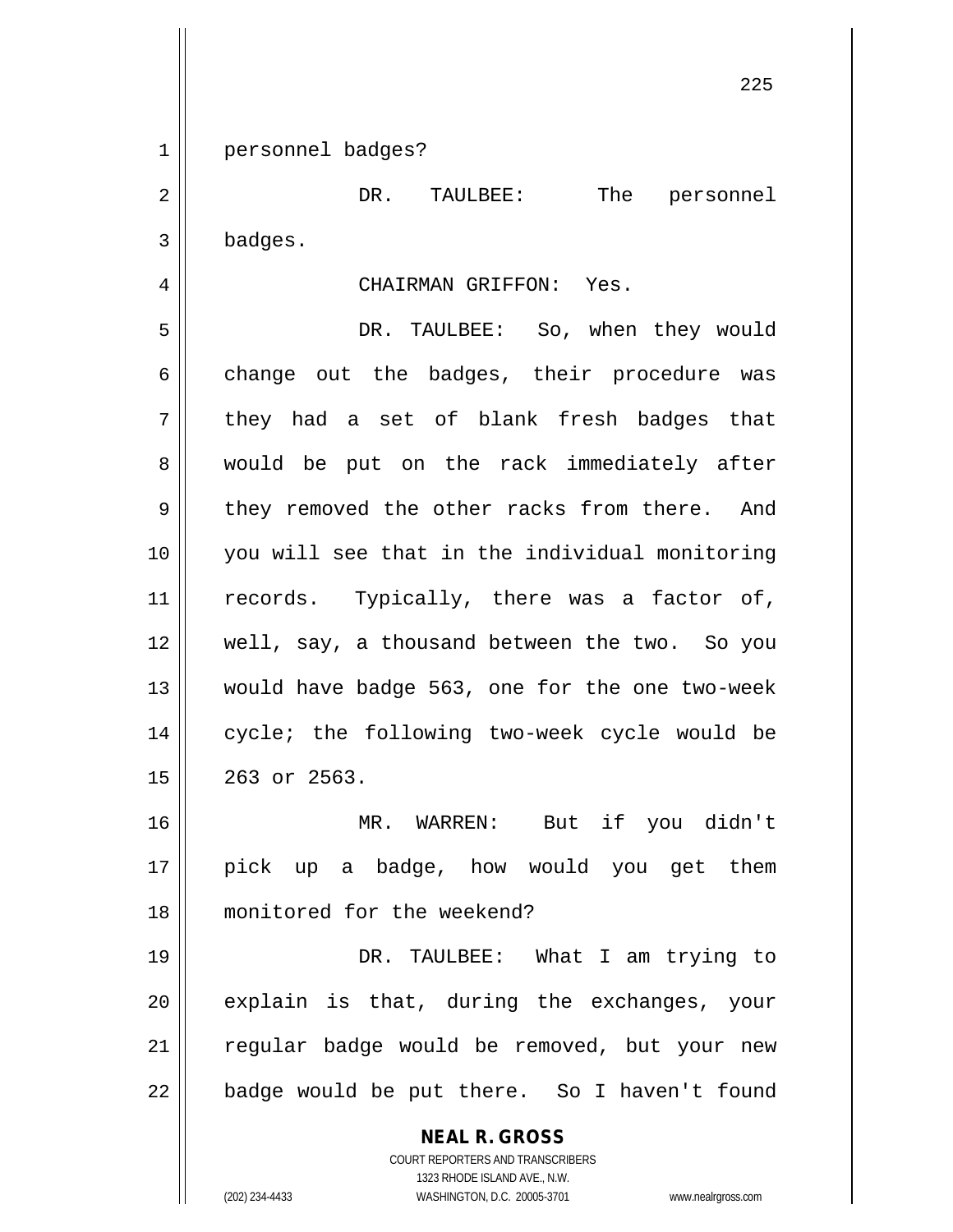**NEAL R. GROSS** COURT REPORTERS AND TRANSCRIBERS 1 an instance on a weekend in any of the 2 | facilities where this could be an issue. 3 MR. WARREN: Well, I mean he gives  $4 \parallel$  a statement, and several other people give  $5 \parallel$  statements, and we have asked for the records 6 that DOE had of the backup of what happened on 7 those weekends. We have never been able to 8 | get them. 9 DR. MAKHIJANI: Mark, you know, 10 this weekend question that Brad just mentioned 11 || came up more generally during our interviews. 12 || I think this may be not so hard to address in 13  $\parallel$  the sense that, if we go into the raw records, 14 and can find when somebody was working there 15 || and identify where there were Saturdays and 16 Sundays, or what the shift was, I don't know 17 whether that would be in NIOSH's bailiwick as 18 || part of your other issue work or whether it 19 would be in ours. 20 But I would think that, in 21 || principle, we should be able to verify whether 22 || people were really not wearing badges on

1323 RHODE ISLAND AVE., N.W.

(202) 234-4433 WASHINGTON, D.C. 20005-3701 www.nealrgross.com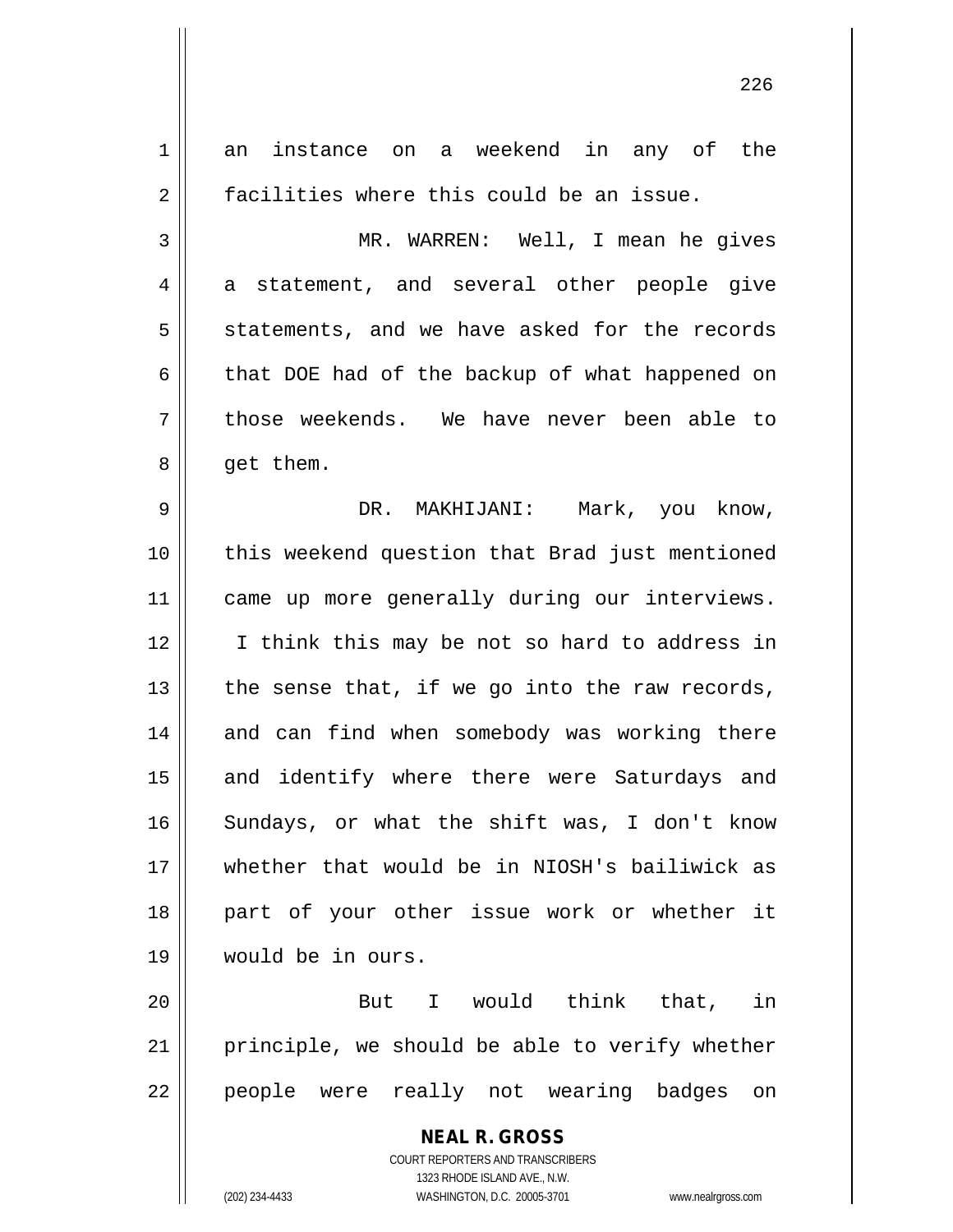1 | weekends or whether they were, and whether  $2 \parallel$  there was a normal practice of that. 3 MR. WARREN: We would like to see  $4 \parallel$  that. 5 MEMBER CLAWSON: Tim, if I could 6 expand on this a little bit, one of the 7 questions, we heard about the badging sequence 8 and it would be different times. When it came  $9 \parallel$  to weekends and over the nights, and so forth 10 like that, sometimes when they would change 11 the badges out, they would only have two or  $12$  | three visitor badges that were spare there. 13 And when you may change a whole 14 group that would be coming in, 20 or 30 15 people, there wasn't enough visitor badges to 16 go around, and they still went in the area and 17 | still worked. 18 We heard this on numerous 19 || occasions, that, well, the visitors, we have 20 || qot two or three visitors' badges, so that 21 will help to cover for all of you. And we

 $22$  || heard this from the operations side and also

**NEAL R. GROSS** COURT REPORTERS AND TRANSCRIBERS 1323 RHODE ISLAND AVE., N.W.

(202) 234-4433 WASHINGTON, D.C. 20005-3701 www.nealrgross.com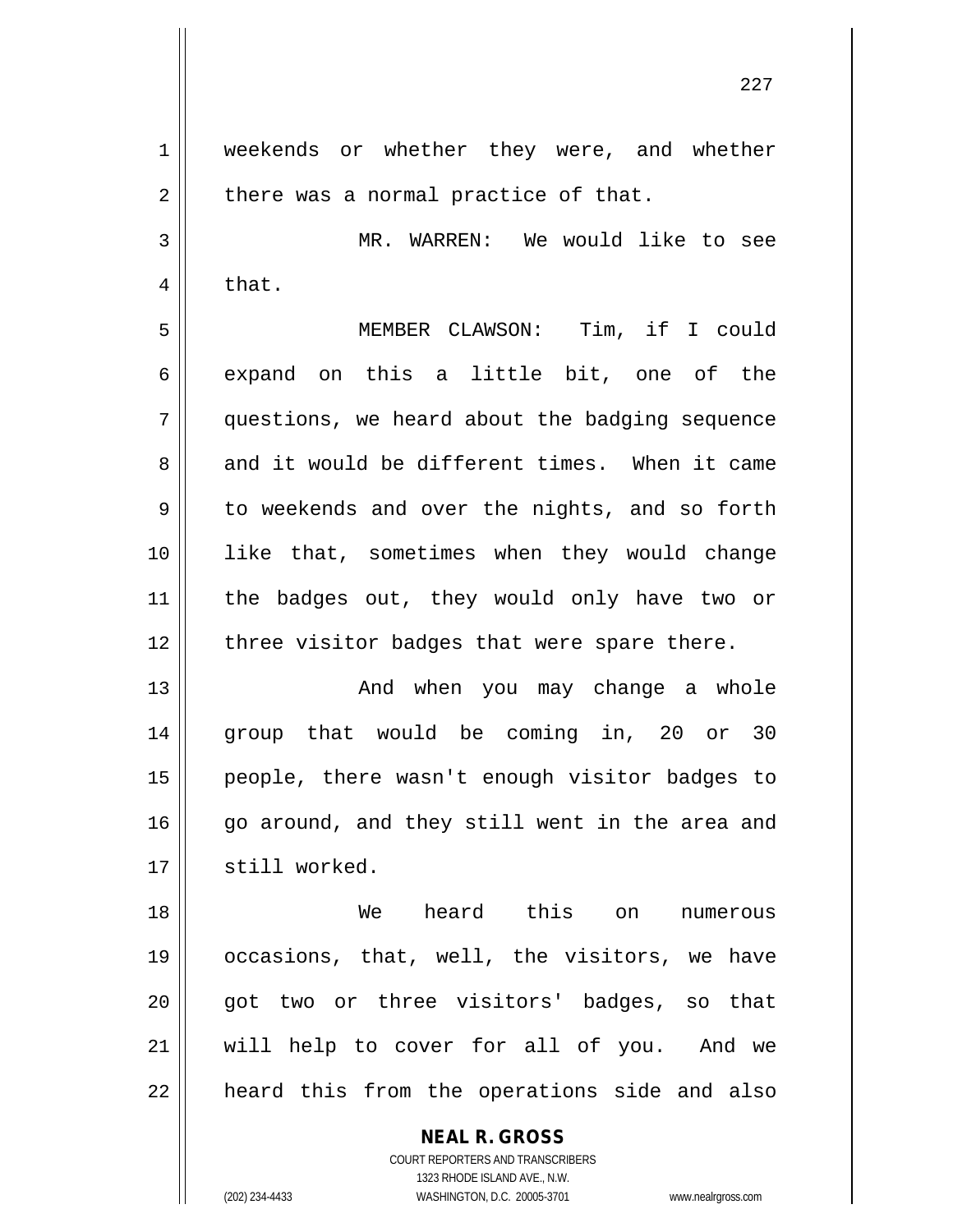**NEAL R. GROSS** 1 || from the construction side, the operations not  $2 \parallel$  so much because they were mainly assigned in  $3 \parallel$  the area, but as a construction worker, they 4 | could be utilized any place on the site. 5 || I think every account that we have 6 had on the interviews said there wasn't 7 || visitor badges enough sometimes; sometimes  $8$  || there weren't any. 9 So this was kind of the question  $10$  | of the data adequacy, and so forth. 11 CHAIRMAN GRIFFON: But I think 12 that only can be done -- I am questioning 13 || myself who should do it. I think NIOSH should 14 probably do the initial follow-up on that,  $15$  | yes. 16 MEMBER CLAWSON: Well, and I think 17 it would come back to NIOSH because their 18 policy, I guess to ask how Savannah River's 19 policy was for handling this. We have heard 20 || from some of the RadCon folks that, yes, we 21 had a procedure in place on how to handle 22 || this, but we have never seen anything

> COURT REPORTERS AND TRANSCRIBERS 1323 RHODE ISLAND AVE., N.W.

(202) 234-4433 WASHINGTON, D.C. 20005-3701 www.nealrgross.com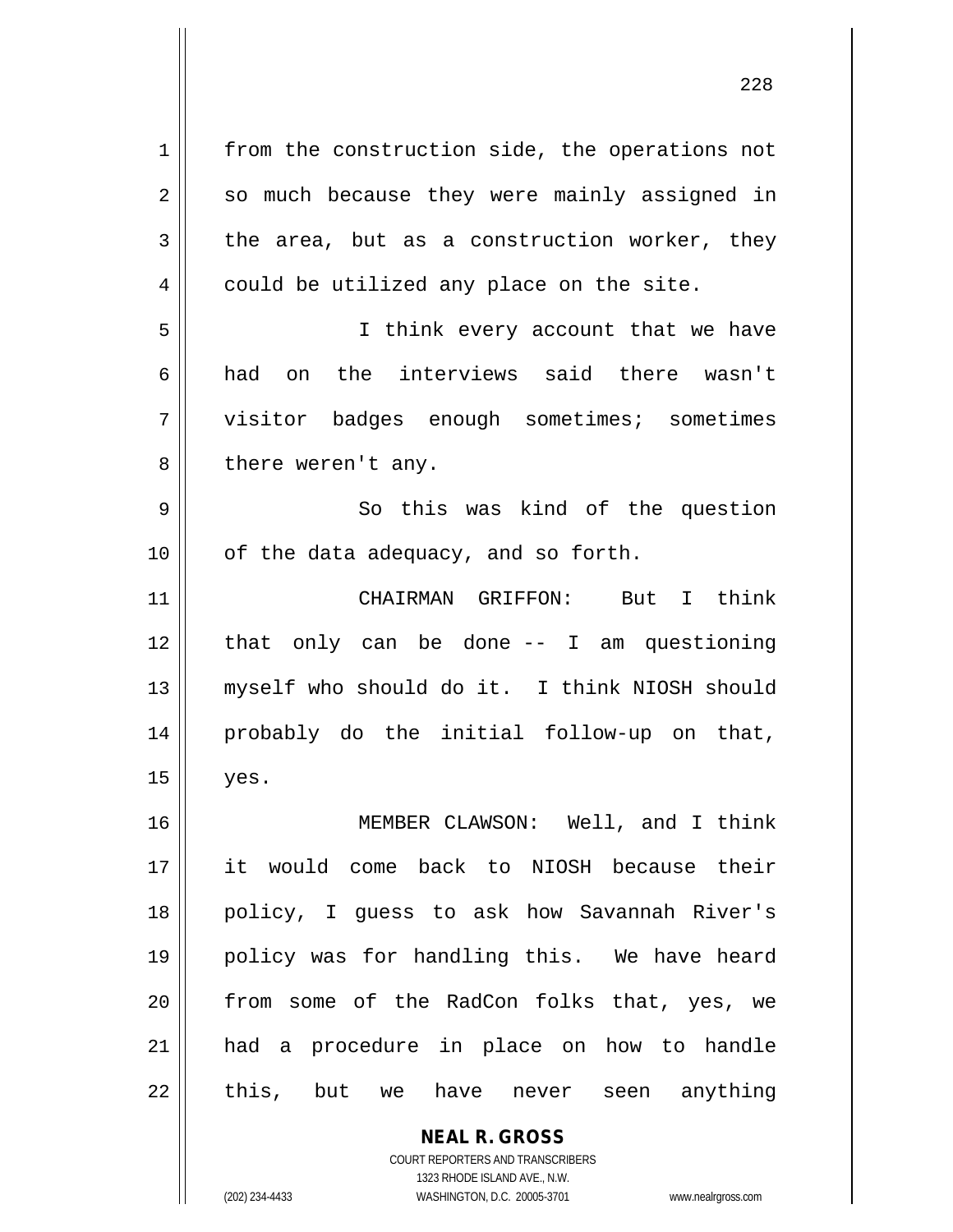**NEAL R. GROSS** COURT REPORTERS AND TRANSCRIBERS 1323 RHODE ISLAND AVE., N.W. (202) 234-4433 WASHINGTON, D.C. 20005-3701 www.nealrgross.com 1 | officially. We have heard the comments, but  $2 \parallel$  we haven't seen, you know, how do you do it? 3 DR. TAULBEE: Before we follow it  $4 \parallel$  up  $-$ 5 CHAIRMAN GRIFFON: Yes. 6 DR. TAULBEE: -- can I get more of 7 || your specifics from the individual interviews  $8 \parallel$  that you've got indicating where some of this  $9 \parallel$  might have occurred and such  $-$ 10 CHAIRMAN GRIFFON: Yes. 11 DR. TAULBEE: -- that I could have  $12$  | something to begin to try to --13 || CHAIRMAN GRIFFON: Right. 14 DR. MAKHIJANI: We need to also 15 || publish these interviews. 16 CHAIRMAN GRIFFON: Yes. 17 DR. MAKHIJANI: We have had a 18 little bit of difficulty in putting them all 19 | together, for various reasons. 20 I don't know. Kathy, are you on  $21$  the line? 22 || (No audible response.)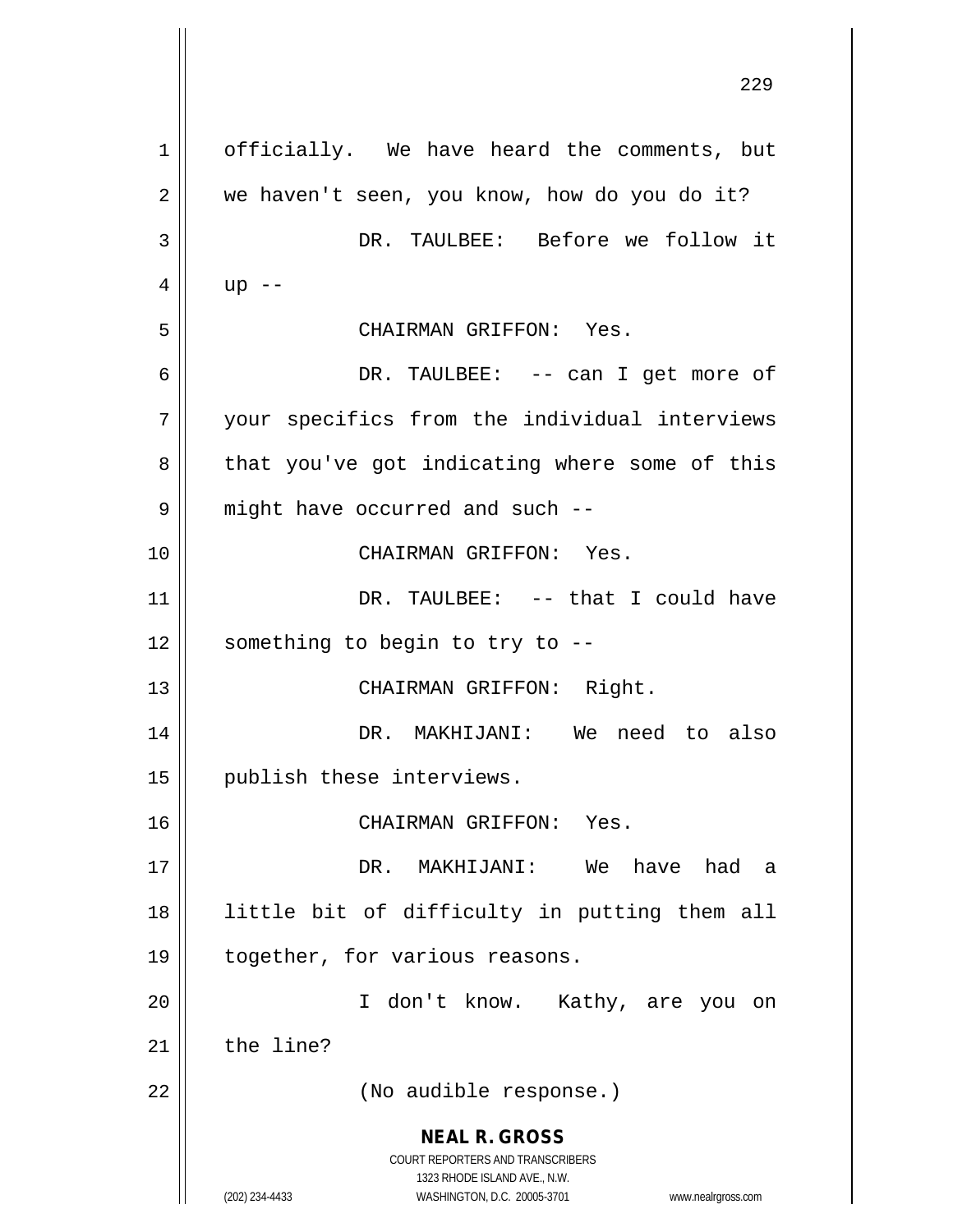|    | 230                                            |
|----|------------------------------------------------|
| 1  | I'll get back to the Work Group --             |
| 2  | CHAIRMAN GRIFFON: Yes.                         |
| 3  | DR. MAKHIJANI: -- about the                    |
| 4  | interviews. As we were talking, I kind of      |
| 5  | felt that we need to -- maybe the next thing   |
| 6  | to do would be the action issue along with     |
| 7  | these spreadsheets of Steve's, to give you at  |
| 8  | least as many of the interviews as have gone   |
| 9  | through the DOE process and come back from the |
| 10 | workers themselves after they reviewed it for  |
| 11 | accuracy, and put them on the O: drive.        |
| 12 | CHAIRMAN GRIFFON: Okay.<br>All                 |
| 13 | right. That sounds like a good action.         |
| 14 | Now can I go back to the question              |
| 15 | about the external dose program in general?    |
| 16 | DR. TAULBEE: Yes. Okay.                        |
| 17 | The badging was set up such that               |
| 18 | whichever area was your main work area is      |
| 19 | where you were badged out of. When you         |
| 20 | entered through the gate, we saw where we      |
| 21 | would be going through the gates, there would  |
| 22 | be badge racks, and that is where you would    |
|    | <b>NEAL R. GROSS</b>                           |

 $\mathsf{II}$ 

1323 RHODE ISLAND AVE., N.W. (202) 234-4433 WASHINGTON, D.C. 20005-3701 www.nealrgross.com

COURT REPORTERS AND TRANSCRIBERS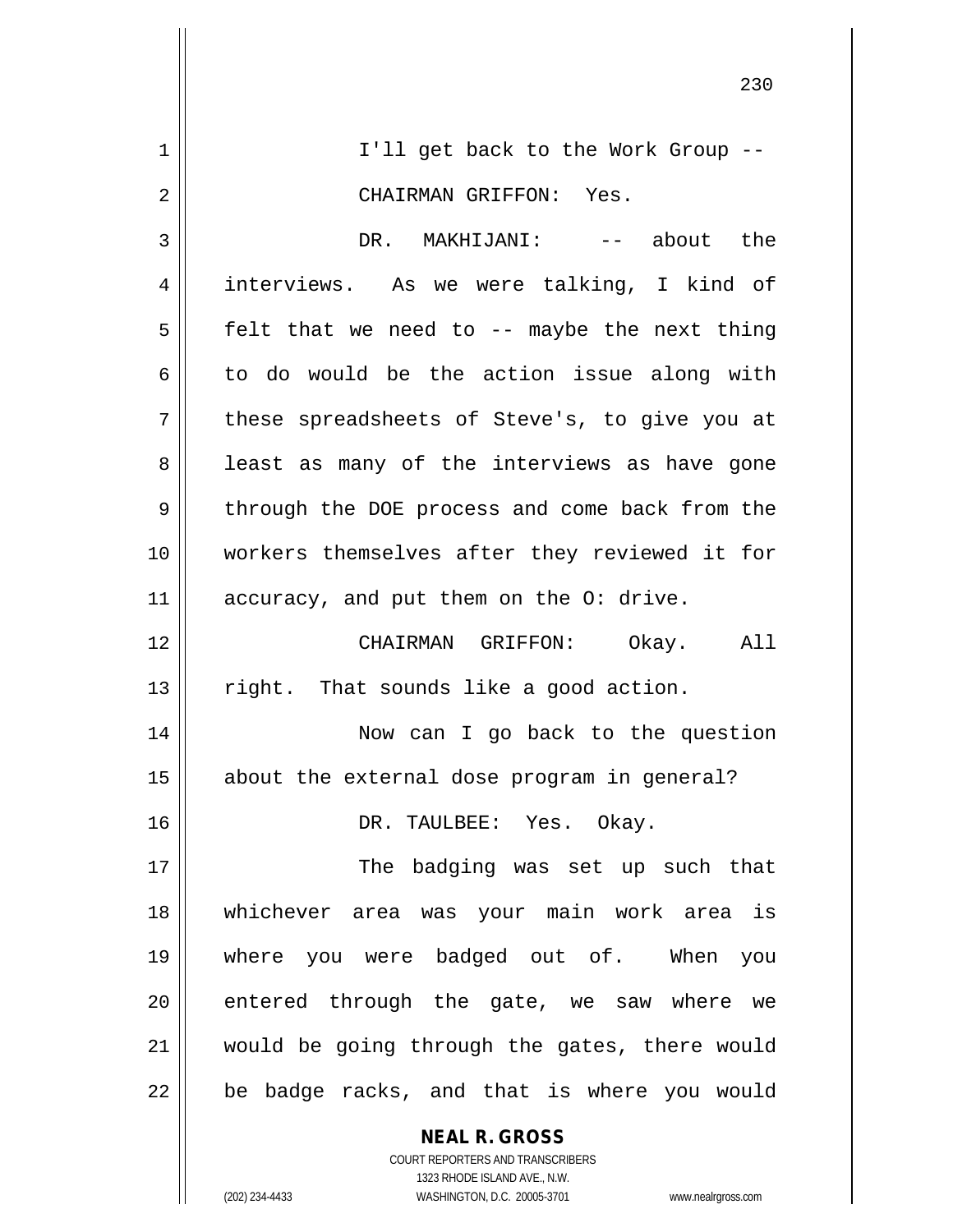**NEAL R. GROSS** COURT REPORTERS AND TRANSCRIBERS  $1 \parallel$  pick up your badge at that particular time. 2 || So, as I was indicating, from the  $3 \parallel$  exchange of those badges, different areas were  $4 \parallel$  exchanged on different days of the week, and 5 the practice was to, before you pulled 6 people's badges, you had a complete, like, set  $7 \parallel$  of badges that you would put there immediately  $8 \parallel$  after. So this was a single change-out in,  $9 \parallel$  say, the 200F area, and it would take place 10 || all at once, everybody that was in that area. 11 One of the things that would 12 happen is that, if somebody was working at the 13 || time and wasn't there during that particular 14 || exchange, it would be called a late pull. So 15 you will see that throughout the records as 16 well, that this person wasn't there, their 17 || badge was missing from the rack when they were 18 || collected, and they would typically collect it 19 in the next week or so, and they were analyzed 20 | at that time. 21 The same would happen if there was  $22 \parallel$  an incident or a high-exposure event that

1323 RHODE ISLAND AVE., N.W.

(202) 234-4433 WASHINGTON, D.C. 20005-3701 www.nealrgross.com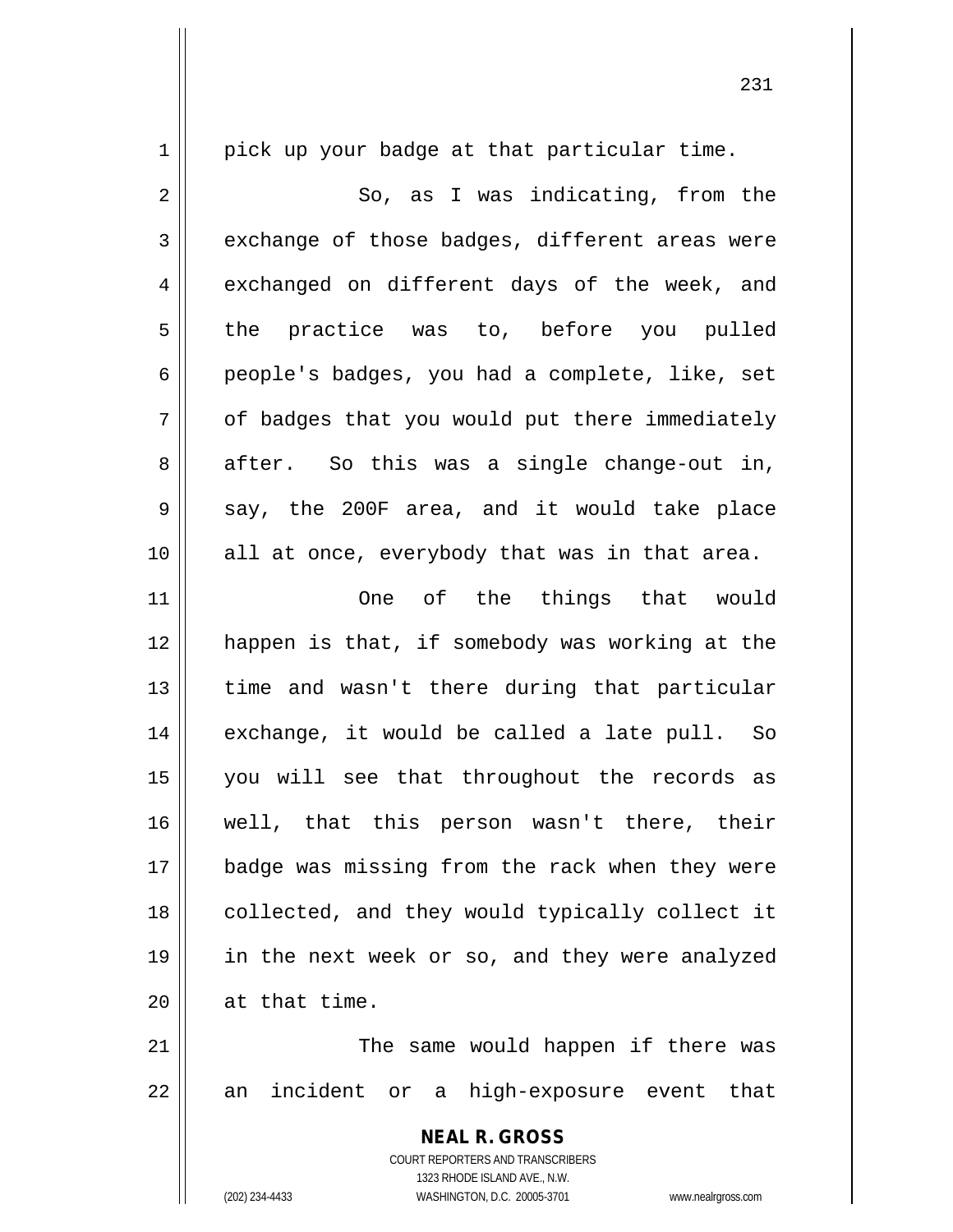**NEAL R. GROSS** 1 || would occur or a potential for one, and they 2 || were concerned this person might be 3 | overexposed. They would pull the individual's 4 badge, and they would go and read it, and that 5 || was called a special pull.  $6 \parallel$  So, on a monthly or, actually, cycle basis, you will see these reports of 8 || late pulls and special pulls associated with  $9 \parallel$  each of the December cycles that we have. So I think you want me to go | through  $-$  CHAIRMAN GRIFFON: Yes. DR. TAULBEE: -- the data here. CHAIRMAN GRIFFON: Explain table | 6-1 to me, given what you just said. (Laughter.) DR. TAULBEE: Sure. Sure. Table 6-1. Okay. What we did for our evaluation | here was, and this was what qualified, in our minds, what qualified the special exposure | cohort. It was the CPWR analysis went through

1323 RHODE ISLAND AVE., N.W. (202) 234-4433 WASHINGTON, D.C. 20005-3701 www.nealrgross.com

COURT REPORTERS AND TRANSCRIBERS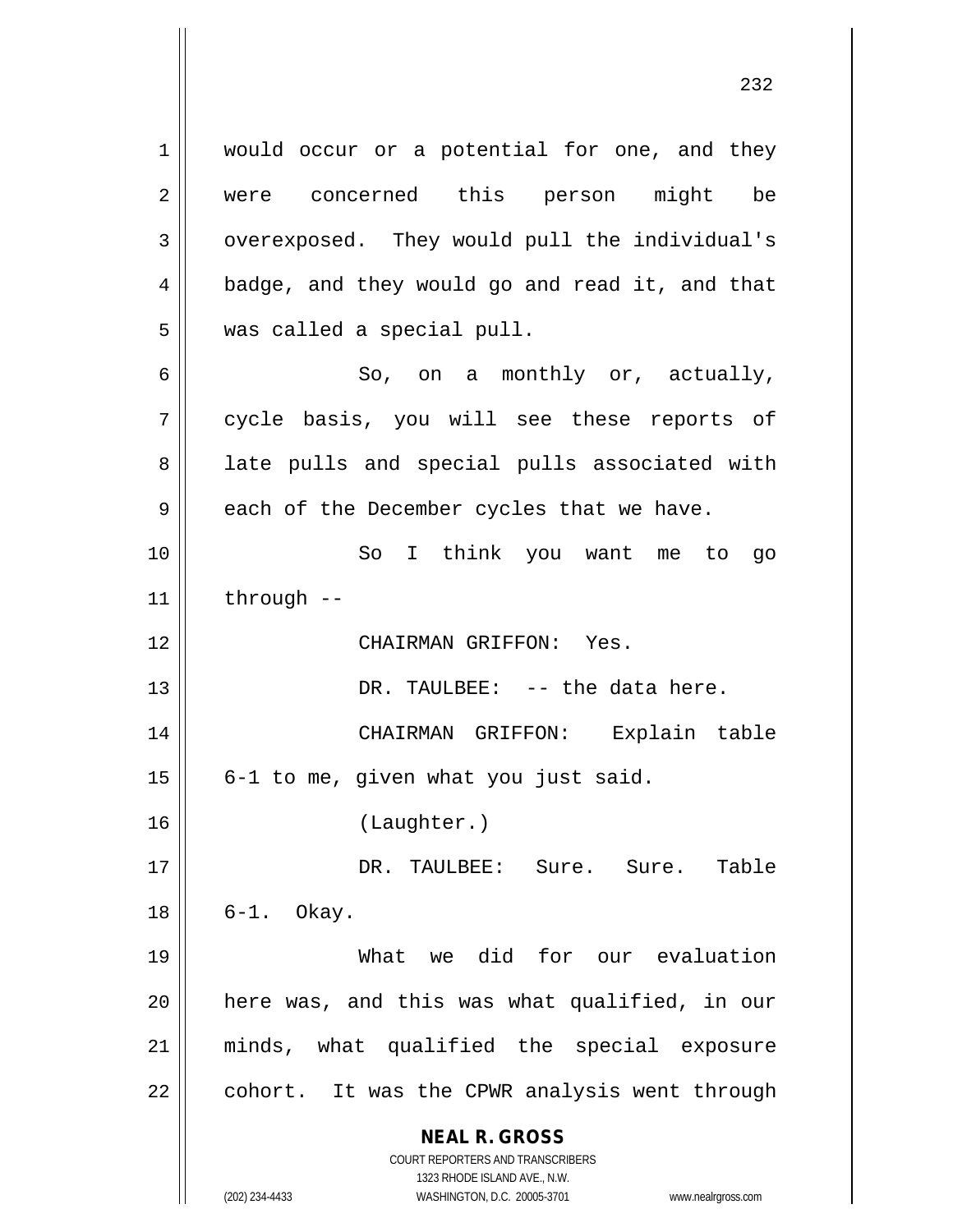1 || HPAREH, and they indicated that the 2 | construction workers in the early years were 3 under-reported within that particular 4 database.

5 And so our development of a 6 coworker model wasn't particularly valid for 7 || the construction trades workers because we 8 were only looking at 5 to 10 percent of the 9 people.

 So what we did was we went through, and table 6-1 is basically just a summary of HPAREH, the columns there to the 13 || right, the number of workers. Then, let's 14 || see, the second column is the number of 15 | reported monitored workers in this WSRC-RP-95, which is a history of the Savannah River Site dosimetry, external and internal dosimetry 18 || program. It was written by George Taylor, Ken Crase, Tom LaBone, and whoever the other  $\parallel$  author was.

21 || So we were just comparing, first  $22$  || of all, the number of monitored workers, and

> **NEAL R. GROSS** COURT REPORTERS AND TRANSCRIBERS 1323 RHODE ISLAND AVE., N.W. (202) 234-4433 WASHINGTON, D.C. 20005-3701 www.nealrgross.com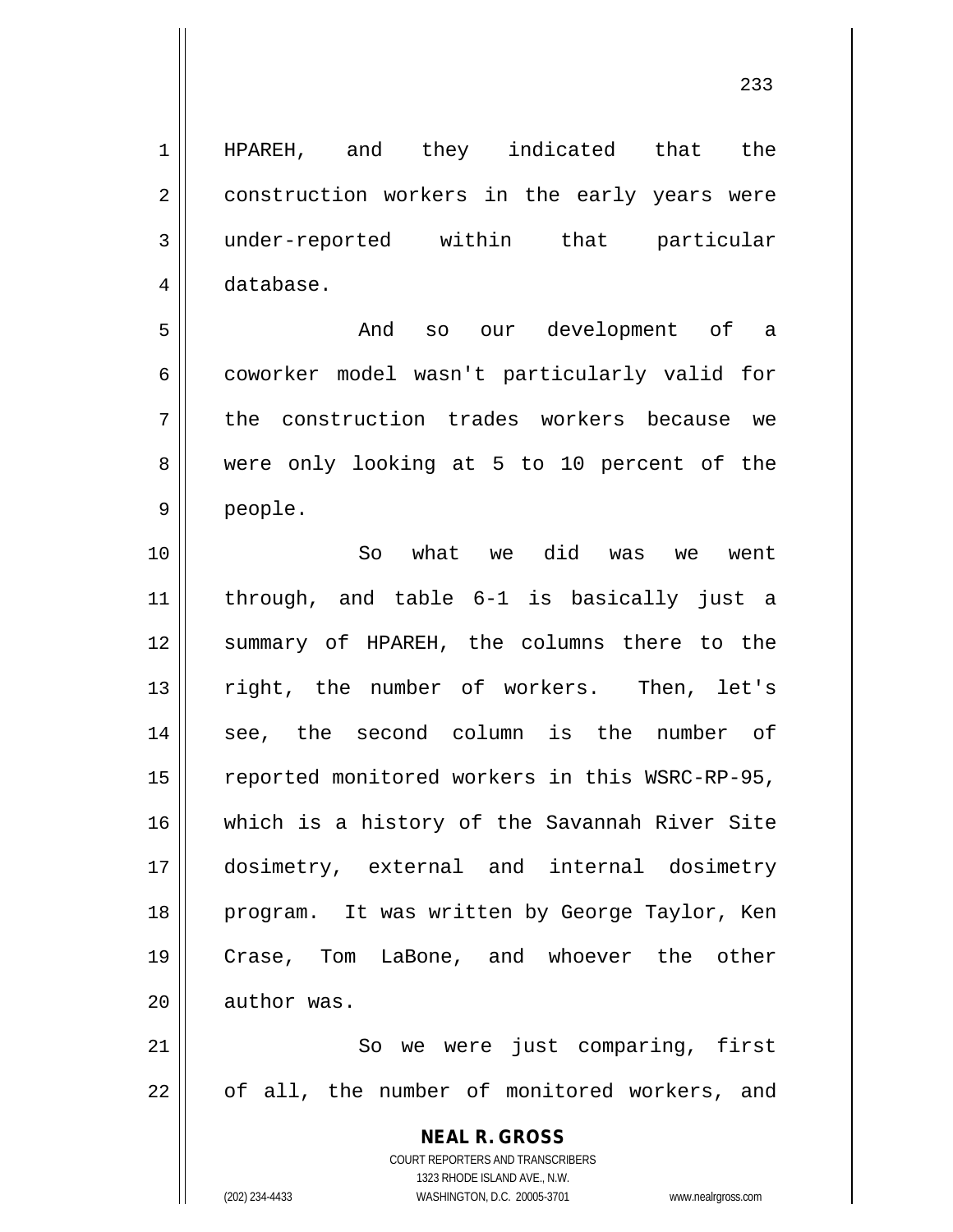1 || HPAREH was capturing a great deal of them.  $2 \parallel$  But this is, again, not necessarily including 3 | construction trades workers.

4 And what we compared was table or 5 || figure 6-1, just the number of monitored 6 workers.

7 Next to that, we went through and 8 compared the number of workers in the fourth 9 quarter reports. One of the things we 10 || captured at the Savannah River Site during the 11 || SEC petition was all of the dosimetry records 12 from 1958 forward of everybody who was 13 monitored on a quarterly basis and what their 14 | dosimetry results were.

15 || So we had the ability to go 16 || through and tally up the number of people, and  $17$  | that is what this is showing.

18 || As far as when you go over to --

19 CHAIRMAN GRIFFON: Before you go  $20$  | to the next page --

21 || DR. TAULBEE: Sure.

22 CHAIRMAN GRIFFON: -- what I'm

**NEAL R. GROSS**

COURT REPORTERS AND TRANSCRIBERS 1323 RHODE ISLAND AVE., N.W. (202) 234-4433 WASHINGTON, D.C. 20005-3701 www.nealrgross.com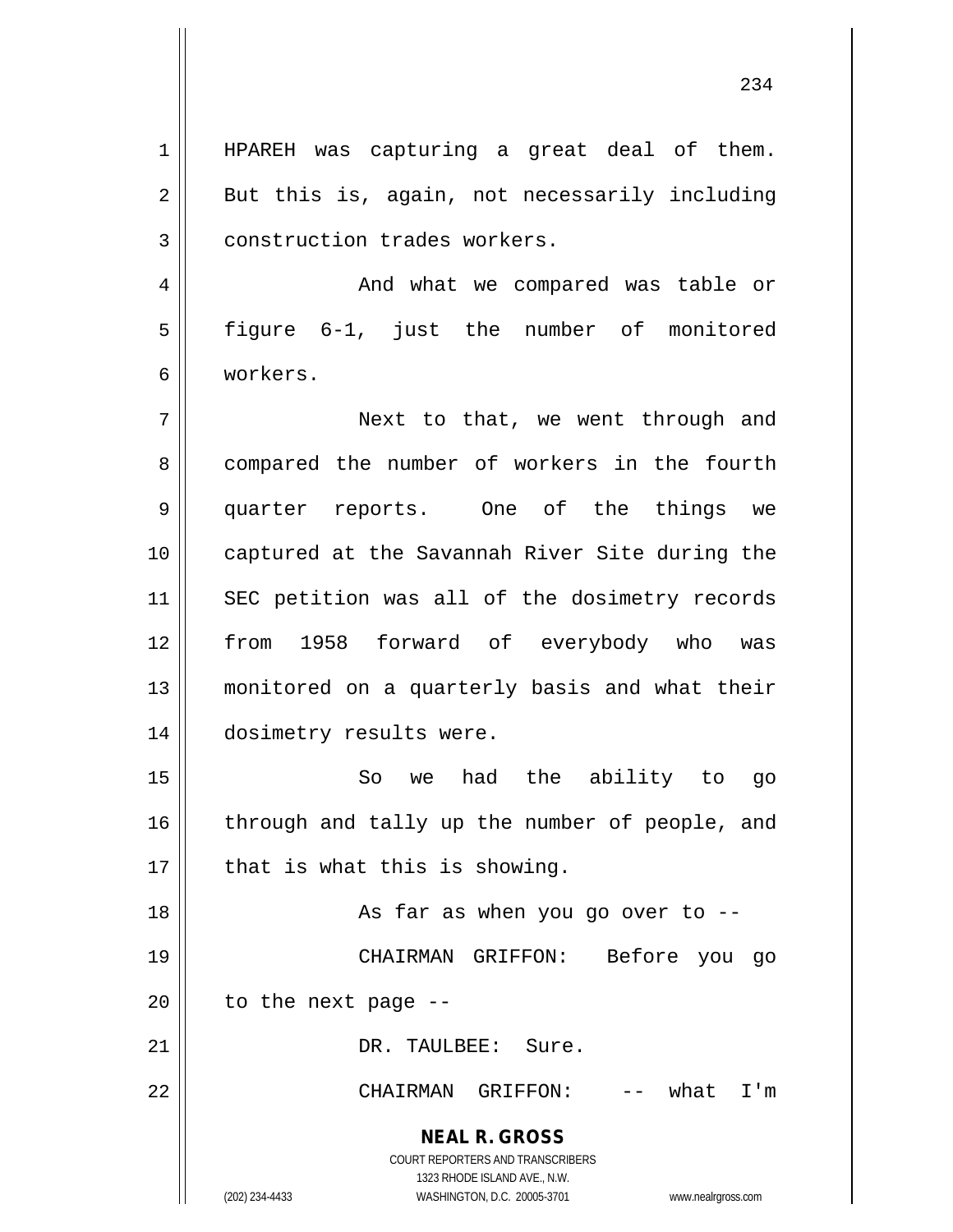**NEAL R. GROSS** COURT REPORTERS AND TRANSCRIBERS 1323 RHODE ISLAND AVE., N.W. (202) 234-4433 WASHINGTON, D.C. 20005-3701 www.nealrgross.com 1 | trying to figure out is, out of the HPAREH  $2 \parallel$  records, you have, like pick any year really,  $3 \parallel$  but 1955. It says the number of workers is  $4 \parallel 3,177.$ 5 | DR. TAULBEE: Okay. 6 CHAIRMAN GRIFFON: And then the 7 deep dose records is 2,000. If they're 8 || measured quarterly, I would have expected to  $9 \parallel$  see more like 12,000 there. 10 DR. TAULBEE: Well, each period  $11$   $\parallel$  is  $-$ 12 CHAIRMAN GRIFFON: Am I 13 || interpreting this wrong? 14 DR. TAULBEE: -- an annual 15 | summary. 16 || CHAIRMAN GRIFFON: An annual 17 || summary? Okay, then I would expect 3,000.  $18$  | There were 3,177 there. 19 DR. TAULBEE: Okay. What I  $20$  | believe that these are is the  $-$ -21 CHAIRMAN GRIFFON: I would expect  $22$  || at least it equals the number of workers.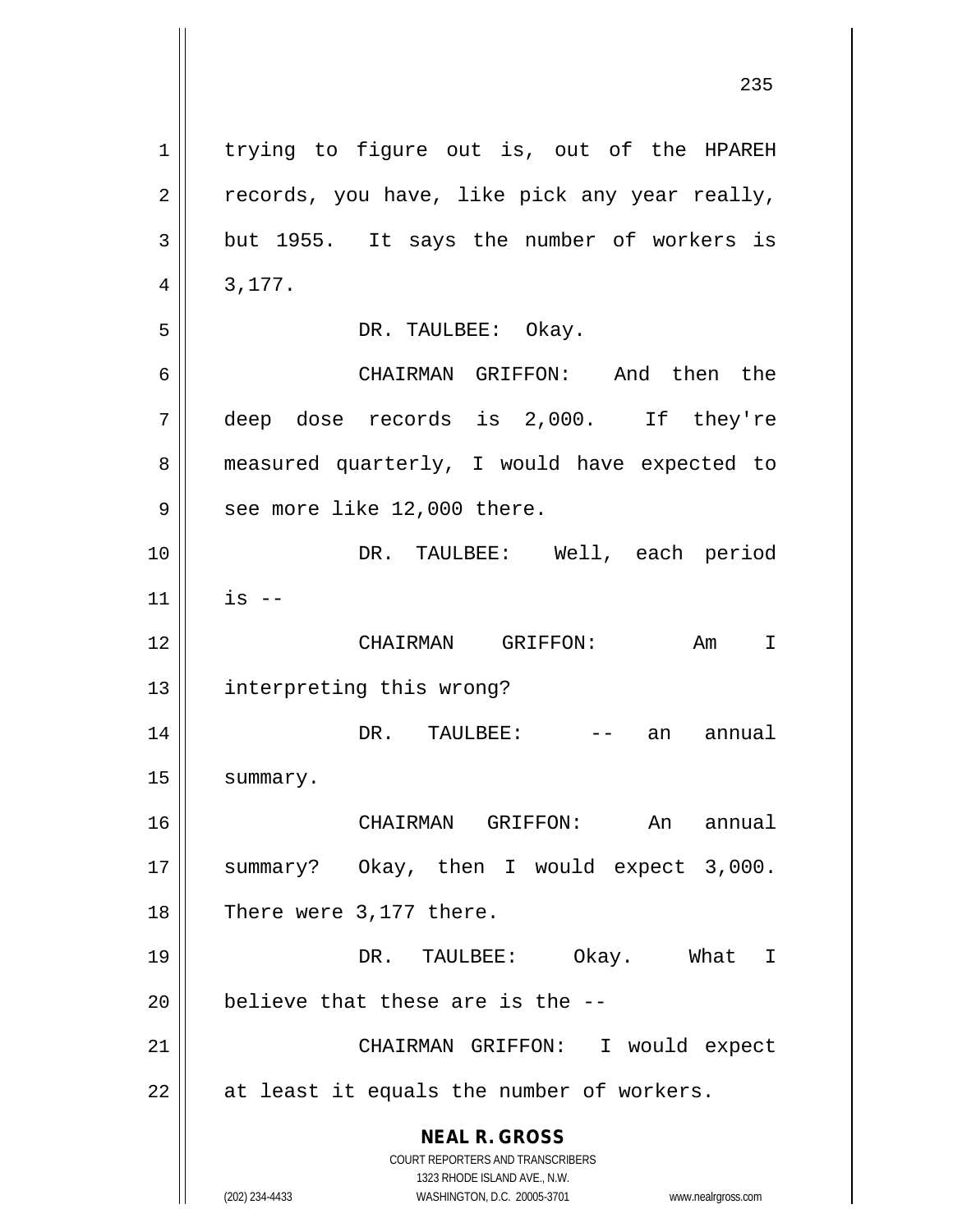| 1  | DR. TAULBEE: Let me get back to                                                                                                                                        |
|----|------------------------------------------------------------------------------------------------------------------------------------------------------------------------|
| 2  | you on that because, unless it is written here                                                                                                                         |
| 3  | in the text --                                                                                                                                                         |
| 4  | CHAIRMAN GRIFFON: Yes, I was just                                                                                                                                      |
| 5  | confused by that.                                                                                                                                                      |
| 6  | DR. TAULBEE: I knew I had it at                                                                                                                                        |
| 7  | one time, as to what was happening there.                                                                                                                              |
| 8  | CHAIRMAN GRIFFON: And it might be                                                                                                                                      |
| 9  | in the text, right? I'm just glancing at                                                                                                                               |
| 10 | this.                                                                                                                                                                  |
| 11 | DR. TAULBEE: Let me take that                                                                                                                                          |
| 12 | action and get back to you on it.                                                                                                                                      |
| 13 | CHAIRMAN GRIFFON: Okay. Okay.                                                                                                                                          |
| 14 | DR. TAULBEE: I know there's a                                                                                                                                          |
| 15 | simple explanation for it, but it is escaping                                                                                                                          |
| 16 | me right now, because I remember I had the                                                                                                                             |
| 17 | same question: how could we have<br>more                                                                                                                               |
| 18 | monitored workers than actual records?                                                                                                                                 |
| 19 | CHAIRMAN GRIFFON: Right, right,                                                                                                                                        |
| 20 | right, yes.                                                                                                                                                            |
| 21 | DR. TAULBEE: Okay. Sorry.                                                                                                                                              |
| 22 | CHAIRMAN GRIFFON: No, that's all                                                                                                                                       |
|    | <b>NEAL R. GROSS</b><br><b>COURT REPORTERS AND TRANSCRIBERS</b><br>1323 RHODE ISLAND AVE., N.W.<br>(202) 234-4433<br>WASHINGTON, D.C. 20005-3701<br>www.nealrgross.com |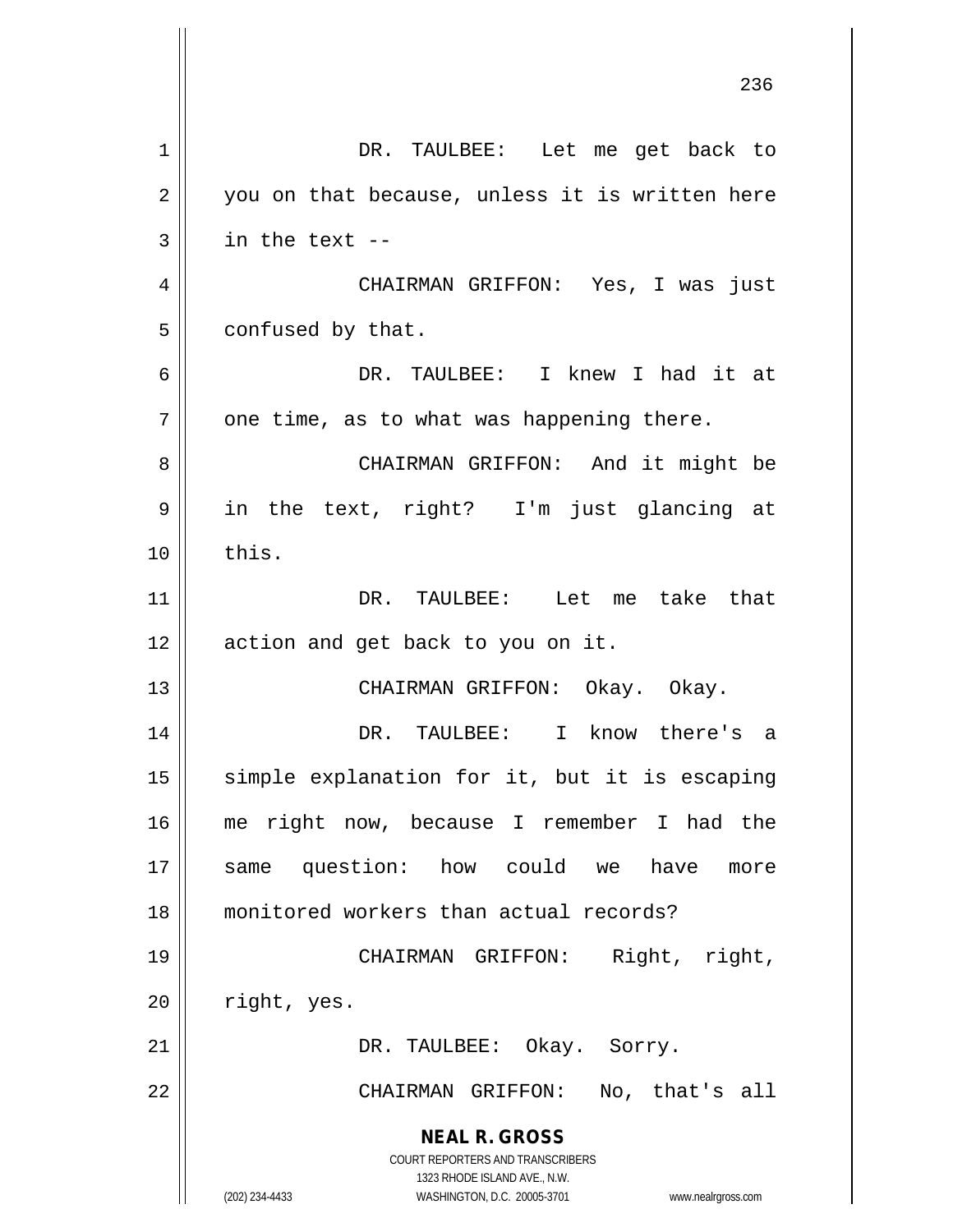|    | 237                                                      |
|----|----------------------------------------------------------|
| 1  | right.                                                   |
| 2  | DR. TAULBEE: Mike Mahathy, are                           |
| 3  | you on the phone?                                        |
| 4  | MR. MAHATHY: Yes.                                        |
| 5  | DR. TAULBEE: Mike, do<br>you                             |
| 6  | remember the answer to this one, as to why the           |
| 7  | number of monitored workers differs from the             |
| 8  | shallow-dose and deep-dose records?                      |
| 9  | MR. MAHATHY: I thought I asked                           |
| 10 | Mel to check with Gene Potter.                           |
| 11 | DR. TAULBEE: Okay. Thank you.                            |
| 12 | If I could continue just a little                        |
| 13 | bit more on this?                                        |
| 14 | CHAIRMAN GRIFFON: Yes, yes.                              |
| 15 | DR. TAULBEE: What we did to                              |
| 16 | evaluate what CPWR had brought up or raised to           |
| 17 | our attention was we went through with HPAREH            |
| 18 | and we calculated what the dose distribution             |
| 19 | would be for all workers for specific time               |
| 20 | periods and we took the fourth-quarter reports           |
| 21 | and calculated what their annual dose was,               |
| 22 | which would be a summation of the previous               |
|    | <b>NEAL R. GROSS</b><br>COURT REPORTERS AND TRANSCRIBERS |

1323 RHODE ISLAND AVE., N.W.

 $\prod$ 

 $\overline{\phantom{a}}$ 

(202) 234-4433 WASHINGTON, D.C. 20005-3701 www.nealrgross.com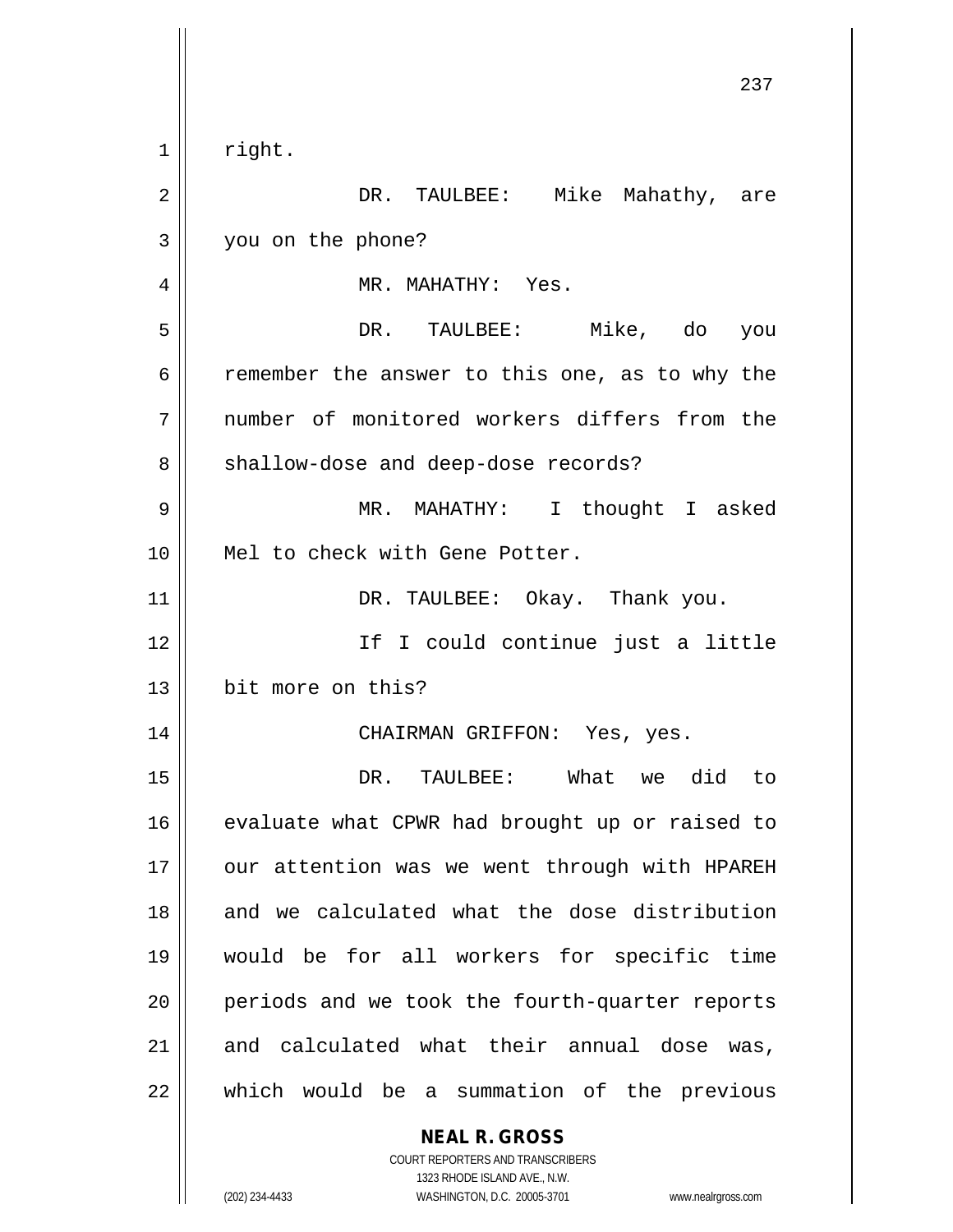1 | four quarters.

| $\overline{2}$ | And we compared HPAREH to that                 |
|----------------|------------------------------------------------|
| 3              | fourth-quarter summary in 1960, 1965, 1970,    |
| 4              | and 1975. What we found was that the HPAREH    |
| 5              | data matched pretty closely to the complete    |
| 6              | dataset. So, even though HPAREH was made in    |
| 7              | the late 1960s or 1970s, it didn't include     |
| 8              | some of these early workers that dropped out.  |
| 9              | The actual dose information that was captured  |
| 10             | because there's so much of it in HPAREH didn't |
| 11             | differ much from when you evaluate the         |
| 12             | complete record set.                           |
| 13             | Then we specifically went and                  |
| 14             | looked at construction trades workers, and we  |
| 15             | found, basically, the same thing. What you     |
| 16             | will see from the HPAREH records, construction |
| 17             | trades workers in 1960, there's only 202       |
| 18             | listed there, and in the fourth-quarter        |
| 19             | reports there's 747 individual construction    |
| 20             | trades workers. But, again, the<br>dose        |
|                |                                                |
| 21             | distributions didn't change much.              |

 $\parallel$  So this is what we considered why

**NEAL R. GROSS** COURT REPORTERS AND TRANSCRIBERS 1323 RHODE ISLAND AVE., N.W. (202) 234-4433 WASHINGTON, D.C. 20005-3701 www.nealrgross.com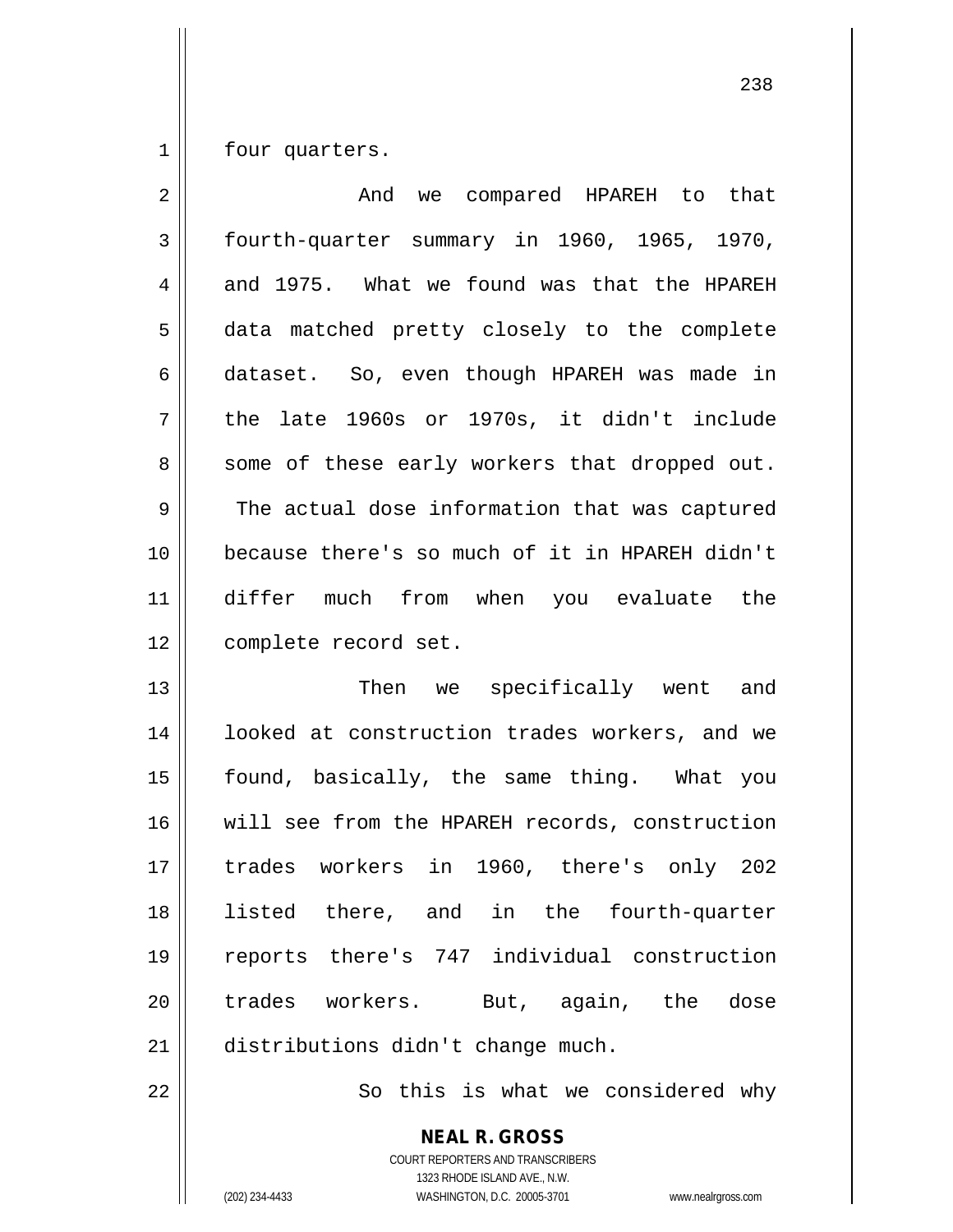1 || we qualified the petition, was we didn't know  $2 \parallel$  this particular answer. It was, were 3 construction trades workers different? And 4 what we found when we went through the  $5 \parallel$  analysis and captured the records is that they  $6$  | were not significantly different.

 We then went through, and what you  $8 \parallel$  will see, then, figure 6-3, that's the fourth- quarter analysis with HPAREH. Figure 6-4, this is where we had HPAREH for 1960, and we 11 || looked at the fourth quarter. It showed about 12 || the same distribution, slightly lower. But we had all of the individual workers from 1960, including part-time construction trades workers that were only there for a short period of time. We tallied all of their particular doses as well.

18 What we found was a decrease in 19 the distribution because apparently some of 20 || these short-term workers would pull down their 21 normal distribution. So this is why we felt 22 || HPAREH was sufficiently accurate in order to

> **NEAL R. GROSS** COURT REPORTERS AND TRANSCRIBERS

1323 RHODE ISLAND AVE., N.W. (202) 234-4433 WASHINGTON, D.C. 20005-3701 www.nealrgross.com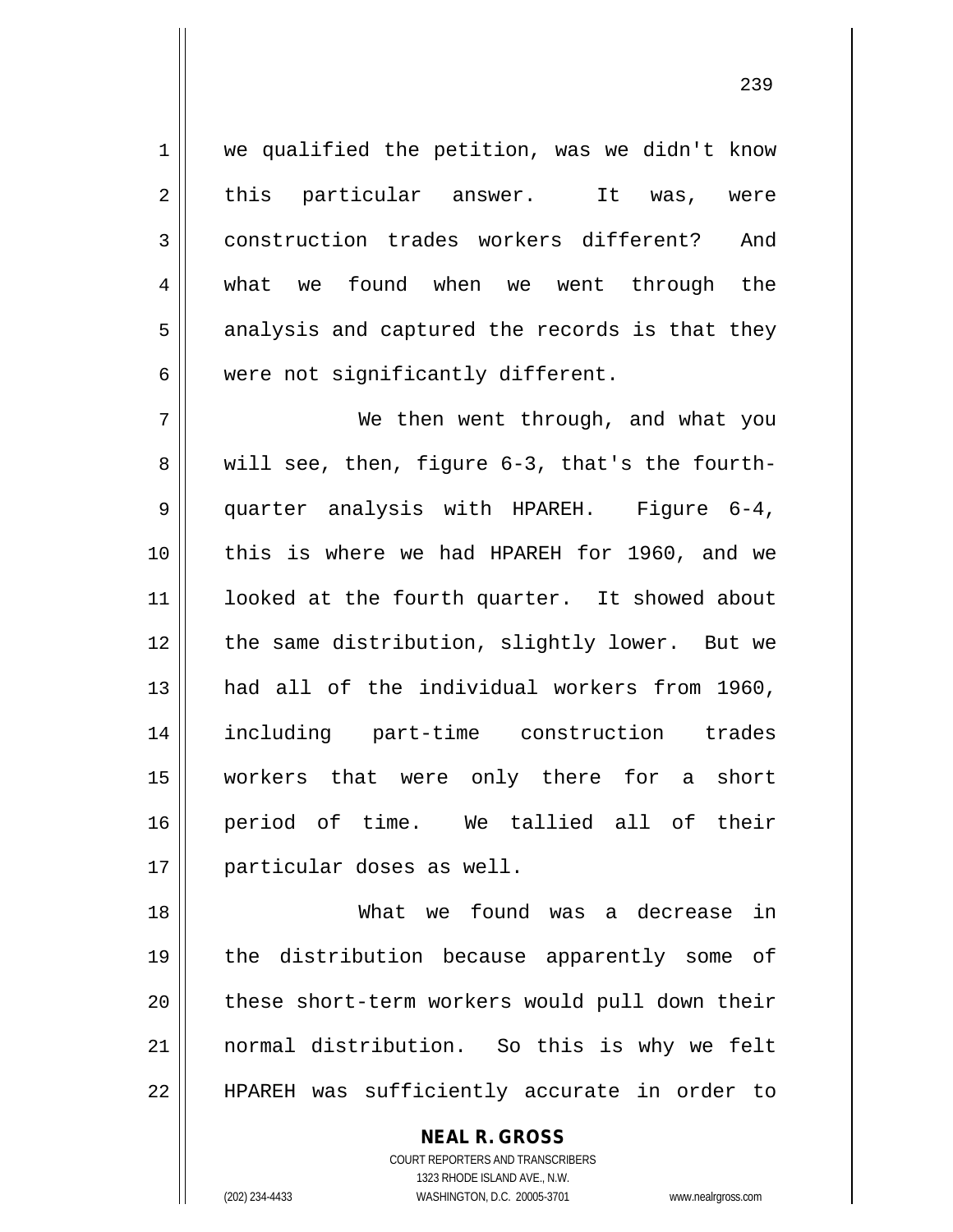**NEAL R. GROSS** COURT REPORTERS AND TRANSCRIBERS 1323 RHODE ISLAND AVE., N.W. (202) 234-4433 WASHINGTON, D.C. 20005-3701 www.nealrgross.com 1 | develop the coworker model. 2 | Questions? 3 CHAIRMAN GRIFFON: I don't have  $4 \parallel$  any right now, except for that first one. 5 DR. TAULBEE: That first one, yes.  $6 \parallel$  We will get an answer to you on that. 7 CHAIRMAN GRIFFON: Then, going 8 back, and you don't have to describe the whole 9 || internal monitoring program to me, but in the 10 period in 6-1 it talks about the validity 11 analysis that you guys did. It's on page 31 12 at the very top, right before 6-2. Yes, 13 you've got it. 14 DR. TAULBEE: Okay. 15 CHAIRMAN GRIFFON: Reviewed 16 || entries in four bioassay log books covering a 17 || period of six years. Then you had some, I 18 || guess, 200 log books that you considered. 19 Can you describe the process that 20 || you went through there and why you only did it 21 | over a six-year period? 22 DR. TAULBEE: Why we only did it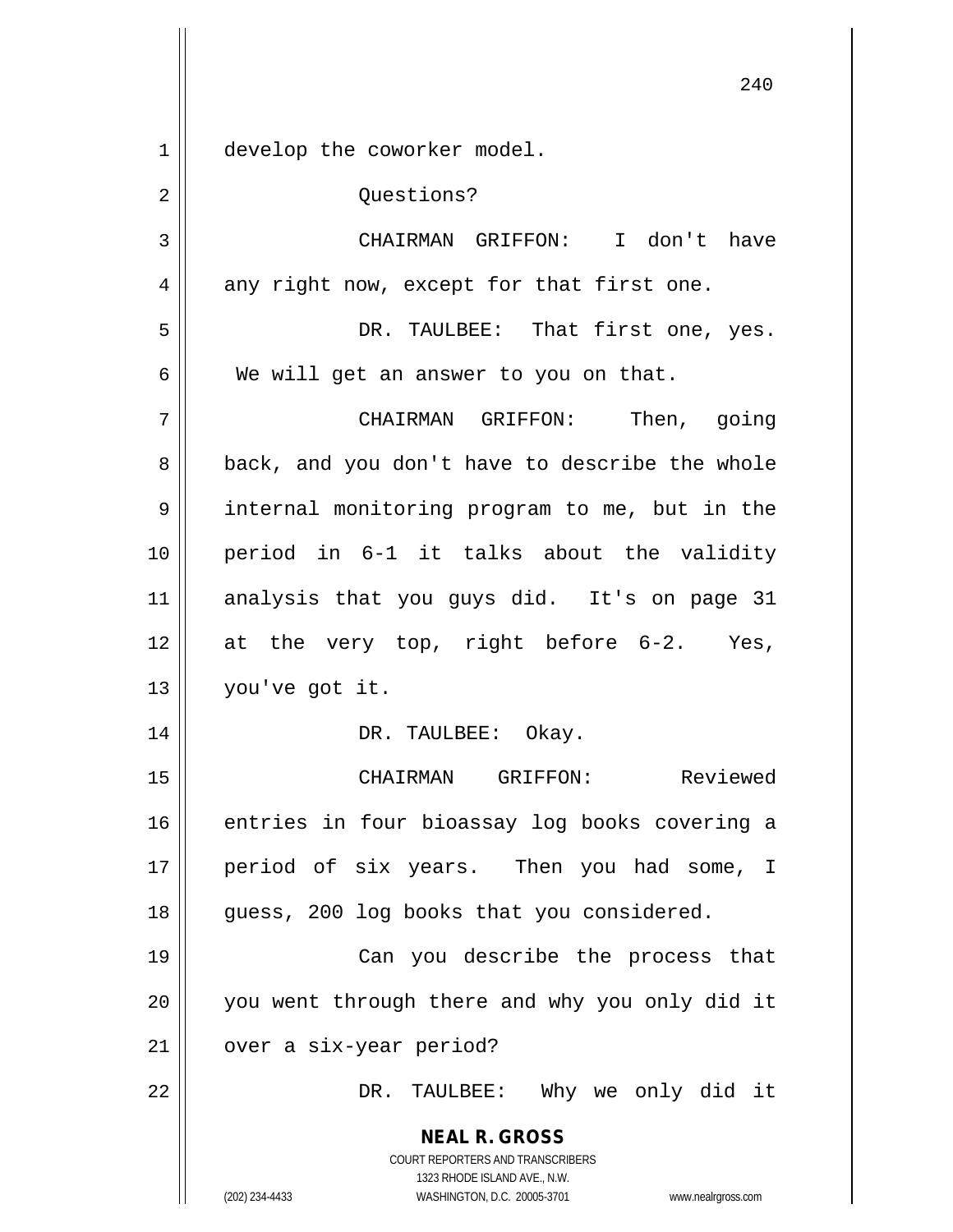**NEAL R. GROSS** 1 | over a six-year period is primarily due to  $2 \parallel$  time constraints --3 || CHAIRMAN GRIFFON: Oh, okay. 4 DR. TAULBEE: -- in trying to get  $5$  | the ER out. 6 CHAIRMAN GRIFFON: But when you  $7 \parallel$  say six years, it wasn't six years in a row. 8 || I assume it was like something from the 50s  $9 \parallel$  and 60s and up or  $-$ 10 DR. TAULBEE: I believe that is 11 | correct, yes. 12 CHAIRMAN GRIFFON: Okay. All  $13 \parallel$  right. 14 DR. TAULBEE: What we did is we 15 took 62 claimants that we had in the NOCTS 16 database that had internal monitoring data.  $17$  So we went back to the original log books to 18 || see, can we find these particular entries 19 there in those log books? And that's what  $20$  || this analysis was, of reviewing the 200. That 21 was just a random number of, how many can we  $22$  || get done in this period of time, and about 200

> COURT REPORTERS AND TRANSCRIBERS 1323 RHODE ISLAND AVE., N.W. (202) 234-4433 WASHINGTON, D.C. 20005-3701 www.nealrgross.com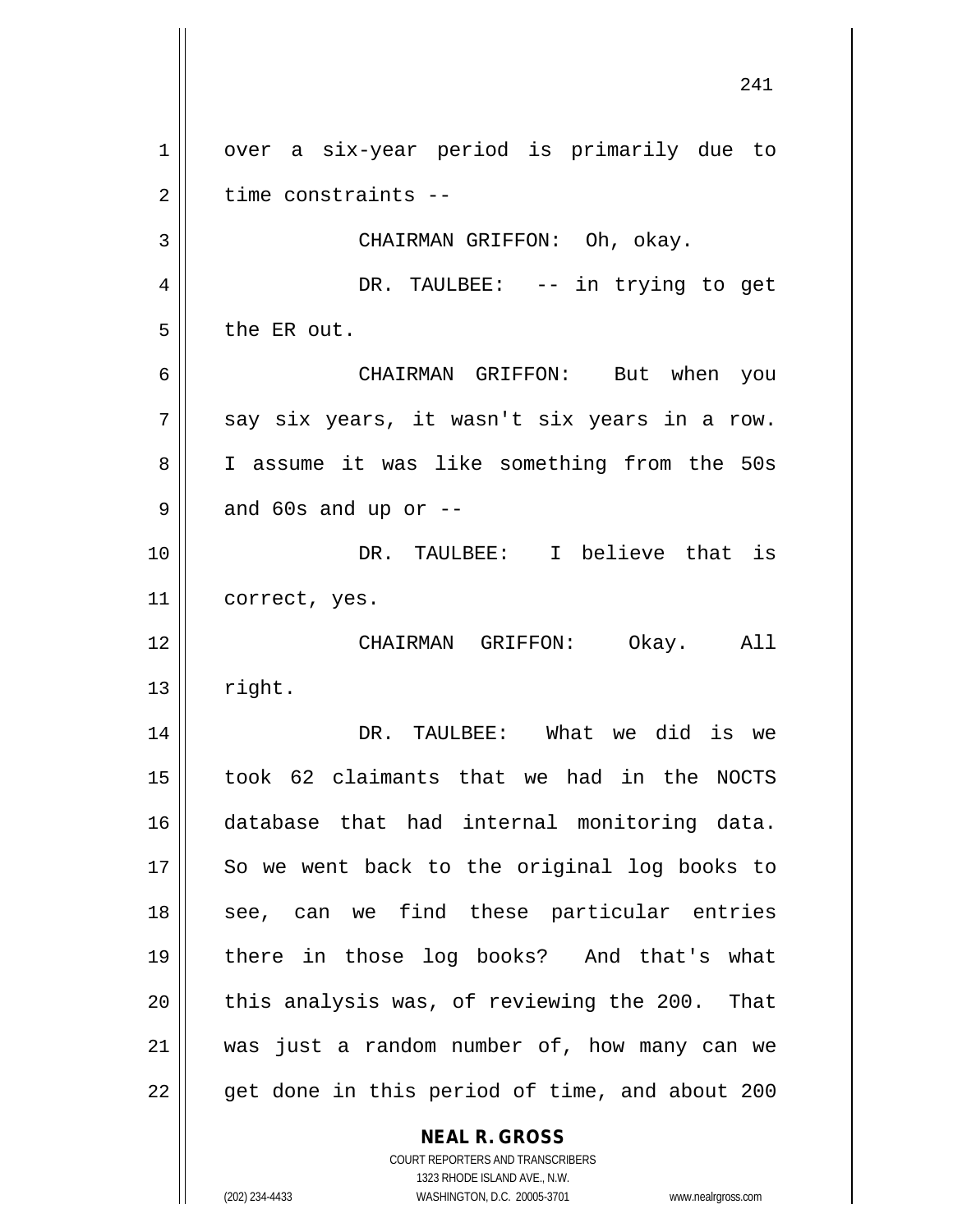| 2  | And we came up in that three of                                                                                                                                        |
|----|------------------------------------------------------------------------------------------------------------------------------------------------------------------------|
| 3  | the claims contained no data corresponding to                                                                                                                          |
| 4  | the log book entries, but that was less than 5                                                                                                                         |
| 5  | percent, and 57 percent of the claims we found                                                                                                                         |
| 6  | the corresponding data there in the log books.                                                                                                                         |
| 7  | CHAIRMAN GRIFFON: Right.                                                                                                                                               |
| 8  | DR. TAULBEE: Oh, and of these,                                                                                                                                         |
| 9  | about half of the claimants that we evaluated                                                                                                                          |
| 10 | were in construction-related positions.                                                                                                                                |
| 11 | CHAIRMAN GRIFFON: Okay. Is this                                                                                                                                        |
| 12 | analysis on the O: drive anywhere?                                                                                                                                     |
| 13 | DR. TAULBEE: I don't believe so.                                                                                                                                       |
| 14 | CHAIRMAN GRIFFON: Or can it be                                                                                                                                         |
| 15 | made available?                                                                                                                                                        |
| 16 | DR. TAULBEE: We certainly can.                                                                                                                                         |
| 17 | CHAIRMAN GRIFFON: Yes                                                                                                                                                  |
| 18 | DR. TAULBEE: Sure.                                                                                                                                                     |
| 19 | CHAIRMAN GRIFFON: I think that                                                                                                                                         |
| 20 | seems to be a logical followup for SC&A, that                                                                                                                          |
| 21 | you've got to look at this data validation                                                                                                                             |
| 22 | done by NIOSH.                                                                                                                                                         |
|    | <b>NEAL R. GROSS</b><br><b>COURT REPORTERS AND TRANSCRIBERS</b><br>1323 RHODE ISLAND AVE., N.W.<br>(202) 234-4433<br>WASHINGTON, D.C. 20005-3701<br>www.nealrgross.com |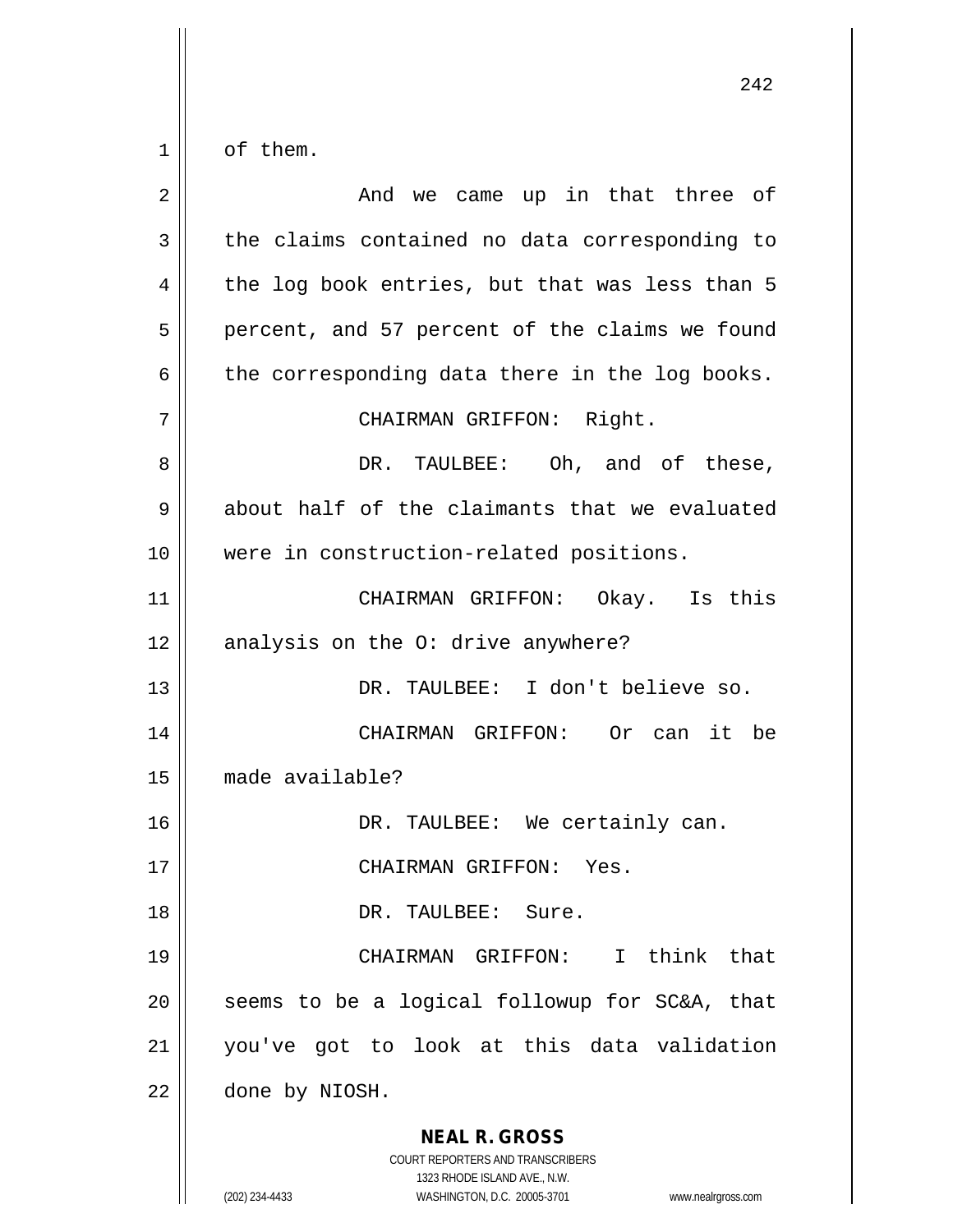**NEAL R. GROSS** COURT REPORTERS AND TRANSCRIBERS 1323 RHODE ISLAND AVE., N.W. (202) 234-4433 WASHINGTON, D.C. 20005-3701 www.nealrgross.com 1 DR. TAULBEE: Is this a different  $2 \parallel$  issue or this -- oh, this is issue 23, right? 3 || CHAIRMAN GRIFFON: Does that come 4 || up under 23? I'm sorry. 5 DR. MAKHIJANI: I believe it did. 6 CHAIRMAN GRIFFON: Yes. 7 DR. TAULBEE: External accuracy 8 | completeness. Okay. 9 CHAIRMAN GRIFFON: So this is more 10 internal, isn't it? Was this internal dose? 11 | DR. TAULBEE: Yes. 12 CHAIRMAN GRIFFON: Yes. 13 || DR. TAULBEE: That is all right. 14 CHAIRMAN GRIFFON: So, anyway,  $15 \parallel$  yes. 16 DR. TAULBEE: Accuracy and 17 | completeness. 18 DR. MAKHIJANI: I think 23 is the 19 more general issue. 20 CHAIRMAN GRIFFON: Yes. 21 DR. MAKHIJANI: No, it's external  $22 \parallel$  dose.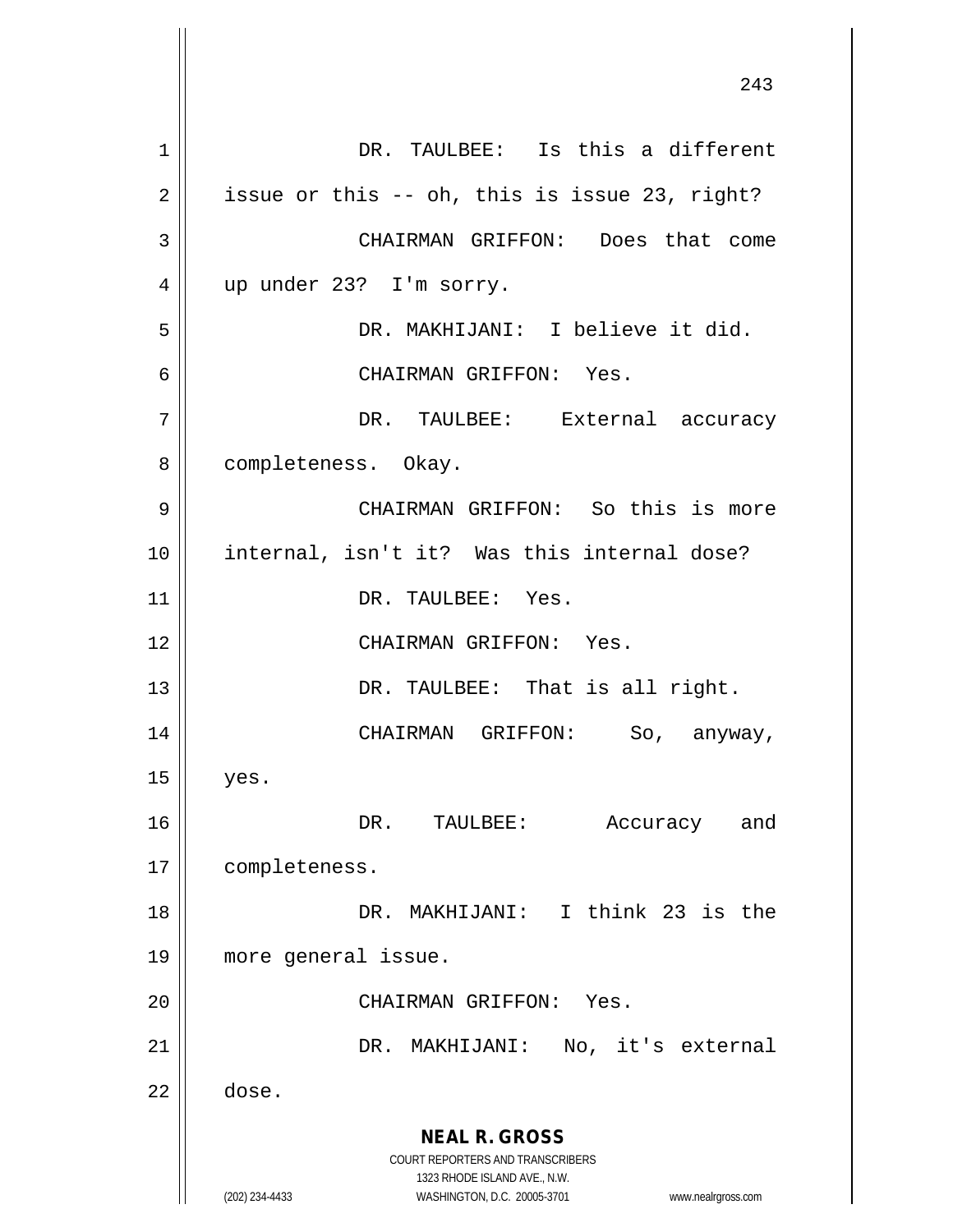**NEAL R. GROSS** COURT REPORTERS AND TRANSCRIBERS 1323 RHODE ISLAND AVE., N.W. 1 CHAIRMAN GRIFFON: Yes, we're on 2 | external dose right now. So you might have to  $3 \parallel$  add that one on to the end of the internal 4 | section, actually. 5 DR. MAKHIJANI: Yes. 6 CHAIRMAN GRIFFON: Okay. I've got 7 a note of that. 8 DR. TAULBEE: I think, with the 9 external dose, based upon our analysis with 10 HPAREH, you know, with the exception of table  $11 \parallel 6-1$  --12 CHAIRMAN GRIFFON: Right, right,  $13$  | right. That's the big question there. 14 DR. TAULBEE: -- I think we have a 15 | pretty good handle on it. 16 CHAIRMAN GRIFFON: There might be 17 || enough there for us at least to look at that 18 || section more thoroughly. I mean, have you 19 guys reviewed that section, Arjun, the 6-2? 20 DR. MAKHIJANI: Well, no, we 21 haven't done a substantive completeness study  $22$  || in the normal way that we would do it.

(202) 234-4433 WASHINGTON, D.C. 20005-3701 www.nealrgross.com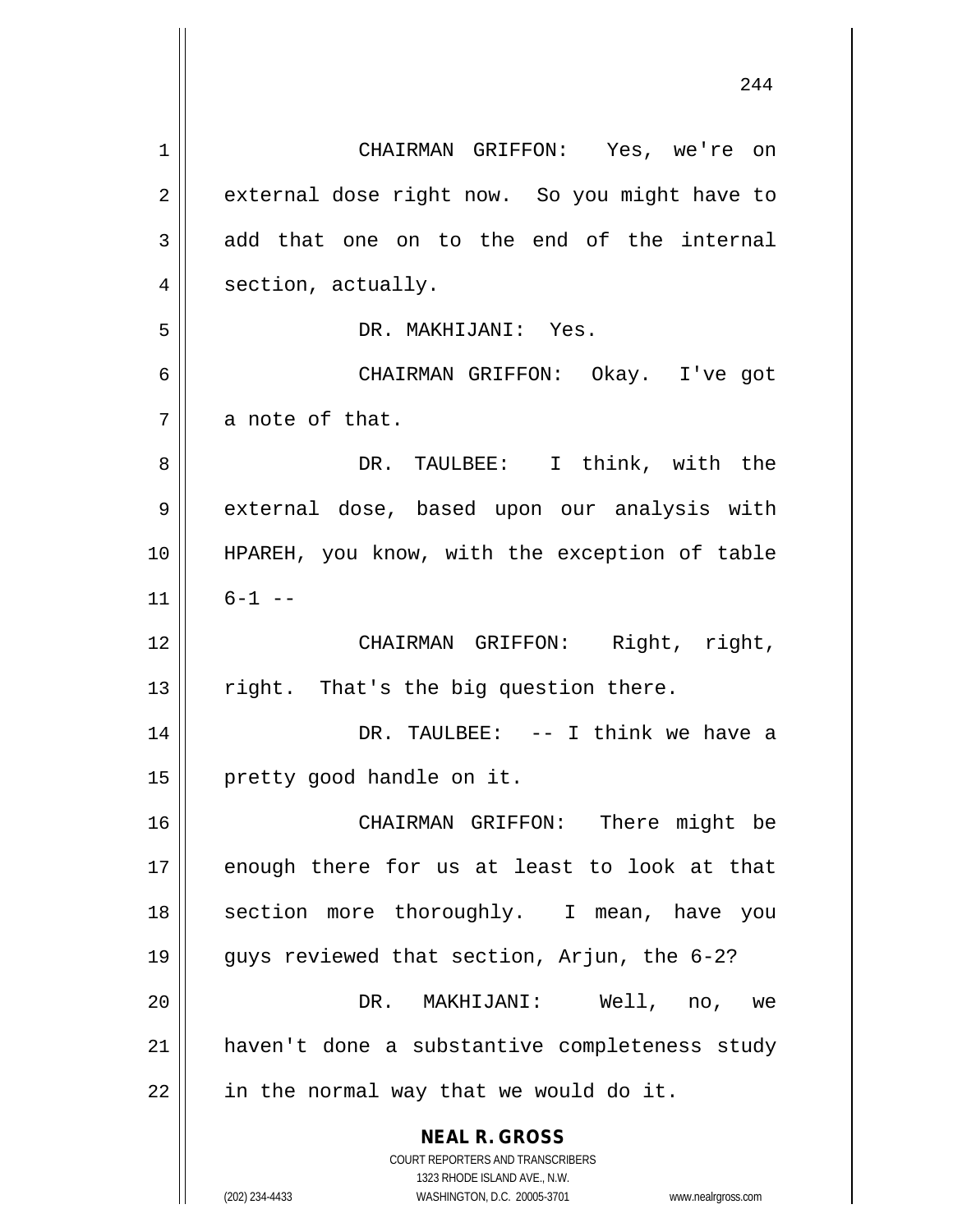**NEAL R. GROSS** COURT REPORTERS AND TRANSCRIBERS 1323 RHODE ISLAND AVE., N.W. (202) 234-4433 WASHINGTON, D.C. 20005-3701 www.nealrgross.com 1 | Now we've got several overlapping  $2 \parallel$  things  $-$ 3 || CHAIRMAN GRIFFON: Right. 4 DR. MAKHIJANI: -- and I am 5 | looking for a little guidance from you. We've  $6 \parallel$  got all these coworker models coming out with 7 internal dose. 8 CHAIRMAN GRIFFON: Right. 9 DR. MAKHIJANI: So, for internal, 10 || I would rather hold off on seeing those things 11 because Tim is collecting all this data. 12 At the same time, for 13 | completeness, it seems to me that, since NIOSH 14 is gathering more data on an as-needed basis 15 going to -- you know, claimant data, not  $16$  enough; you're going to other sources of data  $17$  || and adding to it, as I understood it. 18 DR. TAULBEE: We already have the 19 data in-house, it is just not codified yet. 20 DR. MAKHIJANI: That's what you  $21$  are doing. 22 || So I don't know how you evaluate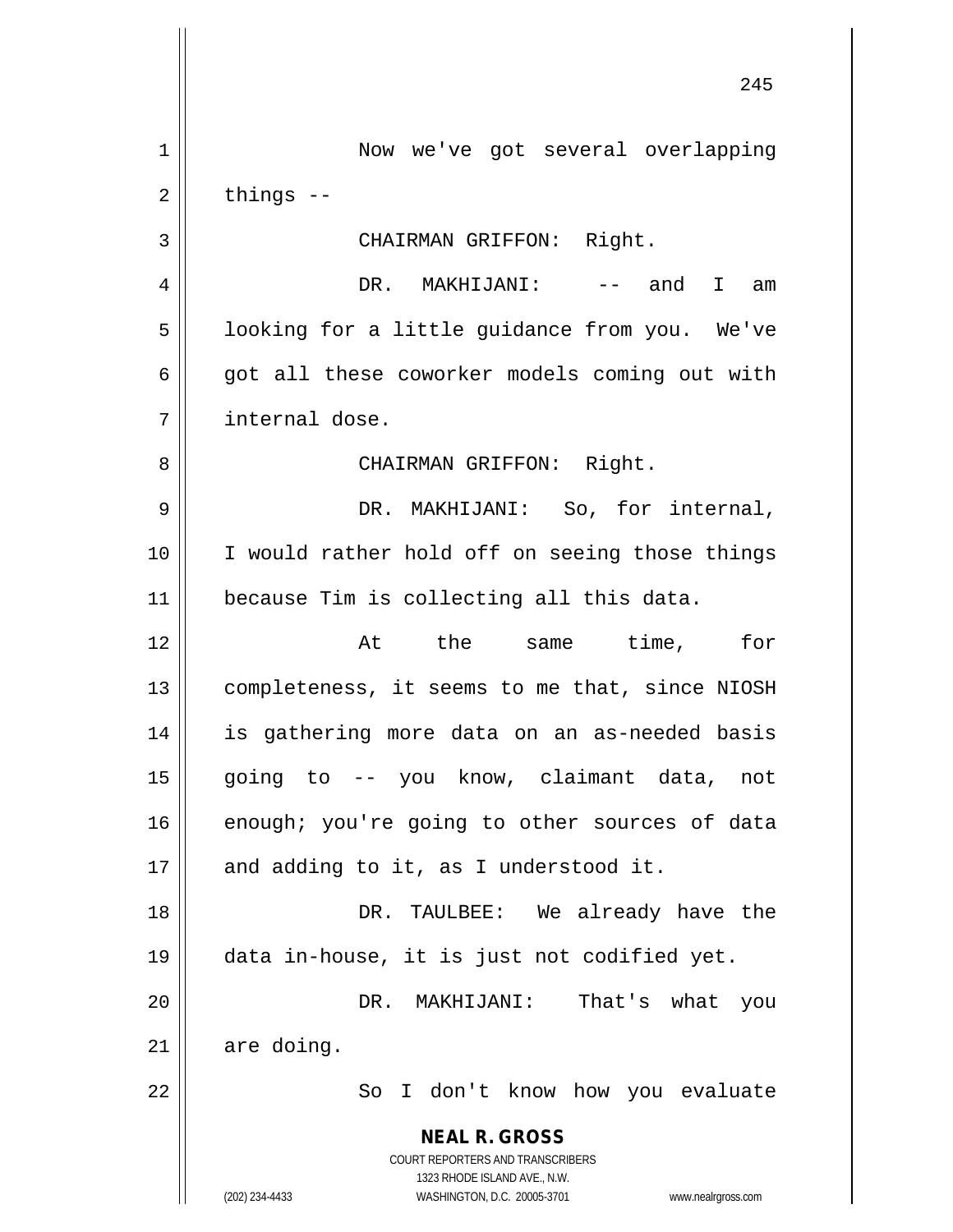**NEAL R. GROSS** COURT REPORTERS AND TRANSCRIBERS 1323 RHODE ISLAND AVE., N.W. 1 | the completeness of that. You can evaluate 2 adequacy after NIOSH is done, whether it's  $3 \parallel$  good enough, but --4 CHAIRMAN GRIFFON: But validity I  $5 \parallel$  think  $-$ 6 DR. MAKHIJANI: But looking at 7 validity -- 8 CHAIRMAN GRIFFON: Yes. 9 DR. MAKHIJANI: -- and 10 completeness of individual dose data and how 11 you would fill those gaps for sort of 12 || randomly-selected members of the class, this 13 would be a little bit of a different, but 14 | overlapping exercise. 15 I mean we did that at NTS, in a 16 way. You know, we looked at 120 workers at 17 random and looked at all the records and 18 || catalogued what monitoring they had and did 19 not have, only for internal dose, of course. 20 || CHAIRMAN GRIFFON: Right, right. 21 DR. MAKHIJANI: So we are open to 22 || your guidance on how you want us to proceed.

(202) 234-4433 WASHINGTON, D.C. 20005-3701 www.nealrgross.com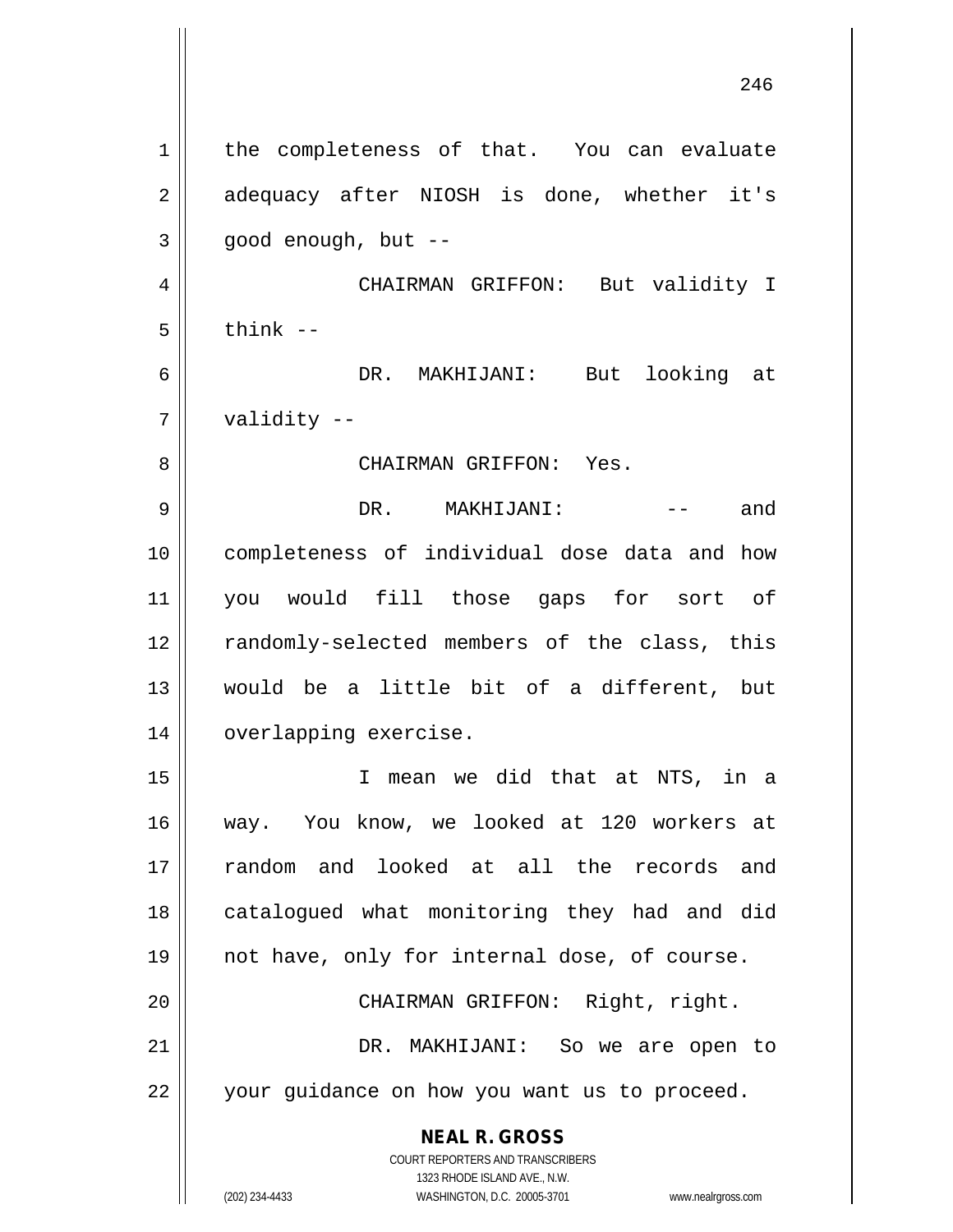**NEAL R. GROSS** COURT REPORTERS AND TRANSCRIBERS 1323 RHODE ISLAND AVE., N.W. (202) 234-4433 WASHINGTON, D.C. 20005-3701 www.nealrgross.com 247 1 | CHAIRMAN GRIFFON: Well, for  $2 \parallel$  internal, I mean, yes. 3 DR. MAKHIJANI: For external and 4 internal. 5 CHAIRMAN GRIFFON: I'm just 6 | looking here. For internal dose, it seems 7 like NIOSH took an initial stab at here's how 8 we think we have validated the data that we  $9 \parallel$  are using. That's in that Section 6.1. 10 DR. MAKHIJANI: Yes. 11 || CHAIRMAN GRIFFON: Right? 12 DR. MAKHIJANI: So we can review  $13$  Section 6.1. 14 CHAIRMAN GRIFFON: So I think that 15 is the starting point, is review their 16 analysis of that, and Tim's going to post  $17$  | that. So you will have to review. 18 || DR. TAULBEE: I'm pretty sure all  $19 \parallel$  that it is, is a spreadsheet. 20 CHAIRMAN GRIFFON: Right, right,  $21$   $\parallel$  right. 22 DR. TAULBEE: I mean the write-up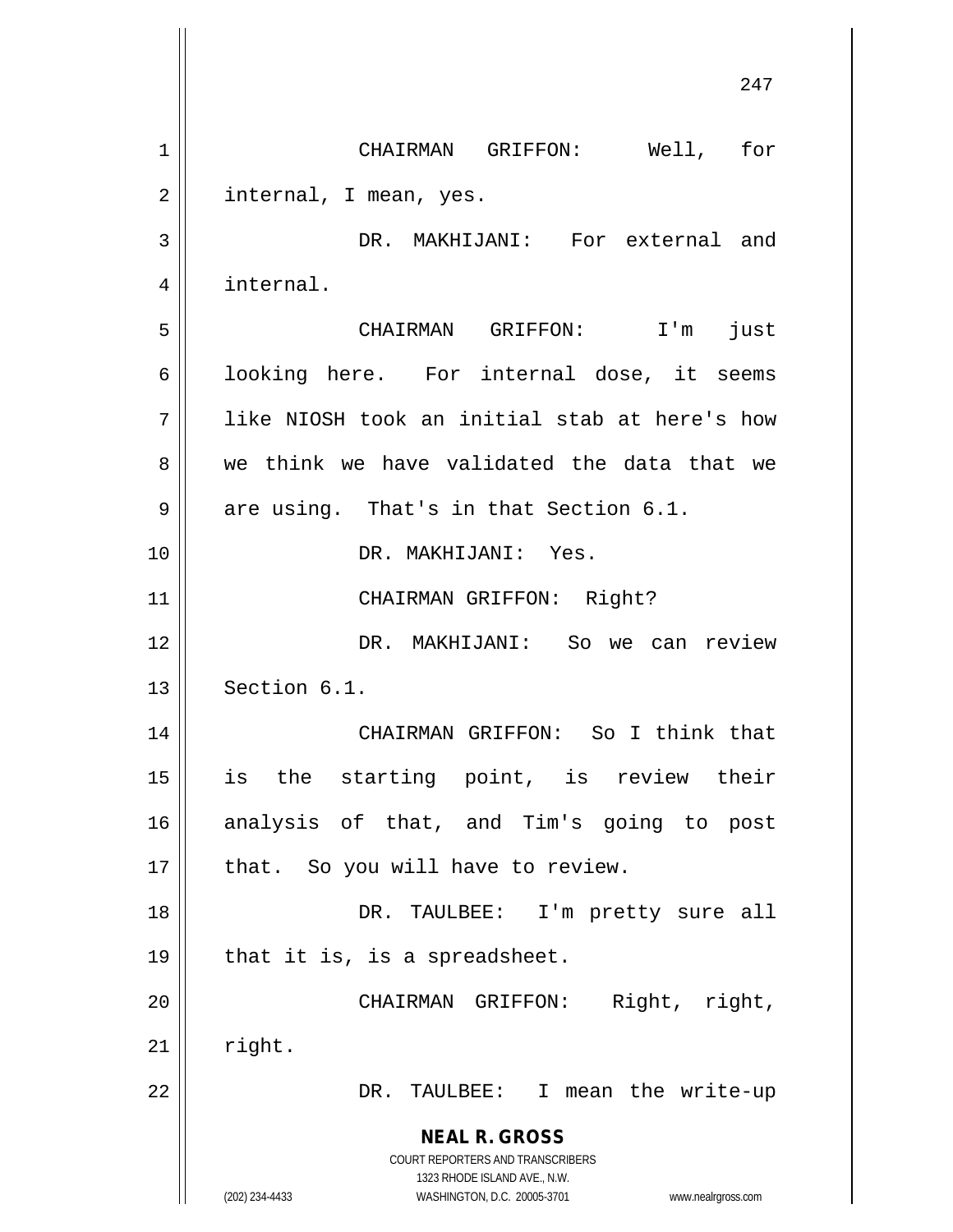**NEAL R. GROSS** COURT REPORTERS AND TRANSCRIBERS 1323 RHODE ISLAND AVE., N.W. (202) 234-4433 WASHINGTON, D.C. 20005-3701 www.nealrgross.com 248 1 || is right here. 2 CHAIRMAN GRIFFON: And the log 3 | books. And the log books, right? Or are they 4 | posted already? 5 DR. TAULBEE: Well, all the log 6 || books are posted. 7 || CHAIRMAN GRIFFON: Okay. 8 DR. TAULBEE: They're all in the  $9 \parallel$  SRDB. 10 CHAIRMAN GRIFFON: Okay. Okay. 11 || DR. MAKHIJANI: Now, very often, 12 | the SRDB documents just have an SRDB number. 13 || CHAIRMAN GRIFFON: I know. 14 DR. MAKHIJANI: That's very, very, 15 | very difficult to extract. 16 MEMBER CLAWSON: We have discussed 17 || this numerous times. 18 DR. TAULBEE: You can do a search 19 | on the SRDB number. 20 DR. MAKHIJANI: Can we do it now? 21 || CHAIRMAN GRIFFON: There's 200 log 22 books.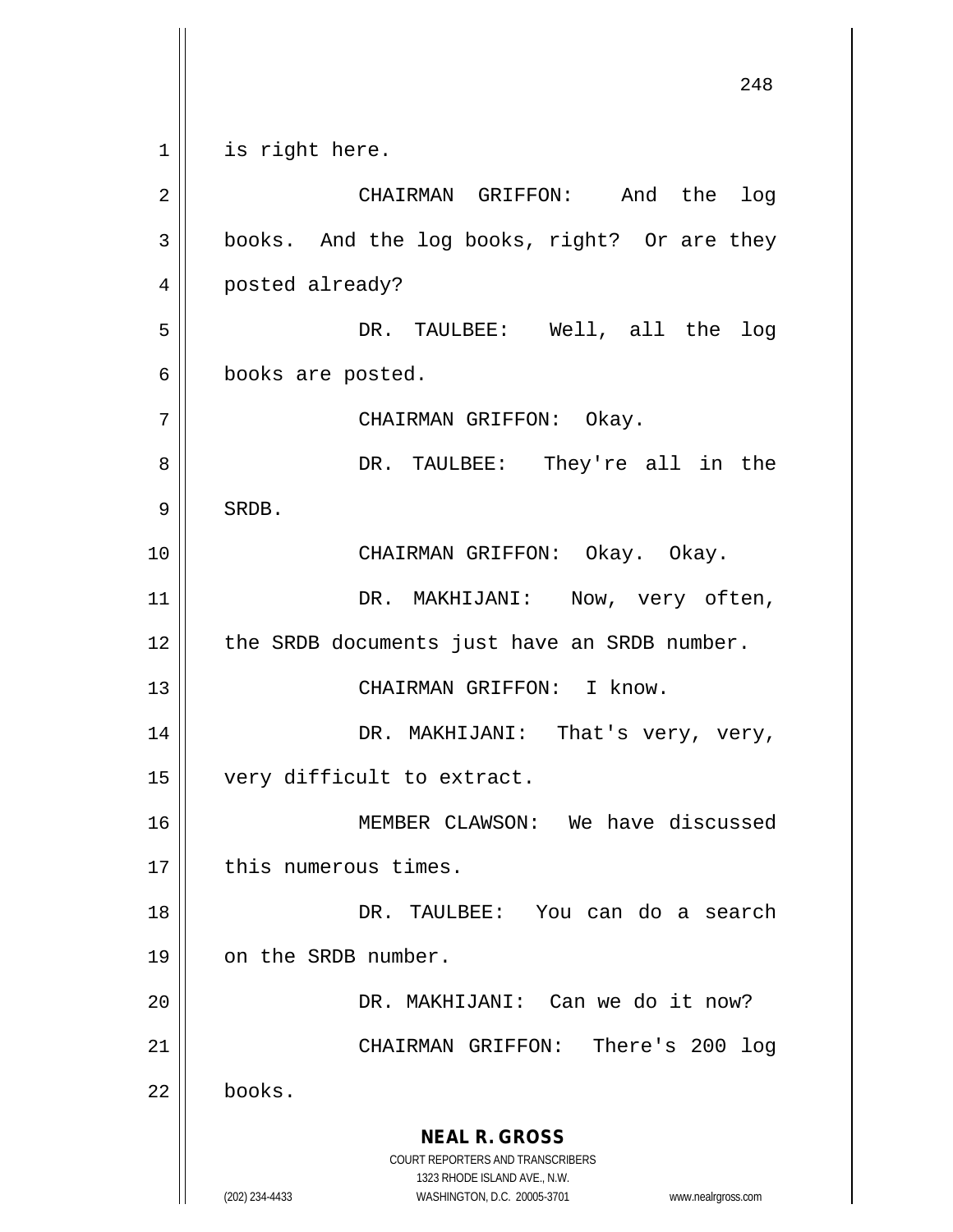**NEAL R. GROSS** COURT REPORTERS AND TRANSCRIBERS 1323 RHODE ISLAND AVE., N.W. (202) 234-4433 WASHINGTON, D.C. 20005-3701 www.nealrgross.com 249 1 || DR. MAKHIJANI: Because the old 2 database was easier. 3 || DR. NETON: I don't know which --4 DR. TAULBEE: They're into the 5 databases we have. 6 DR. NETON: If you're in the 7 database we have, you could just do a word 8 Search on that SRDB number and it will find it 9 | for you. 10 DR. TAULBEE: Yes. 11 DR. NETON: At least that's the 12 way I do it. 13 DR. TAULBEE: But you can't do  $14$  || title or text or --15 DR. NETON: You know the number. 16 You type in the number, and if it is unique  $17$  enough, it will find that number and it will 18 || identify most often --19 CHAIRMAN GRIFFON: But I don't 20 think we know for these, for the 200 log  $21$  books. 22 || DR. NETON: Oh, you don't have the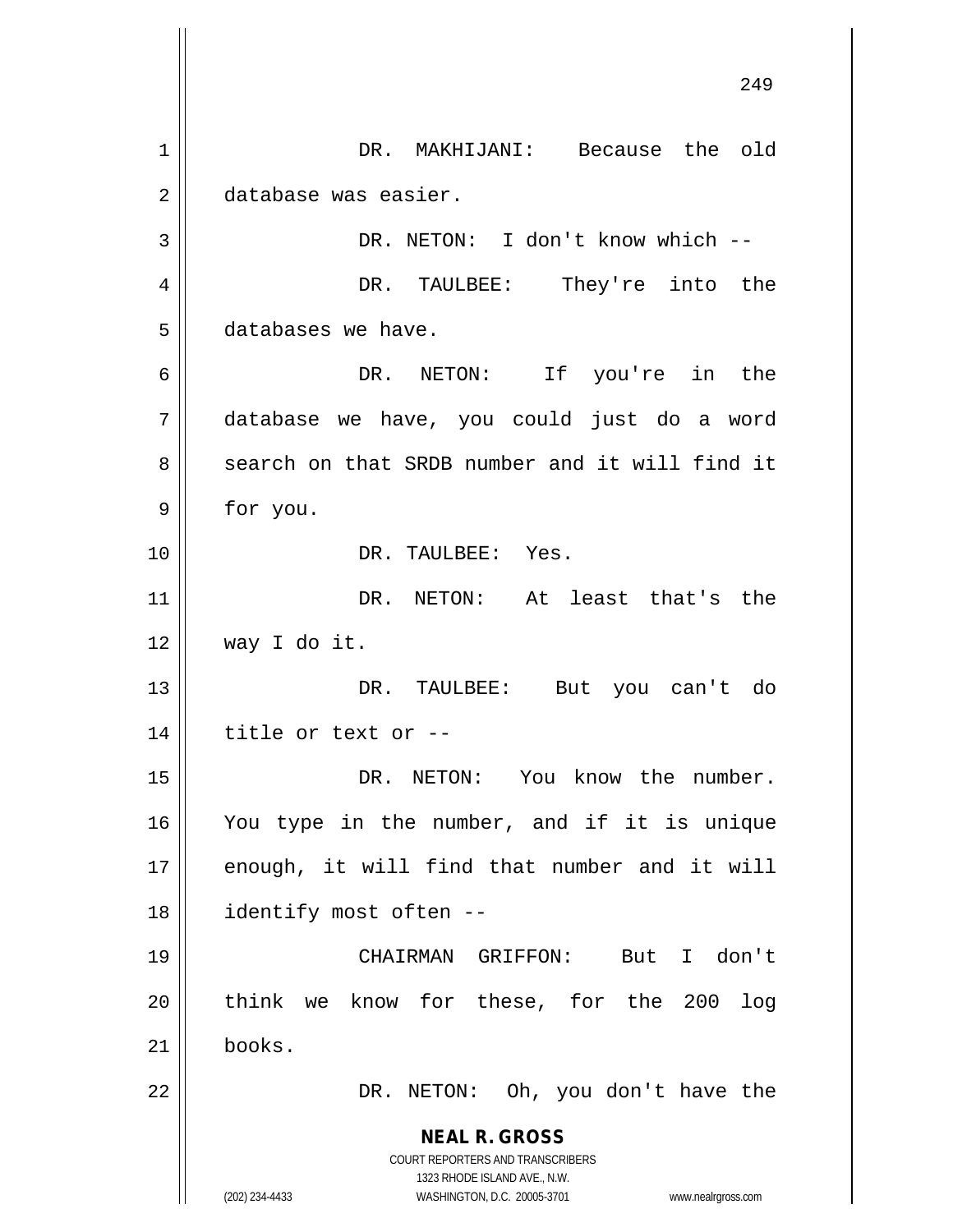$1 \parallel$  number?

| $\overline{2}$ | CHAIRMAN GRIFFON: For the 200 log                                                                                                                               |
|----------------|-----------------------------------------------------------------------------------------------------------------------------------------------------------------|
| $\mathbf{3}$   | books, I don't think we have --                                                                                                                                 |
| $\overline{4}$ | MEMBER CLAWSON: We have no way of                                                                                                                               |
| 5              | -- all we can do is go each one by each one.                                                                                                                    |
| 6              | DR. MAKHIJANI: We don't have a                                                                                                                                  |
| 7              | list.                                                                                                                                                           |
| 8              | Right. We<br>CHAIRMAN GRIFFON:                                                                                                                                  |
| 9              | don't have a list.                                                                                                                                              |
| 10             | DR. NETON: I thought they had the                                                                                                                               |
| 11             | SRDB number.                                                                                                                                                    |
| 12             | DR. TAULBEE: Well, they do, but                                                                                                                                 |
| 13             | then they might be labeled, you know, this log                                                                                                                  |
| 14             | book versus that, and not all of them are                                                                                                                       |
| 15             | listed as a log book. I agree with you on the                                                                                                                   |
| 16             | use of this. We can come up with a list of                                                                                                                      |
| 17             | these log books for you and give that to you.                                                                                                                   |
| 18             | DR. MAKHIJANI: Yes, if you have                                                                                                                                 |
| 19             | it in a spreadsheet with the SRDB number and                                                                                                                    |
| 20             | the log book, a name and date --                                                                                                                                |
| 21             | DR. TAULBEE: We can get that.                                                                                                                                   |
| 22             | DR. MAKHIJANI: Thank you.                                                                                                                                       |
|                | <b>NEAL R. GROSS</b><br>COURT REPORTERS AND TRANSCRIBERS<br>1323 RHODE ISLAND AVE., N.W.<br>(202) 234-4433<br>WASHINGTON, D.C. 20005-3701<br>www.nealrgross.com |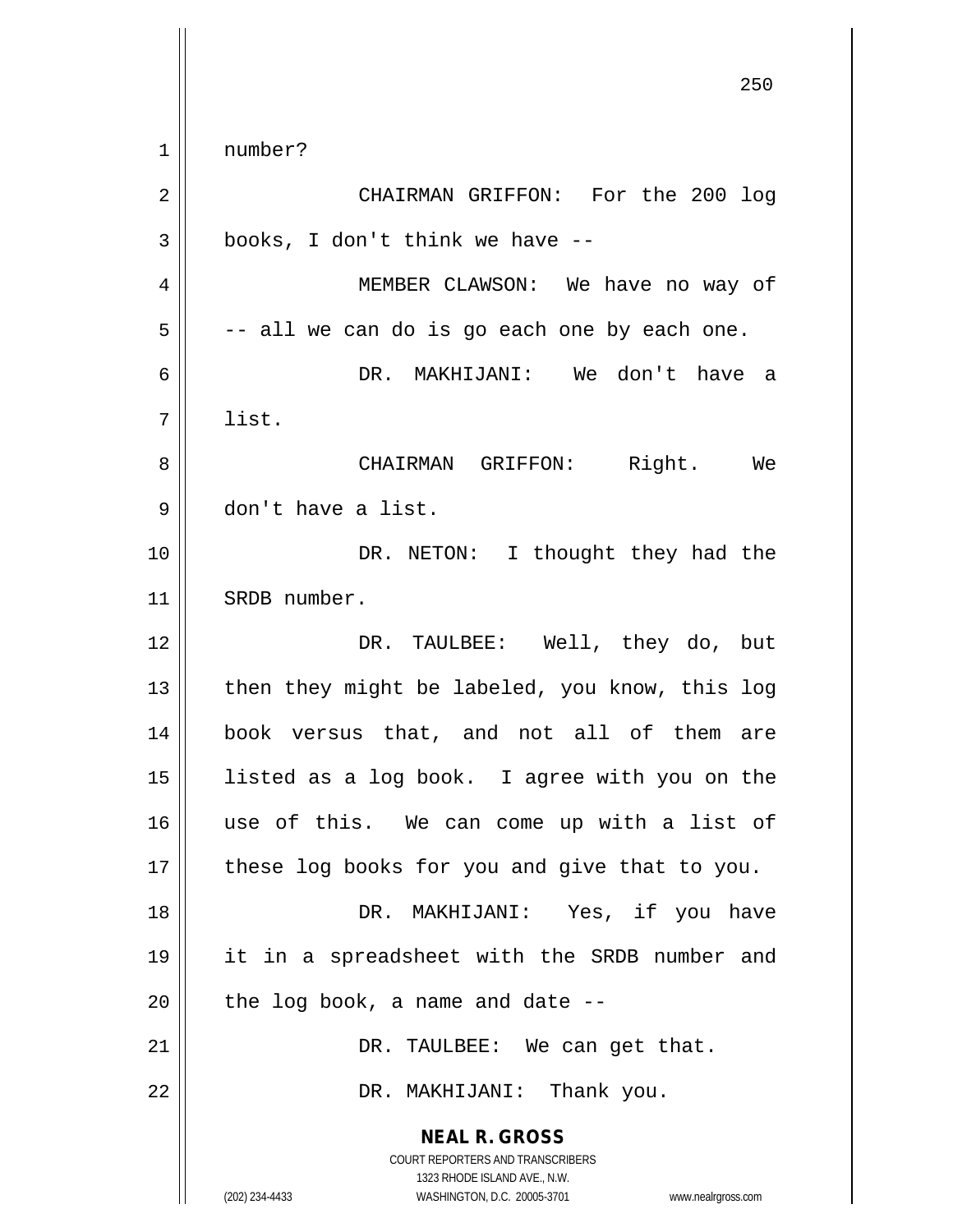**NEAL R. GROSS** COURT REPORTERS AND TRANSCRIBERS 1323 RHODE ISLAND AVE., N.W. (202) 234-4433 WASHINGTON, D.C. 20005-3701 www.nealrgross.com 251 1 || CHAIRMAN GRIFFON: All right. 2 And within that list, if you can  $3 \parallel$  -- I mean maybe this will be obvious when we  $4 \parallel$  see what you wrote up, but I would assume you 5 would identify the -- 6 DR. TAULBEE: I think this is the 7 write-up. 8 | (Laughter.) 9 CHAIRMAN GRIFFON: That's the 10 write-up? Okay. 11 DR. TAULBEE: We have a 12 || spreadsheet that you can analyze and get this 13 data out of, but it would have the people's 14 || names in there. 15 || CHAIRMAN GRIFFON: It says here, 16 NIOSH reviewed entries in four bioassay log 17 || books covering a period of six years. 18 || So if you can --19 DR. TAULBEE: So we would identify 20 which four bioassay -- 21 CHAIRMAN GRIFFON: Right, which 22 | four bioassay log books.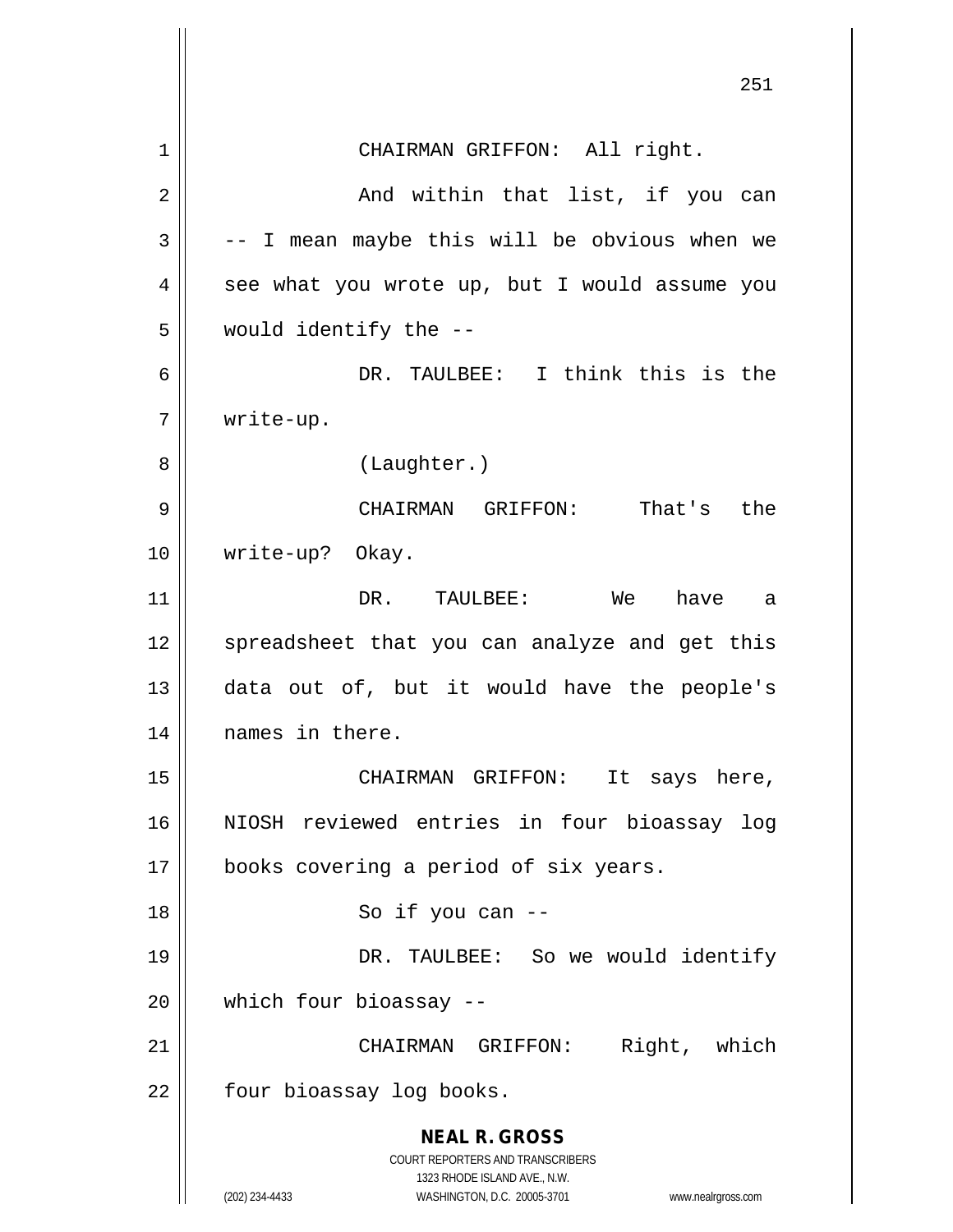**NEAL R. GROSS** COURT REPORTERS AND TRANSCRIBERS 1323 RHODE ISLAND AVE., N.W. (202) 234-4433 WASHINGTON, D.C. 20005-3701 www.nealrgross.com 1 || DR. TAULBEE: I'm pretty sure  $2 \parallel$  that's in the spreadsheet. 3 CHAIRMAN GRIFFON: Oh, yes, and 4 I'm wrong. It's not 200 log books. It's 200  $5 \parallel$  log book entries that were looked at. 6 DR. TAULBEE: Yes. Right. 7 CHAIRMAN GRIFFON: So there's only 8 | four bioassay log books total? 9 DR. TAULBEE: That we looked at.  $10$  | Oh, gosh, for this  $-$ 11 CHAIRMAN GRIFFON: There's a lot 12 | of bioassay logs. 13 DR. TAULBEE: Yes, there's 12  $14 \parallel$  boxes. In fact, I think it's --15 CHAIRMAN GRIFFON: Have all those  $16$  | been scanned or they're --17 DR. TAULBEE: They are all 18 | scanned. 19 CHAIRMAN GRIFFON: Oh, they are 20 || all scanned? Okay. 21 | DR. TAULBEE: Yes. 22 || CHAIRMAN GRIFFON: Good.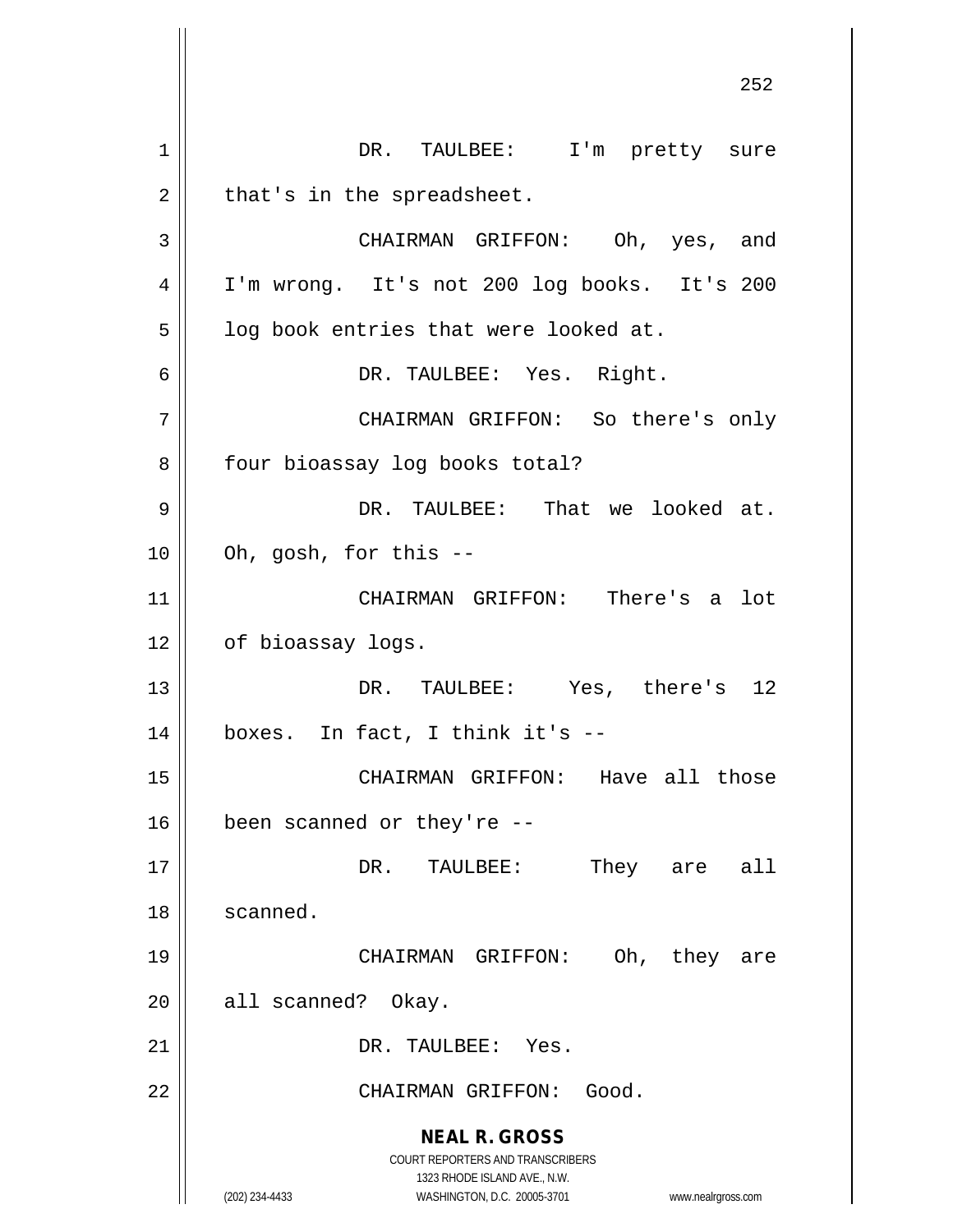**NEAL R. GROSS** 1 DR. MAKHIJANI: So, initially, do 2 || you want us to be restricted to these four log 3 books? 4 CHAIRMAN GRIFFON: I think you  $5 \parallel$  would start there, yes. Yes. Yes. 6 DR. TAULBEE: I thought I had 7 written it down. Oh, there's over 260 log 8 books. 9 CHAIRMAN GRIFFON: Oh, okay. So 10 || there are that many. 11 || DR. TAULBEE: Yes. 12 CHAIRMAN GRIFFON: It just 13 happened to coincide with the number of 14 | entries. All right. 15 I mean what I would ask is, Arjun,  $16$  | that you start with looking at their analysis 17 and looking at the four logs that they 18 considered, but then you might want to also 19 look at the inventory of the 260, you know, 20 || like what's out there and what they selected 21 || from, was it representative? You know, sort  $22$  |  $\sigma$  comment on their methodology.

> COURT REPORTERS AND TRANSCRIBERS 1323 RHODE ISLAND AVE., N.W.

(202) 234-4433 WASHINGTON, D.C. 20005-3701 www.nealrgross.com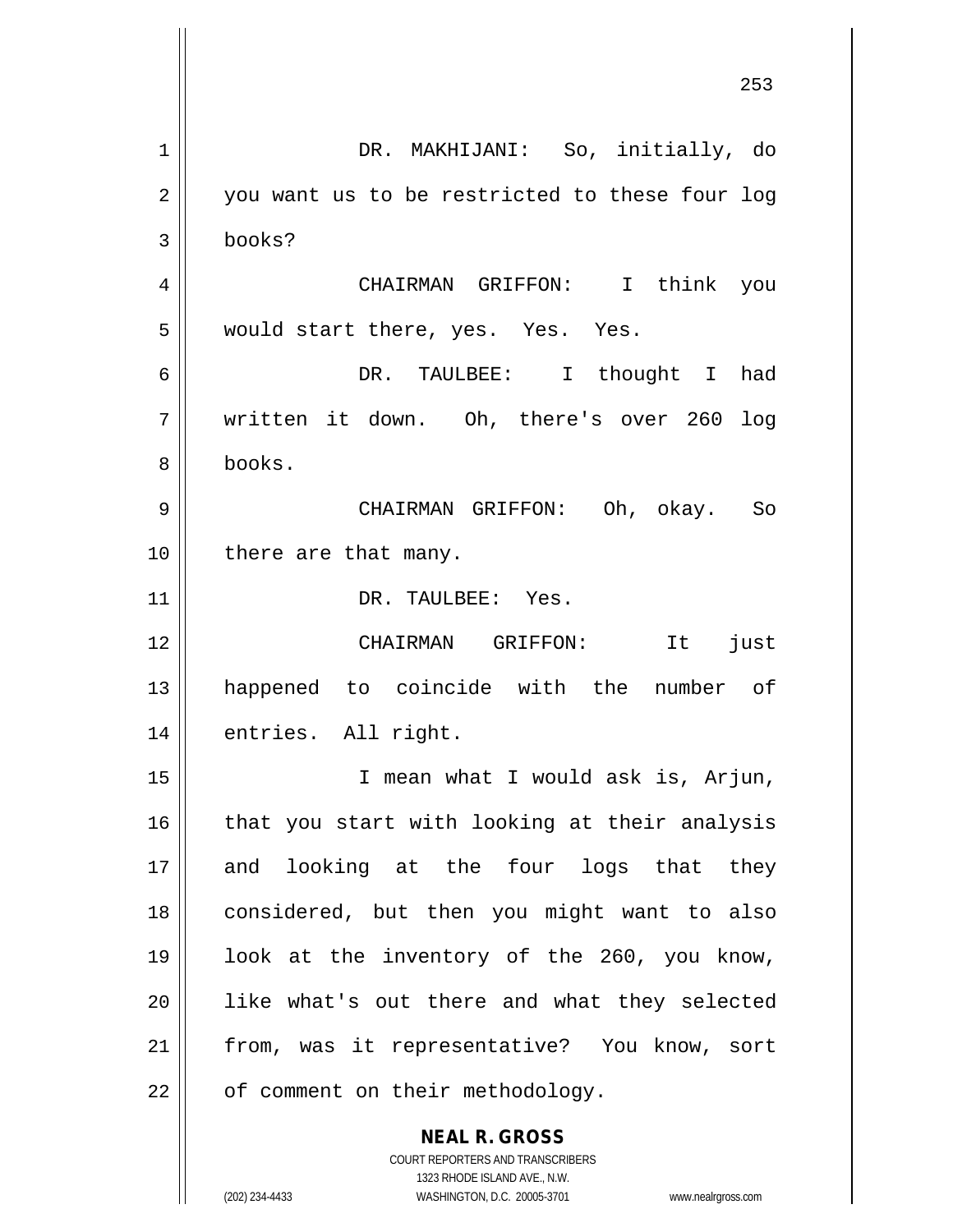|    | 254                                                                 |
|----|---------------------------------------------------------------------|
| 1  | DR. MAKHIJANI: Okay.                                                |
| 2  | CHAIRMAN GRIFFON: That is what I                                    |
| 3  | would ask for.                                                      |
| 4  | DR. MAKHIJANI: Are the other 260                                    |
| 5  | also -- so I presume we will need a list of                         |
| 6  | $all --$                                                            |
| 7  | CHAIRMAN GRIFFON: Yes. Yes.                                         |
| 8  | DR. MAKHIJANI: Okay.                                                |
| 9  | DR. TAULBEE: And these log books,                                   |
| 10 | by the way, go up to 1989, at which time we                         |
| 11 | have the electronic database. That's when it                        |
| 12 | kicks in.                                                           |
| 13 | CHAIRMAN GRIFFON: Okay.                                             |
| 14 | DR. TAULBEE: So, post-1989, we                                      |
| 15 | have everything electronic.                                         |
| 16 | DR. MAKHIJANI: Do you want us to                                    |
| 17 | any verification of that electronic<br>do                           |
| 18 | database?                                                           |
| 19 | CHAIRMAN GRIFFON: I think let's                                     |
| 20 | take it a step at a time is what I would say.                       |
| 21 | DR. MAKHIJANI: Okay.                                                |
| 22 | CHAIRMAN GRIFFON:<br>Let's look at                                  |
|    | <b>NEAL R. GROSS</b><br>COURT REPORTERS AND TRANSCRIBERS            |
|    | 1323 RHODE ISLAND AVE., N.W.                                        |
|    | (202) 234-4433<br>WASHINGTON, D.C. 20005-3701<br>www.nealrgross.com |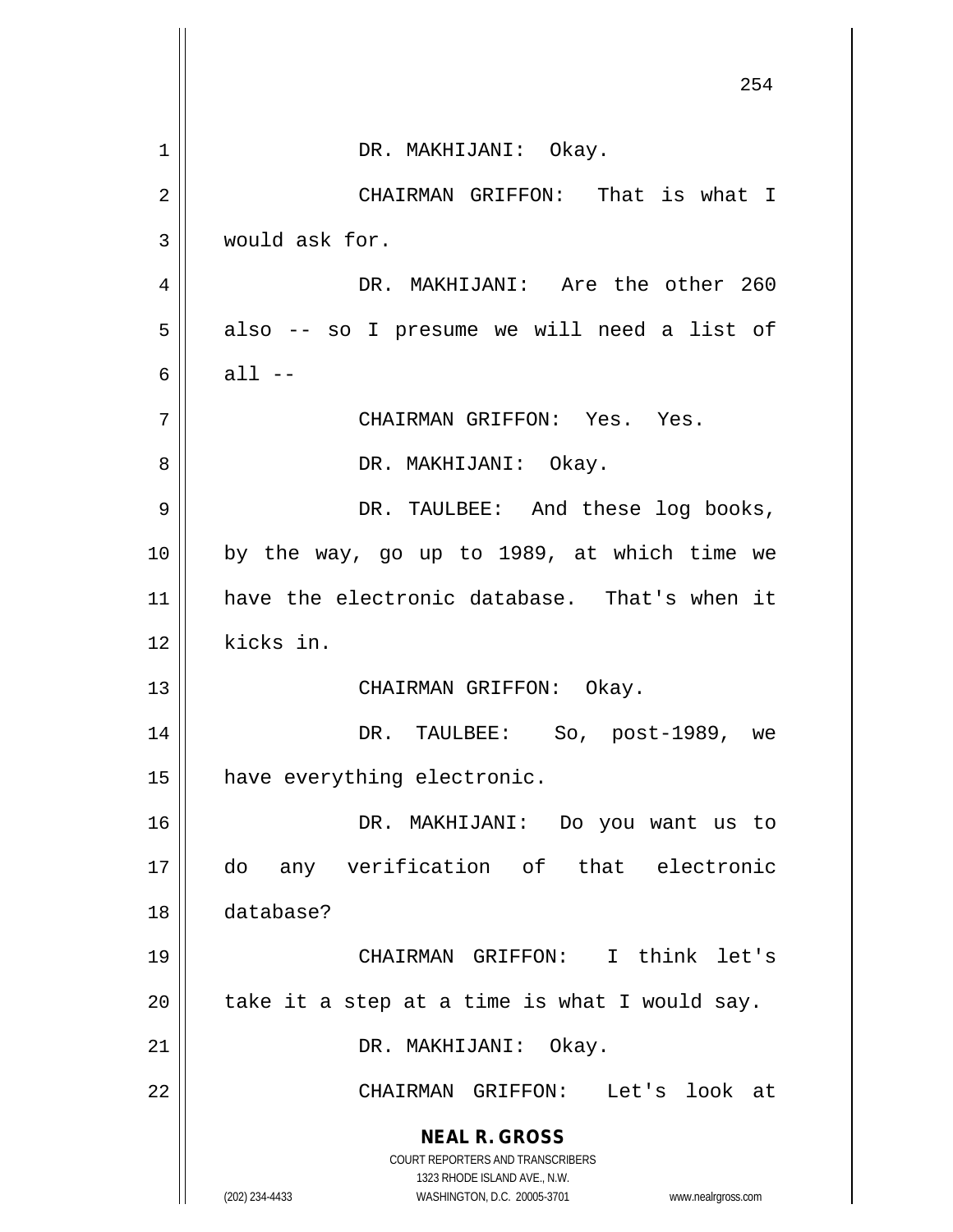**NEAL R. GROSS** COURT REPORTERS AND TRANSCRIBERS 1323 RHODE ISLAND AVE., N.W. (202) 234-4433 WASHINGTON, D.C. 20005-3701 www.nealrgross.com 255 1 | this first. 2 DR. MAKHIJANI: So we won't do  $3 \parallel$  that for now? 4 CHAIRMAN GRIFFON: Yes, and report  $5 \parallel$  back to us, yes. And we have got a little 6 time because we are still working on it, 7 waiting on these other coworker models. So 8 maybe we can get some of this work underway,  $9 \parallel$  yes. 10 DR. MAKHIJANI: Yes, I think that 11 || it clearly may be the biggest single item that 12 || we need to review. 13 || CHAIRMAN GRIFFON: Right. 14 Now what about external dose 15 validation? I mean you have Number 23. I'm 16 || not sure what that covers. 17 DR. MAKHIJANI: Well, this is a 18 question, you know. 19 CHAIRMAN GRIFFON: Right. 20 DR. MAKHIJANI: Because it is  $21$  | connected to this other thing  $-$ -22 CHAIRMAN GRIFFON: Yes.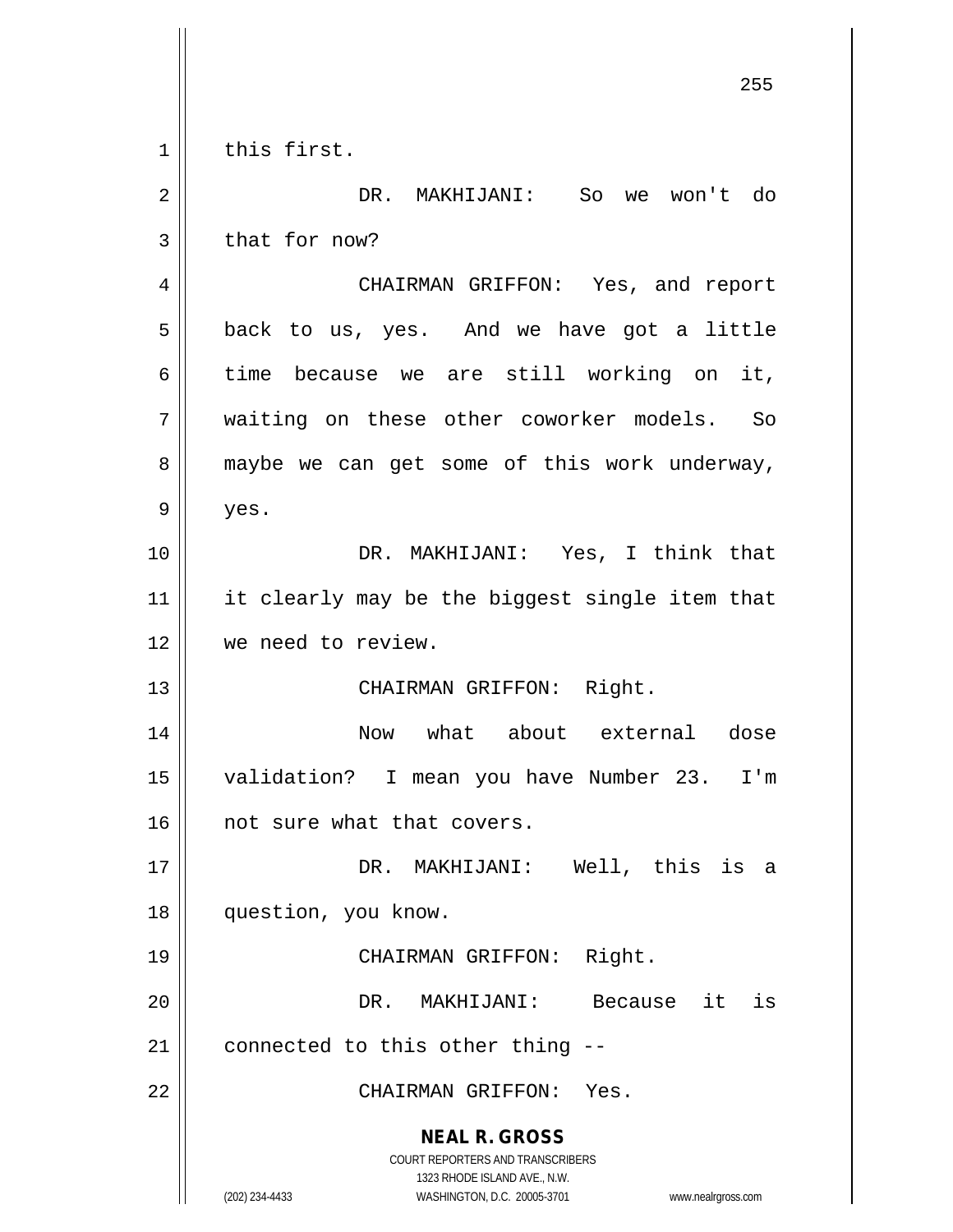1 DR. MAKHIJANI: -- about people 2 | not wearing badges.

3 CHAIRMAN GRIFFON: Yes.

4 DR. MAKHIJANI: Are we going to go  $5 \parallel$  back and do the kind of exercise we did with 6 || NTS, where we looked at the potential 7 dosimeters, you know, in a particular period? 8 || You know, this can be awfully big or small, 9 depending on how the Work Group chooses to 10 define it. So we definitely need some 11 | direction from you about that.

12 CHAIRMAN GRIFFON: Well, I think, 13 || for me, anyway, and Brad and others can weigh 14 || in, but I think the first step might be those 15 interviews.

16 DR. MAKHIJANI: Okay.

17 CHAIRMAN GRIFFON: Because I would 18 || like to see what you've heard. 19 DR. MAKHIJANI: Okay.

20 CHAIRMAN GRIFFON: Is it multiple 21 assertions? I mean I think we need to get a  $22$  | handle on that because I don't want to get too

> **NEAL R. GROSS** COURT REPORTERS AND TRANSCRIBERS 1323 RHODE ISLAND AVE., N.W.

(202) 234-4433 WASHINGTON, D.C. 20005-3701 www.nealrgross.com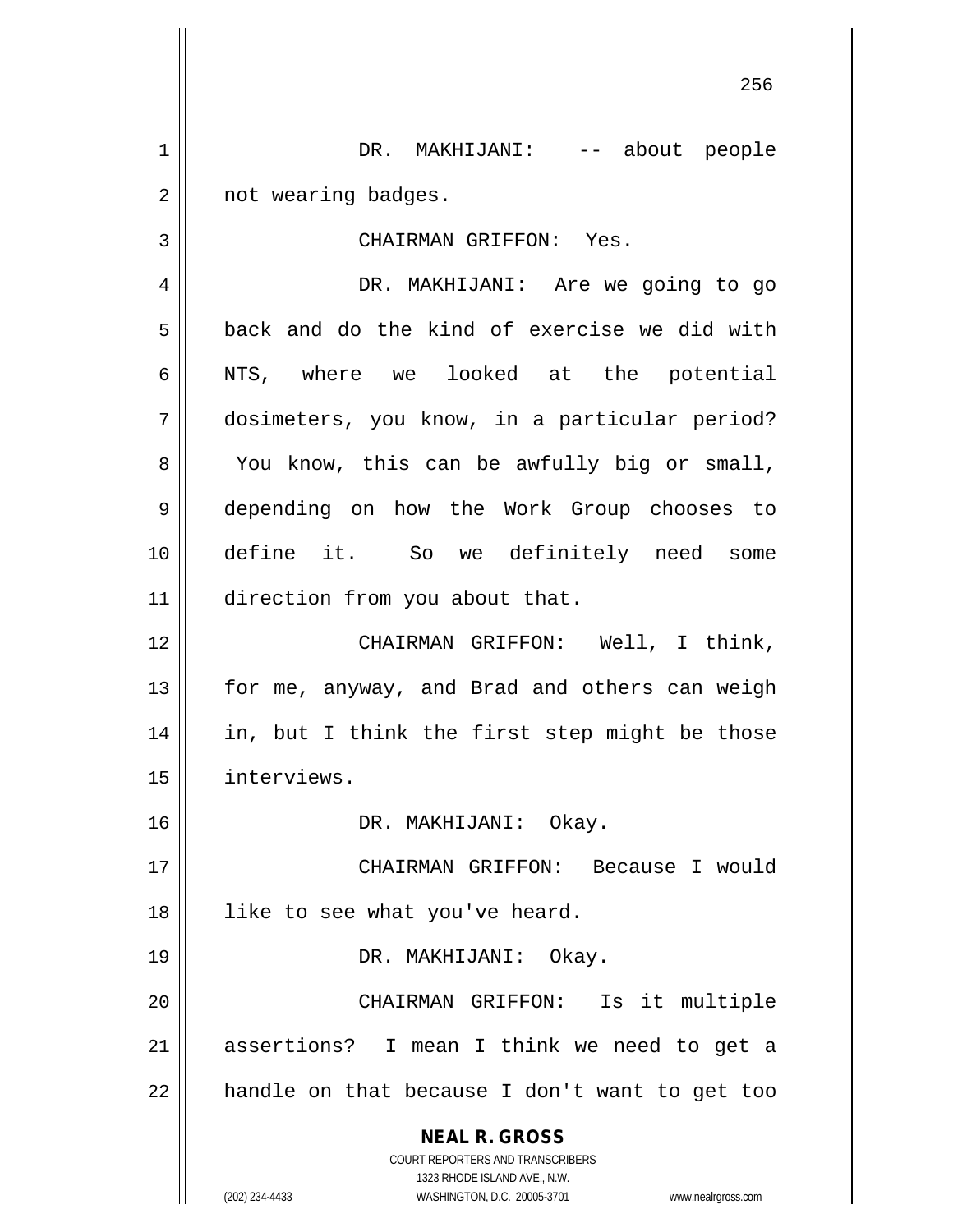**NEAL R. GROSS** COURT REPORTERS AND TRANSCRIBERS 1323 RHODE ISLAND AVE., N.W. (202) 234-4433 WASHINGTON, D.C. 20005-3701 www.nealrgross.com 1 || big too quickly until we find out --2 DR. MAKHIJANI: Yes. 3 CHAIRMAN GRIFFON: -- exactly what 4 We're -- it seems like this construction work 5 | thing is one phenomenon. If you can try to 6 get a sense of the when, like Tim said, and  $7 \parallel$  the frequency is what I would ask also. You 8 || know, did they constantly do these jobs? Was 9 it two or three times a year? Was it once in 10 || their lifetime of working there? 11 DR. MAKHIJANI: Yes. 12 CHAIRMAN GRIFFON: Yes. 13 || MEMBER CLAWSON: Well, Mark, this 14 is what I was trying to bring up about how 15 || Savannah River is really totally different 16 || than other sites because the construction site 17 did an awful lot more than what they ever do 18 || on other sites. 19 CHAIRMAN GRIFFON: Oh, yes. 20 MEMBER CLAWSON: Jurisdictional  $21$  issues and stuff. But, you know, when they 22 || were going through this stuff, it surprised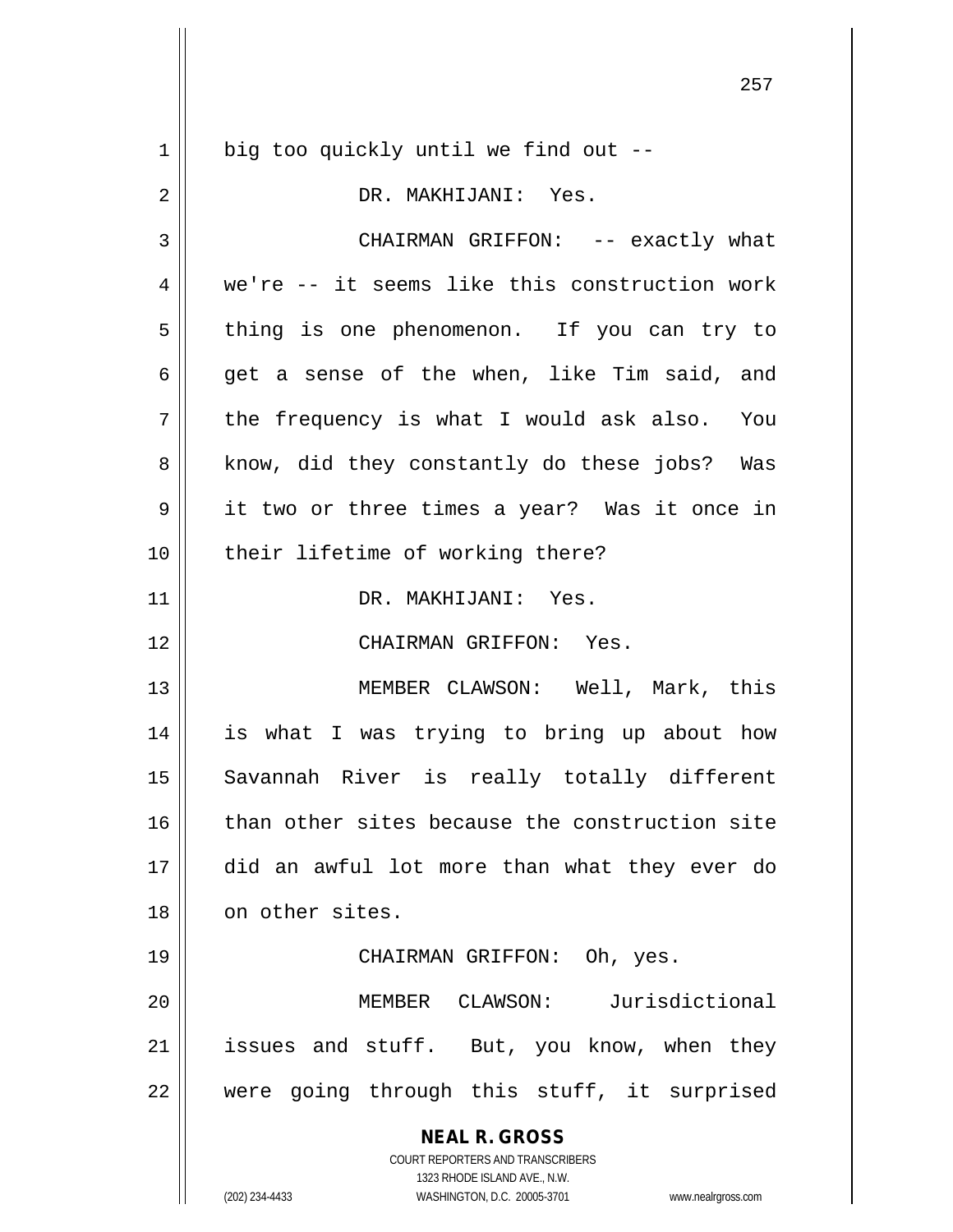**NEAL R. GROSS**  $1 \parallel$  the heck out of me. A lot of times, it was in 2 || unison with certain things or they would bring  $3 \parallel$  them in for special projects, support the 4 || operations. It is really quite, it's  $5$  different than any site I've --6 DR. MAKHIJANI: Brad, that might 7 be because, to my recollection, Savannah River 8 was a non-union -- 9 MEMBER CLAWSON: Yes. Yes, it is.  $10$   $\parallel$   $1$   $\pm$   $1$   $\pm$   $\pm$   $\pm$ 11 DR. MAKHIJANI: They didn't have a 12 || union saying, you know, this is mine and that 13 is yours. So they didn't have that 14 jurisdictional -- 15 || CHAIRMAN GRIFFON: Right. 16 DR. MAKHIJANI: It was more fluid 17 || for the management to assign people out there. 18 CHAIRMAN GRIFFON: But 23 really 19  $\parallel$  gets into the, well it does get into the  $-$ - I 20 || quess I'm wondering if there's another 21 || question on the validity of the external data. 22 I mean we have external coworker models. At

COURT REPORTERS AND TRANSCRIBERS

1323 RHODE ISLAND AVE., N.W. (202) 234-4433 WASHINGTON, D.C. 20005-3701 www.nealrgross.com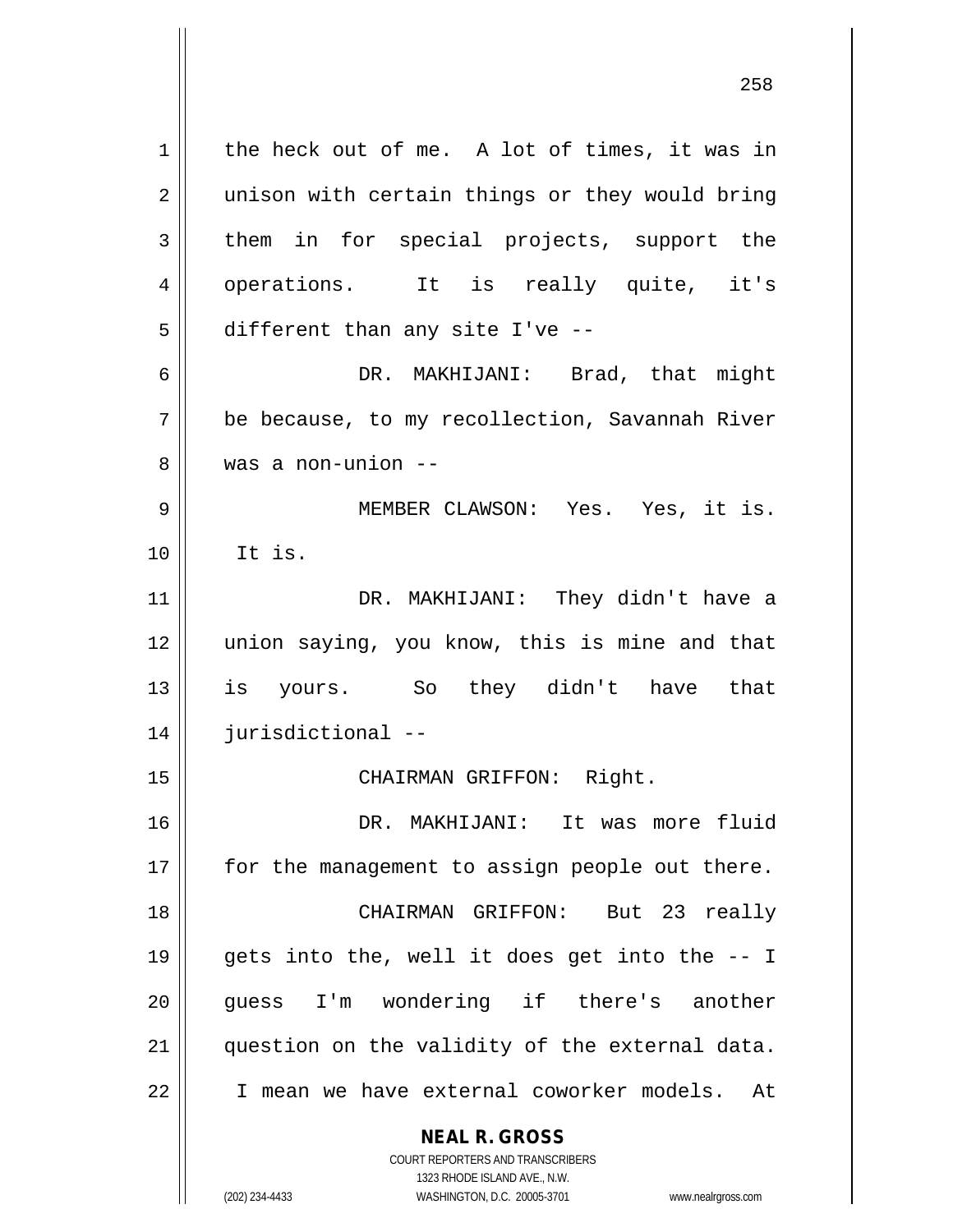**NEAL R. GROSS** COURT REPORTERS AND TRANSCRIBERS 1323 RHODE ISLAND AVE., N.W. (202) 234-4433 WASHINGTON, D.C. 20005-3701 www.nealrgross.com 1 | least to some extent you are going to be 2 || relying on badge data to develop neutron 3 doses, right? 4 DR. TAULBEE: Yes. 5 CHAIRMAN GRIFFON: Through  $6 \parallel$  neutron/photon ratios. 7 Did you do any attempt to validate 8 | external versus laboratory records compared to 9 || the database records, hard-copy records? I 10 don't even know if they exist, but I'm just 11 asking. 12 || DR. TAULBEE: The only electronic  $13$  || is HPAREH that is probably there. 14 CHAIRMAN GRIFFON: Right. 15 DR. TAULBEE: And I'm not sure if 16 it is in there, but I believe it is, where we 17 || did look at the printouts that we have. 18 || CHAIRMAN GRIFFON: The printouts  $19 \parallel$  are  $-$ 20 DR. TAULBEE: Those are the hard 21 | copy effectively. 22 CHAIRMAN GRIFFON: Right. Are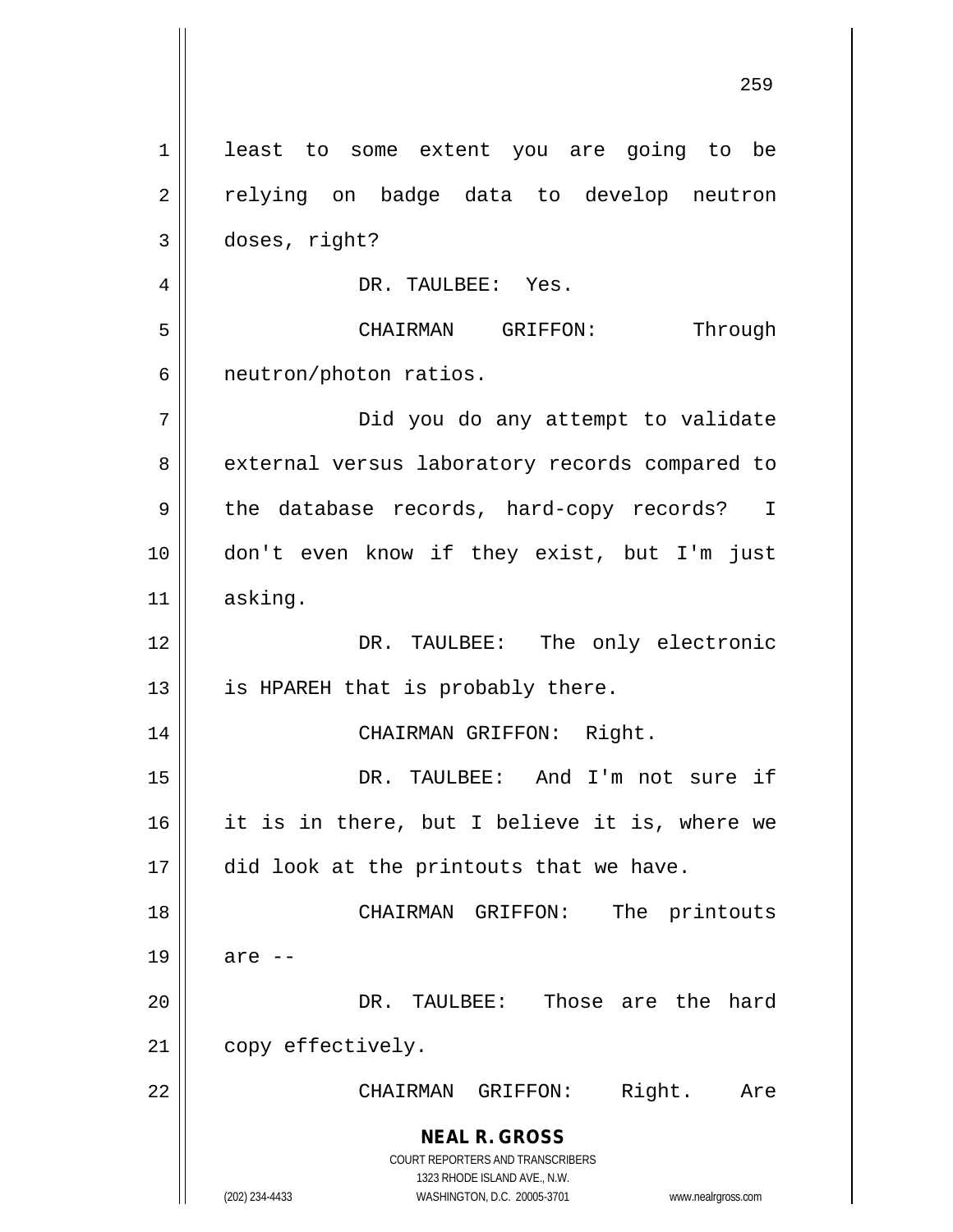| 260                                                                                                                                                                    |
|------------------------------------------------------------------------------------------------------------------------------------------------------------------------|
| they just printouts of HPAREH, though?                                                                                                                                 |
| DR. TAULBEE: No, they are not.                                                                                                                                         |
| CHAIRMAN GRIFFON: Oh, okay.                                                                                                                                            |
| DR. TAULBEE: No, they are not.                                                                                                                                         |
| (Laughter.)                                                                                                                                                            |
| CHAIRMAN GRIFFON: I was going to                                                                                                                                       |
| say that's not going to help much.                                                                                                                                     |
| Hey, one-to-one match.                                                                                                                                                 |
| DR. TAULBEE: No, these are the                                                                                                                                         |
| printouts coming off of the automatic                                                                                                                                  |
| dosimetry readings --                                                                                                                                                  |
| CHAIRMAN GRIFFON: Okay. Okay.                                                                                                                                          |
| All right.                                                                                                                                                             |
| DR. TAULBEE: -- on a quarterly                                                                                                                                         |
| basis. And they are available on a cycle-by-                                                                                                                           |
| cycle basis as well, but we only have the                                                                                                                              |
| quarterly from 1958 forward. We have looked                                                                                                                            |
| at some individuals, you know, tallying up                                                                                                                             |
| their annual dose and seeing, did it match                                                                                                                             |
| HPAREH? Yes. And I thought that was in here,                                                                                                                           |
| $but --$                                                                                                                                                               |
| No, it might<br>CHAIRMAN GRIFFON:                                                                                                                                      |
| <b>NEAL R. GROSS</b><br><b>COURT REPORTERS AND TRANSCRIBERS</b><br>1323 RHODE ISLAND AVE., N.W.<br>(202) 234-4433<br>WASHINGTON, D.C. 20005-3701<br>www.nealrgross.com |
|                                                                                                                                                                        |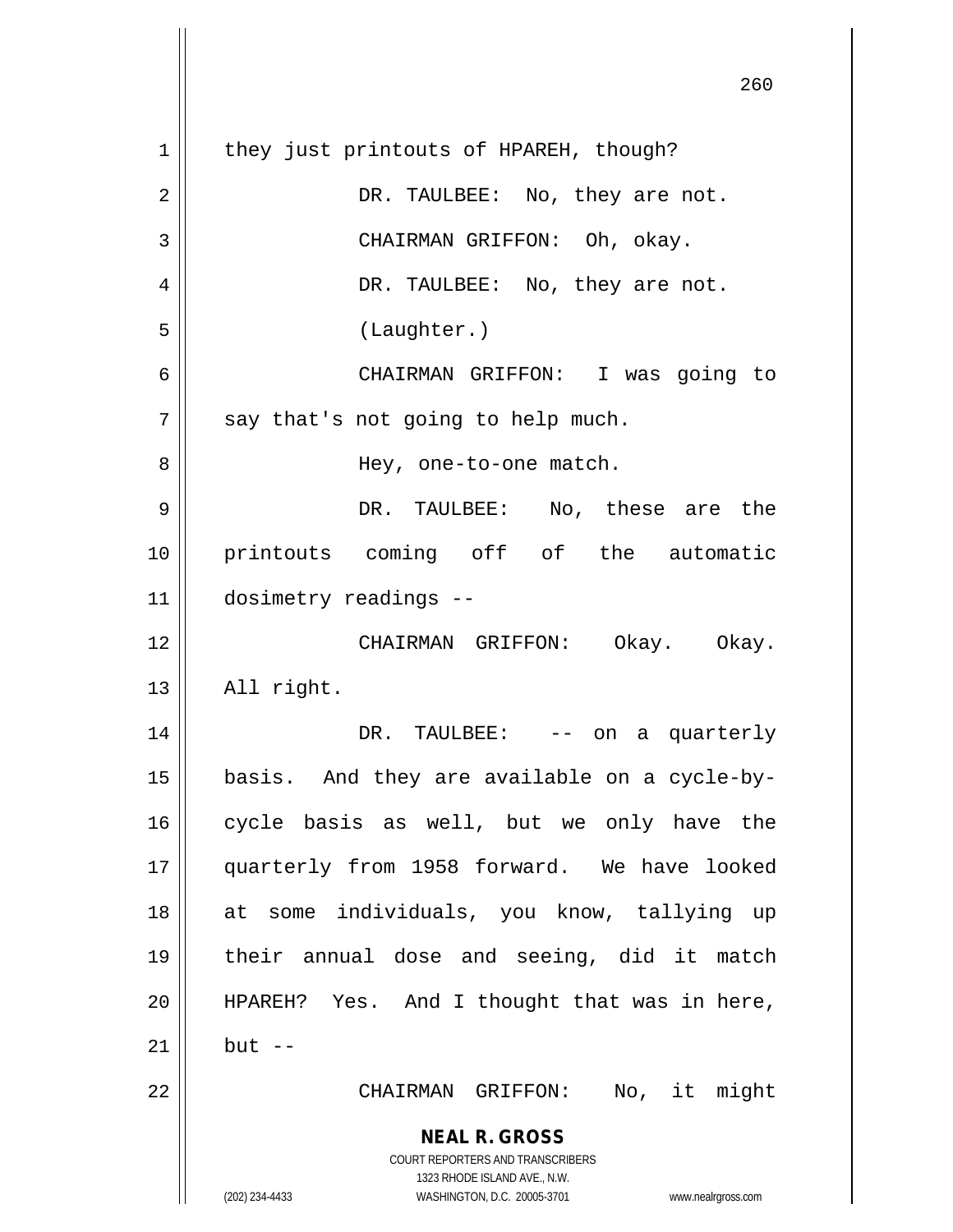|                | 261                                                                     |
|----------------|-------------------------------------------------------------------------|
| $\mathbf 1$    | be. I might have missed that.                                           |
| $\overline{2}$ | DR. TAULBEE: But I thought we had                                       |
| 3              | done a review of that.                                                  |
| 4              | CHAIRMAN GRIFFON: So you didn't                                         |
| 5              | review the cycle data at all? Or it is at the                           |
| 6              | site, but you didn't bother pulling it down                             |
| 7              | that far?                                                               |
| 8              | DR. TAULBEE: No.                                                        |
| 9              | CHAIRMAN GRIFFON: Okay.                                                 |
| 10             | DR. TAULBEE: We didn't.                                                 |
| 11             | CHAIRMAN GRIFFON: Okay.                                                 |
| 12             | DR. TAULBEE: We just pulled the                                         |
| 13             | quarterly data. If you look at the quarterly                            |
| 14             | data, it has the last cycle on it.<br>So,                               |
| 15             | effectively, you can --                                                 |
| 16             | CHAIRMAN GRIFFON: Yes.                                                  |
| 17             | DR. TAULBEE: -- a little more the                                       |
| 18             | detail.                                                                 |
| 19             | CHAIRMAN GRIFFON: Right.                                                |
| 20             | DR. TAULBEE: But the quarterly is                                       |
| 21             | was very readily available, and they<br>what                            |
| 22             | could burn it to a CD or, actually, multiple                            |
|                | <b>NEAL R. GROSS</b>                                                    |
|                | <b>COURT REPORTERS AND TRANSCRIBERS</b><br>1323 RHODE ISLAND AVE., N.W. |
|                | (202) 234-4433<br>WASHINGTON, D.C. 20005-3701<br>www.nealrgross.com     |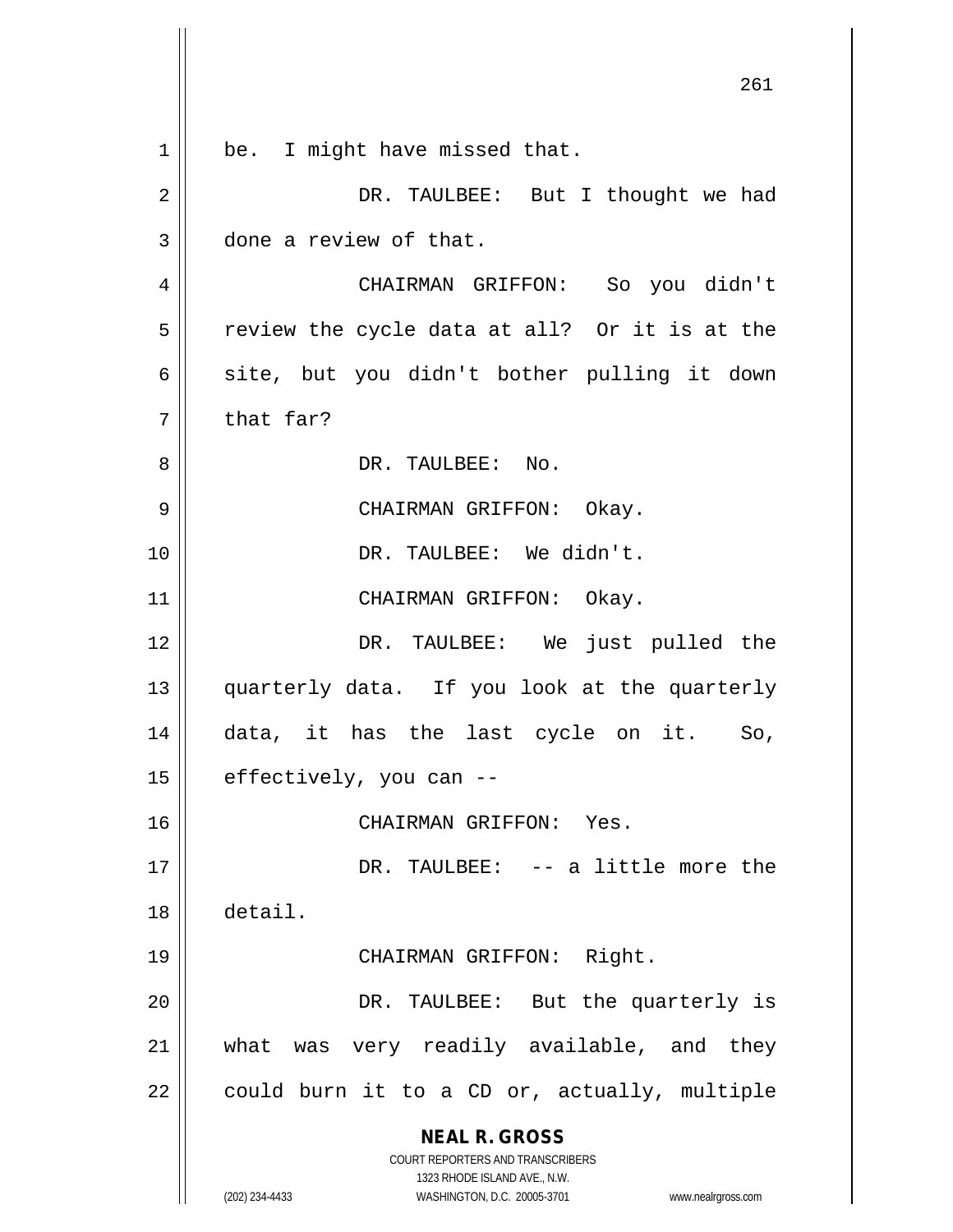**NEAL R. GROSS** COURT REPORTERS AND TRANSCRIBERS 1323 RHODE ISLAND AVE., N.W. 262 1 || CDs very quickly for us. 2 CHAIRMAN GRIFFON: And this data  $3 \parallel$  is also on the O: drive? 4 DR. TAULBEE: The quarterly data  $5 \parallel$  is, yes. It's also in the SRDB. 6 CHAIRMAN GRIFFON: Okay. I'm 7 || looking for where that is, but I will try to 8 find it later. 9 DR. MAKHIJANI: Did you want us to  $10$  | do a sampling of this now or --11 CHAIRMAN GRIFFON: Well, I think 12  $\parallel$  the same thing would apply. If we can find  $-$ 13  $\parallel$  I would like to turn you to a certain section, 14 but if NIOSH has done a validation, I would  $15$  ask the same step as we did with the internal. 16 If SC&A can review their validation and 17 | comment on the methodology --18 DR. MAKHIJANI: Yes, that would be  $19 \parallel$  good. 20 CHAIRMAN GRIFFON: -- whether it 21 was broad enough scope, whether it was  $22$  | statistically sound, and et cetera.

(202) 234-4433 WASHINGTON, D.C. 20005-3701 www.nealrgross.com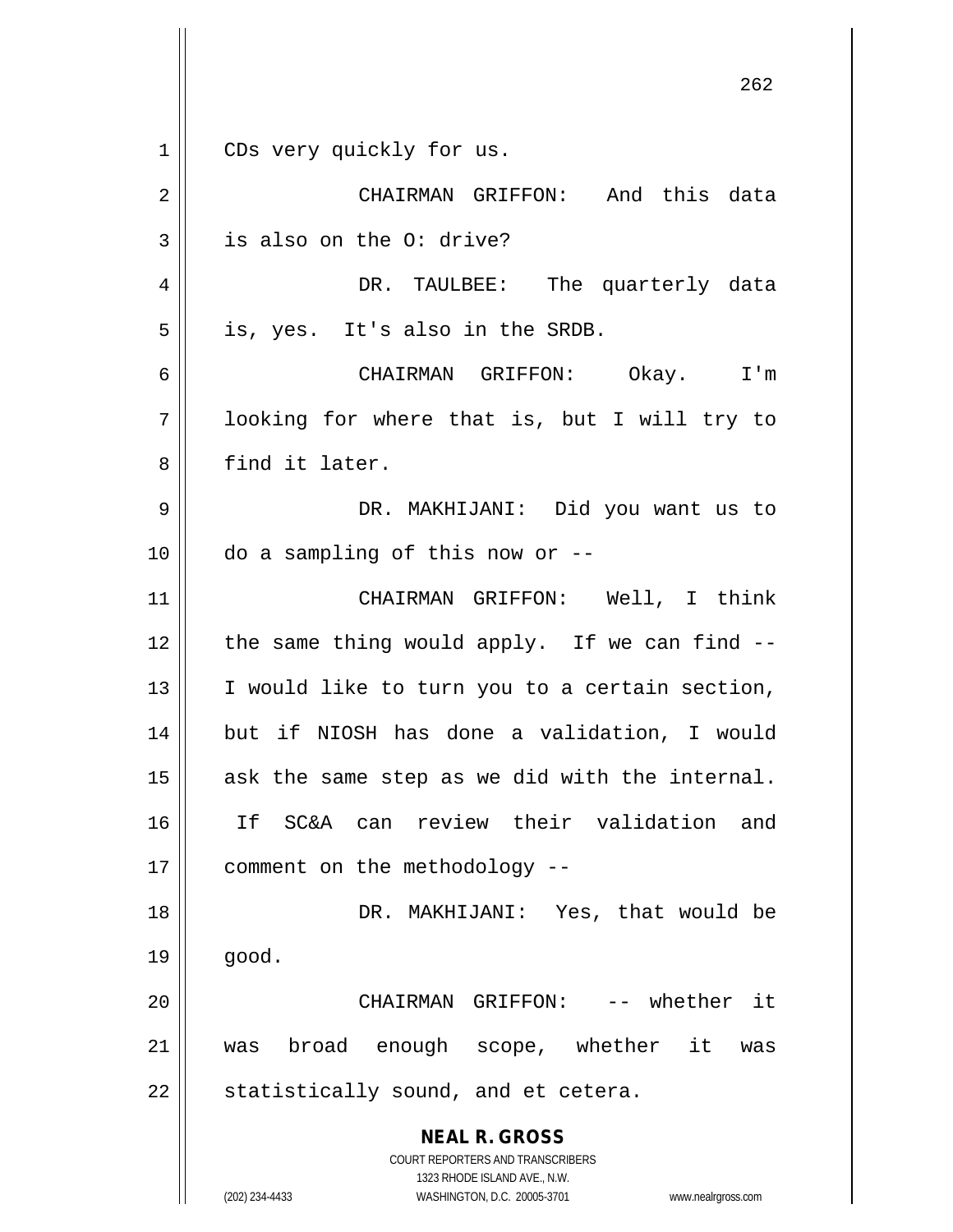**NEAL R. GROSS** COURT REPORTERS AND TRANSCRIBERS 1323 RHODE ISLAND AVE., N.W. (202) 234-4433 WASHINGTON, D.C. 20005-3701 www.nealrgross.com 1 DR. MAKHIJANI: Yes, because we  $2 \parallel$  did that, I think -- someplace where NIOSH had 3 done their own validation, and then Harry 4 basically looked at how many discrepancies  $5$  | there were or what was the screen. 6 CHAIRMAN GRIFFON: Right. 7 DR. MAURO: Yes. Arjun, we 8 || recently discussed that issue on Fernald. 9 DR. MAKHIJANI: Fernald? 10 DR. MAURO: Yes, it was the HIS-20 11 || database, and it was solely from the point of 12 || view of validating that the hard copy data was  $13$   $\parallel$  faithfully transcribed to the electronic data, 14 and the number of errors that were made in the 15 transcription of the hard copy to the 16 electronic. It didn't get into issues related 17 || to the hard copy data itself and whether or 18 not there were problems with it, if you see 19 || what I'm saying. In other words --20 CHAIRMAN GRIFFON: Yes, yes. 21 DR. MAURO: Yes. Okay. 22 DR. MAKHIJANI: That's the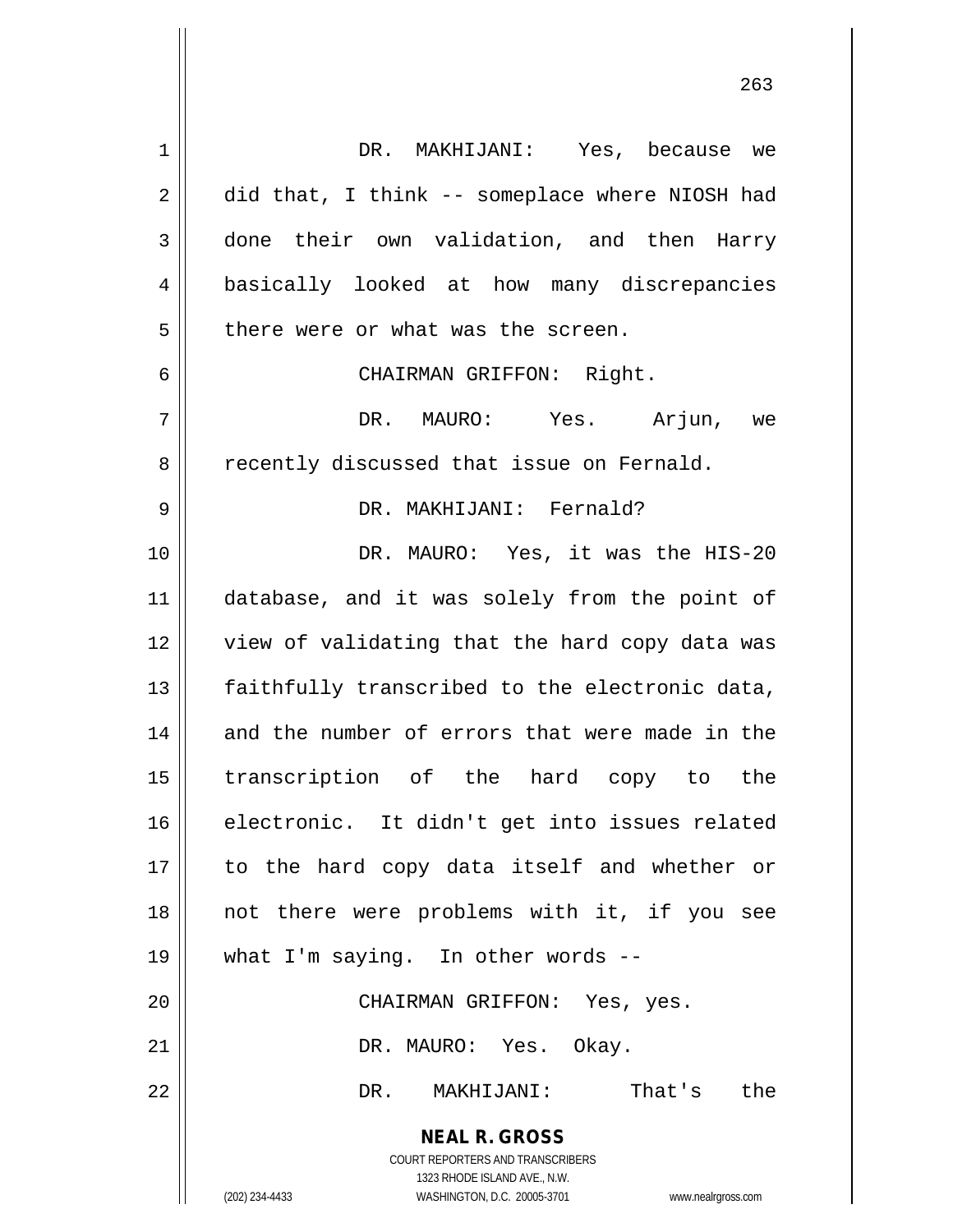**NEAL R. GROSS** COURT REPORTERS AND TRANSCRIBERS 1323 RHODE ISLAND AVE., N.W. (202) 234-4433 WASHINGTON, D.C. 20005-3701 www.nealrgross.com 1 completeness question that we're kind of a 2 | little bit punting on right now. 3 CHAIRMAN GRIFFON: Yes, right. I 4 || think so. Right. 5 The one question I would have is 6 the pencil dosimeters. I am trying to  $7 \parallel$  recollect, but are there log books of that 8 data available? Have you looked at that all? 9 DR. TAULBEE: We have. 10 CHAIRMAN GRIFFON: Yes. 11 DR. TAULBEE: Log books? Not 12 || really log books. These are more -- they 13 would have within a particular area the log-in  $14$  | for the kind of sign-in rosters --15 CHAIRMAN GRIFFON: The sign-in  $16$  | sheets, yes. 17 DR. TAULBEE: -- that would have 18 these thick data. So it varies slightly 19 between different areas as to what they look  $20$   $\parallel$   $1$   $\text{ike}$ . 21 || Thave seen them. They are  $22$  || typically in with -- filed with the radiation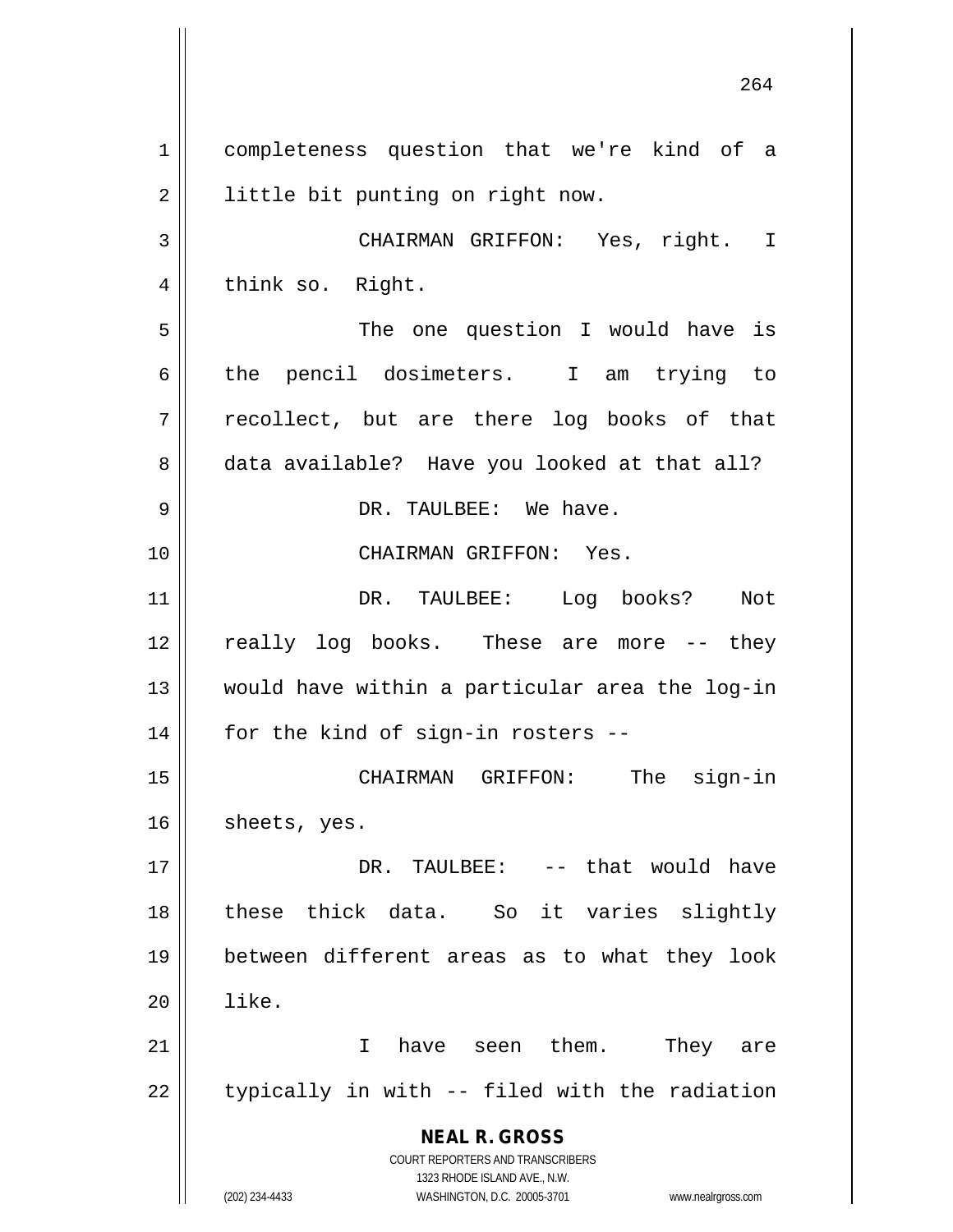1 || survey log sheets.

**NEAL R. GROSS** COURT REPORTERS AND TRANSCRIBERS 1323 RHODE ISLAND AVE., N.W. (202) 234-4433 WASHINGTON, D.C. 20005-3701 www.nealrgross.com 2 CHAIRMAN GRIFFON: Have you 3 crosswalked any of that kind of data? In 4 | other words, found an individual and compared  $5 \parallel$  their badge data with the PIC readings? 6 DR. TAULBEE: We have not. 7 CHAIRMAN GRIFFON: Yes, I'm not  $8 \parallel$  sure it would be that easy, either, because 9 || they might have changed out the PICs every 10 day. 11 || DR. TAULBEE: They typically 12 | change the PICs out on a daily basis. 13 CHAIRMAN GRIFFON: Yes. Then 14 matching it with -- 15 DR. TAULBEE: And going through 16  $\parallel$  there, I mean we typically use the film badge  $17$  || as the dose of record --18 CHAIRMAN GRIFFON: Yes. 19 DR. TAULBEE: -- for an 20 individual. 21 CHAIRMAN GRIFFON: No, I 22 | understand, but there's particular allegations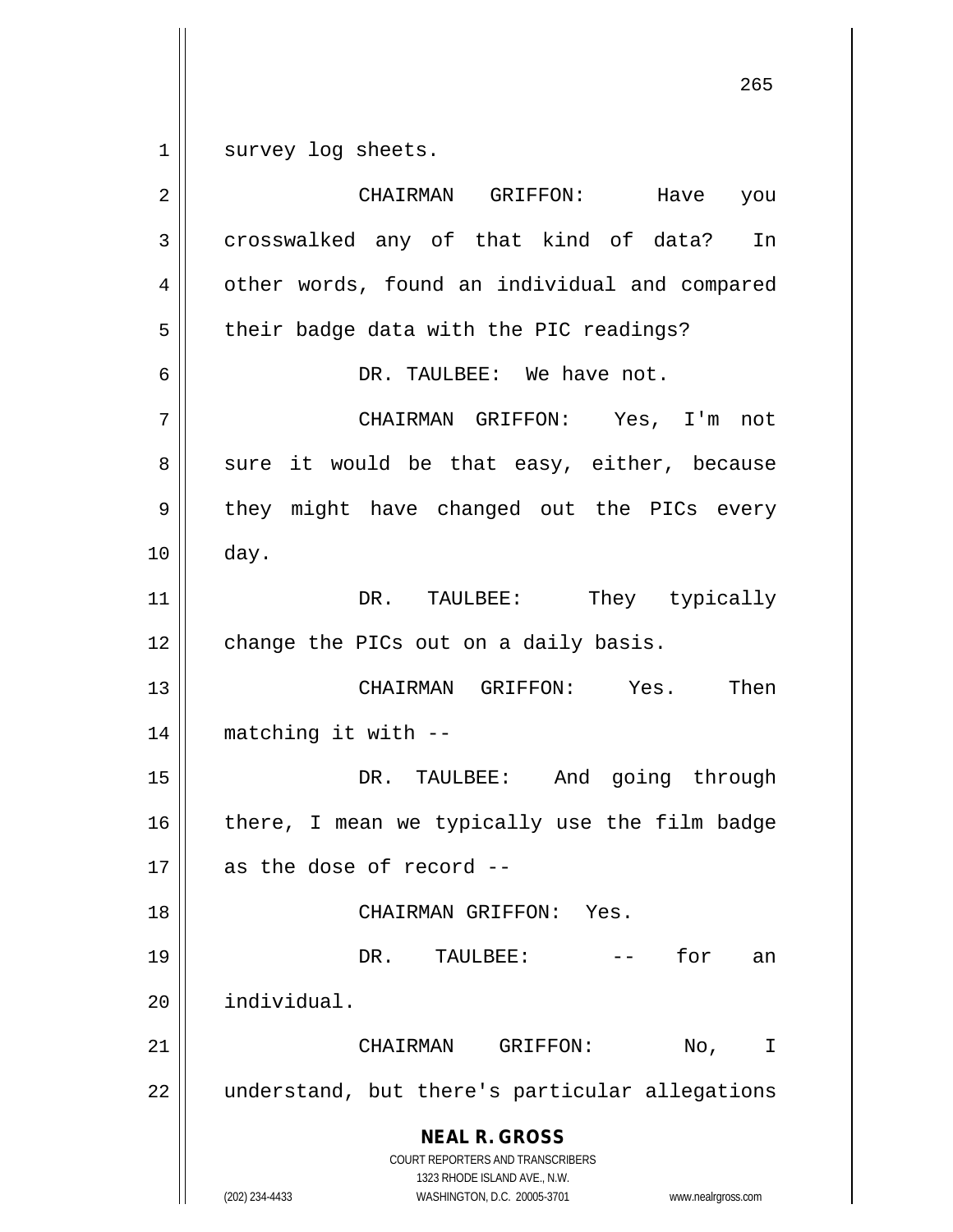**NEAL R. GROSS** COURT REPORTERS AND TRANSCRIBERS 1323 RHODE ISLAND AVE., N.W. (202) 234-4433 WASHINGTON, D.C. 20005-3701 www.nealrgross.com 266  $1 \parallel$  that  $-$ 2 DR. TAULBEE: That the PICs would  $3 \parallel$  be offscale. 4 | CHAIRMAN GRIFFON: Yes. 5 || DR. TAULBEE: Yes. 6 CHAIRMAN GRIFFON: I mean we know  $7 \parallel$  that happens, but --8 | R. TAULBEE: Right. 9 CHAIRMAN GRIFFON: -- it might be 10 || a question of looking at how often it happened 11 and how many times. 12 DR. TAULBEE: I mean I know 13  $\parallel$  there's a lot of data down there that we did 14 | not capture. 15 || CHAIRMAN GRIFFON: Right. 16 DR. TAULBEE: But we captured 17 || samples of it. We did not capture complete 18 || sets of PIC data. 19 CHAIRMAN GRIFFON: Right. 20 DR. TAULBEE: So if you want to do 21 | some validation, you could. 22 || CHAIRMAN GRIFFON: Yes.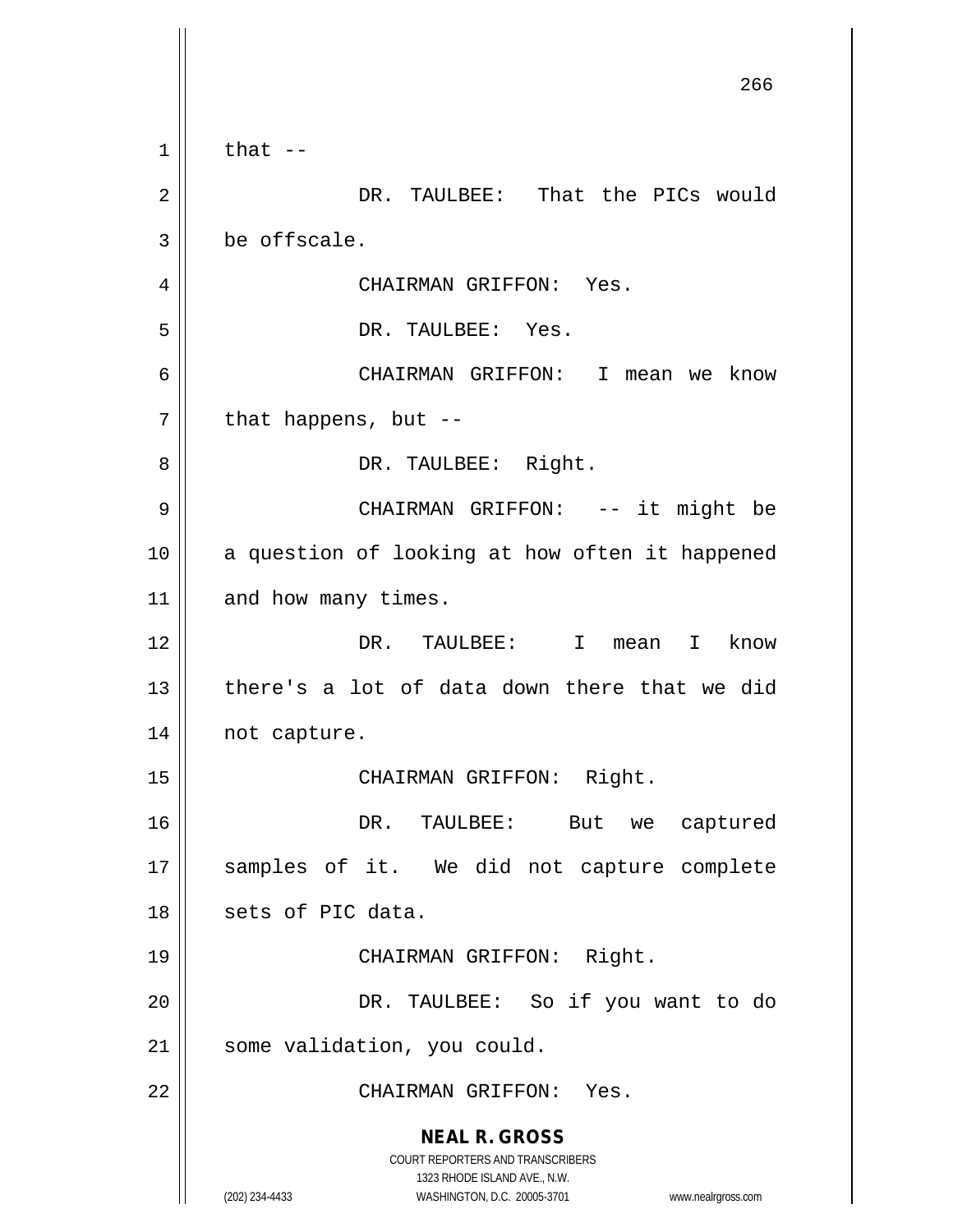**NEAL R. GROSS** COURT REPORTERS AND TRANSCRIBERS 1323 RHODE ISLAND AVE., N.W. (202) 234-4433 WASHINGTON, D.C. 20005-3701 www.nealrgross.com 1 DR. TAULBEE: We have sufficient  $2 \parallel$  that we have captured, but --3 CHAIRMAN GRIFFON: I think, since 4 || there was a specific allegation in the 5 petition, I think we need to follow up on  $6 \parallel$  that, is my feeling. 7 DR. MAKHIJANI: Do you want us to 8 do that? 9 MR. KATZ: Just for clarity here, 10 || I mean I think, generally, we have agreed that 11 OCAS would do the validation, SC&A would 12 | review the validation. 13 || CHAIRMAN GRIFFON: Right, right. 14 MR. KATZ: Not SC&A would do it de  $15$  novo  $-$ 16 CHAIRMAN GRIFFON: That is what I 17 was trying to stick to, yes. That's what I 18 was trying to stick to. 19 DR. MAKHIJANI: But OCAS seems to 20 have done sometimes one level of validation. 21 CHAIRMAN GRIFFON: Not on the  $22 \parallel$  PICs, though.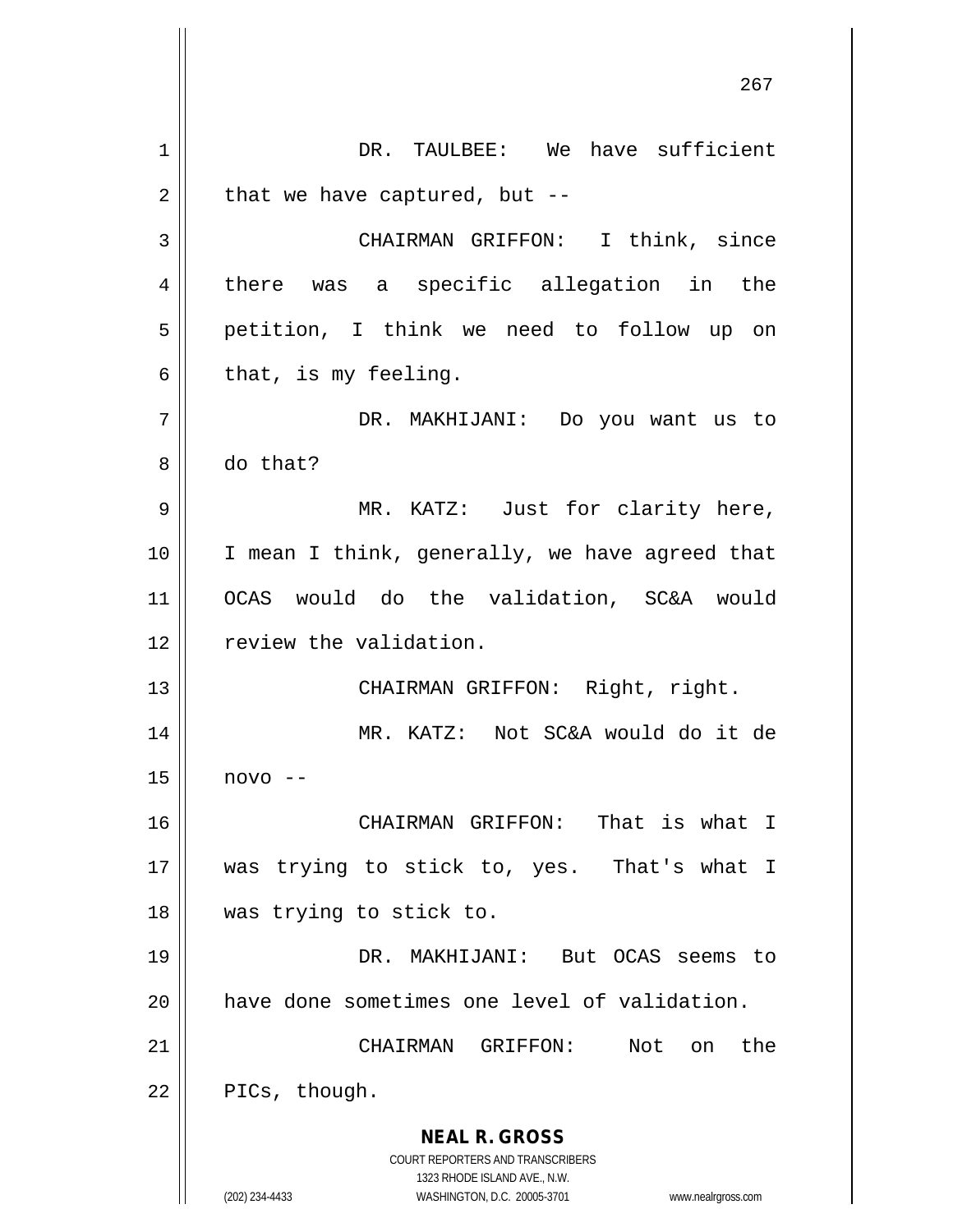|    | 268                                                                 |
|----|---------------------------------------------------------------------|
| 1  | DR. TAULBEE: Not on the PICs.                                       |
| 2  | CHAIRMAN GRIFFON: Yes.                                              |
| 3  | DR. TAULBEE: But just on the hard                                   |
| 4  | copy, and I don't see it in here. So now I'm                        |
| 5  | beginning to wonder, did we write it? I don't                       |
| 6  | think we put it in here. So we will need to                         |
| 7  | do that.                                                            |
| 8  | CHAIRMAN GRIFFON: To follow up on                                   |
| 9  | this.                                                               |
| 10 | DR. MAURO: Mark, this is John.                                      |
| 11 | I'm thinking back to when this                                      |
| 12 | question came up related to NTS, related to,                        |
| 13 | you know, looking at -- and we had to go back                       |
| 14 | to the log books, and where we would look at a                      |
| 15 | worker and look at where he would log in.                           |
| 16 | Remember, what happens with the                                     |
| 17 | PICs is you log in, you log out at each                             |
| 18 | control point. At that point, you record your                       |
| 19 | film, you check out your pencil dosimeter and                       |
| 20 | your film badge.                                                    |
| 21 | What I'm getting to is we did, on                                   |
| 22 | NTS, I think we did about 10 people just to                         |
|    | <b>NEAL R. GROSS</b><br>COURT REPORTERS AND TRANSCRIBERS            |
|    | 1323 RHODE ISLAND AVE., N.W.                                        |
|    | (202) 234-4433<br>WASHINGTON, D.C. 20005-3701<br>www.nealrgross.com |

 $\mathsf{I}$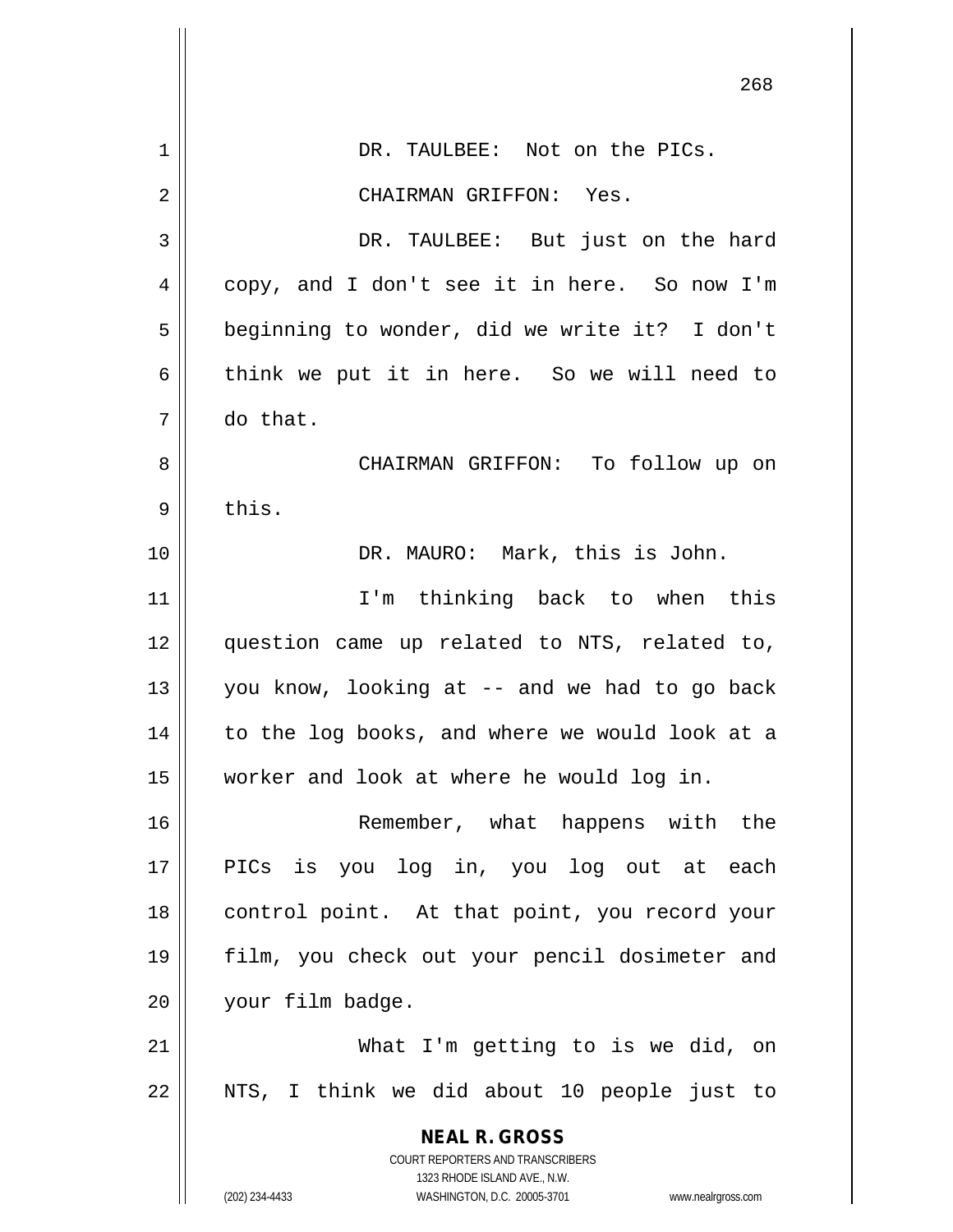**NEAL R. GROSS** COURT REPORTERS AND TRANSCRIBERS 1323 RHODE ISLAND AVE., N.W. (202) 234-4433 WASHINGTON, D.C. 20005-3701 www.nealrgross.com  $1 \parallel$  see if there was any place where things -- $2 \parallel$  that was just one way of looking at maybe 3 there's some breakdown of parity. We 4 || literally had to look at 10,000 pages of hard 5 || copy log book data in order to start to  $6 \parallel$  explore whether or not everything sort of rang 7 l true. 8 || But what I'm getting at is the 9 || subject you're talking about is not a small 10 | effort. 11 || MR. KATZ: For the record, Tim is 12 || going to scream right now. 13 || DR. TAULBEE: Yes. 14 (Laughter.) 15 CHAIRMAN GRIFFON: No, I would 16 agree with that. We are not tasking you,  $17$  | John, but --18 || DR. TAULBEE: You're tasking me. 19 CHAIRMAN GRIFFON: Yes, yes. 20 (Laughter.) 21 || But it is a specific allegation  $22 \parallel$  here.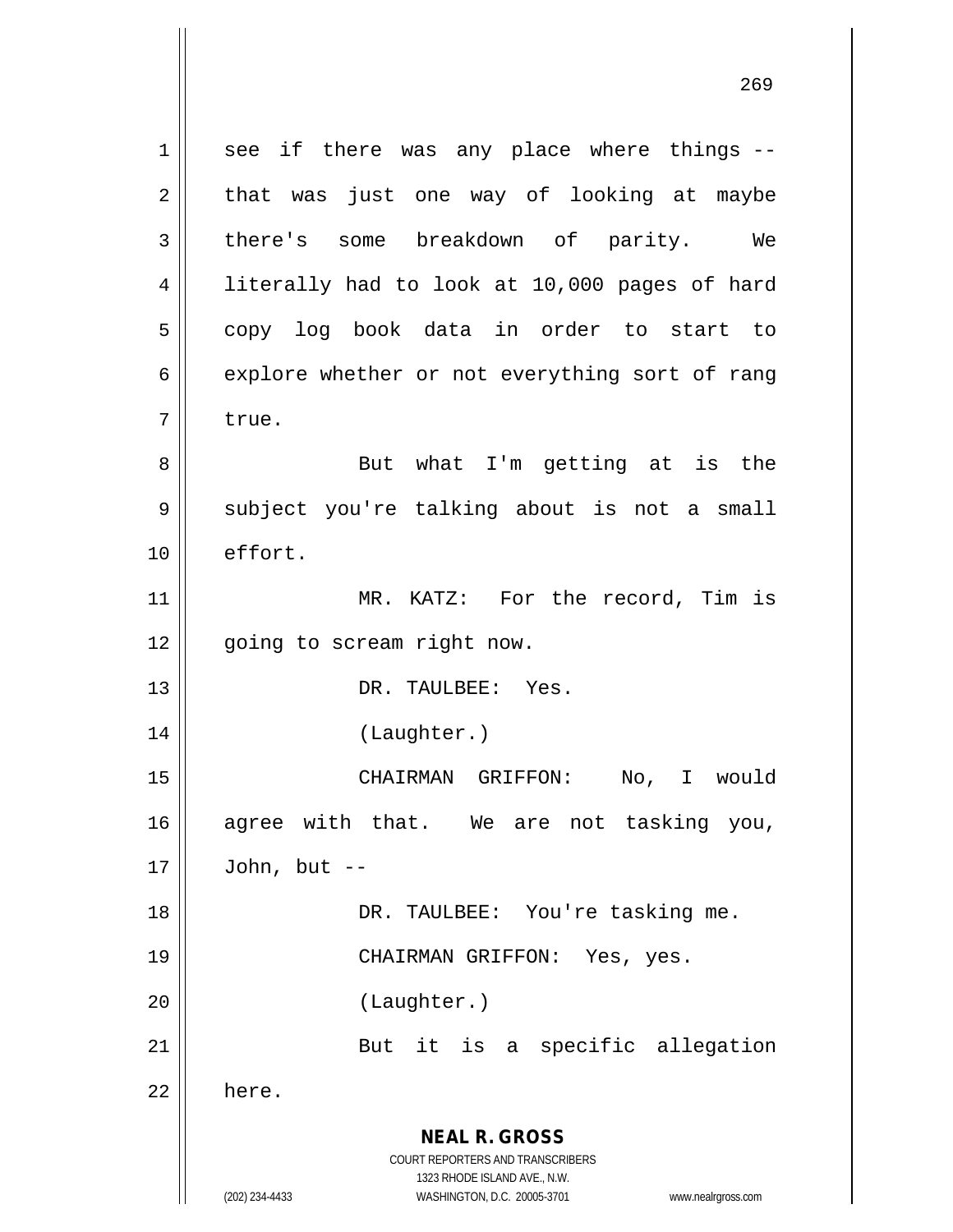**NEAL R. GROSS** COURT REPORTERS AND TRANSCRIBERS 1323 RHODE ISLAND AVE., N.W. (202) 234-4433 WASHINGTON, D.C. 20005-3701 www.nealrgross.com 1 || DR. MAURO: No, I just want to  $2 \parallel$  alert people, everyone, that I think both  $3 \parallel$  NIOSH and SC&A have done this in the past. At  $4 \parallel$  least in the case at NTS, it turned out to be  $5 \parallel$  a level of effort because of the nature of the  $6 \parallel$  records and the change-outs, especially when 7 || it comes to the pencil dosimeter. 8 CHAIRMAN GRIFFON: Right. No, I 9 understand. 10 DR. MAURO: Those may be done on a 11 daily basis. 12 CHAIRMAN GRIFFON: Yes, I 13 || understand, yes. 14 DR. MAURO: And you could imagine 15 what's involved. 16 DR. NETON: I think, John, what 17 || you found out was although there was evidence 18 that it possibly occurred, it wasn't 19 sufficient to bias the overall coworker model  $20$  || that we used for the site. 21 || DR. MAURO: Oh, yes. No, in the  $22 \parallel$  end  $-$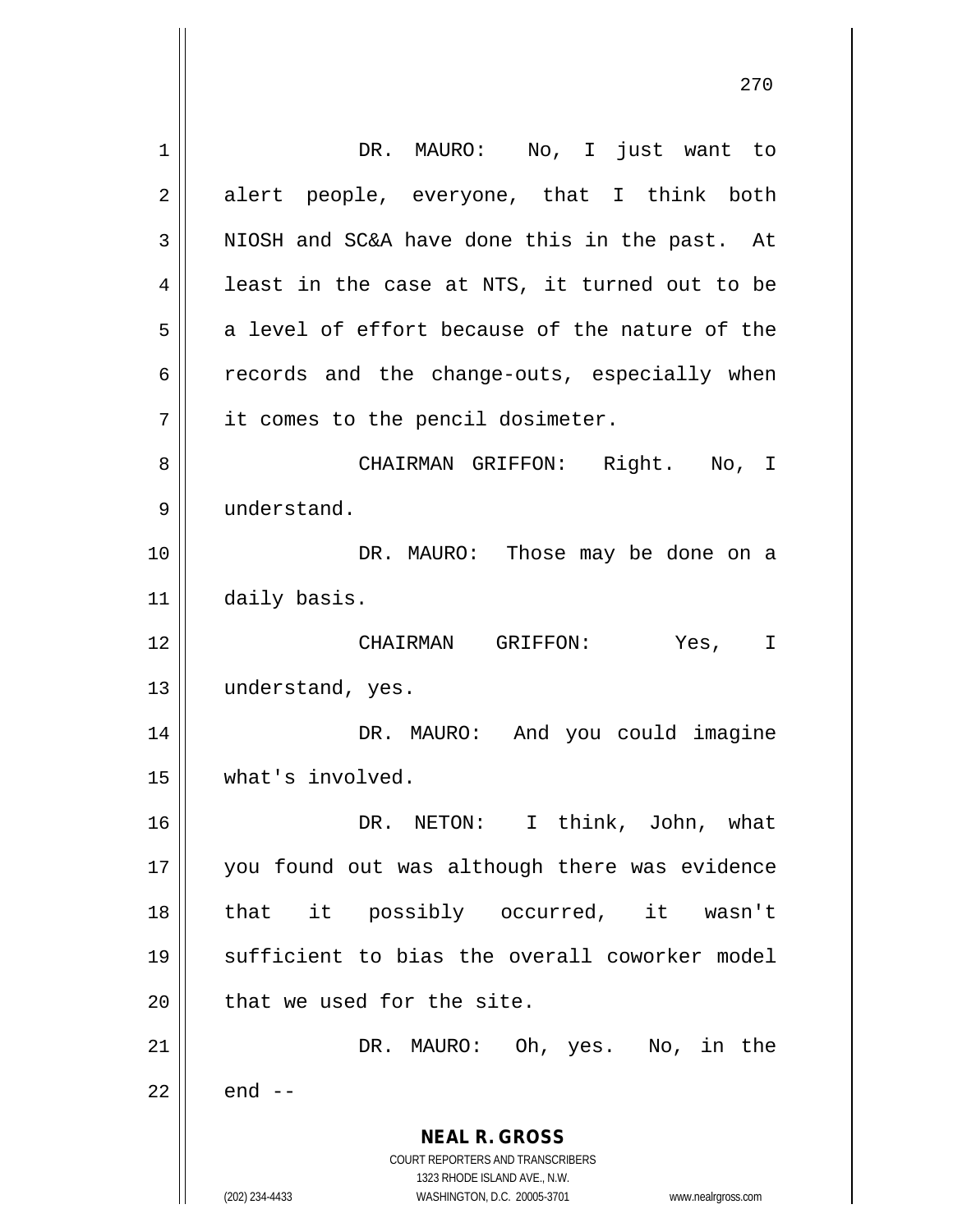1 || CHAIRMAN GRIFFON: But that is at 2 Nevada, yes.

3 DR. MAURO: In the end, it was a 4 valuable exercise in that we didn't find what  $5 \parallel$  we used to refer to as a smoking gun.

6 CHAIRMAN GRIFFON: Yes.

7 DR. NETON: But I guess what I am 8 || saying here is, if you compare this to 9 Savannah River, where I think Tim said 80 10 percent of the people have badge data, and 11 || there may be a couple of assertions that this 12 || occurred, I mean, is it sufficiently 13 || widespread such that it would invalidate any 14 | coworker model that were developed, I guess? 15 It wouldn't seem to be worth the  $16$  effort for now. It would be a lot of effort  $17$  | to go to to validate the assertions.

 CHAIRMAN GRIFFON: Well, I can't, if you have cycle data, which I know you didn't assess, but you do have cycle data  $\parallel$  available.

22 DR. TAULBEE: Yes.

**NEAL R. GROSS** COURT REPORTERS AND TRANSCRIBERS 1323 RHODE ISLAND AVE., N.W. (202) 234-4433 WASHINGTON, D.C. 20005-3701 www.nealrgross.com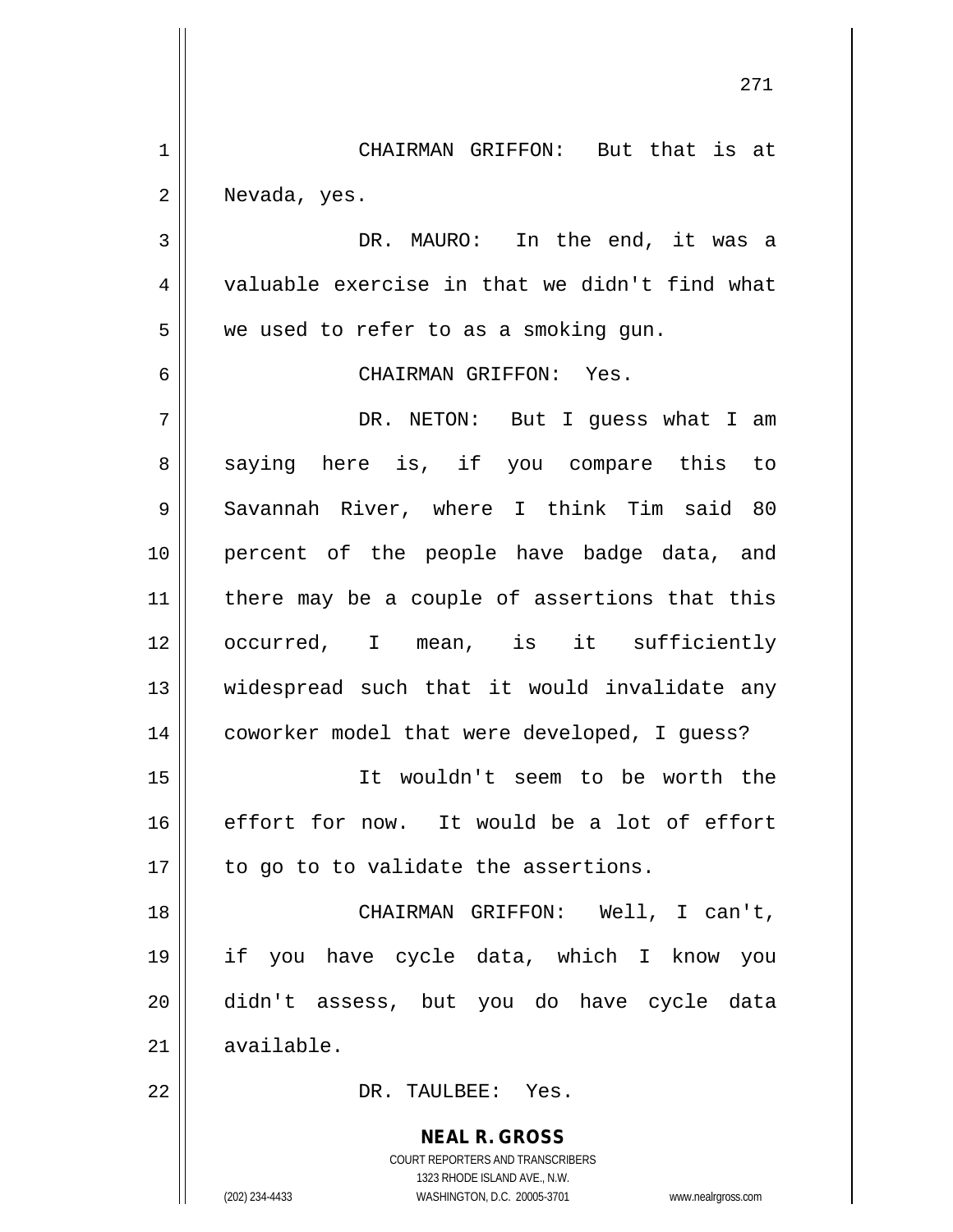**NEAL R. GROSS** COURT REPORTERS AND TRANSCRIBERS 1323 RHODE ISLAND AVE., N.W. (202) 234-4433 WASHINGTON, D.C. 20005-3701 www.nealrgross.com 1 CHAIRMAN GRIFFON: I'm assuming  $2 \parallel$  that they had monthly monitoring, right? Was  $3 \parallel$  the cycle a month or less than a month? 4 DR. TAULBEE: In the earlier 5 years, it was weekly, and then it went to  $6 \parallel$  biweekly, and then to monthly. 7 CHAIRMAN GRIFFON: Yes. Okay. So  $8 \parallel$  let's go to the limit, which would be monthly, 9 assuming we are trying to be representative 10 || over the years. Monthly, you are not going to 11 have more than 20 pieces of paper per worker  $12$  | that you review, in my judgment. 13 || DR. TAULBEE: On the film side. 14 CHAIRMAN GRIFFON: No, no, no. On  $15$  | the PIC side. 16 DR. MAURO: On the pencil 17 dosimeter. 18 DR. TAULBEE: No, not necessarily. 19 CHAIRMAN GRIFFON: Why? Are they 20 || going to multiple areas in one day with the  $21$  PIC or  $-$ 22 DR. TAULBEE: Especially the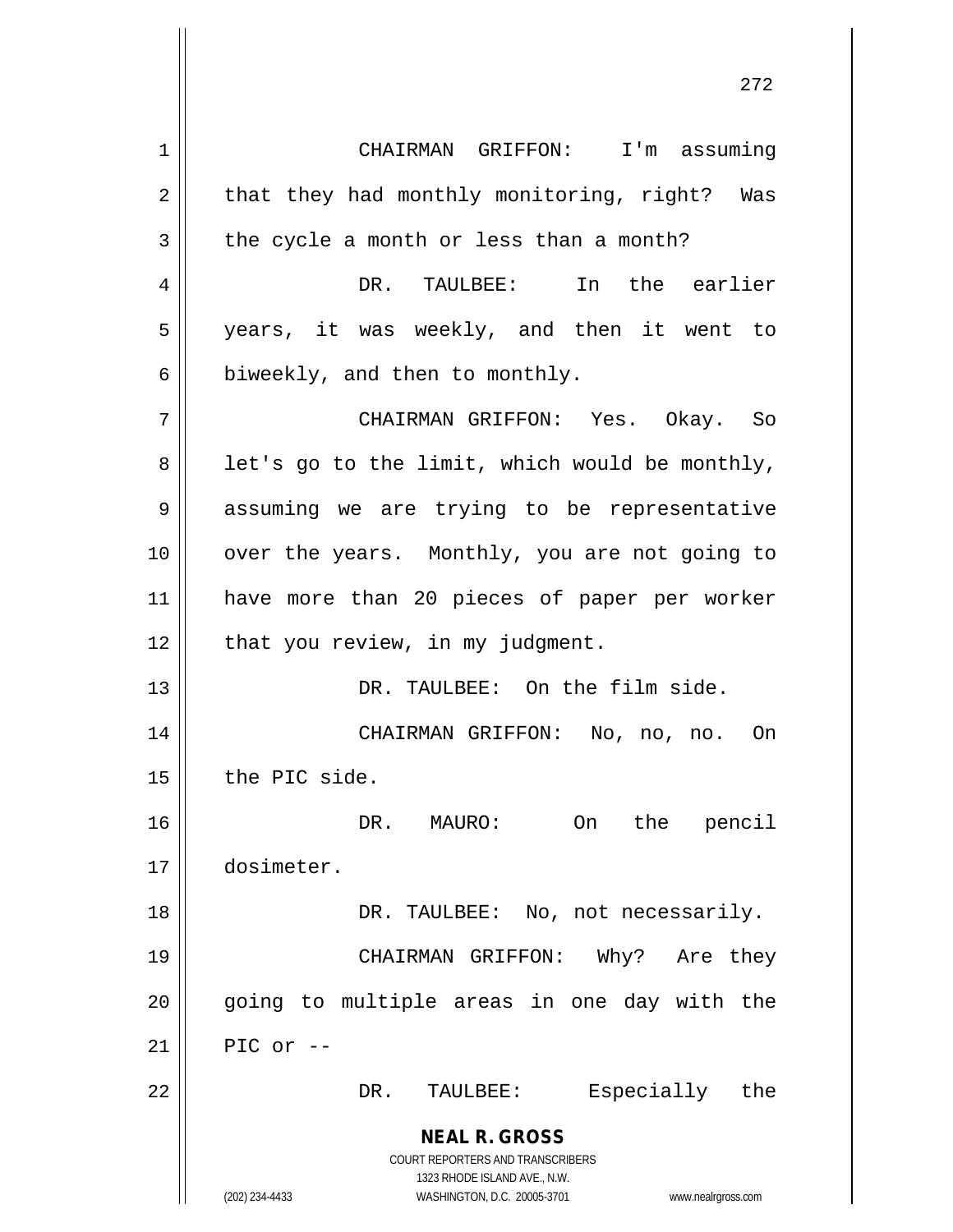**NEAL R. GROSS** COURT REPORTERS AND TRANSCRIBERS 1323 RHODE ISLAND AVE., N.W. (202) 234-4433 WASHINGTON, D.C. 20005-3701 www.nealrgross.com 1 | construction trades might spend one week in  $2 \parallel$  the 100 area, and then it is a whole separate  $3 \parallel$  box of records that we have to pull to go look 4  $\parallel$  at their work in the 200 area, and then --5 CHAIRMAN GRIFFON: To sort through  $6 \parallel$  to find them, you mean? 7 DR. TAULBEE: To sort through to 8 || find them, yes. 9 CHAIRMAN GRIFFON: Okay. Yes,  $10$  || yes. 11 || DR. TAULBEE: To sort through the 12 | volume, yes. 13 || CHAIRMAN GRIFFON: Yes. 14 || DR. MAURO: Yes. 15 CHAIRMAN GRIFFON: So you would 16 || have to find the record, I agree. 17 || DR. MAURO: Yes. 18 CHAIRMAN GRIFFON: Yes. 19 DR. MAURO: That's what we -- 20 DR. TAULBEE: So, literally, 21 || you're looking at hundreds of boxes. 22 CHAIRMAN GRIFFON: Yes, yes, that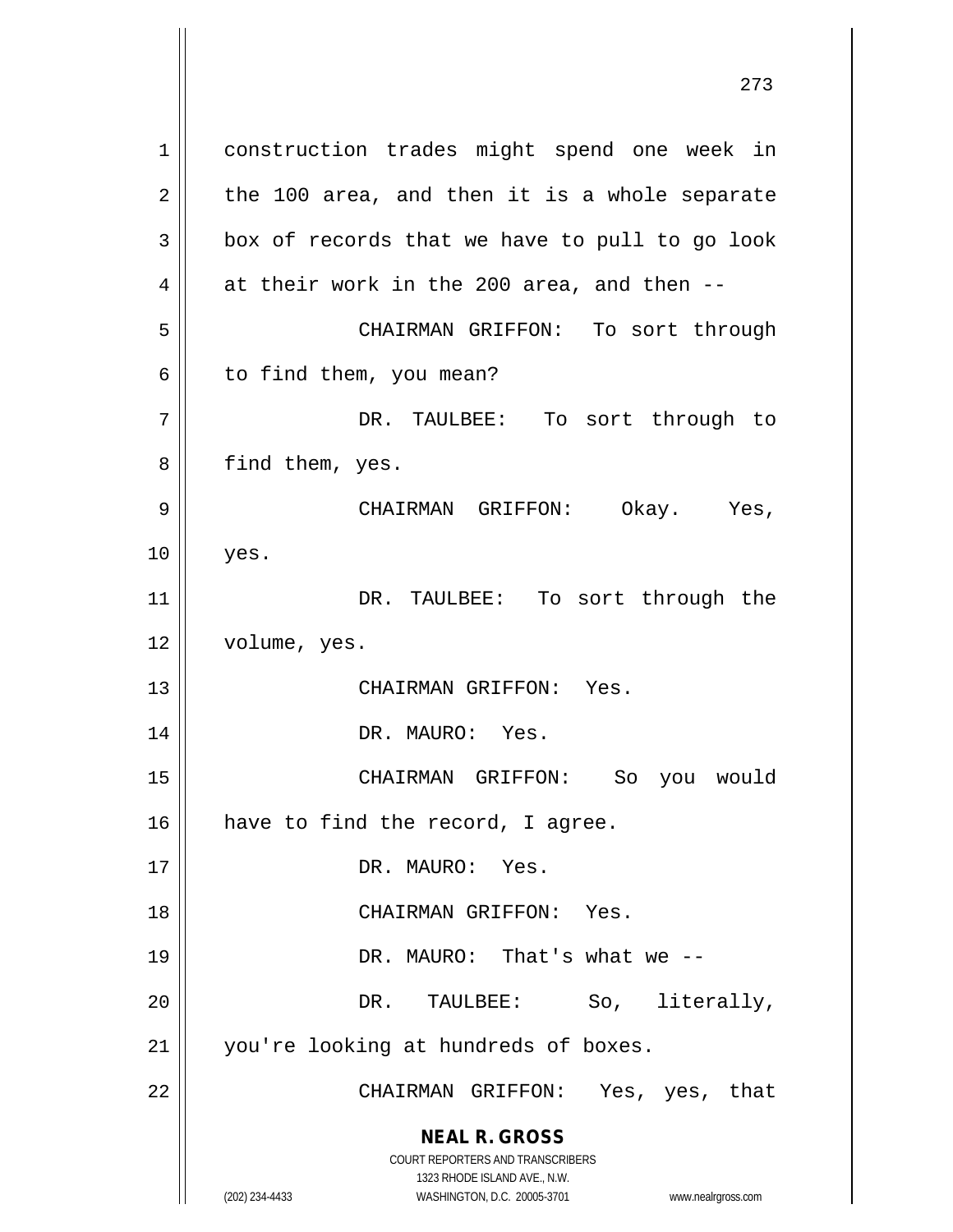**NEAL R. GROSS** COURT REPORTERS AND TRANSCRIBERS 1323 RHODE ISLAND AVE., N.W. (202) 234-4433 WASHINGTON, D.C. 20005-3701 www.nealrgross.com  $1 \parallel$  is the time-consuming part, to find the actual  $2 \parallel$  record with that individual on it, yes. 3 DR. MAKHIJANI: You know, Mark, my 4 || suggestion would be, you know, we've got this  $5 \parallel$  thing of going to the interviews and trying to 6 | scope out this problem of weekends and people  $7 \parallel$  taking off their badges as a more qualitative 8 level first. 9 CHAIRMAN GRIFFON: Yes, I guess we 10 have to -- I was thinking maybe we could get 11 || started with this, but maybe we have to wait 12 until we get more from the interview 13 | information. 14 DR. MAKHIJANI: I mean I  $15$  | personally didn't do this work. 16 CHAIRMAN GRIFFON: Yes. 17 DR. MAKHIJANI: But if it is the 18 || level of effort that it is going to be, and 19 we've got all this other stuff that's pending  $20$  anyway --21 || CHAIRMAN GRIFFON: Right. 22 DR. MAKHIJANI: -- it might be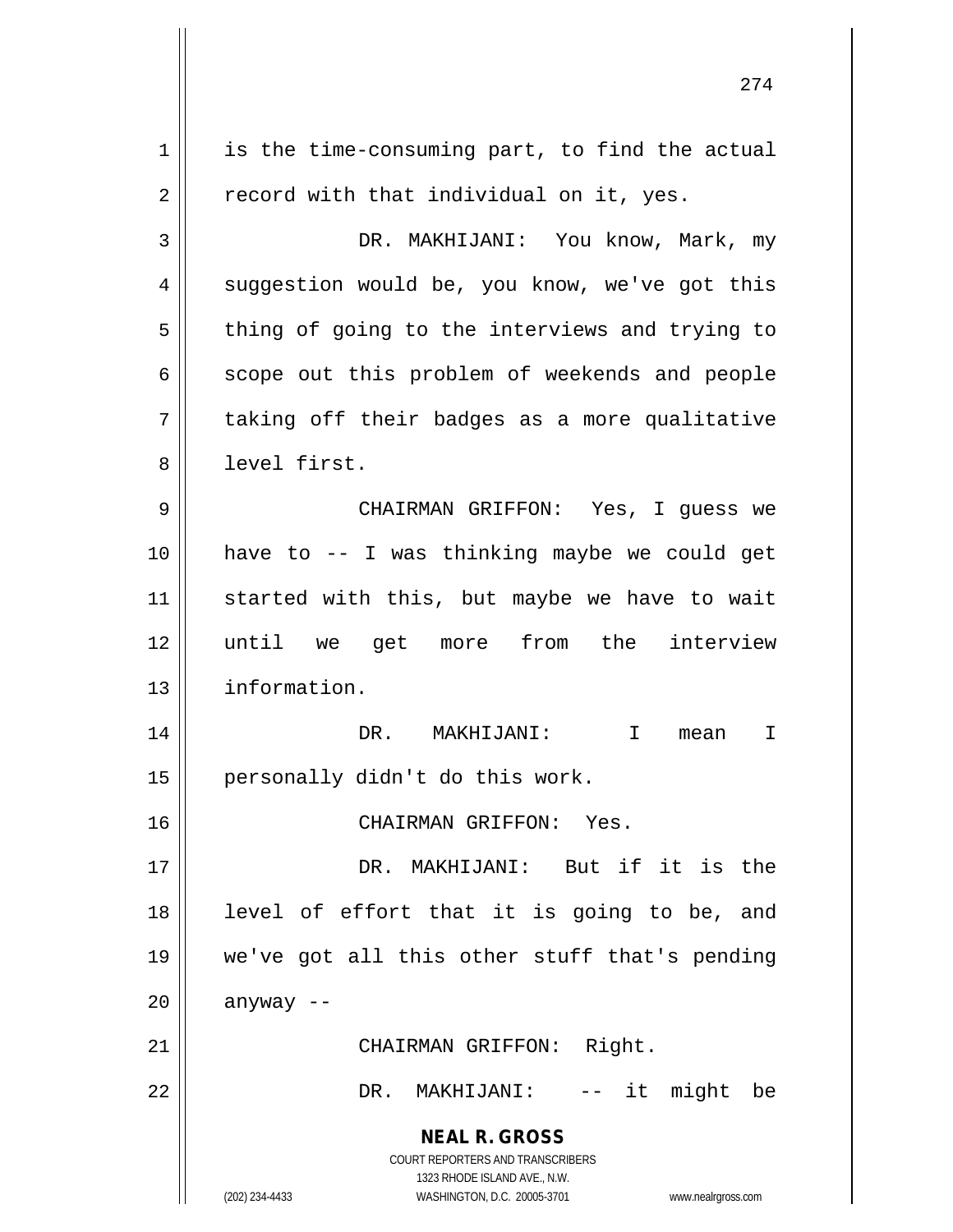**NEAL R. GROSS** 1 | worthwhile to kind of pick this up in a couple 2 || of months and see where we are. 3 | CHAIRMAN GRIFFON: That's fine, 4 yes. I think we should wait on the interview  $5 \parallel$  stuff. 6 MEMBER LOCKEY: Is there a source 7 | situation where you should have a correlation 8 **between external exposure and internal dose?** 9 || (Laughter.) 10 || DR. NETON: We're smiling because 11 || that was at one point -- Nevada Test Site. 12 Not necessarily. I mean it would  $13 \parallel$  be, I guess, probably not worth undertaking.  $14$  | I mean it is not -- internal dose, oftentimes, 15 when you get high exposures, people wear 16 | respirators and dose goes down. The external 17 | exposure might go up. 18 || It is true that people that work 19 with a lot of unencapsulated radioactive 20 materials may also have high external doses, 21 but they are not necessarily a one-to-one 22 | correspondence.

> COURT REPORTERS AND TRANSCRIBERS 1323 RHODE ISLAND AVE., N.W.

(202) 234-4433 WASHINGTON, D.C. 20005-3701 www.nealrgross.com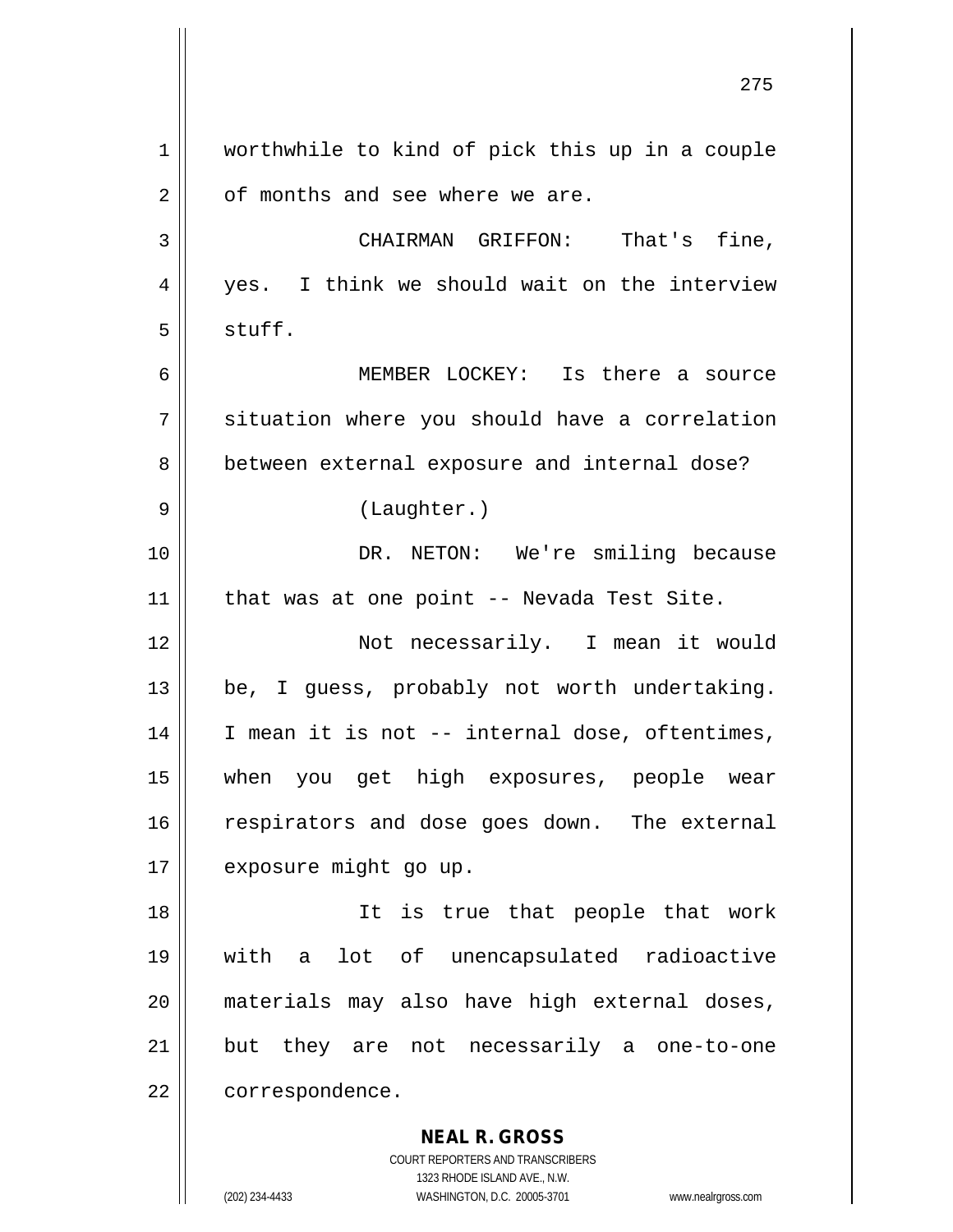|             | 276                                                                 |
|-------------|---------------------------------------------------------------------|
| $\mathbf 1$ | MEMBER LOCKEY: Because there's                                      |
| 2           | too many variables.                                                 |
| 3           | DR. NETON: Yes.                                                     |
| 4           | CHAIRMAN GRIFFON: Yes.                                              |
| 5           | MEMBER LOCKEY: Okay.                                                |
| 6           | DR. MAKHIJANI: And, Jim, at                                         |
| 7           | Savannah River Site, I think it would be very                       |
| 8           | area-dependent. The reactors are different.                         |
| 9           | Then you have the processes and the $-$ - I think                   |
| 10          | at Nevada Test Site we were just focused on                         |
| 11          | the testing. At least, you're talking about                         |
| 12          | tests.                                                              |
| 13          | CHAIRMAN GRIFFON: Yes.                                              |
| 14          | DR. NETON: The key is, Arjun,                                       |
| 15          | that we need to go back and look at the                             |
| 16          | qualitative nature of these assertions because                      |
| 17          | some of them I've heard are things like --                          |
| 18          | CHAIRMAN GRIFFON: Yes.                                              |
| 19          | DR. NETON: -- you know, when they                                   |
| 20          | got to the dose limits, they didn't wear their                      |
| 21          | badges, so they could keep working. I mean                          |
| 22          | we've heard this.                                                   |
|             | <b>NEAL R. GROSS</b>                                                |
|             | COURT REPORTERS AND TRANSCRIBERS<br>1323 RHODE ISLAND AVE., N.W.    |
|             | (202) 234-4433<br>WASHINGTON, D.C. 20005-3701<br>www.nealrgross.com |

 $\mathsf{I}$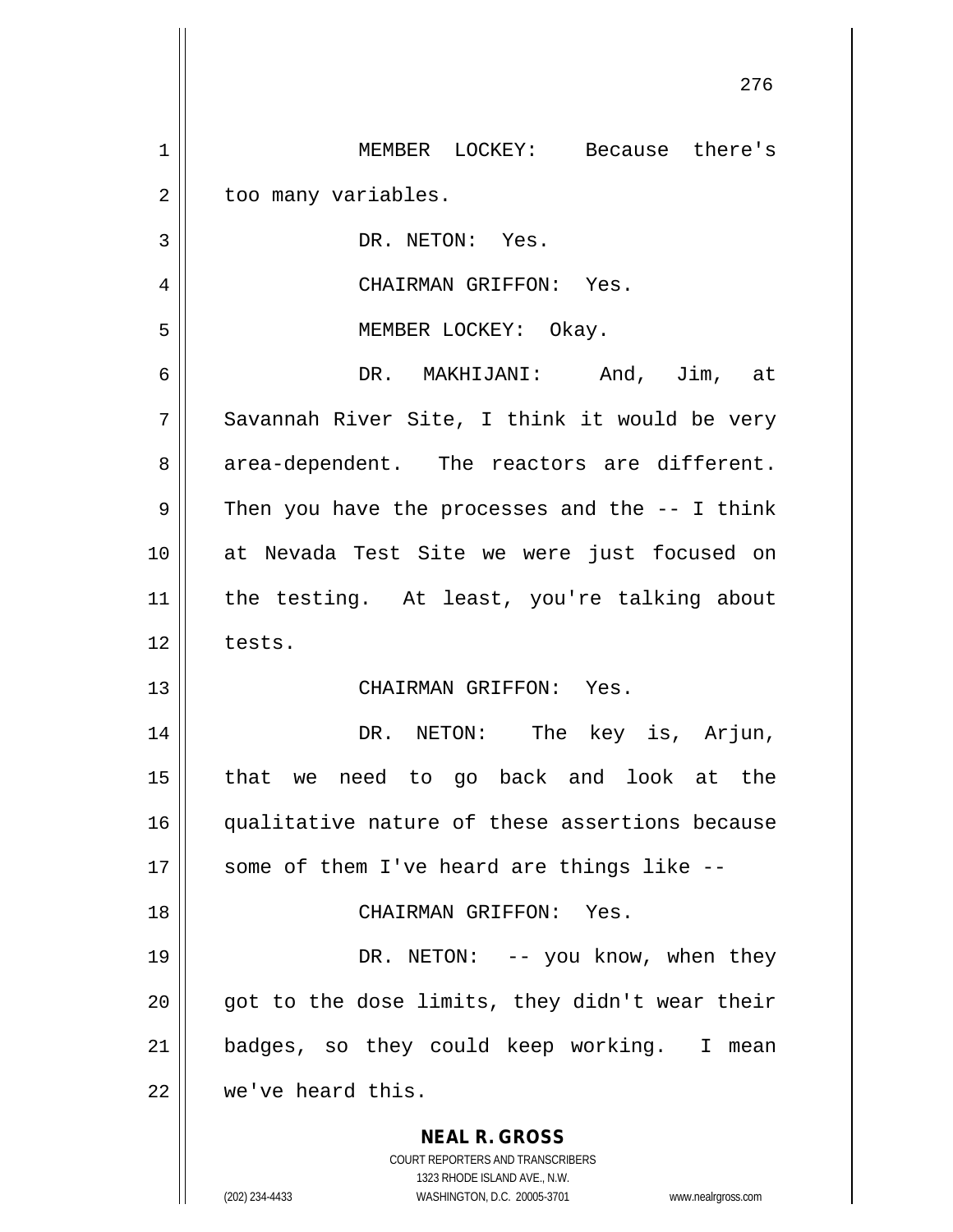**NEAL R. GROSS** COURT REPORTERS AND TRANSCRIBERS 1323 RHODE ISLAND AVE., N.W. (202) 234-4433 WASHINGTON, D.C. 20005-3701 www.nealrgross.com 277 1 CHAIRMAN GRIFFON: These are not 2 | new allegations. 3 DR. NETON: Yes, these are not new 4 | assertions. 5 CHAIRMAN GRIFFON: Right. We just 6 | have to see if it is widespread, is the issue  $7 \parallel$  really. 8 DR. NETON: Right. Is it really 9 || sufficiently widespread for us to undertake 10 || this major review of the entire dataset? 11 || CHAIRMAN GRIFFON: Right. 12 || DR. NETON: I quess that is where 13 | I'm coming from. 14 CHAIRMAN GRIFFON: I agree. I 15 | agree. Okay. 16 Is there anything else under 23, 17 || Arjun, that I'm missing? 18 DR. MAKHIJANI: No. I think, you 19 know, let's do this, in my opinion, let's do  $20$  || these initial steps and revisit 23 in a couple  $21$  | of months. 22 CHAIRMAN GRIFFON: Okay. And how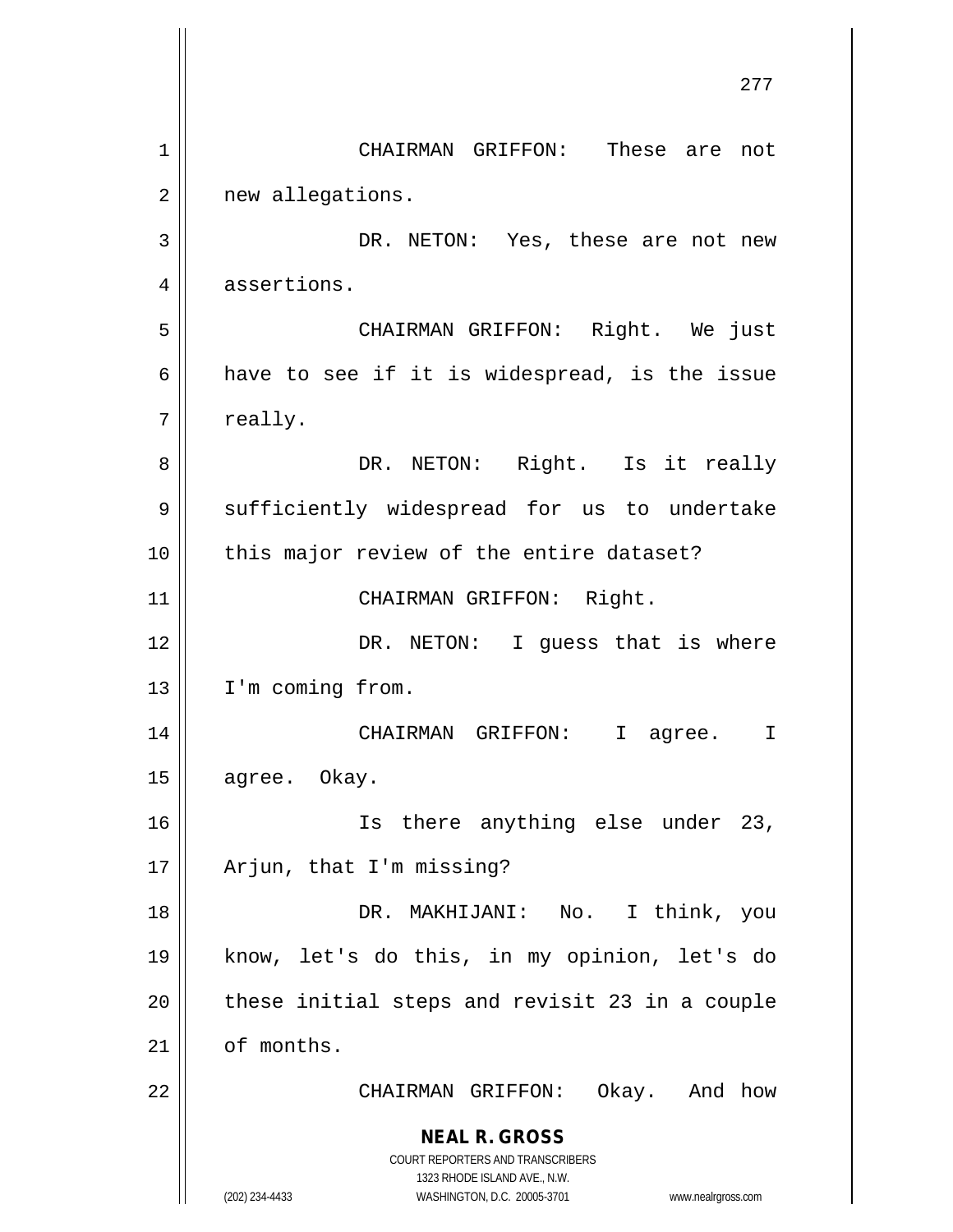**NEAL R. GROSS** COURT REPORTERS AND TRANSCRIBERS 1323 RHODE ISLAND AVE., N.W. 278  $1 \parallel$  about 24? 2 DR. MAKHIJANI: Okay, 24. Yes,  $3 \parallel$  now 24 is kind of more a memo item, reminder. 4 | I don't think we need to cover it separately  $5 \parallel$  now, but, you know --6 CHAIRMAN GRIFFON: It kind of goes  $7 \parallel$  through a lot of your other stuff, yes. 8 DR. MAKHIJANI: Early data was 9 || very sparse. 10 CHAIRMAN GRIFFON: Yes. 11 || DR. MAKHIJANI: I put it in there 12 just to make sure that we weren't letting a 13 || systemic problem of sparseness of early data 14 || fall between the cracks. 15 But I would say let's wait for 16 || these coworker models, this uranium/plutonium  $17 \parallel$  stuff, and so on, and see. 18 DR. TAULBEE: When you say, data 19 are sparse, are you meaning external or 20 | internal or both? 21 DR. MAKHIJANI: I was mostly  $22$  | thinking of internal. I would look to Steve.

(202) 234-4433 WASHINGTON, D.C. 20005-3701 www.nealrgross.com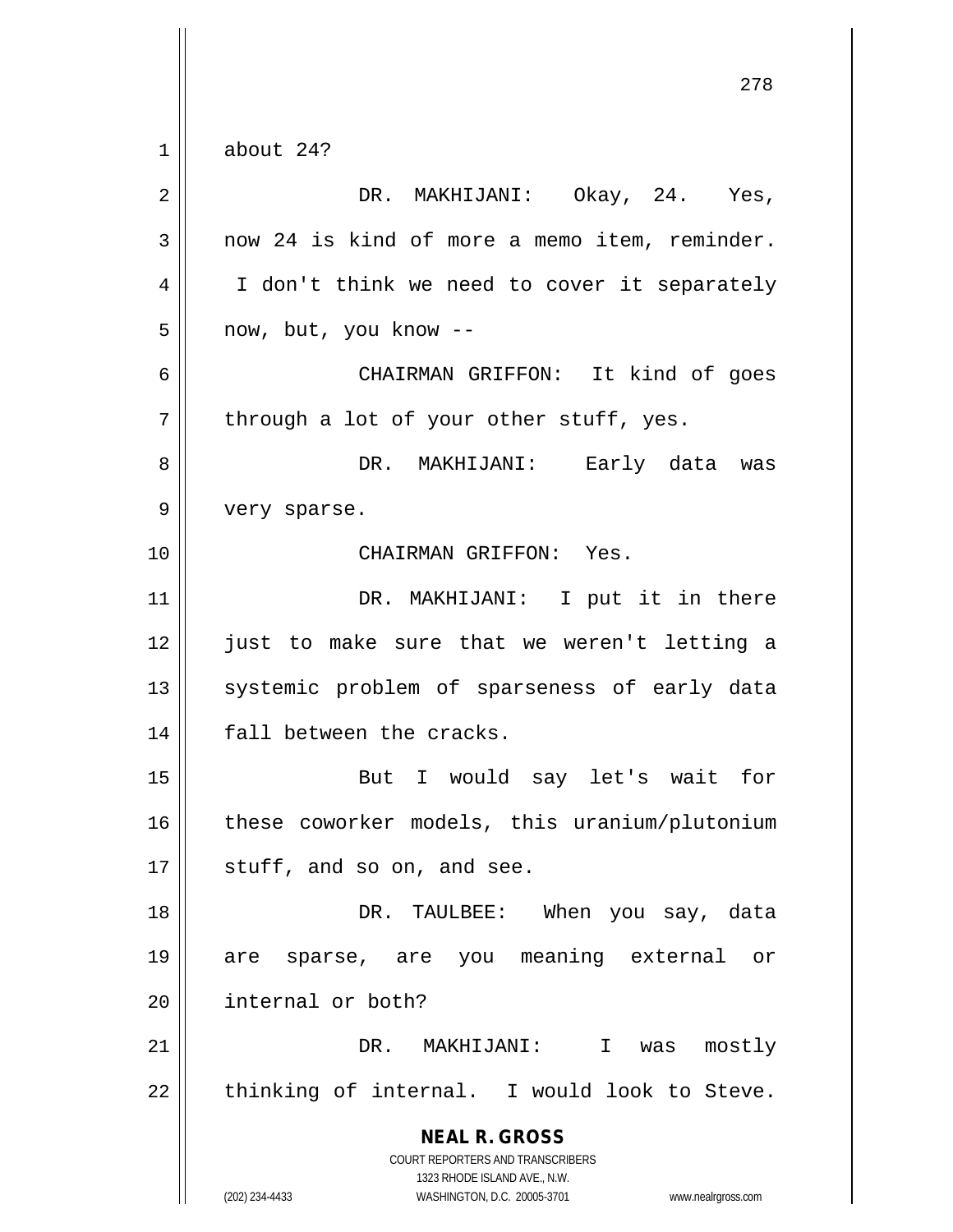**NEAL R. GROSS** COURT REPORTERS AND TRANSCRIBERS 1323 RHODE ISLAND AVE., N.W. (202) 234-4433 WASHINGTON, D.C. 20005-3701 www.nealrgross.com 1 || You know, early on, there were not as many 2 || people badged, but I personally have not 3 | reviewed the badges. 4 Steve, when we talk about early 5 data, certainly neutron, but you have 6 addressed that separately. I don't know about 7 | film badge data. 8 || Steve, are you on the line? 9 || MR. MARSCHKE: I'm here, Arjun. 10 DR. MAKHIJANI: What about, do we 11 have a question about sparseness of early 12 monitoring data for construction workers for 13 external dose? 14 || MR. MARSCHKE: For construction 15 workers in particular? 16 DR. MAKHIJANI: Yes. 17 MR. MARSCHKE: External dose? 18 DR. MAKHIJANI: Yes. 19 MR. MARSCHKE: I'm trying to think 20 || about what we did back with OTIB-0052. 21 DR. MAKHIJANI: I can't remember. 22 || MR. MARSCHKE: My recollection is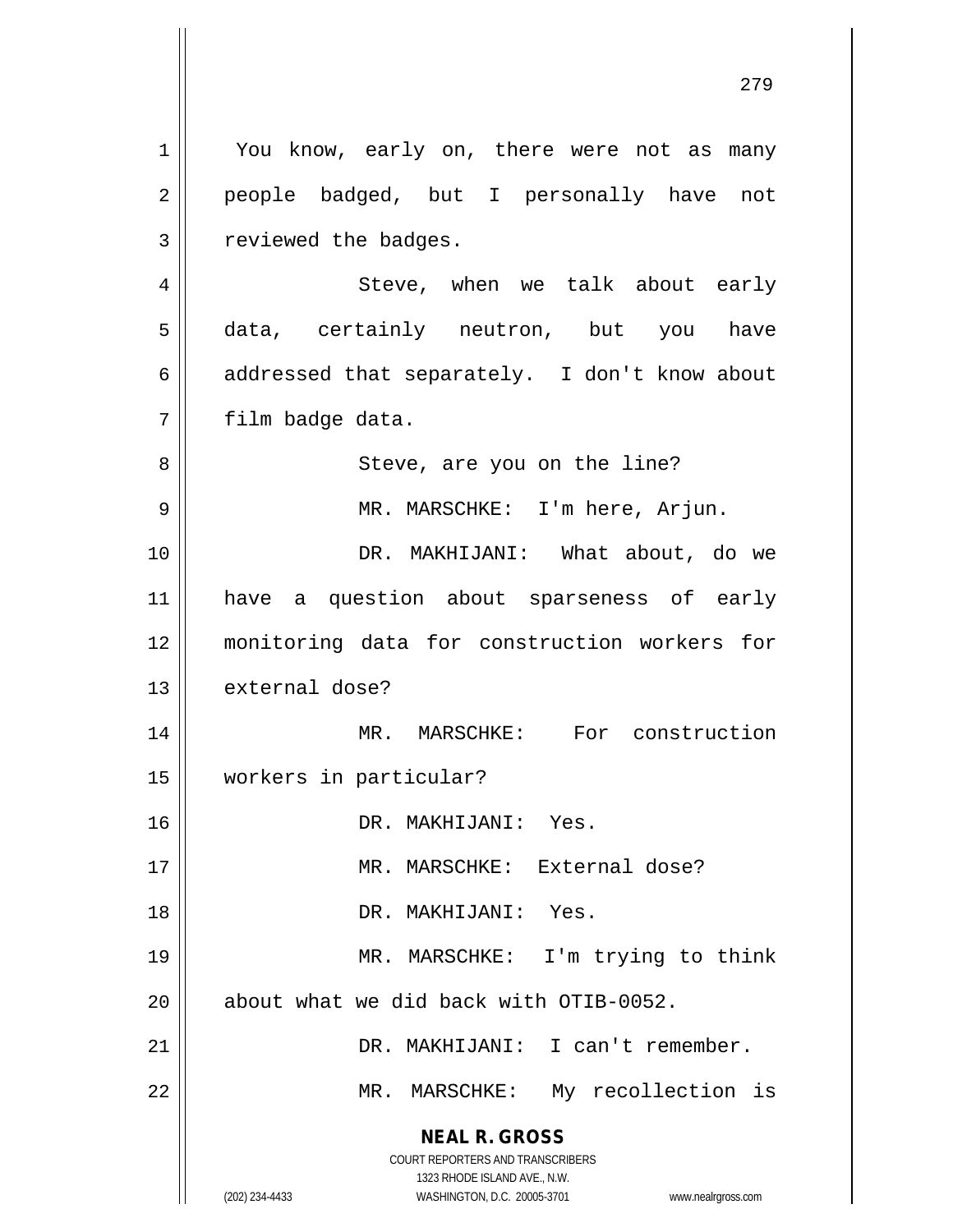**NEAL R. GROSS** COURT REPORTERS AND TRANSCRIBERS 1323 RHODE ISLAND AVE., N.W. (202) 234-4433 WASHINGTON, D.C. 20005-3701 www.nealrgross.com  $1 \parallel$  I think the external is in better shape than  $2 \parallel$  the internal. I do know that we looked at the 3 || Fairweather database, which said additional 4 | individuals early in the process, and we found 5 || that there the HPAREH database was claimant-6 favorable relative to what was in the 7 | Fairweather. 8 || So I think we are in pretty good  $9 \parallel$  shape with the external. 10 DR. MAKHIJANI: That's right. 11 || There was the Fairweather database, and we  $12 \parallel$  explicitly did look at that. 13 MR. MARSCHKE: Yes. 14 CHAIRMAN GRIFFON: That's helpful  $15$  | then, yes. 16 DR. MAKHIJANI: So I don't think, 17  $\parallel$  at this stage, I don't think we --18 CHAIRMAN GRIFFON: So mostly 19 internal, yes. 20 DR. MAKHIJANI: -- want to say  $21$  | that there's a big issue with external. It's 22 || mostly internal. I mean that's why I know.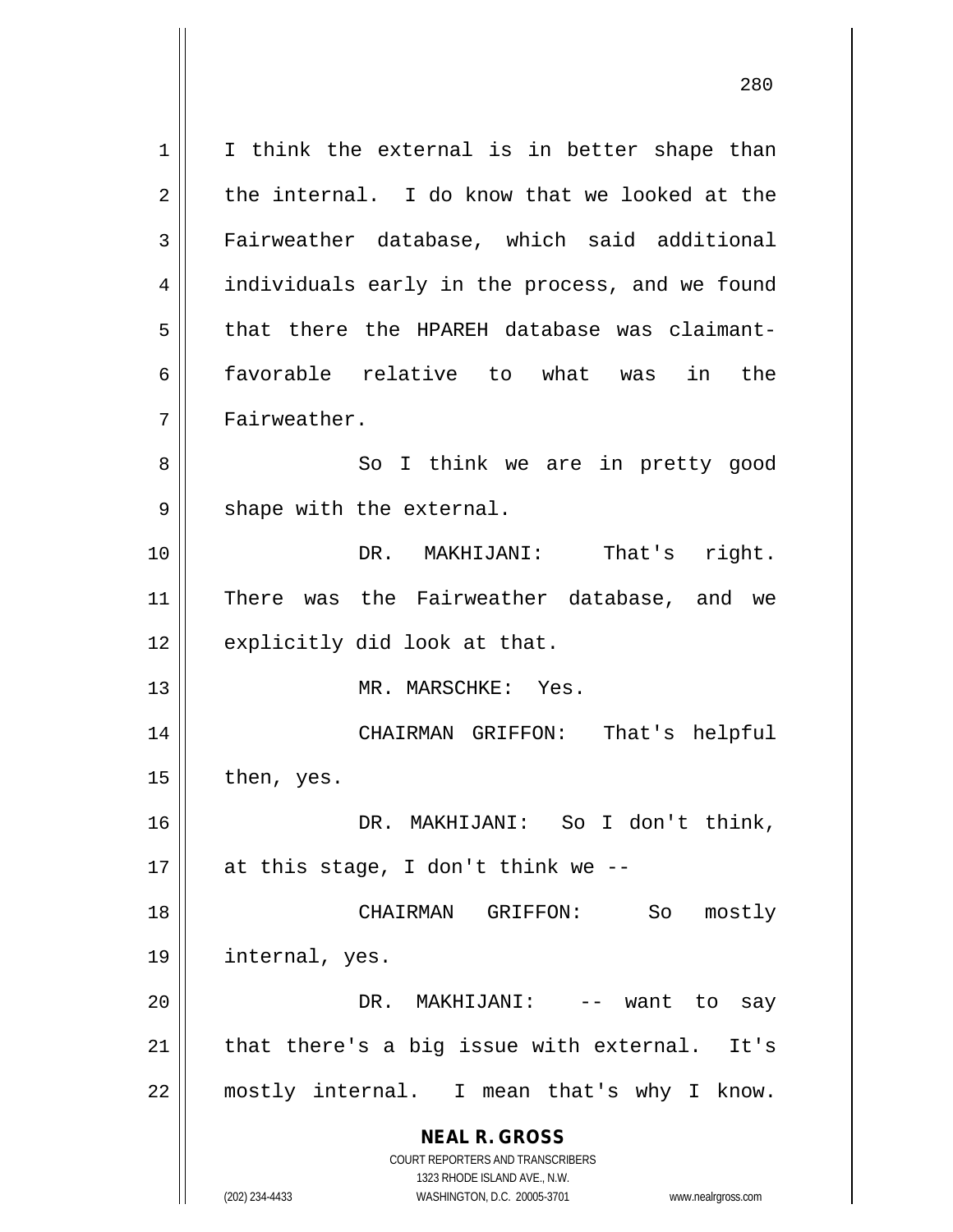That's why I wrote it.

| 2  | CHAIRMAN GRIFFON: Right.                                                                                                                                        |
|----|-----------------------------------------------------------------------------------------------------------------------------------------------------------------|
| 3  | MR. MARSCHKE: We also did some                                                                                                                                  |
| 4  | additional studies, again, when we did the                                                                                                                      |
| 5  | paper study back in last December. We did                                                                                                                       |
| 6  | some additional analysis on the external, and                                                                                                                   |
| 7  | it really didn't uncover any major issues, as                                                                                                                   |
| 8  | I recollect.                                                                                                                                                    |
| 9  | CHAIRMAN GRIFFON: Okay.                                                                                                                                         |
| 10 | DR. MAKHIJANI: I can go back and                                                                                                                                |
| 11 | just confirm that for you.                                                                                                                                      |
| 12 | CHAIRMAN GRIFFON: That's fine.                                                                                                                                  |
| 13 | Then what about 25? That's an                                                                                                                                   |
| 14 | environmental --                                                                                                                                                |
| 15 | DR. MAKHIJANI: Yes.                                                                                                                                             |
| 16 | DR. TAULBEE:<br>And<br>we already                                                                                                                               |
| 17 | talked about it.                                                                                                                                                |
| 18 | CHAIRMAN GRIFFON: Which<br>we                                                                                                                                   |
| 19 | already talked about, yes. Okay.                                                                                                                                |
| 20 | And my final agenda item was kind                                                                                                                               |
| 21 | of a path forward, but Tim's been nice enough                                                                                                                   |
| 22 | along the way to give us sort of the timing on                                                                                                                  |
|    | <b>NEAL R. GROSS</b><br>COURT REPORTERS AND TRANSCRIBERS<br>1323 RHODE ISLAND AVE., N.W.<br>(202) 234-4433<br>WASHINGTON, D.C. 20005-3701<br>www.nealrgross.com |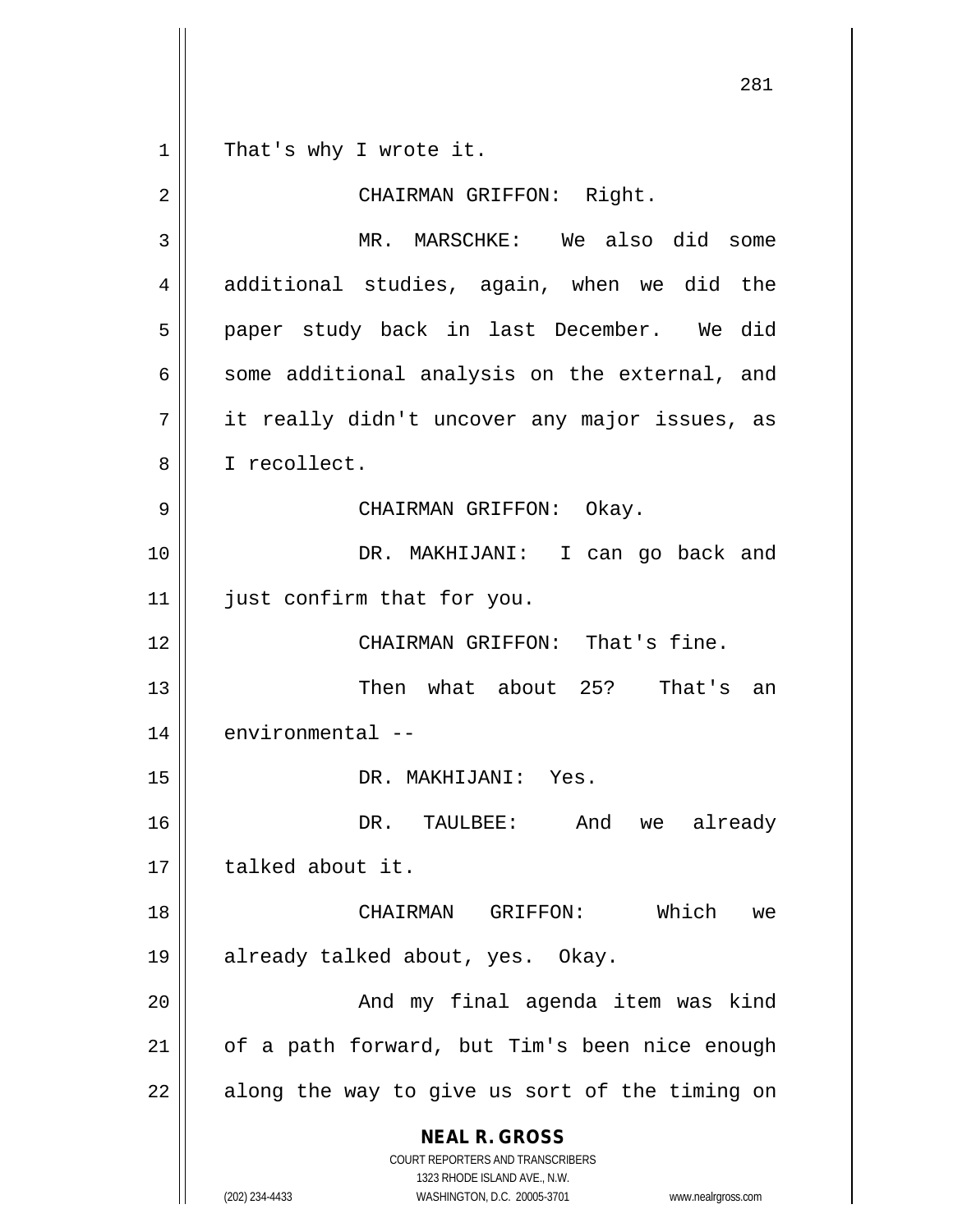| 1  | all your actions. So I don't know that we      |
|----|------------------------------------------------|
| 2  | have to -- you know, I've written them down.   |
| 3  | I'll actually try to update the matrix, but I  |
| 4  | will work with Arjun because you said you were |
| 5  | going to update some things.                   |
| 6  | DR. MAKHIJANI: Well, I have to                 |
| 7  | make a couple of corrections, and then I will  |
| 8  | make some additions and comments and           |
| 9  | clarifications.                                |
| 10 | CHAIRMAN GRIFFON: I will try, in               |
| 11 | the final column, to put sort of an action and |
| 12 | -- projected delivery dates and things like    |
| 13 | that in there. If I get them wrong -- I'll     |
| 14 | circulate them to you two first and make sure  |
| 15 | I get it right, and then circulate it to       |
| 16 | everyone.                                      |
| 17 | DR. MAKHIJANI: Do you want a                   |
| 18 | column added about status after this Working   |
| 19 | Group meeting to the matrix, so that Tim can   |
| 20 | fill in things that he has said and we can     |
| 21 | kind of log the action items that I have in my |
| 22 | notes?                                         |
|    | <b>NEAL R. GROSS</b>                           |

COURT REPORTERS AND TRANSCRIBERS 1323 RHODE ISLAND AVE., N.W. (202) 234-4433 WASHINGTON, D.C. 20005-3701 www.nealrgross.com

 $\mathbf{I}$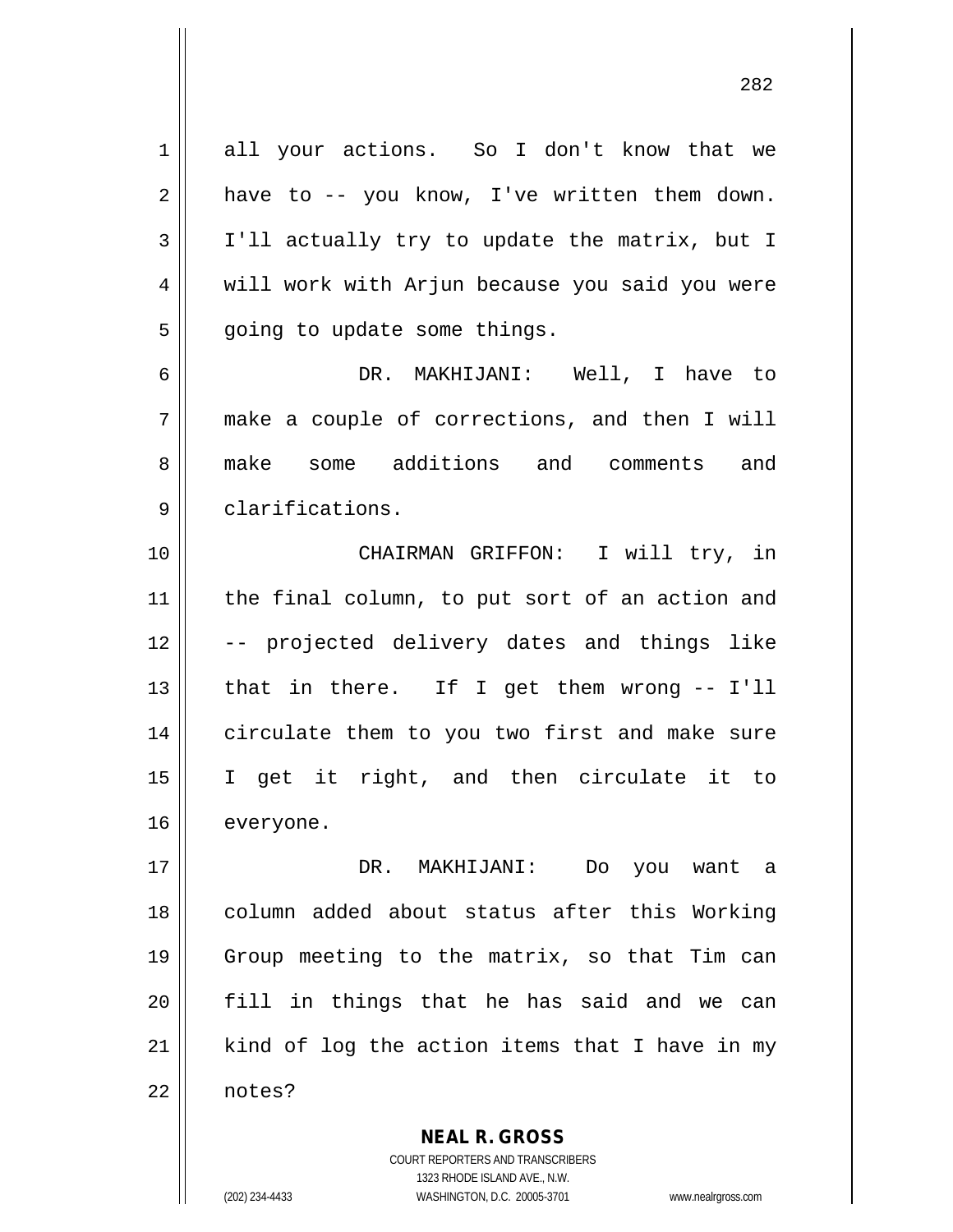**NEAL R. GROSS** COURT REPORTERS AND TRANSCRIBERS 1323 RHODE ISLAND AVE., N.W. (202) 234-4433 WASHINGTON, D.C. 20005-3701 www.nealrgross.com 1 CHAIRMAN GRIFFON: Yes, we can  $2 \parallel$  figure out the format. If it doesn't go in  $3 \parallel$  that last column currently as you have it,  $4 \parallel$  then we can modify it, if we need to. 5 DR. MAKHIJANI: Okay, we can put 6 it in the final column. 7 CHAIRMAN GRIFFON: Yes, I thought 8 || it would fit in that current column. 9 DR. MAKHIJANI: Okay. 10 CHAIRMAN GRIFFON: And I will date  $11$  | them as I put them in there. 12 || DR. MAKHIJANI: Okay. 13 || CHAIRMAN GRIFFON: I have found  $14$  | that helps a lot, if you work through a date 15 and then here's the action, and our status. 16 MR. KATZ: I just want to make 17 sure we have a clear understanding. I mean 18 SC&A was tasked to do a review of the 19 evaluation report and petition. We're going  $20$  || forward in this sort of piecemeal, very task-21 | specific sort of basis. 22 CHAIRMAN GRIFFON: Yes.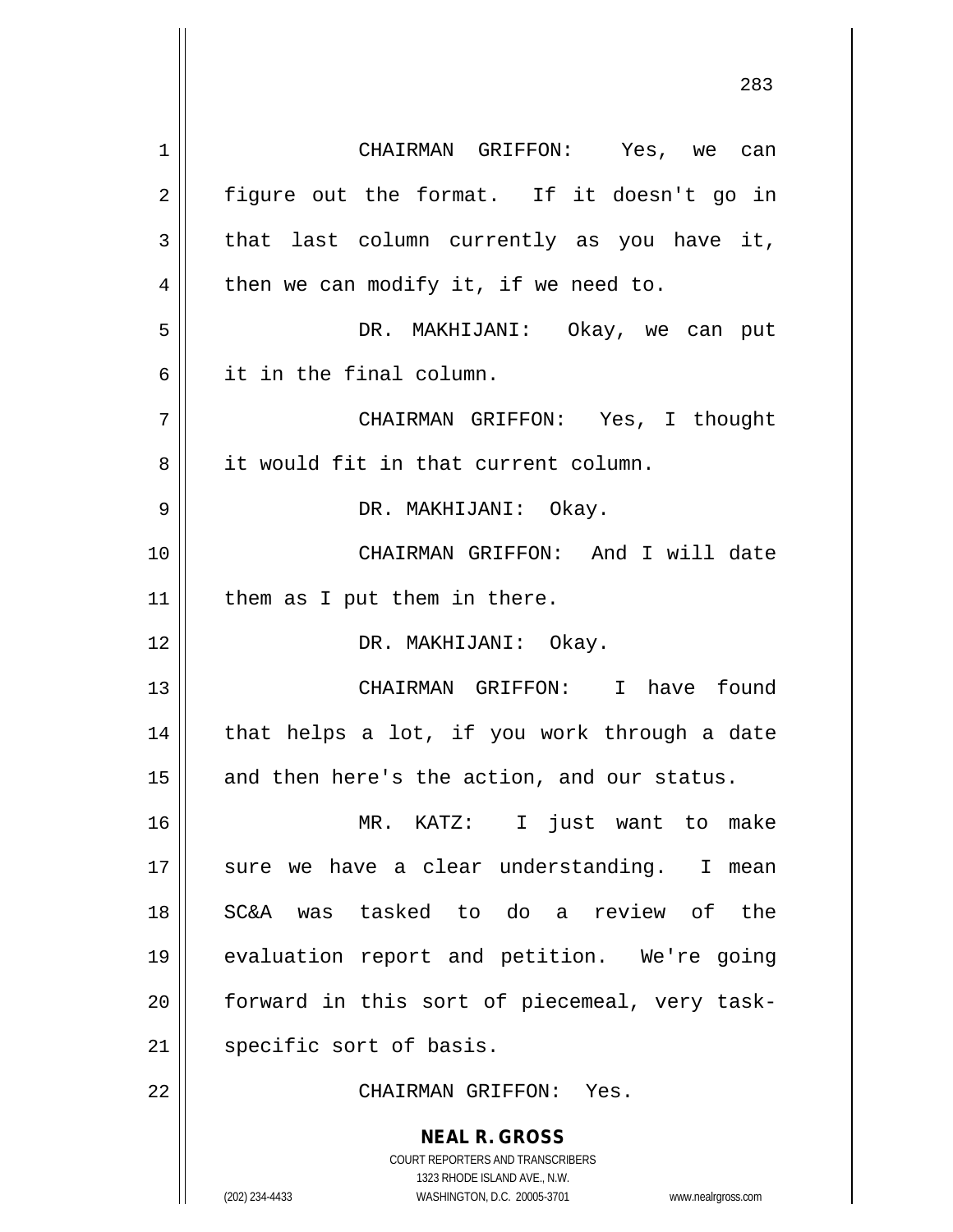| $\mathbf 1$ | MR. KATZ: So, ordinarily, where                                     |
|-------------|---------------------------------------------------------------------|
| 2           | we would have this big SC&A report, sort of                         |
| 3           | comprehensive report, it sounds like this path                      |
| 4           | forward at this point is really sort of very                        |
| 5           | specific items, as opposed to a general SC&A                        |
| 6           | report. Is that it? I'm just trying to                              |
| 7           | understand how this relates to all --                               |
| 8           | CHAIRMAN GRIFFON: I should say, I                                   |
| 9           | guess we need to task SC&A with considering --                      |
| 10          | I would say, this is my idea, would be to go                        |
| 11          | through the whole petition and the ER report,                       |
| 12          | and to the extent anything is not in the                            |
| 13          | matrix currently, then it should be added at                        |
| 14          | this point, you know.                                               |
| 15          | like<br>looks<br>DR. MAKHIJANI:<br>It                               |
| 16          | we're doing it. So I am very glad you brought                       |
| 17          | this up.                                                            |
| 18          | CHAIRMAN GRIFFON: Yes, yes.                                         |
| 19          | But I think we<br>DR. MAKHIJANI:                                    |
| 20          | now, at this Working Group meeting, I have a                        |
| 21          | pretty good idea that NIOSH believes they have                      |
| 22          | addressed all the issues that were on the                           |
|             | <b>NEAL R. GROSS</b>                                                |
|             | <b>COURT REPORTERS AND TRANSCRIBERS</b>                             |
|             | 1323 RHODE ISLAND AVE., N.W.                                        |
|             | (202) 234-4433<br>WASHINGTON, D.C. 20005-3701<br>www.nealrgross.com |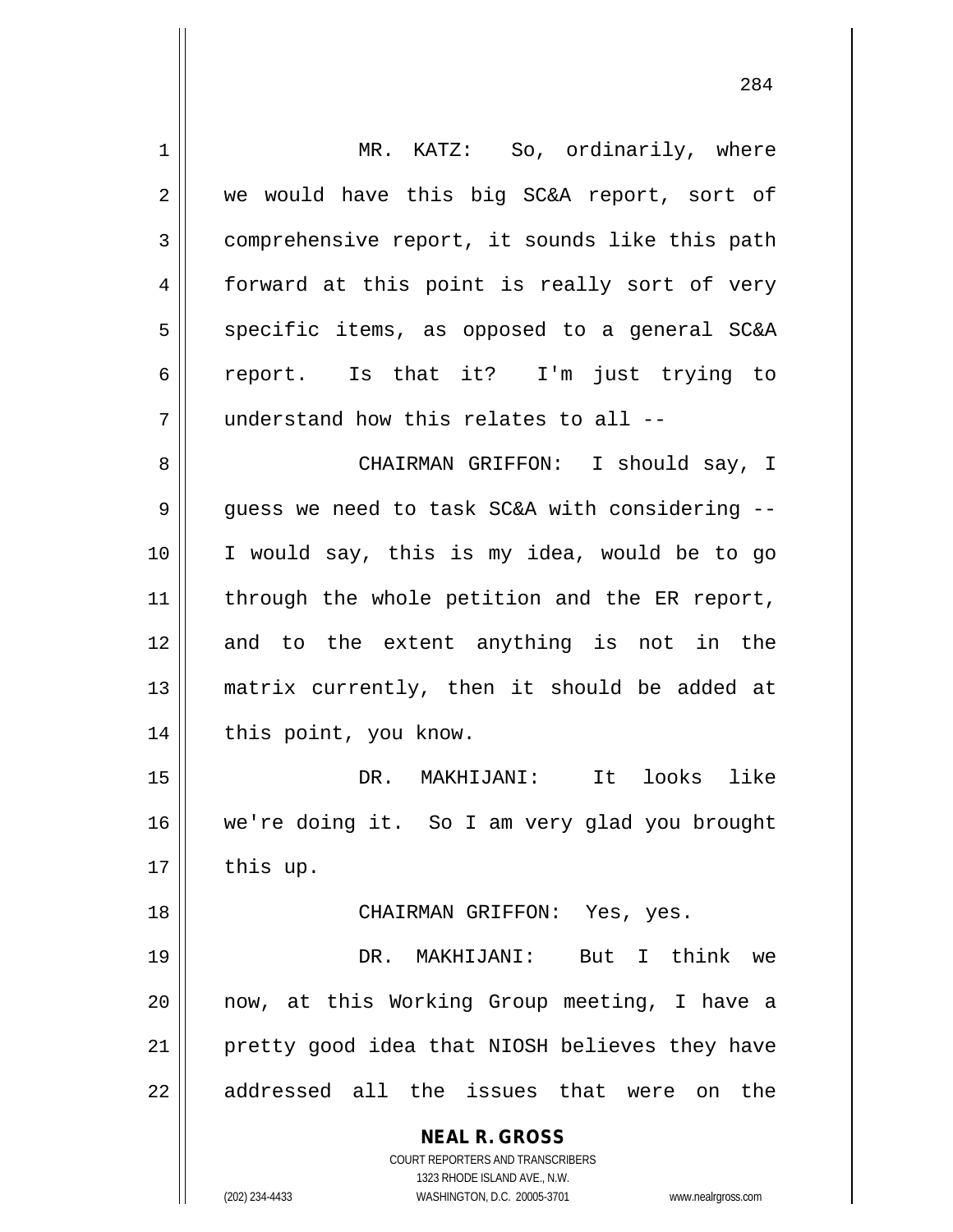**NEAL R. GROSS** COURT REPORTERS AND TRANSCRIBERS  $1 \parallel$  table, that you were doing data recovery for. 2 || You have some maybe additional pieces of data  $3 \parallel$  that you are analyzing, but there's no sort of 4 || large data search or new kind of analysis that 5 || you are going to start that you haven't talked  $6 \parallel$  about yet. 7 DR. TAULBEE: No. 8 DR. MAKHIJANI: So what I think  $9 \parallel$  is, it would be good to proceed on the basis  $10$  || that we are doing a full review --11 || CHAIRMAN GRIFFON: Yes. 12 DR. MAKHIJANI: -- but on certain 13 || items to wait until NIOSH publishes --14 CHAIRMAN GRIFFON: I agree. 15 DR. MAKHIJANI: -- their 16 supplement. So we're not kind of tripping 17 | over ourselves. 18 So I think those action items 19 should be memos, but what perhaps I should do  $20$  || is to give you, in addition to this, you know, 21 updating the matrix from this task list and  $22 \parallel$  give you an outline to relook at the petition

1323 RHODE ISLAND AVE., N.W.

(202) 234-4433 WASHINGTON, D.C. 20005-3701 www.nealrgross.com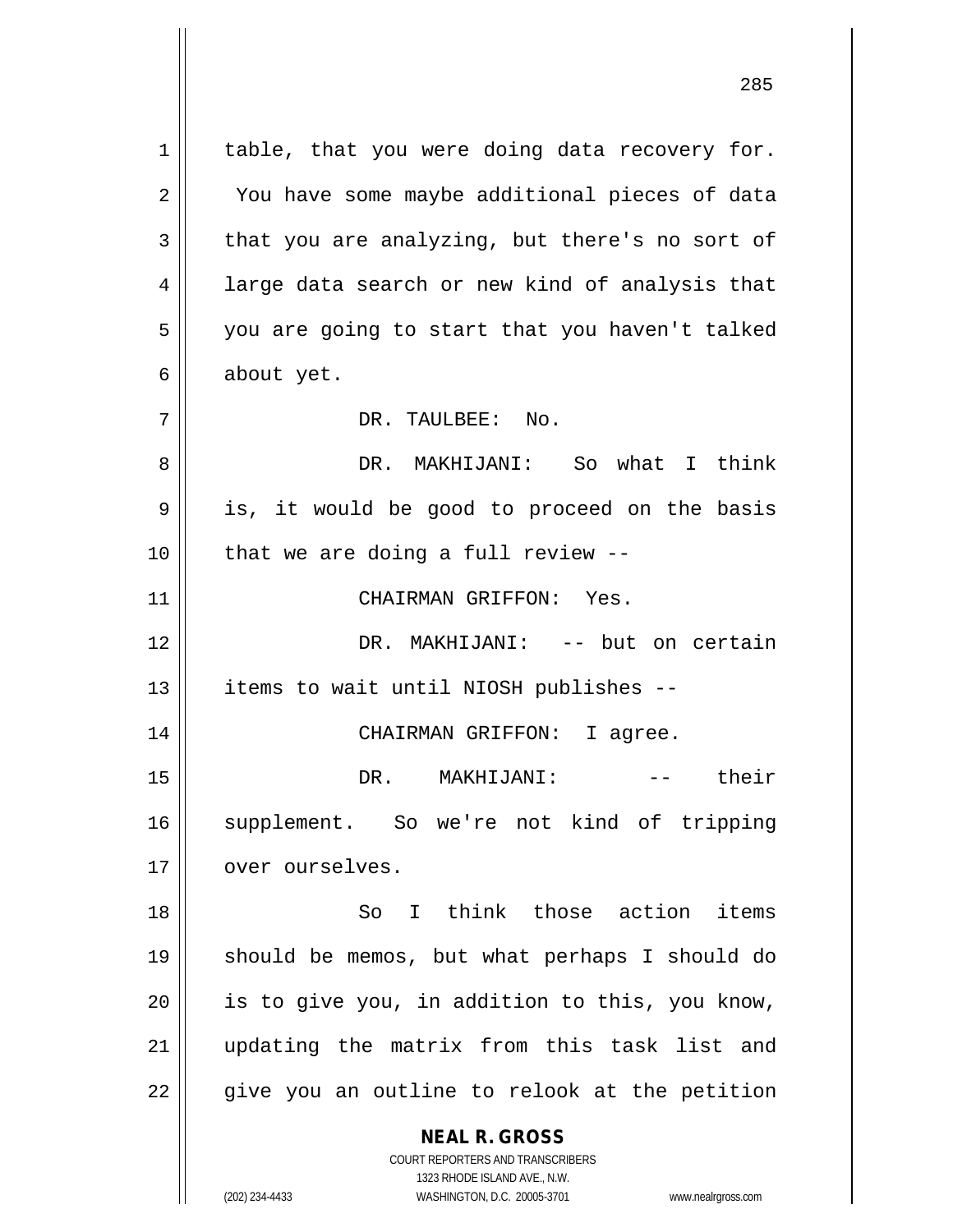**NEAL R. GROSS** COURT REPORTERS AND TRANSCRIBERS 1323 RHODE ISLAND AVE., N.W. 1 and our past work, and NIOSH's evaluation  $2 \parallel$  report, take into account the status, and give  $3 \parallel$  you a little bit of an outline and a timeline. 4 CHAIRMAN GRIFFON: Yes, I think  $5 \parallel$  that would be all right. I mean, I guess my  $6 \parallel$  feeling was, look at those three components, 7 and even if you said, I mean, even if you 8 || identified things but you know that NIOSH is 9 currently working on the model for that, then 10 you don't need to go into a specific finding 11 || or anything. Just say discussion is underway 12 with NIOSH or it's already in the matrix and 13 | it's being discussed. 14 || But I would like to make sure that 15 you've gone through all those things and we 16 don't have some surprise later on. 17 DR. MAKHIJANI: Yes. 18 || CHAIRMAN GRIFFON: In other words, 19 we have thoroughly reviewed all of the 20 petitioner's concerns, and they either fit 21 || into a current matrix item or we're going to  $22 \parallel$  add them on. Do you know what I mean? I want

(202) 234-4433 WASHINGTON, D.C. 20005-3701 www.nealrgross.com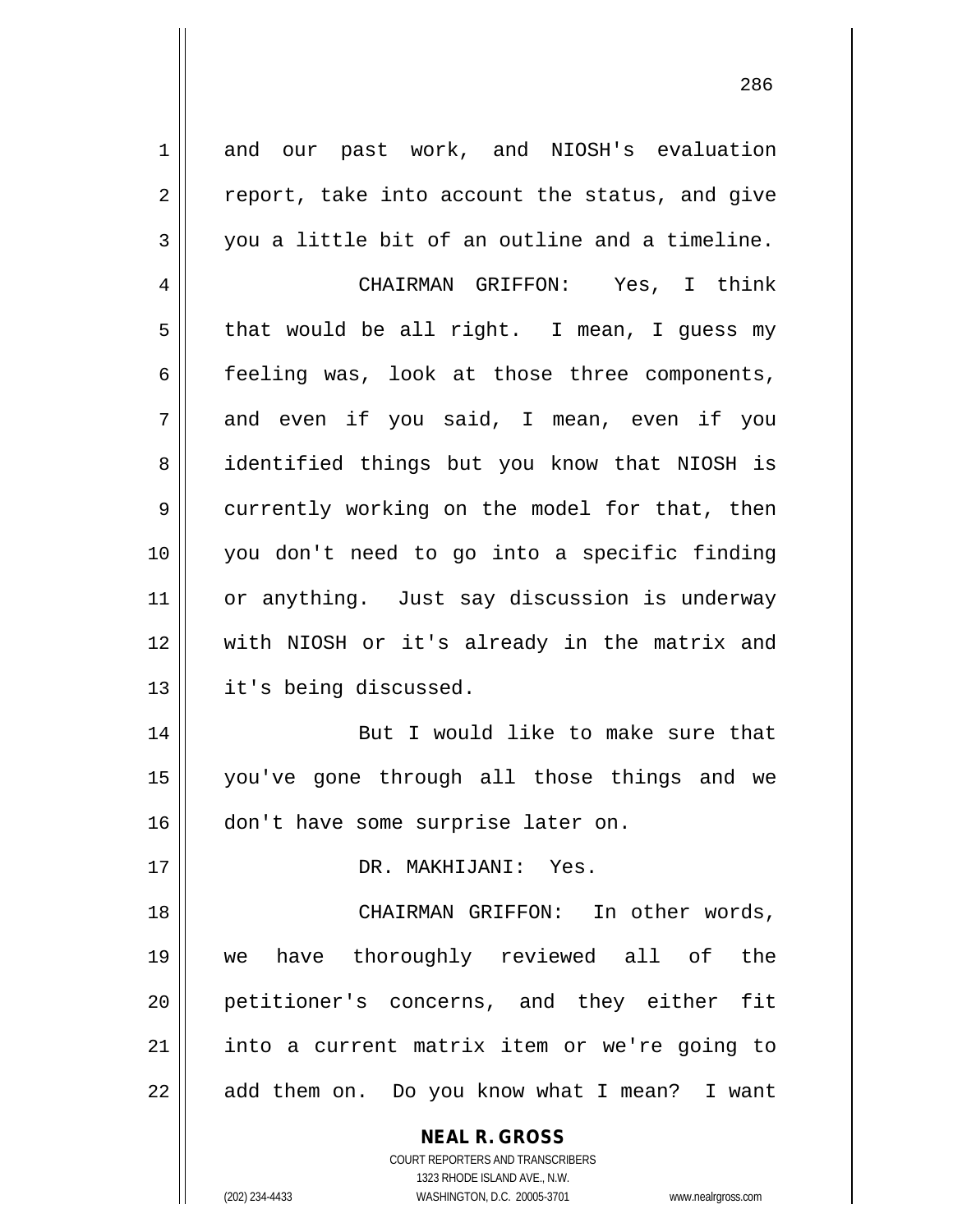1 | to make sure we capture the gamut of knowns,  $2 \parallel$  yes.

3 DR. NETON: I guess one of my 4 | concerns is that SC&A has not formally  $5 \parallel$  reviewed the ER against the petition, right? 6 | I mean not really formally done that.

7 CHAIRMAN GRIFFON: Yes.

 DR. NETON: You sort of surmised 9 | from your site profile review which ones -- my concerns are that there are certain issues in here that I think we might have addressed in || the ER that have gone unnoticed by SC&A.

13 || For example, that validity section  $14$  | on the external dose that we did  $-$ 

15 || CHAIRMAN GRIFFON: Yes, yes.

 DR. NETON: -- it doesn't seem to me that you've actually looked at that or gave us credit for doing that. Do you know what I'm saying? So we are missing some of our  $\parallel$  crucial  $-$ 

21 CHAIRMAN GRIFFON: Yes,

22 || DR. NETON: -- elements that went

**NEAL R. GROSS** COURT REPORTERS AND TRANSCRIBERS

1323 RHODE ISLAND AVE., N.W. (202) 234-4433 WASHINGTON, D.C. 20005-3701 www.nealrgross.com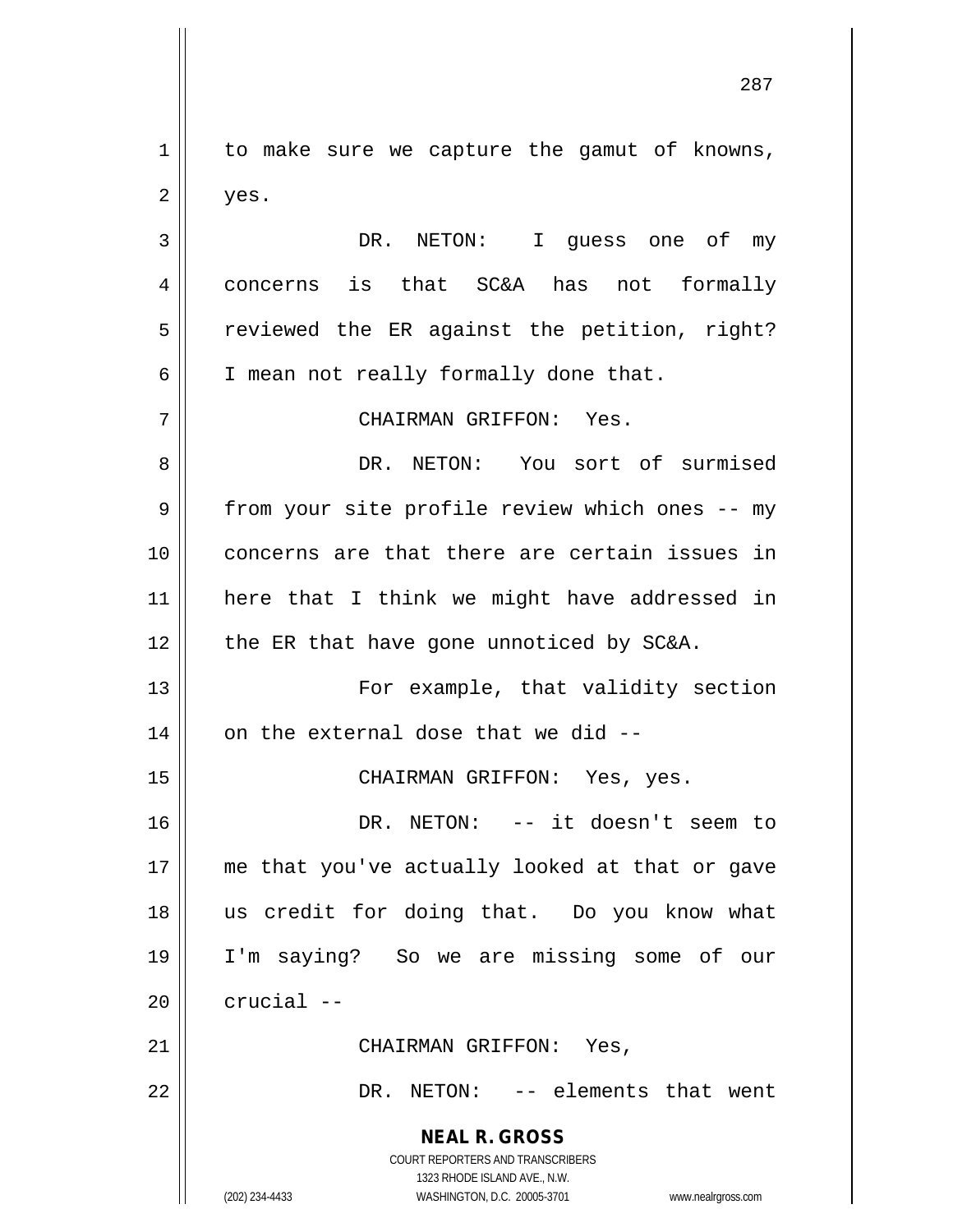$1 \parallel$  into the ER --

| $\overline{2}$ | CHAIRMAN GRIFFON: Yes, right.                                       |
|----------------|---------------------------------------------------------------------|
| 3              | DR. NETON: -- that may or may not                                   |
| 4              | have been in the site profile?                                      |
| 5              | CHAIRMAN GRIFFON: Yes, exactly.                                     |
| 6              | DR. NETON: We've generated this                                     |
| 7              | document, and it's not really been totally                          |
| 8              | critically evaluated by SC&A.                                       |
| 9              | DR. MAKHIJANI: Well, yes, but the                                   |
| 10             | main thing I did in putting this thing                              |
| 11             | together, I wasn't involved in all the pieces                       |
| 12             | that needed to be brought together. We did                          |
| 13             | this paper review of the ER, and Steve wrote                        |
| 14             | it. So I kind of used that as the sort of                           |
| 15             | surrogate for our review, our reading of the                        |
| 16             | ER, and putting issues into our matrix.                             |
| 17             | So we've also looked at the                                         |
| 18             | petition.                                                           |
| 19             | CHAIRMAN GRIFFON:<br>Yes.                                           |
| 20             | You know, we<br>DR.<br>MAKHIJANI:<br>have                           |
| 21             | what<br>the<br>little table<br>is<br>got<br>in<br>on<br>a           |
| 22             | affidavits. So we have got bits and pieces of                       |
|                | <b>NEAL R. GROSS</b>                                                |
|                | COURT REPORTERS AND TRANSCRIBERS<br>1323 RHODE ISLAND AVE., N.W.    |
|                | (202) 234-4433<br>WASHINGTON, D.C. 20005-3701<br>www.nealrgross.com |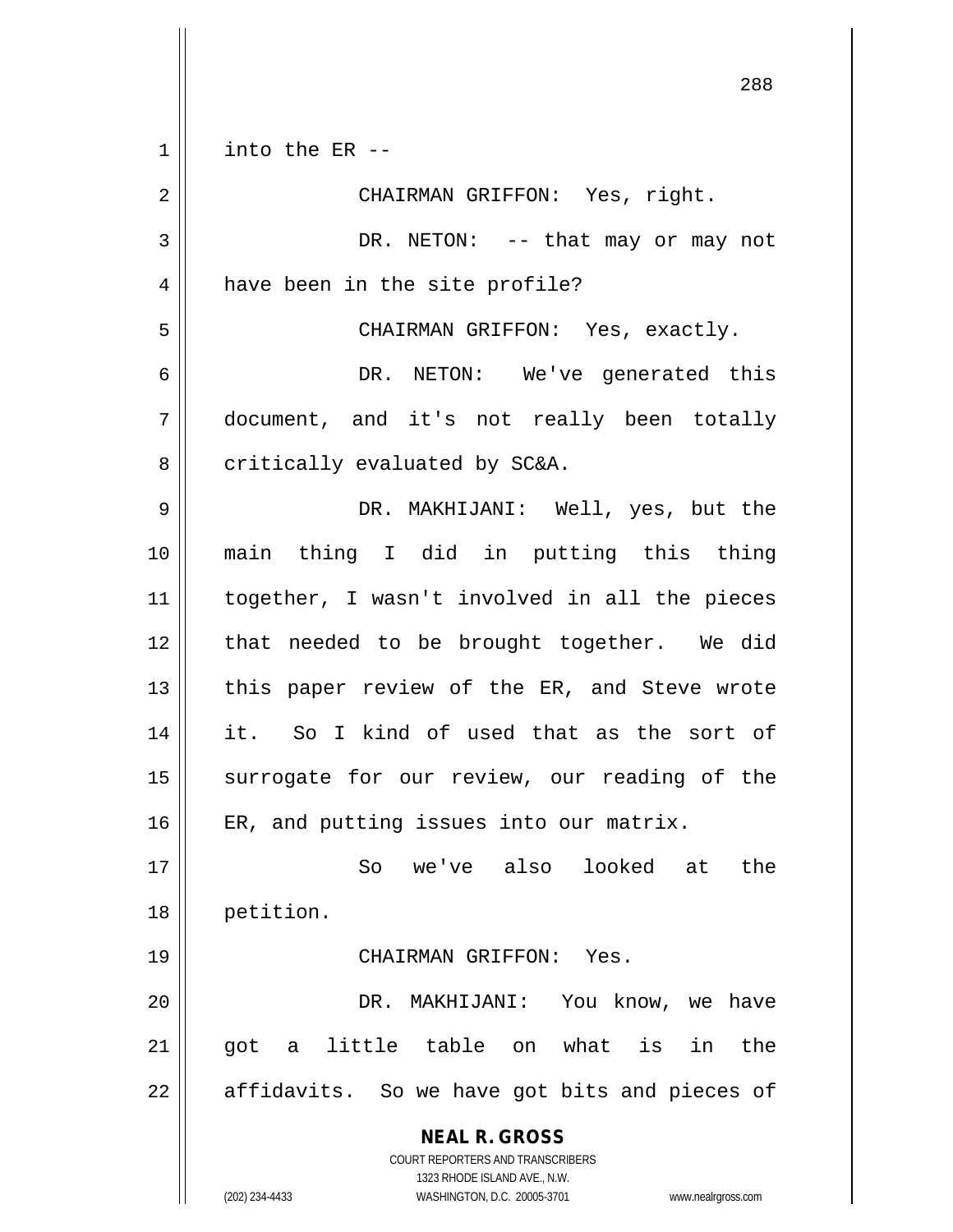| $\mathbf 1$ | it. I at least wanted to generate a matrix --                                                       |
|-------------|-----------------------------------------------------------------------------------------------------|
| 2           | CHAIRMAN GRIFFON: Yes.                                                                              |
| 3           | DR. MAKHIJANI: -- so we could                                                                       |
| 4           | start a discussion, since we hadn't actually                                                        |
| 5           | met in an organized fashion to discuss this.                                                        |
| 6           | But now I think I have a much                                                                       |
| 7           | clearer idea, and I can actually proceed to                                                         |
| 8           | produce an outline, update this matrix, and we                                                      |
| 9           | can proceed with --                                                                                 |
| 10          | CHAIRMAN GRIFFON: Yes, as long as                                                                   |
| 11          | the issues are clearly identified.                                                                  |
| 12          | DR. MAKHIJANI: -- reading the                                                                       |
| 13          | petition and the ER more thoroughly.                                                                |
| 14          | CHAIRMAN GRIFFON: Yes. Yes.                                                                         |
| 15          | MR. KATZ: Yes. Here is<br>my                                                                        |
| 16          | concern: that we have talked about a lot of                                                         |
| 17          | deliverables from SC&A,<br>based<br>what<br>on                                                      |
| 18          | $materials --$                                                                                      |
| 19          | CHAIRMAN GRIFFON: Right.                                                                            |
| 20          | MR. KATZ: Some of it, you can't                                                                     |
| 21          | even do until OCAS provides a coworker model,                                                       |
| 22          | et cetera.                                                                                          |
|             | <b>NEAL R. GROSS</b>                                                                                |
|             | COURT REPORTERS AND TRANSCRIBERS                                                                    |
|             | 1323 RHODE ISLAND AVE., N.W.<br>(202) 234-4433<br>WASHINGTON, D.C. 20005-3701<br>www.nealrgross.com |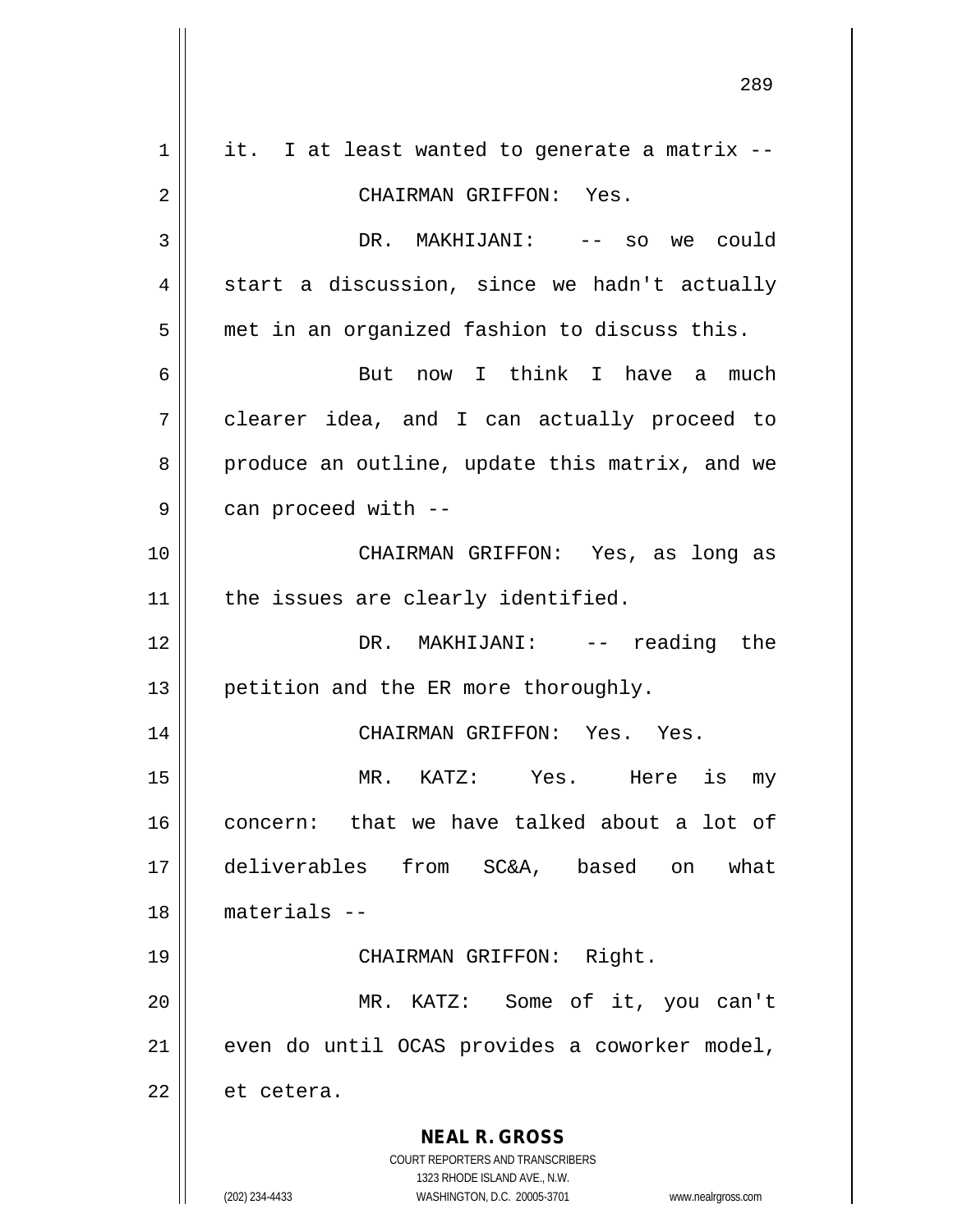**NEAL R. GROSS** COURT REPORTERS AND TRANSCRIBERS 1323 RHODE ISLAND AVE., N.W. (202) 234-4433 WASHINGTON, D.C. 20005-3701 www.nealrgross.com 1 CHAIRMAN GRIFFON: Right. 2 || MR. KATZ: But it just seems to  $3 \parallel$  me, at the end of the day, we want one rolled  $4 \parallel$  up -- we don't really want -- if we have all  $5 \parallel$  SC&A's sort of analyses piece by piece, then 6 at the end of the day, one rolled-up analysis  $7 \parallel$  is going to be like Swiss cheese. All these 8 || other pieces will have been done separately in 9 White Papers. It seems like, for the 10 petitioners and everyone, that one 11 consolidated review of all of this material 12 would be helpful, as opposed to its coming out 13 || piecemeal by task, you know, by very sort of 14 | specific task. 15 || CHAIRMAN GRIFFON: Yes, yes. 16 MR. KATZ: Am I just worried -- 17 CHAIRMAN GRIFFON: No, I agree 18 with that. I'm also trying to think, I'm 19 trying to avoid a lot of work being put into  $20$  | something that  $-$ 21 || MR. KATZ: Before it is ready? 22 CHAIRMAN GRIFFON: Yes. Well, I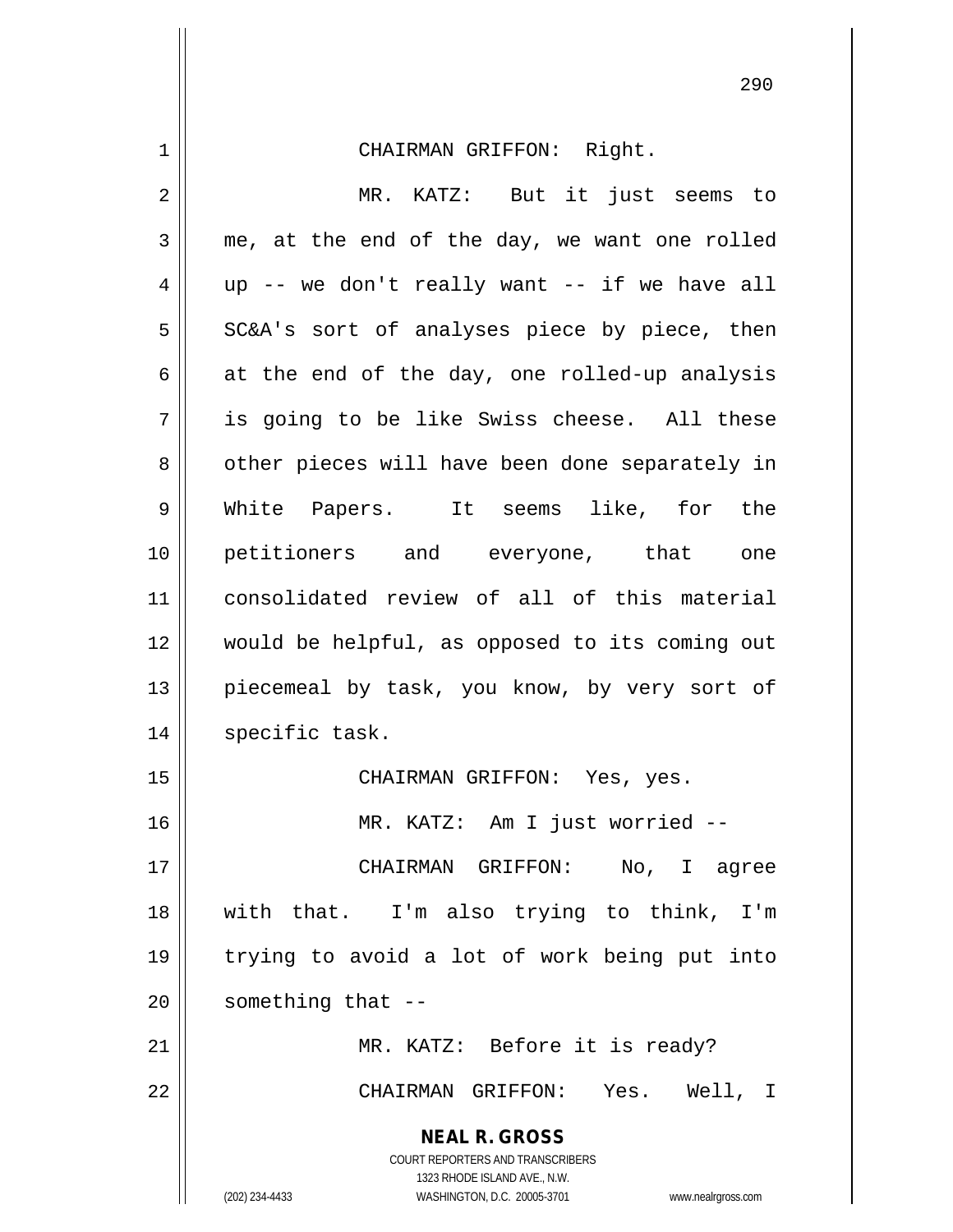**NEAL R. GROSS** COURT REPORTERS AND TRANSCRIBERS 1323 RHODE ISLAND AVE., N.W. (202) 234-4433 WASHINGTON, D.C. 20005-3701 www.nealrgross.com 1 || could see like 15-20 pages spent on all the 2 different nuclides, and really all we're 3 waiting for is coworker models until we can 4 || get anywhere with it. So why should SC&A put  $5 \parallel$  a lot of energy into describing --6 MR. KATZ: Oh, absolutely. That's  $7$  | part of what I'm saying. 8 || CHAIRMAN GRIFFON: Right. 9 MR. KATZ: I mean, certainly, they 10 wouldn't go forward with anything until they 11 || have the coworker models, for example. 12 || CHAIRMAN GRIFFON: Right. 13 MR. KATZ: I mean they wouldn't go 14 || forward with those items, but they have been 15 || given other items to get started looking at. 16 CHAIRMAN GRIFFON: Yes. 17 MR. KATZ: Again, I am just 18 || concerned about the bundling, making that  $19 \parallel$  clean  $-$ 20 CHAIRMAN GRIFFON: I agree. I  $21$  agree. 22 || MR. KATZ: -- so that everybody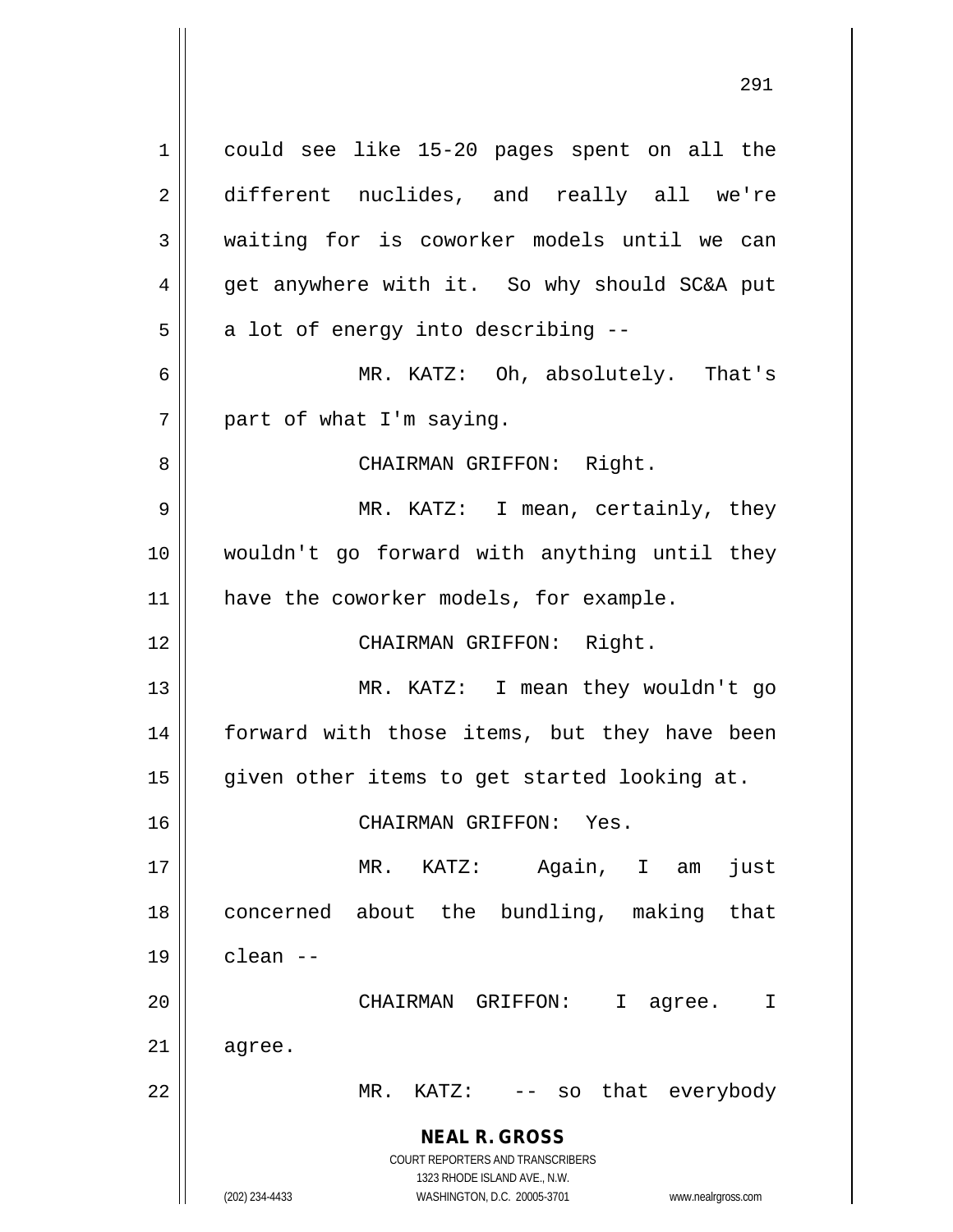1 || understands everything, so that everybody can 2 understand that review in a sort of 3 | comprehensive way.

 CHAIRMAN GRIFFON: We already had 5 || some confusion today because of some issues that SC&A brought up in their extensive TBD 7 || review. I mean maybe you can put together a  $8 \parallel -1$  can't emphasize enough -- short report, you know. Even if it crosswalks or I could see it saying, for certain sections, like thorium, SC&A has concerns with blah, blah, blah, a very brief description of some of their concerns about the ability to reconstruct thorium doses. However, we are 15 || awaiting NIOSH's coworker model for further 16 review.

17 It sort of holds it there. It has 18 || a placeholder. It describes some concerns in 19 brief words.

20 || But, then, for other items, it 21 would help me, anyway, for them to say, you  $22$  || know, this issue we believe is an SEC issue; a

> **NEAL R. GROSS** COURT REPORTERS AND TRANSCRIBERS 1323 RHODE ISLAND AVE., N.W. (202) 234-4433 WASHINGTON, D.C. 20005-3701 www.nealrgross.com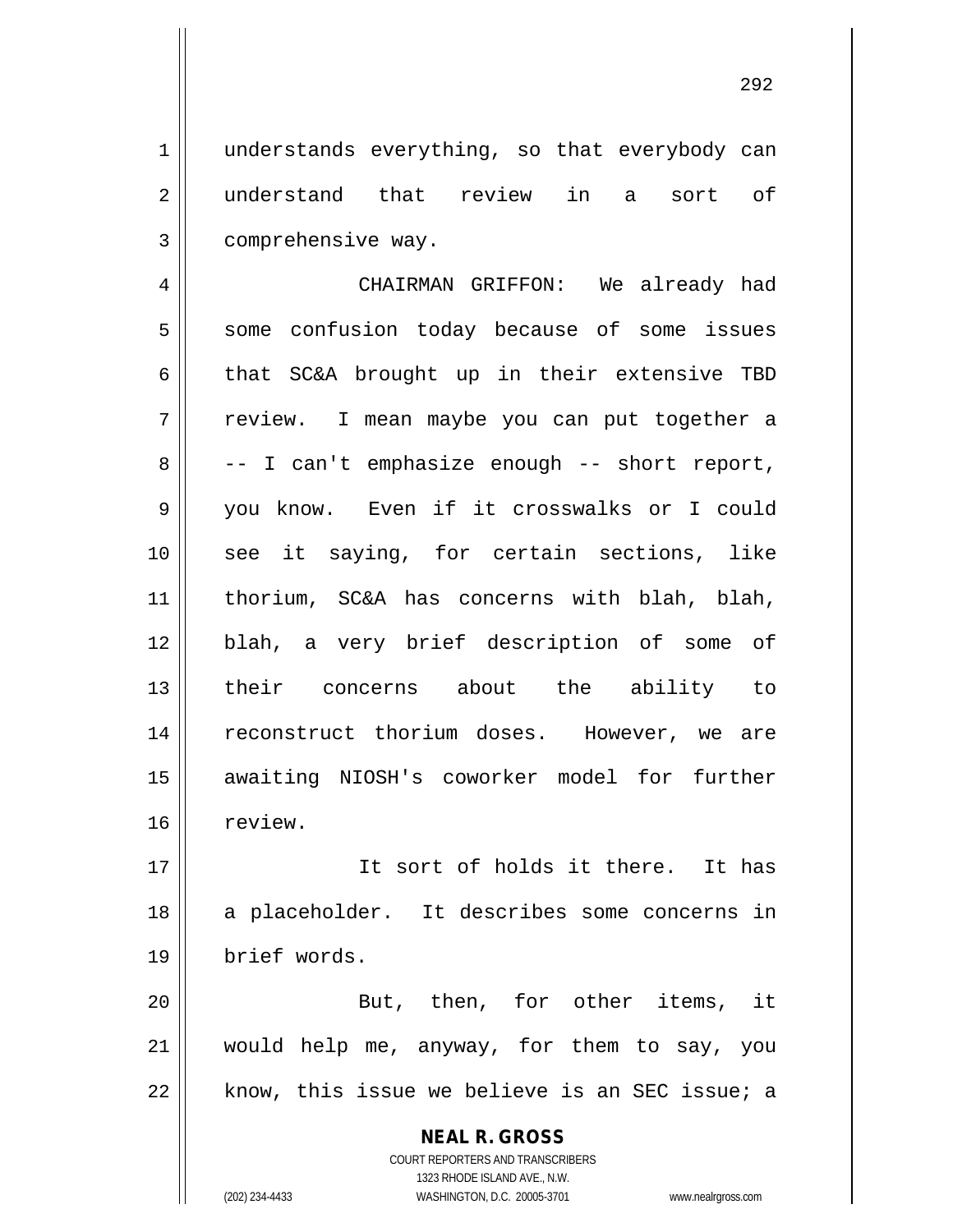1 | robust discussion of this is included in SC&A 2 || report Number blah, blah, blah, which is the 3 | review of the TBD, you know, pages whatever to 5 I mean at least crosswalk it, so  $6 \parallel$  we know where the detailed description is. I 7 don't know that we need to have them  $8 \parallel$  redescribe those things if they are there. 9 And the other thing this does for

10 || me is to make sure, for the petitioner, that 11 || we don't miss anything that they have raised 12 || as concerns as well. I'm not saying you have,  $13$  || but I'm just saying we have it in one concise 14 place.

 DR. MAKHIJANI: We have kind of started a deeper analysis on certain very limited items where we understood that NIOSH was not doing anything. Like the reason we 19 || took up the TIB-0075 claimant data; is it 20 || enough? It turns out I was even wrong about | that because you are collecting more data, | claimant data, and I wasn't aware of it.

> **NEAL R. GROSS** COURT REPORTERS AND TRANSCRIBERS

> > 1323 RHODE ISLAND AVE., N.W.

(202) 234-4433 WASHINGTON, D.C. 20005-3701 www.nealrgross.com

4 | whatever.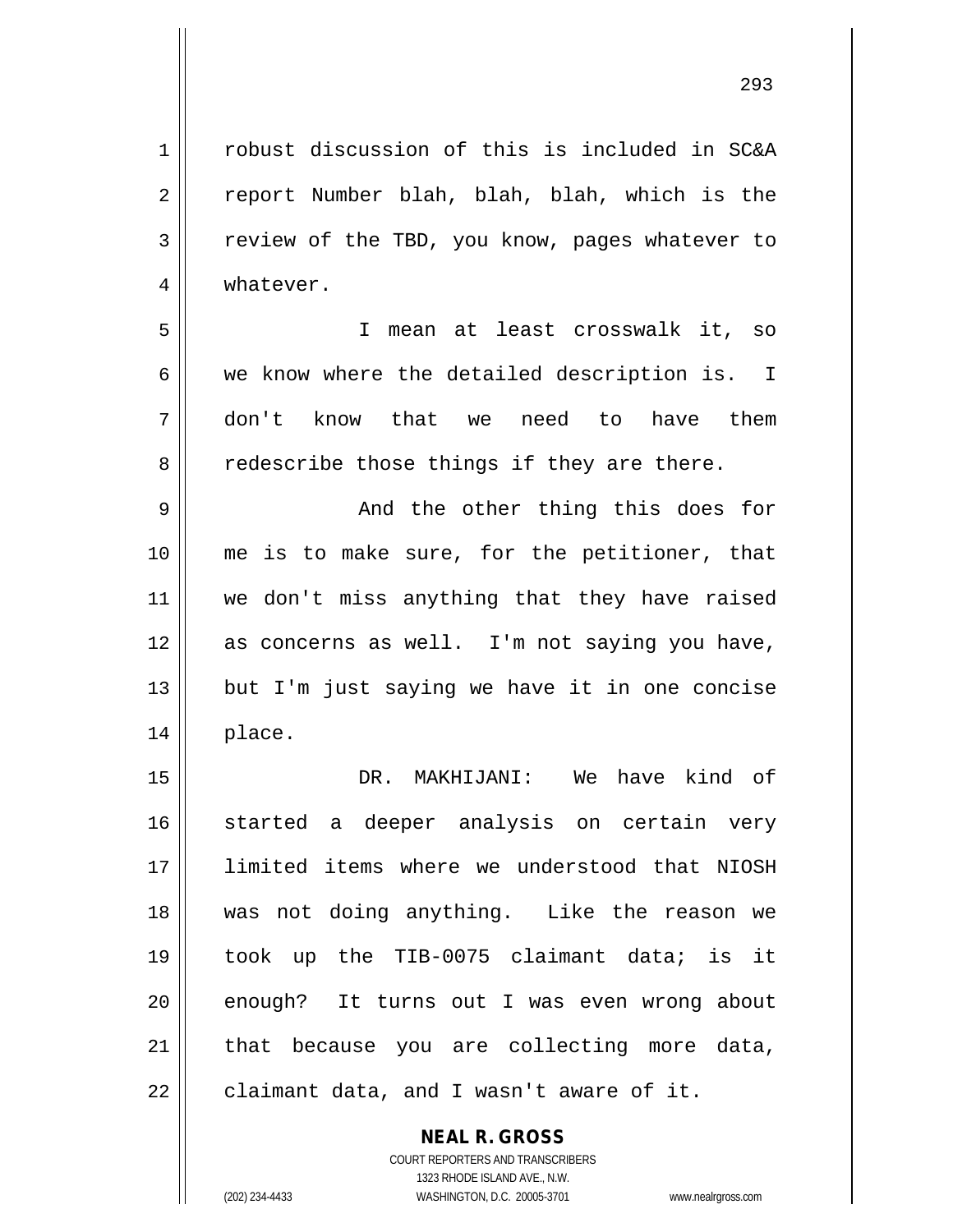| $\mathbf 1$ | CHAIRMAN GRIFFON: Yes.                         |
|-------------|------------------------------------------------|
| 2           | DR. MAKHIJANI: And that came up                |
| 3           | because sometimes we are kind of doing things  |
| 4           | in parallel with NIOSH, and by the time we're  |
| 5           | done, they have something new, and then we     |
| 6           | have to go back.                               |
| 7           | CHAIRMAN GRIFFON: Yes.                         |
| 8           | DR. MAKHIJANI: But what I would                |
| 9           | suggest, I think that Ted is right because you |
| 10          | don't have a coherent body. You're simply      |
| 11          | referring to lots of pieces of paper that are  |
| 12          | not there in one document.                     |
| 13          | And what I would suggest at this               |
| 14          | stage that might be easiest and what would     |
| 15          | give some order to my own work in coordinating |
| 16          | our team is to update this matrix with a task  |
| 17          | list, and to look at that, and then take up    |
| 18          | Jim's suggestion, go through thoroughly once   |
| 19          | more our work, your work. Take into account    |
| 20          | what you are doing, and produce an outline of  |
| 21          | one report, not the report itself. Produce an  |
| 22          | outline to show where the pieces would be to   |

**NEAL R. GROSS**

COURT REPORTERS AND TRANSCRIBERS 1323 RHODE ISLAND AVE., N.W. (202) 234-4433 WASHINGTON, D.C. 20005-3701 www.nealrgross.com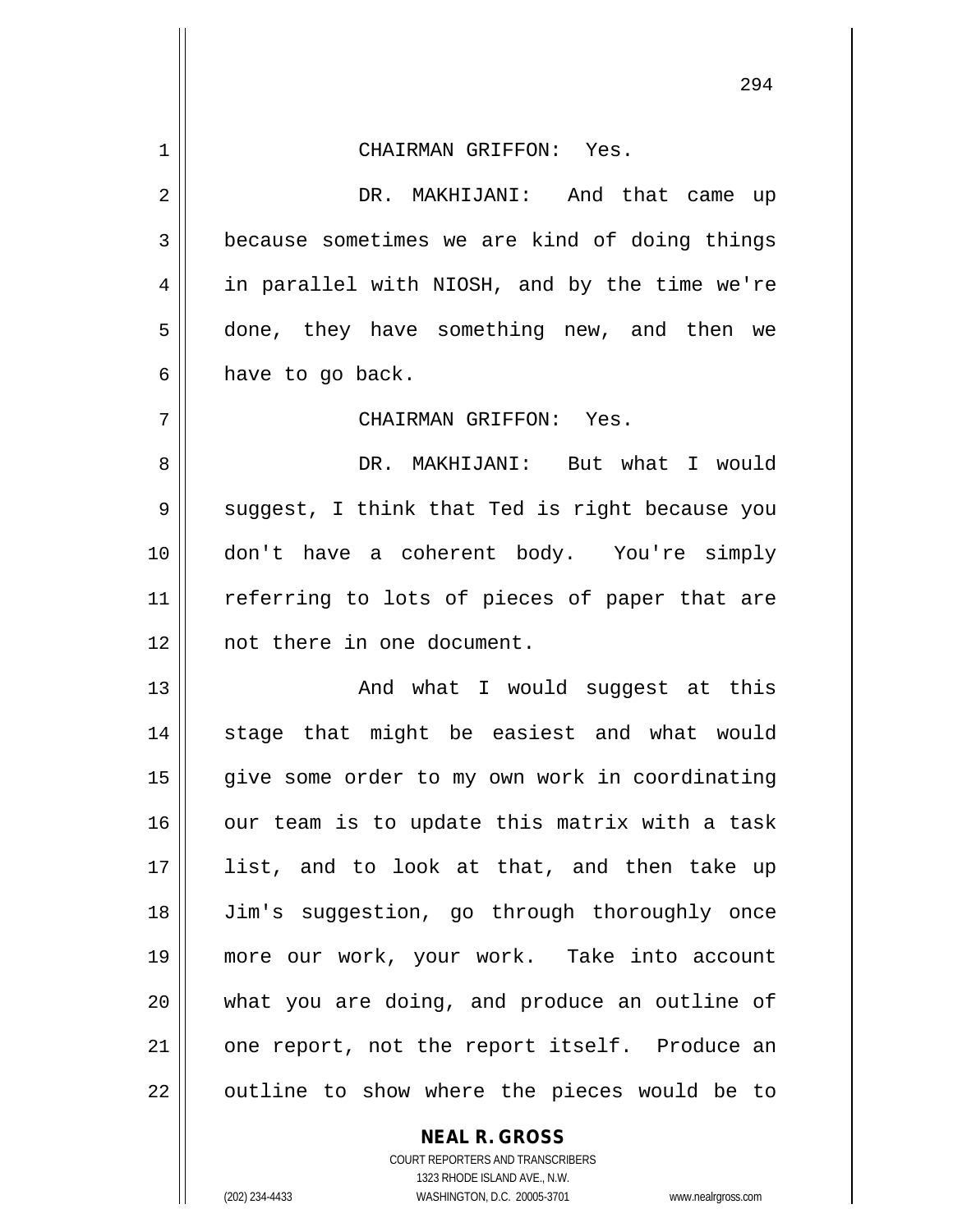$1 \parallel$  reflect the concerns that we have, what their 2 | interrelationships are.

3 So that the Work Group can have an 4 || idea of how we propose to review the petition 5 and the ER overall.

 MR. KATZ: Or another possible  $\parallel$  route, just to sort of consolidate a little 8 bit further, since we know that most of the 9 || OCAS material, the coworker models in particular, are going to be delivered, you know, in the April -- I mean there's one that | is out in June, but --

13 DR. TAULBEE: June is when the 14 whole thing -- these are interim reports  $15$  before  $-$ 

16 MR. KATZ: All of these? Oh, I 17 || see, they're all interim. I thought some of 18 || them were coming in April, March and April,  $19 \parallel$  and so on.

20 In June -- I mean I think SC&A 21 could be working in parallel, but they could 22 || deliver a report however many months after

> **NEAL R. GROSS** COURT REPORTERS AND TRANSCRIBERS

> > 1323 RHODE ISLAND AVE., N.W.

(202) 234-4433 WASHINGTON, D.C. 20005-3701 www.nealrgross.com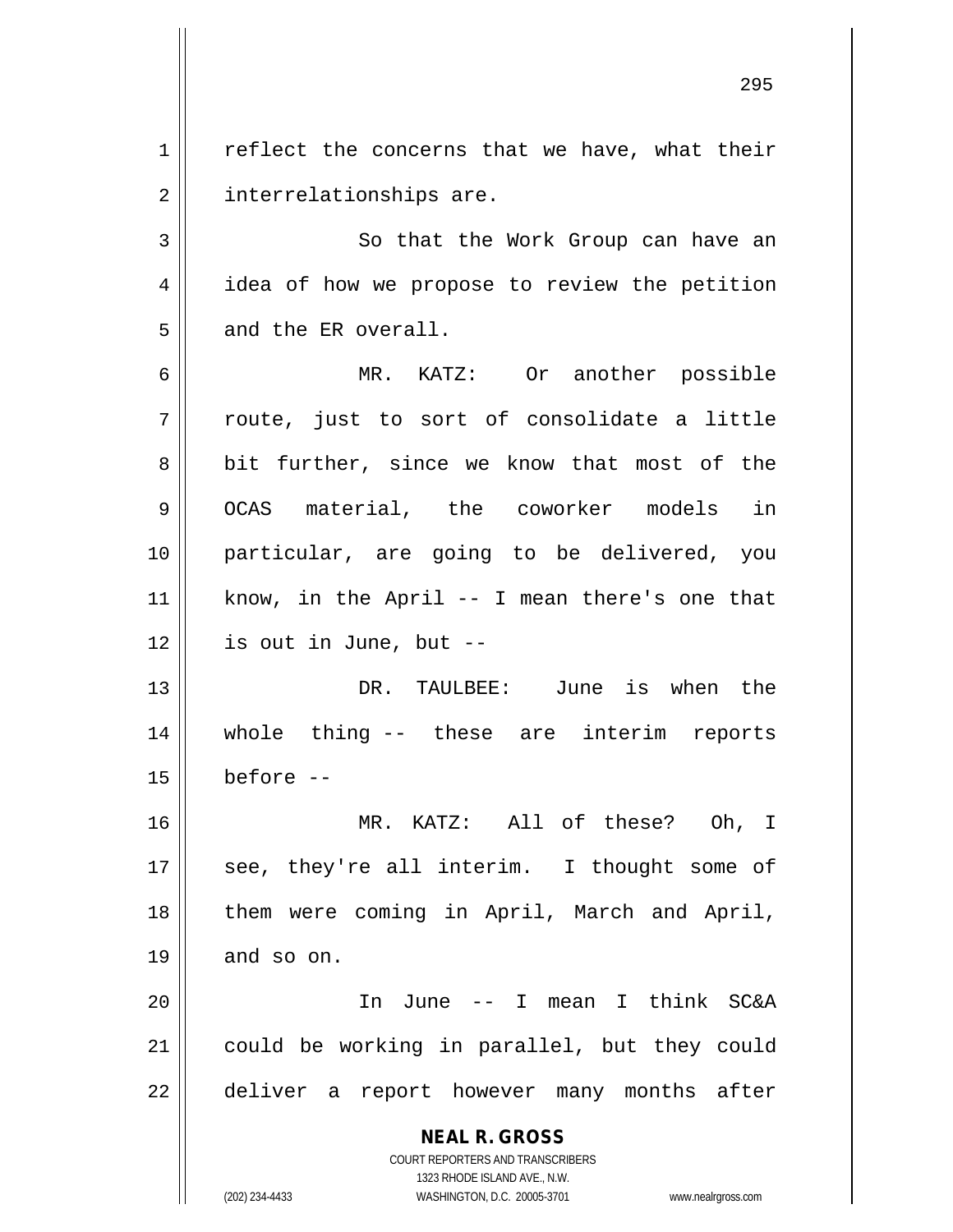$1 \parallel$  June that actually bundles it all together. I 2 || mean, in the meantime, there can be 3 coordination with the Work Group and 4 | reporting, and so on. 5 CHAIRMAN GRIFFON: Right. 6 MR. KATZ: But, then, there would 7 be one sort of solid, largely-complete report 8 that comes out of SC&A that takes into account  $9 \parallel$  all this work that's ongoing that will have 10 been delivered. 11 Does that make sense? 12 CHAIRMAN GRIFFON: Yes. I guess, 13  $\parallel$  Arjun, the crosswalking idea that I was saying 14 might be -- I agree with you. I guess I just 15 was saying that maybe the better notion is cut  $16$  and pasting. I just didn't want to see a lot 17 of new work going into something that's 18 || already been out there for analysis, you know. 19 || So, if you are done and then say, here's our 20 || review, don't recreate the wheel. Just maybe  $21$  | place it in the same document.

22 DR. MAKHIJANI: Yes.

**NEAL R. GROSS** COURT REPORTERS AND TRANSCRIBERS

1323 RHODE ISLAND AVE., N.W.

(202) 234-4433 WASHINGTON, D.C. 20005-3701 www.nealrgross.com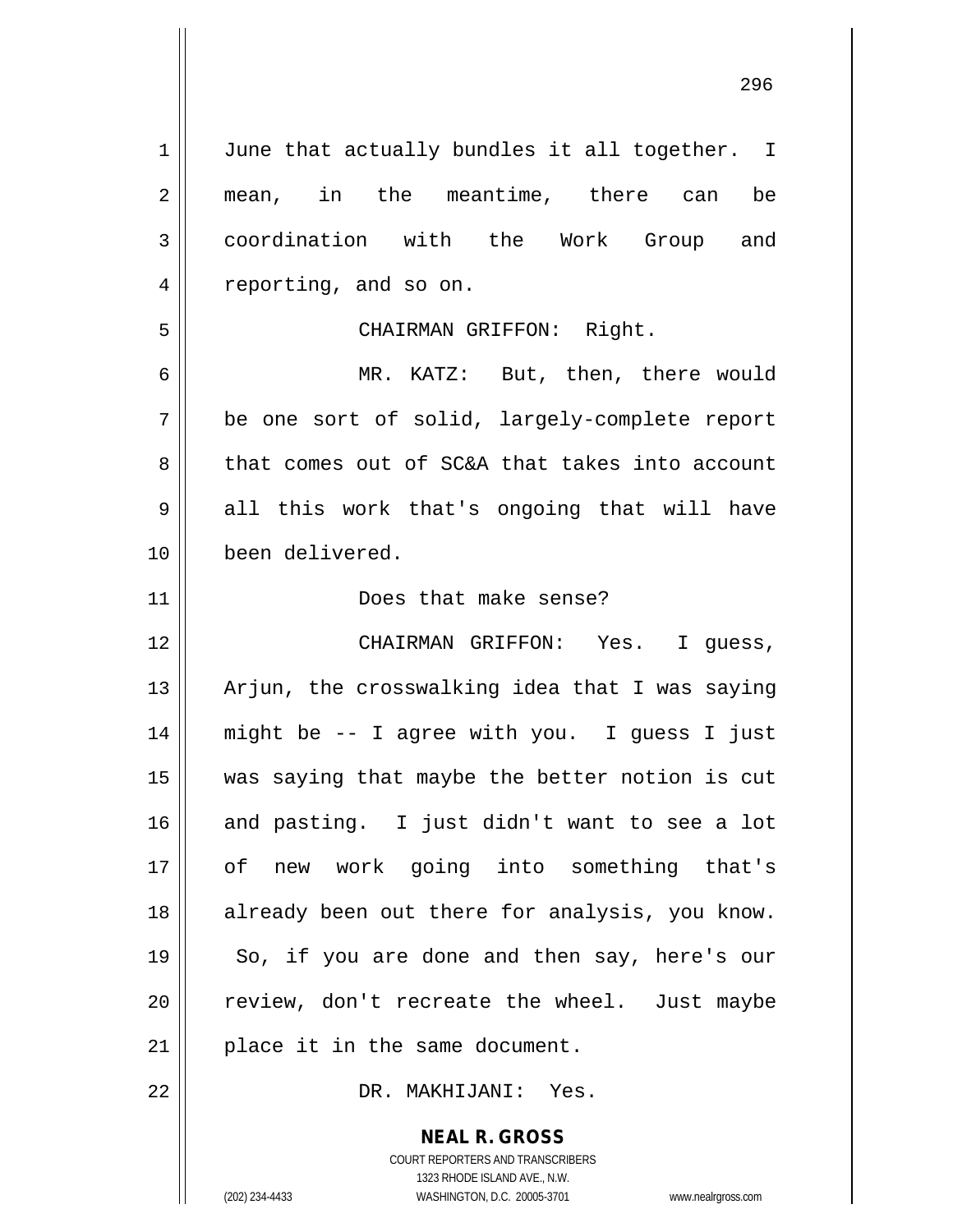**NEAL R. GROSS** COURT REPORTERS AND TRANSCRIBERS 1323 RHODE ISLAND AVE., N.W. 1 | CHAIRMAN GRIFFON: And I think you  $2 \parallel$  can provide -- I mean, my feeling is you  $3 \parallel$  shouldn't -- we can probably ask for more than  $4 \parallel$  an outline at this point. We can ask for a 5 first draft report, and you just put  $6 \parallel$  placeholders where --7 DR. MAKHIJANI: We can put 8 || placeholders, yes. I said outline because --9 CHAIRMAN GRIFFON: NIOSH is 10 developing a coworker model here, blah, blah, 11 || blah, you know, so this is underway. 12 Yes. Okay, I think we're all kind  $13 \parallel$  of sensing where things --14 DR. TAULBEE: I know one document 15 would help me out a lot, to have it all in one  $16$  || place. 17 CHAIRMAN GRIFFON: Yes. 18 || MR. KATZ: It also brings order to 19 what people see, and for the public. 20 CHAIRMAN GRIFFON: And for the 21 || public, right. Right, right. 22 MR. KATZ: Yes, the public. For

(202) 234-4433 WASHINGTON, D.C. 20005-3701 www.nealrgross.com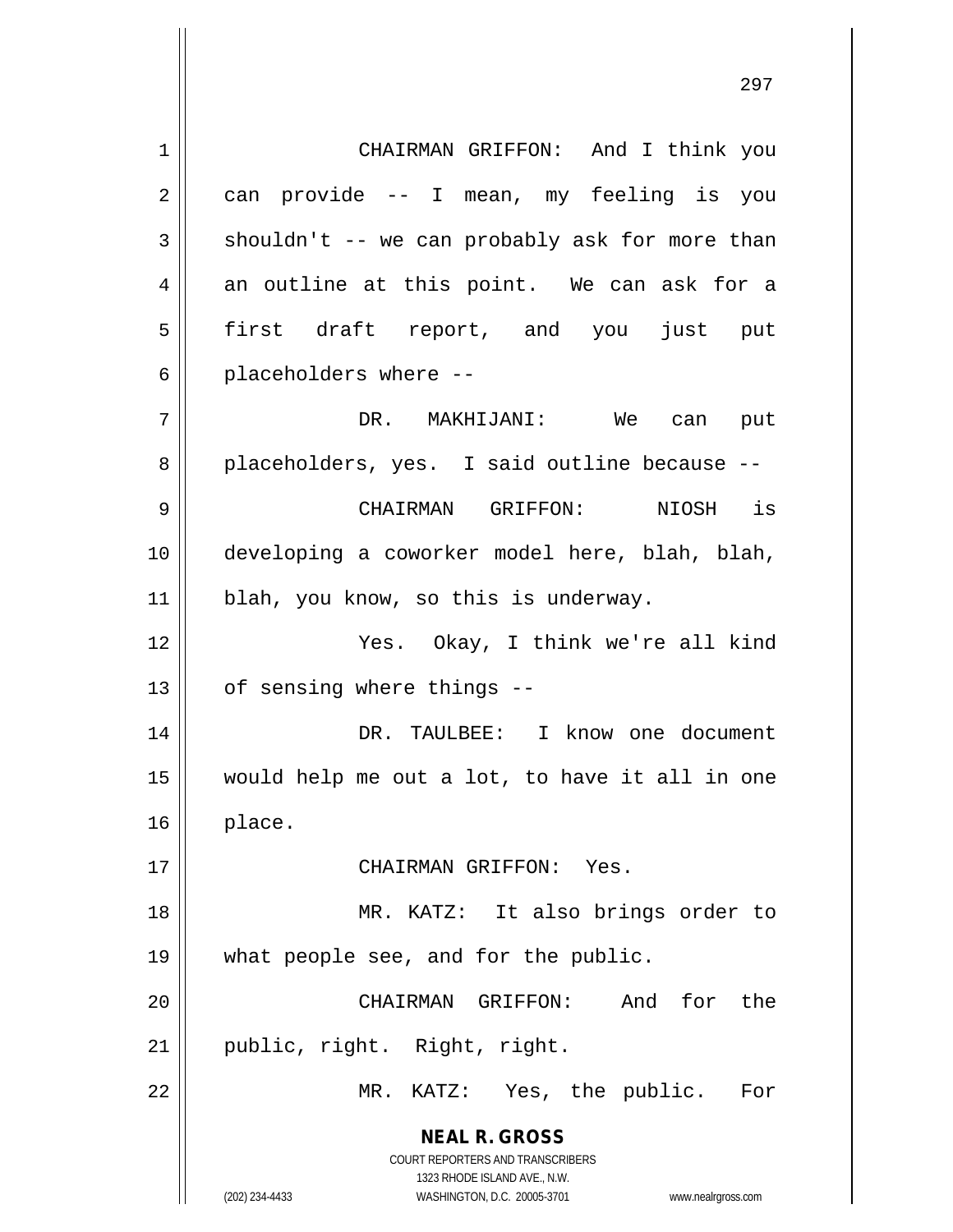**NEAL R. GROSS** COURT REPORTERS AND TRANSCRIBERS 1323 RHODE ISLAND AVE., N.W. (202) 234-4433 WASHINGTON, D.C. 20005-3701 www.nealrgross.com 298  $1 \parallel$  the public, this must be murder otherwise. 2 CHAIRMAN GRIFFON: Yes. 3 || MR. KATZ: Yes. 4 MEMBER CLAWSON: Let me ask a 5 question. 6 CHAIRMAN GRIFFON: That sounds 7 || good. We'll have Brad help you write that  $8 \parallel$  out. 9 || (Laughter.) 10 MEMBER CLAWSON: Yes, I'll get it 11 | to the point, oh, yes. 12 CHAIRMAN GRIFFON: He'll get me 13 back on Fernald. 14 (Laughter.) 15 MEMBER CLAWSON: Do you plan on 16 doing any more document retrieval, or 17 whatever? 18 DR. TAULBEE: No. 19 MEMBER CLAWSON: So you've got all  $20$  | the documents that you have? 21 DR. TAULBEE: That is correct,  $22$  || with I guess the one caveat, I would say, is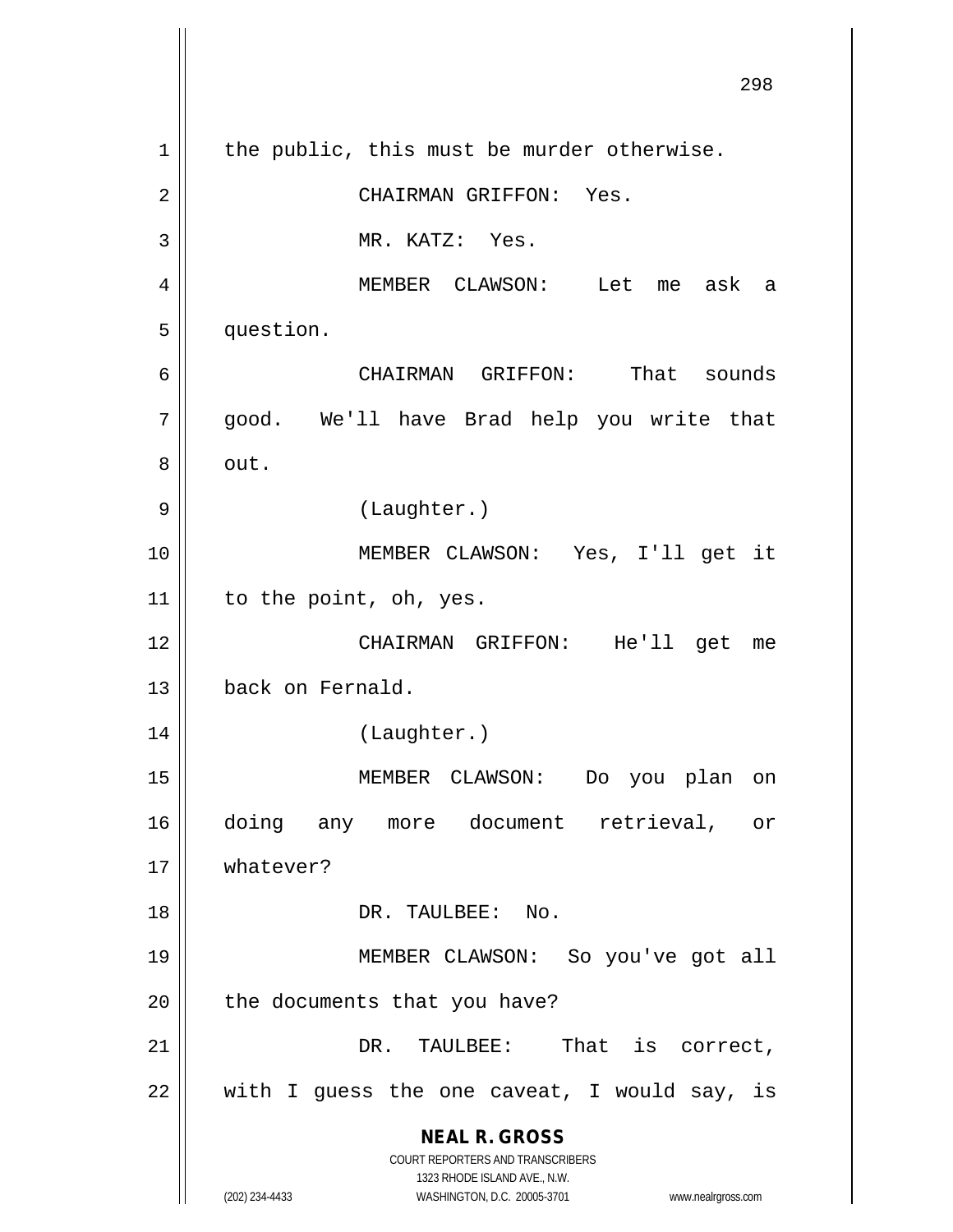**NEAL R. GROSS** COURT REPORTERS AND TRANSCRIBERS 1323 RHODE ISLAND AVE., N.W. (202) 234-4433 WASHINGTON, D.C. 20005-3701 www.nealrgross.com 1 | if you want us to go back and look at the  $2 \parallel$  pocket ionization-type chain of data --3 || CHAIRMAN GRIFFON: Yes, right. 4 DR. TAULBEE: -- that would be a  $5 \parallel$  huge undertaking and a massive data capture. 6 MEMBER CLAWSON: Well, the reason 7 why I am asking this is because I am kind of 8 || having a hard time following -- we have 9 retrieved a lot of this data, but the data  $10$  | isn't on the O: drive, or so forth, like that. 11 || DR. TAULBEE: All of it is. 12 MEMBER CLAWSON: It's all on the  $13 \parallel$  O: drive? 14 || DR. TAULBEE: Yes, it is. 15 MEMBER CLAWSON: Okay. Because I 16  $\parallel$  keep hearing people refer to a K: drive. 17 DR. TAULBEE: Well, it's the same 18 drive. 19 CHAIRMAN GRIFFON: Yes. 20 DR. TAULBEE: It's just, on our  $21$  end, it shows up as the K: drive. On your  $22$  | end, it shows up --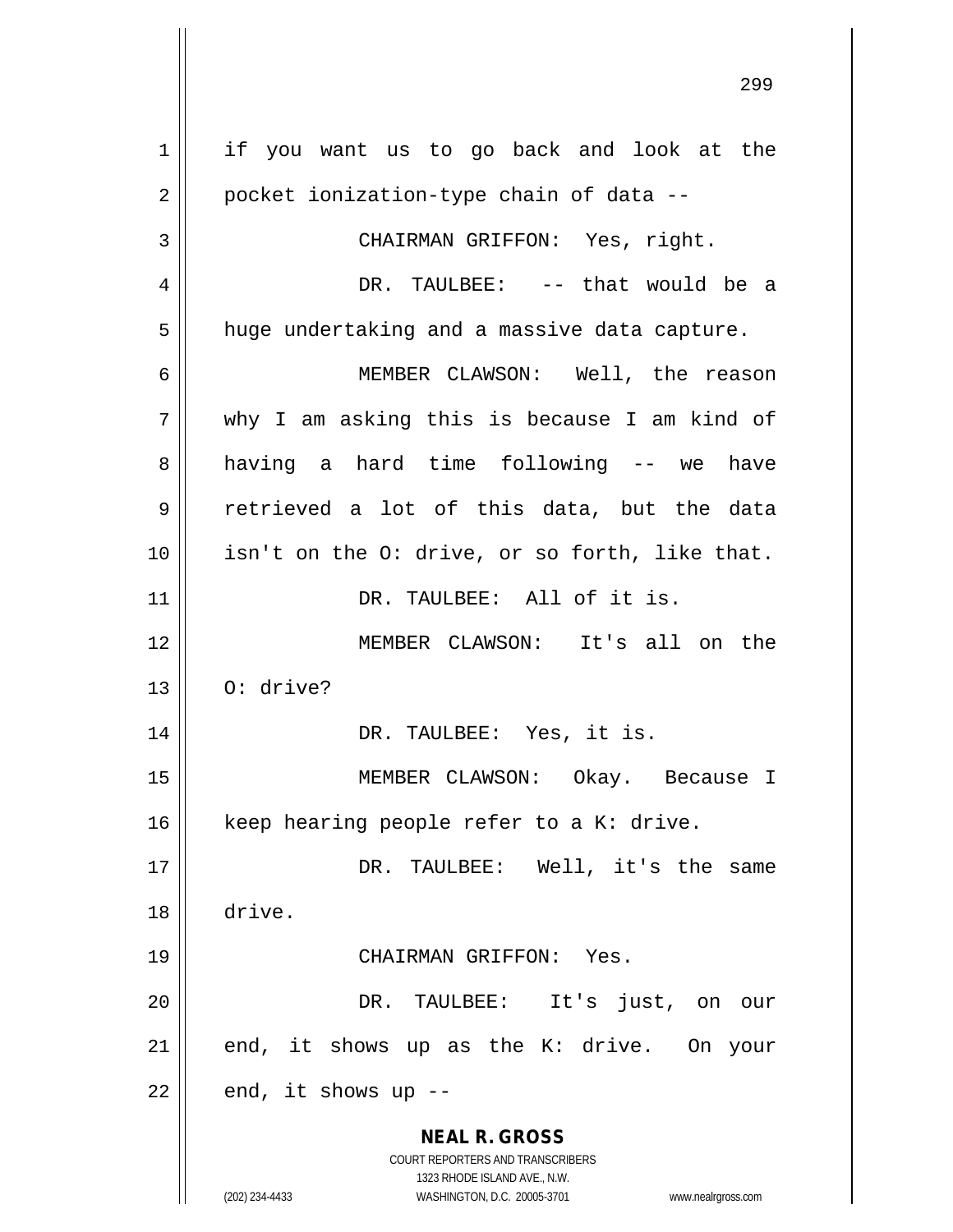**NEAL R. GROSS** COURT REPORTERS AND TRANSCRIBERS 1323 RHODE ISLAND AVE., N.W. (202) 234-4433 WASHINGTON, D.C. 20005-3701 www.nealrgross.com 300 1 CHAIRMAN GRIFFON: A different 2 nomenclature. 3 MEMBER CLAWSON: Okay, because  $4 \parallel$  they say, oh, you must not have that because  $5 \parallel$  it is on the K: drive. I will flop it over. 6 DR. TAULBEE: The same drive. 7 MEMBER CLAWSON: Okay. So there's 8 || no more data retrieval that's going to have to 9 | be done on that? 10 || DR. TAULBEE: No, and it is all up 11 || there. It has all been loaded. We have SRDB 12 || numbers for everything that we have captured. 13 MEMBER CLAWSON: Okay. When we  $14$  | look at that, those pages of numbers, is there  $15$  any way that anything that has a little more 16 description besides just going to each one to  $17 \parallel$  see what it is? 18 DR. TAULBEE: I recognize your 19 frustration. Let me talk about it back with 20 || the folks at NIOSH to try to see if we can't 21 do something a little better. 22 || MEMBER CLAWSON: Okay.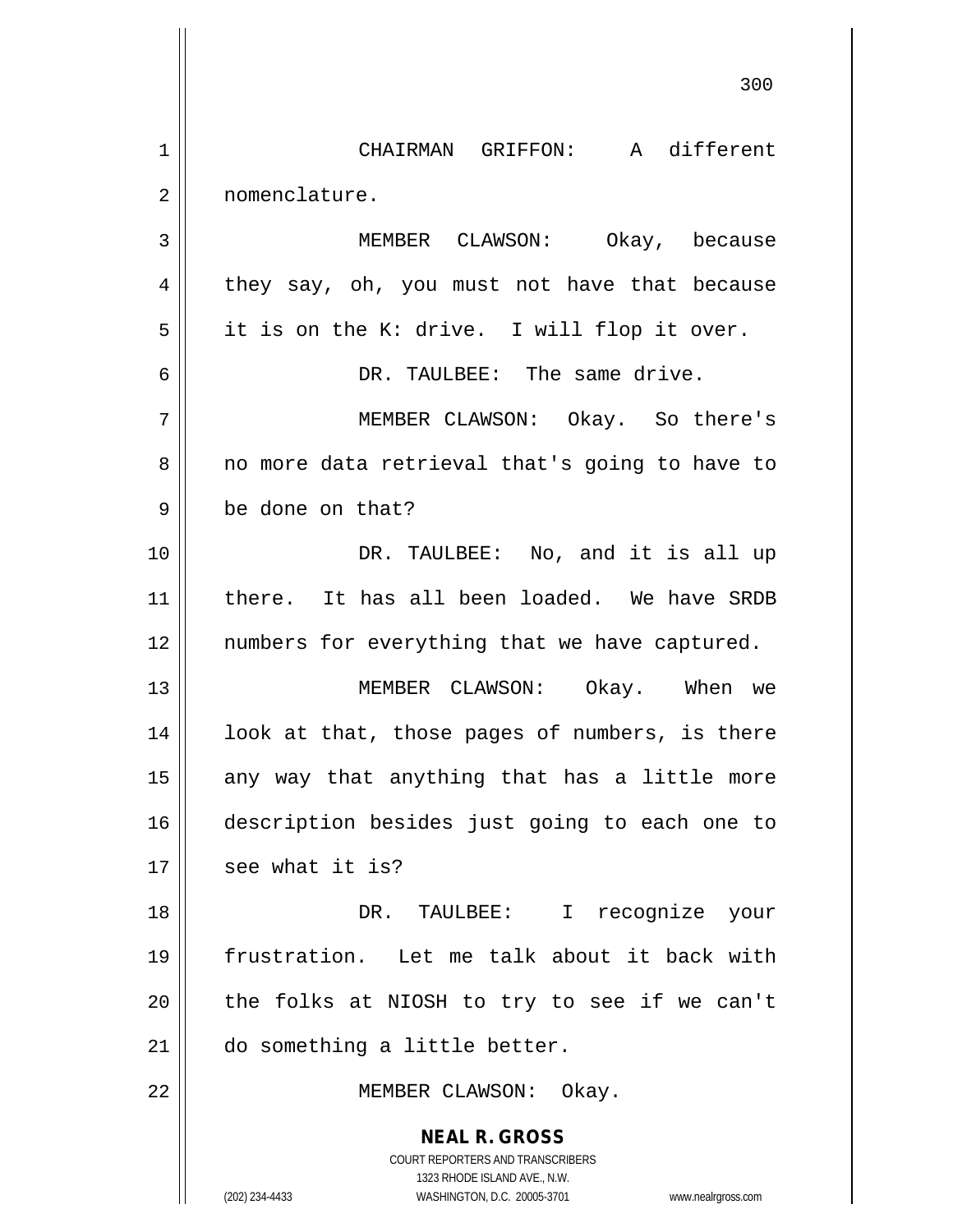**NEAL R. GROSS** COURT REPORTERS AND TRANSCRIBERS 1323 RHODE ISLAND AVE., N.W. (202) 234-4433 WASHINGTON, D.C. 20005-3701 www.nealrgross.com 1 || DR. TAULBEE: I agree. I have the 2 | same frustration. 3 || CHAIRMAN GRIFFON: Yes, yes. 4 DR. TAULBEE: I have started  $5 \parallel$  entering it into my own kind of separate  $6$  database, just so I can re-find things. 7 MEMBER CLAWSON: When I'm finding  $8 \parallel$  them, I'm switching them over to a file on 9 mine. 10 CHAIRMAN GRIFFON: This is a five-11 | year issue, but, yes. 12 MEMBER CLAWSON: But there's more 13 || issues there. When you look at 60 of these 14 files that are all the same except one  $15$   $\parallel$  number --16 CHAIRMAN GRIFFON: Yes. 17 || DR. MAKHIJANI: Can't they bring  $18$  | the old system back? 19 (Laughter.) 20 || CHAIRMAN GRIFFON: That's a policy 21 decision. That would take a while, Arjun. 22 || (Laughter.)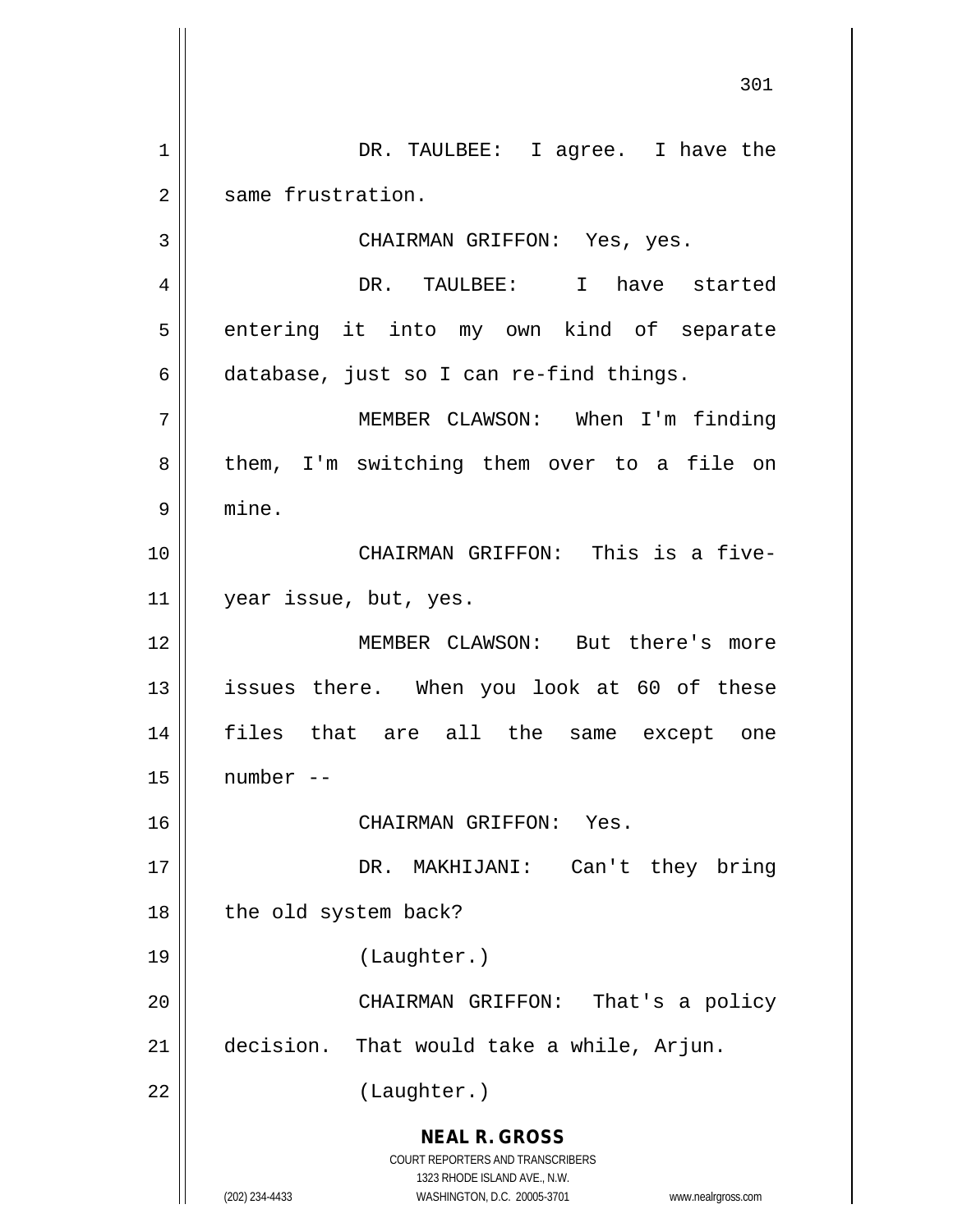**NEAL R. GROSS** COURT REPORTERS AND TRANSCRIBERS 1323 RHODE ISLAND AVE., N.W. (202) 234-4433 WASHINGTON, D.C. 20005-3701 www.nealrgross.com 1 DR. MAKHIJANI: No, because all  $2 \parallel$  the titles, when you went into the database,  $3 \parallel$  all the titles showed up, the numbers showed 4 up, and you could see the first page, all at 5 | the same time. And you had an instant idea 6 whether you wanted to look at something or 7 not. 8 DR. NETON: Tim and I both hear 9 || your concerns. 10 (Laughter.) 11 MEMBER CLAWSON: I believe it's, I 12 | feel your pain, yes. 13 CHAIRMAN GRIFFON: Okay. Anything 14 || else for today's meeting? I think we are  $15$  | ready to wrap up. 16 MR. KATZ: What about scheduling? 17 CHAIRMAN GRIFFON: Scheduling our 18 || next meeting? 19 MR. KATZ: Just in terms of, 20 || generally, do you have an idea of when it 21 makes sense? 22 CHAIRMAN GRIFFON: I don't know.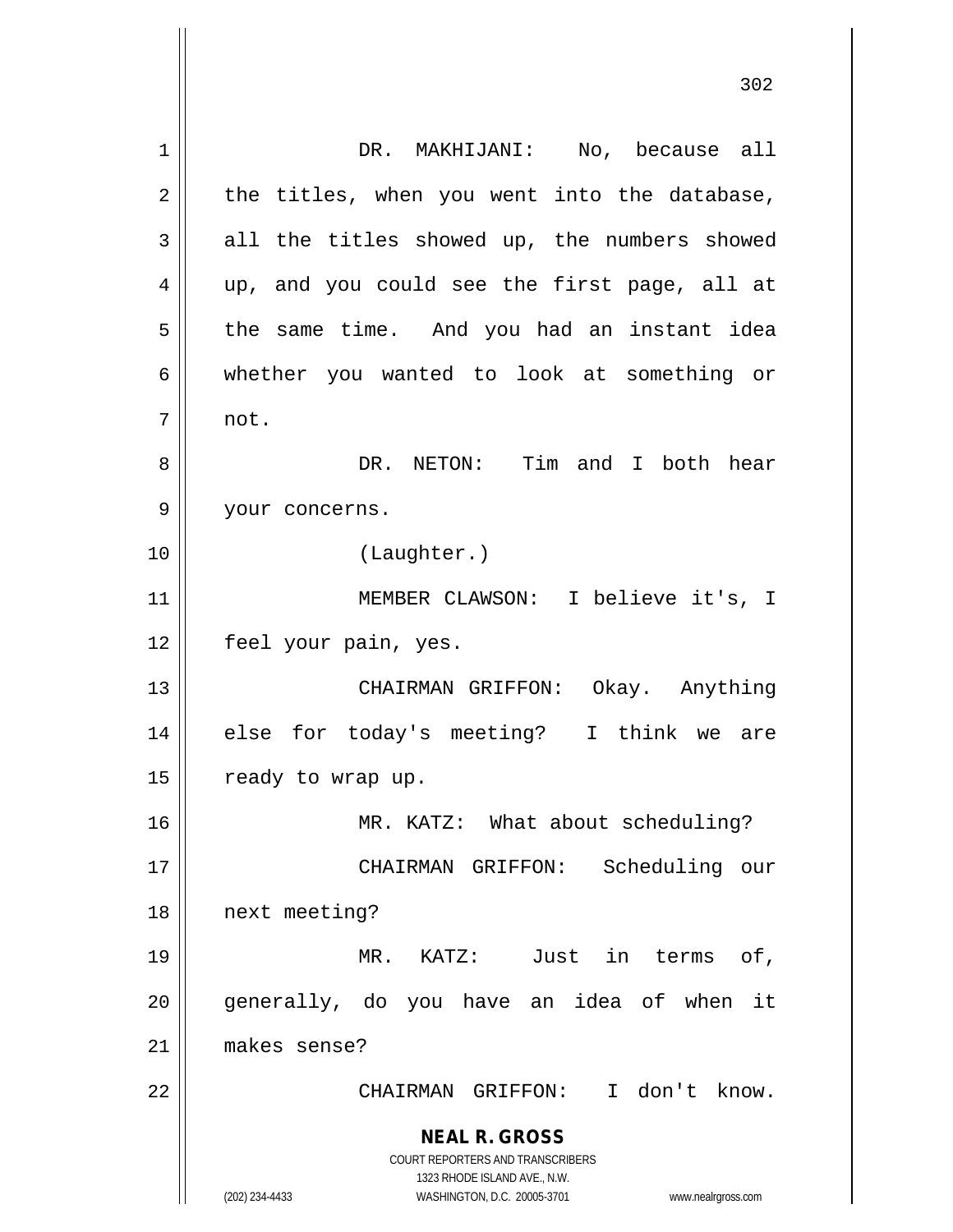**NEAL R. GROSS** COURT REPORTERS AND TRANSCRIBERS 1323 RHODE ISLAND AVE., N.W. (202) 234-4433 WASHINGTON, D.C. 20005-3701 www.nealrgross.com  $1 \parallel$  I think I am going to hold off and work --2 || I'll update the matrix and work with Arjun and  $3 \parallel$  Tim a little more, and if enough things are 4 || coming out, you know, it might make sense  $5 \parallel$  before June, but that's pushing it off a ways, 6 you know. 7 MR. KATZ: Yes. 8 CHAIRMAN GRIFFON: My hope would 9 || be to have one like midway from here to June, 10 you know. 11 MR. KATZ: Yes, and it seems like 12 | somewhere April/May. 13 CHAIRMAN GRIFFON: But only if we 14 || can get something done. So I don't want to  $15$  | set a date yet or pick dates. 16 MR. KATZ: No, I wasn't asking for  $17 \parallel$  a date. 18 || CHAIRMAN GRIFFON: Right, right. 19 MR. KATZ: Just sort of a time 20 | frame. 21 CHAIRMAN GRIFFON: Also, my 22 feeling is, if we don't schedule something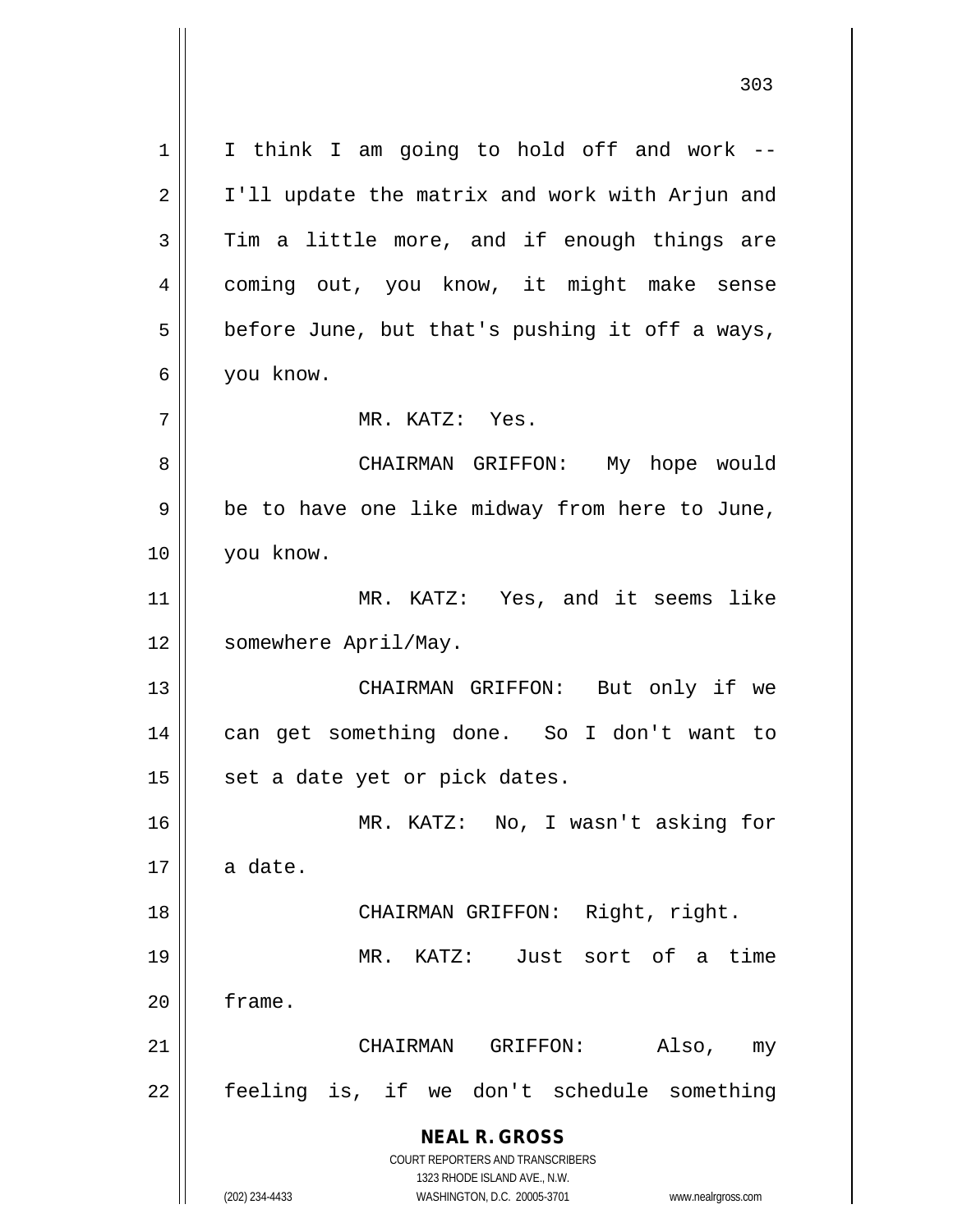**NEAL R. GROSS** COURT REPORTERS AND TRANSCRIBERS 1323 RHODE ISLAND AVE., N.W. (202) 234-4433 WASHINGTON, D.C. 20005-3701 www.nealrgross.com 1 || March/April, then we are going to be re-2 || talking about these same issues again next  $3 \parallel$  time. So I would like to keep the frequency a 4 || little more timely than other meetings we have  $5 \parallel$  had. 6 MR. KATZ: I agree. 7 CHAIRMAN GRIFFON: Because you 8 || lose your momentum on it. 9 MR. KATZ: Yes. 10 DR. TAULBEE: I would think the 11 beginning of April we should have both the  $12$  | thorium projects out as well as the neutron. 13 CHAIRMAN GRIFFON: Okay. So 14 possibly the beginning of April. Let's maybe  $15$  || think about that, and I'll get specific dates 16 | around when we get closer. 17 MR. WARREN: Mark, this is Bob 18 Warren. 19 I wasn't clear who has the 20 || responsibility for deciding who were the 21 || construction workers plus, for the other 22 workers. How do you define construction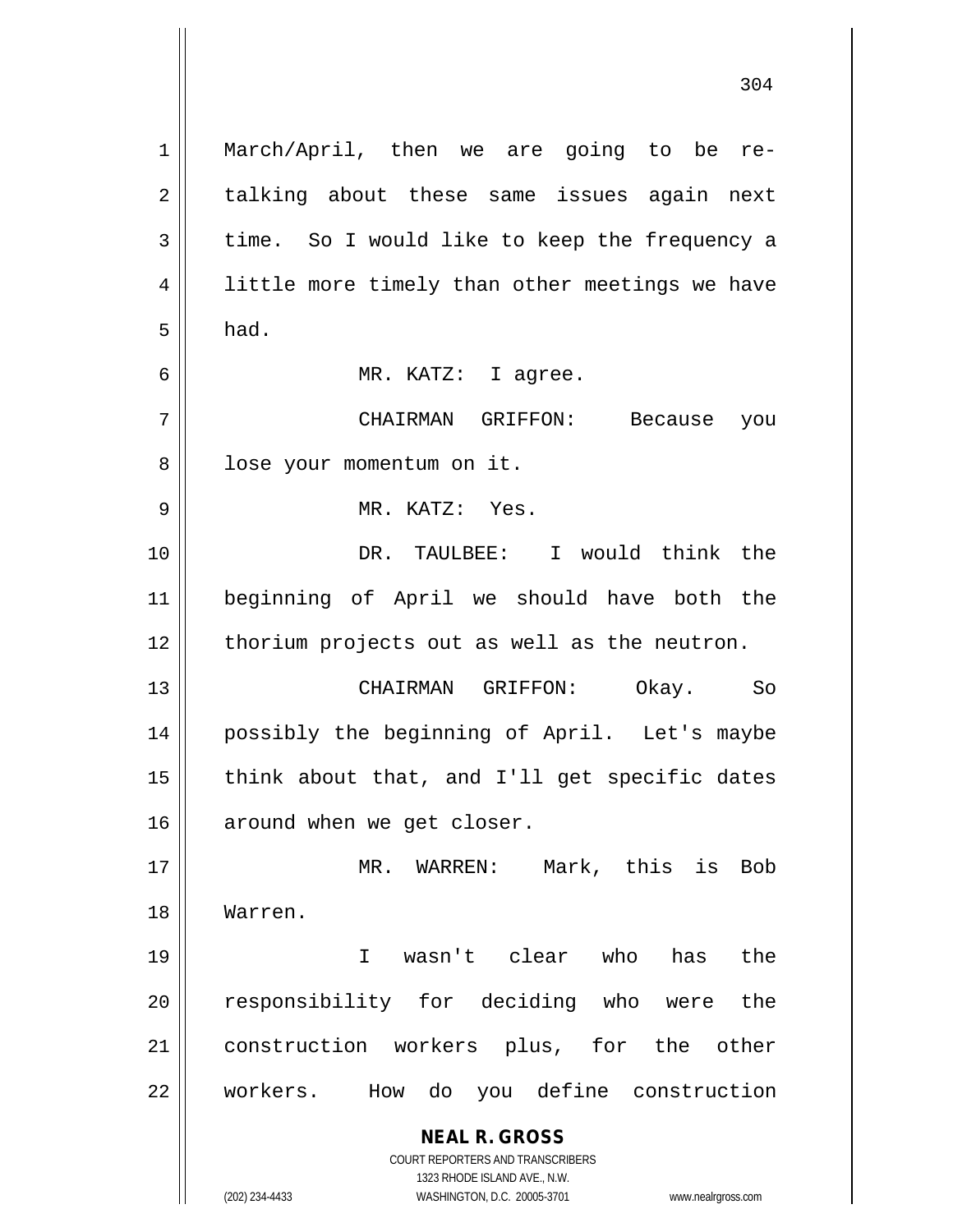| workers and who is going to do that?                                                                |
|-----------------------------------------------------------------------------------------------------|
| CHAIRMAN GRIFFON: Well, we are                                                                      |
| waiting because SC&A has a report that is                                                           |
| being reviewed right now by DOE.                                                                    |
| MR. WARREN: Okay.                                                                                   |
| CHAIRMAN GRIFFON: So we<br>are                                                                      |
| waiting to get that on the table where we can                                                       |
| all look at it. But that does talk about the                                                        |
| construction worker versus non-construction                                                         |
| worker.                                                                                             |
| DR. MAKHIJANI: Yes, we do that,                                                                     |
| but we don't define --                                                                              |
| CHAIRMAN GRIFFON: As far as how                                                                     |
| to identify them, I think we have to look at                                                        |
| that from NIOSH's report a little more. The                                                         |
| description today by Tim, as I understand it,                                                       |
| they do have some identifiers, payroll                                                              |
| identifiers, that help them to define. But I                                                        |
| haven't looked at their overall report on                                                           |
| that. So I think we will consider that when                                                         |
| we get SC&A's report back, too.                                                                     |
| MR. WARREN:<br>Okay. Because                                                                        |
| <b>NEAL R. GROSS</b>                                                                                |
| COURT REPORTERS AND TRANSCRIBERS                                                                    |
| 1323 RHODE ISLAND AVE., N.W.<br>(202) 234-4433<br>WASHINGTON, D.C. 20005-3701<br>www.nealrgross.com |
|                                                                                                     |

 $\mathsf{I}$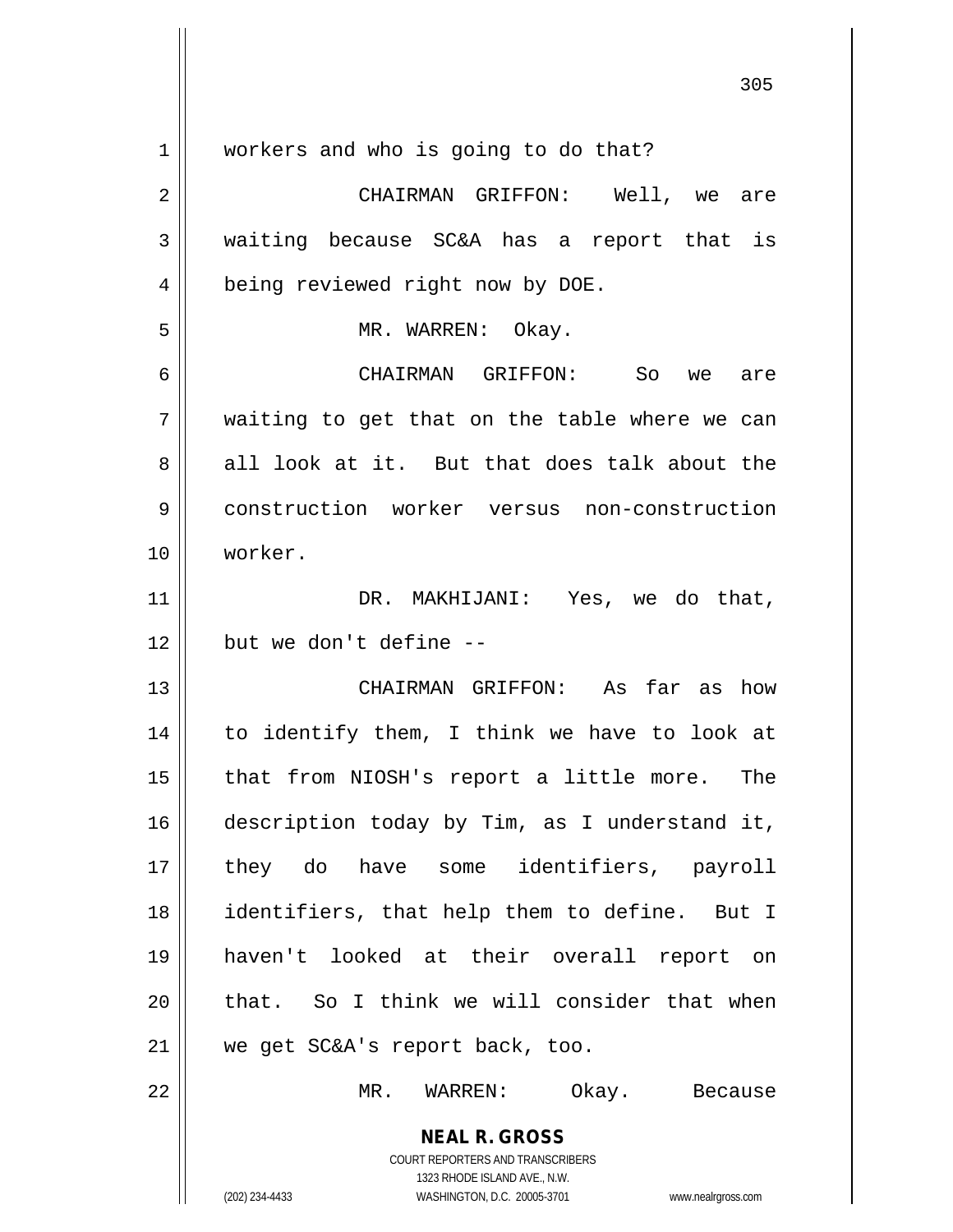**NEAL R. GROSS** COURT REPORTERS AND TRANSCRIBERS 1323 RHODE ISLAND AVE., N.W. (202) 234-4433 WASHINGTON, D.C. 20005-3701 www.nealrgross.com 1 delivery drivers, laundry people, escorts for 2 || construction workers, there is a whole list  $3 \parallel$  that has been put in as part of this petition. 4 CHAIRMAN GRIFFON: Okay. I know  $5 \parallel$  that NIOSH indicated to me that they have a 6 | listing  $-$  you can share that, right?  $-$  a 7 || listing of payroll IDs and job types. We will 8 make sure that is made available to the 9 || petitioner as well, right? 10 MR. WARREN: That would be real 11 helpful. 12 CHAIRMAN GRIFFON: Yes, so you can 13 || crosswalk that. And if you have any insights  $14$  | that you want to share with us, that would be  $15$  || great. 16 MR. WARREN: Thanks so much. 17 || CHAIRMAN GRIFFON: Sure. 18 || Chay, anything else? 19 || (No audible response.)  $20$  || All right. Anything on the phone, John? 21 DR. MAURO: Yes, I'm still here. 22 CHAIRMAN GRIFFON: Well, have you